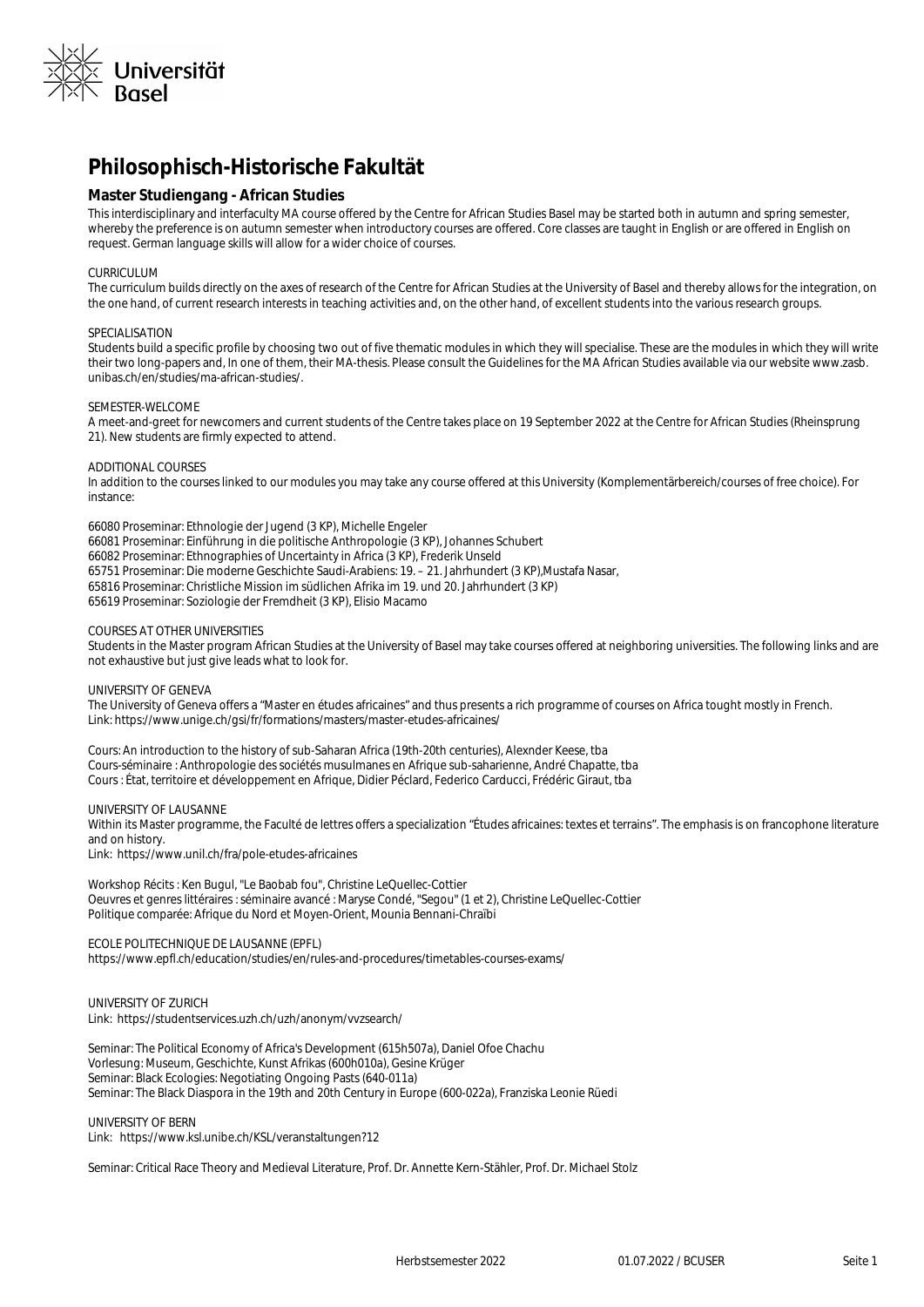

## UNIVERSITY OF FREIBURG (D)

Students may profit from the Upper Rhine mobility programme attending courses at the Albert Ludwigs Universität, Freiburg im Breisgau. Please note that the semester dates differ from those at the University of Basel. Link: https://campus.uni-freiburg.de -> Studienangebot

### Studienfachberatung:

Beginners contact the Centre for African Studies for student counseling, ideally before the start of their studies, in order to establish their individual studyportfolio. They are also required to join the mailing lists of the Centre for African Studies (https://zasb.unibas.ch/en/newsletter/) whereby they will receive specific information for students in the programme and a weekly event-calendar. Furthermore, those on facebook are encouraged to join the group "Centre for African Studies Basel" which unites students and friends of the Centre.

CONTACT zasb@unibas.ch, T. +41 61 207 34 82

# STUDENT ADVISORS

Veit Arlt, PhD, veit.arlt@unibas.ch Melanie Sampayo, MA, melanie.sampayovidal@unibas.ch

# ADDRESS

Rheinsprung 21 CH-4051 Basel

# **Modul: Introduction to African Studies**

| 11719-01 | Vorlesung mit Kolloguium: Introduction to African Studies |                                                                                                                                                                                                                                                                                                                                                                                                                                                                                                                                                                                                                                                                                                                                                                                                                                                                                                                                                                                                                                                                                                                                                                                                                                                   | 3 KP |
|----------|-----------------------------------------------------------|---------------------------------------------------------------------------------------------------------------------------------------------------------------------------------------------------------------------------------------------------------------------------------------------------------------------------------------------------------------------------------------------------------------------------------------------------------------------------------------------------------------------------------------------------------------------------------------------------------------------------------------------------------------------------------------------------------------------------------------------------------------------------------------------------------------------------------------------------------------------------------------------------------------------------------------------------------------------------------------------------------------------------------------------------------------------------------------------------------------------------------------------------------------------------------------------------------------------------------------------------|------|
|          | <b>Dozierende</b>                                         | Kadiatou Nenein Diallo                                                                                                                                                                                                                                                                                                                                                                                                                                                                                                                                                                                                                                                                                                                                                                                                                                                                                                                                                                                                                                                                                                                                                                                                                            |      |
|          |                                                           | Luregn Lenggenhager                                                                                                                                                                                                                                                                                                                                                                                                                                                                                                                                                                                                                                                                                                                                                                                                                                                                                                                                                                                                                                                                                                                                                                                                                               |      |
|          |                                                           | <b>Giorgio Miescher</b>                                                                                                                                                                                                                                                                                                                                                                                                                                                                                                                                                                                                                                                                                                                                                                                                                                                                                                                                                                                                                                                                                                                                                                                                                           |      |
|          |                                                           | Henri-Michel Yéré                                                                                                                                                                                                                                                                                                                                                                                                                                                                                                                                                                                                                                                                                                                                                                                                                                                                                                                                                                                                                                                                                                                                                                                                                                 |      |
|          |                                                           | James Lawrence Zimmermann Merron                                                                                                                                                                                                                                                                                                                                                                                                                                                                                                                                                                                                                                                                                                                                                                                                                                                                                                                                                                                                                                                                                                                                                                                                                  |      |
|          | Zeit und Ort                                              | Fr 09:15-11:45 Rheinsprung 21, Seminarraum 00.004                                                                                                                                                                                                                                                                                                                                                                                                                                                                                                                                                                                                                                                                                                                                                                                                                                                                                                                                                                                                                                                                                                                                                                                                 |      |
|          | Datum                                                     | 23.09.2022                                                                                                                                                                                                                                                                                                                                                                                                                                                                                                                                                                                                                                                                                                                                                                                                                                                                                                                                                                                                                                                                                                                                                                                                                                        |      |
|          | Intervall                                                 | wöchentlich                                                                                                                                                                                                                                                                                                                                                                                                                                                                                                                                                                                                                                                                                                                                                                                                                                                                                                                                                                                                                                                                                                                                                                                                                                       |      |
|          | Angebotsmuster                                            | Jedes Herbstsemester                                                                                                                                                                                                                                                                                                                                                                                                                                                                                                                                                                                                                                                                                                                                                                                                                                                                                                                                                                                                                                                                                                                                                                                                                              |      |
|          | Anbietende Organisationseinheit                           | Zentrum für Afrikastudien                                                                                                                                                                                                                                                                                                                                                                                                                                                                                                                                                                                                                                                                                                                                                                                                                                                                                                                                                                                                                                                                                                                                                                                                                         |      |
|          | Module                                                    | Modul: Europäisierung und Globalisierung (Masterstudium: European Global Studies)<br>Modul: Sachthemen der Ethnologie (BSF - Ethnologie)<br>Modul: Anglophone Literary and Cultural Studies (MSF - Englisch)<br>Wahlbereich Master Geschichte: Empfehlungen (MSF - Geschichte)<br>Modul: Erweiterung Gesellschaftswissenschaften M.A. (MSF - Politikwissenschaft)<br>Modul: Introduction to African Studies (MSG - African Studies)<br>Modul: Areas: Afrika (MSG - Europäische Geschichte in globaler Perspektive)<br>Modul: Transfer: Europa interdisziplinär (MSG - Europäische Geschichte in globaler<br>Perspektive)                                                                                                                                                                                                                                                                                                                                                                                                                                                                                                                                                                                                                          |      |
|          | <b>Inhalt</b>                                             | This interdisciplinary course serves as an introduction to African Studies in Basel and<br>addresses both MA African Studies students and all students interested in the field. The<br>course is structured as a migrating lecture series, introducing students to the various focus<br>areas as well as associated partner institutions that constitute the broader African Studies<br>network in Basel. Each focus area will be introduced by experts and take place in a different<br>location relevant to that focus area, thereby offering insights not only into the theory but also<br>the applied practice and current research projects.<br>The general introduction provides the theoretical and historical foundations of this inter/<br>transdisciplinary field with questions of coloniality, racism, and positionality as ongoing<br>concerns. The course offers the opportunity to engage directly topics, persons, and places<br>that reflect the multifaceted ways African Studies can be studied at this university.<br>The introduction is clustered into thematic and regional blocks, each followed by a session<br>dedicated to further discussion, reflection and consolidation.<br>Special event:<br>Namibia Research Day |      |
|          | Literatur                                                 | Reading list to be announced                                                                                                                                                                                                                                                                                                                                                                                                                                                                                                                                                                                                                                                                                                                                                                                                                                                                                                                                                                                                                                                                                                                                                                                                                      |      |
|          | Weblink                                                   | www.unibas-zasb.ch                                                                                                                                                                                                                                                                                                                                                                                                                                                                                                                                                                                                                                                                                                                                                                                                                                                                                                                                                                                                                                                                                                                                                                                                                                |      |
|          | Leistungsüberprüfung                                      | Lehrveranst.-begleitend                                                                                                                                                                                                                                                                                                                                                                                                                                                                                                                                                                                                                                                                                                                                                                                                                                                                                                                                                                                                                                                                                                                                                                                                                           |      |
|          | Skala                                                     | Pass / Fail                                                                                                                                                                                                                                                                                                                                                                                                                                                                                                                                                                                                                                                                                                                                                                                                                                                                                                                                                                                                                                                                                                                                                                                                                                       |      |
|          | Wiederholungsprüfung                                      | keine Wiederholungsprüfung                                                                                                                                                                                                                                                                                                                                                                                                                                                                                                                                                                                                                                                                                                                                                                                                                                                                                                                                                                                                                                                                                                                                                                                                                        |      |
|          |                                                           |                                                                                                                                                                                                                                                                                                                                                                                                                                                                                                                                                                                                                                                                                                                                                                                                                                                                                                                                                                                                                                                                                                                                                                                                                                                   |      |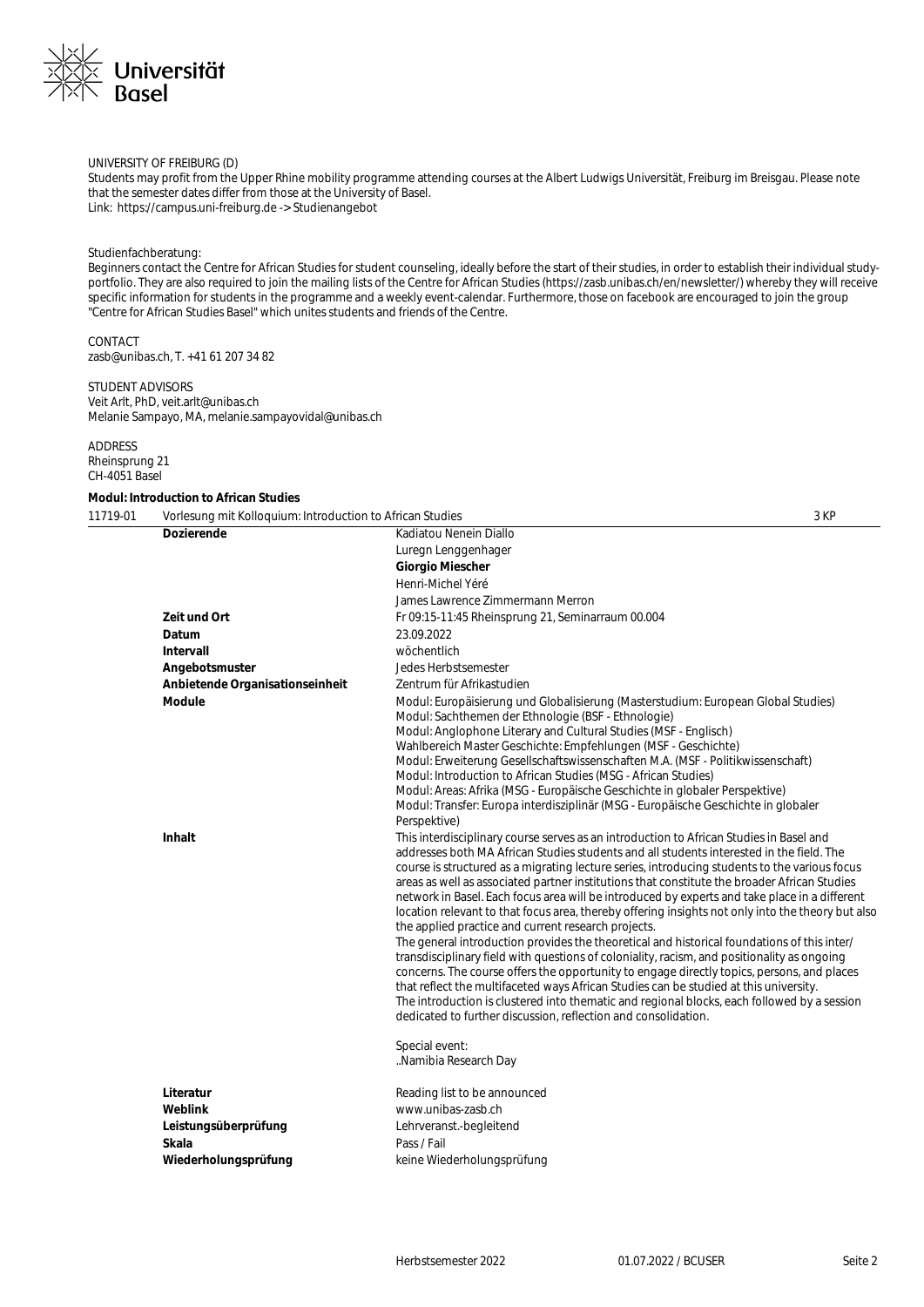

|          | An-/Abmeldung zur Prüfung                  | Anmelden: Belegen; Abmelden: nicht erforderlich                                                                                                                                     |      |
|----------|--------------------------------------------|-------------------------------------------------------------------------------------------------------------------------------------------------------------------------------------|------|
|          | Belegen bei Nichtbestehen                  | beliebig wiederholbar                                                                                                                                                               |      |
|          | Einsatz digitaler Medien                   | kein spezifischer Einsatz                                                                                                                                                           |      |
|          | Unterrichtssprache                         | Englisch                                                                                                                                                                            |      |
|          |                                            |                                                                                                                                                                                     |      |
| 23921-01 | Übung: Academic Writing in African Studies |                                                                                                                                                                                     | 3 KP |
|          | <b>Dozierende</b>                          | Melanie Sampayo Vidal                                                                                                                                                               |      |
|          | Zeit und Ort                               | Mo 10:15-13:45 Rheinsprung 21, Seminarraum 00.002                                                                                                                                   |      |
|          | Datum                                      | 26.09.2022                                                                                                                                                                          |      |
|          | Intervall                                  | 14-täglich                                                                                                                                                                          |      |
|          | Angebotsmuster                             | Jedes Herbstsemester                                                                                                                                                                |      |
|          | Anbietende Organisationseinheit            | Fachbereich Soziologie                                                                                                                                                              |      |
|          | Module                                     | Modul: Ungleichheit, Konflikt, Kultur (MSF - Soziologie)<br>Modul: Introduction to African Studies (MSG - African Studies)                                                          |      |
|          | Lernziele                                  | -Learn about academic writing as a process                                                                                                                                          |      |
|          |                                            | -Practice your writing skills                                                                                                                                                       |      |
|          |                                            | -Learn about structure and style of academic Texts                                                                                                                                  |      |
|          |                                            | Get to know procedures, tools and institutions for data-collection                                                                                                                  |      |
|          |                                            |                                                                                                                                                                                     |      |
|          | Inhalt                                     | The aim of this course is to introduce students to the craft of academic writing, to improve                                                                                        |      |
|          |                                            | your writing skills and to get you ready to write your academic papers and Master-thesis.                                                                                           |      |
|          |                                            | Therefore, you will work on texts you choose (a seminar paper you have to write, your BA-<br>thesis or your MA-thesis, an essay or other). We will work on writing-strategies, text |      |
|          |                                            | structuring as well as on language and style. Furthermore, you will be introduced to zotero -                                                                                       |      |
|          |                                            | literature referencing program and you'll have the opportunity for personalized, individual                                                                                         |      |
|          |                                            | coaching slots throughout the semester. Finally, we will work on revising and commenting                                                                                            |      |
|          |                                            | your chosen texts.                                                                                                                                                                  |      |
|          | Literatur                                  |                                                                                                                                                                                     |      |
|          |                                            |                                                                                                                                                                                     |      |
|          |                                            | Bailey Stephen (2011), Academic Writing, A Handbook for International Students, 3d ed.,                                                                                             |      |
|          |                                            | London and New York: Routledge.                                                                                                                                                     |      |
|          |                                            | Blanpain Kristin (2008), Academic Writing in the Humanities and Social Sciences, A Resource                                                                                         |      |
|          |                                            | for Researchers, 2nd ed., Leuven, Acco.                                                                                                                                             |      |
|          |                                            | Bolker Joan (1998), Writing your Dissertation in Fifteen Minutes a Day, New York: Holt                                                                                              |      |
|          |                                            | Paperback.                                                                                                                                                                          |      |
|          |                                            |                                                                                                                                                                                     |      |
|          |                                            | Elbow Peter (1998), Writing with Power: Techniques for Mastering the Writing Process, 2nd<br>ed., Oxford: Oxford University Press.                                                  |      |
|          |                                            | Macgilchrist Felicitas (2014), Academic Writing, Paderborn: Schöningh.                                                                                                              |      |
|          |                                            | Sword Helen (2012), Stylish Academic Writing, Cambridge, Massachusetts & London. England:                                                                                           |      |
|          |                                            | Harvard University Press.                                                                                                                                                           |      |
|          |                                            |                                                                                                                                                                                     |      |
|          |                                            |                                                                                                                                                                                     |      |
|          | Leistungsüberprüfung                       | Lehrveranst.-begleitend                                                                                                                                                             |      |
|          | Skala                                      | Pass / Fail                                                                                                                                                                         |      |
|          | Wiederholungsprüfung                       | keine Wiederholungsprüfung                                                                                                                                                          |      |
|          | An-/Abmeldung zur Prüfung                  | Anmelden: Belegen; Abmelden: nicht erforderlich                                                                                                                                     |      |
|          | Hinweise zur Leistungsüberprüfung          | Active participation to sessions                                                                                                                                                    |      |
|          |                                            | Submission of assignments in time                                                                                                                                                   |      |
|          |                                            |                                                                                                                                                                                     |      |
|          | Belegen bei Nichtbestehen                  | beliebig wiederholbar                                                                                                                                                               |      |
|          | Einsatz digitaler Medien                   | kein spezifischer Einsatz                                                                                                                                                           |      |
|          | Unterrichtssprache                         | Deutsch                                                                                                                                                                             |      |
|          |                                            |                                                                                                                                                                                     |      |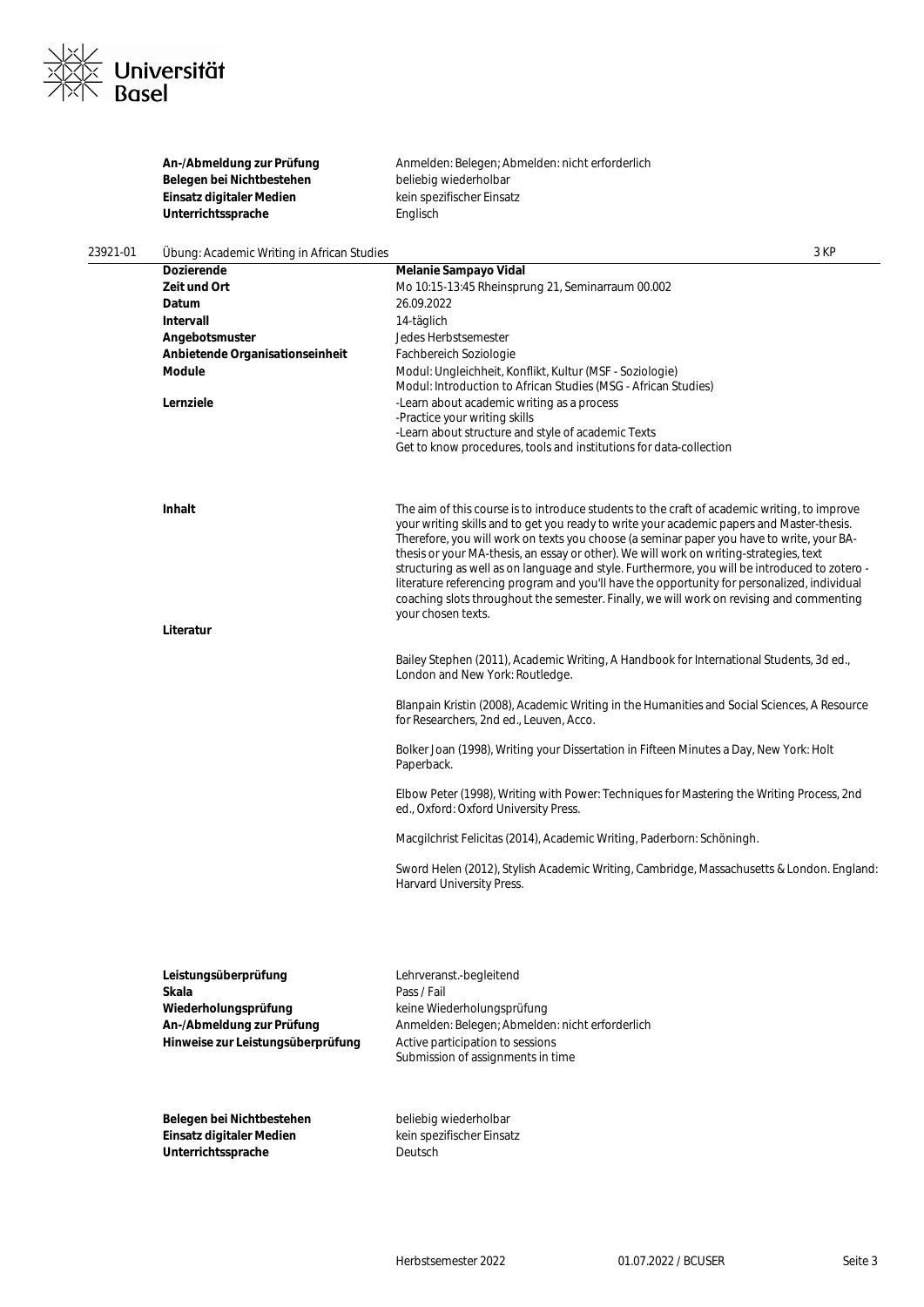

**Teilnahmevoraussetzungen** This course is geared primarily to MA students and advanced BA students (3rd year) from those disciplines contributing to the MA African Studies. Anmeldung zur Lehrveranstaltung Anmelden: Belegen; Abmelden bei der Dozentin.

# **Modul: Basics: Environment**

| 65460-01 | + Vorlesung: Spannungsfeld Land-Stadt im 21. Jahrhundert |                                                                                                                                                                                                                                                                                                                                                                                                                                                                                                                                                                                                                                                             | 1 KP |
|----------|----------------------------------------------------------|-------------------------------------------------------------------------------------------------------------------------------------------------------------------------------------------------------------------------------------------------------------------------------------------------------------------------------------------------------------------------------------------------------------------------------------------------------------------------------------------------------------------------------------------------------------------------------------------------------------------------------------------------------------|------|
|          | <b>Dozierende</b>                                        | Nikolaus J. Kuhn                                                                                                                                                                                                                                                                                                                                                                                                                                                                                                                                                                                                                                            |      |
|          | Zeit und Ort                                             | Do 18:15-19:30 Geographie, Hörsaal 5-01                                                                                                                                                                                                                                                                                                                                                                                                                                                                                                                                                                                                                     |      |
|          | Datum                                                    | 22.09.2022                                                                                                                                                                                                                                                                                                                                                                                                                                                                                                                                                                                                                                                  |      |
|          | Intervall                                                | unregelmässig                                                                                                                                                                                                                                                                                                                                                                                                                                                                                                                                                                                                                                               |      |
|          | Angebotsmuster                                           | einmalig                                                                                                                                                                                                                                                                                                                                                                                                                                                                                                                                                                                                                                                    |      |
|          | Anbietende Organisationseinheit                          | Geowissenschaften                                                                                                                                                                                                                                                                                                                                                                                                                                                                                                                                                                                                                                           |      |
|          | <b>Module</b>                                            | Modul: Fachkompetenz Geographie und Geologie (Bachelorstudium: Geowissenschaften)<br>Modul: Fachkompetenz Geographie und Klimatologie (Bachelorstudium: Geowissenschaften<br>(Studienbeginn vor 01.08.2020))<br>Modul: Wahlmodul Geographie und Geologie (Bachelorstudium: Geowissenschaften)<br>Wahlmodul: Geographie und Klimatologie (Bachelorstudium: Geowissenschaften<br>(Studienbeginn vor 01.08.2020))<br>Modul: Vertiefung Landschaft und Umwelt (BSF - Geographie)<br>Modul: Basics: Environment (MSG - African Studies)<br>Modul: Fields: Environment and Development (MSG - African Studies)                                                    |      |
|          | Inhalt                                                   | 22.09.2022: Manuela von Arx, Stiftung Kora: Wölfe in der Schweiz<br>20.10.2022: Christian Feigenwinter, Atmospheric Sciences Universität Basel: Stadtklima<br>17.11.2022: Thomas Waltert, Amt für Raumplanung Basel-Land und Martin Sandtner,<br>Kantonsplaner Basel-Stadt: Raumplanung BS-BL<br>15.12.2022: Ulrich Schmid, Universität St. Gallen: Regionalismus in der Ukraine<br>26.01.2023: Museumsbesuch<br>23.02.2023: Maria Lezzi, ARE: Raumentwicklung in der Schweiz<br>23.03.2023: Tim Freytag, Universität Freiburg im Breisgau: Die Grenzen der Green City. Die<br>Stadt Freiburg und ihr Umland auf dem Weg zu einer nachhaltigen Entwicklung? |      |
|          | Weblink                                                  | https://duw.unibas.ch/de/physiogeo/                                                                                                                                                                                                                                                                                                                                                                                                                                                                                                                                                                                                                         |      |
|          | Leistungsüberprüfung                                     | Lehrveranst.-begleitend                                                                                                                                                                                                                                                                                                                                                                                                                                                                                                                                                                                                                                     |      |
|          | Skala                                                    | Pass / Fail                                                                                                                                                                                                                                                                                                                                                                                                                                                                                                                                                                                                                                                 |      |
|          | Wiederholungsprüfung                                     | keine Wiederholungsprüfung                                                                                                                                                                                                                                                                                                                                                                                                                                                                                                                                                                                                                                  |      |
|          | An-/Abmeldung zur Prüfung                                | An-/Abmelden: Belegen resp. Stornieren der Belegung via MOnA                                                                                                                                                                                                                                                                                                                                                                                                                                                                                                                                                                                                |      |
|          | Hinweise zur Leistungsüberprüfung                        | Besuch von 5 Vorträgen (alternativ 4 Vorträge und Museumsbesuch) und das Verfassen von<br>einem 4-seitigem Bericht (0.5 Seiten Einleitung, je 0.5 Seiten pro Vortrag und 1 Seite eigene<br>Gedanken, Ideen). Der Bericht muss beim Studiengangssekretariat Geowissenschaften bis<br>spätestens Ende Mai 2023 eingereicht werden.                                                                                                                                                                                                                                                                                                                            |      |
|          | Belegen bei Nichtbestehen                                | nicht wiederholbar                                                                                                                                                                                                                                                                                                                                                                                                                                                                                                                                                                                                                                          |      |
|          | Einsatz digitaler Medien                                 | kein spezifischer Einsatz                                                                                                                                                                                                                                                                                                                                                                                                                                                                                                                                                                                                                                   |      |
|          | Unterrichtssprache                                       | Deutsch                                                                                                                                                                                                                                                                                                                                                                                                                                                                                                                                                                                                                                                     |      |
|          | Teilnahmevoraussetzungen                                 | Belegung in MONA im HS2022 (Bewertung erfolgt aber erst im FS2023)                                                                                                                                                                                                                                                                                                                                                                                                                                                                                                                                                                                          |      |
|          | Bemerkungen                                              | Vortragsreihe der Geographisch-Ethnologischen Gesellschaft Basel - nähere Angaben zu den<br>Inhalten sind zu finden unter http://www.gegbasel.ch/                                                                                                                                                                                                                                                                                                                                                                                                                                                                                                           |      |

| 63591-01 | Vorlesung: The Interplay of Agriculture, Environmental and Energy Policies |                                                                                                                                                               | 3 KP |
|----------|----------------------------------------------------------------------------|---------------------------------------------------------------------------------------------------------------------------------------------------------------|------|
|          | <b>Dozierende</b>                                                          | Robin Argueyrolles                                                                                                                                            |      |
|          |                                                                            | <b>Ruth Delzeit</b>                                                                                                                                           |      |
|          | Zeit und Ort                                                               | Do 14:15-16:00 Geographie, Seminarraum EG 0-09                                                                                                                |      |
|          | <b>Datum</b>                                                               | 22.09.2022                                                                                                                                                    |      |
|          | Intervall                                                                  | wöchentlich                                                                                                                                                   |      |
|          | Angebotsmuster                                                             | Jedes Herbstsemester                                                                                                                                          |      |
|          | Anbietende Organisationseinheit                                            | Geowissenschaften                                                                                                                                             |      |
|          | <b>Module</b>                                                              | Modul: Landscape Systems (Masterstudium: Geowissenschaften)                                                                                                   |      |
|          |                                                                            | Modul: Sustainable Resource and Soil Management (Masterstudium: Geowissenschaften)                                                                            |      |
|          |                                                                            | Modul: Fachkompetenz Globaler Wandel (MSF - Geographie)                                                                                                       |      |
|          |                                                                            | Modul: Basics: Environment (MSG - African Studies)                                                                                                            |      |
|          |                                                                            | Modul: Fields: Environment and Development (MSG - African Studies)                                                                                            |      |
|          | Lernziele                                                                  | Understand and critically discuss the scientific literature, understand mechanisms of<br>repercussions between different sectors and how land use is related. |      |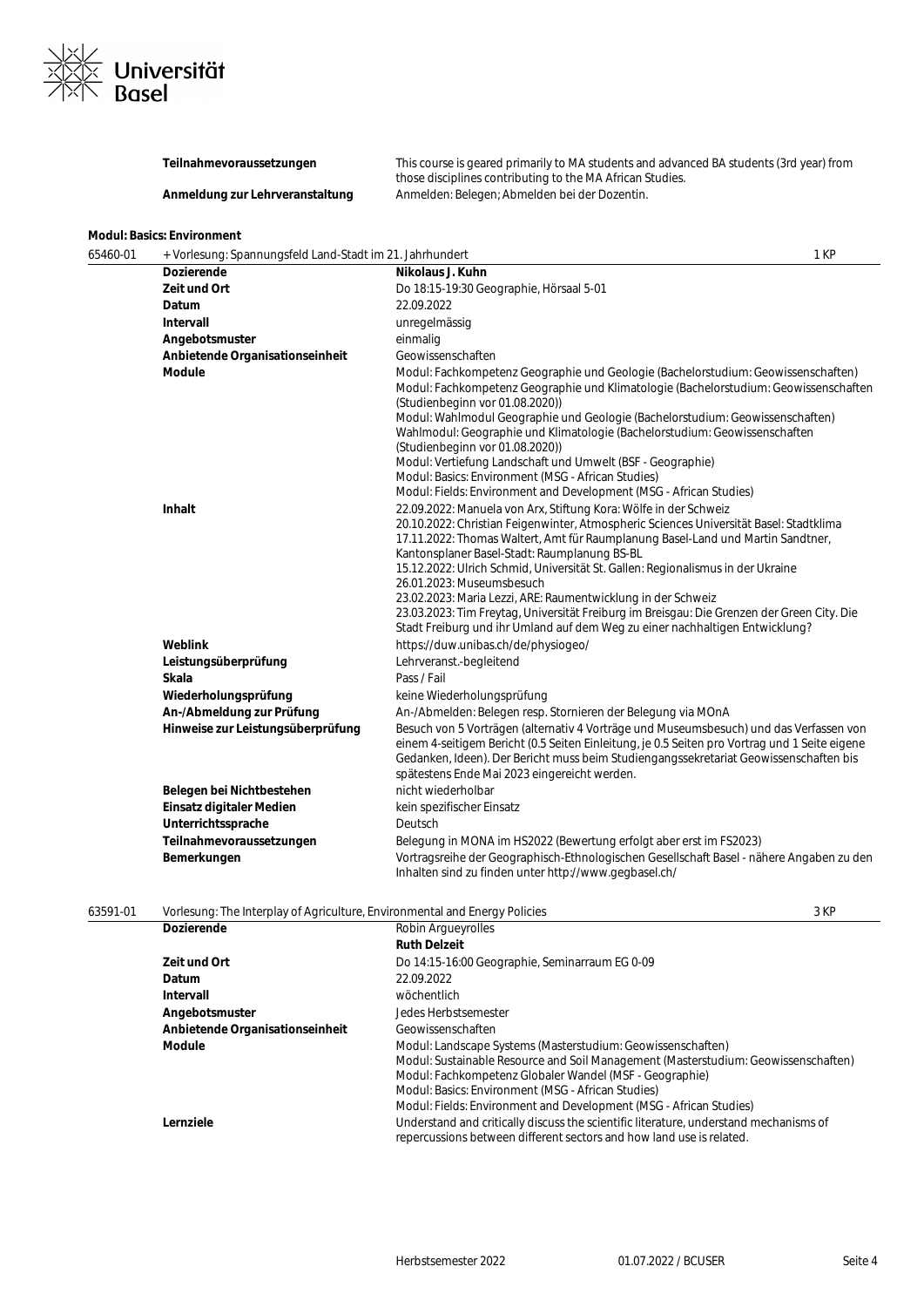

| Inhalt                            | Via land use, agricultural, environmental and energy policies are linked. For example, biofuels<br>are promoted to save greenhouse gas emissions in the transport sector. Yet, if feed and food<br>crops are used, biofuels policies have an impact on food prices or increase agricultural<br>production and therefore interfere with environmental protection. In the lecture, different<br>policies and mechanisms behind the interlinkages are discussed. |
|-----------------------------------|---------------------------------------------------------------------------------------------------------------------------------------------------------------------------------------------------------------------------------------------------------------------------------------------------------------------------------------------------------------------------------------------------------------------------------------------------------------|
| Literatur                         | Will be provided in the first lecture.                                                                                                                                                                                                                                                                                                                                                                                                                        |
| Weblink                           | https://duw.unibas.ch/de/forschungsgruppen/landnutzungsaenderungen/                                                                                                                                                                                                                                                                                                                                                                                           |
| Leistungsüberprüfung              | Lehrveranst.-begleitend                                                                                                                                                                                                                                                                                                                                                                                                                                       |
| Skala                             | $1-60.5$                                                                                                                                                                                                                                                                                                                                                                                                                                                      |
| Wiederholungsprüfung              | keine Wiederholungsprüfung                                                                                                                                                                                                                                                                                                                                                                                                                                    |
| An-/Abmeldung zur Prüfung         | An-/Abmelden: Belegen resp. Stornieren der Belegung via MOnA                                                                                                                                                                                                                                                                                                                                                                                                  |
| Hinweise zur Leistungsüberprüfung | Combination of written exam, group work and homework assignment                                                                                                                                                                                                                                                                                                                                                                                               |
| Belegen bei Nichtbestehen         | beliebig wiederholbar                                                                                                                                                                                                                                                                                                                                                                                                                                         |
| Einsatz digitaler Medien          | kein spezifischer Einsatz                                                                                                                                                                                                                                                                                                                                                                                                                                     |
| Unterrichtssprache                | Englisch                                                                                                                                                                                                                                                                                                                                                                                                                                                      |
| Teilnahmevoraussetzungen          | BA/BSc students: "Agrargeographie und Landnutzung"                                                                                                                                                                                                                                                                                                                                                                                                            |
| Bemerkungen                       | Participation required                                                                                                                                                                                                                                                                                                                                                                                                                                        |
|                                   |                                                                                                                                                                                                                                                                                                                                                                                                                                                               |

### **Modul: Basics: Epidemiology**

11655-01 + Vorlesung: Epidemiological Concepts 3 KP **Dozierende** Manuel Hetzel **Christian Lengeler** Jürg Utzinger **Zeit und Ort** Mi 08:15-11:00 Swiss TPH Neubau, Seminarraum 5 **Datum** 21.09.2022 **Intervall** wöchentlich **Angebotsmuster** Jedes Herbstsemester **Anbietende Organisationseinheit** Schweizerisches Tropen- und Public Health-Institut **Module** Lehrveranstaltungen Masterstudium Infektionsbiologie (Masterstudium: Infektionsbiologie) Modul: Foundations in Epidemiology (Masterstudium: Epidemiologie) Vertiefungsmodul Global Europe: Global Ageing and Health (Masterstudium: European Global Studies) Modul: Basics: Epidemiology (MSG - African Studies) Modul: Fields: Public Health and Social Life (MSG - African Studies) Doktorat Epidemiologie: Empfehlungen (PF - Epidemiologie) Lernziele **To understand conceptually the main measures and study designs in epidemiological** practice; to be able to apply basic epidemiological concepts in simple exercises. **Inhalt Inhalt** Description: This lecture covers the basics of epidemiology including: definitions, general principles, main study designs, measures and measurement errors, diagnostic assessment and the link between epidemiology and public health. Understanding the basic concepts of epidemiology is a prerequisite for being able to follow the more advanced lectures, which will emphasise the application of this knowledge. This lecture is mandatory for all students in the MSc Epidemiology. Content: Overview of basic epidemiology Cohort studies Epidemiological measures Introduction to the basics of demography Measurement errors I: Bias and the effects of misclassification Measurement errors II: Confounding and interaction Case-control studies Causality in epidemiology Randomised-controlled trials Descriptive observational studies, including ecological studies Diagnostic performance Efficacy versus effectiveness; monitoring and evaluation Evidence in public health and the Cochrane Collaboration **Ethics** 

|                           | .                                                            |
|---------------------------|--------------------------------------------------------------|
| Literatur                 | Will be given at the first session.                          |
| Leistungsüberprüfung      | Lehrveranst.-begleitend                                      |
| Skala                     | Pass / Fail                                                  |
| Wiederholungsprüfung      | keine Wiederholungsprüfung                                   |
| An-/Abmeldung zur Prüfung | An-/Abmelden: Belegen resp. Stornieren der Belegung via MOnA |
|                           |                                                              |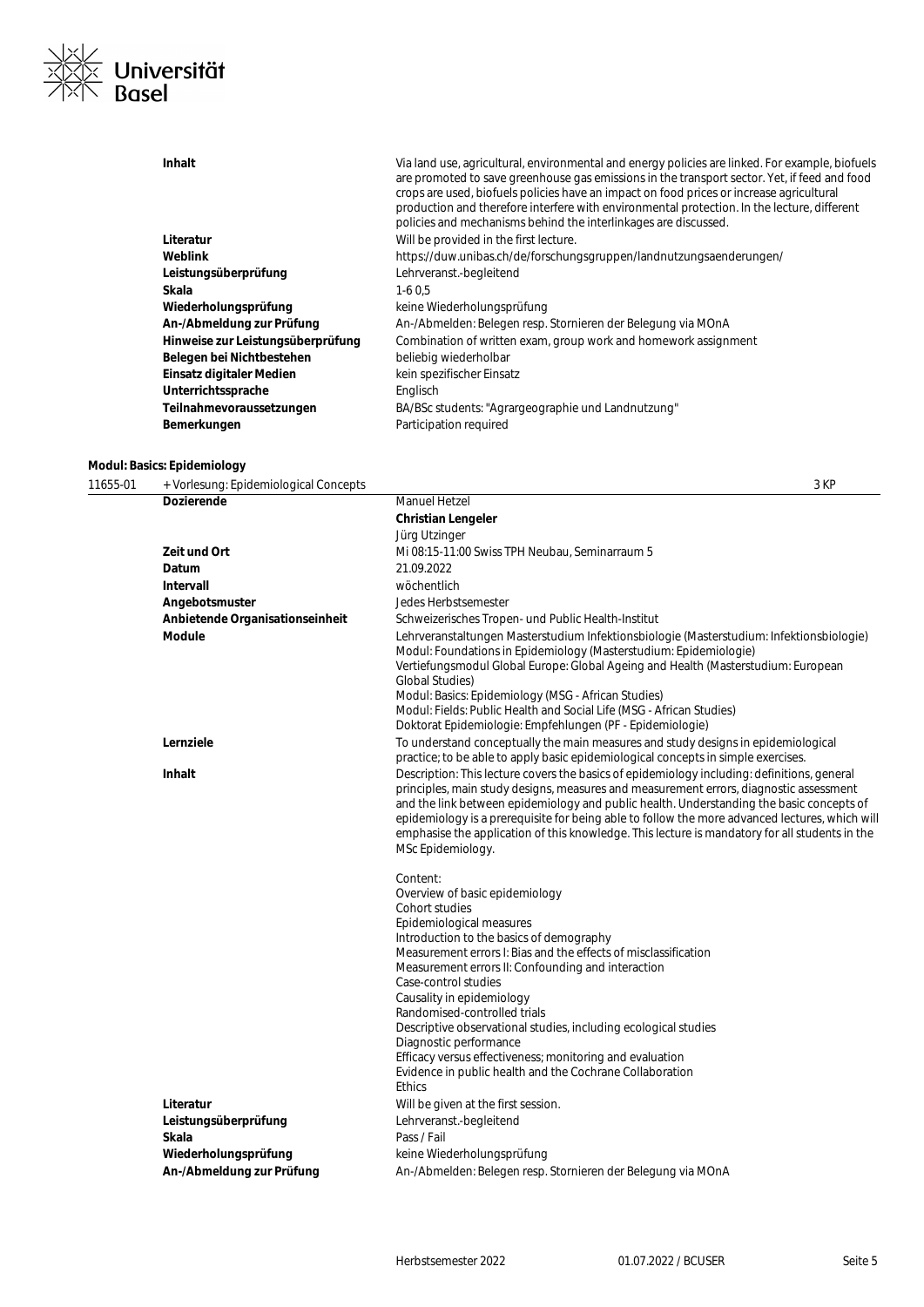

**Hinweise zur Leistungsüberprüfung** Written final exam<br> **Belegen bei Nichtbestehen** beliebig wiederholbar Belegen bei Nichtbestehen **Einsatz digitaler Medien**<br> **Einsatz Unterrichtssprache**<br> **Einsatz Einsatz Einsatz Einsatz Einsatz Unterrichtssprache Bemerkungen** Methods: Lectures and practicals

| 28892-01 | Vorlesung mit Übungen: Key Issues in International and Public Health |                                                                                                                                                                                                                                                                                                                                                                                                                                                                                                                                                                                                                                                                                                                                                                                                                                                                                                                                                                  | 2 KP |
|----------|----------------------------------------------------------------------|------------------------------------------------------------------------------------------------------------------------------------------------------------------------------------------------------------------------------------------------------------------------------------------------------------------------------------------------------------------------------------------------------------------------------------------------------------------------------------------------------------------------------------------------------------------------------------------------------------------------------------------------------------------------------------------------------------------------------------------------------------------------------------------------------------------------------------------------------------------------------------------------------------------------------------------------------------------|------|
|          | <b>Dozierende</b>                                                    | <b>Peter Steinmann</b>                                                                                                                                                                                                                                                                                                                                                                                                                                                                                                                                                                                                                                                                                                                                                                                                                                                                                                                                           |      |
|          | Zeit und Ort                                                         | Mo 15:15-17:00 Swiss TPH Neubau, Seminarraum 4                                                                                                                                                                                                                                                                                                                                                                                                                                                                                                                                                                                                                                                                                                                                                                                                                                                                                                                   |      |
|          | Datum                                                                | 19.09.2022                                                                                                                                                                                                                                                                                                                                                                                                                                                                                                                                                                                                                                                                                                                                                                                                                                                                                                                                                       |      |
|          | Intervall                                                            | wöchentlich                                                                                                                                                                                                                                                                                                                                                                                                                                                                                                                                                                                                                                                                                                                                                                                                                                                                                                                                                      |      |
|          | Angebotsmuster                                                       | Jedes Herbstsemester                                                                                                                                                                                                                                                                                                                                                                                                                                                                                                                                                                                                                                                                                                                                                                                                                                                                                                                                             |      |
|          | Anbietende Organisationseinheit                                      | Schweizerisches Tropen- und Public Health-Institut                                                                                                                                                                                                                                                                                                                                                                                                                                                                                                                                                                                                                                                                                                                                                                                                                                                                                                               |      |
|          | <b>Module</b>                                                        | Lehrveranstaltungen Masterstudium Infektionsbiologie (Masterstudium: Infektionsbiologie)<br>Modul: Global & Public Health (Masterstudium: Epidemiologie)<br>Vertiefungsmodul Global Europe: Global Ageing and Health (Masterstudium: European<br><b>Global Studies)</b><br>Modul: Basics: Epidemiology (MSG - African Studies)<br>Modul: Fields: Public Health and Social Life (MSG - African Studies)<br>Doktorat Epidemiologie: Empfehlungen (PF - Epidemiologie)                                                                                                                                                                                                                                                                                                                                                                                                                                                                                              |      |
|          | Lernziele                                                            | To get a general overview of the major public health problems worldwide. To understand the<br>key epidemiological issues for the most important causes of ill-health globally.                                                                                                                                                                                                                                                                                                                                                                                                                                                                                                                                                                                                                                                                                                                                                                                   |      |
|          | Inhalt                                                               | Description: The series of lectures provides an overview over current major global public<br>health problems, their determinants and standard as well as emerging interventions to<br>reduce key risks and improve population health. Each lecture is dedicated to a particular<br>public health problem for which the background, key risk factors, etiology and burden of<br>disease, the basic epidemiology and key interventions to control the risk and reduce harm are<br>explained. Lectures are given by various Swiss TPH staff members and other faculty.<br>To prepare for a lecture, participants read the article associated with the lecture and prepare a<br>list of 2-3 questions to be discussed in a 30-minutes interactive part of the lecture designed to<br>encourage scientific argumentation. Thereby, participants are stimulated to carefully read<br>scientific publications, remember key issues and train epidemiological reasoning. |      |
|          | Literatur<br>Leistungsüberprüfung                                    | Content:<br>Nutrition<br><b>Diabetes</b><br>Mental health<br>Smoking<br>Air pollution<br>OneHealth<br>Maternal, newborn and child health<br>HIV/AIDS<br>TB<br><b>WASH</b><br><b>NTDs</b><br>Environmental health<br>Global change<br>Migration<br>See ADAM<br>Lehrveranst.-begleitend                                                                                                                                                                                                                                                                                                                                                                                                                                                                                                                                                                                                                                                                            |      |
|          | Skala                                                                | Pass / Fail                                                                                                                                                                                                                                                                                                                                                                                                                                                                                                                                                                                                                                                                                                                                                                                                                                                                                                                                                      |      |
|          | Wiederholungsprüfung                                                 | keine Wiederholungsprüfung                                                                                                                                                                                                                                                                                                                                                                                                                                                                                                                                                                                                                                                                                                                                                                                                                                                                                                                                       |      |
|          | An-/Abmeldung zur Prüfung                                            | An-/Abmelden: Belegen resp. Stornieren der Belegung via MOnA                                                                                                                                                                                                                                                                                                                                                                                                                                                                                                                                                                                                                                                                                                                                                                                                                                                                                                     |      |
|          | Hinweise zur Leistungsüberprüfung                                    | Regular attendance (<20% unexcused absence)                                                                                                                                                                                                                                                                                                                                                                                                                                                                                                                                                                                                                                                                                                                                                                                                                                                                                                                      |      |
|          | Belegen bei Nichtbestehen                                            | beliebig wiederholbar                                                                                                                                                                                                                                                                                                                                                                                                                                                                                                                                                                                                                                                                                                                                                                                                                                                                                                                                            |      |
|          | Einsatz digitaler Medien                                             | kein spezifischer Einsatz                                                                                                                                                                                                                                                                                                                                                                                                                                                                                                                                                                                                                                                                                                                                                                                                                                                                                                                                        |      |
|          | Unterrichtssprache                                                   | Englisch                                                                                                                                                                                                                                                                                                                                                                                                                                                                                                                                                                                                                                                                                                                                                                                                                                                                                                                                                         |      |
|          | Bemerkungen                                                          | Methods: Lectures with case studies, discussions                                                                                                                                                                                                                                                                                                                                                                                                                                                                                                                                                                                                                                                                                                                                                                                                                                                                                                                 |      |
|          |                                                                      |                                                                                                                                                                                                                                                                                                                                                                                                                                                                                                                                                                                                                                                                                                                                                                                                                                                                                                                                                                  |      |

**Modul: Basics: Sociology**

|          | Dozierende                                                                   | Alexandra Hofmänner |      |
|----------|------------------------------------------------------------------------------|---------------------|------|
| 62489-01 | Seminar: Wissen, Macht und Krise: Wissenschaft und Politik auf dem Prüfstand |                     | 3 KF |

**Zeit und Ort** Do 16:15-17:45 Rosshofgasse (Schnitz), Seminarraum S 02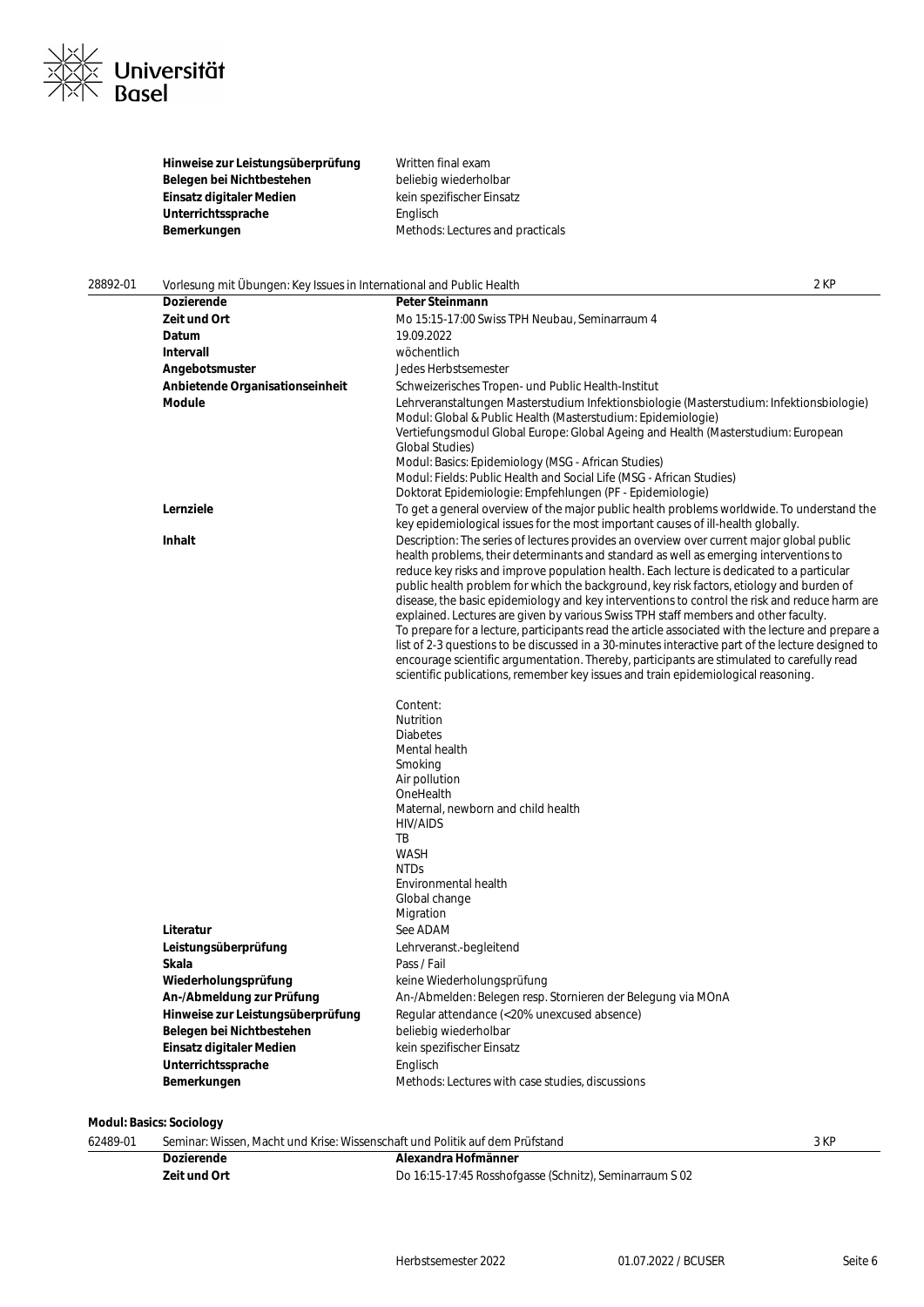

| Datum                           | 22.09.2022                                                                                                                                                                                  |
|---------------------------------|---------------------------------------------------------------------------------------------------------------------------------------------------------------------------------------------|
| Intervall                       | wöchentlich                                                                                                                                                                                 |
| Angebotsmuster                  | unregelmässig                                                                                                                                                                               |
| Anbietende Organisationseinheit | Fachbereich Soziologie                                                                                                                                                                      |
| <b>Module</b>                   | Modul: Advances in Epidemiology, Statistics and Global & Public Health (Masterstudium:<br>Epidemiologie)<br>Modul: Erweiterung Gesellschaftswissenschaften B.A. (BSF - Politikwissenschaft) |
|                                 | Modul: Politik, Entwicklung und soziale Ungleichheit (BSF - Soziologie)                                                                                                                     |
|                                 | Modul: Wirtschaft, Wissen und Kultur (BSF - Soziologie)                                                                                                                                     |
|                                 | Modul: Erweiterung Gesellschaftswissenschaften M.A. (MSF - Politikwissenschaft)                                                                                                             |
|                                 | Modul: Basics: Sociology (MSG - African Studies)<br>Modul: Fields: Governance and Politics (MSG - African Studies)                                                                          |
|                                 | Modul: Fields: Knowledge Production and Transfer (MSG - African Studies)                                                                                                                    |
| <b>Inhalt</b>                   | Das Verhältnis von Wissenschaft und Politik hat während der Covid-19 Pandemie immer                                                                                                         |
|                                 | wieder zu reden gegeben. Doch wie hat die wissenschaftliche Politikberatung in der Schweiz                                                                                                  |
|                                 | während der Krise funktioniert? Auf welchem Wege sind wissenschaftliche Erkenntnisse in                                                                                                     |
|                                 | politische Entscheidungen eingeflossen? Woher haben Entscheidungsträger und<br>Entscheidungsträgerinnen in Politik, Bundesverwaltung, Medien und Verbänden während der                      |
|                                 | Krise Informationen zum aktuellen Stand des Wissens bezogen?                                                                                                                                |
|                                 |                                                                                                                                                                                             |
|                                 | Die Pandemie hat offengelegt, dass sich die Strukturen, Verfahren und Diskurse an der                                                                                                       |
|                                 | Schnittstelle von Wissenschaft und Politik von Land zu Land unterscheiden. Dennoch lassen                                                                                                   |
|                                 | sich grundsätzliche Merkmale, Muster und Regeln im Verhältnis von Wissenschaft und Politik                                                                                                  |
|                                 | erkennen. Diese sind auch für das Verständnis von anderen gesellschaftlichen<br>Herausforderungen an der Schnittstelle von Wissenschaft und Politik nützlich, wie z.B. die                  |
|                                 | Klimakrise, der Verlust von Biodiversität oder die Digitalisierung.                                                                                                                         |
|                                 |                                                                                                                                                                                             |
|                                 | Studierende erhalten eine Einführung in konzeptionelle und theoretische Werkzeuge des                                                                                                       |
|                                 | interdisziplinären Fachbereichs der Wissenschafts- und Technikforschung (Science &                                                                                                          |
|                                 | Technology Studies, STS), welche für die Betrachtung der Schnittstelle von Wissenschaft und                                                                                                 |
|                                 | Politik eingesetzt werden können.                                                                                                                                                           |
|                                 | Im Rahmen des Seminars werden Gäste aus Politik, Bundesverwaltung und Wissenschaft                                                                                                          |
|                                 | eingeladen, um mit den Studierenden aktuelle Fragen aus der Praxis diskutieren zu können.                                                                                                   |
| Weblink                         | https://www.sciencestudies.ch/en-home                                                                                                                                                       |
| Leistungsüberprüfung            | Lehrveranst.-begleitend                                                                                                                                                                     |
| Skala                           | Pass / Fail                                                                                                                                                                                 |
| Wiederholungsprüfung            | keine Wiederholungsprüfung                                                                                                                                                                  |
| An-/Abmeldung zur Prüfung       | Anmelden: Belegen; Abmelden: nicht erforderlich                                                                                                                                             |
| Belegen bei Nichtbestehen       | beliebig wiederholbar                                                                                                                                                                       |
| Einsatz digitaler Medien        | kein spezifischer Einsatz                                                                                                                                                                   |
| Unterrichtssprache              | Deutsch                                                                                                                                                                                     |

# **Modul: Basics: Social Anthropology**

| 66948-01 | Vorlesung: Sexuality and Political Economy | 2 KP                                                                                                                                                                                                                                                                                                                                                                                                                                                                                                                                                                        |
|----------|--------------------------------------------|-----------------------------------------------------------------------------------------------------------------------------------------------------------------------------------------------------------------------------------------------------------------------------------------------------------------------------------------------------------------------------------------------------------------------------------------------------------------------------------------------------------------------------------------------------------------------------|
|          | <b>Dozierende</b>                          | George-Paul Meiu                                                                                                                                                                                                                                                                                                                                                                                                                                                                                                                                                            |
|          | Zeit und Ort                               | Di 16:15-18:00 Nadelberg 6, Grosser Hörsaal                                                                                                                                                                                                                                                                                                                                                                                                                                                                                                                                 |
|          | Datum                                      | 20.09.2022                                                                                                                                                                                                                                                                                                                                                                                                                                                                                                                                                                  |
|          | Intervall                                  | wöchentlich                                                                                                                                                                                                                                                                                                                                                                                                                                                                                                                                                                 |
|          | Angebotsmuster                             | einmalig                                                                                                                                                                                                                                                                                                                                                                                                                                                                                                                                                                    |
|          | Anbietende Organisationseinheit            | Fachbereich Ethnologie                                                                                                                                                                                                                                                                                                                                                                                                                                                                                                                                                      |
|          | <b>Module</b>                              | Vertiefungsmodul Global Europe: Arbeit, Migration und Gesellschaft (Masterstudium:<br>European Global Studies)<br>Modul: Sachthemen der Ethnologie (BSF - Ethnologie)<br>Modul: Themenfelder der Geschlechterforschung (BSF - Geschlechterforschung)<br>Modul: Methoden und Felder der Kulturanthropologie (BSF - Kulturanthropologie)<br>Modul: Theorien der Kulturanthropologie (BSF - Kulturanthropologie)<br>Modul: Erweiterung Gesellschaftswissenschaften B.A. (BSF - Politikwissenschaft)<br>Modul: Politik, Entwicklung und soziale Ungleichheit (BSF - Soziologie) |
|          |                                            | Modul: Vertiefung Themenfelder der Geschlechterforschung (MSF - Geschlechterforschung)<br>Modul: Research Lab Kulturanthropologie (MSF - Kulturanthropologie)<br>Modul: Theorien und Methodologien der Kulturanthropologie (MSF - Kulturanthropologie)<br>Modul: Erweiterung Gesellschaftswissenschaften M.A. (MSF - Politikwissenschaft)<br>Modul: Basics: Social Anthropology (MSG - African Studies)<br>Modul: Fields: Governance and Politics (MSG - African Studies)                                                                                                   |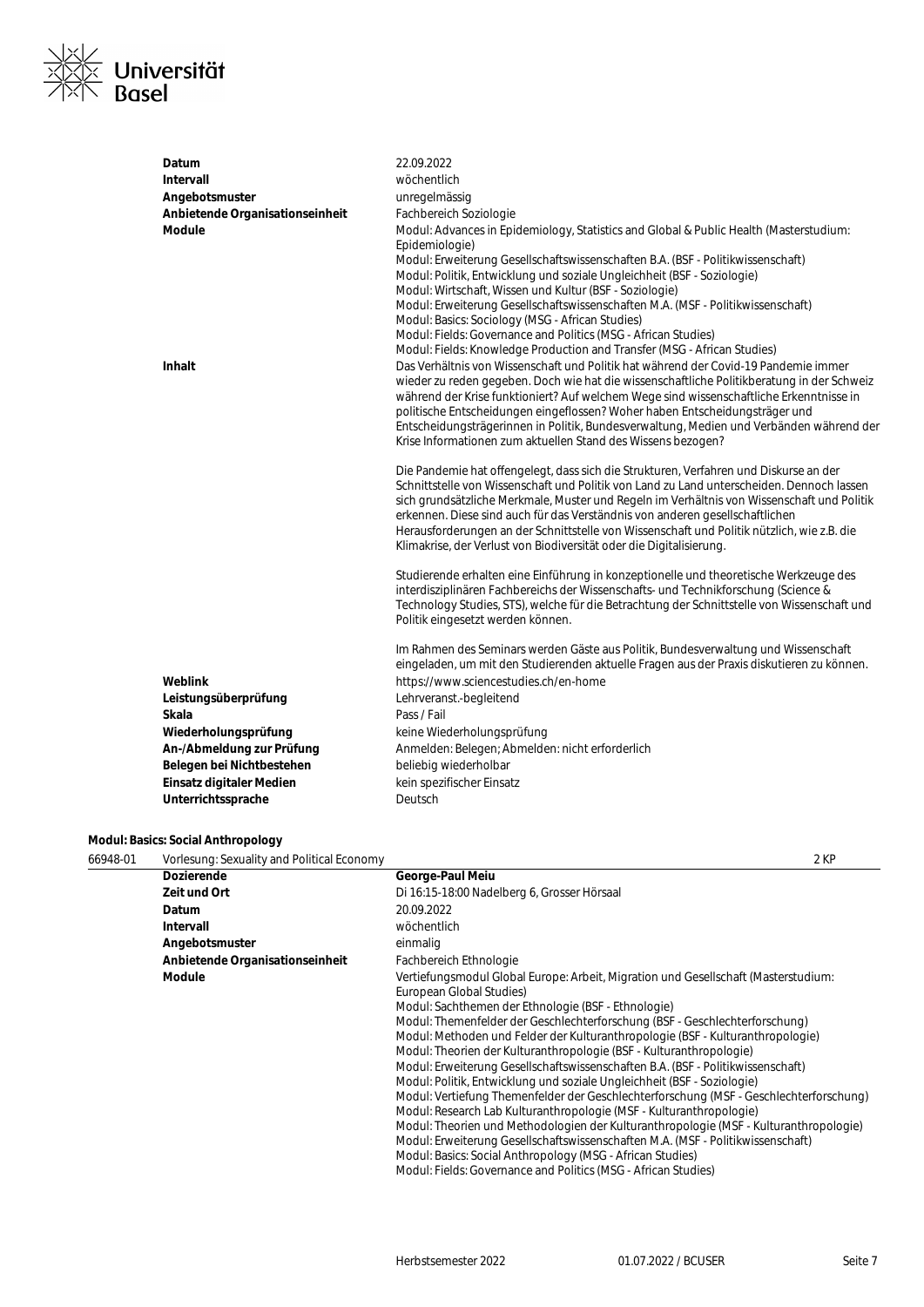

|          | Inhalt<br>Leistungsüberprüfung<br>Skala<br>Wiederholungsprüfung<br>An-/Abmeldung zur Prüfung<br>Belegen bei Nichtbestehen<br>Einsatz digitaler Medien | Modul: Fields: Media and Imagination (MSG - African Studies)<br>Modul: Migration, Mobility and Transnationalism (MSG - Changing Societies: Migration -<br>Conflicts - Resources)<br>Modul: The Urban across Disciplines (MSG - Critical Urbanisms)<br>Modul: Transfer: Europa interdisziplinär (MSG - Europäische Geschichte in globaler<br>Perspektive)<br>Modul: Kulturtechnische Dimensionen (MSG - Kulturtechniken)<br>With globalization, sex-everywhere-has become more central to who we are as citizens<br>and consumers, how we gain rights and resources, and how we relate to others as members<br>of a specific race, ethnicity, region, or culture. Worldwide, states invest or disinvest in people<br>according to how they have sex, adopt gender identities, or sustain sexual morality. Terrorist<br>organizations claim to use violence to reestablish bastions of piety and sexual propriety;<br>various populist movements imagine immigrants and refugees to threaten their societies, in<br>part, by failing to uphold the sexual norms of adopting countries; and transnational NGOs<br>and activists seek to "rescue" or "rehabilitate" sex workers, gays, lesbians, transgender, and<br>other people vulnerable for their intimate and social lives. The growing importance of sex to a<br>global consumer culture only heightens the rush to secure societies from the so-called<br>"perversions of globalization." Tourists now travel for sex to various destinations in Africa,<br>Asia, Latin America, and the Caribbean; poor, unemployed men and women, in former<br>colonies, sometimes use sex as a means of enrichment and empowerment; and amidst the<br>rise of religious fundamentalisms, commodity ads incite youths to consume sex along other<br>goods to build authentic selves. In this seminar, we ask: Why does sexuality become so central<br>to how we imagine our world and futures? Why is sex so important in defining us, as subjects<br>and populations? And how do older colonial stereotypes of race, ethnicity, and culture shape<br>sexuality politics in the new global order? To address these questions, we explore about how<br>sex and sexuality relate to politics and the economy.<br>Leistungsnachweis<br>$1-60,5$<br>eine Wiederholung, Wiederholung zählt<br>Anmelden: Belegen; Abmelden: nicht erforderlich<br>nicht wiederholbar<br>kein spezifischer Einsatz |
|----------|-------------------------------------------------------------------------------------------------------------------------------------------------------|-----------------------------------------------------------------------------------------------------------------------------------------------------------------------------------------------------------------------------------------------------------------------------------------------------------------------------------------------------------------------------------------------------------------------------------------------------------------------------------------------------------------------------------------------------------------------------------------------------------------------------------------------------------------------------------------------------------------------------------------------------------------------------------------------------------------------------------------------------------------------------------------------------------------------------------------------------------------------------------------------------------------------------------------------------------------------------------------------------------------------------------------------------------------------------------------------------------------------------------------------------------------------------------------------------------------------------------------------------------------------------------------------------------------------------------------------------------------------------------------------------------------------------------------------------------------------------------------------------------------------------------------------------------------------------------------------------------------------------------------------------------------------------------------------------------------------------------------------------------------------------------------------------------------------------------------------------------------------------------------------------------------------------------------------------------------------------------------------------------------------------------------------------------------------------------------------------------------------------------------------------------------------------------------------------------------------------------------------------------------------------------------------------------------------------------|
|          | Unterrichtssprache                                                                                                                                    | Englisch                                                                                                                                                                                                                                                                                                                                                                                                                                                                                                                                                                                                                                                                                                                                                                                                                                                                                                                                                                                                                                                                                                                                                                                                                                                                                                                                                                                                                                                                                                                                                                                                                                                                                                                                                                                                                                                                                                                                                                                                                                                                                                                                                                                                                                                                                                                                                                                                                          |
|          |                                                                                                                                                       |                                                                                                                                                                                                                                                                                                                                                                                                                                                                                                                                                                                                                                                                                                                                                                                                                                                                                                                                                                                                                                                                                                                                                                                                                                                                                                                                                                                                                                                                                                                                                                                                                                                                                                                                                                                                                                                                                                                                                                                                                                                                                                                                                                                                                                                                                                                                                                                                                                   |
| 10727-01 | Übung: Soziale Organisation<br><b>Dozierende</b>                                                                                                      | 3 KP<br><b>Michelle Engeler</b>                                                                                                                                                                                                                                                                                                                                                                                                                                                                                                                                                                                                                                                                                                                                                                                                                                                                                                                                                                                                                                                                                                                                                                                                                                                                                                                                                                                                                                                                                                                                                                                                                                                                                                                                                                                                                                                                                                                                                                                                                                                                                                                                                                                                                                                                                                                                                                                                   |
|          | Zeit und Ort                                                                                                                                          | Do 14:15-16:00 Ethnologie, grosser Seminarraum                                                                                                                                                                                                                                                                                                                                                                                                                                                                                                                                                                                                                                                                                                                                                                                                                                                                                                                                                                                                                                                                                                                                                                                                                                                                                                                                                                                                                                                                                                                                                                                                                                                                                                                                                                                                                                                                                                                                                                                                                                                                                                                                                                                                                                                                                                                                                                                    |
|          | Datum                                                                                                                                                 | 22.09.2022                                                                                                                                                                                                                                                                                                                                                                                                                                                                                                                                                                                                                                                                                                                                                                                                                                                                                                                                                                                                                                                                                                                                                                                                                                                                                                                                                                                                                                                                                                                                                                                                                                                                                                                                                                                                                                                                                                                                                                                                                                                                                                                                                                                                                                                                                                                                                                                                                        |
|          | Intervall                                                                                                                                             | wöchentlich                                                                                                                                                                                                                                                                                                                                                                                                                                                                                                                                                                                                                                                                                                                                                                                                                                                                                                                                                                                                                                                                                                                                                                                                                                                                                                                                                                                                                                                                                                                                                                                                                                                                                                                                                                                                                                                                                                                                                                                                                                                                                                                                                                                                                                                                                                                                                                                                                       |
|          | Angebotsmuster                                                                                                                                        | Jedes Herbstsemester                                                                                                                                                                                                                                                                                                                                                                                                                                                                                                                                                                                                                                                                                                                                                                                                                                                                                                                                                                                                                                                                                                                                                                                                                                                                                                                                                                                                                                                                                                                                                                                                                                                                                                                                                                                                                                                                                                                                                                                                                                                                                                                                                                                                                                                                                                                                                                                                              |
|          | Anbietende Organisationseinheit                                                                                                                       | Fachbereich Ethnologie                                                                                                                                                                                                                                                                                                                                                                                                                                                                                                                                                                                                                                                                                                                                                                                                                                                                                                                                                                                                                                                                                                                                                                                                                                                                                                                                                                                                                                                                                                                                                                                                                                                                                                                                                                                                                                                                                                                                                                                                                                                                                                                                                                                                                                                                                                                                                                                                            |
|          | <b>Module</b>                                                                                                                                         | Modul: Grundlagen der Ethnologie (BSF - Ethnologie)<br>Modul: Basics: Social Anthropology (MSG - African Studies)<br>Modul: Fields: Governance and Politics (MSG - African Studies)                                                                                                                                                                                                                                                                                                                                                                                                                                                                                                                                                                                                                                                                                                                                                                                                                                                                                                                                                                                                                                                                                                                                                                                                                                                                                                                                                                                                                                                                                                                                                                                                                                                                                                                                                                                                                                                                                                                                                                                                                                                                                                                                                                                                                                               |
|          | Lernziele                                                                                                                                             | Die Veranstaltung dient der systematischen Einführung in einen übergeordneten Bereich der<br>Ethnologie im 1.-4. Semester: den der sozialen Organisation. Sie soll Grundbegriffe klären und<br>eine Übersicht über soziale Institutionen und Organisationsformen bieten.                                                                                                                                                                                                                                                                                                                                                                                                                                                                                                                                                                                                                                                                                                                                                                                                                                                                                                                                                                                                                                                                                                                                                                                                                                                                                                                                                                                                                                                                                                                                                                                                                                                                                                                                                                                                                                                                                                                                                                                                                                                                                                                                                          |
|          | Inhalt                                                                                                                                                | Die Analyse der sozialen Organisation von Gesellschaften ist ein zentrales Anliegen der<br>Ethnologie. Diese Veranstaltung dient der systematischen Einführung in diesen<br>übergeordneten Bereich der Ethnologie. Sie soll Grundbegriffe klären und eine Übersicht<br>über soziale Institutionen und Organisationsformen auf verschiedenen gesellschaftlichen<br>Ebenen von der Familie, über den Nationalstaat bis zu transnationalen Netzwerken bieten.<br>Vermittelt werden Modelle von Verwandtschaftsstrukturen, politischer Organisationsformen<br>und Herrschaft, sozialer Ungleichheit, sozialer Gruppierungen, sowie von Ethnizität.<br>Die Themenbereiche werden in der Diskussion von Schlüsseltexten gemeinsam erarbeitet<br>und anhand von Übungen und Vorträgen vertieft.                                                                                                                                                                                                                                                                                                                                                                                                                                                                                                                                                                                                                                                                                                                                                                                                                                                                                                                                                                                                                                                                                                                                                                                                                                                                                                                                                                                                                                                                                                                                                                                                                                          |
|          | Literatur                                                                                                                                             | Einführungstexte:<br>- Alber E. et al. (2010): Verwandtschaft heute: Positionen, Ergebnisse und Perspektiven. Berlin:<br>Reimer.<br>- Carsten, J. (2004): After kinship. Cambridge: Cambridge University Press.<br>- Lewellen, T. C. (2003): Political anthropology. An introduction. London: Praeger.<br>- Pauli, J. & M. Schnegg (2017): Verwandtschaftsethnologie. In: Beer, B et al.: Ethnologie.<br>Einführung in die Erforschung kultureller Vielfalt. Berlin: Reimer: 147-163.<br>- Zhou, Y. R., C. Sinding and D. Goellnicht (2021): Sexualities, Transnationalism, and<br>Globalisation, Routledge.                                                                                                                                                                                                                                                                                                                                                                                                                                                                                                                                                                                                                                                                                                                                                                                                                                                                                                                                                                                                                                                                                                                                                                                                                                                                                                                                                                                                                                                                                                                                                                                                                                                                                                                                                                                                                      |
|          | Leistungsüberprüfung                                                                                                                                  | Lehrveranst.-begleitend                                                                                                                                                                                                                                                                                                                                                                                                                                                                                                                                                                                                                                                                                                                                                                                                                                                                                                                                                                                                                                                                                                                                                                                                                                                                                                                                                                                                                                                                                                                                                                                                                                                                                                                                                                                                                                                                                                                                                                                                                                                                                                                                                                                                                                                                                                                                                                                                           |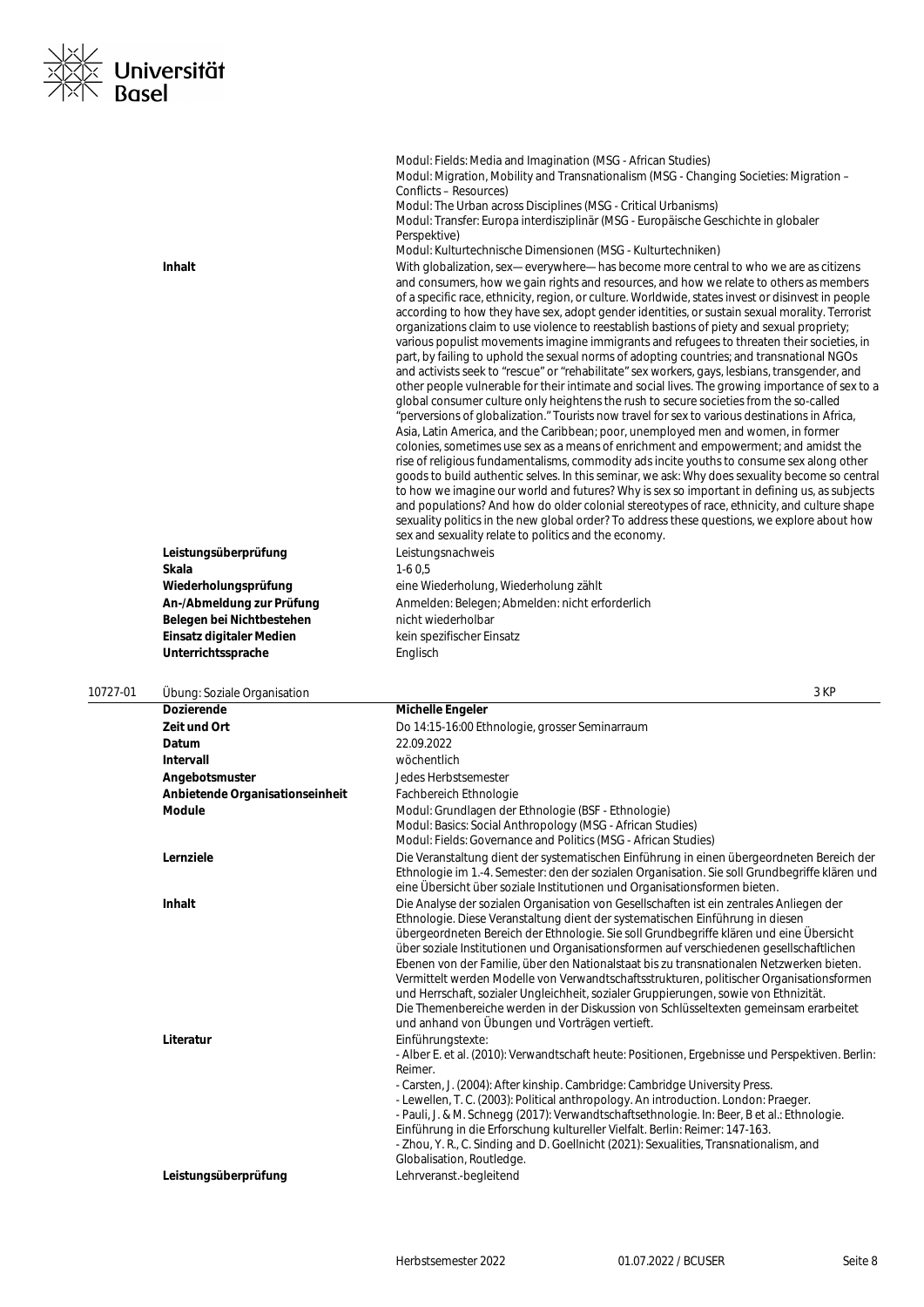

| Skala                             | Pass / Fail                                                                                                                                                                                                                 |
|-----------------------------------|-----------------------------------------------------------------------------------------------------------------------------------------------------------------------------------------------------------------------------|
| Wiederholungsprüfung              | keine Wiederholungsprüfung                                                                                                                                                                                                  |
| An-/Abmeldung zur Prüfung         | Anmelden: Belegen: Abmelden: nicht erforderlich                                                                                                                                                                             |
| Hinweise zur Leistungsüberprüfung | Leistungsüberprüfung für den Erwerb von 3 KP durch aktive Beteiligung (mündliche Inputs<br>und Kurzvorträge, schriftliche Beiträge) und Übungen. Eine Benotung ist nicht vorgesehen<br>(pass/fail). Es gilt Präsenzpflicht. |
| Belegen bei Nichtbestehen         | beliebig wiederholbar                                                                                                                                                                                                       |
| Einsatz digitaler Medien          | kein spezifischer Einsatz                                                                                                                                                                                                   |
| Unterrichtssprache                | <b>Deutsch</b>                                                                                                                                                                                                              |
| Teilnahmevoraussetzungen          | Die Teilnehmerzahl ist auf 25 Personen beschränkt. Die Plätze werden nach Anmeldedatum<br>und Studienfachzugehörigkeit vergeben. Vorrang haben die Studierenden der unter<br>"Module" aufgelisteten Studienfächer/-gänge.   |

# **Modul: Basics: History**

| 65877-01 | Seminar: Race and Colonialism in Southern Africa, 18th-20th Century |                                                                                                                                                                                                                                                                                                                                                                                                                                                                                                                                                                                                                                                                                                                                                                                                                                                                                                                                                                                                                                                                                                                                                                                                                                                                                                                                                                                                                       | 3 KP |
|----------|---------------------------------------------------------------------|-----------------------------------------------------------------------------------------------------------------------------------------------------------------------------------------------------------------------------------------------------------------------------------------------------------------------------------------------------------------------------------------------------------------------------------------------------------------------------------------------------------------------------------------------------------------------------------------------------------------------------------------------------------------------------------------------------------------------------------------------------------------------------------------------------------------------------------------------------------------------------------------------------------------------------------------------------------------------------------------------------------------------------------------------------------------------------------------------------------------------------------------------------------------------------------------------------------------------------------------------------------------------------------------------------------------------------------------------------------------------------------------------------------------------|------|
|          | <b>Dozierende</b>                                                   | Lorena Rizzo                                                                                                                                                                                                                                                                                                                                                                                                                                                                                                                                                                                                                                                                                                                                                                                                                                                                                                                                                                                                                                                                                                                                                                                                                                                                                                                                                                                                          |      |
|          | Zeit und Ort                                                        | Mo 10:15-11:45 Kollegienhaus, Seminarraum 104                                                                                                                                                                                                                                                                                                                                                                                                                                                                                                                                                                                                                                                                                                                                                                                                                                                                                                                                                                                                                                                                                                                                                                                                                                                                                                                                                                         |      |
|          | Datum                                                               | 19.09.2022                                                                                                                                                                                                                                                                                                                                                                                                                                                                                                                                                                                                                                                                                                                                                                                                                                                                                                                                                                                                                                                                                                                                                                                                                                                                                                                                                                                                            |      |
|          | Intervall                                                           | wöchentlich                                                                                                                                                                                                                                                                                                                                                                                                                                                                                                                                                                                                                                                                                                                                                                                                                                                                                                                                                                                                                                                                                                                                                                                                                                                                                                                                                                                                           |      |
|          | Angebotsmuster                                                      | einmalig                                                                                                                                                                                                                                                                                                                                                                                                                                                                                                                                                                                                                                                                                                                                                                                                                                                                                                                                                                                                                                                                                                                                                                                                                                                                                                                                                                                                              |      |
|          | Anbietende Organisationseinheit                                     | Departement Geschichte                                                                                                                                                                                                                                                                                                                                                                                                                                                                                                                                                                                                                                                                                                                                                                                                                                                                                                                                                                                                                                                                                                                                                                                                                                                                                                                                                                                                |      |
|          | <b>Module</b><br><b>Inhalt</b>                                      | Modul: Europäisierung und Globalisierung (Masterstudium: European Global Studies)<br>Modul: Aufbau Neuere / Neueste Geschichte (BSF - Geschichte)<br>Modul: Neuere / Neueste Geschichte (MSF - Geschichte)<br>Modul: Basics: History (MSG - African Studies)<br>Modul: Fields: Governance and Politics (MSG - African Studies)<br>Modul: Fields: Knowledge Production and Transfer (MSG - African Studies)<br>Modul: Areas: Afrika (MSG - Europäische Geschichte in globaler Perspektive)<br>Modul: Epochen der europäischen Geschichte: Neuere / Neueste Geschichte (MSG -<br>Europäische Geschichte in globaler Perspektive)<br>This seminar explores colonialism and race in Southern Africa between the 18th and the 20th<br>centuries. It will place a special focus on settler states and their political economies of race,<br>gender, class and ethnicity. The course views both colonialism and race as inherently<br>historical, dynamic and subject to change and, importantly, African contestation and<br>resistance. The seminar considers race and colonialism as political, economic and discursive<br>phenomena with significant social and cultural effects, but likewise attends to their limits,<br>contradictions and failures. We will reflect on how colonial archives engender the ways we<br>understand Southern African history and highlight African intellectual, political and aesthetic |      |
|          |                                                                     | contestations of colonial and racial hegemony. Our conversations will be placed against                                                                                                                                                                                                                                                                                                                                                                                                                                                                                                                                                                                                                                                                                                                                                                                                                                                                                                                                                                                                                                                                                                                                                                                                                                                                                                                               |      |
|          | Leistungsüberprüfung                                                | contemporary debates on anti-racism, social justice and reparation.<br>Lehrveranst.-begleitend                                                                                                                                                                                                                                                                                                                                                                                                                                                                                                                                                                                                                                                                                                                                                                                                                                                                                                                                                                                                                                                                                                                                                                                                                                                                                                                        |      |
|          | Skala                                                               | Pass / Fail                                                                                                                                                                                                                                                                                                                                                                                                                                                                                                                                                                                                                                                                                                                                                                                                                                                                                                                                                                                                                                                                                                                                                                                                                                                                                                                                                                                                           |      |
|          | Wiederholungsprüfung                                                | keine Wiederholungsprüfung                                                                                                                                                                                                                                                                                                                                                                                                                                                                                                                                                                                                                                                                                                                                                                                                                                                                                                                                                                                                                                                                                                                                                                                                                                                                                                                                                                                            |      |
|          | An-/Abmeldung zur Prüfung                                           | Anmelden: Belegen; Abmelden: nicht erforderlich                                                                                                                                                                                                                                                                                                                                                                                                                                                                                                                                                                                                                                                                                                                                                                                                                                                                                                                                                                                                                                                                                                                                                                                                                                                                                                                                                                       |      |
|          | Belegen bei Nichtbestehen                                           | nicht wiederholbar                                                                                                                                                                                                                                                                                                                                                                                                                                                                                                                                                                                                                                                                                                                                                                                                                                                                                                                                                                                                                                                                                                                                                                                                                                                                                                                                                                                                    |      |
|          | Einsatz digitaler Medien                                            |                                                                                                                                                                                                                                                                                                                                                                                                                                                                                                                                                                                                                                                                                                                                                                                                                                                                                                                                                                                                                                                                                                                                                                                                                                                                                                                                                                                                                       |      |
|          | Unterrichtssprache                                                  | kein spezifischer Einsatz<br>Englisch                                                                                                                                                                                                                                                                                                                                                                                                                                                                                                                                                                                                                                                                                                                                                                                                                                                                                                                                                                                                                                                                                                                                                                                                                                                                                                                                                                                 |      |
|          |                                                                     |                                                                                                                                                                                                                                                                                                                                                                                                                                                                                                                                                                                                                                                                                                                                                                                                                                                                                                                                                                                                                                                                                                                                                                                                                                                                                                                                                                                                                       |      |
|          | Teilnahmevoraussetzungen                                            | Für Masterstudierende sowie fortgeschrittene Bachelorstudierende der Geschichte mit<br>abgeschlossener Grundstufe (Nachweise: drei Proseminare, drei Proseminararbeiten). Bei<br>Überbelegung werden Studierende der Geschichte bevorzugt zugelassen.                                                                                                                                                                                                                                                                                                                                                                                                                                                                                                                                                                                                                                                                                                                                                                                                                                                                                                                                                                                                                                                                                                                                                                 |      |

# 44854-01 Übung: What is African History? An Introduction 3 KP

|  | <b>Dozierende</b>               | Julia Tischler                                                                                                                                                                                                                                                                                                                                                   |
|--|---------------------------------|------------------------------------------------------------------------------------------------------------------------------------------------------------------------------------------------------------------------------------------------------------------------------------------------------------------------------------------------------------------|
|  | Zeit und Ort                    | Mo 14:15-16:00 Departement Geschichte, Seminarraum 2                                                                                                                                                                                                                                                                                                             |
|  | <b>Datum</b>                    | 19.09.2022                                                                                                                                                                                                                                                                                                                                                       |
|  | Intervall                       | wöchentlich                                                                                                                                                                                                                                                                                                                                                      |
|  | Angebotsmuster                  | Jedes Herbstsemester                                                                                                                                                                                                                                                                                                                                             |
|  | Anbietende Organisationseinheit | Departement Geschichte                                                                                                                                                                                                                                                                                                                                           |
|  | Module                          | Modul: Europäisierung und Globalisierung (Masterstudium: European Global Studies)<br>Modul: Spezialisierung «Geschichte und Polititsche Bildung» (Masterstudium: Fachdidaktik)<br>Modul: Sachthemen der Ethnologie (BSF - Ethnologie)<br>Modul: Archive / Medien / Theorien (BSF - Geschichte)<br>Wahlbereich Master Geschichte: Empfehlungen (MSF - Geschichte) |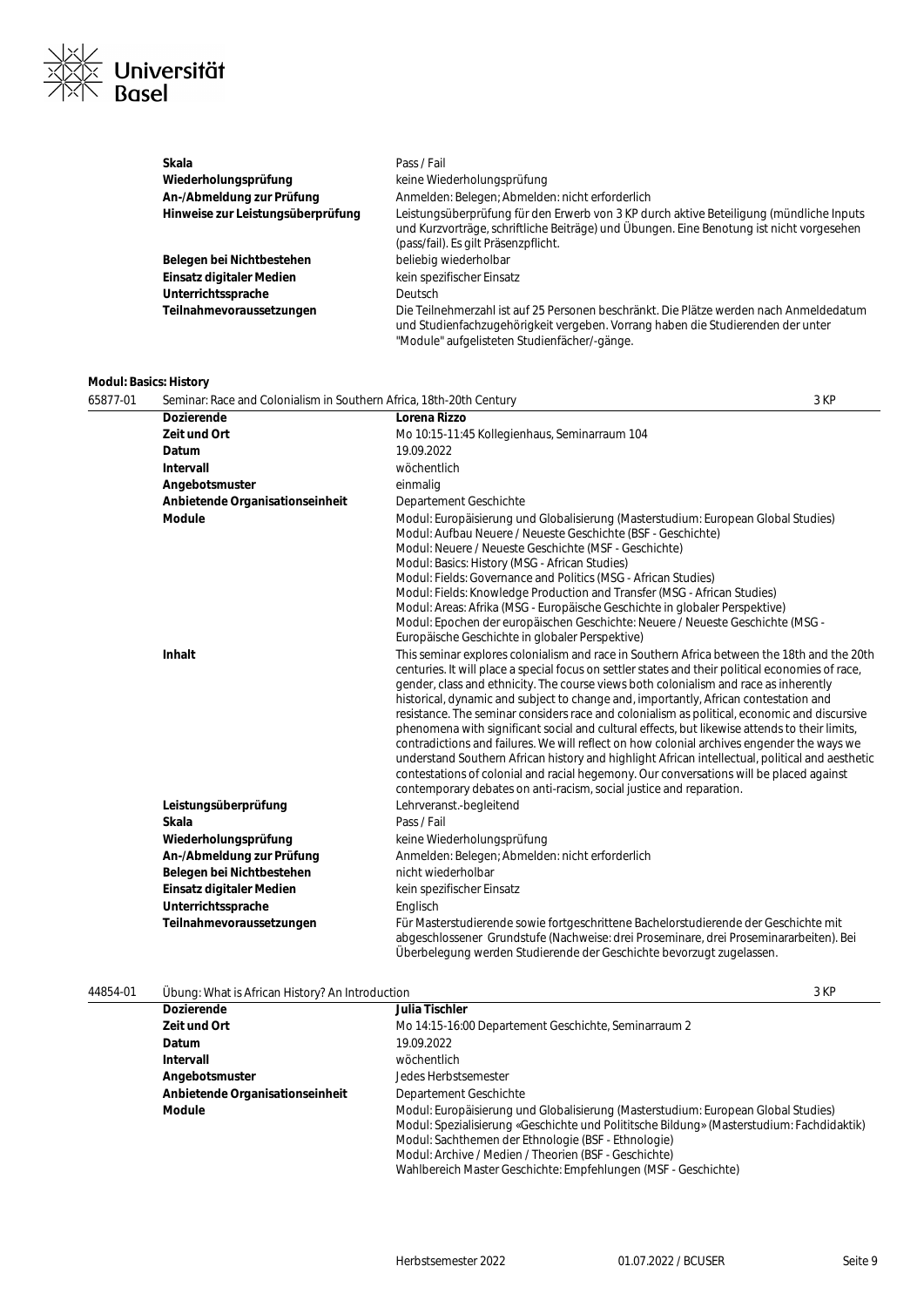

|                                   | Modul: Basics: History (MSG - African Studies)<br>Modul: Fields: Knowledge Production and Transfer (MSG - African Studies)<br>Modul: Research Skills (MSG - African Studies)<br>Modul: Areas: Afrika (MSG - Europäische Geschichte in globaler Perspektive)                                                                                                                                                                                                                                                                                                                                                                                                                                                                                                                                                                                                                                                                                                                                                                                                                                                                                                                                  |
|-----------------------------------|----------------------------------------------------------------------------------------------------------------------------------------------------------------------------------------------------------------------------------------------------------------------------------------------------------------------------------------------------------------------------------------------------------------------------------------------------------------------------------------------------------------------------------------------------------------------------------------------------------------------------------------------------------------------------------------------------------------------------------------------------------------------------------------------------------------------------------------------------------------------------------------------------------------------------------------------------------------------------------------------------------------------------------------------------------------------------------------------------------------------------------------------------------------------------------------------|
| Inhalt                            | This Übung addresses students at both B.A. and M.A. level who have no or little prior<br>knowledge of the African continent and/or who are not familiar with historical methods. The<br>course will provide, firstly, an introduction to the history of Africa from the 18th to the 20th<br>century. Lining out some of the key historical events and structural changes through the pre-<br>colonial, colonial and post-colonial periods, it provides participants with a basic sense of<br>orientation in Africa's rich history. Secondly, the Übung aims at familiarizing participants with<br>African History as an academic discipline: When did African History emerge, where, and under<br>what political circumstances? What did researchers focus on, what were some of the major<br>controversies? How has African History changed in the past decades? Finally, the Übung is an<br>introduction to methods employed in (African) history: What is source criticism? How do we<br>deal with biases in the historical documentation (i.e. the fact that most sources were written<br>by outsiders)? What can Oral History contribute to our understanding of past events in Africa? |
| Literatur                         | Parker, J., and R. Rathbone 2007, African History: A Very Short Introduction. Oxford: Oxford<br><b>University Press.</b><br>Reid, R. 2012, A History of Modern Africa (2nd edition). Oxford: Wiley Blackwell.<br>Afolayan, F. 2005, "African Historiography." In Shillington, K. (ed.), Encyclopedia of African<br>History. Vol. 2. New York: Fitzroy Dearborn, pp. 626-633.                                                                                                                                                                                                                                                                                                                                                                                                                                                                                                                                                                                                                                                                                                                                                                                                                 |
| Leistungsüberprüfung              | Lehrveranst.-begleitend                                                                                                                                                                                                                                                                                                                                                                                                                                                                                                                                                                                                                                                                                                                                                                                                                                                                                                                                                                                                                                                                                                                                                                      |
| Skala                             | Pass / Fail                                                                                                                                                                                                                                                                                                                                                                                                                                                                                                                                                                                                                                                                                                                                                                                                                                                                                                                                                                                                                                                                                                                                                                                  |
| Wiederholungsprüfung              | keine Wiederholungsprüfung                                                                                                                                                                                                                                                                                                                                                                                                                                                                                                                                                                                                                                                                                                                                                                                                                                                                                                                                                                                                                                                                                                                                                                   |
| An-/Abmeldung zur Prüfung         | Anmelden: Belegen; Abmelden: nicht erforderlich                                                                                                                                                                                                                                                                                                                                                                                                                                                                                                                                                                                                                                                                                                                                                                                                                                                                                                                                                                                                                                                                                                                                              |
| Hinweise zur Leistungsüberprüfung | Aktive Teilnahme                                                                                                                                                                                                                                                                                                                                                                                                                                                                                                                                                                                                                                                                                                                                                                                                                                                                                                                                                                                                                                                                                                                                                                             |
| Belegen bei Nichtbestehen         | beliebig wiederholbar                                                                                                                                                                                                                                                                                                                                                                                                                                                                                                                                                                                                                                                                                                                                                                                                                                                                                                                                                                                                                                                                                                                                                                        |
| Einsatz digitaler Medien          | kein spezifischer Einsatz                                                                                                                                                                                                                                                                                                                                                                                                                                                                                                                                                                                                                                                                                                                                                                                                                                                                                                                                                                                                                                                                                                                                                                    |
| Unterrichtssprache                | Englisch                                                                                                                                                                                                                                                                                                                                                                                                                                                                                                                                                                                                                                                                                                                                                                                                                                                                                                                                                                                                                                                                                                                                                                                     |
| Teilnahmevoraussetzungen          | Studierende der Geschichte aller Studienstufen.                                                                                                                                                                                                                                                                                                                                                                                                                                                                                                                                                                                                                                                                                                                                                                                                                                                                                                                                                                                                                                                                                                                                              |
| Bemerkungen                       | The course will be held in English or German, depending on participants' preferences and<br>language skills.                                                                                                                                                                                                                                                                                                                                                                                                                                                                                                                                                                                                                                                                                                                                                                                                                                                                                                                                                                                                                                                                                 |

# **Modul: Basics: Politics**

| 48797-01 | + Vorlesung: Einführung in die Politische Theorie: Politische Ideengeschichte - global |                                                                                                                                                                                                                                                                                                                                                                                                                                                                                                                                                                                                                                                                                                                                                                                                                                                                                                                                                                                         | 5 KP |
|----------|----------------------------------------------------------------------------------------|-----------------------------------------------------------------------------------------------------------------------------------------------------------------------------------------------------------------------------------------------------------------------------------------------------------------------------------------------------------------------------------------------------------------------------------------------------------------------------------------------------------------------------------------------------------------------------------------------------------------------------------------------------------------------------------------------------------------------------------------------------------------------------------------------------------------------------------------------------------------------------------------------------------------------------------------------------------------------------------------|------|
|          | <b>Dozierende</b>                                                                      | <b>Ralph Weber</b>                                                                                                                                                                                                                                                                                                                                                                                                                                                                                                                                                                                                                                                                                                                                                                                                                                                                                                                                                                      |      |
|          | Zeit und Ort                                                                           | Di 12:15-14:00 - Online Präsenz -                                                                                                                                                                                                                                                                                                                                                                                                                                                                                                                                                                                                                                                                                                                                                                                                                                                                                                                                                       |      |
|          | Datum                                                                                  | 20.09.2022                                                                                                                                                                                                                                                                                                                                                                                                                                                                                                                                                                                                                                                                                                                                                                                                                                                                                                                                                                              |      |
|          | Intervall                                                                              | wöchentlich                                                                                                                                                                                                                                                                                                                                                                                                                                                                                                                                                                                                                                                                                                                                                                                                                                                                                                                                                                             |      |
|          | Angebotsmuster                                                                         | Jedes Herbstsemester                                                                                                                                                                                                                                                                                                                                                                                                                                                                                                                                                                                                                                                                                                                                                                                                                                                                                                                                                                    |      |
|          | Anbietende Organisationseinheit                                                        | Europainstitut                                                                                                                                                                                                                                                                                                                                                                                                                                                                                                                                                                                                                                                                                                                                                                                                                                                                                                                                                                          |      |
|          | Module                                                                                 | Modul: Europäisierung und Globalisierung (Masterstudium: European Global Studies)<br>Modul: Politik (Masterstudium: Religion - Wirtschaft - Politik)<br>Modul: Vertiefung in Geschichte und Altertumswissenschaften BA (BSF -<br>Altertumswissenschaften)<br>Modul: Probleme der Praktischen Philosophie (BSF - Philosophie)<br>Modul: Grundlagen der Politikwissenschaft (BSF - Politikwissenschaft)<br>Modul: Politik, Entwicklung und soziale Ungleichheit (BSF - Soziologie)<br>Modul: Vertiefung in Geschichte und Altertumswissenschaften BA (BSG -<br>Altertumswissenschaften)<br>Modul: Vertiefung in Geschichte und Altertumswissenschaften MA (MSF - Alte Geschichte)<br>Modul: Erweiterung Gesellschaftswissenschaften M.A. (MSF - Politikwissenschaft)<br>Modul: Ungleichheit, Konflikt, Kultur (MSF - Soziologie)<br>Modul: Basics: Politics (MSG - African Studies)<br>Modul: Transfer: Europa interdisziplinär (MSG - Europäische Geschichte in globaler<br>Perspektive) |      |
|          | <b>Inhalt</b>                                                                          | Der Kurs wird online angeboten. Dazu gilt es Lerninhalte über ADAM selbst zu erschliessen<br>und sich an Zoom-Veranstaltungen zu beteiligen. Sie finden alle Inhalte auf ADAM.                                                                                                                                                                                                                                                                                                                                                                                                                                                                                                                                                                                                                                                                                                                                                                                                          |      |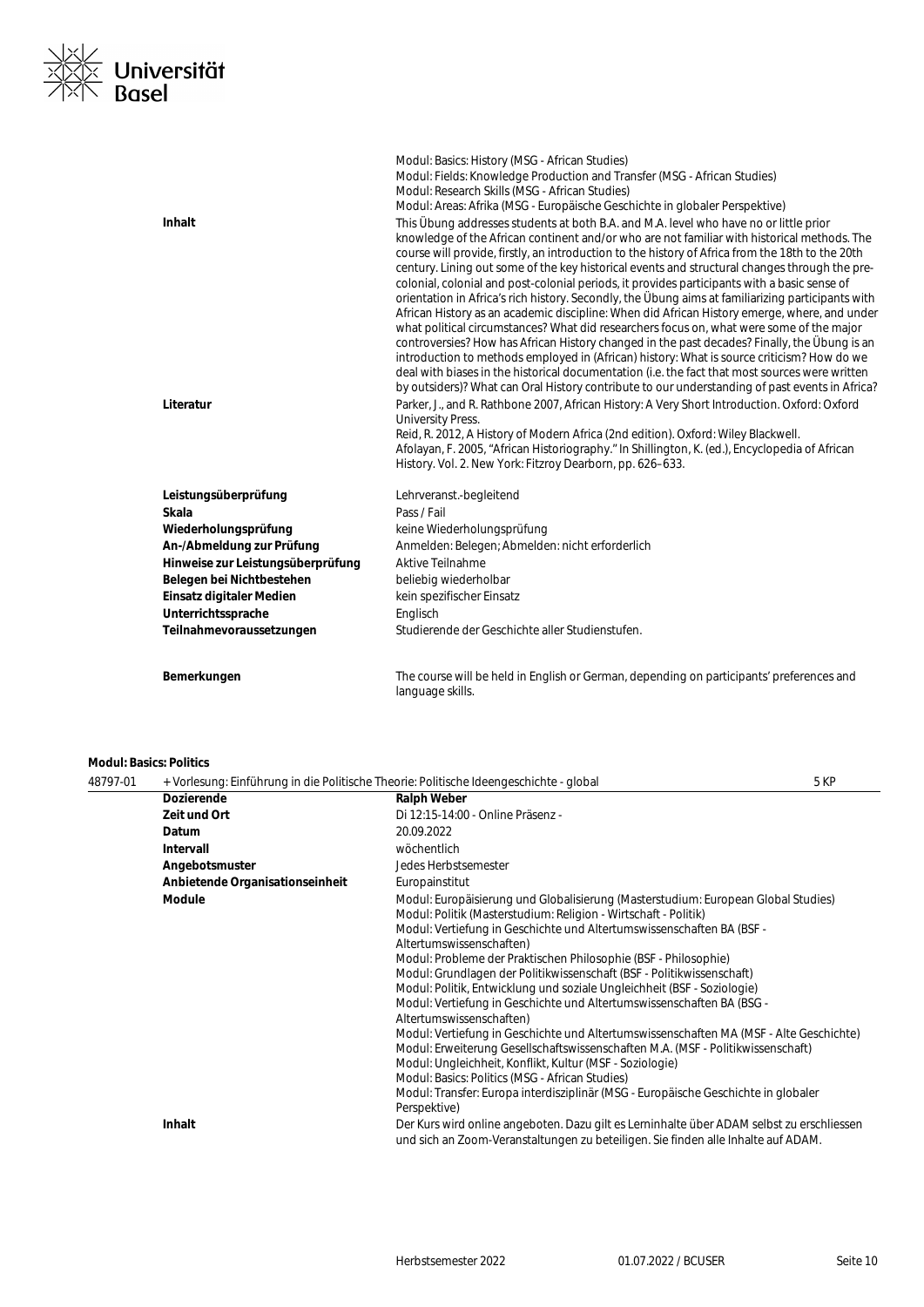

| Literatur                         | Alle Literatur wird auf ADAM zur Verfügung gestellt.  |
|-----------------------------------|-------------------------------------------------------|
| Weblink                           | http://europa.unibas.ch                               |
| Leistungsüberprüfung              | Leistungsnachweis                                     |
| Skala                             | $1-60.5$                                              |
| Wiederholungsprüfung              | keine Wiederholungsprüfung                            |
| An-/Abmeldung zur Prüfung         | Anmelden: Belegen; Abmelden: nicht erforderlich       |
| Hinweise zur Leistungsüberprüfung | Schriftliche Prüfung anfangs Januar 2023, closed book |
| Belegen bei Nichtbestehen         | beliebig wiederholbar                                 |
| Einsatz digitaler Medien          | kein spezifischer Einsatz                             |
| Unterrichtssprache                | Deutsch                                               |

# **Modul: Basics: Religion**

| 23154-01 | Vorlesung: Grundlagen zum Wechselverhältnis von Religion, Wirtschaft und Politik |                                                                                                                                                                               | 3 KP |
|----------|----------------------------------------------------------------------------------|-------------------------------------------------------------------------------------------------------------------------------------------------------------------------------|------|
|          | <b>Dozierende</b>                                                                | Jens Köhrsen                                                                                                                                                                  |      |
|          |                                                                                  | Antonius Liedhegener                                                                                                                                                          |      |
|          | Zeit und Ort                                                                     | Di 14:15-16:00 - Siehe Bemerkung, -- -- --                                                                                                                                    |      |
|          |                                                                                  | Findet in Luzern statt.                                                                                                                                                       |      |
|          | Datum                                                                            | 20.09.2022                                                                                                                                                                    |      |
|          | <b>Intervall</b>                                                                 | wöchentlich                                                                                                                                                                   |      |
|          | Angebotsmuster                                                                   | Jedes Herbstsemester                                                                                                                                                          |      |
|          | Anbietende Organisationseinheit                                                  | Zentr. Religion, Wirtschaft und Politik                                                                                                                                       |      |
|          | <b>Module</b>                                                                    | Basismodul (Teil A) (Transfakultäre Querschnittsprogramme im freien Kreditpunkte-Bereich)                                                                                     |      |
|          |                                                                                  | Modul: Einführung in Religion, Wirtschaft und Politik (Masterstudium: Religion - Wirtschaft -                                                                                 |      |
|          |                                                                                  | Politik)                                                                                                                                                                      |      |
|          |                                                                                  | Modul: Religion, Gesellschaft, Staat (Masterstudium: Interreligious Studies)                                                                                                  |      |
|          |                                                                                  | Modul: Theologie im Kontext des Weltchristentums (Masterstudium: Theologie)                                                                                                   |      |
|          |                                                                                  | Modul: Politik, Entwicklung und soziale Ungleichheit (BSF - Soziologie)                                                                                                       |      |
|          |                                                                                  | Modul: Wirtschaft, Wissen und Kultur (BSF - Soziologie)                                                                                                                       |      |
|          |                                                                                  | Modul: Erweiterung Gesellschaftswissenschaften M.A. (MSF - Politikwissenschaft)<br>Modul: Erweiterung Religionswissenschaft MA (MSF - Religionswissenschaft)                  |      |
|          |                                                                                  | Modul: Religion, Ökonomie und Recht (MSF - Religionswissenschaft)                                                                                                             |      |
|          |                                                                                  | Modul: Soziologische Theorie MA (MSF - Soziologie)                                                                                                                            |      |
|          |                                                                                  | Modul: Basics: Religion (MSG - African Studies)                                                                                                                               |      |
|          |                                                                                  | Modul: Fields: Governance and Politics (MSG - African Studies)                                                                                                                |      |
|          |                                                                                  | Modul: Fields: Media and Imagination (MSG - African Studies)                                                                                                                  |      |
|          |                                                                                  | Modul: Transfer: Europa interdisziplinär (MSG - Europäische Geschichte in globaler                                                                                            |      |
|          |                                                                                  | Perspektive)                                                                                                                                                                  |      |
|          | <b>Inhalt</b>                                                                    | Die Vorlesung wendet sich dem Wechselverhältnis von Religion, Wirtschaft und Politik zu. Sie                                                                                  |      |
|          |                                                                                  | ist als Einführungsvorlesung in den Masterstudiengang Religion, Wirtschaft und Politik<br>konzipiert worden, kann aber auch von allen anderen Studierenden besucht werden. Am |      |
|          |                                                                                  | Anfang der Vorlesung wird eine Einführung in die Religionswissenschaft und ganz besonders                                                                                     |      |
|          |                                                                                  | die Frage nach der Definition von Religion vorgenommen. Dabei wird auch das Verhältnis                                                                                        |      |
|          |                                                                                  | von Religion und Öffentlichkeit thematisiert. Danach folgen Vorlesungen zum                                                                                                   |      |
|          |                                                                                  | Wechselverhältnis von Religion und Politik sowie zum Verhältnis von Religion und Wirtschaft.                                                                                  |      |
|          |                                                                                  | Hierbei wird etwa geklärt, welchen Einfluss Religion in der Vergangenheit und Gegenwart auf                                                                                   |      |
|          |                                                                                  | Politik hatte. Weiterhin werden wirtschaftliche Theorien vorgestellt, die religiöses Verhalten                                                                                |      |
|          |                                                                                  | erklären und es wird beschrieben, auf welche Weise Religion wirtschaftliches Verhalten                                                                                        |      |
|          |                                                                                  | beeinflusst. Neben diesen Einführungen nimmt die Vorlesung thematische Vertiefungen vor<br>(z.B. zu Religion und Digitalisierung, Religion und Klimawandel).                  |      |
|          | Literatur                                                                        | Literatur wird an der Veranstaltung bekannt gegeben.                                                                                                                          |      |
|          | Leistungsüberprüfung                                                             | Leistungsnachweis                                                                                                                                                             |      |
|          | <b>Skala</b>                                                                     | Pass / Fail                                                                                                                                                                   |      |
|          | Wiederholungsprüfung                                                             | eine Wiederholung, bester Versuch zählt                                                                                                                                       |      |
|          | An-/Abmeldung zur Prüfung                                                        | Anmelden: Belegen; Abmelden: Dozierende                                                                                                                                       |      |
|          | Belegen bei Nichtbestehen                                                        | beliebig wiederholbar                                                                                                                                                         |      |
|          | Einsatz digitaler Medien                                                         | kein spezifischer Einsatz                                                                                                                                                     |      |
|          | Unterrichtssprache                                                               | Deutsch                                                                                                                                                                       |      |
|          | Anmeldung zur Lehrveranstaltung                                                  | Anmeldung an der Universität Luzern (Durchführungsort):                                                                                                                       |      |
|          |                                                                                  | RWP Studierende melden sich im Uniportal der Uni Luzern für die Lehrveranstaltung an                                                                                          |      |
|          |                                                                                  | (https://portal.unilu.ch).                                                                                                                                                    |      |
|          |                                                                                  | Für andere Studierende, die nicht schon als Mobilitätsstudierende Zugang zum Uniportal                                                                                        |      |
|          |                                                                                  | haben, ist eine Anmeldung als «Einzelkursbesucher» via Studiendienste nötig (https://www.                                                                                     |      |
|          |                                                                                  | unilu.ch/studium/anmeldung-und-zulassung/anmeldung-einzelkursbesucher-und-                                                                                                    |      |
|          |                                                                                  | einzelkursbesucherinnen/).                                                                                                                                                    |      |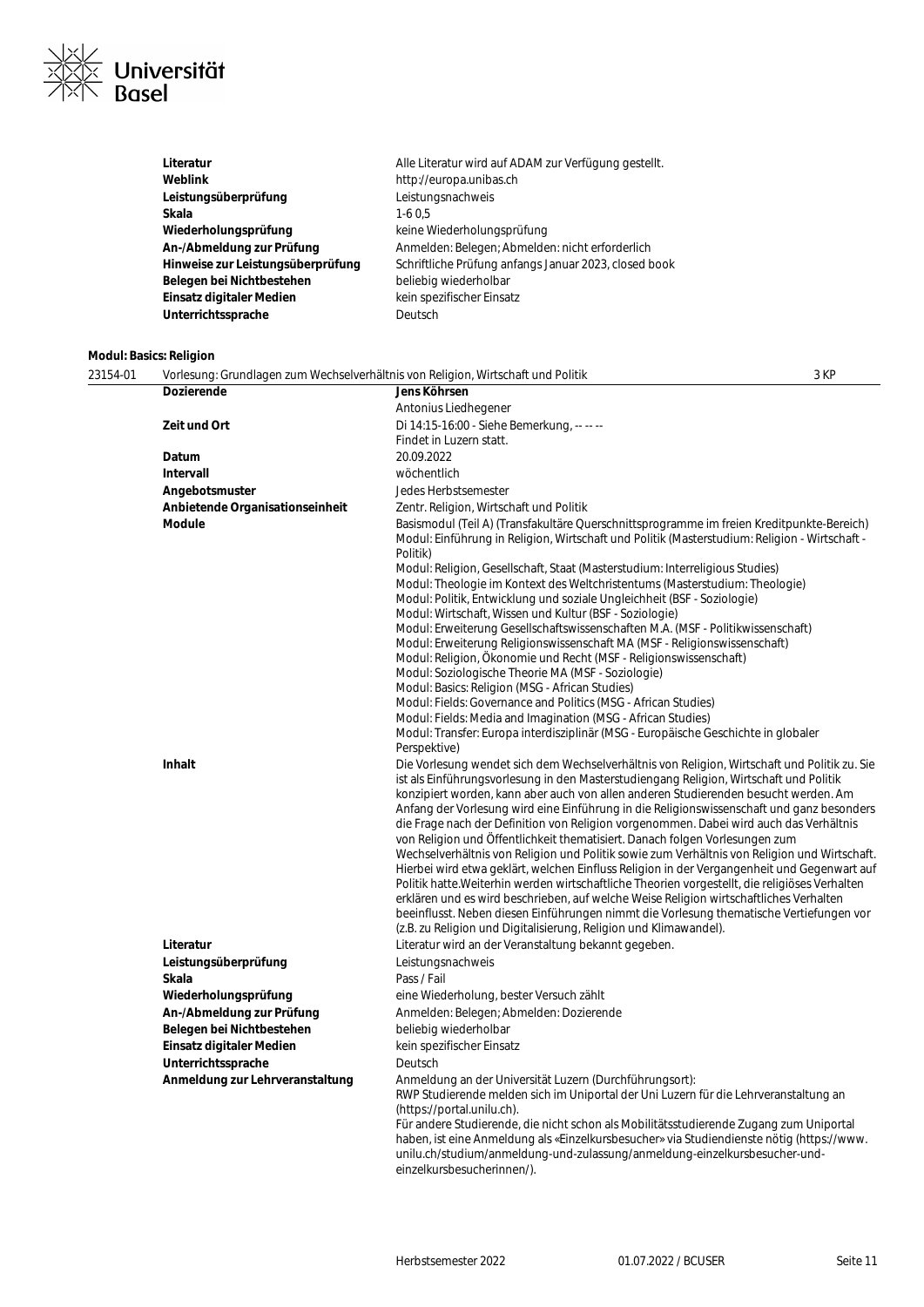

|          | Bemerkungen                                             | Anmeldung an der Universität Luzern (Durchführungsort):<br>RWP Studierende melden sich im Uniportal der Uni Luzern für die Lehrveranstaltung an<br>(https://portal.unilu.ch).                                                                                                                   |
|----------|---------------------------------------------------------|-------------------------------------------------------------------------------------------------------------------------------------------------------------------------------------------------------------------------------------------------------------------------------------------------|
|          |                                                         | Für andere Studierende, die nicht schon als Mobilitätsstudierende Zugang zum Uniportal<br>haben, ist eine Anmeldung als «Einzelkursbesucher» via Studiendienste nötig (https://www.<br>unilu.ch/studium/anmeldung-und-zulassung/anmeldung-einzelkursbesucher-und-<br>einzelkursbesucherinnen/). |
| 11262-01 | Übung: Einführung in die islamische Religion und Kultur | 3 KP                                                                                                                                                                                                                                                                                            |
|          | <b>Dozierende</b>                                       | <b>Maurus Reinkowski</b>                                                                                                                                                                                                                                                                        |
|          | Zeit und Ort                                            | Di 10:15-12:00 Kollegienhaus, Hörsaal 116                                                                                                                                                                                                                                                       |
|          | Datum                                                   | 20.09.2022                                                                                                                                                                                                                                                                                      |
|          | Intervall                                               | wöchentlich                                                                                                                                                                                                                                                                                     |
|          | Angebotsmuster                                          | Jedes Herbstsemester                                                                                                                                                                                                                                                                            |
|          | Anbietende Organisationseinheit                         | Fachbereich Nahost-Studien                                                                                                                                                                                                                                                                      |
|          | Module                                                  | Modul: Interreligiöse Beziehungen: Grundlagen und Geschichte (Masterstudium:                                                                                                                                                                                                                    |
|          |                                                         | Interreligious Studies)                                                                                                                                                                                                                                                                         |
|          |                                                         | Modul: Theologie im interdisziplinären Kontext (Masterstudium: Theologie)<br>Modul: Weltgesellschaft und Globalisierung (Masterstudium: Religion - Wirtschaft - Politik)<br>Wahlbereich Bachelor Geschichte: Empfehlungen (BSF - Geschichte)                                                    |
|          |                                                         | Modul: Grundlagen der Nahoststudien (BSF - Nahoststudien)<br>Modul: Gesellschaft in Osteuropa (BSF - Osteuropäische Kulturen)                                                                                                                                                                   |
|          |                                                         | Modul: Antike / monotheistische / aussereuropäische Religionen (BSF - Religionswissenschaft)                                                                                                                                                                                                    |
|          |                                                         | Modul: Gesellschaft in Osteuropa (BSG - Osteuropa-Studien)                                                                                                                                                                                                                                      |
|          |                                                         | Modul: Forschung und Praxis (MSF - Osteuropäische Geschichte)                                                                                                                                                                                                                                   |
|          |                                                         | Modul: Basics: Religion (MSG - African Studies)                                                                                                                                                                                                                                                 |
|          |                                                         | Modul: Fields: Knowledge Production and Transfer (MSG - African Studies)                                                                                                                                                                                                                        |
|          | Lernziele                                               | Modul: Fields: Media and Imagination (MSG - African Studies)<br>Die Studierenden                                                                                                                                                                                                                |
|          |                                                         | - erwerben einen Überblick über die Religions- und Kulturgeschichte des Islam und der                                                                                                                                                                                                           |
|          |                                                         | muslimischen Lebenswelten;                                                                                                                                                                                                                                                                      |
|          |                                                         | - erhalten einen ersten Überblick über die Grundbegriffe im Hinblick auf die islamische                                                                                                                                                                                                         |
|          |                                                         | Religion und Kultur;                                                                                                                                                                                                                                                                            |
|          |                                                         | - Iernen die Nachschlagewerke und Standardwerke zum Studium der islamischen Welt und                                                                                                                                                                                                            |
|          |                                                         | des Islam kennen;<br>- erhalten darüber hinaus einen ersten Einblick in die Debatten zum Islam und zur                                                                                                                                                                                          |
|          |                                                         | muslimischen Präsenz in Europa an.                                                                                                                                                                                                                                                              |
|          | <b>Inhalt</b>                                           | Die Nahoststudien an der Universität Basel untersuchen die Region des Nahen Ostens aus                                                                                                                                                                                                          |
|          |                                                         | einer geschichts- und gesellschaftswissenschaftliches Perspektive. Diese Übung dient als<br>Einführung als eine allgemeine Einführung in die Religion und Kultur des Islam. Themen wie<br>die öffentliche Wahrnehmung und Darstellung des Islam und der Muslime und des Nahen                   |
|          |                                                         | Ostens werden diskutiert.                                                                                                                                                                                                                                                                       |
|          | Literatur                                               | Ein ausführlicher Zeit- und Lektüreplan (Syllabus) steht rechtzeitig auf ADAM bereit.                                                                                                                                                                                                           |
|          | Leistungsüberprüfung                                    | Lehrveranst.-begleitend                                                                                                                                                                                                                                                                         |
|          | Skala                                                   | Pass / Fail                                                                                                                                                                                                                                                                                     |
|          | Wiederholungsprüfung                                    | keine Wiederholungsprüfung                                                                                                                                                                                                                                                                      |
|          | An-/Abmeldung zur Prüfung                               | Anmelden: Belegen; Abmelden: nicht erforderlich                                                                                                                                                                                                                                                 |
|          | Hinweise zur Leistungsüberprüfung                       | Regelmässige und aktive Teilnahme. Vorbereitung der Texte. Im Verlauf der Semesters wird<br>durch kleinere Tests der Wissensstand aller Teilnehmenden überprüft.                                                                                                                                |
|          | Belegen bei Nichtbestehen                               | beliebig wiederholbar                                                                                                                                                                                                                                                                           |
|          | Einsatz digitaler Medien                                | kein spezifischer Einsatz                                                                                                                                                                                                                                                                       |
|          | Unterrichtssprache                                      | Deutsch                                                                                                                                                                                                                                                                                         |
|          | Teilnahmevoraussetzungen                                | Offen für Studierende aller Fachrichtungen. Die Zahl der Teilnehmerinnen ist aber auf 30<br>beschränkt. Studierende aus den Nahoststudien und religionsbezogenen Studienfächern<br>haben Vorrang.                                                                                               |
|          | Anmeldung zur Lehrveranstaltung                         | Anmelden: Belegen; Abmelden: nicht erforderlich                                                                                                                                                                                                                                                 |

# **Modul: Fields: Media and Imagination**

| 65785-01 | Kolloquium: Geschlechterforschung |                        | 3 KP |
|----------|-----------------------------------|------------------------|------|
|          | <b>Dozierende</b>                 | Laura Eigenmann        |      |
|          |                                   | <b>Andrea Maihofer</b> |      |
|          | Datum                             | 19.09.2022             |      |
|          | Intervall                         | wöchentlich            |      |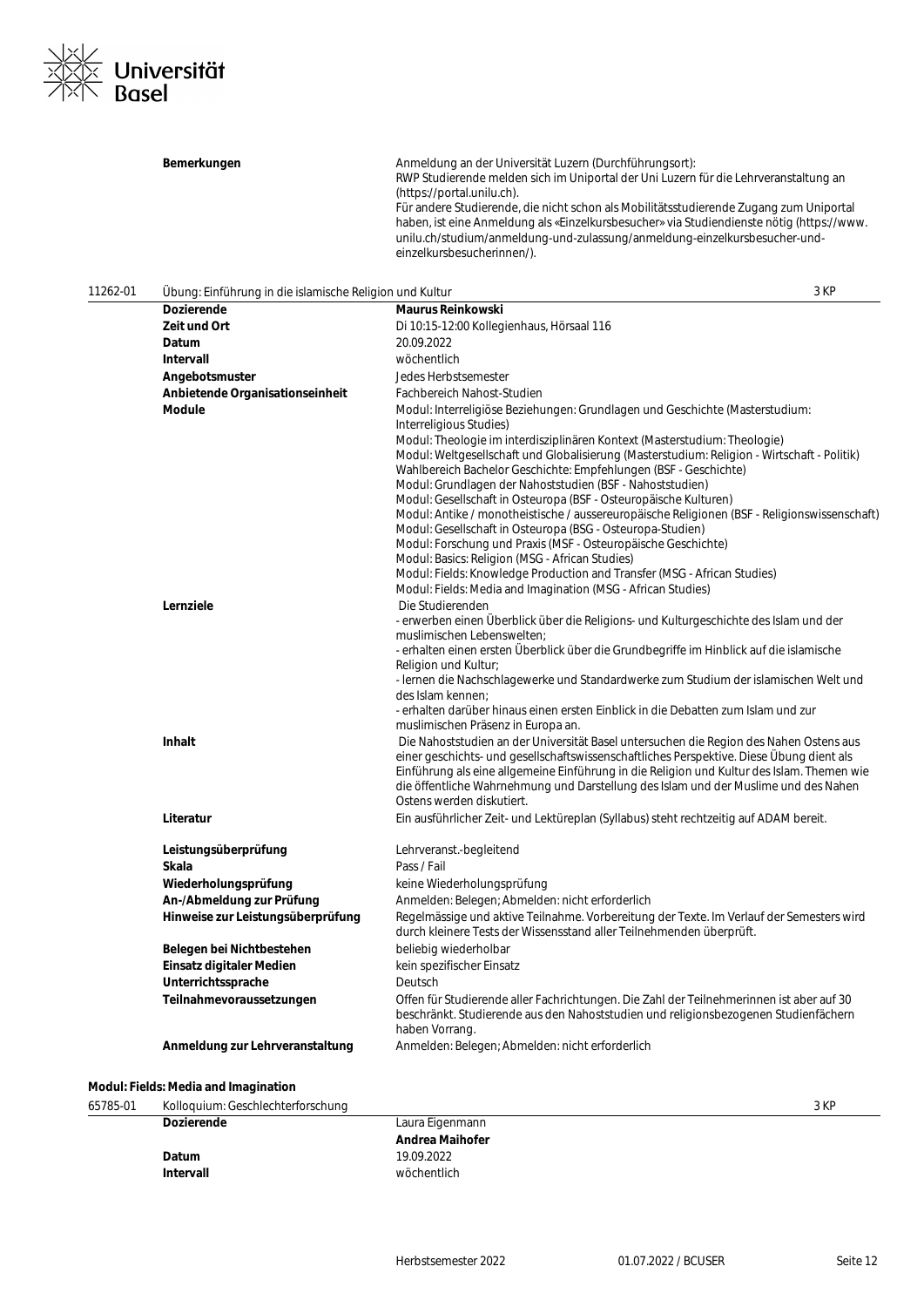| <u>Nxlz</u>       |                        |
|-------------------|------------------------|
|                   | <b>XXX</b> Universität |
| $\sqrt{ \times }$ | <b>Basel</b>           |

|          | Angebotsmuster                  | einmalig                                                                                                                                                   |  |
|----------|---------------------------------|------------------------------------------------------------------------------------------------------------------------------------------------------------|--|
|          | Anbietende Organisationseinheit | <b>Fachbereich Gender Studies</b>                                                                                                                          |  |
|          | <b>Module</b>                   | Modul: Theorien der Geschlechterforschung (MSF - Geschlechterforschung)                                                                                    |  |
|          |                                 | Modul: Fields: Media and Imagination (MSG - African Studies)                                                                                               |  |
|          |                                 | Modul: Research Skills (MSG - African Studies)                                                                                                             |  |
|          |                                 | Modul: Changing Societies Lab (MSG - Changing Societies: Migration – Conflicts – Resources)<br>Doktorat Afrika-Studien: Empfehlungen (PF - Afrika-Studien) |  |
|          |                                 | Doktorat Geschlechterforschung: Empfehlungen (PF - Geschlechterforschung)                                                                                  |  |
|          | Leistungsüberprüfung            | Lehrveranst.-begleitend                                                                                                                                    |  |
|          | Skala                           | Pass / Fail                                                                                                                                                |  |
|          | Wiederholungsprüfung            | keine Wiederholungsprüfung                                                                                                                                 |  |
|          | An-/Abmeldung zur Prüfung       | Anmelden: Belegen; Abmelden: nicht erforderlich                                                                                                            |  |
|          | Belegen bei Nichtbestehen       | nicht wiederholbar                                                                                                                                         |  |
|          | Einsatz digitaler Medien        | kein spezifischer Einsatz                                                                                                                                  |  |
|          | Unterrichtssprache              | Deutsch                                                                                                                                                    |  |
|          |                                 |                                                                                                                                                            |  |
| 66077-01 |                                 | 2 KP<br>+ Kurs: Lebenswelten arabischer Frauen in der biographischen Literatur der Vormoderne                                                              |  |
|          | <b>Dozierende</b>               | <b>Monika Winet</b>                                                                                                                                        |  |
|          | Zeit und Ort                    | Di 16:15-18:00 Maiengasse, Seminarraum U113                                                                                                                |  |
|          | Datum                           | 20.09.2022                                                                                                                                                 |  |
|          | Intervall                       | 14-täglich                                                                                                                                                 |  |
|          | Angebotsmuster                  | einmalig                                                                                                                                                   |  |
|          | Anbietende Organisationseinheit | Fachbereich Nahost-Studien                                                                                                                                 |  |
|          | <b>Module</b>                   | Modul: Themen der Nahoststudien (BSF - Nahoststudien)                                                                                                      |  |
|          |                                 | Modul: Themen der Near & Middle Eastern Studies (MSF - Near & Middle Eastern Studies)                                                                      |  |
|          |                                 | Modul: Fields: Media and Imagination (MSG - African Studies)                                                                                               |  |
|          | Lernziele                       | Die Studierenden                                                                                                                                           |  |
|          |                                 | • kennen Frauenportraits aus dem biographischen Lexikon von Ibn ? As äkir (st. 1176) und                                                                   |  |
|          |                                 | können diese im Rahmen von Gender - Religion - Politik einordnen                                                                                           |  |
|          |                                 | · erhalten einen Einblick in die arabische biographische Literatur                                                                                         |  |
|          |                                 | · setzen sich mit dem Forschungsstand der Frauenbiographien auseinander<br>· kennen die mit den Frauenbiographien verbundenen Fragestellungen und Probleme |  |
|          |                                 | · können mit dem Quellenmaterial kritisch umgehen                                                                                                          |  |
|          |                                 | • vertiefen ihre Übersetzungs- und Grammatikkenntnisse durch die Lektüre arabischer                                                                        |  |
|          |                                 | Quellentexte                                                                                                                                               |  |

| Inhalt    | Was wissen wir über die Lebenswelten muslimischer Frauen in der Vormoderne? Was war ihre<br>Stellung in Gesellschaft, Politik und Religion? Durch welche Eigenschaften und<br>Verhaltensweisen sind sie aufgefallen? Die arabische biographische Literatur bietet uns auf<br>diese Fragen aufschlussreiche Antworten und Denkanstösse. Obwohl die Frauenbiographien<br>nur einen verschwindend kleinen Anteil der gesamten arabischen biographischen Literatur<br>ausmachen und bislang noch ungenügend untersucht sind, stellen sie eine der wichtigsten |
|-----------|-----------------------------------------------------------------------------------------------------------------------------------------------------------------------------------------------------------------------------------------------------------------------------------------------------------------------------------------------------------------------------------------------------------------------------------------------------------------------------------------------------------------------------------------------------------|
|           | Quellen für Informationen über das Leben von Frauen dar. Die Übung gibt einen Einblick in<br>dieses vielfältige, spannende und wenig beachtete Material und geht auf damit verbundene<br>Fragenstellungen und Probleme ein.                                                                                                                                                                                                                                                                                                                               |
| Literatur | Afsaruddin, Asma. "Islamic Biographical Dictionaries: 11th to 15th Century." In Joseph Suad                                                                                                                                                                                                                                                                                                                                                                                                                                                               |

(ed.): Encyclopedia of Women & Islamic Cultures. Vol. I: Methodologies, Paradigms and Sources. Leiden, Brill: 2003, pp. 32-36.

Roded, Ruth. "Islamic Biographical Dictionaries: 9th to 10th Century." In Joseph Suad (ed.): Encyclopedia of Women & Islamic Cultures. Vol. I: Methodologies, Paradigms and Sources. Leiden: Brill, 2003, pp. 29-31.

| Leistungsüberprüfung              | Lehrveranst.-begleitend                                                                                                                |
|-----------------------------------|----------------------------------------------------------------------------------------------------------------------------------------|
| Skala                             | Pass / Fail                                                                                                                            |
| Wiederholungsprüfung              | keine Wiederholungsprüfung                                                                                                             |
| An-/Abmeldung zur Prüfung         | Anmelden: Belegen; Abmelden: nicht erforderlich                                                                                        |
| Hinweise zur Leistungsüberprüfung | Regelmässige und aktive Teilnahme. Übersetzung arabischer Quellentexte, Lektüre von<br>Sekundärliteratur, Übernahme eines Kurzreferats |
| Belegen bei Nichtbestehen         | nicht wiederholbar                                                                                                                     |
| Einsatz digitaler Medien          | kein spezifischer Einsatz                                                                                                              |
| Unterrichtssprache                | <b>Deutsch</b>                                                                                                                         |
| Teilnahmevoraussetzungen          | Abgeschlossenes Modul Grundlagen des Arabischen                                                                                        |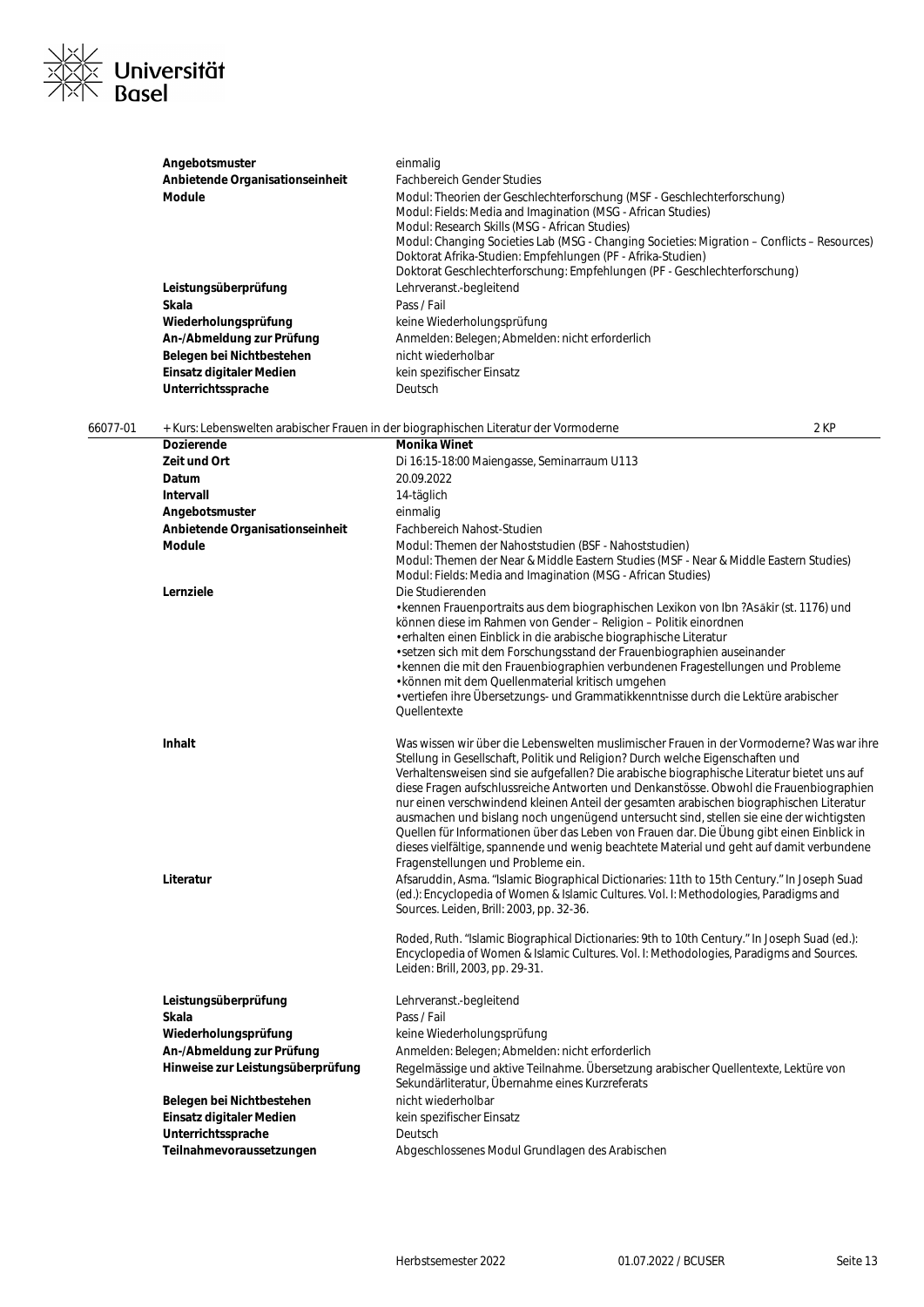

Bemerkungen **Bemerkungen** Die Übung findet alle zwei Wochen statt und zwar an folgenden Terminen: 20. September 04. Oktober 18. Oktober 01. November 15. November 29. November 13. Dezember

66010-01 Seminar: Borders, Migration and Race: Switzerland and Beyond 3 KP **Dozierende Jana Häberlein Zeit und Ort** Di 14:00-18:00 Kollegienhaus, Hörsaal 117 **Datum** 27.09.2022 **Intervall** wöchentlich **Angebotsmuster** einmalig **Anbietende Organisationseinheit** Fachbereich Urban Studies **Module** Vertiefungsmodul Global Europe: Arbeit, Migration und Gesellschaft (Masterstudium: European Global Studies) Modul: Erweiterung Gesellschaftswissenschaften M.A. (MSF - Politikwissenschaft) Modul: Fields: Governance and Politics (MSG - African Studies) Modul: Fields: Knowledge Production and Transfer (MSG - African Studies) Modul: Fields: Media and Imagination (MSG - African Studies) Modul: Migration, Mobility and Transnationalism (MSG - Changing Societies: Migration – Conflicts – Resources) Modul: The Urban across Disciplines (MSG - Critical Urbanisms) Modul: Kulturtechnische Dimensionen (MSG - Kulturtechniken) **Inhalt** In a first step, this seminar will critically investigate multiple entanglements between border regimes and the racialisation of immigration and mobility. It will focus on Switzerland's racialised immigration history and ask how Switzerland's racial exceptionalism is imagined through notions of belonging to the nation and how this is manifested in urban spaces. The seminar will link this to other situated, yet transnationally connected border regimes and seek out connections to the racial exceptionalism and peripheralisation of the postcolonial / postsocialist space of former Yugoslavia. How is race manifested in these diverse social spaces and how does it connect to migration and mobility? Being situated in a time of profound neoliberal and social transformation and crisis, we will, in a second step, take a closer look at various forms of contemporary border violence and engage in thinking about alternative futures. While the violations of human rights along Europe's external borders presently occur on a daily basis, attempts to prevent and scandalise them are met with increasing brutality, ignorance and compassion fatigue. Which theoretical approaches in critical border regime literature as well as activist practices offer promising avenues forward in order to advance border justice? More precisely, how do we make sense of such diverse approaches such as the right to stay and move and strategic litigation in transforming the world into a more equal place? How might queer theory and other theories help us think through different options of confronting the persistent human rights violations? **Leistungsüberprüfung** Lehrveranst.-begleitend **Skala** Pass / Fail **Wiederholungsprüfung** keine Wiederholungsprüfung An-/Abmeldung zur Prüfung **Anmelden: Belegen; Abmelden: nicht erforderlich Belegen bei Nichtbestehen** nicht wiederholbar **Einsatz digitaler Medien** kein spezifischer Einsatz **Unterrichtssprache** Englisch 59010-01 Seminar: Camps and the City 3 KP **Dozierende Maren Larsen Zeit und Ort** Mo 10:00-12:00 Rosshofgasse (Schnitz), Seminarraum S 01 **Datum** 26.09.2022 **Intervall** wöchentlich Angebotsmuster **and angles** unregelmässig **Anbietende Organisationseinheit** Fachbereich Urban Studies **Module** Vertiefungsmodul Global Europe: Arbeit, Migration und Gesellschaft (Masterstudium:

> European Global Studies) Modul: Fields: Environment and Development (MSG - African Studies)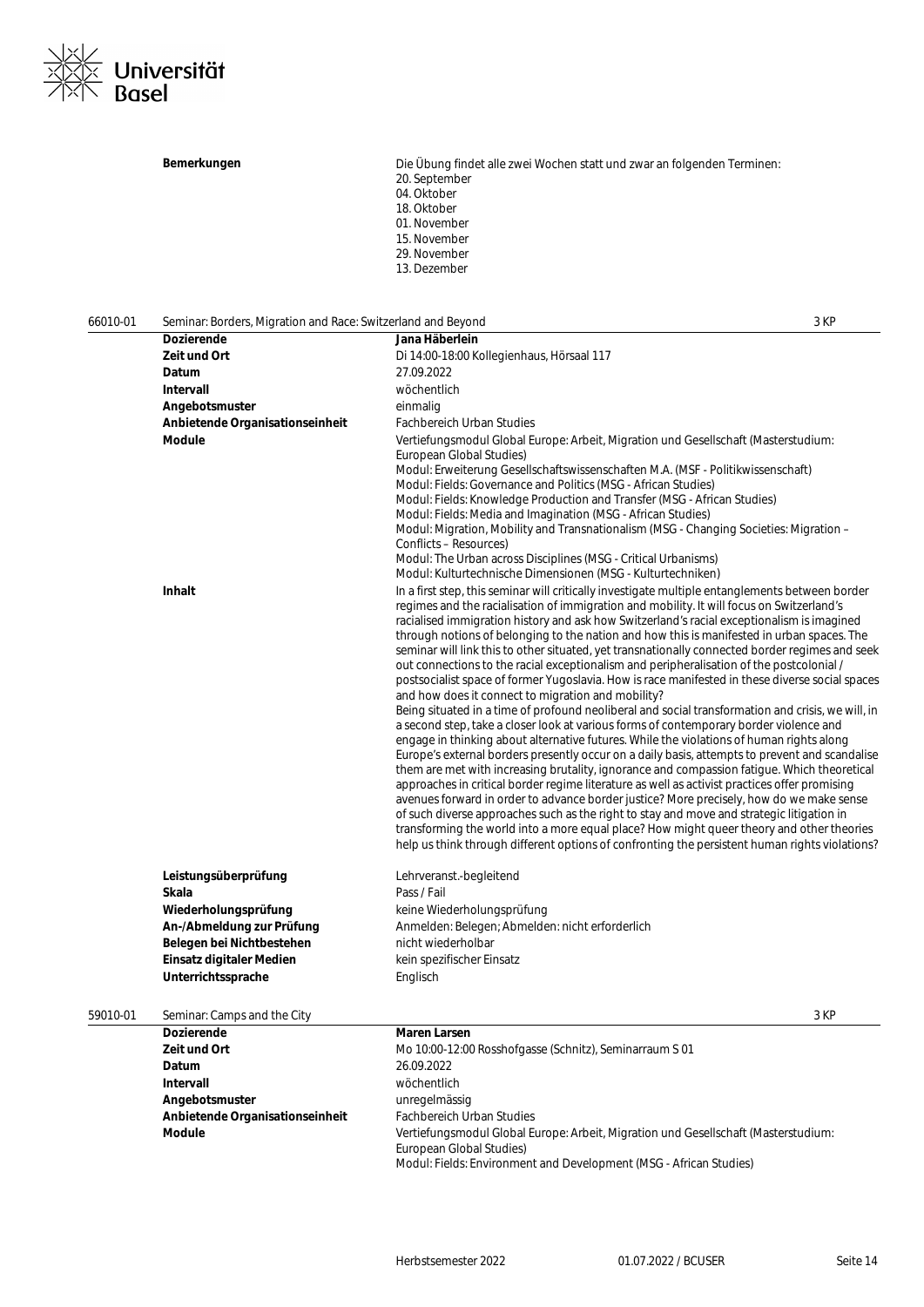# l∕<br>|≪ Universität<br>|≦ Basel  $\frac{1}{2}$

|                                      | Modul: Fields: Governance and Politics (MSG - African Studies)<br>Modul: Fields: Media and Imagination (MSG - African Studies)<br>Modul: Migration, Mobility and Transnationalism (MSG - Changing Societies: Migration –<br>Conflicts – Resources)<br>Modul: The Urban across Disciplines (MSG - Critical Urbanisms)                                                                                                                                                                                                                                                                                                                                                                                                                                                                                                                                                                                                                                                                                                                                                                                                                                                                                                                                                                                                                                                                                                                                                                                                                                                                                                                                                                                                         |
|--------------------------------------|------------------------------------------------------------------------------------------------------------------------------------------------------------------------------------------------------------------------------------------------------------------------------------------------------------------------------------------------------------------------------------------------------------------------------------------------------------------------------------------------------------------------------------------------------------------------------------------------------------------------------------------------------------------------------------------------------------------------------------------------------------------------------------------------------------------------------------------------------------------------------------------------------------------------------------------------------------------------------------------------------------------------------------------------------------------------------------------------------------------------------------------------------------------------------------------------------------------------------------------------------------------------------------------------------------------------------------------------------------------------------------------------------------------------------------------------------------------------------------------------------------------------------------------------------------------------------------------------------------------------------------------------------------------------------------------------------------------------------|
| Lernziele                            | Learning Objectives<br>- an ability to analyze design logics, governance politics, and lived realities of encampment<br>and relate them to debates in urban studies<br>- an ability to read, discuss, and produce texts across disciplinary boundaries (notably across<br>geography, anthropology, and political science).<br>- an understanding of the spatially and socially transformative power of camps, the groups<br>that inhabit them, and the broader urban politics and struggles into which they write<br>themselves.                                                                                                                                                                                                                                                                                                                                                                                                                                                                                                                                                                                                                                                                                                                                                                                                                                                                                                                                                                                                                                                                                                                                                                                             |
| <b>Inhalt</b>                        | Camps are proliferating across the global landscape as spaces that protect, spaces that<br>expose, spaces that control, and spaces that resist. Camps as a settlement typology are<br>recognizable across an increasingly diverse set of geographies and encounter, instantiate, or<br>distance themselves from cities in multiple ways. Furthermore, while camps have taken<br>center stage in popular imaginings of displacement and particular the plight of refugees, the<br>majority of refugees today live not in camps, but in cities - forcing us to reconsider the<br>empirical and theoretical correspondence between the camp and the city in such discourses.<br>This seminar situates camps within broader global discourse and urban politics to explore the<br>sometimes intertwined, sometimes antithetical relationship between the camp and city.<br>Rather than approaching camps from the more typical lens of conflict urbanism and refugee<br>studies, students start from the camp – thereby widening the range of phenomena explored.<br>This approach expands the study of the urban by examining camps and camp-like<br>settlements as they instantiate the outcomes of mobility politics and global conflicts.<br>Exploring such iterations as the protest camp, refugee camp, labor camp, and military camp,<br>students will gain a deeper understanding of the architectures, social lives, economies, and<br>politics of the camp as a settlement typology. Classroom discussions of weekly readings will<br>serve to untangle the ways in which both the form and the idea of both "the camp" and "the<br>city" co-narrate each other's histories, realities, and theoretical underpinnings. |
| Leistungsüberprüfung<br><b>Skala</b> | Lehrveranst.-begleitend<br>Pass / Fail                                                                                                                                                                                                                                                                                                                                                                                                                                                                                                                                                                                                                                                                                                                                                                                                                                                                                                                                                                                                                                                                                                                                                                                                                                                                                                                                                                                                                                                                                                                                                                                                                                                                                       |
| Wiederholungsprüfung                 | keine Wiederholungsprüfung                                                                                                                                                                                                                                                                                                                                                                                                                                                                                                                                                                                                                                                                                                                                                                                                                                                                                                                                                                                                                                                                                                                                                                                                                                                                                                                                                                                                                                                                                                                                                                                                                                                                                                   |
| An-/Abmeldung zur Prüfung            | Anmelden: Belegen; Abmelden: nicht erforderlich                                                                                                                                                                                                                                                                                                                                                                                                                                                                                                                                                                                                                                                                                                                                                                                                                                                                                                                                                                                                                                                                                                                                                                                                                                                                                                                                                                                                                                                                                                                                                                                                                                                                              |
| Belegen bei Nichtbestehen            | beliebig wiederholbar                                                                                                                                                                                                                                                                                                                                                                                                                                                                                                                                                                                                                                                                                                                                                                                                                                                                                                                                                                                                                                                                                                                                                                                                                                                                                                                                                                                                                                                                                                                                                                                                                                                                                                        |
| Einsatz digitaler Medien             | kein spezifischer Einsatz                                                                                                                                                                                                                                                                                                                                                                                                                                                                                                                                                                                                                                                                                                                                                                                                                                                                                                                                                                                                                                                                                                                                                                                                                                                                                                                                                                                                                                                                                                                                                                                                                                                                                                    |
| Unterrichtssprache                   | Englisch                                                                                                                                                                                                                                                                                                                                                                                                                                                                                                                                                                                                                                                                                                                                                                                                                                                                                                                                                                                                                                                                                                                                                                                                                                                                                                                                                                                                                                                                                                                                                                                                                                                                                                                     |
| Teilnahmevoraussetzungen             | The course is open to Master students from other programs with a priority for Critical<br>Urbanisms students on timely registration                                                                                                                                                                                                                                                                                                                                                                                                                                                                                                                                                                                                                                                                                                                                                                                                                                                                                                                                                                                                                                                                                                                                                                                                                                                                                                                                                                                                                                                                                                                                                                                          |
|                                      |                                                                                                                                                                                                                                                                                                                                                                                                                                                                                                                                                                                                                                                                                                                                                                                                                                                                                                                                                                                                                                                                                                                                                                                                                                                                                                                                                                                                                                                                                                                                                                                                                                                                                                                              |

| 62250-01 | Seminar: Decolonizing the Swiss Urban Landscape |                                                                                                                                                                                                                                                                                                                                                                                                                                                                              |
|----------|-------------------------------------------------|------------------------------------------------------------------------------------------------------------------------------------------------------------------------------------------------------------------------------------------------------------------------------------------------------------------------------------------------------------------------------------------------------------------------------------------------------------------------------|
|          | <b>Dozierende</b>                               | Claske Dijkema                                                                                                                                                                                                                                                                                                                                                                                                                                                               |
|          | Zeit und Ort                                    | Fr 14:00-16:00 Rosshofgasse (Schnitz), Seminarraum S 02                                                                                                                                                                                                                                                                                                                                                                                                                      |
|          | Datum                                           | 30.09.2022                                                                                                                                                                                                                                                                                                                                                                                                                                                                   |
|          | Intervall                                       | wöchentlich                                                                                                                                                                                                                                                                                                                                                                                                                                                                  |
|          | Angebotsmuster                                  | unregelmässig                                                                                                                                                                                                                                                                                                                                                                                                                                                                |
|          | Anbietende Organisationseinheit                 | <b>Fachbereich Urban Studies</b>                                                                                                                                                                                                                                                                                                                                                                                                                                             |
|          | <b>Module</b>                                   | Modul: Europäisierung und Globalisierung (Masterstudium: European Global Studies)<br>Modul: Erweiterung Gesellschaftswissenschaften M.A. (MSF - Politikwissenschaft)<br>Modul: Fields: Media and Imagination (MSG - African Studies)<br>Modul: Conflicts and Peacebuilding (MSG - Changing Societies: Migration – Conflicts –<br>Resources)<br>Modul: The Urban across Disciplines (MSG - Critical Urbanisms)<br>Modul: Kulturtechnische Dimensionen (MSG - Kulturtechniken) |
|          | Lernziele                                       | - Developing research and archival skills.<br>- Applying a critical analysis to the narratives of city tours.<br>- Design and development of creative and practical interventions in the local Swiss context.<br>- Formulating recommendations about how to address contested monuments.                                                                                                                                                                                     |
|          | Inhalt                                          | After the killing of George Floyd, structures and representations of white supremacy,<br>including symbols, maps, and memorials became targets worldwide to contest racism<br>nowadays. The tribute to white males who played a role in slavery and colonialism through<br>statues and place names became objects of contestation in Switzerland. Contested                                                                                                                  |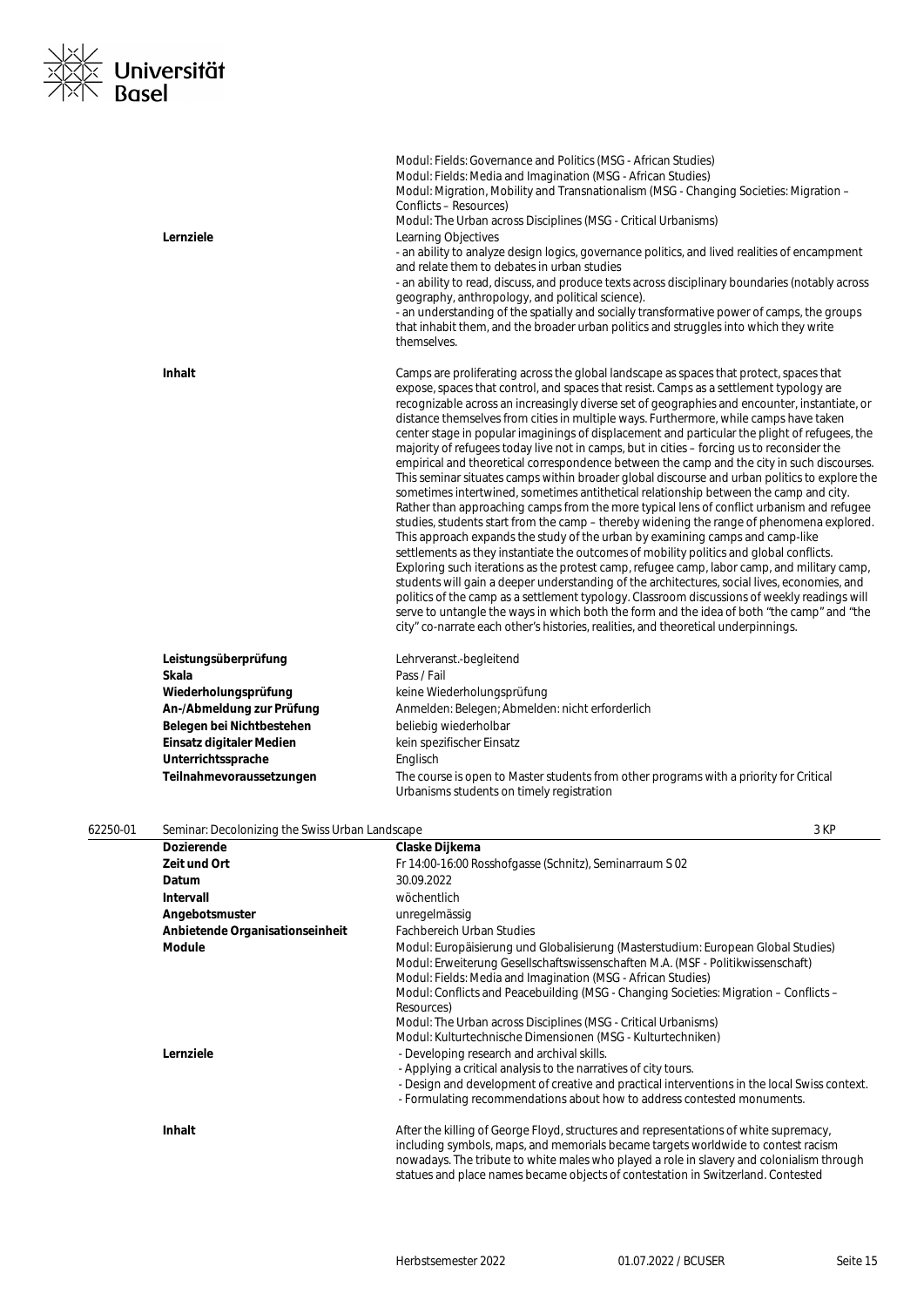Herbstsemester 2022 01.07.2022 / BCUSER

| Seite 16 |  |
|----------|--|

| 65782-01 |                                 | Seminar: Gender dekolonisieren: Feministische Theorien und Praxen aus dem Süden                                                                                                                                                                                                                                                                                                                                                                                                                                                                                                                                                                                                                                                                                                                                                                                    | 3 KP |
|----------|---------------------------------|--------------------------------------------------------------------------------------------------------------------------------------------------------------------------------------------------------------------------------------------------------------------------------------------------------------------------------------------------------------------------------------------------------------------------------------------------------------------------------------------------------------------------------------------------------------------------------------------------------------------------------------------------------------------------------------------------------------------------------------------------------------------------------------------------------------------------------------------------------------------|------|
|          | <b>Dozierende</b>               | Serena Dankwa                                                                                                                                                                                                                                                                                                                                                                                                                                                                                                                                                                                                                                                                                                                                                                                                                                                      |      |
|          | Zeit und Ort                    | Fr 10:15-14:00 Departement Geschichte, Seminarraum 1                                                                                                                                                                                                                                                                                                                                                                                                                                                                                                                                                                                                                                                                                                                                                                                                               |      |
|          | Datum                           | 30.09.2022                                                                                                                                                                                                                                                                                                                                                                                                                                                                                                                                                                                                                                                                                                                                                                                                                                                         |      |
|          | Intervall                       | 14-täglich                                                                                                                                                                                                                                                                                                                                                                                                                                                                                                                                                                                                                                                                                                                                                                                                                                                         |      |
|          | Angebotsmuster                  | einmalig                                                                                                                                                                                                                                                                                                                                                                                                                                                                                                                                                                                                                                                                                                                                                                                                                                                           |      |
|          | Anbietende Organisationseinheit | <b>Fachbereich Gender Studies</b>                                                                                                                                                                                                                                                                                                                                                                                                                                                                                                                                                                                                                                                                                                                                                                                                                                  |      |
|          | <b>Module</b>                   | Modul: Europäisierung und Globalisierung (Masterstudium: European Global Studies)<br>Vertiefungsmodul (Transfakultäre Querschnittsprogramme im freien Kreditpunkte-Bereich)<br>Modul: Sachthemen der Ethnologie (BSF - Ethnologie)<br>Modul: Themenfelder der Geschlechterforschung (BSF - Geschlechterforschung)<br>Modul: Theory and General Anthropology (MSF - Anthropology)<br>Modul: Theorien der Geschlechterforschung (MSF - Geschlechterforschung)<br>Modul: Fields: Knowledge Production and Transfer (MSG - African Studies)<br>Modul: Fields: Media and Imagination (MSG - African Studies)<br>Modul: Kulturtechnische Dimensionen (MSG - Kulturtechniken)                                                                                                                                                                                             |      |
|          | Lernziele                       | Die Studierenden lernen grundlegende Strömungen feministischen Denkens aus dem Süden<br>kennen. Sie verstehen die Verflechtungen zwischen kolonialen Macht- und<br>Wissensformationen und der Herausbildung «moderner» Geschlechterverhältnisse in<br>unterschiedlichen Kontexten des Südens. Sie erkennen Parallelen und Unterschiede zwischen<br>den regionalen und überregionalen Denkbewegungen, die sich im 20. Jhd. kritisch mit<br>«westlichem Feminismus» und mit der Kolonialität von Geschlecht auseinandergesetzt<br>haben. Sie machen sich vertraut mit den intersektionalen Analyse- und Differenzkategorien,<br>welche für die transnationale, feministische Theoriebildung von zentraler Bedeutung sind. Sie<br>lernen Texte genau zu lesen, Argumente eigenständig wiederzugeben und unterschiedliche<br>Positionen zueinander in Bezug zu setzen. |      |
|          | <b>Inhalt</b>                   | Der Begriff Feminismus ist in Europa entstanden und wird von euro-amerikanischen Debatten<br>dominiert. Kämpfe für Geschlechtergerechtigkeit und Interessensverbände von Frauen haben<br>jedoch eine lange Tradition, die jenseits des nordatlantischen Feminismus zur<br>emanzipatorischen Theoriebildung beigetragen hat. Im Seminar setzen wir uns mit<br>aktivistischen Bewegungen, Debatten und Theorien auseinander, die von «feministischen»<br>Denker*innen und Gender-Aktivist*innen in (oder in naher Bezugnahme zu) Afrika und                                                                                                                                                                                                                                                                                                                          |      |

**Teilnahmevoraussetzungen** Mostly for second year students. Critical Urbanisms MA students will be prioritized on timely

**Bemerkungen** This seminar prioritizes Critical Urbanisms students and is mostly aimed at second year CU

Master students. Please contact the lecturer for further information.

monuments therefore serve as starting points for analysing power relations in cities. This course approaches the city as a palimpsest: multiply inscribed and imperfectly erased, imbued with traces and residues, laden with memory.

The course adopts an intersectional approach to power dynamics, looking at the intersections between class, race and gender and how patriarchy, capitalism and white supremacy silence the voices oppressed by and whose memory is systematically erased. The concept of (de) coloniality is particularly useful for understanding these intersections and to understand the perpetuation of structural violence. The course further draws on subaltern studies: what are the ways subalterns speak in the city and how can subaltern histories be retrieved or recovered? We will look for "people's monuments", those that contest current power relations and heterotopic spaces that give a glimpse of what a different world could look like. While discussions about Swiss urban space are the starting point for the course, they will be complemented with an account of urban space in other European cities. The course will be co-taught with issue-based organizers and civil society groups working on the topics of racialized exclusion, decolonization, gentrification, and urban space within Switzerland.

| . <u>⊠∠</u><br>1⊠≤ Universität<br>1⊠N Basel |
|---------------------------------------------|
|                                             |

**Leistungsüberprüfung** Lehrveranst.-begleitend

Belegen bei Nichtbestehen beliebig wiederholbar **Einsatz digitaler Medien** kein spezifischer Einsatz

Wiederholungsprüfung **Keine Wiederholungsprüfung** 

An-/Abmeldung zur Prüfung **Anmelden: Belegen; Abmelden: nicht erforderlich** 

registration. Maximal capacity:30

**Anmeldung zur Lehrveranstaltung Anmelden: belegen; Abmelden: nicht erforderlich** 

**Skala** Pass / Fail

**Hinweise zur Leistungsüberprüfung** Pass/Fail

Unterrichtssprache **Englisch**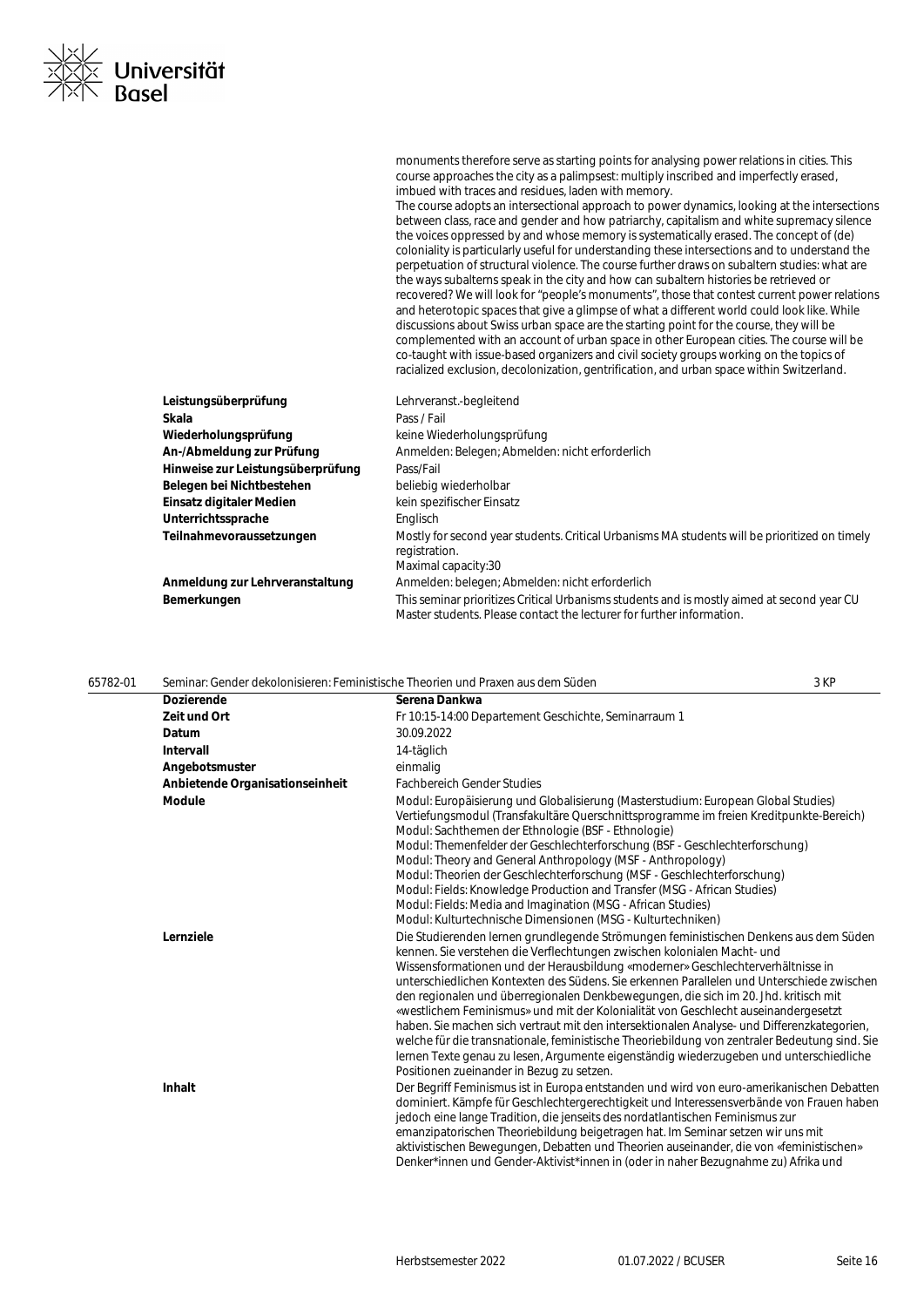

|                                   | Lateinamerika entwickelt worden sind. Ein besonderes Augenmerk gilt postkolonialen, afro-<br>zentrischen, und indigenen Feminismen, in denen die Auswirkungen spezifischer<br>Kolonialregime untersucht und Ansätze für die Dekolonisierung vergeschlechtlichter                                                                                                                                                                                                                        |
|-----------------------------------|-----------------------------------------------------------------------------------------------------------------------------------------------------------------------------------------------------------------------------------------------------------------------------------------------------------------------------------------------------------------------------------------------------------------------------------------------------------------------------------------|
|                                   | Wissensbestände aufgezeigt werden.                                                                                                                                                                                                                                                                                                                                                                                                                                                      |
| Leistungsüberprüfung              | Lehrveranst.-begleitend                                                                                                                                                                                                                                                                                                                                                                                                                                                                 |
| Skala                             | Pass / Fail                                                                                                                                                                                                                                                                                                                                                                                                                                                                             |
| Wiederholungsprüfung              | keine Wiederholungsprüfung                                                                                                                                                                                                                                                                                                                                                                                                                                                              |
| An-/Abmeldung zur Prüfung         | Anmelden: Belegen; Abmelden: nicht erforderlich                                                                                                                                                                                                                                                                                                                                                                                                                                         |
| Hinweise zur Leistungsüberprüfung | 1 Lektüreprotokoll pro Person.<br>Zusätzlich: Wöchentliche Lektüre (ca. 30 Seiten) und eine aktive Beteiligung an<br>Kleingruppenarbeiten und in Diskussionen sowie eine eigenständige Auseinandersetzung<br>mit den Texten ist Bedingung für den Leistungsnachweis. Im Laufe des Semesters werden<br>neben den beiden Protokollen, die es abzugeben gilt, kleinere Arbeitsaufträge bearbeitet. Die<br>beiden Protokolle müssen in Bezug auf zwei verschiedene Sitzung verfasst werden. |
| Belegen bei Nichtbestehen         | nicht wiederholbar                                                                                                                                                                                                                                                                                                                                                                                                                                                                      |
| Einsatz digitaler Medien          | kein spezifischer Einsatz                                                                                                                                                                                                                                                                                                                                                                                                                                                               |
| Unterrichtssprache                | Deutsch                                                                                                                                                                                                                                                                                                                                                                                                                                                                                 |
| Teilnahmevoraussetzungen          | Besuch beider Einführungsvorlesungen der Gender Studies / Ausschliesslich fortgeschrittene<br>Studierende!                                                                                                                                                                                                                                                                                                                                                                              |

| 65749-01 | Seminar: Jewish Communities in Modern North Africa: Identity, Religion, Politics |                                                                                                                                                                                                                                                                                                                                                                                                                                                                                                                                                                                                                                                                                                                                                                                                                                                                                                                                                                                                                                                                                     | 3 KP |
|----------|----------------------------------------------------------------------------------|-------------------------------------------------------------------------------------------------------------------------------------------------------------------------------------------------------------------------------------------------------------------------------------------------------------------------------------------------------------------------------------------------------------------------------------------------------------------------------------------------------------------------------------------------------------------------------------------------------------------------------------------------------------------------------------------------------------------------------------------------------------------------------------------------------------------------------------------------------------------------------------------------------------------------------------------------------------------------------------------------------------------------------------------------------------------------------------|------|
|          | <b>Dozierende</b>                                                                | <b>Daniel Zisenwine</b>                                                                                                                                                                                                                                                                                                                                                                                                                                                                                                                                                                                                                                                                                                                                                                                                                                                                                                                                                                                                                                                             |      |
|          | Zeit und Ort                                                                     | Mi 12:15-14:00 Maiengasse, Seminarraum 0105                                                                                                                                                                                                                                                                                                                                                                                                                                                                                                                                                                                                                                                                                                                                                                                                                                                                                                                                                                                                                                         |      |
|          | Datum                                                                            | 21.09.2022                                                                                                                                                                                                                                                                                                                                                                                                                                                                                                                                                                                                                                                                                                                                                                                                                                                                                                                                                                                                                                                                          |      |
|          | Intervall                                                                        | wöchentlich                                                                                                                                                                                                                                                                                                                                                                                                                                                                                                                                                                                                                                                                                                                                                                                                                                                                                                                                                                                                                                                                         |      |
|          | Angebotsmuster                                                                   | einmalig                                                                                                                                                                                                                                                                                                                                                                                                                                                                                                                                                                                                                                                                                                                                                                                                                                                                                                                                                                                                                                                                            |      |
|          | Anbietende Organisationseinheit                                                  | <b>Fachbereich Nahost-Studien</b>                                                                                                                                                                                                                                                                                                                                                                                                                                                                                                                                                                                                                                                                                                                                                                                                                                                                                                                                                                                                                                                   |      |
|          | <b>Module</b>                                                                    | Modul: Europäisierung und Globalisierung (Masterstudium: European Global Studies)<br>Modul: Religion, Gesellschaft, Staat (Masterstudium: Interreligious Studies)<br>Modul: Religiöse Überzeugungen in Geschichte und Gegenwart (Masterstudium:<br>Interreligious Studies)<br>Modul: Vertiefung Geschichte (BSF - Jüdische Studien)<br>Wahlbereich Bachelor Jüdische Studien: Empfehlungen (BSF - Jüdische Studien)<br>Modul: Fortgeschrittene Nahoststudien (BSF - Nahoststudien)<br>Modul: Antike / monotheistische / aussereuropäische Religionen (BSF - Religionswissenschaft)<br>Modul: Geschichte, Literatur, Religion (MSF - Jüdische Studien)<br>Modul: Themen der Near & Middle Eastern Studies (MSF - Near & Middle Eastern Studies)<br>Modul: Fields: Governance and Politics (MSG - African Studies)<br>Modul: Fields: Media and Imagination (MSG - African Studies)<br>Modul: Migration, Mobility and Transnationalism (MSG - Changing Societies: Migration –<br>Conflicts - Resources)<br>Modul: Areas: Afrika (MSG - Europäische Geschichte in globaler Perspektive) |      |
|          | Inhalt                                                                           | This course offers a historical overview of the Jewish communities of Morocco, Algeria, and<br>Tunisia in the modern era. Starting from the early 19th century, these communities<br>experienced periods of rapid change. They, and the societies in which they lived were<br>exposed to European colonialism and its broader impact. This course will highlight the<br>experiences and reactions of North African Jews to these changes, along with the rise of new<br>social, religious, and political currents (particularly nationalism) within them. The course will<br>incorporate new approaches to the study of North African Jewish communities, mainly<br>placing these communities in the broader context of the societies in which they lived. The<br>emerging story of these communities is a highly complex realtionship between them and the<br>Muslim majority, offering a rich portrait that remains unknown to many.                                                                                                                                              |      |
|          | Literatur                                                                        | Reading list and course requirements will follow at the beginning of the semester.                                                                                                                                                                                                                                                                                                                                                                                                                                                                                                                                                                                                                                                                                                                                                                                                                                                                                                                                                                                                  |      |
|          | Leistungsüberprüfung                                                             | Lehrveranst.-begleitend                                                                                                                                                                                                                                                                                                                                                                                                                                                                                                                                                                                                                                                                                                                                                                                                                                                                                                                                                                                                                                                             |      |
|          | Skala                                                                            | Pass / Fail                                                                                                                                                                                                                                                                                                                                                                                                                                                                                                                                                                                                                                                                                                                                                                                                                                                                                                                                                                                                                                                                         |      |
|          | Wiederholungsprüfung                                                             | keine Wiederholungsprüfung                                                                                                                                                                                                                                                                                                                                                                                                                                                                                                                                                                                                                                                                                                                                                                                                                                                                                                                                                                                                                                                          |      |
|          | An-/Abmeldung zur Prüfung                                                        | Anmelden: Belegen; Abmelden: nicht erforderlich                                                                                                                                                                                                                                                                                                                                                                                                                                                                                                                                                                                                                                                                                                                                                                                                                                                                                                                                                                                                                                     |      |
|          | Belegen bei Nichtbestehen                                                        | nicht wiederholbar                                                                                                                                                                                                                                                                                                                                                                                                                                                                                                                                                                                                                                                                                                                                                                                                                                                                                                                                                                                                                                                                  |      |
|          | Einsatz digitaler Medien                                                         | kein spezifischer Einsatz                                                                                                                                                                                                                                                                                                                                                                                                                                                                                                                                                                                                                                                                                                                                                                                                                                                                                                                                                                                                                                                           |      |
|          | Unterrichtssprache                                                               | Englisch                                                                                                                                                                                                                                                                                                                                                                                                                                                                                                                                                                                                                                                                                                                                                                                                                                                                                                                                                                                                                                                                            |      |

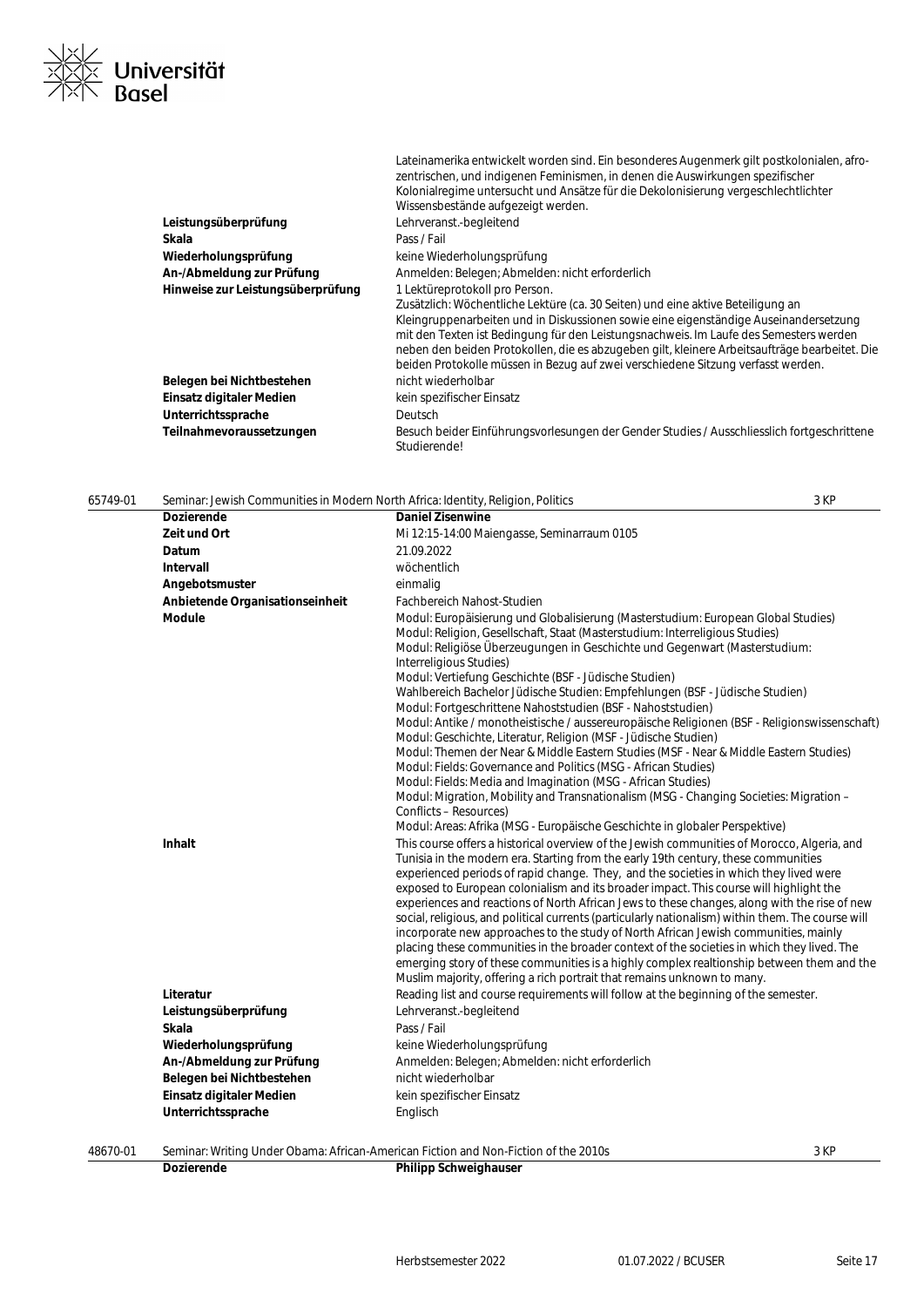

| Zeit und Ort                      | Mi 10:15-12:00 Nadelberg 6, Raum 11                                                                                                                                                                                                                                                                                                                                                                                                                                                                                                                                                                                                                                                                                                                                                                                                                                                                                                                                                                                                                                                                                                                                                                                                                                                                                                                                                                                                                                                                                                                                                                                                                                                                                                                                                                                                                                       |
|-----------------------------------|---------------------------------------------------------------------------------------------------------------------------------------------------------------------------------------------------------------------------------------------------------------------------------------------------------------------------------------------------------------------------------------------------------------------------------------------------------------------------------------------------------------------------------------------------------------------------------------------------------------------------------------------------------------------------------------------------------------------------------------------------------------------------------------------------------------------------------------------------------------------------------------------------------------------------------------------------------------------------------------------------------------------------------------------------------------------------------------------------------------------------------------------------------------------------------------------------------------------------------------------------------------------------------------------------------------------------------------------------------------------------------------------------------------------------------------------------------------------------------------------------------------------------------------------------------------------------------------------------------------------------------------------------------------------------------------------------------------------------------------------------------------------------------------------------------------------------------------------------------------------------|
| Datum                             | 21.09.2022                                                                                                                                                                                                                                                                                                                                                                                                                                                                                                                                                                                                                                                                                                                                                                                                                                                                                                                                                                                                                                                                                                                                                                                                                                                                                                                                                                                                                                                                                                                                                                                                                                                                                                                                                                                                                                                                |
| <b>Intervall</b>                  | wöchentlich                                                                                                                                                                                                                                                                                                                                                                                                                                                                                                                                                                                                                                                                                                                                                                                                                                                                                                                                                                                                                                                                                                                                                                                                                                                                                                                                                                                                                                                                                                                                                                                                                                                                                                                                                                                                                                                               |
| Angebotsmuster                    | unregelmässig                                                                                                                                                                                                                                                                                                                                                                                                                                                                                                                                                                                                                                                                                                                                                                                                                                                                                                                                                                                                                                                                                                                                                                                                                                                                                                                                                                                                                                                                                                                                                                                                                                                                                                                                                                                                                                                             |
| Anbietende Organisationseinheit   | Fachbereich Englische Sprach- und Literaturwissenschaft                                                                                                                                                                                                                                                                                                                                                                                                                                                                                                                                                                                                                                                                                                                                                                                                                                                                                                                                                                                                                                                                                                                                                                                                                                                                                                                                                                                                                                                                                                                                                                                                                                                                                                                                                                                                                   |
| <b>Module</b>                     | Modul: Advanced Anglophone Literary and Cultural Studies (BSF - Englisch)<br>Modul: Fields: Knowledge Production and Transfer (MSG - African Studies)<br>Modul: Fields: Media and Imagination (MSG - African Studies)                                                                                                                                                                                                                                                                                                                                                                                                                                                                                                                                                                                                                                                                                                                                                                                                                                                                                                                                                                                                                                                                                                                                                                                                                                                                                                                                                                                                                                                                                                                                                                                                                                                     |
| Lernziele                         | Students learn about the wide variety of African-American fictional and non-fictional<br>responses to a decade in American history that is marked by the first black presidency.                                                                                                                                                                                                                                                                                                                                                                                                                                                                                                                                                                                                                                                                                                                                                                                                                                                                                                                                                                                                                                                                                                                                                                                                                                                                                                                                                                                                                                                                                                                                                                                                                                                                                          |
| <b>Inhalt</b>                     | This seminar explores a variety of African-American writings, both fictional and non-fictional,<br>published since 2010, in the decade that saw the first black President of the United States.<br>Claudia Rankine's "Citizen: An American Lyric" (2014) is a genre-bending, award-winning text<br>that mixes poetry, the essay, and images to explore the reality of race in the United States,<br>from microaggressions to racial incidents in the career of Serena Williams, to the killing by a<br>neighborhood watchman of unarmed black teenager Trayvon Martin. Ta-Nehisi Coates wrote<br>"Between the World and Me" (2015) following a meeting with sitting U.S. President Barack<br>Obama. Penned as an angry letter to his teenage son, Coates, a prolific journalist for "The<br>Atlantic", explores the ongoing history of violence against African-Americans, drawing on his<br>own experience to inquire into what it means to inhabit a black male body in the United<br>States. Published near the beginning of the decade, Teju Cole's second novel "Open<br>City" (2011) is a much less angry text that for the most part follows its protagonist Julius's<br>dreamlike walks through New York City, a city that the half-Nigerian, half-German immigrant<br>encounters as a multiracial space. Major writer Colson Whitehead's novel "The Underground<br>Railroad" (2016) takes us back into the nation's past to reimagine the underground railroad,<br>the network safe houses and secret routes that 19th c. African-American slaves used to<br>escape into free states, as an actual subway. Our seminar will explore the diverse ways in<br>which these texts by African-Americans comment both on the U.S. past and on the state of<br>the nation presided over by 'one of their own', Barack Obama, the 44th President of the<br>United States. |
| Literatur                         | Claudia Rankine's "Citizen: An American Lyric" (2014), Ta-Nehisi Coates's "Between the World<br>and Me" (2015), Teju Cole's "Open City" (2011), and Colson Whitehead's "The Underground<br>Railroad" (2016) must be purchased and read before the semester begins. We will start with<br>"Citizen: An American Lyric". Copies of all books have been ordered at Labyrinth bookstore.<br>You might want to consider supporting your local bookstore.                                                                                                                                                                                                                                                                                                                                                                                                                                                                                                                                                                                                                                                                                                                                                                                                                                                                                                                                                                                                                                                                                                                                                                                                                                                                                                                                                                                                                       |
| Weblink                           | https://adam.unibas.ch/                                                                                                                                                                                                                                                                                                                                                                                                                                                                                                                                                                                                                                                                                                                                                                                                                                                                                                                                                                                                                                                                                                                                                                                                                                                                                                                                                                                                                                                                                                                                                                                                                                                                                                                                                                                                                                                   |
| Leistungsüberprüfung              | Lehrveranst.-begleitend                                                                                                                                                                                                                                                                                                                                                                                                                                                                                                                                                                                                                                                                                                                                                                                                                                                                                                                                                                                                                                                                                                                                                                                                                                                                                                                                                                                                                                                                                                                                                                                                                                                                                                                                                                                                                                                   |
| Skala                             | Pass / Fail                                                                                                                                                                                                                                                                                                                                                                                                                                                                                                                                                                                                                                                                                                                                                                                                                                                                                                                                                                                                                                                                                                                                                                                                                                                                                                                                                                                                                                                                                                                                                                                                                                                                                                                                                                                                                                                               |
| Wiederholungsprüfung              | keine Wiederholungsprüfung                                                                                                                                                                                                                                                                                                                                                                                                                                                                                                                                                                                                                                                                                                                                                                                                                                                                                                                                                                                                                                                                                                                                                                                                                                                                                                                                                                                                                                                                                                                                                                                                                                                                                                                                                                                                                                                |
| An-/Abmeldung zur Prüfung         | Anmelden: Belegen; Abmelden: nicht erforderlich                                                                                                                                                                                                                                                                                                                                                                                                                                                                                                                                                                                                                                                                                                                                                                                                                                                                                                                                                                                                                                                                                                                                                                                                                                                                                                                                                                                                                                                                                                                                                                                                                                                                                                                                                                                                                           |
| Hinweise zur Leistungsüberprüfung | course readings, regular attendance, active participation                                                                                                                                                                                                                                                                                                                                                                                                                                                                                                                                                                                                                                                                                                                                                                                                                                                                                                                                                                                                                                                                                                                                                                                                                                                                                                                                                                                                                                                                                                                                                                                                                                                                                                                                                                                                                 |
| Belegen bei Nichtbestehen         | beliebig wiederholbar                                                                                                                                                                                                                                                                                                                                                                                                                                                                                                                                                                                                                                                                                                                                                                                                                                                                                                                                                                                                                                                                                                                                                                                                                                                                                                                                                                                                                                                                                                                                                                                                                                                                                                                                                                                                                                                     |
| Einsatz digitaler Medien          | Online-Angebot obligatorisch                                                                                                                                                                                                                                                                                                                                                                                                                                                                                                                                                                                                                                                                                                                                                                                                                                                                                                                                                                                                                                                                                                                                                                                                                                                                                                                                                                                                                                                                                                                                                                                                                                                                                                                                                                                                                                              |
| Unterrichtssprache                | Englisch                                                                                                                                                                                                                                                                                                                                                                                                                                                                                                                                                                                                                                                                                                                                                                                                                                                                                                                                                                                                                                                                                                                                                                                                                                                                                                                                                                                                                                                                                                                                                                                                                                                                                                                                                                                                                                                                  |
| Teilnahmevoraussetzungen          | This course if open to students of English who have passed all three BA introductory modules.<br>Max. 25 students.                                                                                                                                                                                                                                                                                                                                                                                                                                                                                                                                                                                                                                                                                                                                                                                                                                                                                                                                                                                                                                                                                                                                                                                                                                                                                                                                                                                                                                                                                                                                                                                                                                                                                                                                                        |
| Anmeldung zur Lehrveranstaltung   | Register on https://services.unibas.ch.                                                                                                                                                                                                                                                                                                                                                                                                                                                                                                                                                                                                                                                                                                                                                                                                                                                                                                                                                                                                                                                                                                                                                                                                                                                                                                                                                                                                                                                                                                                                                                                                                                                                                                                                                                                                                                   |
| Bemerkungen                       | Note that this seminar relates to my lecture course "American Literature Survey IV/IV:<br>Postmodernism and Contemporary" (30496-01).                                                                                                                                                                                                                                                                                                                                                                                                                                                                                                                                                                                                                                                                                                                                                                                                                                                                                                                                                                                                                                                                                                                                                                                                                                                                                                                                                                                                                                                                                                                                                                                                                                                                                                                                     |

48663-01 + Vorlesung: Documentary Arts and Ethics 2 KP

| <b>Dozierende</b>               | <b>Christiane Schlote</b>                                                                                                                                                                                                                                                                                                                                                                                                                                                                                                                               |
|---------------------------------|---------------------------------------------------------------------------------------------------------------------------------------------------------------------------------------------------------------------------------------------------------------------------------------------------------------------------------------------------------------------------------------------------------------------------------------------------------------------------------------------------------------------------------------------------------|
| Zeit und Ort                    | Mi 16:15-18:00 Nadelberg 6, Grosser Hörsaal                                                                                                                                                                                                                                                                                                                                                                                                                                                                                                             |
| Datum                           | 21.09.2022                                                                                                                                                                                                                                                                                                                                                                                                                                                                                                                                              |
| Intervall                       | wöchentlich                                                                                                                                                                                                                                                                                                                                                                                                                                                                                                                                             |
| Angebotsmuster                  | unregelmässig                                                                                                                                                                                                                                                                                                                                                                                                                                                                                                                                           |
| Anbietende Organisationseinheit | Fachbereich Englische Sprach- und Literaturwissenschaft                                                                                                                                                                                                                                                                                                                                                                                                                                                                                                 |
| Module                          | Modul: Interphilologie: Literaturwissenschaft BA (BSF - Altertumswissenschaften)<br>Modul: Interphilologie: Literaturwissenschaft BA (BSF - Deutsche Philologie)<br>Modul: Advanced Anglophone Literary and Cultural Studies (BSF - Englisch)<br>Modul: Interphilologie: Literaturwissenschaft BA (BSF - Englisch)<br>Modul: Introduction to Anglophone Literary and Cultural Studies (BSF - Englisch)<br>Modul: Interphilologie: Literaturwissenschaft BA (BSF - Französistik)<br>Modul: Interphilologie: Literaturwissenschaft BA (BSF - Hispanistik) |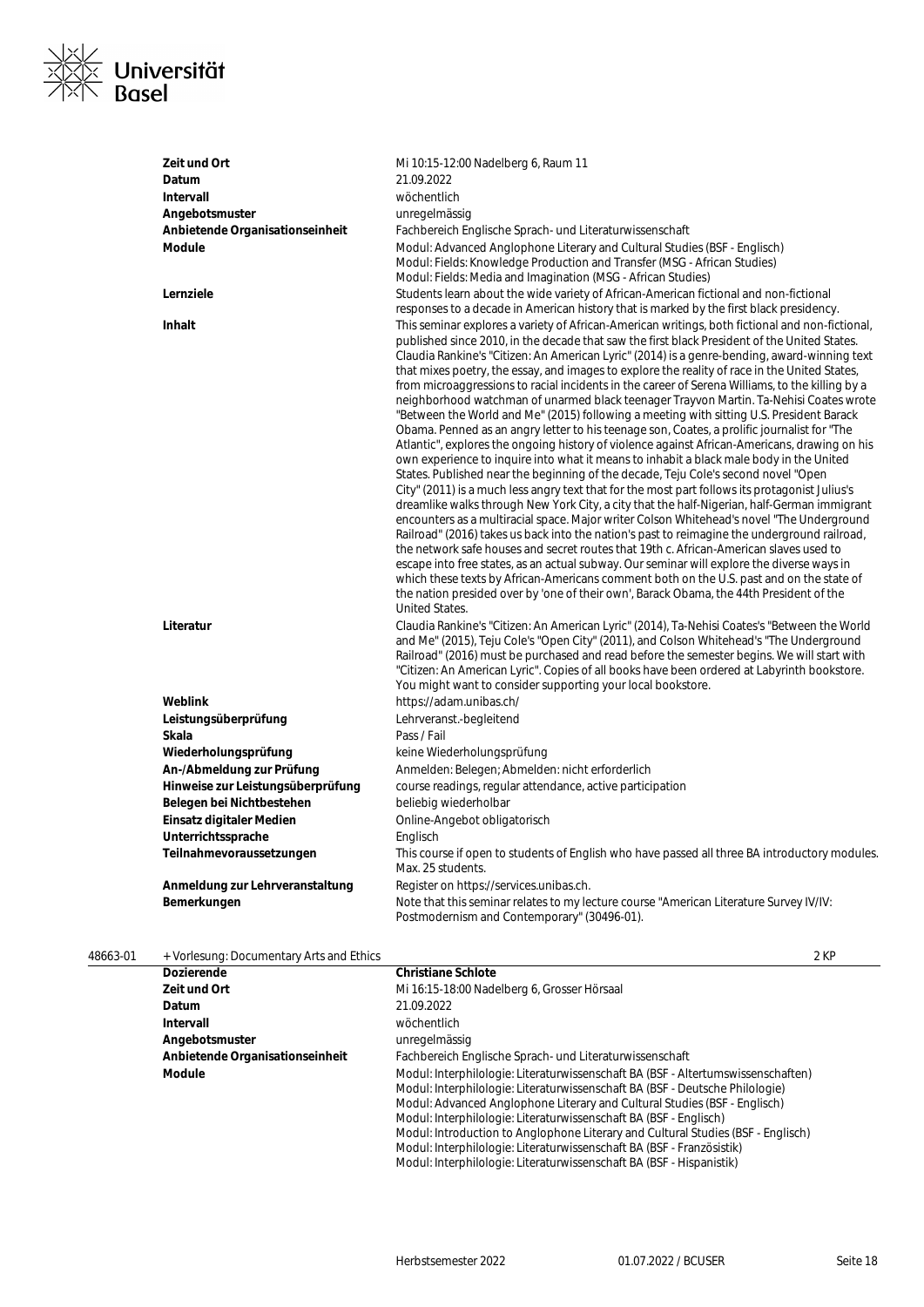

|                                   | Modul: Interphilologie: Literaturwissenschaft BA (BSF - Italianistik)<br>Modul: Interphilologie: Literaturwissenschaft BA (BSF - Nordistik)<br>Modul: Interphilologie: Literaturwissenschaft BA (BSF - Nordistik (Studienbeginn vor                                                                                                                                                                                                                                                                                                                                                                                                                                                                                                                                                                                                                                                                                                                                                                                                                                                                                                                                                                                                                                                                                                                                                                                                                                                                   |
|-----------------------------------|-------------------------------------------------------------------------------------------------------------------------------------------------------------------------------------------------------------------------------------------------------------------------------------------------------------------------------------------------------------------------------------------------------------------------------------------------------------------------------------------------------------------------------------------------------------------------------------------------------------------------------------------------------------------------------------------------------------------------------------------------------------------------------------------------------------------------------------------------------------------------------------------------------------------------------------------------------------------------------------------------------------------------------------------------------------------------------------------------------------------------------------------------------------------------------------------------------------------------------------------------------------------------------------------------------------------------------------------------------------------------------------------------------------------------------------------------------------------------------------------------------|
|                                   | 01.08.2022)<br>Modul: Interphilologie: Literaturwissenschaft BA (BSG - Altertumswissenschaften)<br>Modul: Interphilologie: Literaturwissenschaft MA (MSF - Deutsche Literaturwissenschaft)<br>Modul: Interphilologie: Literaturwissenschaft MA (MSF - Deutsche Philologie)<br>Modul: Anglophone Literary and Cultural Studies (MSF - Englisch)<br>Modul: Interphilologie: Literaturwissenschaft MA (MSF - Englisch)<br>Modul: Interphilologie: Literaturwissenschaft MA (MSF - Französistik)<br>Modul: Interphilologie: Literaturwissenschaft MA (MSF - Hispanistik)<br>Modul: Interphilologie: Literaturwissenschaft MA (MSF - Italianistik)<br>Modul: Interphilologie: Literaturwissenschaft MA (MSF - Latinistik)<br>Modul: Interphilologie: Literaturwissenschaft MA (MSF - Nordistik (Studienbeginn vor<br>01.08.2022)<br>Modul: Interphilologie: Literaturwissenschaft MA (MSF - Slavistik)<br>Modul: Fields: Knowledge Production and Transfer (MSG - African Studies)                                                                                                                                                                                                                                                                                                                                                                                                                                                                                                                         |
|                                   | Modul: Fields: Media and Imagination (MSG - African Studies)<br>Modul: Literatur im Zusammenspiel der Künste und Medien (MSG - Literaturwissenschaft)                                                                                                                                                                                                                                                                                                                                                                                                                                                                                                                                                                                                                                                                                                                                                                                                                                                                                                                                                                                                                                                                                                                                                                                                                                                                                                                                                 |
| Lernziele                         | This lecture introduces students to documentary genres and media and reexamines<br>discourses of subjectivity, fictionality and authenticity in postcolonial, transnational and<br>diasporic texts and contexts.                                                                                                                                                                                                                                                                                                                                                                                                                                                                                                                                                                                                                                                                                                                                                                                                                                                                                                                                                                                                                                                                                                                                                                                                                                                                                      |
| <b>Inhalt</b>                     | In his well-known essay 'Writing American Fiction' (1961), Philip Roth expresses his envy of<br>the power of American reality which outdoes any writer's "meagre imagination" almost daily.<br>More than fifty years later and in view of a globalised and increasingly complex information<br>society public desire for 'authenticity' and factuality has grown evermore and cultural<br>representations are successfully marked (and marketed) by their documentary aesthetics, as<br>can be witnessed in a variety of documentary films, factual TV and docu-fiction. In this lecture,<br>we will approach the frequently invoked 'documentary turn' and the increasingly blurred<br>boundaries between fact and fiction on two levels: on the one hand, we will problematise<br>traditional notions of the fiction/nonfiction divide, authorial intention and conventional<br>concepts of 'authenticity', 'reality' and the politics of representation. On the other hand, we<br>will discuss the role of the documentary in representations (literature, theatre/drama, visual<br>arts, etc.) in postcolonial, transnational and diasporic contexts. This includes phenomena such<br>as literary hoaxes, mockumentaries and parody journalism and hybrid genres in postcolonial<br>creative non-fiction (e.g., life writing, testimonio, travel writing, memoirs, etc.). Texts will<br>include works by Truman Capote, Nelson Mandela, Rigoberta Menchú, Barack Obama and<br>Anna Deavere Smith. |
| Literatur                         | Theoretical and primary texts will be made available on ADAM.                                                                                                                                                                                                                                                                                                                                                                                                                                                                                                                                                                                                                                                                                                                                                                                                                                                                                                                                                                                                                                                                                                                                                                                                                                                                                                                                                                                                                                         |
| Weblink                           | https://adam.unibas.ch                                                                                                                                                                                                                                                                                                                                                                                                                                                                                                                                                                                                                                                                                                                                                                                                                                                                                                                                                                                                                                                                                                                                                                                                                                                                                                                                                                                                                                                                                |
| Leistungsüberprüfung              | Leistungsnachweis                                                                                                                                                                                                                                                                                                                                                                                                                                                                                                                                                                                                                                                                                                                                                                                                                                                                                                                                                                                                                                                                                                                                                                                                                                                                                                                                                                                                                                                                                     |
| Skala                             | Pass / Fail                                                                                                                                                                                                                                                                                                                                                                                                                                                                                                                                                                                                                                                                                                                                                                                                                                                                                                                                                                                                                                                                                                                                                                                                                                                                                                                                                                                                                                                                                           |
| Wiederholungsprüfung              | eine Wiederholung, Wiederholung zählt                                                                                                                                                                                                                                                                                                                                                                                                                                                                                                                                                                                                                                                                                                                                                                                                                                                                                                                                                                                                                                                                                                                                                                                                                                                                                                                                                                                                                                                                 |
| An-/Abmeldung zur Prüfung         | Anmelden: Belegen; Abmelden: nicht erforderlich                                                                                                                                                                                                                                                                                                                                                                                                                                                                                                                                                                                                                                                                                                                                                                                                                                                                                                                                                                                                                                                                                                                                                                                                                                                                                                                                                                                                                                                       |
| Hinweise zur Leistungsüberprüfung | Regular and active participation, reading assignments, written test (90 mins) towards the end<br>of term                                                                                                                                                                                                                                                                                                                                                                                                                                                                                                                                                                                                                                                                                                                                                                                                                                                                                                                                                                                                                                                                                                                                                                                                                                                                                                                                                                                              |
| Belegen bei Nichtbestehen         | beliebig wiederholbar                                                                                                                                                                                                                                                                                                                                                                                                                                                                                                                                                                                                                                                                                                                                                                                                                                                                                                                                                                                                                                                                                                                                                                                                                                                                                                                                                                                                                                                                                 |
| Einsatz digitaler Medien          | Online-Angebot obligatorisch                                                                                                                                                                                                                                                                                                                                                                                                                                                                                                                                                                                                                                                                                                                                                                                                                                                                                                                                                                                                                                                                                                                                                                                                                                                                                                                                                                                                                                                                          |
| Unterrichtssprache                | Englisch                                                                                                                                                                                                                                                                                                                                                                                                                                                                                                                                                                                                                                                                                                                                                                                                                                                                                                                                                                                                                                                                                                                                                                                                                                                                                                                                                                                                                                                                                              |
| Teilnahmevoraussetzungen          | None                                                                                                                                                                                                                                                                                                                                                                                                                                                                                                                                                                                                                                                                                                                                                                                                                                                                                                                                                                                                                                                                                                                                                                                                                                                                                                                                                                                                                                                                                                  |

| 23154-01 | Vorlesung: Grundlagen zum Wechselverhältnis von Religion, Wirtschaft und Politik |                                                                                                                                                                                                        | 3 KP |
|----------|----------------------------------------------------------------------------------|--------------------------------------------------------------------------------------------------------------------------------------------------------------------------------------------------------|------|
|          | <b>Dozierende</b>                                                                | Jens Köhrsen                                                                                                                                                                                           |      |
|          |                                                                                  | Antonius Liedhegener                                                                                                                                                                                   |      |
|          | Zeit und Ort                                                                     | Di 14:15-16:00 - Siehe Bemerkung, -- -- --                                                                                                                                                             |      |
|          |                                                                                  | Findet in Luzern statt.                                                                                                                                                                                |      |
|          | Datum                                                                            | 20.09.2022                                                                                                                                                                                             |      |
|          | Intervall                                                                        | wöchentlich                                                                                                                                                                                            |      |
|          | Angebotsmuster                                                                   | Jedes Herbstsemester                                                                                                                                                                                   |      |
|          | Anbietende Organisationseinheit                                                  | Zentr. Religion, Wirtschaft und Politik                                                                                                                                                                |      |
|          | <b>Module</b>                                                                    | Basismodul (Teil A) (Transfakultäre Querschnittsprogramme im freien Kreditpunkte-Bereich)<br>Modul: Einführung in Religion, Wirtschaft und Politik (Masterstudium: Religion - Wirtschaft -<br>Politik) |      |
|          |                                                                                  | Modul: Religion, Gesellschaft, Staat (Masterstudium: Interreligious Studies)<br>Modul: Theologie im Kontext des Weltchristentums (Masterstudium: Theologie)                                            |      |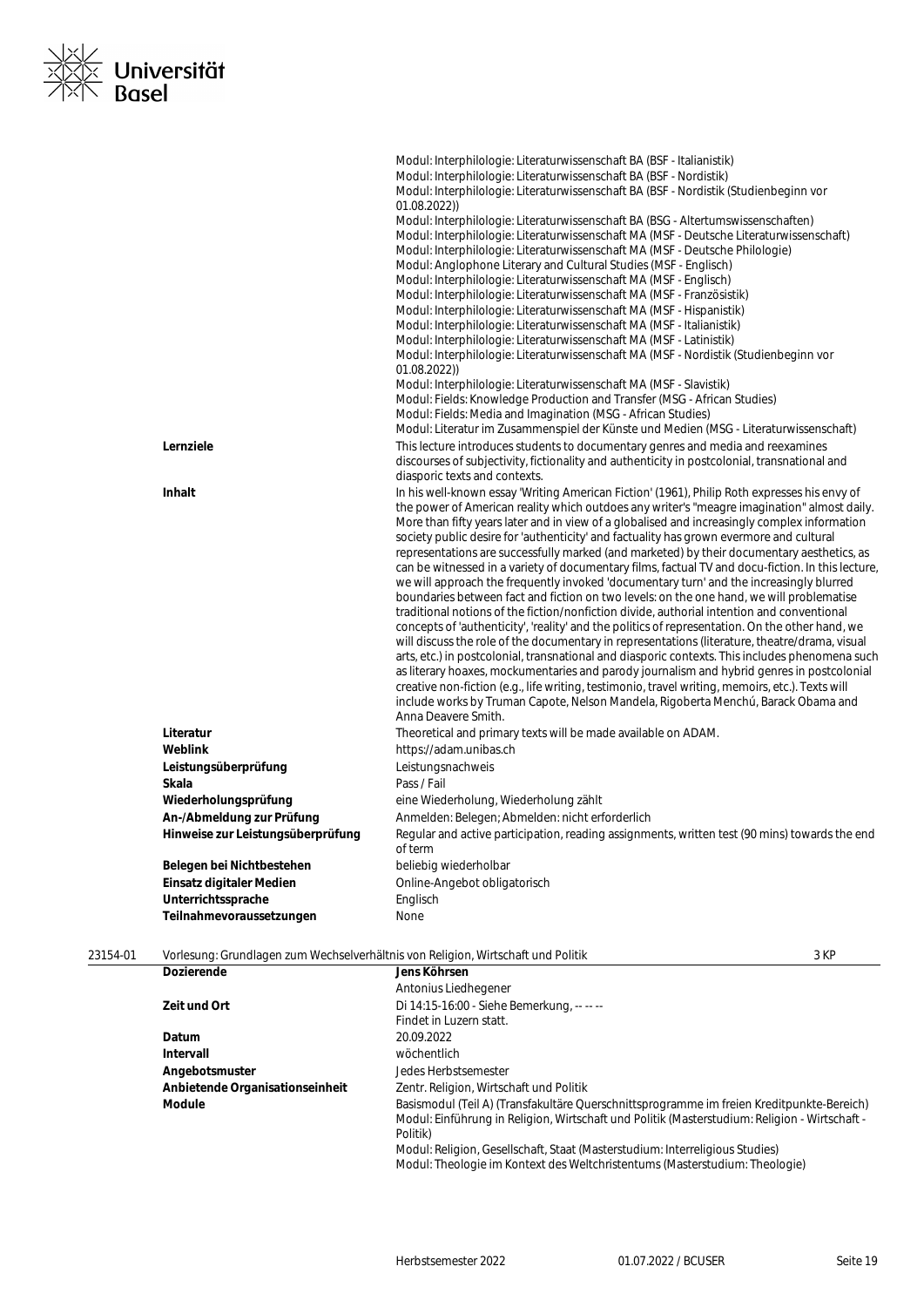

|                                 | Modul: Politik, Entwicklung und soziale Ungleichheit (BSF - Soziologie)<br>Modul: Wirtschaft, Wissen und Kultur (BSF - Soziologie)<br>Modul: Erweiterung Gesellschaftswissenschaften M.A. (MSF - Politikwissenschaft)<br>Modul: Erweiterung Religionswissenschaft MA (MSF - Religionswissenschaft)<br>Modul: Religion, Ökonomie und Recht (MSF - Religionswissenschaft)<br>Modul: Soziologische Theorie MA (MSF - Soziologie)<br>Modul: Basics: Religion (MSG - African Studies)<br>Modul: Fields: Governance and Politics (MSG - African Studies)<br>Modul: Fields: Media and Imagination (MSG - African Studies)<br>Modul: Transfer: Europa interdisziplinär (MSG - Europäische Geschichte in globaler                                                                                                                                                                                                                                                                                                                                                                                                                       |
|---------------------------------|--------------------------------------------------------------------------------------------------------------------------------------------------------------------------------------------------------------------------------------------------------------------------------------------------------------------------------------------------------------------------------------------------------------------------------------------------------------------------------------------------------------------------------------------------------------------------------------------------------------------------------------------------------------------------------------------------------------------------------------------------------------------------------------------------------------------------------------------------------------------------------------------------------------------------------------------------------------------------------------------------------------------------------------------------------------------------------------------------------------------------------|
| Inhalt                          | Perspektive)<br>Die Vorlesung wendet sich dem Wechselverhältnis von Religion, Wirtschaft und Politik zu. Sie<br>ist als Einführungsvorlesung in den Masterstudiengang Religion, Wirtschaft und Politik<br>konzipiert worden, kann aber auch von allen anderen Studierenden besucht werden. Am<br>Anfang der Vorlesung wird eine Einführung in die Religionswissenschaft und ganz besonders<br>die Frage nach der Definition von Religion vorgenommen. Dabei wird auch das Verhältnis<br>von Religion und Öffentlichkeit thematisiert. Danach folgen Vorlesungen zum<br>Wechselverhältnis von Religion und Politik sowie zum Verhältnis von Religion und Wirtschaft.<br>Hierbei wird etwa geklärt, welchen Einfluss Religion in der Vergangenheit und Gegenwart auf<br>Politik hatte. Weiterhin werden wirtschaftliche Theorien vorgestellt, die religiöses Verhalten<br>erklären und es wird beschrieben, auf welche Weise Religion wirtschaftliches Verhalten<br>beeinflusst. Neben diesen Einführungen nimmt die Vorlesung thematische Vertiefungen vor<br>(z.B. zu Religion und Digitalisierung, Religion und Klimawandel). |
| Literatur                       | Literatur wird an der Veranstaltung bekannt gegeben.                                                                                                                                                                                                                                                                                                                                                                                                                                                                                                                                                                                                                                                                                                                                                                                                                                                                                                                                                                                                                                                                           |
| Leistungsüberprüfung            | Leistungsnachweis                                                                                                                                                                                                                                                                                                                                                                                                                                                                                                                                                                                                                                                                                                                                                                                                                                                                                                                                                                                                                                                                                                              |
| Skala                           | Pass / Fail                                                                                                                                                                                                                                                                                                                                                                                                                                                                                                                                                                                                                                                                                                                                                                                                                                                                                                                                                                                                                                                                                                                    |
| Wiederholungsprüfung            | eine Wiederholung, bester Versuch zählt                                                                                                                                                                                                                                                                                                                                                                                                                                                                                                                                                                                                                                                                                                                                                                                                                                                                                                                                                                                                                                                                                        |
| An-/Abmeldung zur Prüfung       | Anmelden: Belegen; Abmelden: Dozierende                                                                                                                                                                                                                                                                                                                                                                                                                                                                                                                                                                                                                                                                                                                                                                                                                                                                                                                                                                                                                                                                                        |
| Belegen bei Nichtbestehen       | beliebig wiederholbar                                                                                                                                                                                                                                                                                                                                                                                                                                                                                                                                                                                                                                                                                                                                                                                                                                                                                                                                                                                                                                                                                                          |
| Einsatz digitaler Medien        | kein spezifischer Einsatz                                                                                                                                                                                                                                                                                                                                                                                                                                                                                                                                                                                                                                                                                                                                                                                                                                                                                                                                                                                                                                                                                                      |
| Unterrichtssprache              | Deutsch                                                                                                                                                                                                                                                                                                                                                                                                                                                                                                                                                                                                                                                                                                                                                                                                                                                                                                                                                                                                                                                                                                                        |
| Anmeldung zur Lehrveranstaltung | Anmeldung an der Universität Luzern (Durchführungsort):<br>RWP Studierende melden sich im Uniportal der Uni Luzern für die Lehrveranstaltung an<br>(https://portal.unilu.ch).<br>Für andere Studierende, die nicht schon als Mobilitätsstudierende Zugang zum Uniportal<br>haben, ist eine Anmeldung als «Einzelkursbesucher» via Studiendienste nötig (https://www.<br>unilu.ch/studium/anmeldung-und-zulassung/anmeldung-einzelkursbesucher-und-<br>einzelkursbesucherinnen/).                                                                                                                                                                                                                                                                                                                                                                                                                                                                                                                                                                                                                                               |
| Bemerkungen                     | Anmeldung an der Universität Luzern (Durchführungsort):<br>RWP Studierende melden sich im Uniportal der Uni Luzern für die Lehrveranstaltung an<br>(https://portal.unilu.ch).<br>Für andere Studierende, die nicht schon als Mobilitätsstudierende Zugang zum Uniportal<br>haben, ist eine Anmeldung als «Einzelkursbesucher» via Studiendienste nötig (https://www.<br>unilu.ch/studium/anmeldung-und-zulassung/anmeldung-einzelkursbesucher-und-<br>einzelkursbesucherinnen/).                                                                                                                                                                                                                                                                                                                                                                                                                                                                                                                                                                                                                                               |

| 66948-01 | Vorlesung: Sexuality and Political Economy | 2 KP                                                                                                                                                                                                                                                                                                                                                                                                                                                                                                                                                                                                                                                                                                                                                                                                                                                                                                                                                                                   |
|----------|--------------------------------------------|----------------------------------------------------------------------------------------------------------------------------------------------------------------------------------------------------------------------------------------------------------------------------------------------------------------------------------------------------------------------------------------------------------------------------------------------------------------------------------------------------------------------------------------------------------------------------------------------------------------------------------------------------------------------------------------------------------------------------------------------------------------------------------------------------------------------------------------------------------------------------------------------------------------------------------------------------------------------------------------|
|          | <b>Dozierende</b>                          | George-Paul Meiu                                                                                                                                                                                                                                                                                                                                                                                                                                                                                                                                                                                                                                                                                                                                                                                                                                                                                                                                                                       |
|          | Zeit und Ort                               | Di 16:15-18:00 Nadelberg 6, Grosser Hörsaal                                                                                                                                                                                                                                                                                                                                                                                                                                                                                                                                                                                                                                                                                                                                                                                                                                                                                                                                            |
|          | Datum                                      | 20.09.2022                                                                                                                                                                                                                                                                                                                                                                                                                                                                                                                                                                                                                                                                                                                                                                                                                                                                                                                                                                             |
|          | Intervall                                  | wöchentlich                                                                                                                                                                                                                                                                                                                                                                                                                                                                                                                                                                                                                                                                                                                                                                                                                                                                                                                                                                            |
|          | Angebotsmuster                             | einmalig                                                                                                                                                                                                                                                                                                                                                                                                                                                                                                                                                                                                                                                                                                                                                                                                                                                                                                                                                                               |
|          | Anbietende Organisationseinheit            | Fachbereich Ethnologie                                                                                                                                                                                                                                                                                                                                                                                                                                                                                                                                                                                                                                                                                                                                                                                                                                                                                                                                                                 |
|          | Module                                     | Vertiefungsmodul Global Europe: Arbeit, Migration und Gesellschaft (Masterstudium:<br>European Global Studies)<br>Modul: Sachthemen der Ethnologie (BSF - Ethnologie)<br>Modul: Themenfelder der Geschlechterforschung (BSF - Geschlechterforschung)<br>Modul: Methoden und Felder der Kulturanthropologie (BSF - Kulturanthropologie)<br>Modul: Theorien der Kulturanthropologie (BSF - Kulturanthropologie)<br>Modul: Erweiterung Gesellschaftswissenschaften B.A. (BSF - Politikwissenschaft)<br>Modul: Politik, Entwicklung und soziale Ungleichheit (BSF - Soziologie)<br>Modul: Vertiefung Themenfelder der Geschlechterforschung (MSF - Geschlechterforschung)<br>Modul: Research Lab Kulturanthropologie (MSF - Kulturanthropologie)<br>Modul: Theorien und Methodologien der Kulturanthropologie (MSF - Kulturanthropologie)<br>Modul: Erweiterung Gesellschaftswissenschaften M.A. (MSF - Politikwissenschaft)<br>Modul: Basics: Social Anthropology (MSG - African Studies) |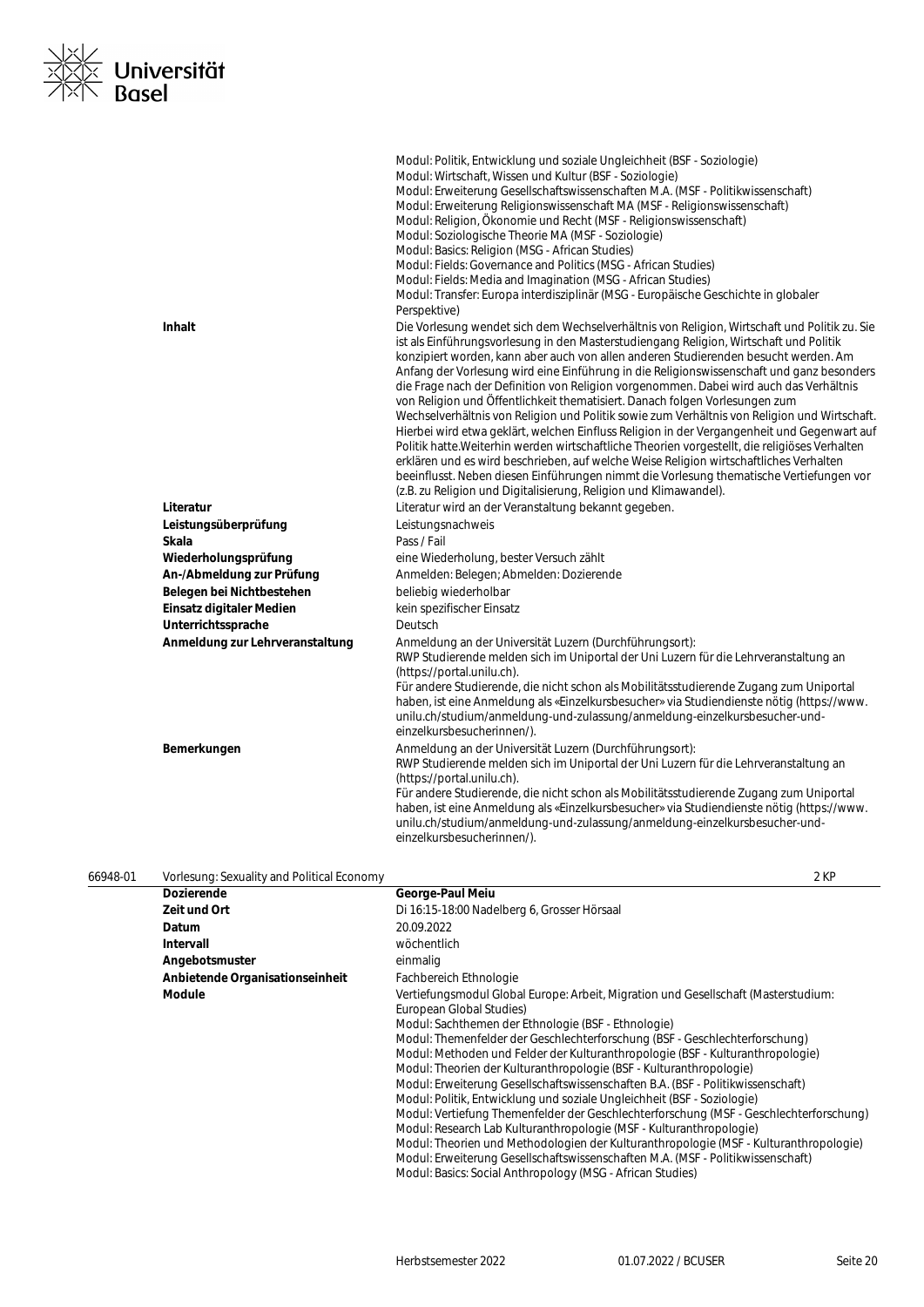

|          |                                       | Modul: Fields: Governance and Politics (MSG - African Studies)                                                                                                                                                                                                                                                                                                                                                                                                                                                                                                                                                                                                                                                                                                                                                                                                                                                                                                                                                                                                                                                                                                                                                                                                                                                                                                                                                                                                                                                                                                                                                                                                                                                                                                                                                                              |
|----------|---------------------------------------|---------------------------------------------------------------------------------------------------------------------------------------------------------------------------------------------------------------------------------------------------------------------------------------------------------------------------------------------------------------------------------------------------------------------------------------------------------------------------------------------------------------------------------------------------------------------------------------------------------------------------------------------------------------------------------------------------------------------------------------------------------------------------------------------------------------------------------------------------------------------------------------------------------------------------------------------------------------------------------------------------------------------------------------------------------------------------------------------------------------------------------------------------------------------------------------------------------------------------------------------------------------------------------------------------------------------------------------------------------------------------------------------------------------------------------------------------------------------------------------------------------------------------------------------------------------------------------------------------------------------------------------------------------------------------------------------------------------------------------------------------------------------------------------------------------------------------------------------|
|          |                                       | Modul: Fields: Media and Imagination (MSG - African Studies)                                                                                                                                                                                                                                                                                                                                                                                                                                                                                                                                                                                                                                                                                                                                                                                                                                                                                                                                                                                                                                                                                                                                                                                                                                                                                                                                                                                                                                                                                                                                                                                                                                                                                                                                                                                |
|          |                                       | Modul: Migration, Mobility and Transnationalism (MSG - Changing Societies: Migration -<br>Conflicts - Resources)                                                                                                                                                                                                                                                                                                                                                                                                                                                                                                                                                                                                                                                                                                                                                                                                                                                                                                                                                                                                                                                                                                                                                                                                                                                                                                                                                                                                                                                                                                                                                                                                                                                                                                                            |
|          |                                       | Modul: The Urban across Disciplines (MSG - Critical Urbanisms)                                                                                                                                                                                                                                                                                                                                                                                                                                                                                                                                                                                                                                                                                                                                                                                                                                                                                                                                                                                                                                                                                                                                                                                                                                                                                                                                                                                                                                                                                                                                                                                                                                                                                                                                                                              |
|          |                                       | Modul: Transfer: Europa interdisziplinär (MSG - Europäische Geschichte in globaler                                                                                                                                                                                                                                                                                                                                                                                                                                                                                                                                                                                                                                                                                                                                                                                                                                                                                                                                                                                                                                                                                                                                                                                                                                                                                                                                                                                                                                                                                                                                                                                                                                                                                                                                                          |
|          |                                       | Perspektive)                                                                                                                                                                                                                                                                                                                                                                                                                                                                                                                                                                                                                                                                                                                                                                                                                                                                                                                                                                                                                                                                                                                                                                                                                                                                                                                                                                                                                                                                                                                                                                                                                                                                                                                                                                                                                                |
|          |                                       | Modul: Kulturtechnische Dimensionen (MSG - Kulturtechniken)                                                                                                                                                                                                                                                                                                                                                                                                                                                                                                                                                                                                                                                                                                                                                                                                                                                                                                                                                                                                                                                                                                                                                                                                                                                                                                                                                                                                                                                                                                                                                                                                                                                                                                                                                                                 |
|          | <b>Inhalt</b><br>Leistungsüberprüfung | With globalization, sex—everywhere—has become more central to who we are as citizens<br>and consumers, how we gain rights and resources, and how we relate to others as members<br>of a specific race, ethnicity, region, or culture. Worldwide, states invest or disinvest in people<br>according to how they have sex, adopt gender identities, or sustain sexual morality. Terrorist<br>organizations claim to use violence to reestablish bastions of piety and sexual propriety;<br>various populist movements imagine immigrants and refugees to threaten their societies, in<br>part, by failing to uphold the sexual norms of adopting countries; and transnational NGOs<br>and activists seek to "rescue" or "rehabilitate" sex workers, gays, lesbians, transgender, and<br>other people vulnerable for their intimate and social lives. The growing importance of sex to a<br>global consumer culture only heightens the rush to secure societies from the so-called<br>"perversions of globalization." Tourists now travel for sex to various destinations in Africa,<br>Asia, Latin America, and the Caribbean; poor, unemployed men and women, in former<br>colonies, sometimes use sex as a means of enrichment and empowerment; and amidst the<br>rise of religious fundamentalisms, commodity ads incite youths to consume sex along other<br>goods to build authentic selves. In this seminar, we ask: Why does sexuality become so central<br>to how we imagine our world and futures? Why is sex so important in defining us, as subjects<br>and populations? And how do older colonial stereotypes of race, ethnicity, and culture shape<br>sexuality politics in the new global order? To address these questions, we explore about how<br>sex and sexuality relate to politics and the economy.<br>Leistungsnachweis |
|          | Skala                                 | $1-60,5$                                                                                                                                                                                                                                                                                                                                                                                                                                                                                                                                                                                                                                                                                                                                                                                                                                                                                                                                                                                                                                                                                                                                                                                                                                                                                                                                                                                                                                                                                                                                                                                                                                                                                                                                                                                                                                    |
|          | Wiederholungsprüfung                  | eine Wiederholung, Wiederholung zählt                                                                                                                                                                                                                                                                                                                                                                                                                                                                                                                                                                                                                                                                                                                                                                                                                                                                                                                                                                                                                                                                                                                                                                                                                                                                                                                                                                                                                                                                                                                                                                                                                                                                                                                                                                                                       |
|          | An-/Abmeldung zur Prüfung             | Anmelden: Belegen; Abmelden: nicht erforderlich                                                                                                                                                                                                                                                                                                                                                                                                                                                                                                                                                                                                                                                                                                                                                                                                                                                                                                                                                                                                                                                                                                                                                                                                                                                                                                                                                                                                                                                                                                                                                                                                                                                                                                                                                                                             |
|          | Belegen bei Nichtbestehen             | nicht wiederholbar                                                                                                                                                                                                                                                                                                                                                                                                                                                                                                                                                                                                                                                                                                                                                                                                                                                                                                                                                                                                                                                                                                                                                                                                                                                                                                                                                                                                                                                                                                                                                                                                                                                                                                                                                                                                                          |
|          | Einsatz digitaler Medien              | kein spezifischer Einsatz                                                                                                                                                                                                                                                                                                                                                                                                                                                                                                                                                                                                                                                                                                                                                                                                                                                                                                                                                                                                                                                                                                                                                                                                                                                                                                                                                                                                                                                                                                                                                                                                                                                                                                                                                                                                                   |
|          | Unterrichtssprache                    | Englisch                                                                                                                                                                                                                                                                                                                                                                                                                                                                                                                                                                                                                                                                                                                                                                                                                                                                                                                                                                                                                                                                                                                                                                                                                                                                                                                                                                                                                                                                                                                                                                                                                                                                                                                                                                                                                                    |
| 65909-01 |                                       | 3 KP<br>Übung: Archival Imaginations: Reflecting on Contemporary African Literature and Art                                                                                                                                                                                                                                                                                                                                                                                                                                                                                                                                                                                                                                                                                                                                                                                                                                                                                                                                                                                                                                                                                                                                                                                                                                                                                                                                                                                                                                                                                                                                                                                                                                                                                                                                                 |
|          | Dozierende                            | lulia Doncina                                                                                                                                                                                                                                                                                                                                                                                                                                                                                                                                                                                                                                                                                                                                                                                                                                                                                                                                                                                                                                                                                                                                                                                                                                                                                                                                                                                                                                                                                                                                                                                                                                                                                                                                                                                                                               |

| <b>Dozierende</b>               | Julia Rensing                                                                                                                                                                                           |  |
|---------------------------------|---------------------------------------------------------------------------------------------------------------------------------------------------------------------------------------------------------|--|
| Zeit und Ort                    | Do 10:15-12:45 Rheinsprung 21, Seminarraum 00.004                                                                                                                                                       |  |
| <b>Datum</b>                    | 22.09.2022                                                                                                                                                                                              |  |
| Intervall                       | wöchentlich                                                                                                                                                                                             |  |
| Angebotsmuster                  | einmalig                                                                                                                                                                                                |  |
| Anbietende Organisationseinheit | Zentrum für Afrikastudien                                                                                                                                                                               |  |
| <b>Module</b>                   | Modul: Fields: Knowledge Production and Transfer (MSG - African Studies)<br>Modul: Fields: Media and Imagination (MSG - African Studies)<br>Modul: Kulturtechnische Dimensionen (MSG - Kulturtechniken) |  |
| Leistungsüberprüfung            | Lehrveranst.-begleitend                                                                                                                                                                                 |  |
| Skala                           | Pass / Fail                                                                                                                                                                                             |  |
| Wiederholungsprüfung            | keine Wiederholungsprüfung                                                                                                                                                                              |  |
| An-/Abmeldung zur Prüfung       | Anmelden: Belegen; Abmelden: nicht erforderlich                                                                                                                                                         |  |
| Belegen bei Nichtbestehen       | nicht wiederholbar                                                                                                                                                                                      |  |
| Einsatz digitaler Medien        | kein spezifischer Einsatz                                                                                                                                                                               |  |
| Unterrichtssprache              | Englisch                                                                                                                                                                                                |  |

# 11262-01 Übung: Einführung in die islamische Religion und Kultur 3 KP

| <u>obang, Emmannang milato islamisono nonglon ana nahal</u> |                                                                                                                                                                          |  |
|-------------------------------------------------------------|--------------------------------------------------------------------------------------------------------------------------------------------------------------------------|--|
| <b>Dozierende</b>                                           | <b>Maurus Reinkowski</b>                                                                                                                                                 |  |
| Zeit und Ort                                                | Di 10:15-12:00 Kollegienhaus, Hörsaal 116                                                                                                                                |  |
| <b>Datum</b>                                                | 20.09.2022                                                                                                                                                               |  |
| Intervall                                                   | wöchentlich                                                                                                                                                              |  |
| Angebotsmuster                                              | Jedes Herbstsemester                                                                                                                                                     |  |
| Anbietende Organisationseinheit                             | Fachbereich Nahost-Studien                                                                                                                                               |  |
| <b>Module</b>                                               | Modul: Interreligiöse Beziehungen: Grundlagen und Geschichte (Masterstudium:<br>Interreligious Studies)                                                                  |  |
|                                                             | Modul: Theologie im interdisziplinären Kontext (Masterstudium: Theologie)<br>Modul: Weltgesellschaft und Globalisierung (Masterstudium: Religion - Wirtschaft - Politik) |  |
|                                                             |                                                                                                                                                                          |  |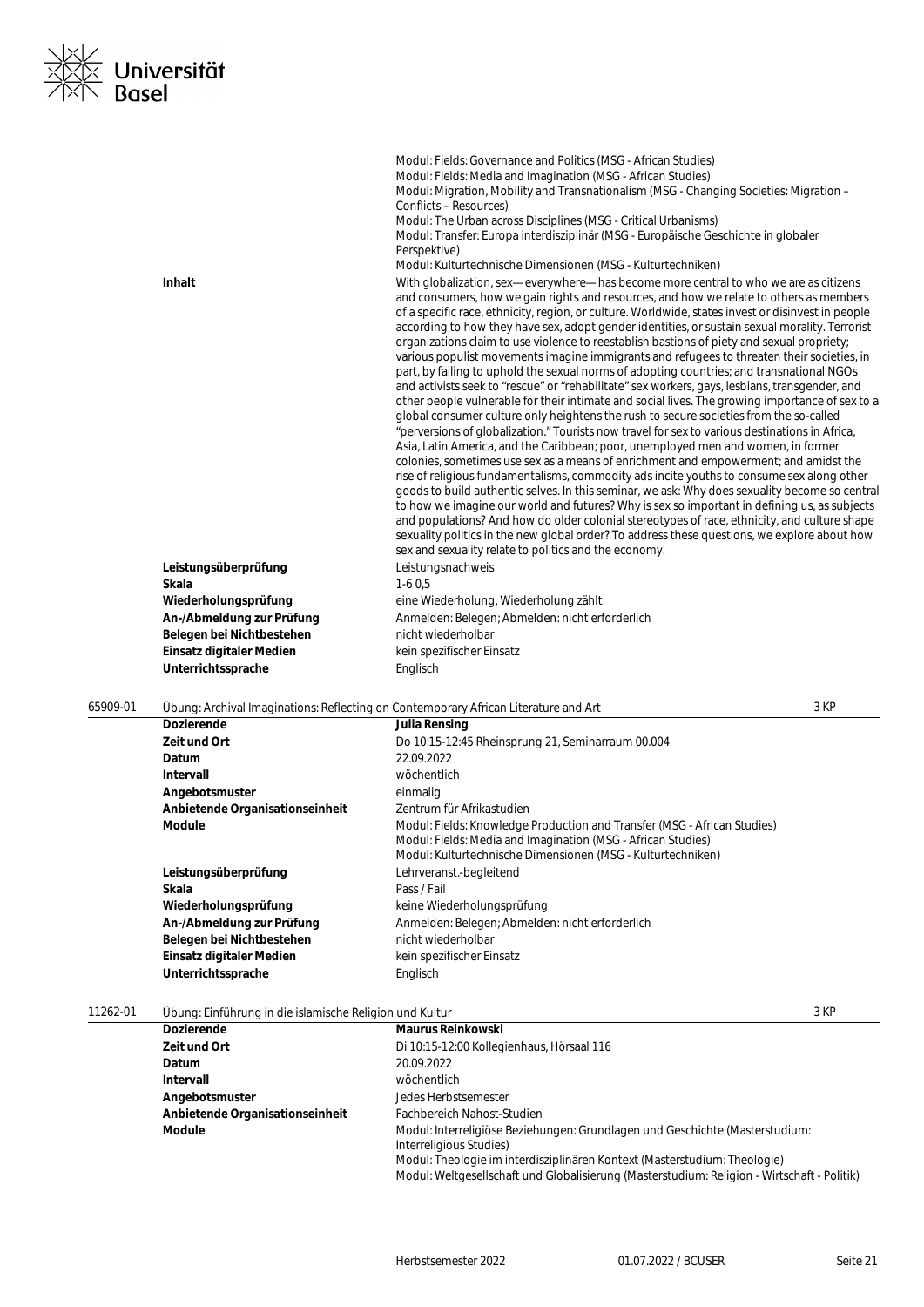

|                                   | Wahlbereich Bachelor Geschichte: Empfehlungen (BSF - Geschichte)                             |
|-----------------------------------|----------------------------------------------------------------------------------------------|
|                                   | Modul: Grundlagen der Nahoststudien (BSF - Nahoststudien)                                    |
|                                   | Modul: Gesellschaft in Osteuropa (BSF - Osteuropäische Kulturen)                             |
|                                   | Modul: Antike / monotheistische / aussereuropäische Religionen (BSF - Religionswissenschaft) |
|                                   | Modul: Gesellschaft in Osteuropa (BSG - Osteuropa-Studien)                                   |
|                                   | Modul: Forschung und Praxis (MSF - Osteuropäische Geschichte)                                |
|                                   | Modul: Basics: Religion (MSG - African Studies)                                              |
|                                   | Modul: Fields: Knowledge Production and Transfer (MSG - African Studies)                     |
|                                   | Modul: Fields: Media and Imagination (MSG - African Studies)                                 |
| Lernziele                         | Die Studierenden                                                                             |
|                                   | - erwerben einen Überblick über die Religions- und Kulturgeschichte des Islam und der        |
|                                   | muslimischen Lebenswelten:                                                                   |
|                                   | - erhalten einen ersten Überblick über die Grundbegriffe im Hinblick auf die islamische      |
|                                   | Religion und Kultur;                                                                         |
|                                   | - Iernen die Nachschlagewerke und Standardwerke zum Studium der islamischen Welt und         |
|                                   | des Islam kennen:                                                                            |
|                                   | - erhalten darüber hinaus einen ersten Einblick in die Debatten zum Islam und zur            |
|                                   | muslimischen Präsenz in Europa an.                                                           |
| Inhalt                            | Die Nahoststudien an der Universität Basel untersuchen die Region des Nahen Ostens aus       |
|                                   | einer geschichts- und gesellschaftswissenschaftliches Perspektive. Diese Übung dient als     |
|                                   | Einführung als eine allgemeine Einführung in die Religion und Kultur des Islam. Themen wie   |
|                                   | die öffentliche Wahrnehmung und Darstellung des Islam und der Muslime und des Nahen          |
|                                   | Ostens werden diskutiert.                                                                    |
| Literatur                         | Ein ausführlicher Zeit- und Lektüreplan (Syllabus) steht rechtzeitig auf ADAM bereit.        |
| Leistungsüberprüfung              | Lehrveranst.-begleitend                                                                      |
| Skala                             | Pass / Fail                                                                                  |
| Wiederholungsprüfung              | keine Wiederholungsprüfung                                                                   |
| An-/Abmeldung zur Prüfung         | Anmelden: Belegen; Abmelden: nicht erforderlich                                              |
| Hinweise zur Leistungsüberprüfung | Regelmässige und aktive Teilnahme. Vorbereitung der Texte. Im Verlauf der Semesters wird     |
|                                   | durch kleinere Tests der Wissensstand aller Teilnehmenden überprüft.                         |
| Belegen bei Nichtbestehen         | beliebig wiederholbar                                                                        |
| Einsatz digitaler Medien          | kein spezifischer Einsatz                                                                    |
| Unterrichtssprache                | Deutsch                                                                                      |
| Teilnahmevoraussetzungen          | Offen für Studierende aller Fachrichtungen. Die Zahl der Teilnehmerinnen ist aber auf 30     |
|                                   | beschränkt. Studierende aus den Nahoststudien und religionsbezogenen Studienfächern          |
|                                   | haben Vorrang.                                                                               |
| Anmeldung zur Lehrveranstaltung   | Anmelden: Belegen; Abmelden: nicht erforderlich                                              |
|                                   |                                                                                              |

| 65918-01 | Übung: Intercultural Translation as Knowledge Transfer |                                                                                    | 3 KP |
|----------|--------------------------------------------------------|------------------------------------------------------------------------------------|------|
|          | <b>Dozierende</b>                                      | Tebuho Winnie Kanyimba                                                             |      |
|          | Zeit und Ort                                           | Di 10:15-12:00 Rheinsprung 21, Seminarraum 00.004                                  |      |
|          | Datum                                                  | 20.09.2022                                                                         |      |
|          | <b>Intervall</b>                                       | wöchentlich                                                                        |      |
|          | Angebotsmuster                                         | einmalig                                                                           |      |
|          | Anbietende Organisationseinheit                        | Fachbereich Soziologie                                                             |      |
|          | <b>Module</b>                                          | Modul: Sachthemen der Ethnologie (BSF - Ethnologie)                                |      |
|          |                                                        | Modul: Wirtschaft, Wissen und Kultur (BSF - Soziologie)                            |      |
|          |                                                        | Modul: Ungleichheit, Konflikt, Kultur (MSF - Soziologie)                           |      |
|          |                                                        | Modul: Fields: Knowledge Production and Transfer (MSG - African Studies)           |      |
|          |                                                        | Modul: Fields: Media and Imagination (MSG - African Studies)                       |      |
|          |                                                        | Modul: Transfer: Europa interdisziplinär (MSG - Europäische Geschichte in globaler |      |
|          |                                                        | Perspektive)                                                                       |      |
|          | Leistungsüberprüfung                                   | Lehrveranst.-begleitend                                                            |      |
|          | Skala                                                  | Pass / Fail                                                                        |      |
|          | Wiederholungsprüfung                                   | keine Wiederholungsprüfung                                                         |      |
|          | An-/Abmeldung zur Prüfung                              | Anmelden: Belegen; Abmelden: nicht erforderlich                                    |      |
|          | Belegen bei Nichtbestehen                              | nicht wiederholbar                                                                 |      |
|          | Einsatz digitaler Medien                               | kein spezifischer Einsatz                                                          |      |
|          | Unterrichtssprache                                     | Englisch                                                                           |      |
|          |                                                        |                                                                                    |      |

65747-01 + Übung: Kolonialismus in der modernen arabischen Literatur 3 KP

| <b>Dozierende</b> | <b>Wolfgang Trimmel</b>                                 |
|-------------------|---------------------------------------------------------|
| Zeit und Ort      | Mi 10:15-12:00 Rosshofgasse (Schnitz), Seminarraum S 02 |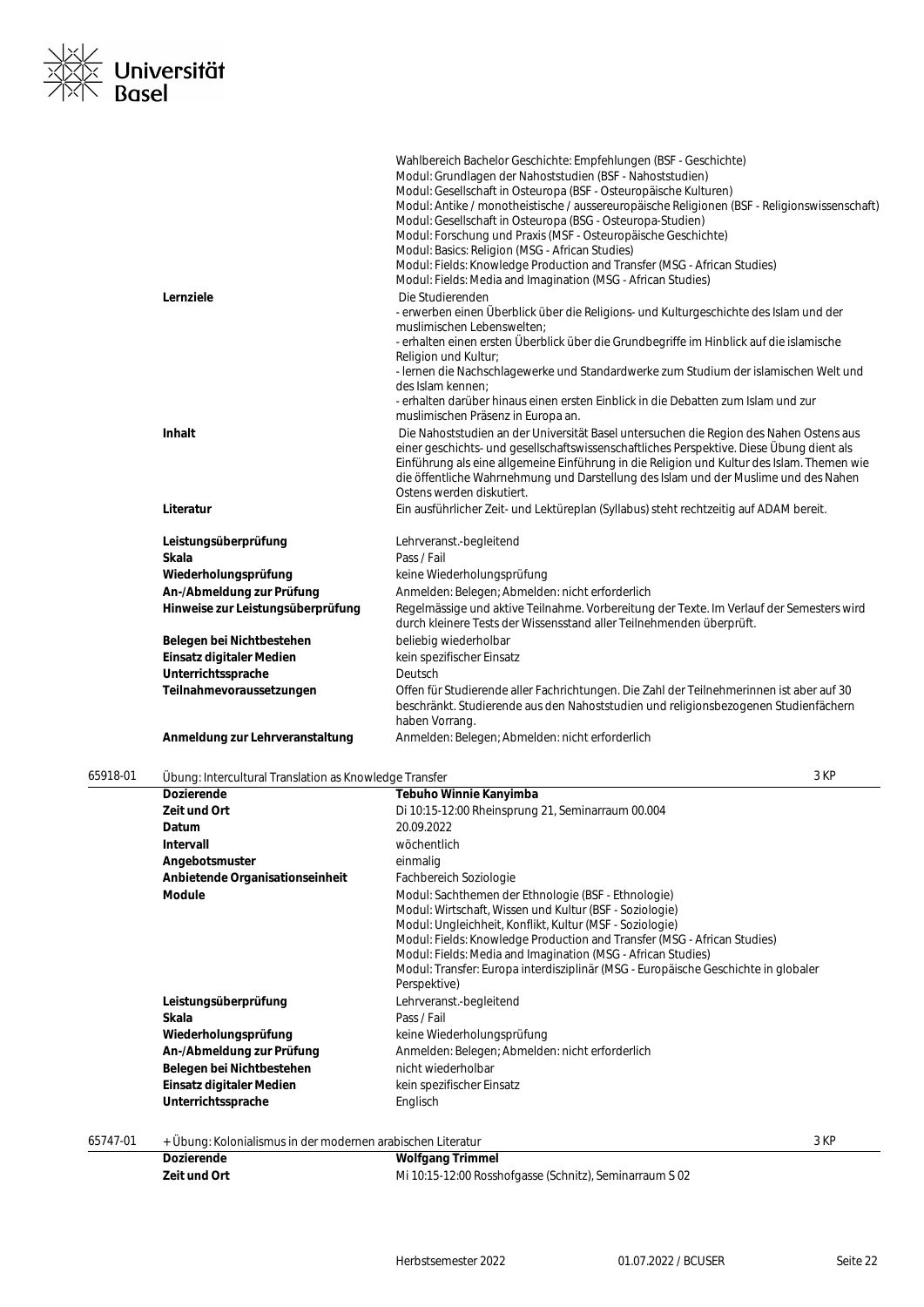

| Datum                             | 21.09.2022                                                                                                                                                                                                                                                                                                                                                                                                                                                                                                                                |
|-----------------------------------|-------------------------------------------------------------------------------------------------------------------------------------------------------------------------------------------------------------------------------------------------------------------------------------------------------------------------------------------------------------------------------------------------------------------------------------------------------------------------------------------------------------------------------------------|
| Intervall                         | wöchentlich                                                                                                                                                                                                                                                                                                                                                                                                                                                                                                                               |
| Angebotsmuster                    | einmalig                                                                                                                                                                                                                                                                                                                                                                                                                                                                                                                                  |
| Anbietende Organisationseinheit   | <b>Fachbereich Nahost-Studien</b>                                                                                                                                                                                                                                                                                                                                                                                                                                                                                                         |
| Module                            | Modul: Themen der Nahoststudien (BSF - Nahoststudien)<br>Modul: Themen der Near & Middle Eastern Studies (MSF - Near & Middle Eastern Studies)<br>Modul: Fields: Media and Imagination (MSG - African Studies)                                                                                                                                                                                                                                                                                                                            |
| Lernziele                         | Die Studierenden<br>- befassen sich mit zwei Werken der modernen arabischen Literatur und deren<br>Auseinandersetzung mit der kolonialen bzw. postkolonialen Ära<br>- Iernen zentrale Debatten zum Umgang mit dem kolonialen Erbe innerhalb der arabischen<br>Literatur kennen<br>- erhalten einen Überblick zum britischen und französischen Kolonialismus in Nordafrika<br>- erhalten einen Überblick zur Herausbildung des modernen arabischen Romans im Kontext<br>von Kolonialismus, Dekolonisierung und Nationalismus.              |
| <b>Inhalt</b>                     | Diese Lehrveranstaltung behandelt literarische Repräsentationen des britischen und<br>französischen Kolonialismus in der modernen arabischen Literatur. Im Zentrum stehen zwei<br>Texte: Einerseits der Roman "Zeit der Nordwanderung" des sudanesischen Autors Tajjib Salich<br>und andererseits die Autobiographie "Return to Childhood" der marokkanischen Autorin Leila<br>Abouzeid. Neben den Texten werden auch die historischen Kontexte besprochen und<br>zentrale Debatten der postkolonialen arabischen Literaturen diskutiert. |
| Literatur                         | Die beiden Texte werden in deutscher und englischer Übersetzung gelesen.<br>Arabischkenntnisse sind nicht erforderlich.<br>Pflichtliteratur:<br>Abouzeid, Leila. 1998. Return to Childhood. The Memoir of a Modern Moroccan Woman.<br>University of Texas at Austin: University of Texas Press.<br>Salich, Tajjib. 2010 [1998]. Zeit der Nordwanderung. Basel: Lenos.                                                                                                                                                                     |
|                                   | Es wird empfohlen, die Pflichtliteratur bereits vor Semesterbeginn zu kaufen.                                                                                                                                                                                                                                                                                                                                                                                                                                                             |
|                                   | Weiterführende Literatur wird in der Lehrveranstaltung vorgestellt.                                                                                                                                                                                                                                                                                                                                                                                                                                                                       |
| Leistungsüberprüfung              | Lehrveranst.-begleitend                                                                                                                                                                                                                                                                                                                                                                                                                                                                                                                   |
| Skala                             | Pass / Fail                                                                                                                                                                                                                                                                                                                                                                                                                                                                                                                               |
| Wiederholungsprüfung              | keine Wiederholungsprüfung                                                                                                                                                                                                                                                                                                                                                                                                                                                                                                                |
| An-/Abmeldung zur Prüfung         | Anmelden: Belegen; Abmelden: nicht erforderlich                                                                                                                                                                                                                                                                                                                                                                                                                                                                                           |
| Hinweise zur Leistungsüberprüfung | Regelmässige und aktive Teilnahme, Lektüre der beiden Texte sowie etwaiger<br>Sekundärliteratur, Vorbereitung von kurzen Präsentationen, Führen eines Lesetagebuches.                                                                                                                                                                                                                                                                                                                                                                     |
| Belegen bei Nichtbestehen         | nicht wiederholbar                                                                                                                                                                                                                                                                                                                                                                                                                                                                                                                        |
| Einsatz digitaler Medien          | kein spezifischer Einsatz                                                                                                                                                                                                                                                                                                                                                                                                                                                                                                                 |
| Unterrichtssprache                | Deutsch                                                                                                                                                                                                                                                                                                                                                                                                                                                                                                                                   |
| Teilnahmevoraussetzungen          | Ausreichende Deutsch- und Englischkenntnisse.                                                                                                                                                                                                                                                                                                                                                                                                                                                                                             |
| Bemerkungen                       | Didaktischer Aufbau:<br>Frontalunterricht, Diskussion im Plenum, Gruppenarbeiten, kurze Präsentationen.                                                                                                                                                                                                                                                                                                                                                                                                                                   |

| 65882-01 | Übung: Magnetband, Schallplatte, Farbdias, TIFFs oder Comics? – Mediale und materielle Vielfalt als Fundament im Alltag | 3 KP |
|----------|-------------------------------------------------------------------------------------------------------------------------|------|
|          | ainer Ribliothek und eines Archivs                                                                                      |      |

| einer Bibliothek und eines Archivs. |                                                                                           |
|-------------------------------------|-------------------------------------------------------------------------------------------|
| <b>Dozierende</b>                   | Heidi Brunner                                                                             |
|                                     | Corinne Lüthy                                                                             |
|                                     | Lisa Roulet                                                                               |
| Zeit und Ort                        | Do 10:15-12:00 - Siehe Bemerkung                                                          |
| <b>Datum</b>                        | 22.09.2022                                                                                |
| Intervall                           | wöchentlich                                                                               |
| Angebotsmuster                      | einmalig                                                                                  |
| Anbietende Organisationseinheit     | Departement Geschichte                                                                    |
| <b>Module</b>                       | Modul: Spezialisierung «Geschichte und Polititsche Bildung» (Masterstudium: Fachdidaktik) |
|                                     | Modul: Archive / Medien / Theorien (BSF - Geschichte)                                     |
|                                     | Modul: Praxis (MSF - Geschichte)                                                          |
|                                     | Modul: Forschung und Praxis (MSF - Osteuropäische Geschichte)                             |
|                                     | Modul: Fields: Knowledge Production and Transfer (MSG - African Studies)                  |
|                                     | Modul: Fields: Media and Imagination (MSG - African Studies)                              |
|                                     | Modul: Interdisciplinary and Applied African Studies (MSG - African Studies)              |
|                                     | Modul: Reflexion, Methodik, Praxis (MSG - Europäische Geschichte in globaler Perspektive) |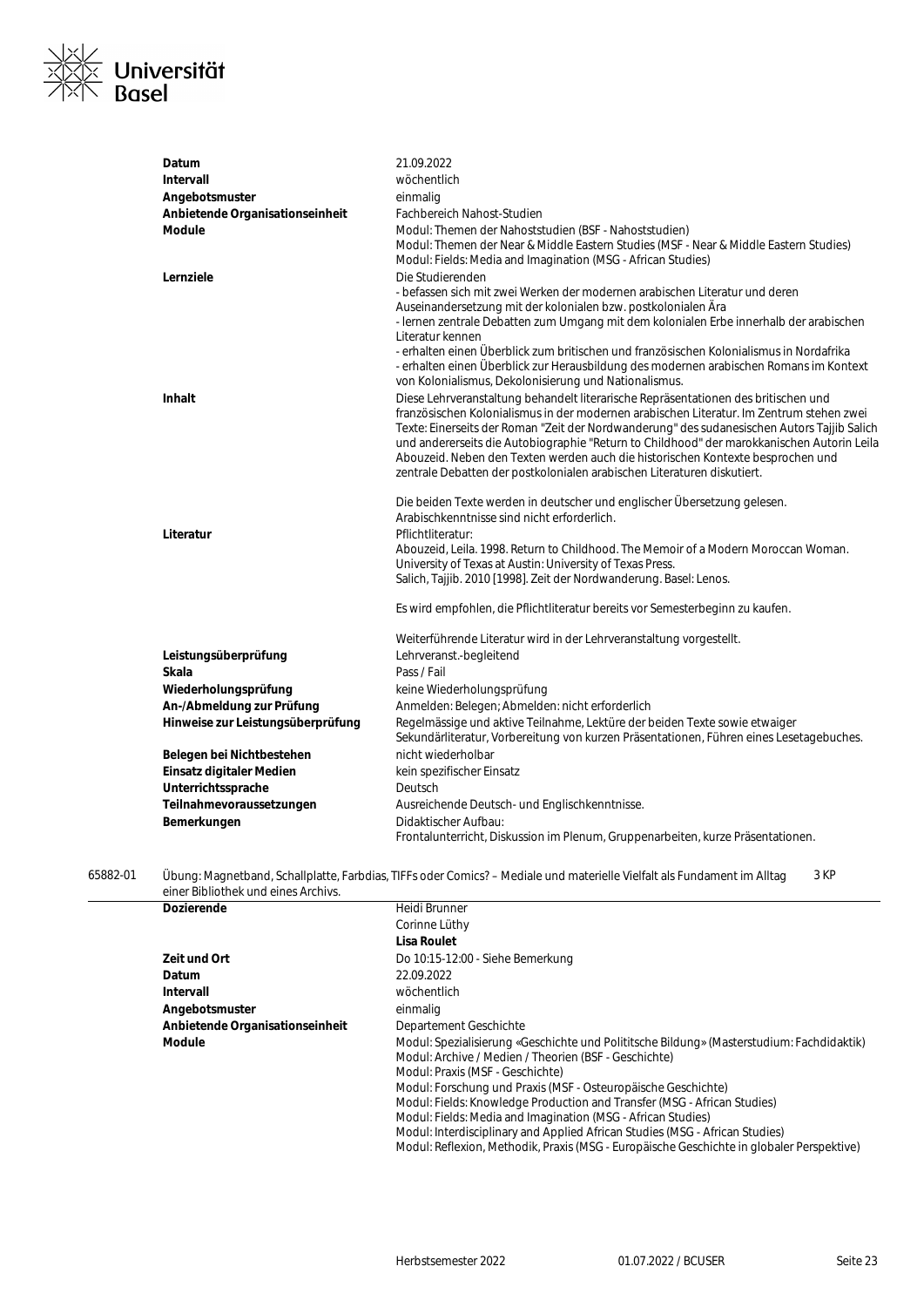

Modul: Transfer: Archivpraxis (MSG - Europäische Geschichte in globaler Perspektive) Modul: Kulturtechnische Dimensionen (MSG - Kulturtechniken) **Inhalt** Lange bildeten Bücher und Schriftdokumente die hauptsächlichen Quellen und Arbeitsgrundlagen für Historiker:innen. Mit dem visual turn rückte eine zunehmende Vielfalt von visuellen und auch auditiven Medien und Materialien ins Blickfeld der Geschichtswissenschaften und Sammlungsinstitutionen (Archive, Bibliotheken, Dokumentationsstellen). Neben analogen Medien werden digitale Formate zunehmend wichtig. Welche unterschiedlichen Medien und Materialien begegnen uns heute in Archiv und Bibliothek und wie können wir diese für unsere Forschung nutzen?

> Anhand der Archiv- und Bibliotheksbestände der Basler Afrika Bibliographien (BAB) werden unterschiedliche Medien- und Quellengattungen thematisiert. Welche Anforderungen stellen die unterschiedlichen Medien und Materialien an die Sammlungsinstitution hinsichtlich Erschliessung, Konservierung, Zugänglichkeit und Vermittlung? Welche Eigenheiten der Medien gilt es bei ihrer Verwendung als historische Quellen zu beachten?

> Der erste Teil der Lehrveranstaltung bietet eine Einführung in die Sammlungen der BAB und theoretische Grundlagen zu ausgewählten Medientypen aus den Bereichen Schrift, Bild, Film und Ton. Im zweiten Teil arbeiten die Teilnehmenden selbständig zu einem ausgewählten Medium oder Objekt und präsentieren die Ergebnisse anhand eines Kurzreferats und eines wissenschaftlichen Posters. Zur Auswahl steht eine Vielzahl an Medien von Schallplatten, CDs und Audiobriefen über Comics, Zeitschriften, Poster und Postkarten bis zu Manuskripten, Briefmarken, Fotoalben, Negativstreifen und Glasplatten.

Zudem bietet die Übung einen Einblick in das Berufsfeld der Bibliotheks- und Archivwissenschaften. Aktuelle Herausforderungen und Veränderungen in der Arbeit von Gedächtnisinstitutionen werden thematisiert. Dazu gehören Fragen der Relevanz und Legitimation des Sammelns, des digitalen Wandels sowie (post)kolonialer Sammlungskontexte.

Entsprechend der Sammlungsstrategie der BAB liegt der inhaltliche Fokus auf Medien und Sammlungsbeständen mit Bezug zu Namibia und dem südlichen Afrika.

Die Übung wird auf Deutsch und Englisch angeboten, die Literatur besteht aus deutschen und englischen Texten. Je nach Zusammenstellung der Teilnehmenden wird die Veranstaltung auf Deutsch oder Englisch durchgeführt.

Until recently, books and written documents were the main sources and research materials for historians. Since the visual turn, an increasing variety of visual as well as auditory media and materials have come into the focus of historical studies and heritage institutions (archives, libraries, documentation centers). In addition to analog media, digital formats are becoming increasingly important. What different media and materials do we encounter in archives and libraries today and how can we use them for our research?

Based on the archive and library holdings of the Basler Afrika Bibliographien (BAB), different media and source genres will be addressed. What challenges do the different media and materials pose to the collection institution in terms of cataloguing, conservation, accessibility and mediation? Which peculiarities of the media must be taken into account when using them as historical sources?

The first part of the course offers an introduction to the collections of the BAB and theoretical basics on selected media types from the fields of writing, image, film and sound. In the second part, participants work independently on a selected medium or object and present the results by means of a short presentation and a scientific poster. A variety of media from records, CDs and audio letters to comics, magazines, posters and postcards to manuscripts, stamps, photo albums, negative strips and glass plates are available for selection.

In addition, the exercise offers a glimpse into the professional field of library and archival science. Current challenges and changes in the work of memory institutions will be addressed. These include questions of relevance and legitimacy of collecting, digital transformation, and (post)colonial contexts of collecting.

In line with the BAB's collection strategy, the content focus is on media and collection holdings related to Namibia and Southern Africa.

The exercise is offered in German and English, the literature consists of German and English texts. Depending on the composition of the participants, the course will be held in German or English.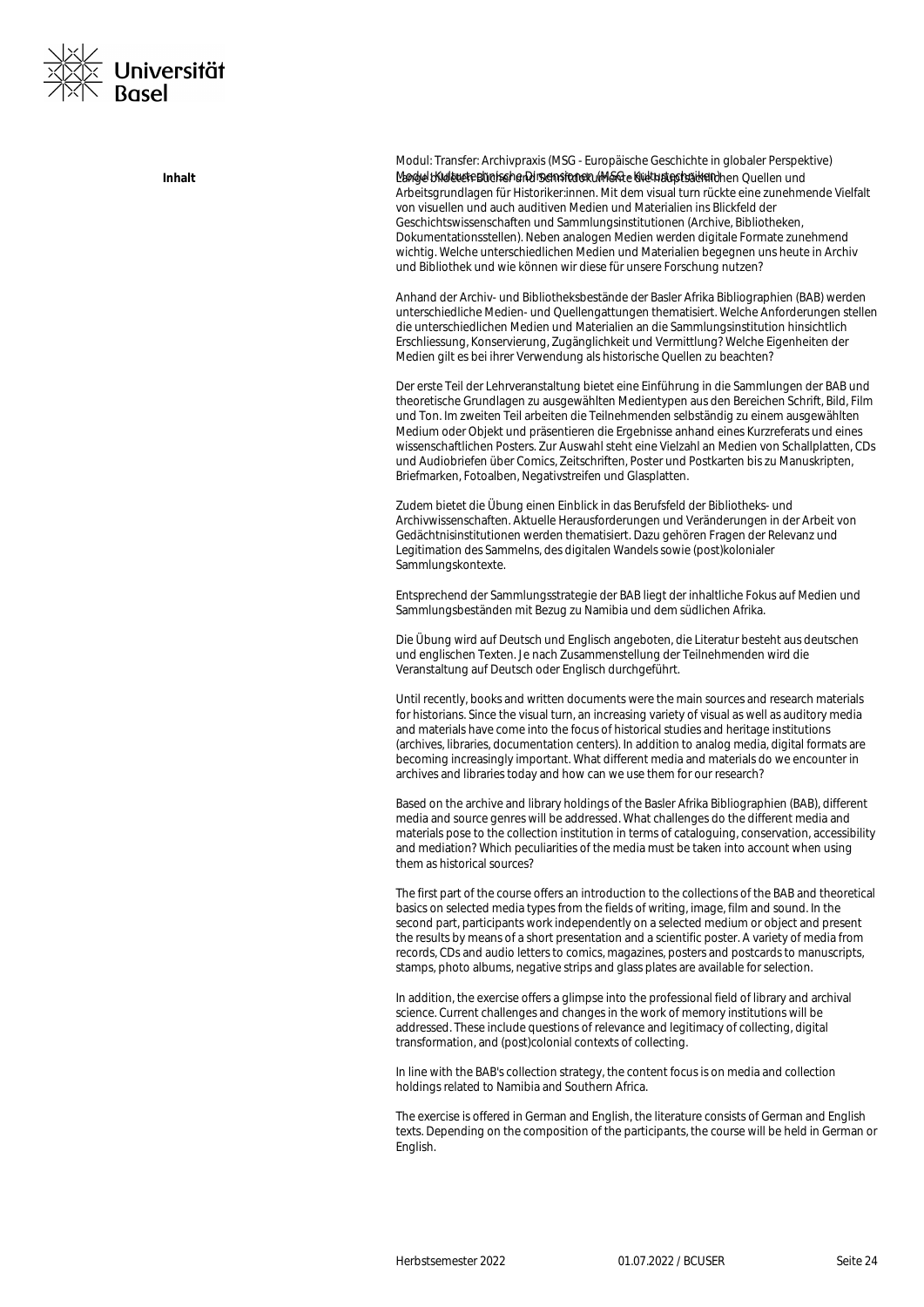

|          | Literatur                                                                      | Eine Liste mit weiterführender Literatur wird zu Beginn des Semesters bereitgestellt.                                                                                                                                                                                                                                                                                                                                                                                                                                                                                                                                                                                                                                                                                                                                                                                                        |
|----------|--------------------------------------------------------------------------------|----------------------------------------------------------------------------------------------------------------------------------------------------------------------------------------------------------------------------------------------------------------------------------------------------------------------------------------------------------------------------------------------------------------------------------------------------------------------------------------------------------------------------------------------------------------------------------------------------------------------------------------------------------------------------------------------------------------------------------------------------------------------------------------------------------------------------------------------------------------------------------------------|
|          |                                                                                | A list of further reading will be provided at the beginning of the semester.                                                                                                                                                                                                                                                                                                                                                                                                                                                                                                                                                                                                                                                                                                                                                                                                                 |
|          | Leistungsüberprüfung                                                           | Lehrveranst.-begleitend                                                                                                                                                                                                                                                                                                                                                                                                                                                                                                                                                                                                                                                                                                                                                                                                                                                                      |
|          | Skala                                                                          | Pass / Fail                                                                                                                                                                                                                                                                                                                                                                                                                                                                                                                                                                                                                                                                                                                                                                                                                                                                                  |
|          | Wiederholungsprüfung                                                           | keine Wiederholungsprüfung                                                                                                                                                                                                                                                                                                                                                                                                                                                                                                                                                                                                                                                                                                                                                                                                                                                                   |
|          | An-/Abmeldung zur Prüfung                                                      | Anmelden: Belegen; Abmelden: nicht erforderlich                                                                                                                                                                                                                                                                                                                                                                                                                                                                                                                                                                                                                                                                                                                                                                                                                                              |
|          | Belegen bei Nichtbestehen                                                      | nicht wiederholbar                                                                                                                                                                                                                                                                                                                                                                                                                                                                                                                                                                                                                                                                                                                                                                                                                                                                           |
|          | Einsatz digitaler Medien                                                       | kein spezifischer Einsatz                                                                                                                                                                                                                                                                                                                                                                                                                                                                                                                                                                                                                                                                                                                                                                                                                                                                    |
|          | Unterrichtssprache                                                             | Deutsch                                                                                                                                                                                                                                                                                                                                                                                                                                                                                                                                                                                                                                                                                                                                                                                                                                                                                      |
|          | Teilnahmevoraussetzungen                                                       | Studierende der Geschichte aller Studienstufen sowie Studierende anderer Studienfächer, in<br>deren Module die Übung verknüpft ist. Bei Überbelegung werden Studierende der<br>Geschichte bevorzugt zugelassen.                                                                                                                                                                                                                                                                                                                                                                                                                                                                                                                                                                                                                                                                              |
|          | Bemerkungen                                                                    | Findet in den Basler Afrika Bibliographien (BAB) statt.                                                                                                                                                                                                                                                                                                                                                                                                                                                                                                                                                                                                                                                                                                                                                                                                                                      |
| 65879-01 | Übung: «Visual History Lab»: Migrant Labour in Switzerland and Southern Africa | 3 KP                                                                                                                                                                                                                                                                                                                                                                                                                                                                                                                                                                                                                                                                                                                                                                                                                                                                                         |
|          | <b>Dozierende</b>                                                              | Lorena Rizzo                                                                                                                                                                                                                                                                                                                                                                                                                                                                                                                                                                                                                                                                                                                                                                                                                                                                                 |
|          | Zeit und Ort                                                                   | Mo 10:00-17:00 - Siehe Bemerkung                                                                                                                                                                                                                                                                                                                                                                                                                                                                                                                                                                                                                                                                                                                                                                                                                                                             |
|          | Datum                                                                          | 12.09.2022                                                                                                                                                                                                                                                                                                                                                                                                                                                                                                                                                                                                                                                                                                                                                                                                                                                                                   |
|          | Intervall                                                                      | <b>Block</b>                                                                                                                                                                                                                                                                                                                                                                                                                                                                                                                                                                                                                                                                                                                                                                                                                                                                                 |
|          | Angebotsmuster                                                                 | einmalig                                                                                                                                                                                                                                                                                                                                                                                                                                                                                                                                                                                                                                                                                                                                                                                                                                                                                     |
|          | Anbietende Organisationseinheit                                                | Departement Geschichte                                                                                                                                                                                                                                                                                                                                                                                                                                                                                                                                                                                                                                                                                                                                                                                                                                                                       |
|          | <b>Module</b><br>Inhalt                                                        | Vertiefungsmodul Global Europe: Arbeit, Migration und Gesellschaft (Masterstudium:<br>European Global Studies)<br>Modul: Archive / Medien / Theorien (BSF - Geschichte)<br>Modul: Praxis (MSF - Geschichte)<br>Modul: Forschung und Praxis (MSF - Osteuropäische Geschichte)<br>Modul: Fields: Knowledge Production and Transfer (MSG - African Studies)<br>Modul: Fields: Media and Imagination (MSG - African Studies)<br>Modul: Interdisciplinary and Applied African Studies (MSG - African Studies)<br>Modul: Migration, Mobility and Transnationalism (MSG - Changing Societies: Migration –<br>Conflicts - Resources)<br>Modul: The Urban across Disciplines (MSG - Critical Urbanisms)<br>Modul: Reflexion, Methodik, Praxis (MSG - Europäische Geschichte in globaler Perspektive)<br>The Visual History Lab at the Centre for African Studies takes place yearly. It is a learning |
|          |                                                                                | format, which allows students to spend one week working intensively on a particular topic.<br>The lab ends with a public event, which students organise themselves.<br>The Visual History Lab 2022 is concerned with the striking parallels between the migrant<br>labour system in Switzerland and the one in apartheid South Africa. It explores how<br>filmmakers of the time (1960s-1980s) engaged with these dehumanizing systems. Thereby we<br>raise questions about the memory and historical resonance of these systems both in present-<br>day Europe and Africa. Ideas for the concluding public event include the screening of<br>historical films, talks with filmmakers, and the re-staging of historical exhibitions that focused<br>on exploitative migrant labour systems.                                                                                                  |
|          | Leistungsüberprüfung                                                           | Lehrveranst.-begleitend                                                                                                                                                                                                                                                                                                                                                                                                                                                                                                                                                                                                                                                                                                                                                                                                                                                                      |
|          | Skala                                                                          | Pass / Fail                                                                                                                                                                                                                                                                                                                                                                                                                                                                                                                                                                                                                                                                                                                                                                                                                                                                                  |
|          | Wiederholungsprüfung                                                           | keine Wiederholungsprüfung                                                                                                                                                                                                                                                                                                                                                                                                                                                                                                                                                                                                                                                                                                                                                                                                                                                                   |
|          | An-/Abmeldung zur Prüfung<br>Belegen bei Nichtbestehen                         | Anmelden: Belegen; Abmelden: nicht erforderlich<br>nicht wiederholbar                                                                                                                                                                                                                                                                                                                                                                                                                                                                                                                                                                                                                                                                                                                                                                                                                        |
|          | Einsatz digitaler Medien                                                       | kein spezifischer Einsatz                                                                                                                                                                                                                                                                                                                                                                                                                                                                                                                                                                                                                                                                                                                                                                                                                                                                    |
|          | Unterrichtssprache                                                             | Englisch                                                                                                                                                                                                                                                                                                                                                                                                                                                                                                                                                                                                                                                                                                                                                                                                                                                                                     |
|          | Bemerkungen                                                                    | Time: Monday 12th - Saturday 17th September                                                                                                                                                                                                                                                                                                                                                                                                                                                                                                                                                                                                                                                                                                                                                                                                                                                  |
|          |                                                                                | Place: Basler Afrika Bibliographien, Klosterberg 23                                                                                                                                                                                                                                                                                                                                                                                                                                                                                                                                                                                                                                                                                                                                                                                                                                          |
|          |                                                                                | Remarks: Due to organisational reasons there might be a preparatory meeting, which will be<br>announced to those registered in time.                                                                                                                                                                                                                                                                                                                                                                                                                                                                                                                                                                                                                                                                                                                                                         |

# **Modul: Fields: Knowledge Production and Transfer**

| 55720-01 | Forschungsseminar: Key Issues in African Studies |                                                      | 3 KP |
|----------|--------------------------------------------------|------------------------------------------------------|------|
|          | <b>Dozierende</b>                                | Elisio Macamo                                        |      |
|          | Zeit und Ort                                     | Fr 10:15-11:45 Rheinsprung 21, Sitzungszimmer U4.002 |      |
|          | Datum                                            | 23.09.2022                                           |      |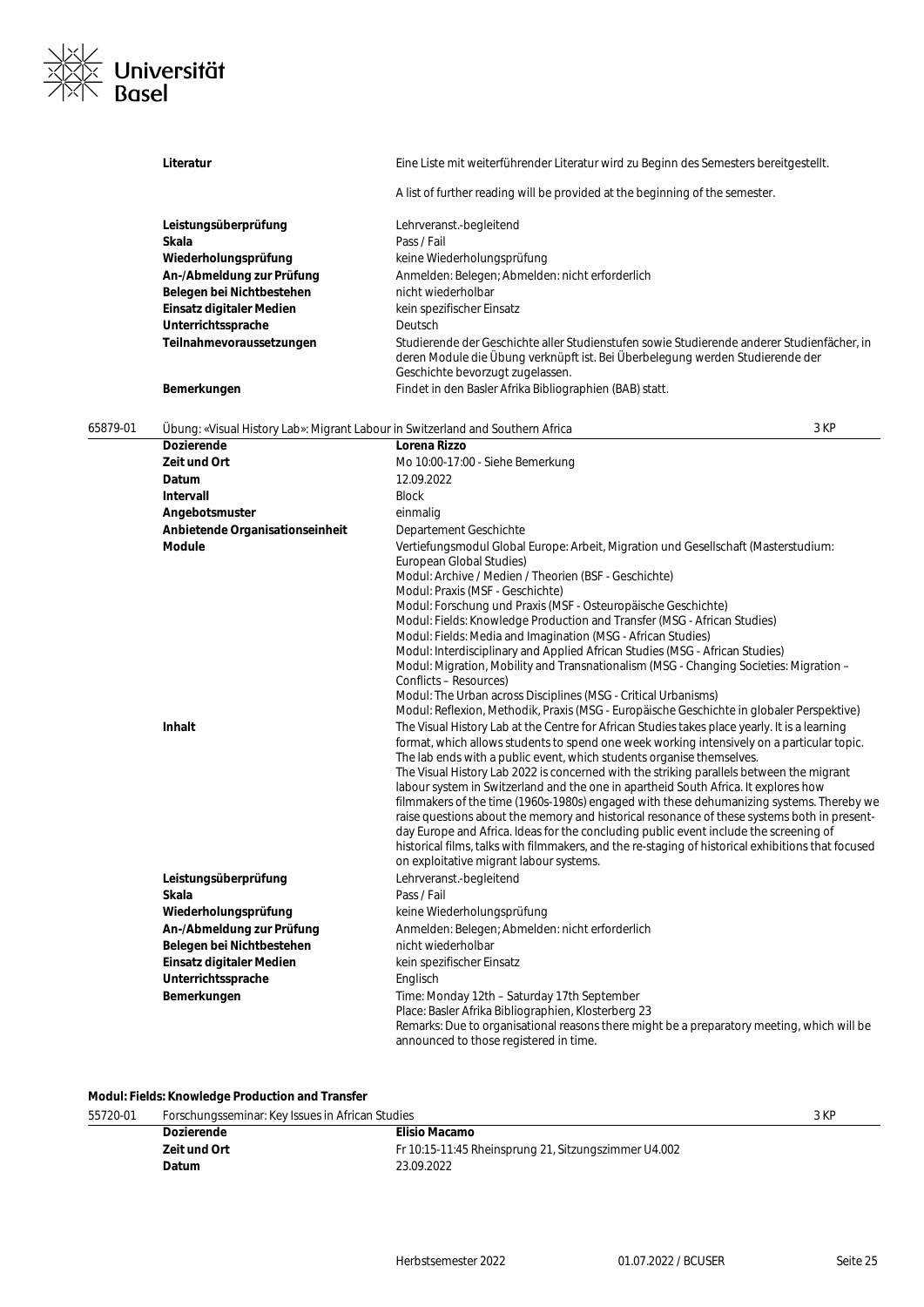

| <b>Intervall</b>                  | wöchentlich                                                                                                                                                                                                                                                                                                                                                                                                                                                                                                                                                                                                                                                                                                                                                        |
|-----------------------------------|--------------------------------------------------------------------------------------------------------------------------------------------------------------------------------------------------------------------------------------------------------------------------------------------------------------------------------------------------------------------------------------------------------------------------------------------------------------------------------------------------------------------------------------------------------------------------------------------------------------------------------------------------------------------------------------------------------------------------------------------------------------------|
| Angebotsmuster                    | Jedes Herbstsemester                                                                                                                                                                                                                                                                                                                                                                                                                                                                                                                                                                                                                                                                                                                                               |
| Anbietende Organisationseinheit   | Fachbereich Soziologie                                                                                                                                                                                                                                                                                                                                                                                                                                                                                                                                                                                                                                                                                                                                             |
| <b>Module</b>                     | Modul: Europäisierung und Globalisierung (Masterstudium: European Global Studies)<br>Modul: Ungleichheit, Konflikt, Kultur (MSF - Soziologie)<br>Modul: Fields: Knowledge Production and Transfer (MSG - African Studies)<br>Modul: Interdisciplinary and Applied African Studies (MSG - African Studies)<br>Modul: Areas: Afrika (MSG - Europäische Geschichte in globaler Perspektive)<br>Doktorat Afrika-Studien: Empfehlungen (PF - Afrika-Studien)                                                                                                                                                                                                                                                                                                            |
| Lernziele                         | Participants will acquaint themselves with key debates in the constitution of the field of<br>African Studies. They will, in addition, acquaint themselves with key authors and their ideas.                                                                                                                                                                                                                                                                                                                                                                                                                                                                                                                                                                       |
| Inhalt                            | This lecture is meant to be an introduction into the methodology of African Studies. The idea<br>behind the course is to invite students to appreciate how scholars construct their object in<br>this field. This will be achieved by, first, acquainting students with the major theoretical<br>debates concerning the status of African Studies as a legitimate field of scientific inquiry,<br>second, by discussing major issues pertaining to the authority to speak about Africa and,<br>finally, third by equipping students with key critical skills to engage with knowledge claims<br>about Africa. A forthcoming book (Macamo 2019) spells out the major issues and will be<br>made available to students as soon as it has been published (June 2019). |
| Literatur                         | Literature<br>Macamo, Elísio 2019: Sovereign Reason – Essays in the methodology of African Studies. Cape<br>Town. African Minds.<br>Mudimbe, Valentin Y. 1988: The Invention of Africa - Gnosis, Philosophy and the Order of<br>Knowledge. London: James Currey.                                                                                                                                                                                                                                                                                                                                                                                                                                                                                                   |
| Leistungsüberprüfung              | Lehrveranst.-begleitend                                                                                                                                                                                                                                                                                                                                                                                                                                                                                                                                                                                                                                                                                                                                            |
| Skala                             | Pass / Fail                                                                                                                                                                                                                                                                                                                                                                                                                                                                                                                                                                                                                                                                                                                                                        |
| Wiederholungsprüfung              | keine Wiederholungsprüfung                                                                                                                                                                                                                                                                                                                                                                                                                                                                                                                                                                                                                                                                                                                                         |
| An-/Abmeldung zur Prüfung         | Anmelden: Belegen; Abmelden: nicht erforderlich                                                                                                                                                                                                                                                                                                                                                                                                                                                                                                                                                                                                                                                                                                                    |
| Hinweise zur Leistungsüberprüfung | Participants are expected to produce three written reading responses in the course of the<br>semester.                                                                                                                                                                                                                                                                                                                                                                                                                                                                                                                                                                                                                                                             |
| Belegen bei Nichtbestehen         | beliebig wiederholbar                                                                                                                                                                                                                                                                                                                                                                                                                                                                                                                                                                                                                                                                                                                                              |
| Einsatz digitaler Medien          | kein spezifischer Einsatz                                                                                                                                                                                                                                                                                                                                                                                                                                                                                                                                                                                                                                                                                                                                          |
| Unterrichtssprache                | Deutsch                                                                                                                                                                                                                                                                                                                                                                                                                                                                                                                                                                                                                                                                                                                                                            |
| Teilnahmevoraussetzungen          | •Participants are required to submit three (3) reading reactions; these can be chosen from the<br>suggested reading and should be submitted before the session in which the respective<br>reading material is expected to be discussed. They should be 1-2 pages long and can either<br>be a summary of the main argument or a discussion of any aspect (of theoretical, conceptual<br>and methodological interest) raised in the respective text. These should be sent to me by<br>email as word or pdf documents. The file name should be your name plus the respective<br>number of the reading response.<br>Any participant who misses more than two sessions (whether justified or not) will not be<br>awarded credits for attendance.                        |

•Additional credits can be acquired through the submission of a seminar paper.

| 65934-01 | Kolloquium: Aktuelle Forschungen zur Geschichte Afrikas |                                                                                                                          | 2 KP |
|----------|---------------------------------------------------------|--------------------------------------------------------------------------------------------------------------------------|------|
|          | <b>Dozierende</b>                                       | Max Hufschmidt                                                                                                           |      |
|          |                                                         | Ettore Morelli                                                                                                           |      |
|          |                                                         | Julia Tischler                                                                                                           |      |
|          | Zeit und Ort                                            | Mo 12:15-14:00 Departement Geschichte                                                                                    |      |
|          | Datum                                                   | 19.09.2022                                                                                                               |      |
|          | Intervall                                               | unregelmässig                                                                                                            |      |
|          | Angebotsmuster                                          | einmalig                                                                                                                 |      |
|          | Anbietende Organisationseinheit                         | Departement Geschichte                                                                                                   |      |
|          | <b>Module</b>                                           | Modul: Europäisierung und Globalisierung (Masterstudium: European Global Studies)<br>Modul: Forschung (MSF - Geschichte) |      |
|          |                                                         | Modul: Fields: Knowledge Production and Transfer (MSG - African Studies)                                                 |      |
|          |                                                         | Modul: Research Skills (MSG - African Studies)                                                                           |      |
|          |                                                         | Modul: Forschung (MSG - Europäische Geschichte in globaler Perspektive)                                                  |      |
|          |                                                         | Doktorat Afrika-Studien: Empfehlungen (PF - Afrika-Studien)                                                              |      |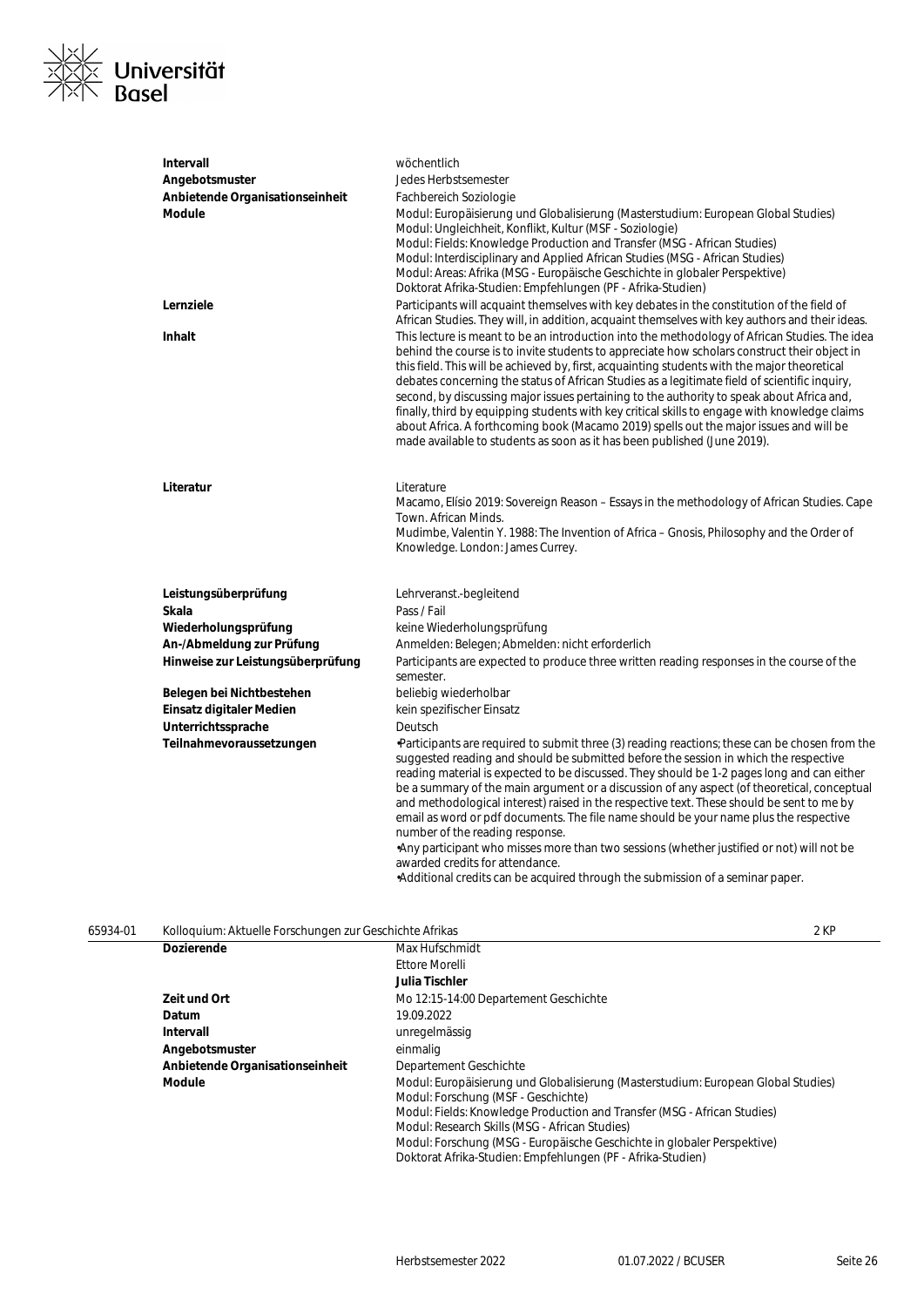

|          |                                                   | Doktorat Geschichte: Empfehlungen (PF - Geschichte)                                              |
|----------|---------------------------------------------------|--------------------------------------------------------------------------------------------------|
|          |                                                   | Doktorat Osteuropäische Geschichte: Empfehlungen (PF - Osteuropäische Geschichte)                |
|          | Inhalt                                            | The research seminar African History is a forum for MA and doctoral students as well as          |
|          |                                                   | postdocs from Basel to discuss their ongoing projects. In addition, we invite international      |
|          |                                                   | scholars to present their research in the field of African History. The research seminar is open |
|          |                                                   | to all students, staff members, and quests with an interest in the history of Africa.            |
|          | Leistungsüberprüfung                              | Lehrveranst.-begleitend                                                                          |
|          | Skala                                             | Pass / Fail                                                                                      |
|          | Wiederholungsprüfung                              | keine Wiederholungsprüfung                                                                       |
|          | An-/Abmeldung zur Prüfung                         | Anmelden: Belegen; Abmelden: nicht erforderlich                                                  |
|          | Hinweise zur Leistungsüberprüfung                 | Regular and active attendance; one session may be missed.                                        |
|          | Belegen bei Nichtbestehen                         | nicht wiederholbar                                                                               |
|          | Einsatz digitaler Medien                          | kein spezifischer Einsatz                                                                        |
|          |                                                   |                                                                                                  |
|          | Unterrichtssprache                                | Deutsch                                                                                          |
|          |                                                   |                                                                                                  |
| 65907-01 | Kolloquium: Namibian and Southern African Studies | 3 KP                                                                                             |
|          | <b>Dozierende</b>                                 | Dag Henrichsen                                                                                   |
|          |                                                   | Luregn Lenggenhager                                                                              |
|          |                                                   | <b>Giorgio Miescher</b>                                                                          |
|          |                                                   | Lorena Rizzo                                                                                     |
|          | Zeit und Ort                                      | Mi 18:00-20:00 Geographie                                                                        |
|          | Datum                                             | 21.09.2022                                                                                       |
|          | Intervall                                         |                                                                                                  |
|          |                                                   | wöchentlich                                                                                      |
|          | Angebotsmuster                                    | einmalig                                                                                         |
|          | Anbietende Organisationseinheit                   | Zentrum für Afrikastudien                                                                        |
|          | <b>Module</b>                                     | Modul: Europäisierung und Globalisierung (Masterstudium: European Global Studies)                |
|          |                                                   | Modul: Ethnographic Research with Field Trip (MSF - Anthropology)                                |
|          |                                                   | Wahlbereich Master Geschichte: Empfehlungen (MSF - Geschichte)                                   |
|          |                                                   | Modul: Fields: Environment and Development (MSG - African Studies)                               |
|          |                                                   | Modul: Fields: Knowledge Production and Transfer (MSG - African Studies)                         |
|          |                                                   | Modul: Research Skills (MSG - African Studies)                                                   |
|          |                                                   | Modul: Areas: Afrika (MSG - Europäische Geschichte in globaler Perspektive)                      |
|          |                                                   | Modul: Transfer: Europa interdisziplinär (MSG - Europäische Geschichte in globaler               |
|          |                                                   | Perspektive)                                                                                     |
|          |                                                   | Doktorat Afrika-Studien: Empfehlungen (PF - Afrika-Studien)                                      |
|          |                                                   | Doktorat Geschichte: Empfehlungen (PF - Geschichte)                                              |
|          | Leistungsüberprüfung                              | Lehrveranst.-begleitend                                                                          |
|          | Skala                                             | Pass / Fail                                                                                      |
|          | Wiederholungsprüfung                              | keine Wiederholungsprüfung                                                                       |
|          | An-/Abmeldung zur Prüfung                         | Anmelden: Belegen; Abmelden: nicht erforderlich                                                  |
|          | Belegen bei Nichtbestehen                         | nicht wiederholbar                                                                               |
|          | Einsatz digitaler Medien                          | kein spezifischer Einsatz                                                                        |
|          | Unterrichtssprache                                |                                                                                                  |
|          |                                                   | Englisch                                                                                         |
|          |                                                   |                                                                                                  |
| 58595-01 | Kurs: The City as Archive                         | 3 KP                                                                                             |
|          | Dozierende                                        | Kenny R. Cupers                                                                                  |
|          | Zeit und Ort                                      | Do 10:00-14:00 Kollegienhaus, Hörsaal 117                                                        |
|          | Datum                                             | 29.09.2022                                                                                       |
|          | Intervall                                         | wöchentlich                                                                                      |
|          | Angebotsmuster                                    | Jedes Herbstsemester                                                                             |
|          | Anbietende Organisationseinheit                   | <b>Fachbereich Urban Studies</b>                                                                 |
|          |                                                   |                                                                                                  |
|          | <b>Module</b>                                     | Modul: Vertiefung Themenfelder der Geschlechterforschung (MSF - Geschlechterforschung)           |
|          |                                                   | Modul: Research Lab Kulturanthropologie (MSF - Kulturanthropologie)                              |
|          |                                                   | Modul: Fields: Environment and Development (MSG - African Studies)                               |
|          |                                                   | Modul: Fields: Knowledge Production and Transfer (MSG - African Studies)                         |
|          |                                                   | Modul: Interdisciplinary and Applied African Studies (MSG - African Studies)                     |
|          |                                                   | Modul: Research Skills (MSG - African Studies)                                                   |
|          |                                                   | Modul: Ways of Knowing the City (MSG - Critical Urbanisms)                                       |
|          | Lernziele                                         | This course trains students in archival and architectural methods for urban research, while      |
|          |                                                   | reflecting on the ethical and epistemological questions that come with them. The course          |
|          |                                                   | begins with the premise that archives are not a collection of neutral records of events, but     |
|          |                                                   | shape difference and otherness with regard to gender, class, ethnicity, sexuality, and ability.  |
|          |                                                   | The course encourages students to conceptualize urban research as archival production, in        |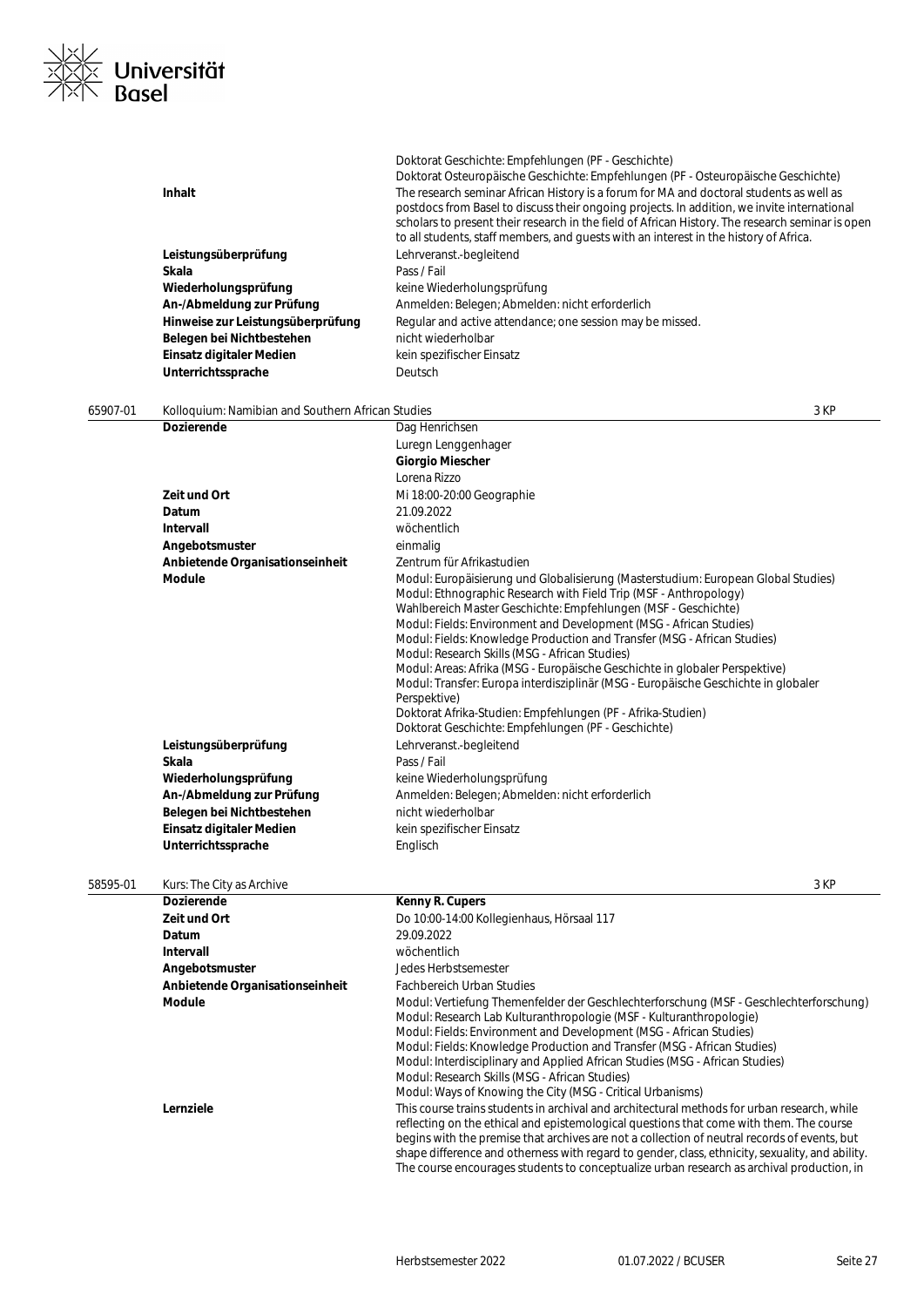

creative, and critical approaches to research, and gain practical skills that prepare them for individual research projects in urban studies. **Inhalt Inhalt** This course explores methods of urban and environmental research through the lens of the archive. As a site of selective public and/or private memory, a physical collection of records, and a metaphor for holding knowledge, the archive is key to the production of urban knowledge. Whereas governmental archives hold power over the narration of history, social movements and civil society organizations have created a range of alternative collections, including oral history and sound records. Historians tend to approach these existing archives as repositories of "primary sources," yet the materiality of the built environment itself can also serve to foster critical perspectives. At the same time, the rise of the internet has exploded the notion of what constitutes an archive. Our digitally mediated lives now constitute an archive with radically new powers that reshape our physical world. This course trains students in archival and architectural methods for urban research, while reflecting on the ethical and epistemological questions that come with them. The course begins with the premise that archives are not a collection of neutral records of events, but shape difference and otherness with regard to gender, class, ethnicity, sexuality, and ability. The course encourages students to conceptualize urban research as archival production, in collaboration with community and advocacy organizations. Students will learn to combine creative, and critical approaches to research, and gain practical skills that prepare them for

individual research projects in urban studies.

Research Theme for Fall 2022: Food Ecologies, Corporate Power, and Colonial Urbanization through the Lens of Nestlé. This research theme is jointly developed and shared with the Critical Cartography course taught by Dr. Shourideh Molavi.

collaboration with community and advocacy organizations. Students will learn to combine

#### **Literatur**

| Leistungsüberprüfung              | Lehrveranst.-begleitend                                                                                                             |
|-----------------------------------|-------------------------------------------------------------------------------------------------------------------------------------|
| Skala                             | Pass / Fail                                                                                                                         |
| Wiederholungsprüfung              | keine Wiederholungsprüfung                                                                                                          |
| An-/Abmeldung zur Prüfung         | Anmelden: Belegen; Abmelden: nicht erforderlich                                                                                     |
| Hinweise zur Leistungsüberprüfung | Pass/Fail                                                                                                                           |
| Belegen bei Nichtbestehen         | beliebig wiederholbar                                                                                                               |
| Einsatz digitaler Medien          | kein spezifischer Einsatz                                                                                                           |
| Unterrichtssprache                | Englisch                                                                                                                            |
| Teilnahmevoraussetzungen          | The course is open to Master students from other programs with a priority for Critical<br>Urbanisms students on timely registration |

| 66010-01 | Seminar: Borders, Migration and Race: Switzerland and Beyond |                                                                                                                                                                                                                                                                                                                                                                                                                                                                                                                                                                                                                                                                                            | 3 KP |
|----------|--------------------------------------------------------------|--------------------------------------------------------------------------------------------------------------------------------------------------------------------------------------------------------------------------------------------------------------------------------------------------------------------------------------------------------------------------------------------------------------------------------------------------------------------------------------------------------------------------------------------------------------------------------------------------------------------------------------------------------------------------------------------|------|
|          | <b>Dozierende</b>                                            | Jana Häberlein                                                                                                                                                                                                                                                                                                                                                                                                                                                                                                                                                                                                                                                                             |      |
|          | Zeit und Ort                                                 | Di 14:00-18:00 Kollegienhaus, Hörsaal 117                                                                                                                                                                                                                                                                                                                                                                                                                                                                                                                                                                                                                                                  |      |
|          | Datum                                                        | 27.09.2022                                                                                                                                                                                                                                                                                                                                                                                                                                                                                                                                                                                                                                                                                 |      |
|          | Intervall                                                    | wöchentlich                                                                                                                                                                                                                                                                                                                                                                                                                                                                                                                                                                                                                                                                                |      |
|          | Angebotsmuster                                               | einmalig                                                                                                                                                                                                                                                                                                                                                                                                                                                                                                                                                                                                                                                                                   |      |
|          | Anbietende Organisationseinheit                              | <b>Fachbereich Urban Studies</b>                                                                                                                                                                                                                                                                                                                                                                                                                                                                                                                                                                                                                                                           |      |
|          | Module                                                       | Vertiefungsmodul Global Europe: Arbeit, Migration und Gesellschaft (Masterstudium:<br>European Global Studies)<br>Modul: Erweiterung Gesellschaftswissenschaften M.A. (MSF - Politikwissenschaft)<br>Modul: Fields: Governance and Politics (MSG - African Studies)<br>Modul: Fields: Knowledge Production and Transfer (MSG - African Studies)<br>Modul: Fields: Media and Imagination (MSG - African Studies)<br>Modul: Migration, Mobility and Transnationalism (MSG - Changing Societies: Migration –<br>Conflicts – Resources)<br>Modul: The Urban across Disciplines (MSG - Critical Urbanisms)<br>Modul: Kulturtechnische Dimensionen (MSG - Kulturtechniken)                       |      |
|          | Inhalt                                                       | In a first step, this seminar will critically investigate multiple entanglements between border<br>regimes and the racialisation of immigration and mobility. It will focus on Switzerland's<br>racialised immigration history and ask how Switzerland's racial exceptionalism is imagined<br>through notions of belonging to the nation and how this is manifested in urban spaces. The<br>seminar will link this to other situated, yet transnationally connected border regimes and seek<br>out connections to the racial exceptionalism and peripheralisation of the postcolonial /<br>postsocialist space of former Yugoslavia. How is race manifested in these diverse social spaces |      |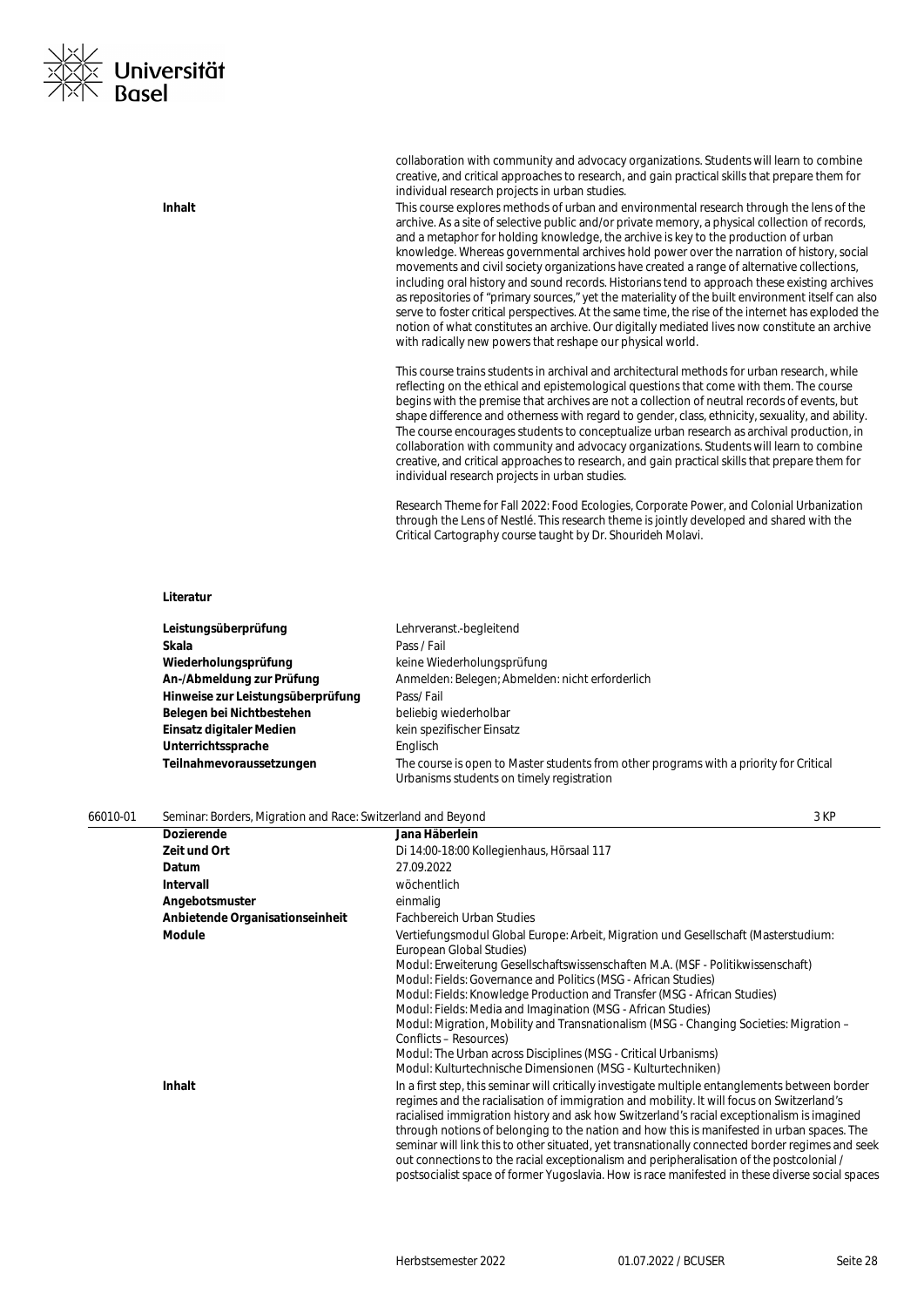| <b>Dozierende</b>                 | Kanishka Goonewardena                                                                                                                                                                                                                                                                                                                                                                                                                                                                                                                                                                                                                                                                                                                                                                                                                                                                                                                                                                                                                                                                                                                                                                                                                                                                                                                                                                                                                                                                                                                                    |
|-----------------------------------|----------------------------------------------------------------------------------------------------------------------------------------------------------------------------------------------------------------------------------------------------------------------------------------------------------------------------------------------------------------------------------------------------------------------------------------------------------------------------------------------------------------------------------------------------------------------------------------------------------------------------------------------------------------------------------------------------------------------------------------------------------------------------------------------------------------------------------------------------------------------------------------------------------------------------------------------------------------------------------------------------------------------------------------------------------------------------------------------------------------------------------------------------------------------------------------------------------------------------------------------------------------------------------------------------------------------------------------------------------------------------------------------------------------------------------------------------------------------------------------------------------------------------------------------------------|
| Zeit und Ort                      | Mo 09:00-17:00 Biozentrum, Hörsaal U1.141                                                                                                                                                                                                                                                                                                                                                                                                                                                                                                                                                                                                                                                                                                                                                                                                                                                                                                                                                                                                                                                                                                                                                                                                                                                                                                                                                                                                                                                                                                                |
| Datum                             | 12.09.2022                                                                                                                                                                                                                                                                                                                                                                                                                                                                                                                                                                                                                                                                                                                                                                                                                                                                                                                                                                                                                                                                                                                                                                                                                                                                                                                                                                                                                                                                                                                                               |
| Intervall                         | <b>Block</b>                                                                                                                                                                                                                                                                                                                                                                                                                                                                                                                                                                                                                                                                                                                                                                                                                                                                                                                                                                                                                                                                                                                                                                                                                                                                                                                                                                                                                                                                                                                                             |
| Angebotsmuster                    | einmalig                                                                                                                                                                                                                                                                                                                                                                                                                                                                                                                                                                                                                                                                                                                                                                                                                                                                                                                                                                                                                                                                                                                                                                                                                                                                                                                                                                                                                                                                                                                                                 |
| Anbietende Organisationseinheit   | <b>Fachbereich Urban Studies</b>                                                                                                                                                                                                                                                                                                                                                                                                                                                                                                                                                                                                                                                                                                                                                                                                                                                                                                                                                                                                                                                                                                                                                                                                                                                                                                                                                                                                                                                                                                                         |
| Module                            | Modul: Europäisierung und Globalisierung (Masterstudium: European Global Studies)<br>Vertiefungsmodul Global Europe: Staatlichkeit, Entwicklung und Globalisierung<br>(Masterstudium: European Global Studies)<br>Modul: Sachthemen der Ethnologie (BSF - Ethnologie)<br>Modul: Theory and General Anthropology (MSF - Anthropology)<br>Modul: Ungleichheit, Konflikt, Kultur (MSF - Soziologie)<br>Modul: Fields: Environment and Development (MSG - African Studies)<br>Modul: Fields: Governance and Politics (MSG - African Studies)<br>Modul: Fields: Knowledge Production and Transfer (MSG - African Studies)<br>Modul: Conflicts and Peacebuilding (MSG - Changing Societies: Migration – Conflicts –<br>Resources)<br>Modul: The Urban across Disciplines (MSG - Critical Urbanisms)<br>Modul: Kulturtechnische Dimensionen (MSG - Kulturtechniken)                                                                                                                                                                                                                                                                                                                                                                                                                                                                                                                                                                                                                                                                                             |
| <b>Inhalt</b>                     | This course investigates the relations between colonialism, imperialism and urbanization<br>with special reference to the historical geography of capitalism. In doing so, it will focus on<br>the critical intersections of theories of urbanization, colonialism and imperialism, while<br>devoting close attention to the works of Henri Lefebvre and Raymond Williams on the<br>production of space, country and city; to anti-colonial writers such as Frantz Fanon and<br>Edward Said; and to various radical critics of imperialism and colonialism including Samir<br>Amin, Janet Abu-Lughod and Utsa Patnaik and G. V. S. de Silva. These diverse readings will be<br>complemented by several films and short student presentations on selected topics.<br>The purpose of engaging this range of theories and writers will be to develop an<br>emancipatory understanding of urban issues from a specifically Southern or what used to be<br>called a Third World perspective, with due emphases on such contentious issues as<br>development and underdevelopment, Eurocentrism and Orientalism, universalism and<br>particularity, as well as the challenges of worldwide struggles over national liberation and the<br>right to the city. As such, the course is conceived with two primary learning objectives: first,<br>an awareness of how colonialism, imperialism and urbanization are related within the totality<br>of capitalism; second, an appreciation of the implications of these relations for urban and<br>radical politics. |
| Leistungsüberprüfung              | Lehrveranst.-begleitend                                                                                                                                                                                                                                                                                                                                                                                                                                                                                                                                                                                                                                                                                                                                                                                                                                                                                                                                                                                                                                                                                                                                                                                                                                                                                                                                                                                                                                                                                                                                  |
| Skala                             | Pass / Fail                                                                                                                                                                                                                                                                                                                                                                                                                                                                                                                                                                                                                                                                                                                                                                                                                                                                                                                                                                                                                                                                                                                                                                                                                                                                                                                                                                                                                                                                                                                                              |
| Wiederholungsprüfung              | keine Wiederholungsprüfung                                                                                                                                                                                                                                                                                                                                                                                                                                                                                                                                                                                                                                                                                                                                                                                                                                                                                                                                                                                                                                                                                                                                                                                                                                                                                                                                                                                                                                                                                                                               |
| An-/Abmeldung zur Prüfung         | Anmelden: Belegen; Abmelden: nicht erforderlich                                                                                                                                                                                                                                                                                                                                                                                                                                                                                                                                                                                                                                                                                                                                                                                                                                                                                                                                                                                                                                                                                                                                                                                                                                                                                                                                                                                                                                                                                                          |
| Hinweise zur Leistungsüberprüfung | Pass/Fail                                                                                                                                                                                                                                                                                                                                                                                                                                                                                                                                                                                                                                                                                                                                                                                                                                                                                                                                                                                                                                                                                                                                                                                                                                                                                                                                                                                                                                                                                                                                                |
| Belegen bei Nichtbestehen         | nicht wiederholbar                                                                                                                                                                                                                                                                                                                                                                                                                                                                                                                                                                                                                                                                                                                                                                                                                                                                                                                                                                                                                                                                                                                                                                                                                                                                                                                                                                                                                                                                                                                                       |
| Einsatz digitaler Medien          | kein spezifischer Einsatz                                                                                                                                                                                                                                                                                                                                                                                                                                                                                                                                                                                                                                                                                                                                                                                                                                                                                                                                                                                                                                                                                                                                                                                                                                                                                                                                                                                                                                                                                                                                |
| Unterrichtssprache                | Englisch                                                                                                                                                                                                                                                                                                                                                                                                                                                                                                                                                                                                                                                                                                                                                                                                                                                                                                                                                                                                                                                                                                                                                                                                                                                                                                                                                                                                                                                                                                                                                 |
|                                   |                                                                                                                                                                                                                                                                                                                                                                                                                                                                                                                                                                                                                                                                                                                                                                                                                                                                                                                                                                                                                                                                                                                                                                                                                                                                                                                                                                                                                                                                                                                                                          |

# 66009-01 Seminar: Colonialism, Imperialism, Urbanization 3 KP

**Leistungsüberprüfung** Lehrveranst.-begleitend

Belegen bei Nichtbestehen **nicht wiederholbar Einsatz digitaler Medien** kein spezifischer Einsatz

**Wiederholungsprüfung** keine Wiederholungsprüfung

An-/Abmeldung zur Prüfung **Anmelden: Belegen; Abmelden: nicht erforderlich** 

**Skala** Pass / Fail

Unterrichtssprache **Englisch** 



and how does it connect to migration and mobility?

Being situated in a time of profound neoliberal and social transformation and crisis, we will, in a second step, take a closer look at various forms of contemporary border violence and engage in thinking about alternative futures. While the violations of human rights along Europe's external borders presently occur on a daily basis, attempts to prevent and scandalise them are met with increasing brutality, ignorance and compassion fatigue. Which theoretical approaches in critical border regime literature as well as activist practices offer promising avenues forward in order to advance border justice? More precisely, how do we make sense of such diverse approaches such as the right to stay and move and strategic litigation in transforming the world into a more equal place? How might queer theory and other theories help us think through different options of confronting the persistent human rights violations?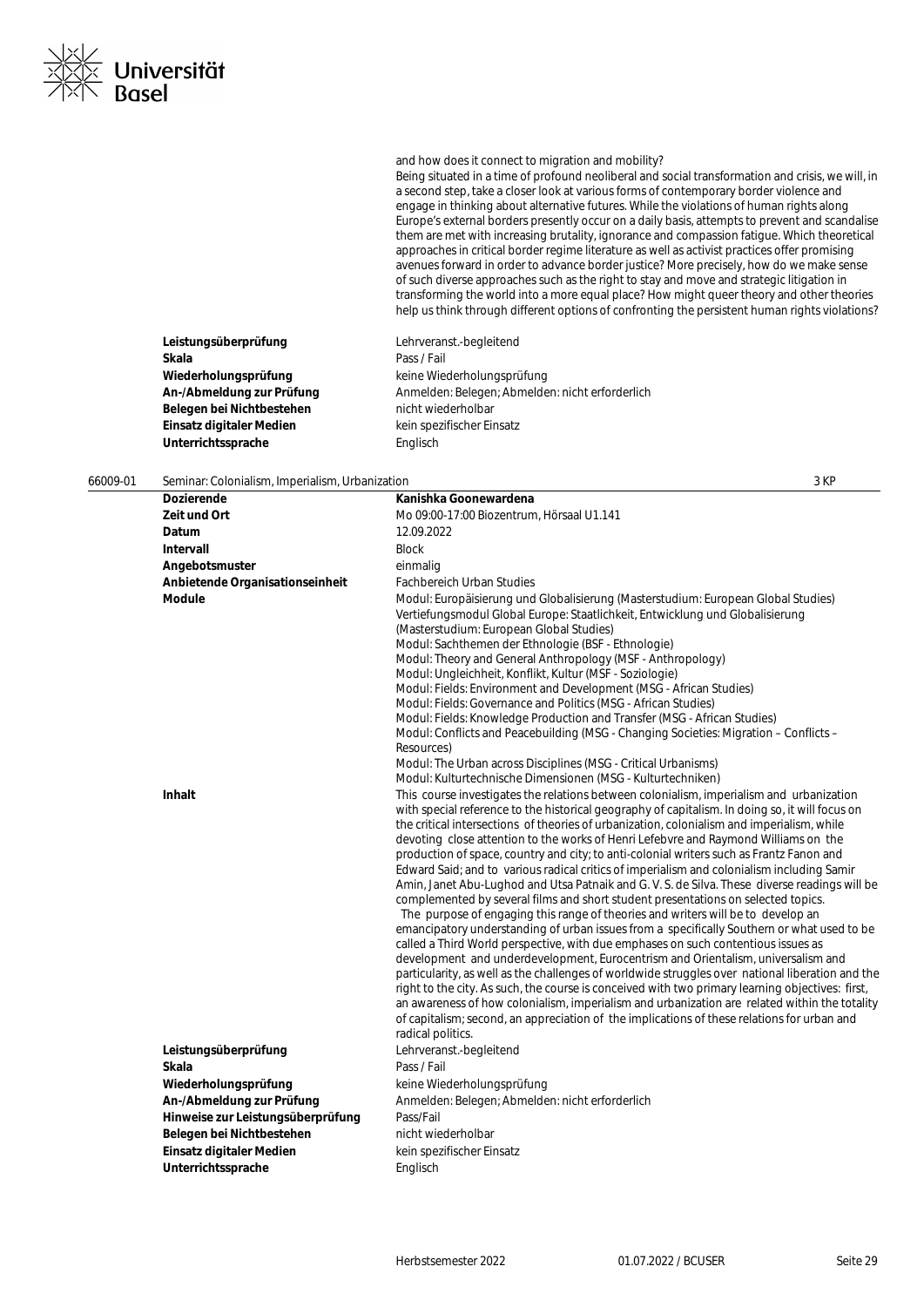# .<br>I Universität<br>I Basel  $\overline{\phantom{a}}$

| 65782-01 | Seminar: Gender dekolonisieren: Feministische Theorien und Praxen aus dem Süden |                                                                                                                                                                                                                                                                                                                                                                                                                                                                                                                                                                                                                                                                                                                                                                                                                                                                    | 3 KP |
|----------|---------------------------------------------------------------------------------|--------------------------------------------------------------------------------------------------------------------------------------------------------------------------------------------------------------------------------------------------------------------------------------------------------------------------------------------------------------------------------------------------------------------------------------------------------------------------------------------------------------------------------------------------------------------------------------------------------------------------------------------------------------------------------------------------------------------------------------------------------------------------------------------------------------------------------------------------------------------|------|
|          | <b>Dozierende</b>                                                               | Serena Dankwa                                                                                                                                                                                                                                                                                                                                                                                                                                                                                                                                                                                                                                                                                                                                                                                                                                                      |      |
|          | Zeit und Ort                                                                    | Fr 10:15-14:00 Departement Geschichte, Seminarraum 1                                                                                                                                                                                                                                                                                                                                                                                                                                                                                                                                                                                                                                                                                                                                                                                                               |      |
|          | Datum                                                                           | 30.09.2022                                                                                                                                                                                                                                                                                                                                                                                                                                                                                                                                                                                                                                                                                                                                                                                                                                                         |      |
|          | Intervall                                                                       | 14-täglich                                                                                                                                                                                                                                                                                                                                                                                                                                                                                                                                                                                                                                                                                                                                                                                                                                                         |      |
|          | Angebotsmuster                                                                  | einmalig                                                                                                                                                                                                                                                                                                                                                                                                                                                                                                                                                                                                                                                                                                                                                                                                                                                           |      |
|          | Anbietende Organisationseinheit                                                 | <b>Fachbereich Gender Studies</b>                                                                                                                                                                                                                                                                                                                                                                                                                                                                                                                                                                                                                                                                                                                                                                                                                                  |      |
|          | <b>Module</b>                                                                   | Modul: Europäisierung und Globalisierung (Masterstudium: European Global Studies)<br>Vertiefungsmodul (Transfakultäre Querschnittsprogramme im freien Kreditpunkte-Bereich)<br>Modul: Sachthemen der Ethnologie (BSF - Ethnologie)<br>Modul: Themenfelder der Geschlechterforschung (BSF - Geschlechterforschung)<br>Modul: Theory and General Anthropology (MSF - Anthropology)<br>Modul: Theorien der Geschlechterforschung (MSF - Geschlechterforschung)<br>Modul: Fields: Knowledge Production and Transfer (MSG - African Studies)<br>Modul: Fields: Media and Imagination (MSG - African Studies)<br>Modul: Kulturtechnische Dimensionen (MSG - Kulturtechniken)                                                                                                                                                                                             |      |
|          | Lernziele                                                                       | Die Studierenden lernen grundlegende Strömungen feministischen Denkens aus dem Süden<br>kennen. Sie verstehen die Verflechtungen zwischen kolonialen Macht- und<br>Wissensformationen und der Herausbildung «moderner» Geschlechterverhältnisse in<br>unterschiedlichen Kontexten des Südens. Sie erkennen Parallelen und Unterschiede zwischen<br>den regionalen und überregionalen Denkbewegungen, die sich im 20. Jhd. kritisch mit<br>«westlichem Feminismus» und mit der Kolonialität von Geschlecht auseinandergesetzt<br>haben. Sie machen sich vertraut mit den intersektionalen Analyse- und Differenzkategorien,<br>welche für die transnationale, feministische Theoriebildung von zentraler Bedeutung sind. Sie<br>lernen Texte genau zu lesen, Argumente eigenständig wiederzugeben und unterschiedliche<br>Positionen zueinander in Bezug zu setzen. |      |
|          | <b>Inhalt</b>                                                                   | Der Begriff Feminismus ist in Europa entstanden und wird von euro-amerikanischen Debatten<br>dominiert. Kämpfe für Geschlechtergerechtigkeit und Interessensverbände von Frauen haben<br>jedoch eine lange Tradition, die jenseits des nordatlantischen Feminismus zur<br>emanzipatorischen Theoriebildung beigetragen hat. Im Seminar setzen wir uns mit<br>aktivistischen Bewegungen, Debatten und Theorien auseinander, die von «feministischen»<br>Denker*innen und Gender-Aktivist*innen in (oder in naher Bezugnahme zu) Afrika und<br>Lateinamerika entwickelt worden sind. Ein besonderes Augenmerk gilt postkolonialen, afro-<br>zentrischen, und indigenen Feminismen, in denen die Auswirkungen spezifischer<br>Kolonialregime untersucht und Ansätze für die Dekolonisierung vergeschlechtlichter<br>Wissensbestände aufgezeigt werden.                |      |
|          | Leistungsüberprüfung                                                            | Lehrveranst.-begleitend                                                                                                                                                                                                                                                                                                                                                                                                                                                                                                                                                                                                                                                                                                                                                                                                                                            |      |
|          | Skala                                                                           | Pass / Fail                                                                                                                                                                                                                                                                                                                                                                                                                                                                                                                                                                                                                                                                                                                                                                                                                                                        |      |
|          | Wiederholungsprüfung                                                            | keine Wiederholungsprüfung                                                                                                                                                                                                                                                                                                                                                                                                                                                                                                                                                                                                                                                                                                                                                                                                                                         |      |
|          | An-/Abmeldung zur Prüfung                                                       | Anmelden: Belegen; Abmelden: nicht erforderlich                                                                                                                                                                                                                                                                                                                                                                                                                                                                                                                                                                                                                                                                                                                                                                                                                    |      |
|          | Hinweise zur Leistungsüberprüfung                                               | 1 Lektüreprotokoll pro Person.<br>Zusätzlich: Wöchentliche Lektüre (ca. 30 Seiten) und eine aktive Beteiligung an<br>Kleingruppenarbeiten und in Diskussionen sowie eine eigenständige Auseinandersetzung<br>mit den Texten ist Bedingung für den Leistungsnachweis. Im Laufe des Semesters werden<br>neben den beiden Protokollen, die es abzugeben gilt, kleinere Arbeitsaufträge bearbeitet. Die<br>beiden Protokolle müssen in Bezug auf zwei verschiedene Sitzung verfasst werden.                                                                                                                                                                                                                                                                                                                                                                            |      |
|          | Belegen bei Nichtbestehen                                                       | nicht wiederholbar                                                                                                                                                                                                                                                                                                                                                                                                                                                                                                                                                                                                                                                                                                                                                                                                                                                 |      |
|          | Einsatz digitaler Medien                                                        | kein spezifischer Einsatz                                                                                                                                                                                                                                                                                                                                                                                                                                                                                                                                                                                                                                                                                                                                                                                                                                          |      |
|          | Unterrichtssprache                                                              | Deutsch                                                                                                                                                                                                                                                                                                                                                                                                                                                                                                                                                                                                                                                                                                                                                                                                                                                            |      |
|          | Teilnahmevoraussetzungen                                                        | Besuch beider Einführungsvorlesungen der Gender Studies / Ausschliesslich fortgeschrittene<br>Studierende!                                                                                                                                                                                                                                                                                                                                                                                                                                                                                                                                                                                                                                                                                                                                                         |      |

| 31938-01 | Seminar: Qualitative Data Analysis in African Studies |                                                                                                                                                                                                                                                                                                                  | 3 KP |
|----------|-------------------------------------------------------|------------------------------------------------------------------------------------------------------------------------------------------------------------------------------------------------------------------------------------------------------------------------------------------------------------------|------|
|          | <b>Dozierende</b>                                     | <b>Elisio Macamo</b>                                                                                                                                                                                                                                                                                             |      |
|          | Zeit und Ort                                          | Mi 10:15-11:45 Rheinsprung 21, Seminarraum 00.004                                                                                                                                                                                                                                                                |      |
|          | Datum                                                 | 21.09.2022                                                                                                                                                                                                                                                                                                       |      |
|          | Intervall                                             | wöchentlich                                                                                                                                                                                                                                                                                                      |      |
|          | Angebotsmuster                                        | Jedes Herbstsemester                                                                                                                                                                                                                                                                                             |      |
|          | Anbietende Organisationseinheit                       | Fachbereich Soziologie                                                                                                                                                                                                                                                                                           |      |
|          | Module                                                | Modul: Advances in Epidemiology, Statistics and Global & Public Health (Masterstudium:<br>Epidemiologie)<br>Modul: Methoden der Gesellschaftswissenschaften (Masterstudium: European Global Studies)<br>Modul: Vorbereitung Masterarbeit Gesellschaftswissenschaften (Masterstudium: Sustainable<br>Development) |      |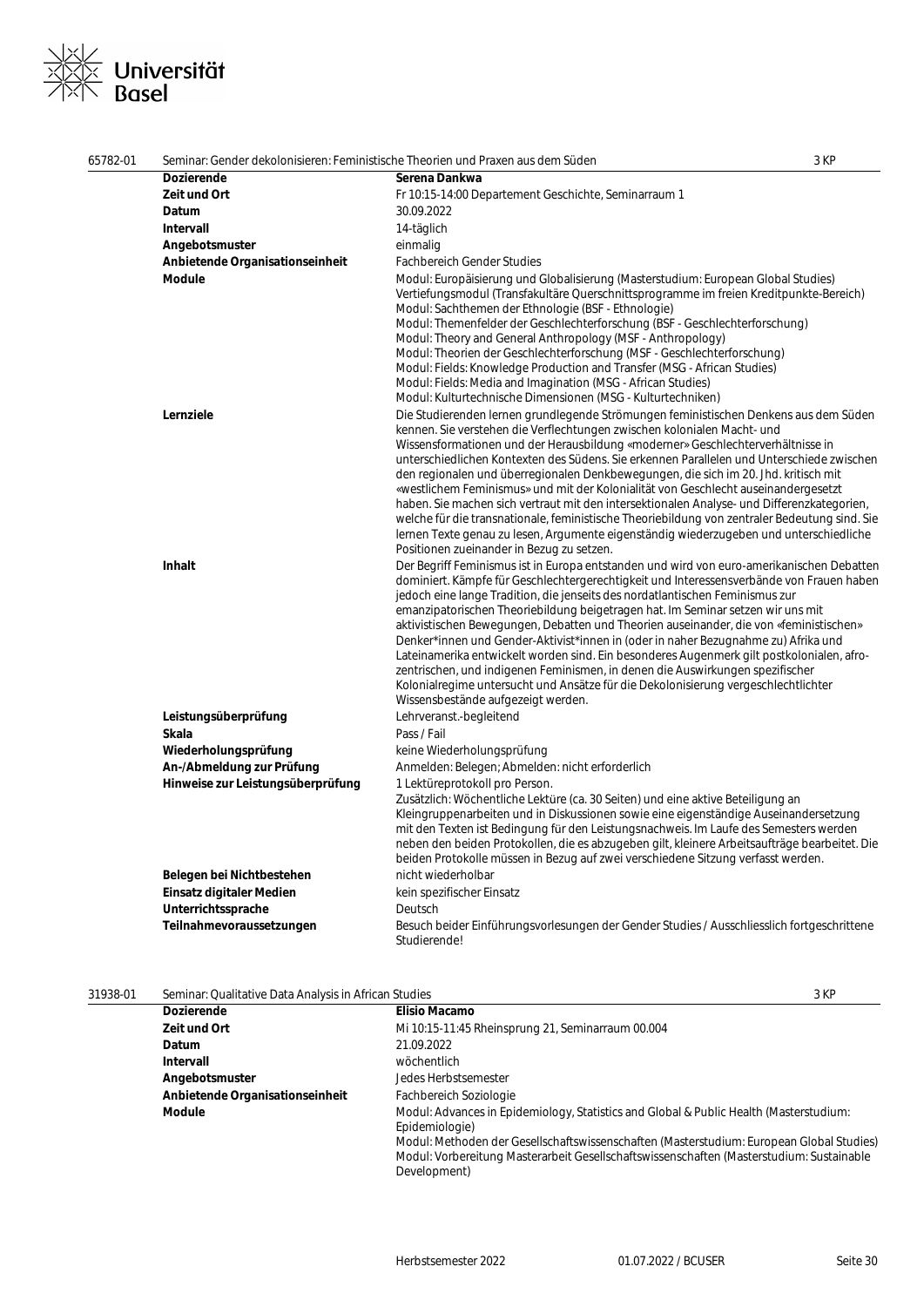

|          |                                                                     | Modul: Methoden der Near & Middle Eastern Studies und der Gesellschaftswissenschaften<br>(MSF - Near & Middle Eastern Studies)<br>Modul: Methoden der Soziologie und der Gesellschaftswissenschaften: qualitativ (MSF -<br>Soziologie)<br>Modul: Fields: Knowledge Production and Transfer (MSG - African Studies)<br>Modul: Research Skills (MSG - African Studies)<br>Modul: Methods for Analyzing Changing Societies (MSG - Changing Societies: Migration -<br>Conflicts - Resources)                                                                                                                                                                                                                                                         |
|----------|---------------------------------------------------------------------|--------------------------------------------------------------------------------------------------------------------------------------------------------------------------------------------------------------------------------------------------------------------------------------------------------------------------------------------------------------------------------------------------------------------------------------------------------------------------------------------------------------------------------------------------------------------------------------------------------------------------------------------------------------------------------------------------------------------------------------------------|
|          | Lernziele                                                           | Modul: Areas: Afrika (MSG - Europäische Geschichte in globaler Perspektive)<br>Students learn the methods of qualitative data analysis by apprehending the following skills:<br>- Differentiate qualitative analysis procedures from quantitative analysis<br>- Preparing empirical data for qualitative analysis<br>- Identifying correct approaches in accordance to your empirical data and research question<br>- Analyzing qualitative data                                                                                                                                                                                                                                                                                                 |
|          |                                                                     | Studierende werden mit den Methoden der qualitativen Analyse vertraut gemacht. Sie sollen<br>die Fähigkeit erwerben:<br>- Qualitative Analyseverfahren in ihrer Eigenart von quantitativen Analyseverfahren zu<br>unterscheiden;<br>- Empirische Daten für die qualitative Analyse vorzubereiten;<br>- Passende Ansätze der qualitativen Datenanalyse für Datenmaterial und Fragestellung zu<br>identifizieren;<br>- Daten qualitativ auszuwerten.                                                                                                                                                                                                                                                                                               |
|          | Inhalt                                                              | The course introduces students to the tools and methodologies of qualitative research and its<br>epistemological foundations. Participants will collect data, that is going to be used during the<br>course to illustrate the different steps of analyzing qualitative data: compiling, disassembling<br>and reassembling data; recombining data segments and finally the construction of<br>typologies. A special emphasis is put on the techniques of transcribing, coding and<br>categorizing, that are going to be applied for the purpose of practicing.                                                                                                                                                                                    |
|          |                                                                     | Das Seminar wird in englischer Sprache durchgeführt. Es führt die Studierenden in die<br>Erkenntnistheorie, Techniken und Verfahren der qualitativen Datenanalyse ein. Grundlage für<br>das Seminar werden Daten bilden, die im Rahmen der Lehrveranstaltung erzeugt werden und<br>dazu eingesetzt werden sollen, wichtige Schritte der qualitativen Auswertung zu<br>veranschaulichen: die Aufbereitung von Daten; das Auseinandernehmen von Daten; die<br>Zusammenführung von Datensegmenten und, schliesslich, die Typenbildung. Besonders<br>betont werden Techniken des Transkribierens, Kodierens und der Kategorienbildung, die mit<br>den im Rahmen der Veranstaltung erzeugten Daten Gegenstand von praktischen Übungen<br>sein werden. |
|          | Literatur                                                           | Creswell, John W. 2007: Qualitative Inquiry and Research Design - Choosing among Five<br>Approaches. Sage. London.<br>Dey, Ian 1993: Qualitative Data Analysis - A User-Friendly Guide for Social Scientists.<br>Routledge. London.<br>Miles, Matthew, B. Huberman, Michael A. An Expanded Sourcebook - Qualitative Data<br>Analysis. Sage. London.<br>Saldana, Johnny 2009: The Coding Manual for Qualitative Researchers. Sage. London.<br>Yin, Robert K. 2011: Qualitative Research from Start to Finish. The Guildford Press. New York                                                                                                                                                                                                       |
|          | Leistungsüberprüfung                                                | Lehrveranst.-begleitend                                                                                                                                                                                                                                                                                                                                                                                                                                                                                                                                                                                                                                                                                                                          |
|          | Skala                                                               | Pass / Fail                                                                                                                                                                                                                                                                                                                                                                                                                                                                                                                                                                                                                                                                                                                                      |
|          | Wiederholungsprüfung                                                | keine Wiederholungsprüfung                                                                                                                                                                                                                                                                                                                                                                                                                                                                                                                                                                                                                                                                                                                       |
|          | An-/Abmeldung zur Prüfung                                           | Anmelden: Belegen; Abmelden: nicht erforderlich                                                                                                                                                                                                                                                                                                                                                                                                                                                                                                                                                                                                                                                                                                  |
|          | Hinweise zur Leistungsüberprüfung                                   | Presentation; participants are required to submit three written reading responses during the                                                                                                                                                                                                                                                                                                                                                                                                                                                                                                                                                                                                                                                     |
|          | Belegen bei Nichtbestehen                                           | semester.<br>beliebig wiederholbar                                                                                                                                                                                                                                                                                                                                                                                                                                                                                                                                                                                                                                                                                                               |
|          | Einsatz digitaler Medien                                            | kein spezifischer Einsatz                                                                                                                                                                                                                                                                                                                                                                                                                                                                                                                                                                                                                                                                                                                        |
|          | Unterrichtssprache                                                  | Deutsch                                                                                                                                                                                                                                                                                                                                                                                                                                                                                                                                                                                                                                                                                                                                          |
| 65877-01 | Seminar: Race and Colonialism in Southern Africa, 18th-20th Century | 3 KP                                                                                                                                                                                                                                                                                                                                                                                                                                                                                                                                                                                                                                                                                                                                             |

| <b>Dozierende</b>               | Lorena Rizzo                                  |
|---------------------------------|-----------------------------------------------|
| Zeit und Ort                    | Mo 10:15-11:45 Kollegienhaus, Seminarraum 104 |
| Datum                           | 19.09.2022                                    |
| Intervall                       | wöchentlich                                   |
| Angebotsmuster                  | einmalig                                      |
| Anbietende Organisationseinheit | Departement Geschichte                        |
|                                 |                                               |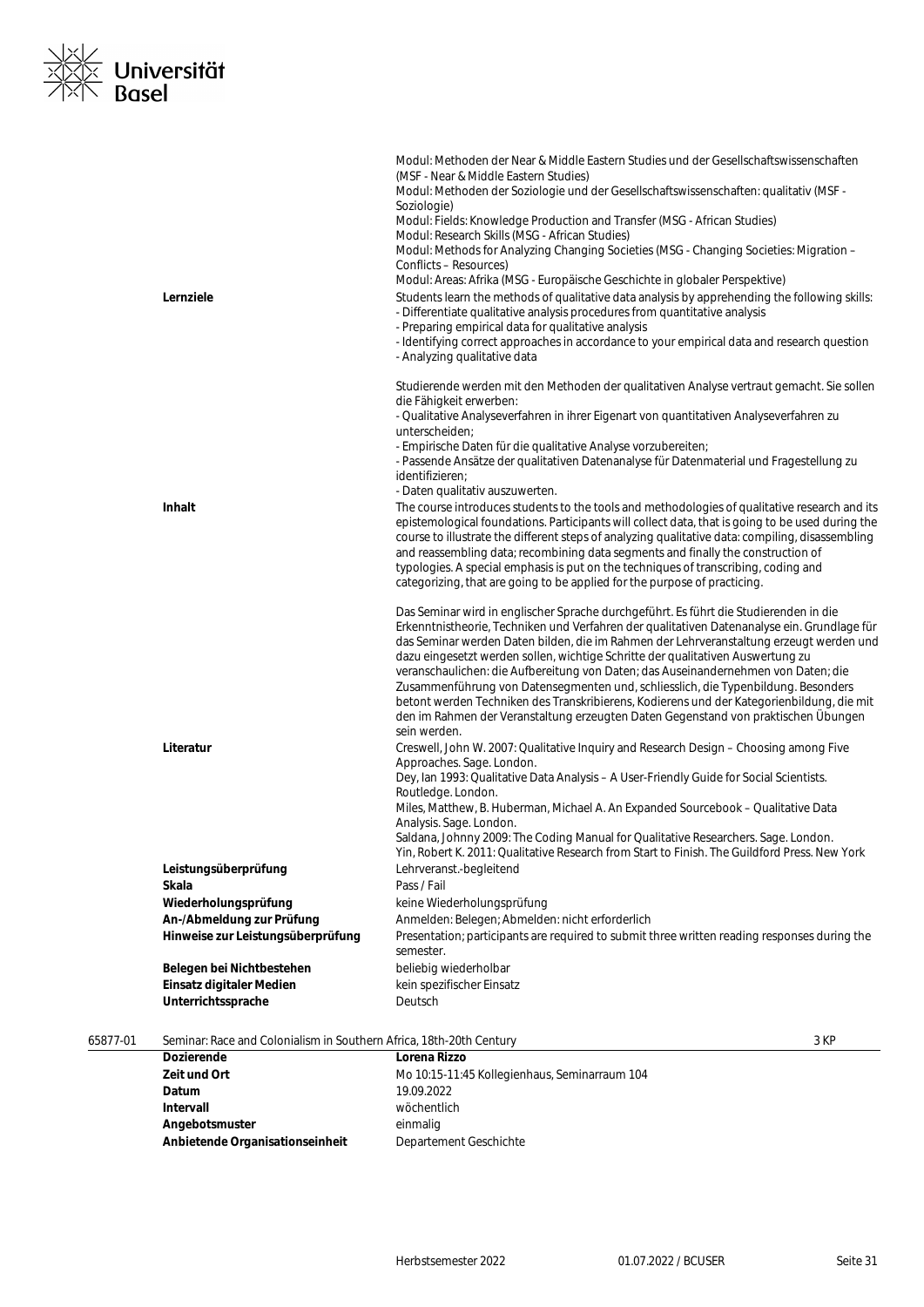

|          | <b>Module</b>                                             | Modul: Europäisierung und Globalisierung (Masterstudium: European Global Studies)<br>Modul: Aufbau Neuere / Neueste Geschichte (BSF - Geschichte)<br>Modul: Neuere / Neueste Geschichte (MSF - Geschichte)<br>Modul: Basics: History (MSG - African Studies)<br>Modul: Fields: Governance and Politics (MSG - African Studies)<br>Modul: Fields: Knowledge Production and Transfer (MSG - African Studies)<br>Modul: Areas: Afrika (MSG - Europäische Geschichte in globaler Perspektive)<br>Modul: Epochen der europäischen Geschichte: Neuere / Neueste Geschichte (MSG -<br>Europäische Geschichte in globaler Perspektive)                                                                                                                                                                                                                                                                                                                        |      |
|----------|-----------------------------------------------------------|-------------------------------------------------------------------------------------------------------------------------------------------------------------------------------------------------------------------------------------------------------------------------------------------------------------------------------------------------------------------------------------------------------------------------------------------------------------------------------------------------------------------------------------------------------------------------------------------------------------------------------------------------------------------------------------------------------------------------------------------------------------------------------------------------------------------------------------------------------------------------------------------------------------------------------------------------------|------|
|          | <b>Inhalt</b>                                             | This seminar explores colonialism and race in Southern Africa between the 18th and the 20th<br>centuries. It will place a special focus on settler states and their political economies of race,<br>gender, class and ethnicity. The course views both colonialism and race as inherently<br>historical, dynamic and subject to change and, importantly, African contestation and<br>resistance. The seminar considers race and colonialism as political, economic and discursive<br>phenomena with significant social and cultural effects, but likewise attends to their limits,<br>contradictions and failures. We will reflect on how colonial archives engender the ways we<br>understand Southern African history and highlight African intellectual, political and aesthetic<br>contestations of colonial and racial hegemony. Our conversations will be placed against<br>contemporary debates on anti-racism, social justice and reparation. |      |
|          | Leistungsüberprüfung                                      | Lehrveranst.-begleitend                                                                                                                                                                                                                                                                                                                                                                                                                                                                                                                                                                                                                                                                                                                                                                                                                                                                                                                               |      |
|          | Skala                                                     | Pass / Fail                                                                                                                                                                                                                                                                                                                                                                                                                                                                                                                                                                                                                                                                                                                                                                                                                                                                                                                                           |      |
|          | Wiederholungsprüfung                                      | keine Wiederholungsprüfung                                                                                                                                                                                                                                                                                                                                                                                                                                                                                                                                                                                                                                                                                                                                                                                                                                                                                                                            |      |
|          | An-/Abmeldung zur Prüfung                                 | Anmelden: Belegen; Abmelden: nicht erforderlich                                                                                                                                                                                                                                                                                                                                                                                                                                                                                                                                                                                                                                                                                                                                                                                                                                                                                                       |      |
|          | Belegen bei Nichtbestehen                                 | nicht wiederholbar                                                                                                                                                                                                                                                                                                                                                                                                                                                                                                                                                                                                                                                                                                                                                                                                                                                                                                                                    |      |
|          | Einsatz digitaler Medien                                  | kein spezifischer Einsatz                                                                                                                                                                                                                                                                                                                                                                                                                                                                                                                                                                                                                                                                                                                                                                                                                                                                                                                             |      |
|          | Unterrichtssprache                                        | Englisch                                                                                                                                                                                                                                                                                                                                                                                                                                                                                                                                                                                                                                                                                                                                                                                                                                                                                                                                              |      |
|          | Teilnahmevoraussetzungen                                  | Für Masterstudierende sowie fortgeschrittene Bachelorstudierende der Geschichte mit<br>abgeschlossener Grundstufe (Nachweise: drei Proseminare, drei Proseminararbeiten). Bei<br>Überbelegung werden Studierende der Geschichte bevorzugt zugelassen.                                                                                                                                                                                                                                                                                                                                                                                                                                                                                                                                                                                                                                                                                                 |      |
| 48555-01 | Seminar: Research Methods in Social and Political Science |                                                                                                                                                                                                                                                                                                                                                                                                                                                                                                                                                                                                                                                                                                                                                                                                                                                                                                                                                       | 3 KP |

| <b>Dozierende</b>               | Daniel Höhmann                                                                                                                                                                                                          |
|---------------------------------|-------------------------------------------------------------------------------------------------------------------------------------------------------------------------------------------------------------------------|
| Zeit und Ort                    | Do 14:15-15:45 Bernoullistrasse 14/16, Seminarraum 02.004                                                                                                                                                               |
| Datum                           | 22.09.2022                                                                                                                                                                                                              |
| Intervall                       | wöchentlich                                                                                                                                                                                                             |
| Angebotsmuster                  | Jedes Herbstsemester                                                                                                                                                                                                    |
| Anbietende Organisationseinheit | Fachbereich Politikwissenschaft                                                                                                                                                                                         |
| <b>Module</b>                   | Modul: Methoden der Gesellschaftswissenschaften (Masterstudium: European Global Studies)<br>Modul: Vorbereitung Masterarbeit Gesellschaftswissenschaften (Masterstudium: Sustainable<br>Development)                    |
|                                 | Modul: Theorien und Methodologien der Kulturanthropologie (MSF - Kulturanthropologie)<br>Modul: Methoden der Near & Middle Eastern Studies und der Gesellschaftswissenschaften<br>(MSF - Near & Middle Eastern Studies) |
|                                 | Modul: Empirische Forschungsmethoden der Politikwissenschaft und der<br>Gesellschaftswissenschaften (MSF - Politikwissenschaft)                                                                                         |
|                                 | Modul: Methoden der Soziologie und der Gesellschaftswissenschaften: quantitativ (MSF -<br>Soziologie)                                                                                                                   |
|                                 | Modul: Fields: Knowledge Production and Transfer (MSG - African Studies)<br>Modul: Research Skills (MSG - African Studies)                                                                                              |
|                                 | Modul: Methods for Analyzing Changing Societies (MSG - Changing Societies: Migration -<br>Conflicts - Resources)                                                                                                        |
| Lernziele                       | - Learn the most important statistical estimation techniques for political scientists.<br>- Learn how to use model diagnostics to improve the model.                                                                    |
|                                 | - Learn how to graphically represent the model to better convey the results to the audience<br>during presentations or to readers in papers.                                                                            |
| <b>Inhalt</b>                   | This course is designed for students interested in quantitative research methods and<br>statistical analysis who already possess some basic knowledge about statistics and, if possible,                                |
|                                 | regression analysis. In the first three weeks of the course, we revisit some of the fundamentals<br>of statistical inference (such as the Central Limit Theorem, hypotheses tests, etc.) to offer                       |
|                                 | students with limited statistical background the possibility the catch up with the required                                                                                                                             |
|                                 | knowledge. Next, we cover the classical linear regression model, the assumptions we make                                                                                                                                |
|                                 | when running such a model, and how violations of these assumptions can be detected and                                                                                                                                  |
|                                 | fixed. In the next section of the course we will discuss maximum likelihood estimation and                                                                                                                              |
|                                 | then apply this technique to binary and categorical dependent variables (logit, probit, count                                                                                                                           |
|                                 | models, etc.). The focus of the course is not in mathematics, but to give students an intuition                                                                                                                         |
|                                 | of how the different modelling techniques actually work. At the end of the course participants                                                                                                                          |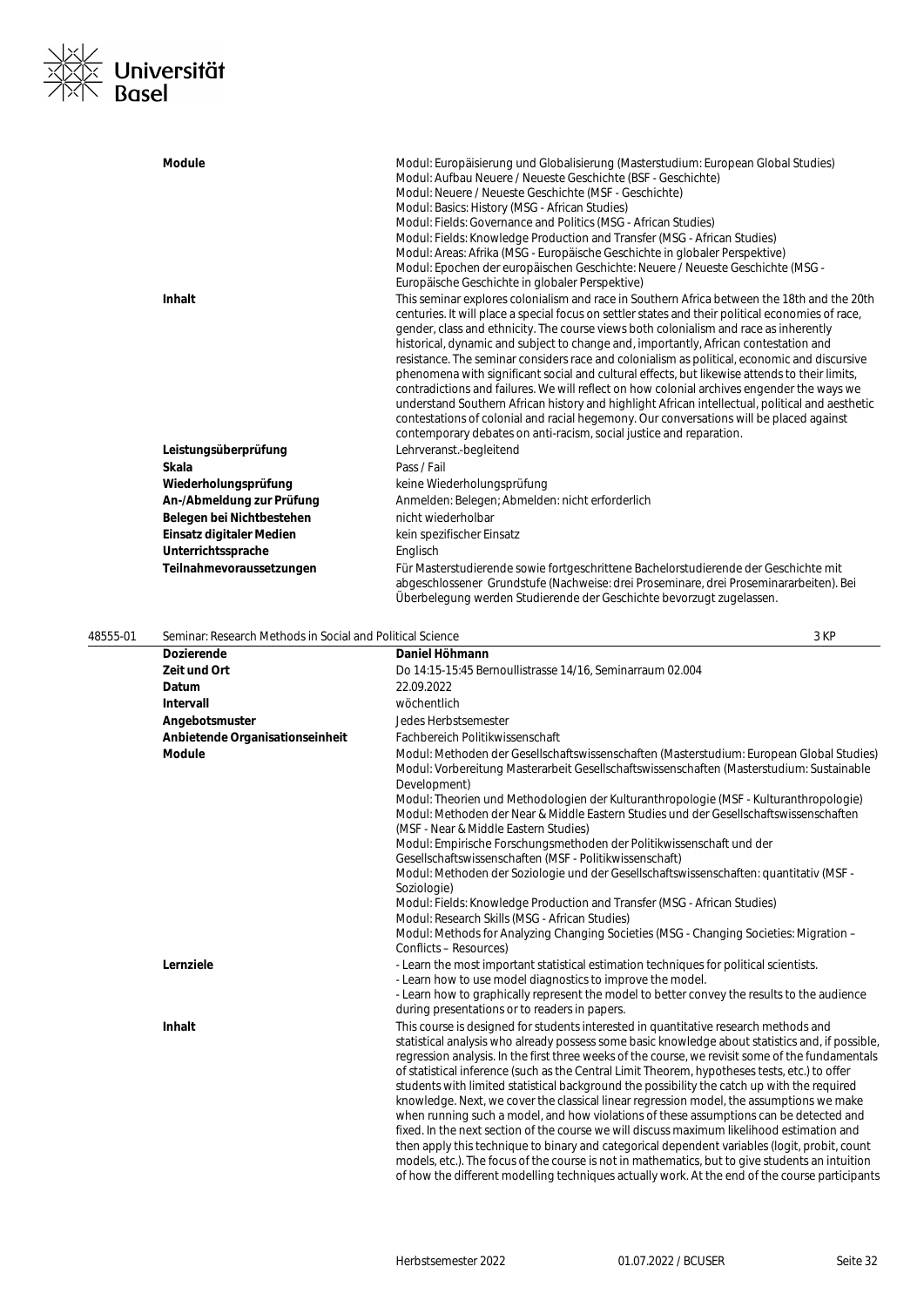

|                                                | should be able to apply the covered material to their own research. In addition, students<br>should learn how to graphically present the results of the models for professional<br>publications.                                   |
|------------------------------------------------|------------------------------------------------------------------------------------------------------------------------------------------------------------------------------------------------------------------------------------|
| Literatur                                      | - Kellstedt, Paul & Guy Whitten (2013). The Fundamentals of Political Science Research.<br>Cambridge: Cambridge University Press.                                                                                                  |
|                                                | - Weelan, Charles (2013). Naked Statistics. Stripping the Dread from the Data. New York: W.W.<br>Norton.                                                                                                                           |
|                                                | - Lewis-Beck, Colin and Michael Lewis-Beck (2016). Applied Regression: An Introduction.<br>London: Sage.                                                                                                                           |
|                                                | - Best, Henning & Christof Wolf (2015). The SAGE Handbook of Regression Analysis and Causal<br>Inference. Sage: London.                                                                                                            |
| Leistungsüberprüfung                           | Lehrveranst.-begleitend                                                                                                                                                                                                            |
| Skala                                          | $1-60.5$                                                                                                                                                                                                                           |
| Wiederholungsprüfung                           | keine Wiederholungsprüfung                                                                                                                                                                                                         |
| An-/Abmeldung zur Prüfung                      | Anmelden: Belegen; Abmelden: nicht erforderlich                                                                                                                                                                                    |
| Hinweise zur Leistungsüberprüfung              | To pass the seminar, students have to write a term paper that uses any publicly available data                                                                                                                                     |
|                                                | set to demonstrate their ability to conduct a data analysis.                                                                                                                                                                       |
|                                                | All Seminars will be graded in the Department of Political Science.                                                                                                                                                                |
|                                                | Grading scale 6.0 to 1.0, whereupon 4.0 is a pass.                                                                                                                                                                                 |
| Belegen bei Nichtbestehen                      | beliebig wiederholbar                                                                                                                                                                                                              |
| Einsatz digitaler Medien                       | kein spezifischer Einsatz                                                                                                                                                                                                          |
| Unterrichtssprache<br>Teilnahmevoraussetzungen | Englisch<br>- Knowledge of introductory statistics. In the first three weeks of the course, we revisit some of                                                                                                                     |
|                                                | the fundamentals of statistical inference (such as the Central Limit Theorem, hypotheses tests,<br>etc.) to offer students with limited statistical background the possibility the catch up with the<br>required knowledge.)       |
|                                                | Priority will be given to students of Political Science and Sociology. If there are more students<br>than places in this first session, we will distribute the places according the date of registration<br>to the course in Mona. |
| Anmeldung zur Lehrveranstaltung                | durch Belegen in MOnA                                                                                                                                                                                                              |
| Bemerkungen                                    | Attention:                                                                                                                                                                                                                         |
|                                                | Priority will be given to students of Political Science and Sociology. If there are more students<br>than places in this first session, we will distribute the places according the date of registration<br>to the course in Mona. |
|                                                | All Seminars will be graded in the Department of Political Science.                                                                                                                                                                |
|                                                | Grading scale 6.0 to 1.0, whereupon 4.0 is a pass.                                                                                                                                                                                 |

| 59013-01 | Seminar: Theory in Urban Studies |                                                                                                                                                                                                                                                                                                                                             | 3 KP |
|----------|----------------------------------|---------------------------------------------------------------------------------------------------------------------------------------------------------------------------------------------------------------------------------------------------------------------------------------------------------------------------------------------|------|
|          | <b>Dozierende</b>                | <b>Maren Larsen</b>                                                                                                                                                                                                                                                                                                                         |      |
|          | Zeit und Ort                     | Do 14:00-16:00 Rosshofgasse (Schnitz), Seminarraum S 02                                                                                                                                                                                                                                                                                     |      |
|          | Datum                            | 29.09.2022                                                                                                                                                                                                                                                                                                                                  |      |
|          | Intervall                        | wöchentlich                                                                                                                                                                                                                                                                                                                                 |      |
|          | Angebotsmuster                   | unregelmässig                                                                                                                                                                                                                                                                                                                               |      |
|          | Anbietende Organisationseinheit  | <b>Fachbereich Urban Studies</b>                                                                                                                                                                                                                                                                                                            |      |
|          | <b>Module</b>                    | Modul: Fields: Knowledge Production and Transfer (MSG - African Studies)<br>Modul: Interdisciplinary and Applied African Studies (MSG - African Studies)<br>Modul: The Urban across Disciplines (MSG - Critical Urbanisms)<br>Modul: Transfer: Europa interdisziplinär (MSG - Europäische Geschichte in globaler<br>Perspektive)            |      |
|          | Lernziele                        | Learning Outcomes<br>- An understanding of current theoretical debates in and for urban studies<br>- An ability to contextualize theoretical arguments and situate their claims within the<br>interdiscipline of urban studies<br>- An ability comment upon, revise, and re-purpose theory for the argument of an urban<br>research project |      |
|          | Inhalt                           | This seminar explores current theories at debates at the heart of the discipline we call urban                                                                                                                                                                                                                                              |      |

studies. Through guided and fine-grained reading, students in the course will explore crosscutting themes and debates in urban theory related (but not limited) to the southern critique, the postcolonial critique, the feminist critique, and critiques of capitalism. Our central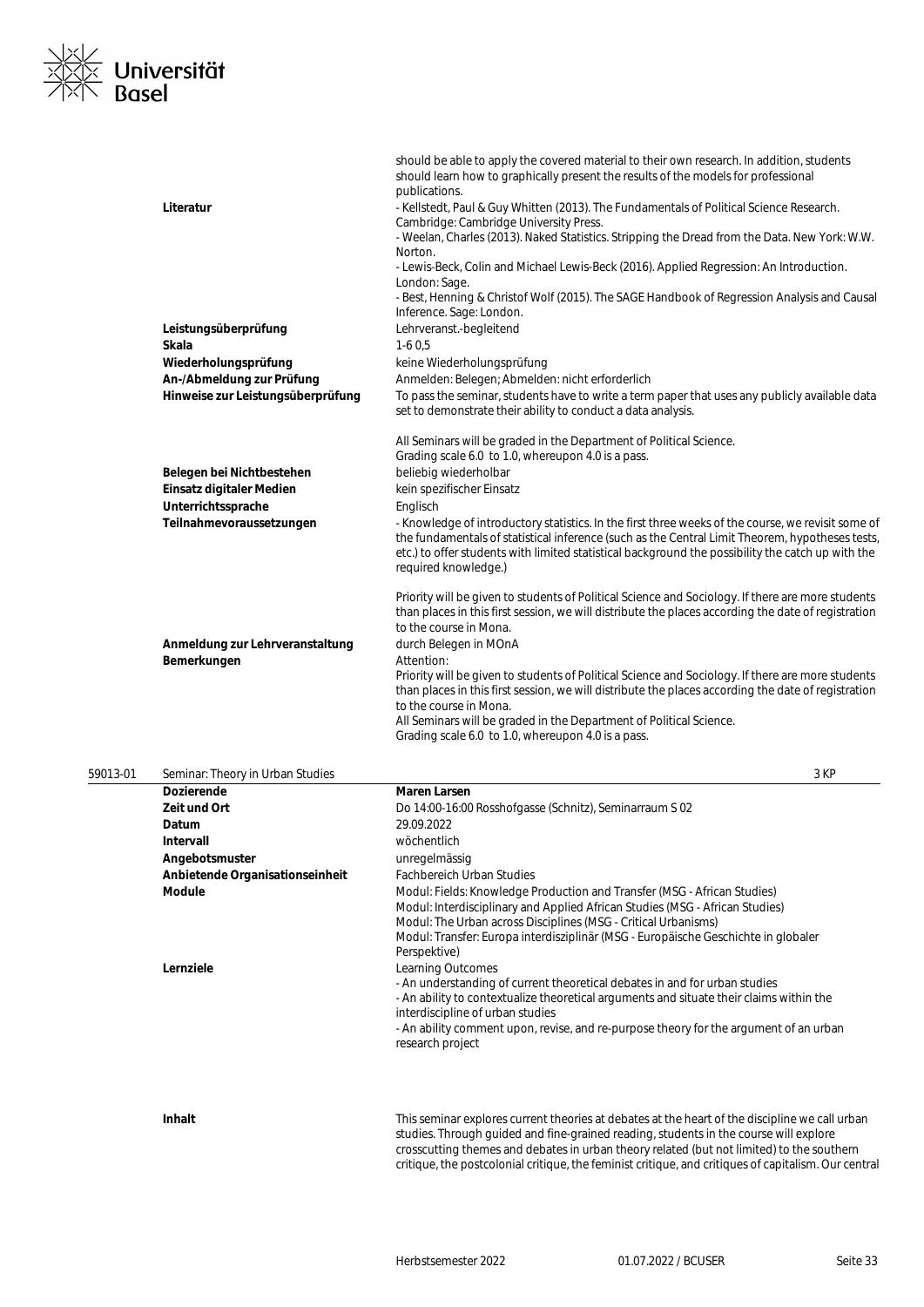goal is to gain an overview of debates in urban theory and to selectively explore the broader theoretical traditions being brought to bear on urban research. Rather than conceiving of theory as somehow hovering above reality or disciplinary purviews and therefore universally applicable to urban analysis, this course situates theoretical production in the specific intellectual, material, and geographical contexts from which it emerges.

Central to this course are debates the constitute and contest the emergence of "global urbanism." The first half of the course is dedicated to tackling current debates that position efforts to theorize urbanity, urbanism, and urbanization against calls for new directions that broaden, provincialize, re-territorialize, and globalize research in and of the urban. The second half of the course explores urban theory as it has emerged from different thematic and disciplinary entry points. Students will also be given the space to explore a theme/set of debates and learn to distinguish the theoretical discussions and traditions influencing and emanating from urban research around their topic.

| Leistungsüberprüfung      | Lehrveranst.-begleitend                                                                                                                                                                                         |
|---------------------------|-----------------------------------------------------------------------------------------------------------------------------------------------------------------------------------------------------------------|
| Skala                     | Pass / Fail                                                                                                                                                                                                     |
| Wiederholungsprüfung      | keine Wiederholungsprüfung                                                                                                                                                                                      |
| An-/Abmeldung zur Prüfung | Anmelden: Belegen; Abmelden: nicht erforderlich                                                                                                                                                                 |
| Belegen bei Nichtbestehen | beliebig wiederholbar                                                                                                                                                                                           |
| Einsatz digitaler Medien  | kein spezifischer Einsatz                                                                                                                                                                                       |
| Unterrichtssprache        | Englisch                                                                                                                                                                                                        |
| Teilnahmevoraussetzungen  | Recommended for second year MA in Critical Urbanisms and Ph.D. in Urban Studies students                                                                                                                        |
| Bemerkungen               | This course is mainly for Second Year Master Students in Critical Urbanisms and on timely<br>registration students from the Critical Urbanisms will be prioritised before students from<br>other subject areas. |

| 62489-01 | Seminar: Wissen, Macht und Krise: Wissenschaft und Politik auf dem Prüfstand |                                                                                                                                                                                                                        | 3 KP |
|----------|------------------------------------------------------------------------------|------------------------------------------------------------------------------------------------------------------------------------------------------------------------------------------------------------------------|------|
|          | <b>Dozierende</b>                                                            | Alexandra Hofmänner                                                                                                                                                                                                    |      |
|          | Zeit und Ort                                                                 | Do 16:15-17:45 Rosshofgasse (Schnitz), Seminarraum S 02                                                                                                                                                                |      |
|          | Datum                                                                        | 22.09.2022                                                                                                                                                                                                             |      |
|          | <b>Intervall</b>                                                             | wöchentlich                                                                                                                                                                                                            |      |
|          | Angebotsmuster                                                               | unregelmässig                                                                                                                                                                                                          |      |
|          | Anbietende Organisationseinheit                                              | Fachbereich Soziologie                                                                                                                                                                                                 |      |
|          | <b>Module</b>                                                                | Modul: Advances in Epidemiology, Statistics and Global & Public Health (Masterstudium:<br>Epidemiologie)                                                                                                               |      |
|          |                                                                              | Modul: Erweiterung Gesellschaftswissenschaften B.A. (BSF - Politikwissenschaft)<br>Modul: Politik, Entwicklung und soziale Ungleichheit (BSF - Soziologie)                                                             |      |
|          |                                                                              | Modul: Wirtschaft, Wissen und Kultur (BSF - Soziologie)                                                                                                                                                                |      |
|          |                                                                              | Modul: Erweiterung Gesellschaftswissenschaften M.A. (MSF - Politikwissenschaft)                                                                                                                                        |      |
|          |                                                                              | Modul: Basics: Sociology (MSG - African Studies)                                                                                                                                                                       |      |
|          |                                                                              | Modul: Fields: Governance and Politics (MSG - African Studies)                                                                                                                                                         |      |
|          |                                                                              | Modul: Fields: Knowledge Production and Transfer (MSG - African Studies)                                                                                                                                               |      |
|          | Inhalt                                                                       | Das Verhältnis von Wissenschaft und Politik hat während der Covid-19 Pandemie immer                                                                                                                                    |      |
|          |                                                                              | wieder zu reden gegeben. Doch wie hat die wissenschaftliche Politikberatung in der Schweiz<br>während der Krise funktioniert? Auf welchem Wege sind wissenschaftliche Erkenntnisse in                                  |      |
|          |                                                                              | politische Entscheidungen eingeflossen? Woher haben Entscheidungsträger und                                                                                                                                            |      |
|          |                                                                              | Entscheidungsträgerinnen in Politik, Bundesverwaltung, Medien und Verbänden während der                                                                                                                                |      |
|          |                                                                              | Krise Informationen zum aktuellen Stand des Wissens bezogen?                                                                                                                                                           |      |
|          |                                                                              | Die Pandemie hat offengelegt, dass sich die Strukturen, Verfahren und Diskurse an der                                                                                                                                  |      |
|          |                                                                              | Schnittstelle von Wissenschaft und Politik von Land zu Land unterscheiden. Dennoch lassen                                                                                                                              |      |
|          |                                                                              | sich grundsätzliche Merkmale, Muster und Regeln im Verhältnis von Wissenschaft und Politik<br>erkennen. Diese sind auch für das Verständnis von anderen gesellschaftlichen                                             |      |
|          |                                                                              | Herausforderungen an der Schnittstelle von Wissenschaft und Politik nützlich, wie z.B. die                                                                                                                             |      |
|          |                                                                              | Klimakrise, der Verlust von Biodiversität oder die Digitalisierung.                                                                                                                                                    |      |
|          |                                                                              | Studierende erhalten eine Einführung in konzeptionelle und theoretische Werkzeuge des                                                                                                                                  |      |
|          |                                                                              | interdisziplinären Fachbereichs der Wissenschafts- und Technikforschung (Science &<br>Technology Studies, STS), welche für die Betrachtung der Schnittstelle von Wissenschaft und<br>Politik eingesetzt werden können. |      |
|          |                                                                              | Im Rahmen des Seminars werden Gäste aus Politik, Bundesverwaltung und Wissenschaft                                                                                                                                     |      |
|          |                                                                              | eingeladen, um mit den Studierenden aktuelle Fragen aus der Praxis diskutieren zu können.                                                                                                                              |      |
|          |                                                                              |                                                                                                                                                                                                                        |      |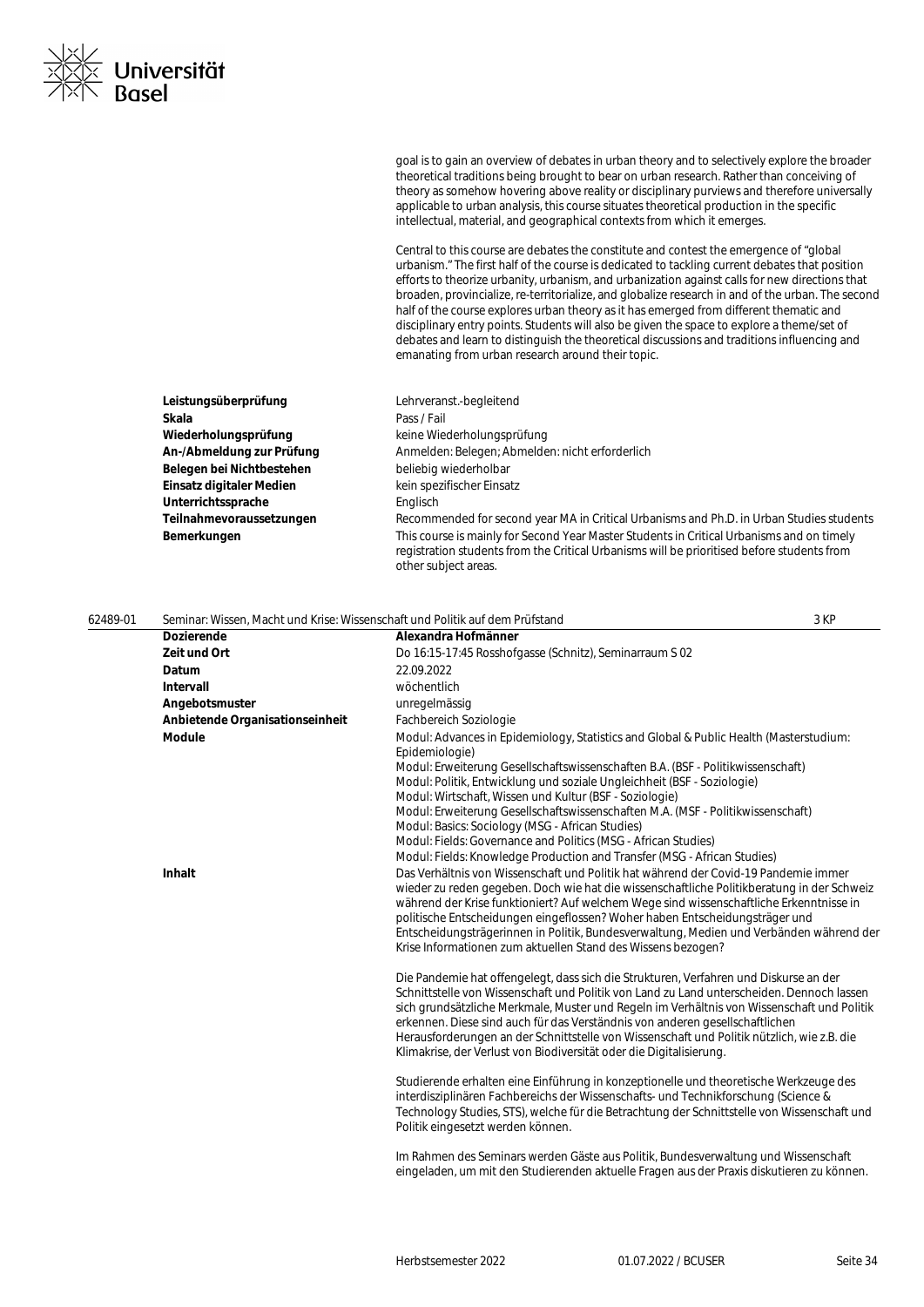

|          | Weblink                         | https://www.sciencestudies.ch/en-home                                                                                                                                                                                                                                                                                                                                                                                                                                                                                                                                                                                                                                                                                                                                                                                                                                                                                                                                                                                                                                                                                                                                                                                                                                                                                                                                                                                                                                                                                                                                                                                                                                                                                                                                                                                                                                            |      |
|----------|---------------------------------|----------------------------------------------------------------------------------------------------------------------------------------------------------------------------------------------------------------------------------------------------------------------------------------------------------------------------------------------------------------------------------------------------------------------------------------------------------------------------------------------------------------------------------------------------------------------------------------------------------------------------------------------------------------------------------------------------------------------------------------------------------------------------------------------------------------------------------------------------------------------------------------------------------------------------------------------------------------------------------------------------------------------------------------------------------------------------------------------------------------------------------------------------------------------------------------------------------------------------------------------------------------------------------------------------------------------------------------------------------------------------------------------------------------------------------------------------------------------------------------------------------------------------------------------------------------------------------------------------------------------------------------------------------------------------------------------------------------------------------------------------------------------------------------------------------------------------------------------------------------------------------|------|
|          | Leistungsüberprüfung            | Lehrveranst.-begleitend                                                                                                                                                                                                                                                                                                                                                                                                                                                                                                                                                                                                                                                                                                                                                                                                                                                                                                                                                                                                                                                                                                                                                                                                                                                                                                                                                                                                                                                                                                                                                                                                                                                                                                                                                                                                                                                          |      |
|          | Skala                           | Pass / Fail                                                                                                                                                                                                                                                                                                                                                                                                                                                                                                                                                                                                                                                                                                                                                                                                                                                                                                                                                                                                                                                                                                                                                                                                                                                                                                                                                                                                                                                                                                                                                                                                                                                                                                                                                                                                                                                                      |      |
|          | Wiederholungsprüfung            | keine Wiederholungsprüfung                                                                                                                                                                                                                                                                                                                                                                                                                                                                                                                                                                                                                                                                                                                                                                                                                                                                                                                                                                                                                                                                                                                                                                                                                                                                                                                                                                                                                                                                                                                                                                                                                                                                                                                                                                                                                                                       |      |
|          | An-/Abmeldung zur Prüfung       | Anmelden: Belegen; Abmelden: nicht erforderlich                                                                                                                                                                                                                                                                                                                                                                                                                                                                                                                                                                                                                                                                                                                                                                                                                                                                                                                                                                                                                                                                                                                                                                                                                                                                                                                                                                                                                                                                                                                                                                                                                                                                                                                                                                                                                                  |      |
|          | Belegen bei Nichtbestehen       | beliebig wiederholbar                                                                                                                                                                                                                                                                                                                                                                                                                                                                                                                                                                                                                                                                                                                                                                                                                                                                                                                                                                                                                                                                                                                                                                                                                                                                                                                                                                                                                                                                                                                                                                                                                                                                                                                                                                                                                                                            |      |
|          | Einsatz digitaler Medien        | kein spezifischer Einsatz                                                                                                                                                                                                                                                                                                                                                                                                                                                                                                                                                                                                                                                                                                                                                                                                                                                                                                                                                                                                                                                                                                                                                                                                                                                                                                                                                                                                                                                                                                                                                                                                                                                                                                                                                                                                                                                        |      |
|          | Unterrichtssprache              | Deutsch                                                                                                                                                                                                                                                                                                                                                                                                                                                                                                                                                                                                                                                                                                                                                                                                                                                                                                                                                                                                                                                                                                                                                                                                                                                                                                                                                                                                                                                                                                                                                                                                                                                                                                                                                                                                                                                                          |      |
|          |                                 |                                                                                                                                                                                                                                                                                                                                                                                                                                                                                                                                                                                                                                                                                                                                                                                                                                                                                                                                                                                                                                                                                                                                                                                                                                                                                                                                                                                                                                                                                                                                                                                                                                                                                                                                                                                                                                                                                  |      |
| 48670-01 |                                 | Seminar: Writing Under Obama: African-American Fiction and Non-Fiction of the 2010s                                                                                                                                                                                                                                                                                                                                                                                                                                                                                                                                                                                                                                                                                                                                                                                                                                                                                                                                                                                                                                                                                                                                                                                                                                                                                                                                                                                                                                                                                                                                                                                                                                                                                                                                                                                              | 3 KP |
|          | <b>Dozierende</b>               | <b>Philipp Schweighauser</b>                                                                                                                                                                                                                                                                                                                                                                                                                                                                                                                                                                                                                                                                                                                                                                                                                                                                                                                                                                                                                                                                                                                                                                                                                                                                                                                                                                                                                                                                                                                                                                                                                                                                                                                                                                                                                                                     |      |
|          | Zeit und Ort                    | Mi 10:15-12:00 Nadelberg 6, Raum 11                                                                                                                                                                                                                                                                                                                                                                                                                                                                                                                                                                                                                                                                                                                                                                                                                                                                                                                                                                                                                                                                                                                                                                                                                                                                                                                                                                                                                                                                                                                                                                                                                                                                                                                                                                                                                                              |      |
|          | Datum                           | 21.09.2022                                                                                                                                                                                                                                                                                                                                                                                                                                                                                                                                                                                                                                                                                                                                                                                                                                                                                                                                                                                                                                                                                                                                                                                                                                                                                                                                                                                                                                                                                                                                                                                                                                                                                                                                                                                                                                                                       |      |
|          | Intervall                       | wöchentlich                                                                                                                                                                                                                                                                                                                                                                                                                                                                                                                                                                                                                                                                                                                                                                                                                                                                                                                                                                                                                                                                                                                                                                                                                                                                                                                                                                                                                                                                                                                                                                                                                                                                                                                                                                                                                                                                      |      |
|          | Angebotsmuster                  | unregelmässig                                                                                                                                                                                                                                                                                                                                                                                                                                                                                                                                                                                                                                                                                                                                                                                                                                                                                                                                                                                                                                                                                                                                                                                                                                                                                                                                                                                                                                                                                                                                                                                                                                                                                                                                                                                                                                                                    |      |
|          | Anbietende Organisationseinheit | Fachbereich Englische Sprach- und Literaturwissenschaft                                                                                                                                                                                                                                                                                                                                                                                                                                                                                                                                                                                                                                                                                                                                                                                                                                                                                                                                                                                                                                                                                                                                                                                                                                                                                                                                                                                                                                                                                                                                                                                                                                                                                                                                                                                                                          |      |
|          | Module                          | Modul: Advanced Anglophone Literary and Cultural Studies (BSF - Englisch)<br>Modul: Fields: Knowledge Production and Transfer (MSG - African Studies)                                                                                                                                                                                                                                                                                                                                                                                                                                                                                                                                                                                                                                                                                                                                                                                                                                                                                                                                                                                                                                                                                                                                                                                                                                                                                                                                                                                                                                                                                                                                                                                                                                                                                                                            |      |
|          |                                 | Modul: Fields: Media and Imagination (MSG - African Studies)                                                                                                                                                                                                                                                                                                                                                                                                                                                                                                                                                                                                                                                                                                                                                                                                                                                                                                                                                                                                                                                                                                                                                                                                                                                                                                                                                                                                                                                                                                                                                                                                                                                                                                                                                                                                                     |      |
|          | Lernziele                       | Students learn about the wide variety of African-American fictional and non-fictional<br>responses to a decade in American history that is marked by the first black presidency.                                                                                                                                                                                                                                                                                                                                                                                                                                                                                                                                                                                                                                                                                                                                                                                                                                                                                                                                                                                                                                                                                                                                                                                                                                                                                                                                                                                                                                                                                                                                                                                                                                                                                                 |      |
|          | Inhalt                          | This seminar explores a variety of African-American writings, both fictional and non-fictional,<br>published since 2010, in the decade that saw the first black President of the United States.<br>Claudia Rankine's "Citizen: An American Lyric" (2014) is a genre-bending, award-winning text<br>that mixes poetry, the essay, and images to explore the reality of race in the United States,<br>from microaggressions to racial incidents in the career of Serena Williams, to the killing by a<br>neighborhood watchman of unarmed black teenager Trayvon Martin. Ta-Nehisi Coates wrote<br>"Between the World and Me" (2015) following a meeting with sitting U.S. President Barack<br>Obama. Penned as an angry letter to his teenage son, Coates, a prolific journalist for "The<br>Atlantic", explores the ongoing history of violence against African-Americans, drawing on his<br>own experience to inquire into what it means to inhabit a black male body in the United<br>States. Published near the beginning of the decade, Teju Cole's second novel "Open<br>City" (2011) is a much less angry text that for the most part follows its protagonist Julius's<br>dreamlike walks through New York City, a city that the half-Nigerian, half-German immigrant<br>encounters as a multiracial space. Major writer Colson Whitehead's novel "The Underground<br>Railroad" (2016) takes us back into the nation's past to reimagine the underground railroad,<br>the network safe houses and secret routes that 19th c. African-American slaves used to<br>escape into free states, as an actual subway. Our seminar will explore the diverse ways in<br>which these texts by African-Americans comment both on the U.S. past and on the state of<br>the nation presided over by 'one of their own', Barack Obama, the 44th President of the<br><b>United States.</b> |      |
|          | Literatur                       | Claudia Rankine's "Citizen: An American Lyric" (2014), Ta-Nehisi Coates's "Between the World<br>and Me" (2015), Teju Cole's "Open City" (2011), and Colson Whitehead's "The Underground<br>Railroad" (2016) must be purchased and read before the semester begins. We will start with<br>"Citizen: An American Lyric". Copies of all books have been ordered at Labyrinth bookstore.<br>You might want to consider supporting your local bookstore.                                                                                                                                                                                                                                                                                                                                                                                                                                                                                                                                                                                                                                                                                                                                                                                                                                                                                                                                                                                                                                                                                                                                                                                                                                                                                                                                                                                                                              |      |
|          | Weblink                         | https://adam.unibas.ch/                                                                                                                                                                                                                                                                                                                                                                                                                                                                                                                                                                                                                                                                                                                                                                                                                                                                                                                                                                                                                                                                                                                                                                                                                                                                                                                                                                                                                                                                                                                                                                                                                                                                                                                                                                                                                                                          |      |
|          | Leistungsüberprüfung            | Lehrveranst.-begleitend                                                                                                                                                                                                                                                                                                                                                                                                                                                                                                                                                                                                                                                                                                                                                                                                                                                                                                                                                                                                                                                                                                                                                                                                                                                                                                                                                                                                                                                                                                                                                                                                                                                                                                                                                                                                                                                          |      |

| Weblink                           | https://adam.unibas.ch/                                                                                                               |
|-----------------------------------|---------------------------------------------------------------------------------------------------------------------------------------|
| Leistungsüberprüfung              | Lehrveranst.-begleitend                                                                                                               |
| Skala                             | Pass / Fail                                                                                                                           |
| Wiederholungsprüfung              | keine Wiederholungsprüfung                                                                                                            |
| An-/Abmeldung zur Prüfung         | Anmelden: Belegen; Abmelden: nicht erforderlich                                                                                       |
| Hinweise zur Leistungsüberprüfung | course readings, regular attendance, active participation                                                                             |
| Belegen bei Nichtbestehen         | beliebig wiederholbar                                                                                                                 |
| Einsatz digitaler Medien          | Online-Angebot obligatorisch                                                                                                          |
| Unterrichtssprache                | Englisch                                                                                                                              |
| Teilnahmevoraussetzungen          | This course if open to students of English who have passed all three BA introductory modules.<br>Max. 25 students.                    |
| Anmeldung zur Lehrveranstaltung   | Register on https://services.unibas.ch.                                                                                               |
| Bemerkungen                       | Note that this seminar relates to my lecture course "American Literature Survey IV/IV:<br>Postmodernism and Contemporary" (30496-01). |
|                                   |                                                                                                                                       |

49855-01 Tutorat: Research Methods in Social and Political Science 2 KP

```
Dozierende Daniel Höhmann
```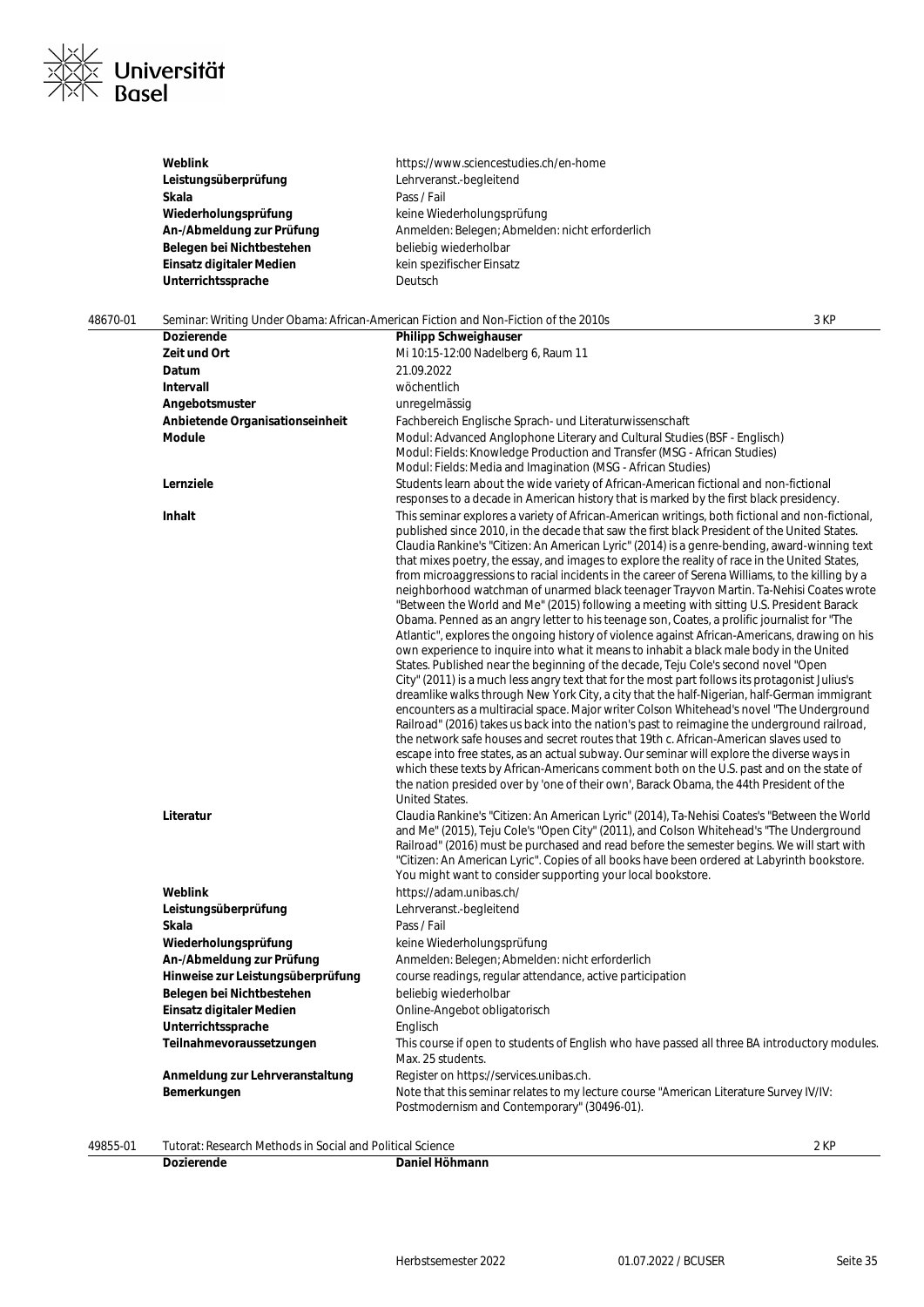

| Zeit und Ort<br>Datum<br>Intervall<br>Angebotsmuster<br>Anbietende Organisationseinheit<br>Module | Do 08:15-09:45 Bernoullistrasse 14/16, Seminarraum 02.004<br>22.09.2022<br>wöchentlich<br>Jedes Herbstsemester<br>Fachbereich Politikwissenschaft<br>Modul: Methoden der Gesellschaftswissenschaften (Masterstudium: European Global Studies)<br>Modul: Vorbereitung Masterarbeit Gesellschaftswissenschaften (Masterstudium: Sustainable<br>Development)<br>Modul: Empirische Forschungsmethoden der Politikwissenschaft und der<br>Gesellschaftswissenschaften (MSF - Politikwissenschaft)                                                                                                                                                                                                                                |
|---------------------------------------------------------------------------------------------------|-----------------------------------------------------------------------------------------------------------------------------------------------------------------------------------------------------------------------------------------------------------------------------------------------------------------------------------------------------------------------------------------------------------------------------------------------------------------------------------------------------------------------------------------------------------------------------------------------------------------------------------------------------------------------------------------------------------------------------|
| <b>Inhalt</b>                                                                                     | Modul: Fields: Knowledge Production and Transfer (MSG - African Studies)<br>The tutorial will primarily serve to deepen the understanding of the principles and methods<br>introduced during the course "Research Methods in Social and Political Science". In particular,<br>the tutorials will give you a thorough introduction to R and illustrate how the different<br>concepts and models introduced during the lecture can be implemented in R.                                                                                                                                                                                                                                                                       |
| Leistungsüberprüfung                                                                              | Lehrveranst.-begleitend                                                                                                                                                                                                                                                                                                                                                                                                                                                                                                                                                                                                                                                                                                     |
| <b>Skala</b>                                                                                      | Pass / Fail                                                                                                                                                                                                                                                                                                                                                                                                                                                                                                                                                                                                                                                                                                                 |
| Wiederholungsprüfung                                                                              | keine Wiederholungsprüfung                                                                                                                                                                                                                                                                                                                                                                                                                                                                                                                                                                                                                                                                                                  |
| An-/Abmeldung zur Prüfung                                                                         | Anmelden: Belegen; Abmelden: nicht erforderlich                                                                                                                                                                                                                                                                                                                                                                                                                                                                                                                                                                                                                                                                             |
| Hinweise zur Leistungsüberprüfung                                                                 | To pass the tutorial, students have to complete two problem sets. The problem sets include<br>basic analytical and statistical problems. For the most part, the problem sets involve hands-on<br>data analysis using R.                                                                                                                                                                                                                                                                                                                                                                                                                                                                                                     |
| Belegen bei Nichtbestehen                                                                         | beliebig wiederholbar                                                                                                                                                                                                                                                                                                                                                                                                                                                                                                                                                                                                                                                                                                       |
| Einsatz digitaler Medien                                                                          | kein spezifischer Einsatz                                                                                                                                                                                                                                                                                                                                                                                                                                                                                                                                                                                                                                                                                                   |
| Unterrichtssprache                                                                                | Deutsch                                                                                                                                                                                                                                                                                                                                                                                                                                                                                                                                                                                                                                                                                                                     |
| Anmeldung zur Lehrveranstaltung                                                                   |                                                                                                                                                                                                                                                                                                                                                                                                                                                                                                                                                                                                                                                                                                                             |
|                                                                                                   |                                                                                                                                                                                                                                                                                                                                                                                                                                                                                                                                                                                                                                                                                                                             |
| Bemerkungen                                                                                       | Participation in the tutorials is not mandatory, but strongly recommended. Particularly, if this<br>is your first statistics class or if you have no prior experience with R, please use this<br>opportunity to ask questions and to practice what you have learned during the lecture. The<br>lab sessions are very important for your personal progress and for your ability to complete the<br>problem sets (and to work with R, as the first three weeks in the lab sessions are used to bring<br>students up to speed with that software). Students studying political science are required to<br>go to the lab sessions, which earns them an extra 2 credit points.                                                   |
|                                                                                                   | The first session of the tutorial will be held via Zoom. This session will serve as an information<br>session for all interested students. Please take not that you will have to decide at the end of<br>this session whether you will continue with the seminar for the rest of the term. Since we<br>have only a limited number of places due to Corona restrictions, we want to make sure that<br>places in the tutorial are not blocked by people who will not take part for the full semester.<br>Priority will be given to students of Political Science. If there are more students than places in<br>this first session, we will distribute the places according the date of registration to the course<br>in Mona. |

| 48663-01 | + Vorlesung: Documentary Arts and Ethics |                                                                                                                                                                                                                                                                                                                                                                                                                                                                                                                                                                                                                                                                                                                                                                                                                                                                                                                                                                                                                                                                              | 2 KP |
|----------|------------------------------------------|------------------------------------------------------------------------------------------------------------------------------------------------------------------------------------------------------------------------------------------------------------------------------------------------------------------------------------------------------------------------------------------------------------------------------------------------------------------------------------------------------------------------------------------------------------------------------------------------------------------------------------------------------------------------------------------------------------------------------------------------------------------------------------------------------------------------------------------------------------------------------------------------------------------------------------------------------------------------------------------------------------------------------------------------------------------------------|------|
|          | <b>Dozierende</b>                        | <b>Christiane Schlote</b>                                                                                                                                                                                                                                                                                                                                                                                                                                                                                                                                                                                                                                                                                                                                                                                                                                                                                                                                                                                                                                                    |      |
|          | Zeit und Ort                             | Mi 16:15-18:00 Nadelberg 6, Grosser Hörsaal                                                                                                                                                                                                                                                                                                                                                                                                                                                                                                                                                                                                                                                                                                                                                                                                                                                                                                                                                                                                                                  |      |
|          | Datum                                    | 21.09.2022                                                                                                                                                                                                                                                                                                                                                                                                                                                                                                                                                                                                                                                                                                                                                                                                                                                                                                                                                                                                                                                                   |      |
|          | Intervall                                | wöchentlich                                                                                                                                                                                                                                                                                                                                                                                                                                                                                                                                                                                                                                                                                                                                                                                                                                                                                                                                                                                                                                                                  |      |
|          | Angebotsmuster                           | unregelmässig                                                                                                                                                                                                                                                                                                                                                                                                                                                                                                                                                                                                                                                                                                                                                                                                                                                                                                                                                                                                                                                                |      |
|          | Anbietende Organisationseinheit          | Fachbereich Englische Sprach- und Literaturwissenschaft                                                                                                                                                                                                                                                                                                                                                                                                                                                                                                                                                                                                                                                                                                                                                                                                                                                                                                                                                                                                                      |      |
|          | <b>Module</b>                            | Modul: Interphilologie: Literaturwissenschaft BA (BSF - Altertumswissenschaften)<br>Modul: Interphilologie: Literaturwissenschaft BA (BSF - Deutsche Philologie)<br>Modul: Advanced Anglophone Literary and Cultural Studies (BSF - Englisch)<br>Modul: Interphilologie: Literaturwissenschaft BA (BSF - Englisch)<br>Modul: Introduction to Anglophone Literary and Cultural Studies (BSF - Englisch)<br>Modul: Interphilologie: Literaturwissenschaft BA (BSF - Französistik)<br>Modul: Interphilologie: Literaturwissenschaft BA (BSF - Hispanistik)<br>Modul: Interphilologie: Literaturwissenschaft BA (BSF - Italianistik)<br>Modul: Interphilologie: Literaturwissenschaft BA (BSF - Nordistik)<br>Modul: Interphilologie: Literaturwissenschaft BA (BSF - Nordistik (Studienbeginn vor<br>01.08.2022)<br>Modul: Interphilologie: Literaturwissenschaft BA (BSG - Altertumswissenschaften)<br>Modul: Interphilologie: Literaturwissenschaft MA (MSF - Deutsche Literaturwissenschaft)<br>Modul: Interphilologie: Literaturwissenschaft MA (MSF - Deutsche Philologie) |      |

 $\overline{\phantom{0}}$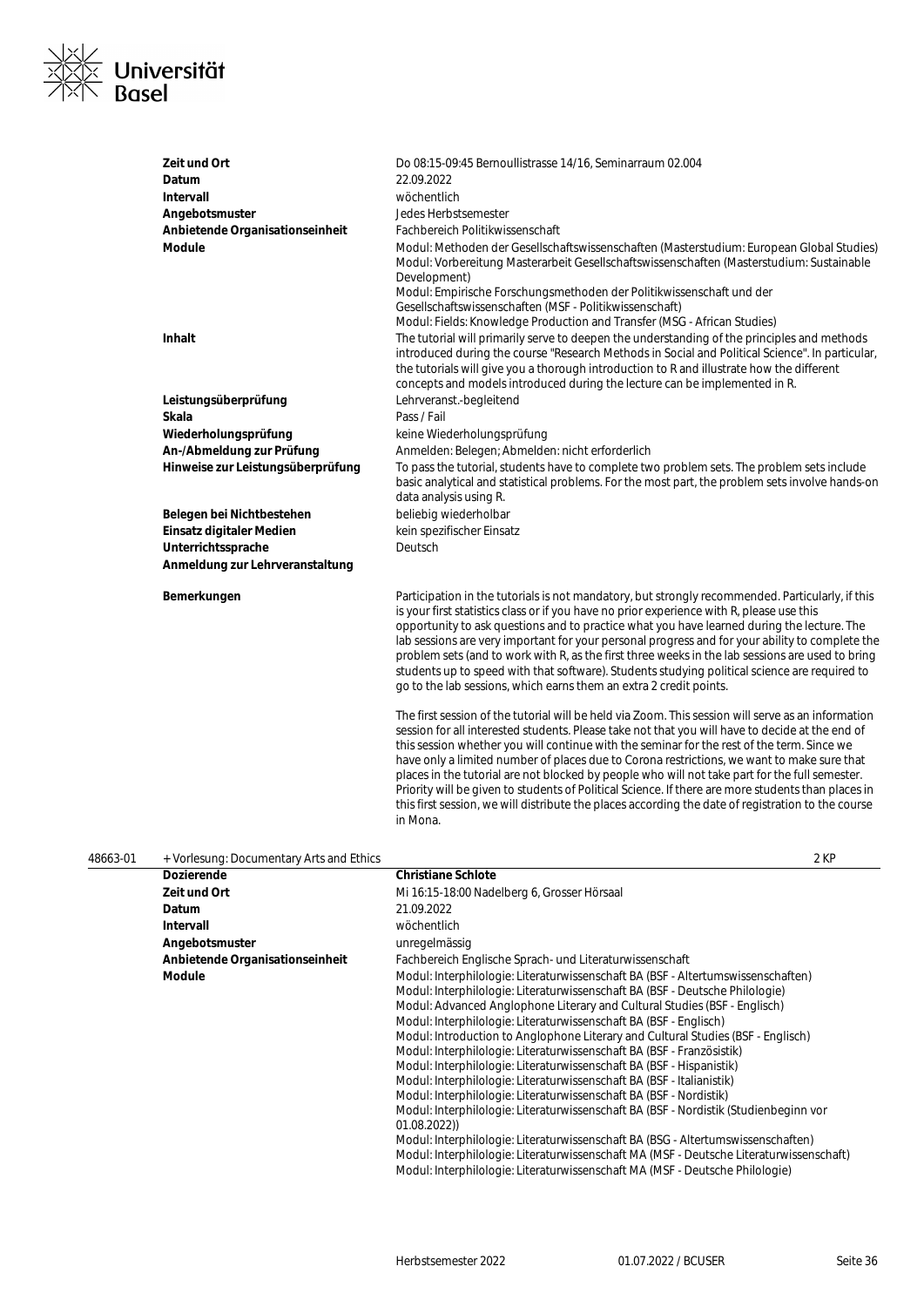

|                                   | Modul: Anglophone Literary and Cultural Studies (MSF - Englisch)<br>Modul: Interphilologie: Literaturwissenschaft MA (MSF - Englisch)<br>Modul: Interphilologie: Literaturwissenschaft MA (MSF - Französistik)<br>Modul: Interphilologie: Literaturwissenschaft MA (MSF - Hispanistik)<br>Modul: Interphilologie: Literaturwissenschaft MA (MSF - Italianistik)<br>Modul: Interphilologie: Literaturwissenschaft MA (MSF - Latinistik)<br>Modul: Interphilologie: Literaturwissenschaft MA (MSF - Nordistik (Studienbeginn vor<br>01.08.2022)<br>Modul: Interphilologie: Literaturwissenschaft MA (MSF - Slavistik)<br>Modul: Fields: Knowledge Production and Transfer (MSG - African Studies)<br>Modul: Fields: Media and Imagination (MSG - African Studies)<br>Modul: Literatur im Zusammenspiel der Künste und Medien (MSG - Literaturwissenschaft)                                                                                                                                                                                                                                                                                                                                                                                                                                                                                                                                                                                                                                              |
|-----------------------------------|-------------------------------------------------------------------------------------------------------------------------------------------------------------------------------------------------------------------------------------------------------------------------------------------------------------------------------------------------------------------------------------------------------------------------------------------------------------------------------------------------------------------------------------------------------------------------------------------------------------------------------------------------------------------------------------------------------------------------------------------------------------------------------------------------------------------------------------------------------------------------------------------------------------------------------------------------------------------------------------------------------------------------------------------------------------------------------------------------------------------------------------------------------------------------------------------------------------------------------------------------------------------------------------------------------------------------------------------------------------------------------------------------------------------------------------------------------------------------------------------------------|
| Lernziele                         | This lecture introduces students to documentary genres and media and reexamines<br>discourses of subjectivity, fictionality and authenticity in postcolonial, transnational and<br>diasporic texts and contexts.                                                                                                                                                                                                                                                                                                                                                                                                                                                                                                                                                                                                                                                                                                                                                                                                                                                                                                                                                                                                                                                                                                                                                                                                                                                                                      |
| <b>Inhalt</b>                     | In his well-known essay 'Writing American Fiction' (1961), Philip Roth expresses his envy of<br>the power of American reality which outdoes any writer's "meagre imagination" almost daily.<br>More than fifty years later and in view of a globalised and increasingly complex information<br>society public desire for 'authenticity' and factuality has grown evermore and cultural<br>representations are successfully marked (and marketed) by their documentary aesthetics, as<br>can be witnessed in a variety of documentary films, factual TV and docu-fiction. In this lecture,<br>we will approach the frequently invoked 'documentary turn' and the increasingly blurred<br>boundaries between fact and fiction on two levels: on the one hand, we will problematise<br>traditional notions of the fiction/nonfiction divide, authorial intention and conventional<br>concepts of 'authenticity', 'reality' and the politics of representation. On the other hand, we<br>will discuss the role of the documentary in representations (literature, theatre/drama, visual<br>arts, etc.) in postcolonial, transnational and diasporic contexts. This includes phenomena such<br>as literary hoaxes, mockumentaries and parody journalism and hybrid genres in postcolonial<br>creative non-fiction (e.g., life writing, testimonio, travel writing, memoirs, etc.). Texts will<br>include works by Truman Capote, Nelson Mandela, Rigoberta Menchú, Barack Obama and<br>Anna Deavere Smith. |
| Literatur                         | Theoretical and primary texts will be made available on ADAM.                                                                                                                                                                                                                                                                                                                                                                                                                                                                                                                                                                                                                                                                                                                                                                                                                                                                                                                                                                                                                                                                                                                                                                                                                                                                                                                                                                                                                                         |
| <b>Weblink</b>                    | https://adam.unibas.ch                                                                                                                                                                                                                                                                                                                                                                                                                                                                                                                                                                                                                                                                                                                                                                                                                                                                                                                                                                                                                                                                                                                                                                                                                                                                                                                                                                                                                                                                                |
| Leistungsüberprüfung              | Leistungsnachweis                                                                                                                                                                                                                                                                                                                                                                                                                                                                                                                                                                                                                                                                                                                                                                                                                                                                                                                                                                                                                                                                                                                                                                                                                                                                                                                                                                                                                                                                                     |
| Skala                             | Pass / Fail                                                                                                                                                                                                                                                                                                                                                                                                                                                                                                                                                                                                                                                                                                                                                                                                                                                                                                                                                                                                                                                                                                                                                                                                                                                                                                                                                                                                                                                                                           |
| Wiederholungsprüfung              | eine Wiederholung, Wiederholung zählt                                                                                                                                                                                                                                                                                                                                                                                                                                                                                                                                                                                                                                                                                                                                                                                                                                                                                                                                                                                                                                                                                                                                                                                                                                                                                                                                                                                                                                                                 |
| An-/Abmeldung zur Prüfung         | Anmelden: Belegen; Abmelden: nicht erforderlich                                                                                                                                                                                                                                                                                                                                                                                                                                                                                                                                                                                                                                                                                                                                                                                                                                                                                                                                                                                                                                                                                                                                                                                                                                                                                                                                                                                                                                                       |
| Hinweise zur Leistungsüberprüfung | Regular and active participation, reading assignments, written test (90 mins) towards the end<br>of term                                                                                                                                                                                                                                                                                                                                                                                                                                                                                                                                                                                                                                                                                                                                                                                                                                                                                                                                                                                                                                                                                                                                                                                                                                                                                                                                                                                              |
| Belegen bei Nichtbestehen         | beliebig wiederholbar                                                                                                                                                                                                                                                                                                                                                                                                                                                                                                                                                                                                                                                                                                                                                                                                                                                                                                                                                                                                                                                                                                                                                                                                                                                                                                                                                                                                                                                                                 |
| Einsatz digitaler Medien          | Online-Angebot obligatorisch                                                                                                                                                                                                                                                                                                                                                                                                                                                                                                                                                                                                                                                                                                                                                                                                                                                                                                                                                                                                                                                                                                                                                                                                                                                                                                                                                                                                                                                                          |
| Unterrichtssprache                | Englisch                                                                                                                                                                                                                                                                                                                                                                                                                                                                                                                                                                                                                                                                                                                                                                                                                                                                                                                                                                                                                                                                                                                                                                                                                                                                                                                                                                                                                                                                                              |
|                                   |                                                                                                                                                                                                                                                                                                                                                                                                                                                                                                                                                                                                                                                                                                                                                                                                                                                                                                                                                                                                                                                                                                                                                                                                                                                                                                                                                                                                                                                                                                       |

| 14172-01 | Vorlesung mit Kolloguium: Einführung in die Geschlechterforschung |                                                                                                                                                                                                                                                                                                                                                                                                                                                                                                                                                                                                                                                                                                   | 3 KP |
|----------|-------------------------------------------------------------------|---------------------------------------------------------------------------------------------------------------------------------------------------------------------------------------------------------------------------------------------------------------------------------------------------------------------------------------------------------------------------------------------------------------------------------------------------------------------------------------------------------------------------------------------------------------------------------------------------------------------------------------------------------------------------------------------------|------|
|          | <b>Dozierende</b>                                                 | Laura Eigenmann                                                                                                                                                                                                                                                                                                                                                                                                                                                                                                                                                                                                                                                                                   |      |
|          |                                                                   | <b>Marion Schulze</b>                                                                                                                                                                                                                                                                                                                                                                                                                                                                                                                                                                                                                                                                             |      |
|          | Zeit und Ort                                                      | Do 10:15-12:00 Kollegienhaus                                                                                                                                                                                                                                                                                                                                                                                                                                                                                                                                                                                                                                                                      |      |
|          | Datum                                                             | 22.09.2022                                                                                                                                                                                                                                                                                                                                                                                                                                                                                                                                                                                                                                                                                        |      |
|          | <b>Intervall</b>                                                  | wöchentlich                                                                                                                                                                                                                                                                                                                                                                                                                                                                                                                                                                                                                                                                                       |      |
|          | Angebotsmuster                                                    | Jedes Herbstsemester                                                                                                                                                                                                                                                                                                                                                                                                                                                                                                                                                                                                                                                                              |      |
|          | Anbietende Organisationseinheit                                   | <b>Fachbereich Gender Studies</b>                                                                                                                                                                                                                                                                                                                                                                                                                                                                                                                                                                                                                                                                 |      |
|          | Module                                                            | Aufbaumodul (Transfakultäre Querschnittsprogramme im freien Kreditpunkte-Bereich)<br>Modul: Einführung in die Geschlechterforschung in unterschiedlichen Disziplinen (BSF -<br>Geschlechterforschung)<br>Modul: Methoden und Felder der Kulturanthropologie (BSF - Kulturanthropologie)<br>Modul: Erweiterung Methodenkenntnisse BA (BSF - Religionswissenschaft)<br>Wahlbereich Bachelor Soziologie: Empfehlungen (BSF - Soziologie)<br>Modul: Erweiterung Methodenkenntnisse MA (MSF - Religionswissenschaft)<br>Modul: Fields: Knowledge Production and Transfer (MSG - African Studies)<br>Modul: Transfer: Europa interdisziplinär (MSG - Europäische Geschichte in globaler<br>Perspektive) |      |
|          | Lernziele                                                         | • Überblick über verschiedene aktuelle Fach- und Forschungsperspektiven der<br>Geschlechterforschung.                                                                                                                                                                                                                                                                                                                                                                                                                                                                                                                                                                                             |      |

• Einblick in aktuelle Forschungsthemen.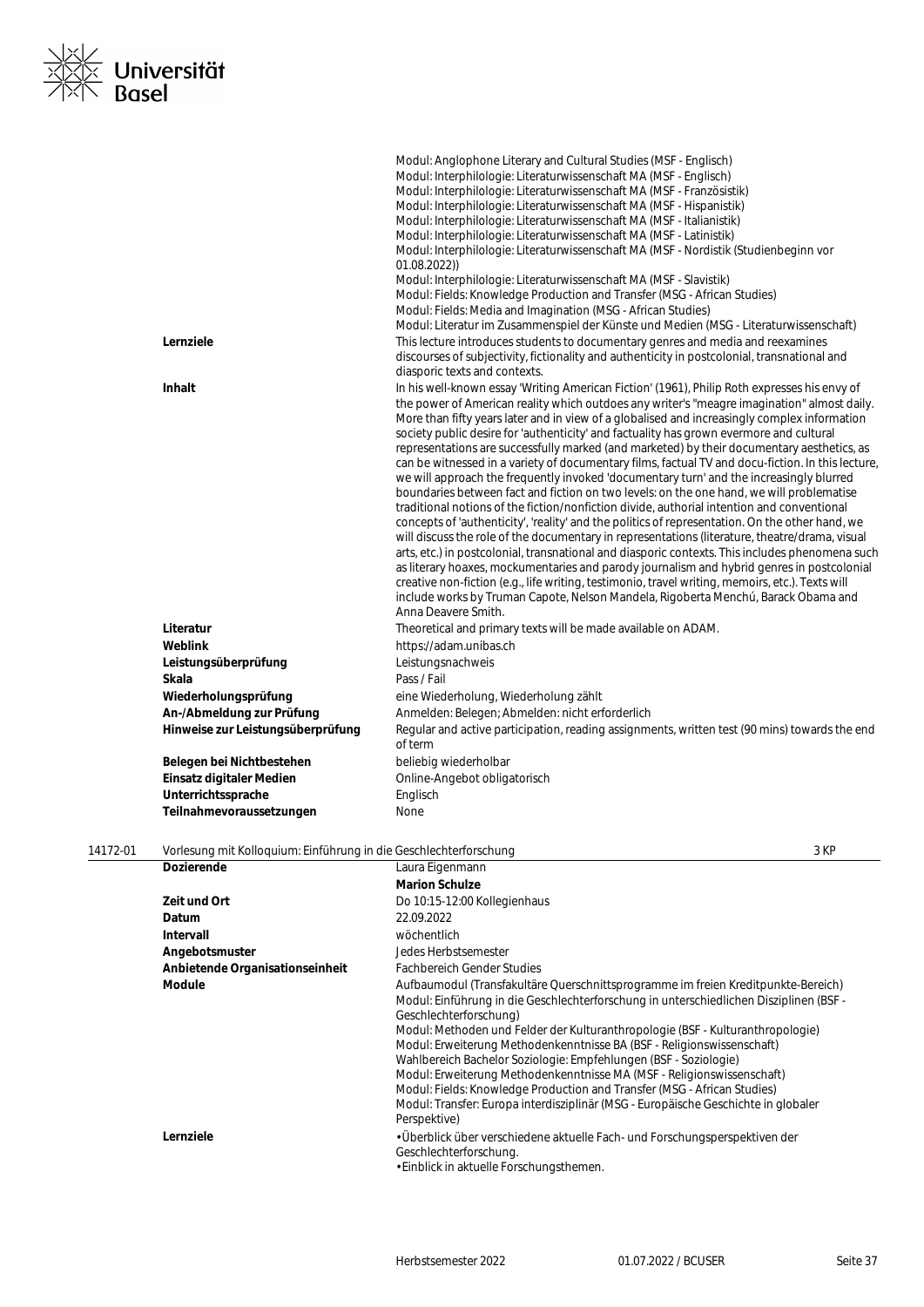

|          | Inhalt                                                  | · Wissen um die unterschiedlichen Zugänge zu Geschlecht und Geschlechterverhältnissen.<br>· Verständnis für die Inter- und Transdisziplinarität der Geschlechterforschung und die<br>unterschiedlichen Wissenspraxen.<br>Die «Einführung in die Geschlechterforschung» ist eine interdisziplinäre Ringvorlesung. In elf<br>Vorträgen stellen Forscher*innen unterschiedlicher Forschungsrichtungen die Verbindungen,<br>Schnittmengen und gegenseitigen Beeinflussungen von Geschlechterforschung mit der<br>Forschungsperspektive vor. Im zweiten Teil ihrer Vorträge berichten die Forscher*innen aus<br>ihren eigenen Forschungsprojekten. Gerahmt wird die Ringvorlesung durch eine<br>Einführungs- und eine Abschlusssitzung, in denen die Bedeutung der inneren Diversität des<br>Faches reflektiert wird.              |      |
|----------|---------------------------------------------------------|-------------------------------------------------------------------------------------------------------------------------------------------------------------------------------------------------------------------------------------------------------------------------------------------------------------------------------------------------------------------------------------------------------------------------------------------------------------------------------------------------------------------------------------------------------------------------------------------------------------------------------------------------------------------------------------------------------------------------------------------------------------------------------------------------------------------------------|------|
|          |                                                         | Die Studierenden gewinnen in der Ringvorlesung einen Überblick über zahlreiche disziplinäre<br>Zu-gänge und Perspektiven, mit denen in der Geschlechterforschung aktuell gearbeitet wird.<br>Sie erhalten Einblick in unterschiedliche Themen, Debatten und aktuelle Desiderate des<br>Forschungsbereichs. Die Ringvorlesung bietet die Möglichkeit, seinen eigenen - bspw. durch<br>das Zweitfach gegebenen - fachlichen Hintergrund sowie das eigene Erkenntnisinteresse<br>innerhalb der Geschlechterforschung zu situieren. Die Einführung steigert das Verständnis für<br>die unterschiedlichen theoretischen und methodischen Ausgangspunkte, mit denen<br>Geschlechterforscher*innen arbeiten. Kenntnisse der Inter- und Transdisziplinarität stellen<br>eine wichtige Kernkompetenz in der Geschlechterforschung dar. |      |
|          |                                                         | Genaues Programm folgt                                                                                                                                                                                                                                                                                                                                                                                                                                                                                                                                                                                                                                                                                                                                                                                                        |      |
|          | Literatur                                               | Die Pflicht- und Wahltexte werden auf ADAM gestellt.                                                                                                                                                                                                                                                                                                                                                                                                                                                                                                                                                                                                                                                                                                                                                                          |      |
|          | Leistungsüberprüfung                                    | Lehrveranst.-begleitend                                                                                                                                                                                                                                                                                                                                                                                                                                                                                                                                                                                                                                                                                                                                                                                                       |      |
|          | Skala                                                   | Pass / Fail                                                                                                                                                                                                                                                                                                                                                                                                                                                                                                                                                                                                                                                                                                                                                                                                                   |      |
|          | Wiederholungsprüfung                                    | keine Wiederholungsprüfung                                                                                                                                                                                                                                                                                                                                                                                                                                                                                                                                                                                                                                                                                                                                                                                                    |      |
|          | An-/Abmeldung zur Prüfung                               | Anmelden: Belegen; Abmelden: nicht erforderlich                                                                                                                                                                                                                                                                                                                                                                                                                                                                                                                                                                                                                                                                                                                                                                               |      |
|          | Hinweise zur Leistungsüberprüfung                       | Regelmässige Teilnahme, Pflichtlektüre & Essay.                                                                                                                                                                                                                                                                                                                                                                                                                                                                                                                                                                                                                                                                                                                                                                               |      |
|          | Belegen bei Nichtbestehen                               | beliebig wiederholbar                                                                                                                                                                                                                                                                                                                                                                                                                                                                                                                                                                                                                                                                                                                                                                                                         |      |
|          | Einsatz digitaler Medien                                | kein spezifischer Einsatz                                                                                                                                                                                                                                                                                                                                                                                                                                                                                                                                                                                                                                                                                                                                                                                                     |      |
|          | Unterrichtssprache                                      | Deutsch                                                                                                                                                                                                                                                                                                                                                                                                                                                                                                                                                                                                                                                                                                                                                                                                                       |      |
|          | Teilnahmevoraussetzungen                                | Gleichzeitiger oder vorheriger Besuch der Vorlesungen "Einführung in die Theorie(n) der<br>Geschlechterforschung I oder II"                                                                                                                                                                                                                                                                                                                                                                                                                                                                                                                                                                                                                                                                                                   |      |
| 65909-01 |                                                         | Übung: Archival Imaginations: Reflecting on Contemporary African Literature and Art                                                                                                                                                                                                                                                                                                                                                                                                                                                                                                                                                                                                                                                                                                                                           | 3 KP |
|          | <b>Dozierende</b>                                       | Julia Rensing                                                                                                                                                                                                                                                                                                                                                                                                                                                                                                                                                                                                                                                                                                                                                                                                                 |      |
|          | Zeit und Ort                                            | Do 10:15-12:45 Rheinsprung 21, Seminarraum 00.004                                                                                                                                                                                                                                                                                                                                                                                                                                                                                                                                                                                                                                                                                                                                                                             |      |
|          | Datum                                                   | 22.09.2022                                                                                                                                                                                                                                                                                                                                                                                                                                                                                                                                                                                                                                                                                                                                                                                                                    |      |
|          | Intervall                                               | wöchentlich                                                                                                                                                                                                                                                                                                                                                                                                                                                                                                                                                                                                                                                                                                                                                                                                                   |      |
|          | Angebotsmuster                                          | einmalig                                                                                                                                                                                                                                                                                                                                                                                                                                                                                                                                                                                                                                                                                                                                                                                                                      |      |
|          | Anbietende Organisationseinheit                         | Zentrum für Afrikastudien                                                                                                                                                                                                                                                                                                                                                                                                                                                                                                                                                                                                                                                                                                                                                                                                     |      |
|          | <b>Module</b>                                           | Modul: Fields: Knowledge Production and Transfer (MSG - African Studies)<br>Modul: Fields: Media and Imagination (MSG - African Studies)<br>Modul: Kulturtechnische Dimensionen (MSG - Kulturtechniken)                                                                                                                                                                                                                                                                                                                                                                                                                                                                                                                                                                                                                       |      |
|          | Leistungsüberprüfung                                    | Lehrveranst.-begleitend                                                                                                                                                                                                                                                                                                                                                                                                                                                                                                                                                                                                                                                                                                                                                                                                       |      |
|          | Skala                                                   | Pass / Fail                                                                                                                                                                                                                                                                                                                                                                                                                                                                                                                                                                                                                                                                                                                                                                                                                   |      |
|          | Wiederholungsprüfung                                    | keine Wiederholungsprüfung                                                                                                                                                                                                                                                                                                                                                                                                                                                                                                                                                                                                                                                                                                                                                                                                    |      |
|          | An-/Abmeldung zur Prüfung                               | Anmelden: Belegen; Abmelden: nicht erforderlich                                                                                                                                                                                                                                                                                                                                                                                                                                                                                                                                                                                                                                                                                                                                                                               |      |
|          | Belegen bei Nichtbestehen                               | nicht wiederholbar                                                                                                                                                                                                                                                                                                                                                                                                                                                                                                                                                                                                                                                                                                                                                                                                            |      |
|          | Einsatz digitaler Medien                                | kein spezifischer Einsatz                                                                                                                                                                                                                                                                                                                                                                                                                                                                                                                                                                                                                                                                                                                                                                                                     |      |
|          | Unterrichtssprache                                      | Englisch                                                                                                                                                                                                                                                                                                                                                                                                                                                                                                                                                                                                                                                                                                                                                                                                                      |      |
| 11262-01 | Übung: Einführung in die islamische Religion und Kultur |                                                                                                                                                                                                                                                                                                                                                                                                                                                                                                                                                                                                                                                                                                                                                                                                                               | 3 KP |
|          | <b>Dozierende</b>                                       | <b>Maurus Reinkowski</b>                                                                                                                                                                                                                                                                                                                                                                                                                                                                                                                                                                                                                                                                                                                                                                                                      |      |
|          | Zeit und Ort                                            | Di 10:15-12:00 Kollegienhaus, Hörsaal 116                                                                                                                                                                                                                                                                                                                                                                                                                                                                                                                                                                                                                                                                                                                                                                                     |      |
|          | Datum                                                   | 20.09.2022                                                                                                                                                                                                                                                                                                                                                                                                                                                                                                                                                                                                                                                                                                                                                                                                                    |      |

**Jedes Herbstsemester<br>Fachbereich Nahost-Studien** 

**Intervall** wöchentlich<br> **Angebotsmuster** en anders versien bedes Herbst

**Anbietende Organisationseinheit**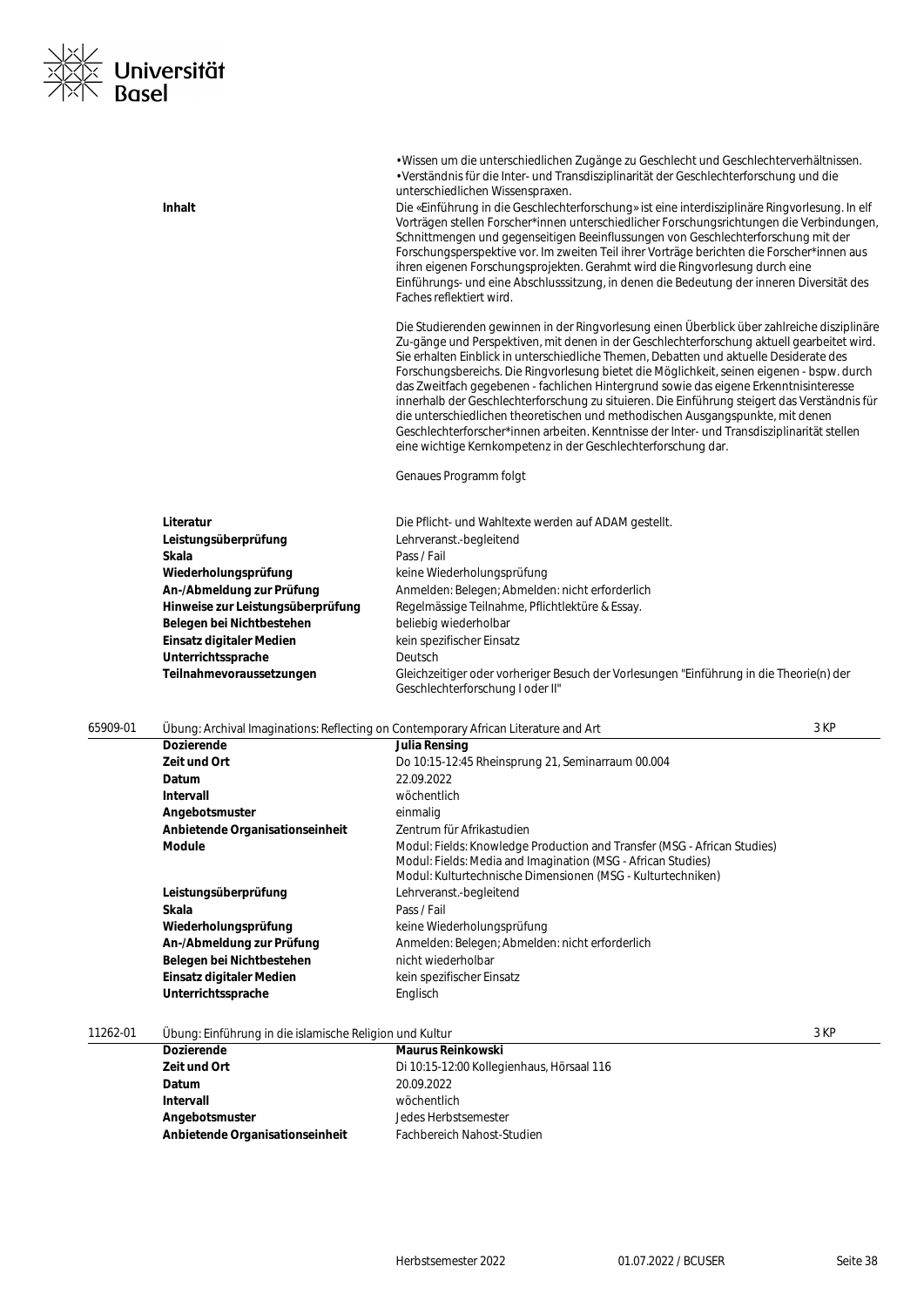# ∠<br>≤ Universität<br>√ Basel

|          | <b>Module</b>                                           | Modul: Interreligiöse Beziehungen: Grundlagen und Geschichte (Masterstudium:                                                |
|----------|---------------------------------------------------------|-----------------------------------------------------------------------------------------------------------------------------|
|          |                                                         | Interreligious Studies)                                                                                                     |
|          |                                                         | Modul: Theologie im interdisziplinären Kontext (Masterstudium: Theologie)                                                   |
|          |                                                         | Modul: Weltgesellschaft und Globalisierung (Masterstudium: Religion - Wirtschaft - Politik)                                 |
|          |                                                         | Wahlbereich Bachelor Geschichte: Empfehlungen (BSF - Geschichte)                                                            |
|          |                                                         | Modul: Grundlagen der Nahoststudien (BSF - Nahoststudien)                                                                   |
|          |                                                         | Modul: Gesellschaft in Osteuropa (BSF - Osteuropäische Kulturen)                                                            |
|          |                                                         | Modul: Antike / monotheistische / aussereuropäische Religionen (BSF - Religionswissenschaft)                                |
|          |                                                         | Modul: Gesellschaft in Osteuropa (BSG - Osteuropa-Studien)                                                                  |
|          |                                                         | Modul: Forschung und Praxis (MSF - Osteuropäische Geschichte)                                                               |
|          |                                                         | Modul: Basics: Religion (MSG - African Studies)<br>Modul: Fields: Knowledge Production and Transfer (MSG - African Studies) |
|          |                                                         | Modul: Fields: Media and Imagination (MSG - African Studies)                                                                |
|          | Lernziele                                               | Die Studierenden                                                                                                            |
|          |                                                         | - erwerben einen Überblick über die Religions- und Kulturgeschichte des Islam und der                                       |
|          |                                                         | muslimischen Lebenswelten;                                                                                                  |
|          |                                                         | - erhalten einen ersten Überblick über die Grundbegriffe im Hinblick auf die islamische                                     |
|          |                                                         | Religion und Kultur;                                                                                                        |
|          |                                                         | - Iernen die Nachschlagewerke und Standardwerke zum Studium der islamischen Welt und                                        |
|          |                                                         | des Islam kennen;                                                                                                           |
|          |                                                         | - erhalten darüber hinaus einen ersten Einblick in die Debatten zum Islam und zur                                           |
|          |                                                         | muslimischen Präsenz in Europa an.                                                                                          |
|          | <b>Inhalt</b>                                           | Die Nahoststudien an der Universität Basel untersuchen die Region des Nahen Ostens aus                                      |
|          |                                                         | einer geschichts- und gesellschaftswissenschaftliches Perspektive. Diese Übung dient als                                    |
|          |                                                         | Einführung als eine allgemeine Einführung in die Religion und Kultur des Islam. Themen wie                                  |
|          |                                                         | die öffentliche Wahrnehmung und Darstellung des Islam und der Muslime und des Nahen                                         |
|          |                                                         | Ostens werden diskutiert.                                                                                                   |
|          | Literatur                                               | Ein ausführlicher Zeit- und Lektüreplan (Syllabus) steht rechtzeitig auf ADAM bereit.                                       |
|          | Leistungsüberprüfung                                    | Lehrveranst.-begleitend                                                                                                     |
|          | Skala                                                   | Pass / Fail                                                                                                                 |
|          | Wiederholungsprüfung                                    | keine Wiederholungsprüfung                                                                                                  |
|          | An-/Abmeldung zur Prüfung                               | Anmelden: Belegen; Abmelden: nicht erforderlich                                                                             |
|          | Hinweise zur Leistungsüberprüfung                       | Regelmässige und aktive Teilnahme. Vorbereitung der Texte. Im Verlauf der Semesters wird                                    |
|          |                                                         | durch kleinere Tests der Wissensstand aller Teilnehmenden überprüft.                                                        |
|          | Belegen bei Nichtbestehen                               | beliebig wiederholbar                                                                                                       |
|          | Einsatz digitaler Medien                                | kein spezifischer Einsatz                                                                                                   |
|          | Unterrichtssprache                                      | Deutsch                                                                                                                     |
|          | Teilnahmevoraussetzungen                                | Offen für Studierende aller Fachrichtungen. Die Zahl der Teilnehmerinnen ist aber auf 30                                    |
|          |                                                         | beschränkt. Studierende aus den Nahoststudien und religionsbezogenen Studienfächern                                         |
|          | Anmeldung zur Lehrveranstaltung                         | haben Vorrang.<br>Anmelden: Belegen; Abmelden: nicht erforderlich                                                           |
|          |                                                         |                                                                                                                             |
| 65883-01 | Ubung: Examining African Contributions to Global Health | 3 KP                                                                                                                        |
|          | Dozierende                                              | Tanja Hammel-Aschwanden                                                                                                     |
|          | Zeit und Ort                                            | Di 16:15-18:00 Departement Geschichte, Seminarraum 4                                                                        |
|          | Datum                                                   | 20.09.2022                                                                                                                  |
|          | Intervall                                               | wöchentlich                                                                                                                 |
|          | Angebotsmuster                                          | einmalig                                                                                                                    |
|          | Anbietende Organisationseinheit                         | Departement Geschichte                                                                                                      |
|          | Module                                                  | Modul: Spezialisierung «Geschichte und Polititsche Bildung» (Masterstudium: Fachdidaktik)                                   |
|          |                                                         | Vertiefungsmodul Global Europe: Global Ageing and Health (Masterstudium: European                                           |
|          |                                                         | <b>Global Studies)</b>                                                                                                      |
|          |                                                         | Modul: Archive / Medien / Theorien (BSF - Geschichte)                                                                       |
|          |                                                         | Wahlbereich Master Geschichte: Empfehlungen (MSF - Geschichte)                                                              |
|          |                                                         | Modul: Forschung und Praxis (MSF - Osteuropäische Geschichte)                                                               |
|          |                                                         | Modul: Fields: Knowledge Production and Transfer (MSG - African Studies)                                                    |
|          |                                                         | Modul: Fields: Public Health and Social Life (MSG - African Studies)                                                        |
|          |                                                         | Modul: Areas: Afrika (MSG - Europäische Geschichte in globaler Perspektive)                                                 |
|          | Inhalt                                                  | Africa has always been a site of medical innovation but for too long this has not been                                      |
|          |                                                         | acknowledged and studied in the Global North. This blended-learning course learns from                                      |
|          |                                                         | Africa and shows what the continent has contributed to Global Health. It offers you a unique                                |
|          |                                                         | Africanist perspective and insights into different disciplines such as public health, urban                                 |
|          |                                                         | planning, and history. Learners acquaint themselves with various tools, methodologies and                                   |

theories and benefit from experts at the Swiss TPH, EPFL, and the History Department.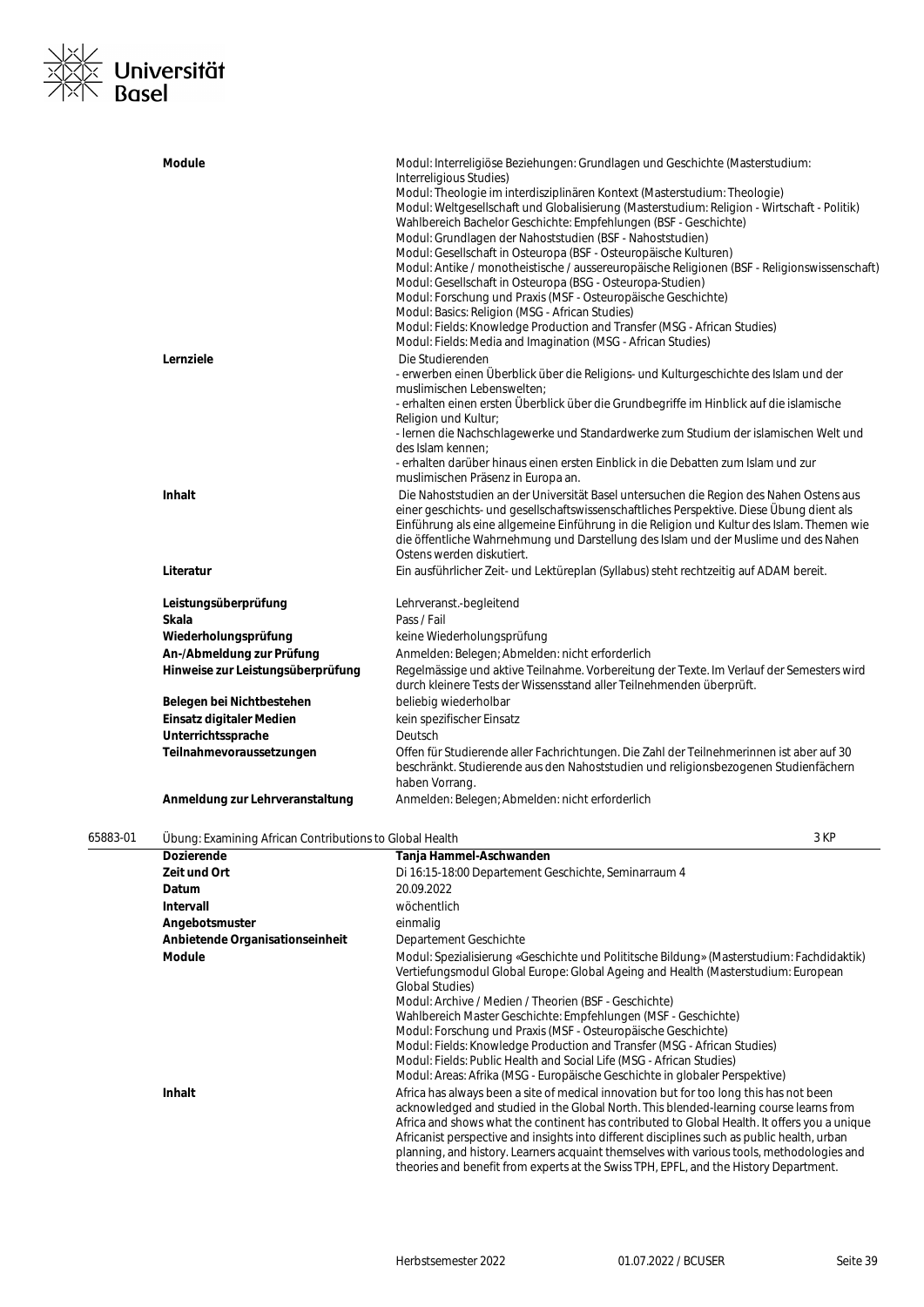| Thereby learners familiarise themselves with innovations that benefit public health not only |
|----------------------------------------------------------------------------------------------|
| in Africa but in other parts of the world or globally.                                       |

We will also delve into the decolonizing global health movement and white saviorism. The five-week Massive Open Online Course (Trailer: https://vimeo.com/609608287) of the project www.globalhealthafrica.ch on FutureLearn (https://www.futurelearn.com/) will be part of this interdisciplinary course. Please only register for the course on FutureLearn after the course has started and the lecturer has asked you to, otherwise you cannot access the material when necessary. **Leistungsüberprüfung** Lehrveranst.-begleitend **Skala** Pass / Fail Wiederholungsprüfung **Keine Wiederholungsprüfung An-/Abmeldung zur Prüfung** Anmelden: Belegen; Abmelden: nicht erforderlich Belegen bei Nichtbestehen **nicht wiederholbar Einsatz digitaler Medien** kein spezifischer Einsatz Unterrichtssprache **Deutsch Teilnahmevoraussetzungen** Studierende der Geschichte aller Studienstufen sowie Studierende anderer Studienfächer, in deren Module die Übung verknüpft ist. Bei Überbelegung werden Studierende der Geschichte bevorzugt zugelassen.

### 65918-01 Übung: Intercultural Translation as Knowledge Transfer 3 KP

Universität

**Dozierende Tebuho Winnie Kanyimba Zeit und Ort** Di 10:15-12:00 Rheinsprung 21, Seminarraum 00.004 **Datum** 20.09.2022 **Intervall** wöchentlich Angebotsmuster einmalig **Anbietende Organisationseinheit** Fachbereich Soziologie **Module** Modul: Sachthemen der Ethnologie (BSF - Ethnologie) Modul: Wirtschaft, Wissen und Kultur (BSF - Soziologie) Modul: Ungleichheit, Konflikt, Kultur (MSF - Soziologie) Modul: Fields: Knowledge Production and Transfer (MSG - African Studies) Modul: Fields: Media and Imagination (MSG - African Studies) Modul: Transfer: Europa interdisziplinär (MSG - Europäische Geschichte in globaler Perspektive) **Leistungsüberprüfung** Lehrveranst.-begleitend **Skala** Pass / Fail Wiederholungsprüfung **Keine Wiederholungsprüfung An-/Abmeldung zur Prüfung** Anmelden: Belegen; Abmelden: nicht erforderlich **Belegen bei Nichtbestehen** nicht wiederholbar **Einsatz digitaler Medien** kein spezifischer Einsatz Unterrichtssprache **Englisch** 

65882-01 Übung: Magnetband, Schallplatte, Farbdias, TIFFs oder Comics? – Mediale und materielle Vielfalt als Fundament im Alltag einer Bibliothek und eines Archivs. 3 KP

| <b>Dozierende</b>               | Heidi Brunner                                                                             |
|---------------------------------|-------------------------------------------------------------------------------------------|
|                                 |                                                                                           |
|                                 | Corinne Lüthy                                                                             |
|                                 | Lisa Roulet                                                                               |
| Zeit und Ort                    | Do 10:15-12:00 - Siehe Bemerkung                                                          |
| <b>Datum</b>                    | 22.09.2022                                                                                |
| Intervall                       | wöchentlich                                                                               |
| Angebotsmuster                  | einmalig                                                                                  |
| Anbietende Organisationseinheit | Departement Geschichte                                                                    |
| Module                          | Modul: Spezialisierung «Geschichte und Polititsche Bildung» (Masterstudium: Fachdidaktik) |
|                                 | Modul: Archive / Medien / Theorien (BSF - Geschichte)                                     |
|                                 | Modul: Praxis (MSF - Geschichte)                                                          |
|                                 | Modul: Forschung und Praxis (MSF - Osteuropäische Geschichte)                             |
|                                 | Modul: Fields: Knowledge Production and Transfer (MSG - African Studies)                  |
|                                 | Modul: Fields: Media and Imagination (MSG - African Studies)                              |
|                                 | Modul: Interdisciplinary and Applied African Studies (MSG - African Studies)              |
|                                 | Modul: Reflexion, Methodik, Praxis (MSG - Europäische Geschichte in globaler Perspektive) |
|                                 | Modul: Transfer: Archivpraxis (MSG - Europäische Geschichte in globaler Perspektive)      |
|                                 | Modul: Kulturtechnische Dimensionen (MSG - Kulturtechniken)                               |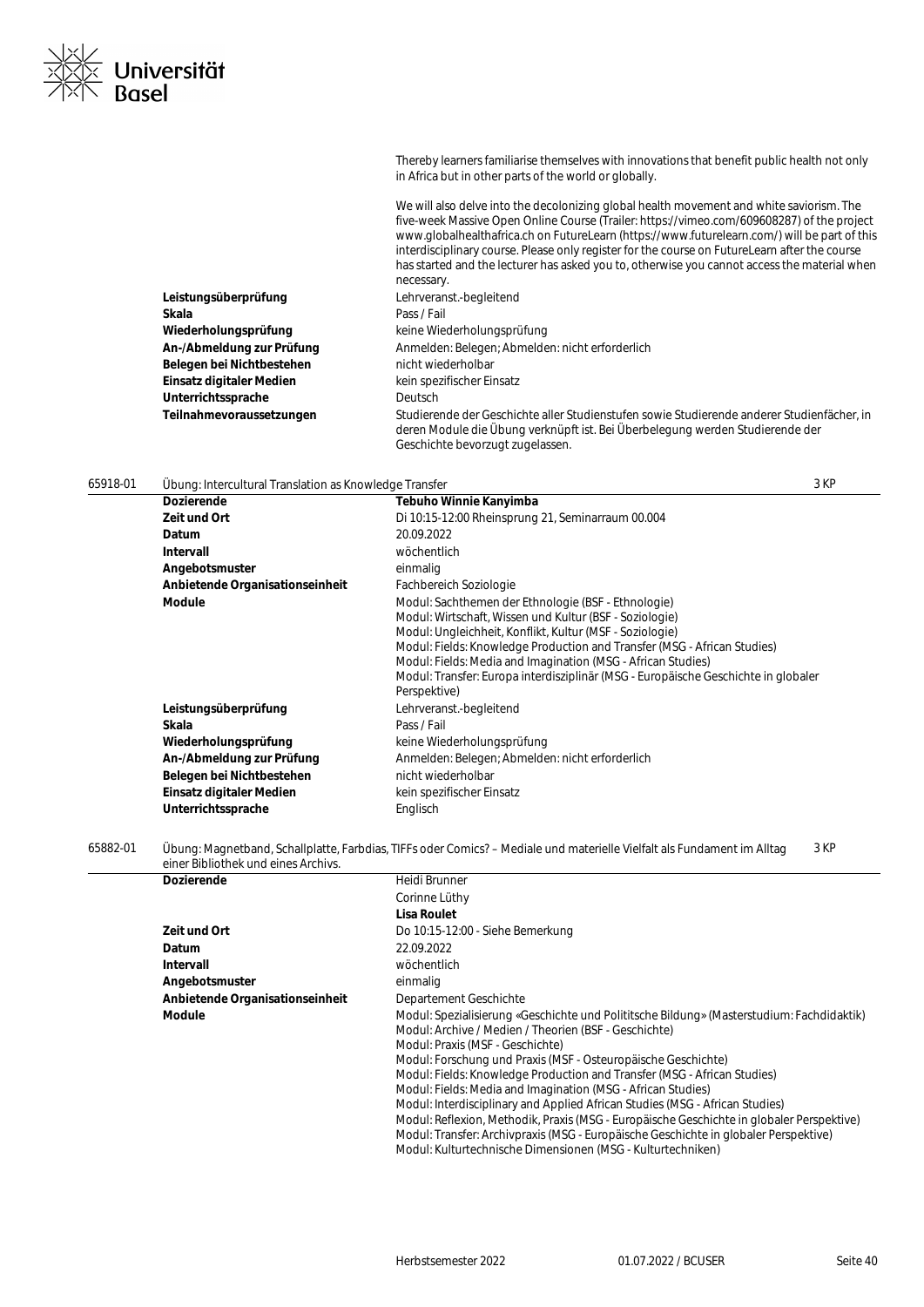

**Inhalt** Lange bildeten Bücher und Schriftdokumente die hauptsächlichen Quellen und Arbeitsgrundlagen für Historiker:innen. Mit dem visual turn rückte eine zunehmende Vielfalt von visuellen und auch auditiven Medien und Materialien ins Blickfeld der Geschichtswissenschaften und Sammlungsinstitutionen (Archive, Bibliotheken, Dokumentationsstellen). Neben analogen Medien werden digitale Formate zunehmend wichtig. Welche unterschiedlichen Medien und Materialien begegnen uns heute in Archiv und Bibliothek und wie können wir diese für unsere Forschung nutzen?

> Anhand der Archiv- und Bibliotheksbestände der Basler Afrika Bibliographien (BAB) werden unterschiedliche Medien- und Quellengattungen thematisiert. Welche Anforderungen stellen die unterschiedlichen Medien und Materialien an die Sammlungsinstitution hinsichtlich Erschliessung, Konservierung, Zugänglichkeit und Vermittlung? Welche Eigenheiten der Medien gilt es bei ihrer Verwendung als historische Quellen zu beachten?

> Der erste Teil der Lehrveranstaltung bietet eine Einführung in die Sammlungen der BAB und theoretische Grundlagen zu ausgewählten Medientypen aus den Bereichen Schrift, Bild, Film und Ton. Im zweiten Teil arbeiten die Teilnehmenden selbständig zu einem ausgewählten Medium oder Objekt und präsentieren die Ergebnisse anhand eines Kurzreferats und eines wissenschaftlichen Posters. Zur Auswahl steht eine Vielzahl an Medien von Schallplatten, CDs und Audiobriefen über Comics, Zeitschriften, Poster und Postkarten bis zu Manuskripten, Briefmarken, Fotoalben, Negativstreifen und Glasplatten.

Zudem bietet die Übung einen Einblick in das Berufsfeld der Bibliotheks- und Archivwissenschaften. Aktuelle Herausforderungen und Veränderungen in der Arbeit von Gedächtnisinstitutionen werden thematisiert. Dazu gehören Fragen der Relevanz und Legitimation des Sammelns, des digitalen Wandels sowie (post)kolonialer Sammlungskontexte.

Entsprechend der Sammlungsstrategie der BAB liegt der inhaltliche Fokus auf Medien und Sammlungsbeständen mit Bezug zu Namibia und dem südlichen Afrika.

Die Übung wird auf Deutsch und Englisch angeboten, die Literatur besteht aus deutschen und englischen Texten. Je nach Zusammenstellung der Teilnehmenden wird die Veranstaltung auf Deutsch oder Englisch durchgeführt.

Until recently, books and written documents were the main sources and research materials for historians. Since the visual turn, an increasing variety of visual as well as auditory media and materials have come into the focus of historical studies and heritage institutions (archives, libraries, documentation centers). In addition to analog media, digital formats are becoming increasingly important. What different media and materials do we encounter in archives and libraries today and how can we use them for our research?

Based on the archive and library holdings of the Basler Afrika Bibliographien (BAB), different media and source genres will be addressed. What challenges do the different media and materials pose to the collection institution in terms of cataloguing, conservation, accessibility and mediation? Which peculiarities of the media must be taken into account when using them as historical sources?

The first part of the course offers an introduction to the collections of the BAB and theoretical basics on selected media types from the fields of writing, image, film and sound. In the second part, participants work independently on a selected medium or object and present the results by means of a short presentation and a scientific poster. A variety of media from records, CDs and audio letters to comics, magazines, posters and postcards to manuscripts, stamps, photo albums, negative strips and glass plates are available for selection.

In addition, the exercise offers a glimpse into the professional field of library and archival science. Current challenges and changes in the work of memory institutions will be addressed. These include questions of relevance and legitimacy of collecting, digital transformation, and (post)colonial contexts of collecting.

In line with the BAB's collection strategy, the content focus is on media and collection holdings related to Namibia and Southern Africa.

The exercise is offered in German and English, the literature consists of German and English texts. Depending on the composition of the participants, the course will be held in German or English.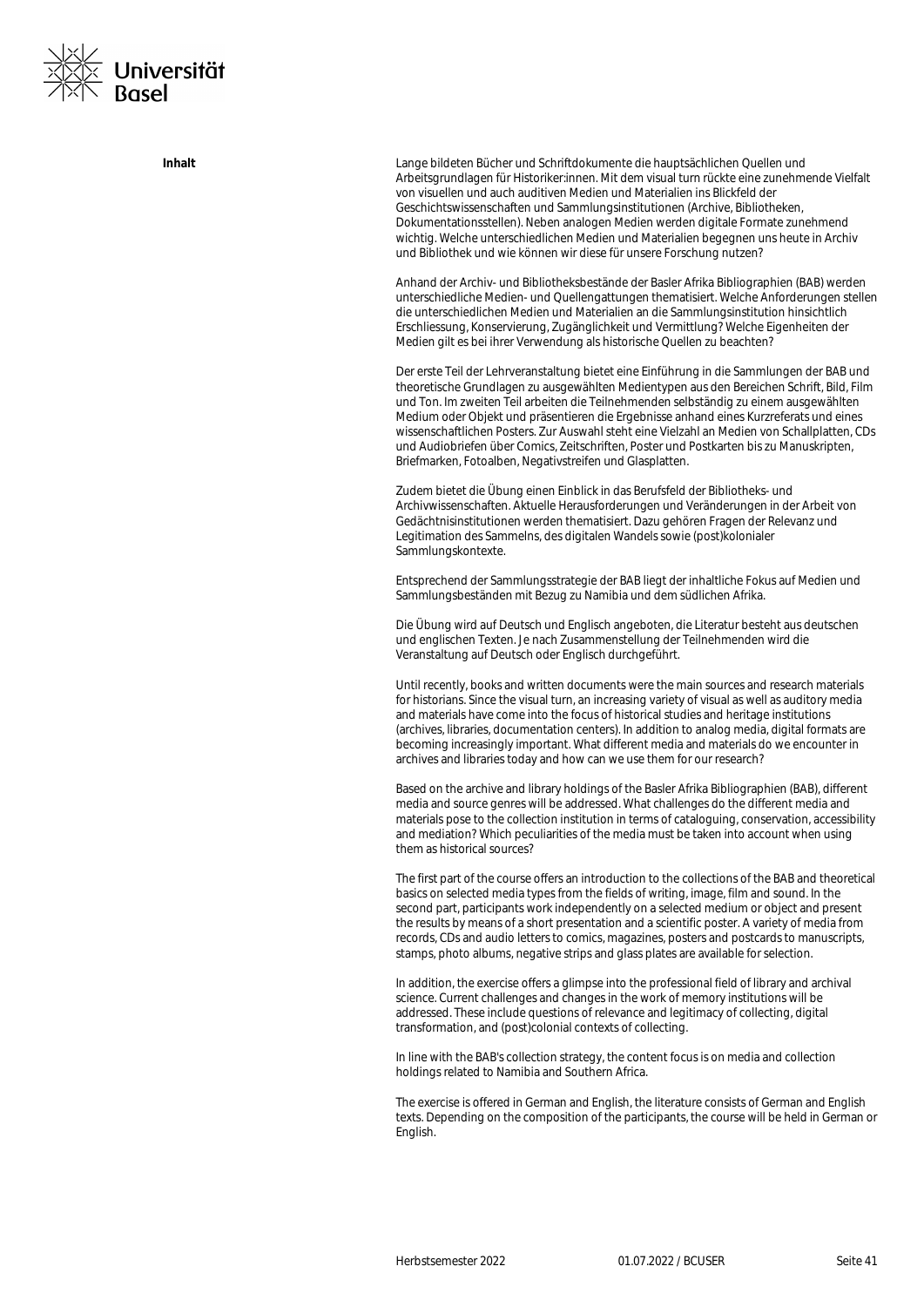

|          | Literatur                                                                                                                                                                                              | Eine Liste mit weiterführender Literatur wird zu Beginn des Semesters bereitgestellt.                                                                                                                                                                                                                                                                                                                                                                                                                                                                                                                                                                                                                                                                                                                                                                                                                                                                                                                                                                                                                                                                                                                                                                                                                                                                                                                                                                                                                           |
|----------|--------------------------------------------------------------------------------------------------------------------------------------------------------------------------------------------------------|-----------------------------------------------------------------------------------------------------------------------------------------------------------------------------------------------------------------------------------------------------------------------------------------------------------------------------------------------------------------------------------------------------------------------------------------------------------------------------------------------------------------------------------------------------------------------------------------------------------------------------------------------------------------------------------------------------------------------------------------------------------------------------------------------------------------------------------------------------------------------------------------------------------------------------------------------------------------------------------------------------------------------------------------------------------------------------------------------------------------------------------------------------------------------------------------------------------------------------------------------------------------------------------------------------------------------------------------------------------------------------------------------------------------------------------------------------------------------------------------------------------------|
|          |                                                                                                                                                                                                        | A list of further reading will be provided at the beginning of the semester.                                                                                                                                                                                                                                                                                                                                                                                                                                                                                                                                                                                                                                                                                                                                                                                                                                                                                                                                                                                                                                                                                                                                                                                                                                                                                                                                                                                                                                    |
|          | Leistungsüberprüfung                                                                                                                                                                                   | Lehrveranst.-begleitend                                                                                                                                                                                                                                                                                                                                                                                                                                                                                                                                                                                                                                                                                                                                                                                                                                                                                                                                                                                                                                                                                                                                                                                                                                                                                                                                                                                                                                                                                         |
|          | Skala                                                                                                                                                                                                  | Pass / Fail                                                                                                                                                                                                                                                                                                                                                                                                                                                                                                                                                                                                                                                                                                                                                                                                                                                                                                                                                                                                                                                                                                                                                                                                                                                                                                                                                                                                                                                                                                     |
|          | Wiederholungsprüfung                                                                                                                                                                                   | keine Wiederholungsprüfung                                                                                                                                                                                                                                                                                                                                                                                                                                                                                                                                                                                                                                                                                                                                                                                                                                                                                                                                                                                                                                                                                                                                                                                                                                                                                                                                                                                                                                                                                      |
|          | An-/Abmeldung zur Prüfung                                                                                                                                                                              | Anmelden: Belegen; Abmelden: nicht erforderlich                                                                                                                                                                                                                                                                                                                                                                                                                                                                                                                                                                                                                                                                                                                                                                                                                                                                                                                                                                                                                                                                                                                                                                                                                                                                                                                                                                                                                                                                 |
|          | Belegen bei Nichtbestehen                                                                                                                                                                              | nicht wiederholbar                                                                                                                                                                                                                                                                                                                                                                                                                                                                                                                                                                                                                                                                                                                                                                                                                                                                                                                                                                                                                                                                                                                                                                                                                                                                                                                                                                                                                                                                                              |
|          | Einsatz digitaler Medien                                                                                                                                                                               | kein spezifischer Einsatz                                                                                                                                                                                                                                                                                                                                                                                                                                                                                                                                                                                                                                                                                                                                                                                                                                                                                                                                                                                                                                                                                                                                                                                                                                                                                                                                                                                                                                                                                       |
|          | Unterrichtssprache                                                                                                                                                                                     | Deutsch                                                                                                                                                                                                                                                                                                                                                                                                                                                                                                                                                                                                                                                                                                                                                                                                                                                                                                                                                                                                                                                                                                                                                                                                                                                                                                                                                                                                                                                                                                         |
|          | Teilnahmevoraussetzungen                                                                                                                                                                               | Studierende der Geschichte aller Studienstufen sowie Studierende anderer Studienfächer, in<br>deren Module die Übung verknüpft ist. Bei Überbelegung werden Studierende der<br>Geschichte bevorzugt zugelassen.                                                                                                                                                                                                                                                                                                                                                                                                                                                                                                                                                                                                                                                                                                                                                                                                                                                                                                                                                                                                                                                                                                                                                                                                                                                                                                 |
|          | Bemerkungen                                                                                                                                                                                            | Findet in den Basler Afrika Bibliographien (BAB) statt.                                                                                                                                                                                                                                                                                                                                                                                                                                                                                                                                                                                                                                                                                                                                                                                                                                                                                                                                                                                                                                                                                                                                                                                                                                                                                                                                                                                                                                                         |
| 44854-01 | Übung: What is African History? An Introduction                                                                                                                                                        | 3 KP                                                                                                                                                                                                                                                                                                                                                                                                                                                                                                                                                                                                                                                                                                                                                                                                                                                                                                                                                                                                                                                                                                                                                                                                                                                                                                                                                                                                                                                                                                            |
|          | <b>Dozierende</b>                                                                                                                                                                                      | Julia Tischler                                                                                                                                                                                                                                                                                                                                                                                                                                                                                                                                                                                                                                                                                                                                                                                                                                                                                                                                                                                                                                                                                                                                                                                                                                                                                                                                                                                                                                                                                                  |
|          | Zeit und Ort                                                                                                                                                                                           | Mo 14:15-16:00 Departement Geschichte, Seminarraum 2                                                                                                                                                                                                                                                                                                                                                                                                                                                                                                                                                                                                                                                                                                                                                                                                                                                                                                                                                                                                                                                                                                                                                                                                                                                                                                                                                                                                                                                            |
|          | Datum                                                                                                                                                                                                  | 19.09.2022                                                                                                                                                                                                                                                                                                                                                                                                                                                                                                                                                                                                                                                                                                                                                                                                                                                                                                                                                                                                                                                                                                                                                                                                                                                                                                                                                                                                                                                                                                      |
|          | Intervall                                                                                                                                                                                              | wöchentlich                                                                                                                                                                                                                                                                                                                                                                                                                                                                                                                                                                                                                                                                                                                                                                                                                                                                                                                                                                                                                                                                                                                                                                                                                                                                                                                                                                                                                                                                                                     |
|          | Angebotsmuster                                                                                                                                                                                         | Jedes Herbstsemester                                                                                                                                                                                                                                                                                                                                                                                                                                                                                                                                                                                                                                                                                                                                                                                                                                                                                                                                                                                                                                                                                                                                                                                                                                                                                                                                                                                                                                                                                            |
|          | Anbietende Organisationseinheit<br><b>Module</b>                                                                                                                                                       | Departement Geschichte<br>Modul: Europäisierung und Globalisierung (Masterstudium: European Global Studies)                                                                                                                                                                                                                                                                                                                                                                                                                                                                                                                                                                                                                                                                                                                                                                                                                                                                                                                                                                                                                                                                                                                                                                                                                                                                                                                                                                                                     |
|          |                                                                                                                                                                                                        | Modul: Spezialisierung «Geschichte und Polititsche Bildung» (Masterstudium: Fachdidaktik)<br>Modul: Sachthemen der Ethnologie (BSF - Ethnologie)<br>Modul: Archive / Medien / Theorien (BSF - Geschichte)<br>Wahlbereich Master Geschichte: Empfehlungen (MSF - Geschichte)<br>Modul: Basics: History (MSG - African Studies)<br>Modul: Fields: Knowledge Production and Transfer (MSG - African Studies)<br>Modul: Research Skills (MSG - African Studies)<br>Modul: Areas: Afrika (MSG - Europäische Geschichte in globaler Perspektive)                                                                                                                                                                                                                                                                                                                                                                                                                                                                                                                                                                                                                                                                                                                                                                                                                                                                                                                                                                      |
|          | Inhalt<br>Literatur                                                                                                                                                                                    | This Übung addresses students at both B.A. and M.A. level who have no or little prior<br>knowledge of the African continent and/or who are not familiar with historical methods. The<br>course will provide, firstly, an introduction to the history of Africa from the 18th to the 20th<br>century. Lining out some of the key historical events and structural changes through the pre-<br>colonial, colonial and post-colonial periods, it provides participants with a basic sense of<br>orientation in Africa's rich history. Secondly, the Übung aims at familiarizing participants with<br>African History as an academic discipline: When did African History emerge, where, and under<br>what political circumstances? What did researchers focus on, what were some of the major<br>controversies? How has African History changed in the past decades? Finally, the Ubung is an<br>introduction to methods employed in (African) history: What is source criticism? How do we<br>deal with biases in the historical documentation (i.e. the fact that most sources were written<br>by outsiders)? What can Oral History contribute to our understanding of past events in Africa?<br>Parker, J., and R. Rathbone 2007, African History: A Very Short Introduction. Oxford: Oxford<br><b>University Press.</b><br>Reid, R. 2012, A History of Modern Africa (2nd edition). Oxford: Wiley Blackwell.<br>Afolayan, F. 2005, "African Historiography." In Shillington, K. (ed.), Encyclopedia of African |
|          | Leistungsüberprüfung<br>Skala<br>Wiederholungsprüfung<br>An-/Abmeldung zur Prüfung<br>Hinweise zur Leistungsüberprüfung<br>Belegen bei Nichtbestehen<br>Einsatz digitaler Medien<br>Unterrichtssprache | History. Vol. 2. New York: Fitzroy Dearborn, pp. 626-633.<br>Lehrveranst.-begleitend<br>Pass / Fail<br>keine Wiederholungsprüfung<br>Anmelden: Belegen; Abmelden: nicht erforderlich<br><b>Aktive Teilnahme</b><br>beliebig wiederholbar<br>kein spezifischer Einsatz<br>Englisch                                                                                                                                                                                                                                                                                                                                                                                                                                                                                                                                                                                                                                                                                                                                                                                                                                                                                                                                                                                                                                                                                                                                                                                                                               |
|          | Teilnahmevoraussetzungen                                                                                                                                                                               | Studierende der Geschichte aller Studienstufen.                                                                                                                                                                                                                                                                                                                                                                                                                                                                                                                                                                                                                                                                                                                                                                                                                                                                                                                                                                                                                                                                                                                                                                                                                                                                                                                                                                                                                                                                 |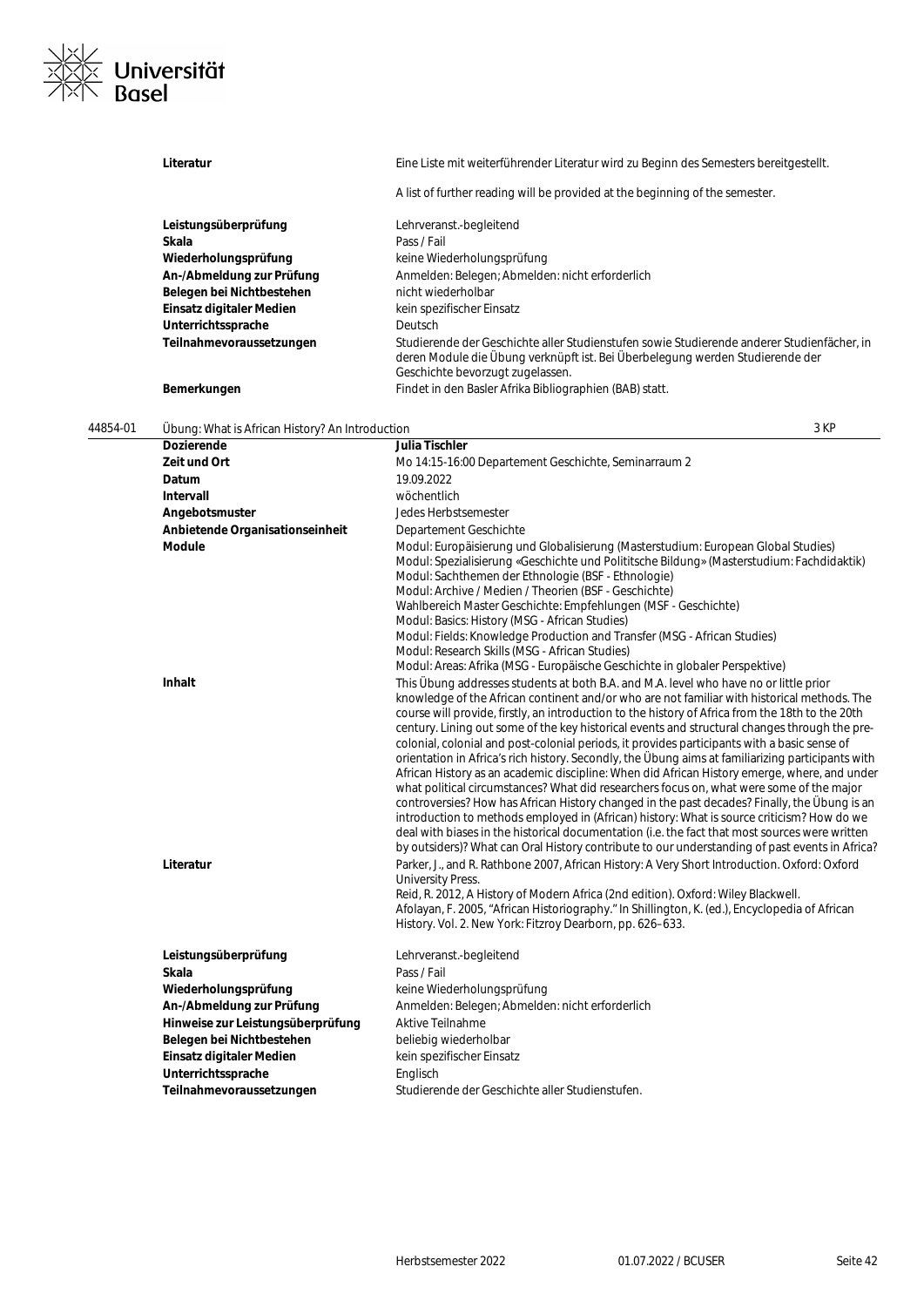

|          | Bemerkungen                                                                    | The course will be held in English or German, depending on participants' preferences and<br>language skills.                                                                                                                                                                                                                                                                                                                                                                                                                                                                                                                                                                                                                                                                                                                                                                                                                                                                                                                                                                                                                                                                                                                                                                                                                                                                                                                                                                                                                                                                                                                                                                                |      |
|----------|--------------------------------------------------------------------------------|---------------------------------------------------------------------------------------------------------------------------------------------------------------------------------------------------------------------------------------------------------------------------------------------------------------------------------------------------------------------------------------------------------------------------------------------------------------------------------------------------------------------------------------------------------------------------------------------------------------------------------------------------------------------------------------------------------------------------------------------------------------------------------------------------------------------------------------------------------------------------------------------------------------------------------------------------------------------------------------------------------------------------------------------------------------------------------------------------------------------------------------------------------------------------------------------------------------------------------------------------------------------------------------------------------------------------------------------------------------------------------------------------------------------------------------------------------------------------------------------------------------------------------------------------------------------------------------------------------------------------------------------------------------------------------------------|------|
| 65879-01 | Übung: «Visual History Lab»: Migrant Labour in Switzerland and Southern Africa |                                                                                                                                                                                                                                                                                                                                                                                                                                                                                                                                                                                                                                                                                                                                                                                                                                                                                                                                                                                                                                                                                                                                                                                                                                                                                                                                                                                                                                                                                                                                                                                                                                                                                             | 3 KP |
|          | <b>Dozierende</b>                                                              | Lorena Rizzo                                                                                                                                                                                                                                                                                                                                                                                                                                                                                                                                                                                                                                                                                                                                                                                                                                                                                                                                                                                                                                                                                                                                                                                                                                                                                                                                                                                                                                                                                                                                                                                                                                                                                |      |
|          | Zeit und Ort                                                                   | Mo 10:00-17:00 - Siehe Bemerkung                                                                                                                                                                                                                                                                                                                                                                                                                                                                                                                                                                                                                                                                                                                                                                                                                                                                                                                                                                                                                                                                                                                                                                                                                                                                                                                                                                                                                                                                                                                                                                                                                                                            |      |
|          | Datum                                                                          | 12.09.2022                                                                                                                                                                                                                                                                                                                                                                                                                                                                                                                                                                                                                                                                                                                                                                                                                                                                                                                                                                                                                                                                                                                                                                                                                                                                                                                                                                                                                                                                                                                                                                                                                                                                                  |      |
|          | Intervall                                                                      | <b>Block</b>                                                                                                                                                                                                                                                                                                                                                                                                                                                                                                                                                                                                                                                                                                                                                                                                                                                                                                                                                                                                                                                                                                                                                                                                                                                                                                                                                                                                                                                                                                                                                                                                                                                                                |      |
|          | Angebotsmuster                                                                 | einmalig                                                                                                                                                                                                                                                                                                                                                                                                                                                                                                                                                                                                                                                                                                                                                                                                                                                                                                                                                                                                                                                                                                                                                                                                                                                                                                                                                                                                                                                                                                                                                                                                                                                                                    |      |
|          | Anbietende Organisationseinheit                                                | Departement Geschichte                                                                                                                                                                                                                                                                                                                                                                                                                                                                                                                                                                                                                                                                                                                                                                                                                                                                                                                                                                                                                                                                                                                                                                                                                                                                                                                                                                                                                                                                                                                                                                                                                                                                      |      |
|          | <b>Module</b><br><b>Inhalt</b>                                                 | Vertiefungsmodul Global Europe: Arbeit, Migration und Gesellschaft (Masterstudium:<br>European Global Studies)<br>Modul: Archive / Medien / Theorien (BSF - Geschichte)<br>Modul: Praxis (MSF - Geschichte)<br>Modul: Forschung und Praxis (MSF - Osteuropäische Geschichte)<br>Modul: Fields: Knowledge Production and Transfer (MSG - African Studies)<br>Modul: Fields: Media and Imagination (MSG - African Studies)<br>Modul: Interdisciplinary and Applied African Studies (MSG - African Studies)<br>Modul: Migration, Mobility and Transnationalism (MSG - Changing Societies: Migration –<br>Conflicts – Resources)<br>Modul: The Urban across Disciplines (MSG - Critical Urbanisms)<br>Modul: Reflexion, Methodik, Praxis (MSG - Europäische Geschichte in globaler Perspektive)<br>The Visual History Lab at the Centre for African Studies takes place yearly. It is a learning<br>format, which allows students to spend one week working intensively on a particular topic.<br>The lab ends with a public event, which students organise themselves.<br>The Visual History Lab 2022 is concerned with the striking parallels between the migrant<br>labour system in Switzerland and the one in apartheid South Africa. It explores how<br>filmmakers of the time (1960s-1980s) engaged with these dehumanizing systems. Thereby we<br>raise questions about the memory and historical resonance of these systems both in present-<br>day Europe and Africa. Ideas for the concluding public event include the screening of<br>historical films, talks with filmmakers, and the re-staging of historical exhibitions that focused<br>on exploitative migrant labour systems. |      |
|          | Leistungsüberprüfung                                                           | Lehrveranst.-begleitend                                                                                                                                                                                                                                                                                                                                                                                                                                                                                                                                                                                                                                                                                                                                                                                                                                                                                                                                                                                                                                                                                                                                                                                                                                                                                                                                                                                                                                                                                                                                                                                                                                                                     |      |
|          | Skala                                                                          | Pass / Fail                                                                                                                                                                                                                                                                                                                                                                                                                                                                                                                                                                                                                                                                                                                                                                                                                                                                                                                                                                                                                                                                                                                                                                                                                                                                                                                                                                                                                                                                                                                                                                                                                                                                                 |      |
|          | Wiederholungsprüfung                                                           | keine Wiederholungsprüfung                                                                                                                                                                                                                                                                                                                                                                                                                                                                                                                                                                                                                                                                                                                                                                                                                                                                                                                                                                                                                                                                                                                                                                                                                                                                                                                                                                                                                                                                                                                                                                                                                                                                  |      |
|          | An-/Abmeldung zur Prüfung                                                      | Anmelden: Belegen; Abmelden: nicht erforderlich                                                                                                                                                                                                                                                                                                                                                                                                                                                                                                                                                                                                                                                                                                                                                                                                                                                                                                                                                                                                                                                                                                                                                                                                                                                                                                                                                                                                                                                                                                                                                                                                                                             |      |
|          | Belegen bei Nichtbestehen                                                      | nicht wiederholbar                                                                                                                                                                                                                                                                                                                                                                                                                                                                                                                                                                                                                                                                                                                                                                                                                                                                                                                                                                                                                                                                                                                                                                                                                                                                                                                                                                                                                                                                                                                                                                                                                                                                          |      |
|          | Einsatz digitaler Medien                                                       | kein spezifischer Einsatz                                                                                                                                                                                                                                                                                                                                                                                                                                                                                                                                                                                                                                                                                                                                                                                                                                                                                                                                                                                                                                                                                                                                                                                                                                                                                                                                                                                                                                                                                                                                                                                                                                                                   |      |
|          | Unterrichtssprache                                                             | Englisch                                                                                                                                                                                                                                                                                                                                                                                                                                                                                                                                                                                                                                                                                                                                                                                                                                                                                                                                                                                                                                                                                                                                                                                                                                                                                                                                                                                                                                                                                                                                                                                                                                                                                    |      |
|          | Bemerkungen                                                                    | Time: Monday 12th - Saturday 17th September<br>Place: Basler Afrika Bibliographien, Klosterberg 23<br>Remarks: Due to organisational reasons there might be a preparatory meeting, which will be<br>announced to those registered in time.                                                                                                                                                                                                                                                                                                                                                                                                                                                                                                                                                                                                                                                                                                                                                                                                                                                                                                                                                                                                                                                                                                                                                                                                                                                                                                                                                                                                                                                  |      |

### **Modul: Fields: Governance and Politics**

| 65910-01 | Exkursion: History and Legacy of Contract Labour in Namibia and Switzerland |                                                                                                                                                                                                                                                                                                                                                                                                                                                                                                                                | 5 KP |
|----------|-----------------------------------------------------------------------------|--------------------------------------------------------------------------------------------------------------------------------------------------------------------------------------------------------------------------------------------------------------------------------------------------------------------------------------------------------------------------------------------------------------------------------------------------------------------------------------------------------------------------------|------|
|          | <b>Dozierende</b>                                                           | Luregn Lenggenhager                                                                                                                                                                                                                                                                                                                                                                                                                                                                                                            |      |
|          |                                                                             | <b>Giorgio Miescher</b>                                                                                                                                                                                                                                                                                                                                                                                                                                                                                                        |      |
|          | Datum                                                                       | 19.09.2022                                                                                                                                                                                                                                                                                                                                                                                                                                                                                                                     |      |
|          | Angebotsmuster                                                              | einmalig                                                                                                                                                                                                                                                                                                                                                                                                                                                                                                                       |      |
|          | Anbietende Organisationseinheit                                             | Zentrum für Afrikastudien                                                                                                                                                                                                                                                                                                                                                                                                                                                                                                      |      |
|          | Module                                                                      | Vertiefungsmodul Global Europe: Arbeit, Migration und Gesellschaft (Masterstudium:<br>European Global Studies)<br>Wahlbereich Bachelor Geschichte: Empfehlungen (BSF - Geschichte)<br>Modul: Exkursionen (MSF - Geographie)<br>Wahlbereich Master Geschichte: Empfehlungen (MSF - Geschichte)<br>Modul: Fields: Governance and Politics (MSG - African Studies)<br>Modul: Interdisciplinary and Applied African Studies (MSG - African Studies)<br>Modul: Areas: Afrika (MSG - Europäische Geschichte in globaler Perspektive) |      |
|          | Leistungsüberprüfung                                                        | Lehrveranst.-begleitend                                                                                                                                                                                                                                                                                                                                                                                                                                                                                                        |      |
|          | Skala                                                                       | Pass / Fail                                                                                                                                                                                                                                                                                                                                                                                                                                                                                                                    |      |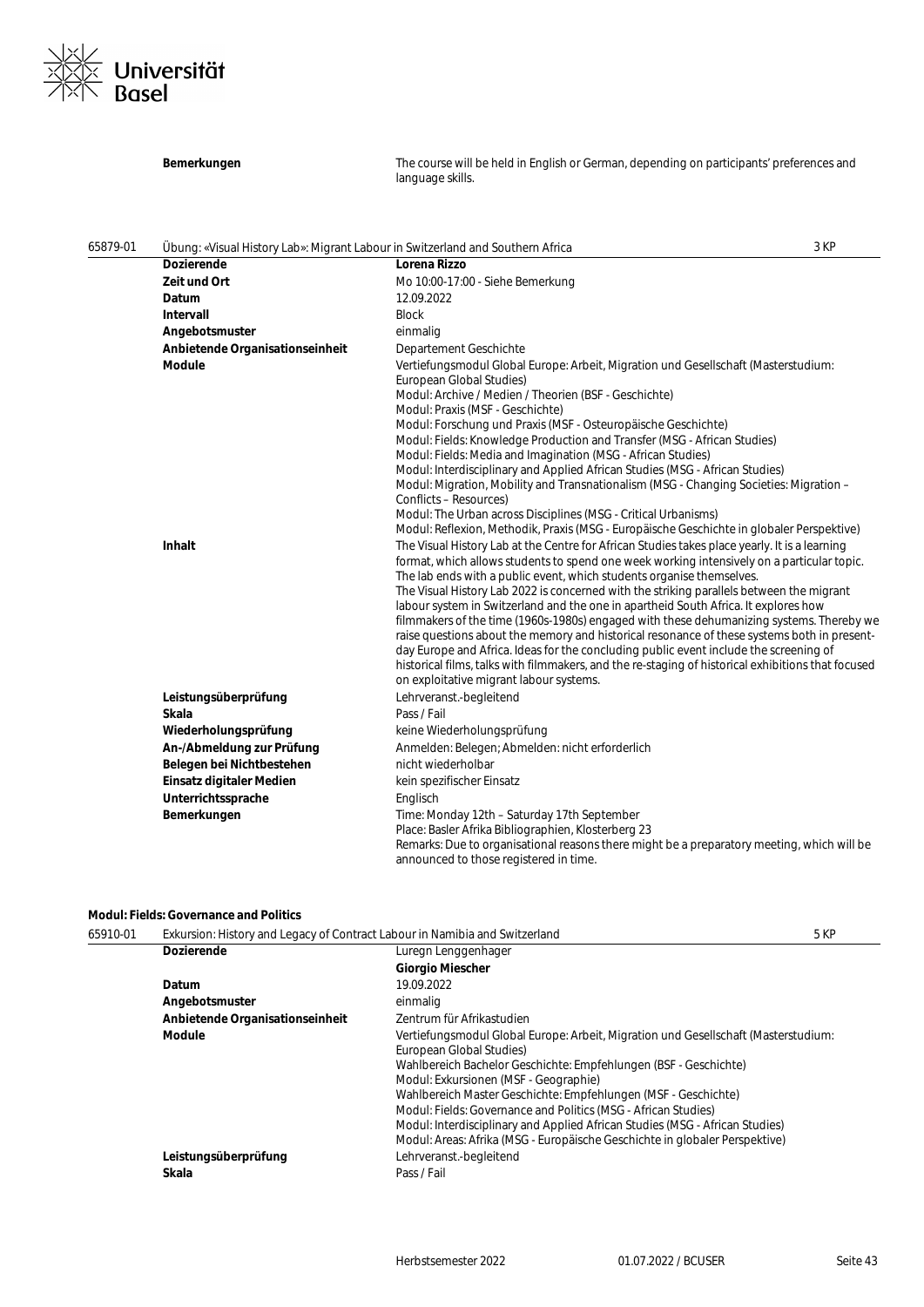

|          | Wiederholungsprüfung<br>An-/Abmeldung zur Prüfung<br>Belegen bei Nichtbestehen<br>Einsatz digitaler Medien<br>Unterrichtssprache | keine Wiederholungsprüfung<br>Anmelden: Belegen; Abmelden: nicht erforderlich<br>nicht wiederholbar<br>kein spezifischer Einsatz<br>Englisch                                                                                                                                                                                                                                                                                                                                                                                                                                                                                                                                                                                                                                                                                                                                                                                                                                                                                                                                                                                                                                                                                                                                                                                                                                                                                                                                                                                                                                                                                                                                                    |  |
|----------|----------------------------------------------------------------------------------------------------------------------------------|-------------------------------------------------------------------------------------------------------------------------------------------------------------------------------------------------------------------------------------------------------------------------------------------------------------------------------------------------------------------------------------------------------------------------------------------------------------------------------------------------------------------------------------------------------------------------------------------------------------------------------------------------------------------------------------------------------------------------------------------------------------------------------------------------------------------------------------------------------------------------------------------------------------------------------------------------------------------------------------------------------------------------------------------------------------------------------------------------------------------------------------------------------------------------------------------------------------------------------------------------------------------------------------------------------------------------------------------------------------------------------------------------------------------------------------------------------------------------------------------------------------------------------------------------------------------------------------------------------------------------------------------------------------------------------------------------|--|
| 65892-01 | Forschungsseminar: Whose Power? Infrastructures in Eastern Europe and Africa                                                     | 4 KP                                                                                                                                                                                                                                                                                                                                                                                                                                                                                                                                                                                                                                                                                                                                                                                                                                                                                                                                                                                                                                                                                                                                                                                                                                                                                                                                                                                                                                                                                                                                                                                                                                                                                            |  |
|          | Dozierende                                                                                                                       | <b>Boris Belge</b>                                                                                                                                                                                                                                                                                                                                                                                                                                                                                                                                                                                                                                                                                                                                                                                                                                                                                                                                                                                                                                                                                                                                                                                                                                                                                                                                                                                                                                                                                                                                                                                                                                                                              |  |
|          |                                                                                                                                  | Julia Tischler                                                                                                                                                                                                                                                                                                                                                                                                                                                                                                                                                                                                                                                                                                                                                                                                                                                                                                                                                                                                                                                                                                                                                                                                                                                                                                                                                                                                                                                                                                                                                                                                                                                                                  |  |
|          | Zeit und Ort                                                                                                                     | Di 14:15-16:00 Departement Geschichte, Seminarraum 2                                                                                                                                                                                                                                                                                                                                                                                                                                                                                                                                                                                                                                                                                                                                                                                                                                                                                                                                                                                                                                                                                                                                                                                                                                                                                                                                                                                                                                                                                                                                                                                                                                            |  |
|          | Datum                                                                                                                            | 20.09.2022                                                                                                                                                                                                                                                                                                                                                                                                                                                                                                                                                                                                                                                                                                                                                                                                                                                                                                                                                                                                                                                                                                                                                                                                                                                                                                                                                                                                                                                                                                                                                                                                                                                                                      |  |
|          | Intervall                                                                                                                        | wöchentlich                                                                                                                                                                                                                                                                                                                                                                                                                                                                                                                                                                                                                                                                                                                                                                                                                                                                                                                                                                                                                                                                                                                                                                                                                                                                                                                                                                                                                                                                                                                                                                                                                                                                                     |  |
|          | Angebotsmuster                                                                                                                   | einmalig                                                                                                                                                                                                                                                                                                                                                                                                                                                                                                                                                                                                                                                                                                                                                                                                                                                                                                                                                                                                                                                                                                                                                                                                                                                                                                                                                                                                                                                                                                                                                                                                                                                                                        |  |
|          | Anbietende Organisationseinheit<br>Module                                                                                        | Departement Geschichte<br>Modul: Europäisierung und Globalisierung (Masterstudium: European Global Studies)<br>Vertiefungsmodul Global Europe: Staatlichkeit, Entwicklung und Globalisierung<br>(Masterstudium: European Global Studies)<br>Modul: Neuere / Neueste Geschichte (MSF - Geschichte)<br>Modul: Fields: Environment and Development (MSG - African Studies)<br>Modul: Fields: Governance and Politics (MSG - African Studies)<br>Modul: Areas: Afrika (MSG - Europäische Geschichte in globaler Perspektive)<br>Modul: Areas: Osteuropa (MSG - Europäische Geschichte in globaler Perspektive)<br>Modul: Epochen der europäischen Geschichte: Neuere / Neueste Geschichte (MSG -<br>Europäische Geschichte in globaler Perspektive)<br>Modul: Kulturtechnische Dimensionen (MSG - Kulturtechniken)                                                                                                                                                                                                                                                                                                                                                                                                                                                                                                                                                                                                                                                                                                                                                                                                                                                                                  |  |
|          | <b>Inhalt</b><br>Literatur                                                                                                       | Infrastructure is what keeps societies and economies running. Transportation, power, state<br>education, communication, water supply, etc., are at the core of modern states. This<br>Forschungsseminar examines infrastructure(s) in two different regions of the world from the<br>nineteenth century until the end of the Cold War: In Imperial Russia, the Soviet Union, the<br>countries of Middle Europe (Poland, Czechoslovakia, GDR) and different parts of Africa, the<br>planning and construction of infrastructures was highly contested. Its history sheds light on<br>fundamental political, social, and cultural questions revolving around statehood and<br>modernity in these regions. In the Forschungsseminar, we will comparatively tackle this<br>history and connect both areas. The Forschungsseminar will place a strong emphasis on<br>historical source material: We will read and analyze newspapers, propaganda publications,<br>memoirs, and archival documents. Reading skills in French and Russian or another Slavic<br>language are welcome but not obligatory.<br>Tischler, Julia, Light and power for a multiracial nation. The Kariba Dam Scheme in the Central<br>African Federation, Basingstoke 2013; L. Stanek, Architecture in Global Socialism: Eastern<br>Europe, West Africa, and the Middle East in the Cold War (Princeton University Press, 2020);<br>van Laak, Dirk, Alles im Fluss. Die Lebensadern unserer Gesellschaft - Geschichte und Zukunft<br>der Infrastruktur. Frankfurt am Main: S. Fischer, 2018; Scott, James C. Seeing Like a State. How<br>Certain Schemes to Improve the Human Condition Have Failed. The Yale ISPS series. New |  |
|          |                                                                                                                                  | Haven (Conn.): Yale University Press, 1998.                                                                                                                                                                                                                                                                                                                                                                                                                                                                                                                                                                                                                                                                                                                                                                                                                                                                                                                                                                                                                                                                                                                                                                                                                                                                                                                                                                                                                                                                                                                                                                                                                                                     |  |
|          | Leistungsüberprüfung                                                                                                             | Lehrveranst.-begleitend                                                                                                                                                                                                                                                                                                                                                                                                                                                                                                                                                                                                                                                                                                                                                                                                                                                                                                                                                                                                                                                                                                                                                                                                                                                                                                                                                                                                                                                                                                                                                                                                                                                                         |  |
|          | Skala                                                                                                                            | Pass / Fail                                                                                                                                                                                                                                                                                                                                                                                                                                                                                                                                                                                                                                                                                                                                                                                                                                                                                                                                                                                                                                                                                                                                                                                                                                                                                                                                                                                                                                                                                                                                                                                                                                                                                     |  |
|          | Wiederholungsprüfung                                                                                                             | keine Wiederholungsprüfung                                                                                                                                                                                                                                                                                                                                                                                                                                                                                                                                                                                                                                                                                                                                                                                                                                                                                                                                                                                                                                                                                                                                                                                                                                                                                                                                                                                                                                                                                                                                                                                                                                                                      |  |
|          | An-/Abmeldung zur Prüfung                                                                                                        | Anmelden: Belegen; Abmelden: nicht erforderlich                                                                                                                                                                                                                                                                                                                                                                                                                                                                                                                                                                                                                                                                                                                                                                                                                                                                                                                                                                                                                                                                                                                                                                                                                                                                                                                                                                                                                                                                                                                                                                                                                                                 |  |
|          | Hinweise zur Leistungsüberprüfung                                                                                                | Aktive Teilnahme.                                                                                                                                                                                                                                                                                                                                                                                                                                                                                                                                                                                                                                                                                                                                                                                                                                                                                                                                                                                                                                                                                                                                                                                                                                                                                                                                                                                                                                                                                                                                                                                                                                                                               |  |
|          | Belegen bei Nichtbestehen                                                                                                        | nicht wiederholbar                                                                                                                                                                                                                                                                                                                                                                                                                                                                                                                                                                                                                                                                                                                                                                                                                                                                                                                                                                                                                                                                                                                                                                                                                                                                                                                                                                                                                                                                                                                                                                                                                                                                              |  |
|          | Einsatz digitaler Medien                                                                                                         | kein spezifischer Einsatz                                                                                                                                                                                                                                                                                                                                                                                                                                                                                                                                                                                                                                                                                                                                                                                                                                                                                                                                                                                                                                                                                                                                                                                                                                                                                                                                                                                                                                                                                                                                                                                                                                                                       |  |
|          | Unterrichtssprache                                                                                                               | Englisch                                                                                                                                                                                                                                                                                                                                                                                                                                                                                                                                                                                                                                                                                                                                                                                                                                                                                                                                                                                                                                                                                                                                                                                                                                                                                                                                                                                                                                                                                                                                                                                                                                                                                        |  |
|          | Teilnahmevoraussetzungen                                                                                                         | Studierende der Masterstudienfächer Geschichte und Osteuropäische Geschichte und des<br>Masterstudiengangs Europäische Geschichte in globaler Perspektive.<br>Das Seminar findet auf englischer Sprache statt.                                                                                                                                                                                                                                                                                                                                                                                                                                                                                                                                                                                                                                                                                                                                                                                                                                                                                                                                                                                                                                                                                                                                                                                                                                                                                                                                                                                                                                                                                  |  |
|          | Bemerkungen                                                                                                                      | Die Forschungsseminare sind als Lehrformat exklusiv für die Masterstudierenden der<br>Geschichte konzipiert. Im Vergleich zu Seminaren bieten sie mehr Raum und Zeit für<br>forschungsnahes Lernen. Zugleich stellen sie höhere Anforderungen an eigenständige<br>Recherche, Verarbeitung von auch theoretisch anspruchsvoller Forschungsliteratur sowie die<br>Arbeit mit Quellen, die oft auch im Archiv mit Originalbeständen stattfindet.<br>Forschungsseminare können als Grundlage für das Abfassen von Seminararbeiten, oft auch<br>der Vorbereitung einer Masterarbeit dienen.                                                                                                                                                                                                                                                                                                                                                                                                                                                                                                                                                                                                                                                                                                                                                                                                                                                                                                                                                                                                                                                                                                          |  |

52077-01 Kolloquium: New Research in Peace, Conflict and Development Studies 3KP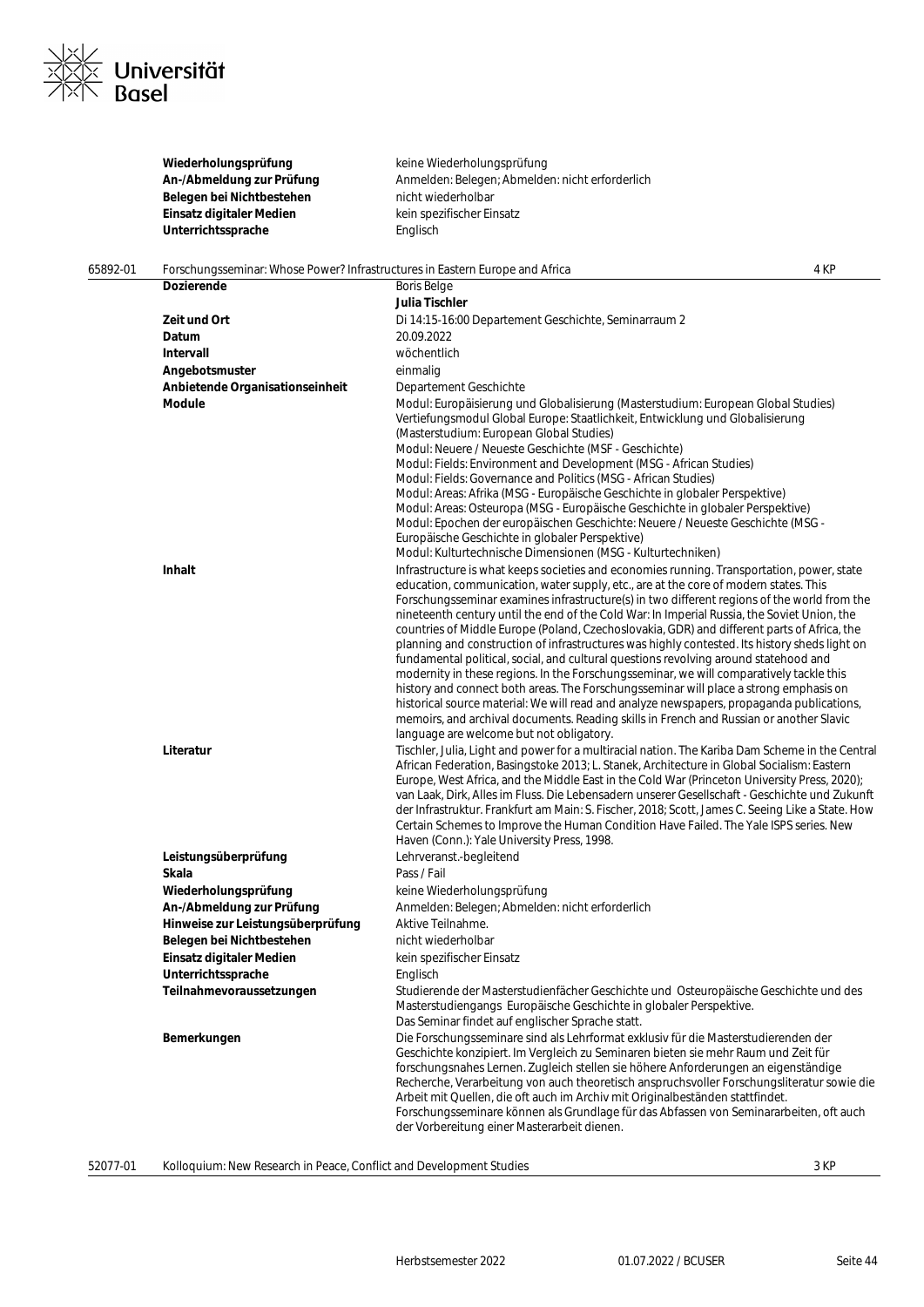

| <b>Dozierende</b>                 | <b>Laurent Goetschel</b>                                                                                                                                                                                                                                                                                                                                                      |
|-----------------------------------|-------------------------------------------------------------------------------------------------------------------------------------------------------------------------------------------------------------------------------------------------------------------------------------------------------------------------------------------------------------------------------|
| Zeit und Ort                      | Mi 14:15-15:45 Bernoullistrasse 14/16, Kleiner Seminarraum 02.001                                                                                                                                                                                                                                                                                                             |
| Datum                             | 21.09.2022                                                                                                                                                                                                                                                                                                                                                                    |
| Intervall                         | wöchentlich                                                                                                                                                                                                                                                                                                                                                                   |
| Angebotsmuster                    | unregelmässig                                                                                                                                                                                                                                                                                                                                                                 |
| Anbietende Organisationseinheit   | Fachbereich Politikwissenschaft                                                                                                                                                                                                                                                                                                                                               |
| <b>Module</b>                     | Vertiefungsmodul Global Europe: Friedens- und Konfliktforschung (Masterstudium: European<br><b>Global Studies</b> )                                                                                                                                                                                                                                                           |
|                                   | Modul: Vertiefung Politikwissenschaft M.A. (MSF - Politikwissenschaft)                                                                                                                                                                                                                                                                                                        |
|                                   | Modul: Fields: Governance and Politics (MSG - African Studies)                                                                                                                                                                                                                                                                                                                |
|                                   | Modul: Research Skills (MSG - African Studies)                                                                                                                                                                                                                                                                                                                                |
|                                   | Modul: Changing Societies Lab (MSG - Changing Societies: Migration – Conflicts – Resources)<br>Doktorat Afrika-Studien: Empfehlungen (PF - Afrika-Studien)                                                                                                                                                                                                                    |
|                                   | Doktorat Politikwissenschaft: Empfehlungen (PF - Politikwissenschaft)                                                                                                                                                                                                                                                                                                         |
| Lernziele                         | Participants are familiar with research approaches and methods in the thematic area of the<br>seminar. They know how to discuss and compare these approaches and methods and they                                                                                                                                                                                             |
|                                   | are better prepared for their ongoing or forthcoming research work.                                                                                                                                                                                                                                                                                                           |
| <b>Inhalt</b>                     | Participants discuss research methods and new research perspectives in the field of peace,<br>conflict, and development studies. Presentations and discussions are based on state of the art<br>publications and on the participants ongoing or planned research projects at MA or PhD level.                                                                                 |
| Literatur                         | Will be made available on ADAM after the course has started                                                                                                                                                                                                                                                                                                                   |
| Leistungsüberprüfung              | Lehrveranst.-begleitend                                                                                                                                                                                                                                                                                                                                                       |
| Skala                             | Pass / Fail                                                                                                                                                                                                                                                                                                                                                                   |
| Wiederholungsprüfung              | keine Wiederholungsprüfung                                                                                                                                                                                                                                                                                                                                                    |
| An-/Abmeldung zur Prüfung         | Anmelden: Belegen; Abmelden: nicht erforderlich                                                                                                                                                                                                                                                                                                                               |
| Hinweise zur Leistungsüberprüfung | Participants make a presentation on a specific research approach (methodoly, theory,<br>research desgin, etc.) or on the challenges linked to the research of a specific thematic field<br>(for example early warning, local ownership, transdisciplinarity etc.) and/or discuss their own<br>research. They actively participate in discussing other students contributions. |
| Belegen bei Nichtbestehen         | beliebig wiederholbar                                                                                                                                                                                                                                                                                                                                                         |
| Einsatz digitaler Medien          | kein spezifischer Einsatz                                                                                                                                                                                                                                                                                                                                                     |
| Unterrichtssprache                | Deutsch                                                                                                                                                                                                                                                                                                                                                                       |
|                                   |                                                                                                                                                                                                                                                                                                                                                                               |
| Teilnahmevoraussetzungen          | Advanced MA students or PhD students.                                                                                                                                                                                                                                                                                                                                         |

### 65764-01 Kurs: Friedens- und Konfliktforschung 5 KP

| 03704-01 | NUIS. FILCUCIIS- UIIU NOI IIIIKUUISCHUIIU | O NE                                                                                                                                                                                                                                                    |
|----------|-------------------------------------------|---------------------------------------------------------------------------------------------------------------------------------------------------------------------------------------------------------------------------------------------------------|
|          | Dozierende                                | <b>Laurent Goetschel</b>                                                                                                                                                                                                                                |
|          | Zeit und Ort                              | Mi 10:15-11:45 Kollegienhaus, Hörsaal 115                                                                                                                                                                                                               |
|          | Datum                                     | 21.09.2022                                                                                                                                                                                                                                              |
|          | Intervall                                 | wöchentlich                                                                                                                                                                                                                                             |
|          | Angebotsmuster                            | Jedes Herbstsemester                                                                                                                                                                                                                                    |
|          | Anbietende Organisationseinheit           | Fachbereich Politikwissenschaft                                                                                                                                                                                                                         |
|          | <b>Module</b>                             | Vertiefungsmodul Global Europe: Friedens- und Konfliktforschung (Masterstudium: European<br>Global Studies)<br>Modul: Vertiefung Politikwissenschaft B.A. (BSF - Politikwissenschaft)<br>Modul: Fields: Governance and Politics (MSG - African Studies) |
|          | Leistungsüberprüfung                      | Leistungsnachweis                                                                                                                                                                                                                                       |
|          | Skala                                     | $1-60.5$                                                                                                                                                                                                                                                |
|          | Wiederholungsprüfung                      | eine Wiederholung, Wiederholung zählt                                                                                                                                                                                                                   |
|          | An-/Abmeldung zur Prüfung                 | Anmelden: Belegen; Abmelden: nicht erforderlich                                                                                                                                                                                                         |
|          | Belegen bei Nichtbestehen                 | beliebig wiederholbar                                                                                                                                                                                                                                   |
|          | Einsatz digitaler Medien                  | kein spezifischer Einsatz                                                                                                                                                                                                                               |
|          | Unterrichtssprache                        | Deutsch                                                                                                                                                                                                                                                 |
|          |                                           |                                                                                                                                                                                                                                                         |

| 66010-01 | Seminar: Borders, Migration and Race: Switzerland and Beyond |                                           | 3 KP |
|----------|--------------------------------------------------------------|-------------------------------------------|------|
|          | <b>Dozierende</b>                                            | Jana Häberlein                            |      |
|          | Zeit und Ort                                                 | Di 14:00-18:00 Kollegienhaus, Hörsaal 117 |      |
|          | Datum                                                        | 27.09.2022                                |      |
|          | Intervall                                                    | wöchentlich                               |      |
|          | Angebotsmuster                                               | einmalig                                  |      |
|          | Anbietende Organisationseinheit                              | <b>Fachbereich Urban Studies</b>          |      |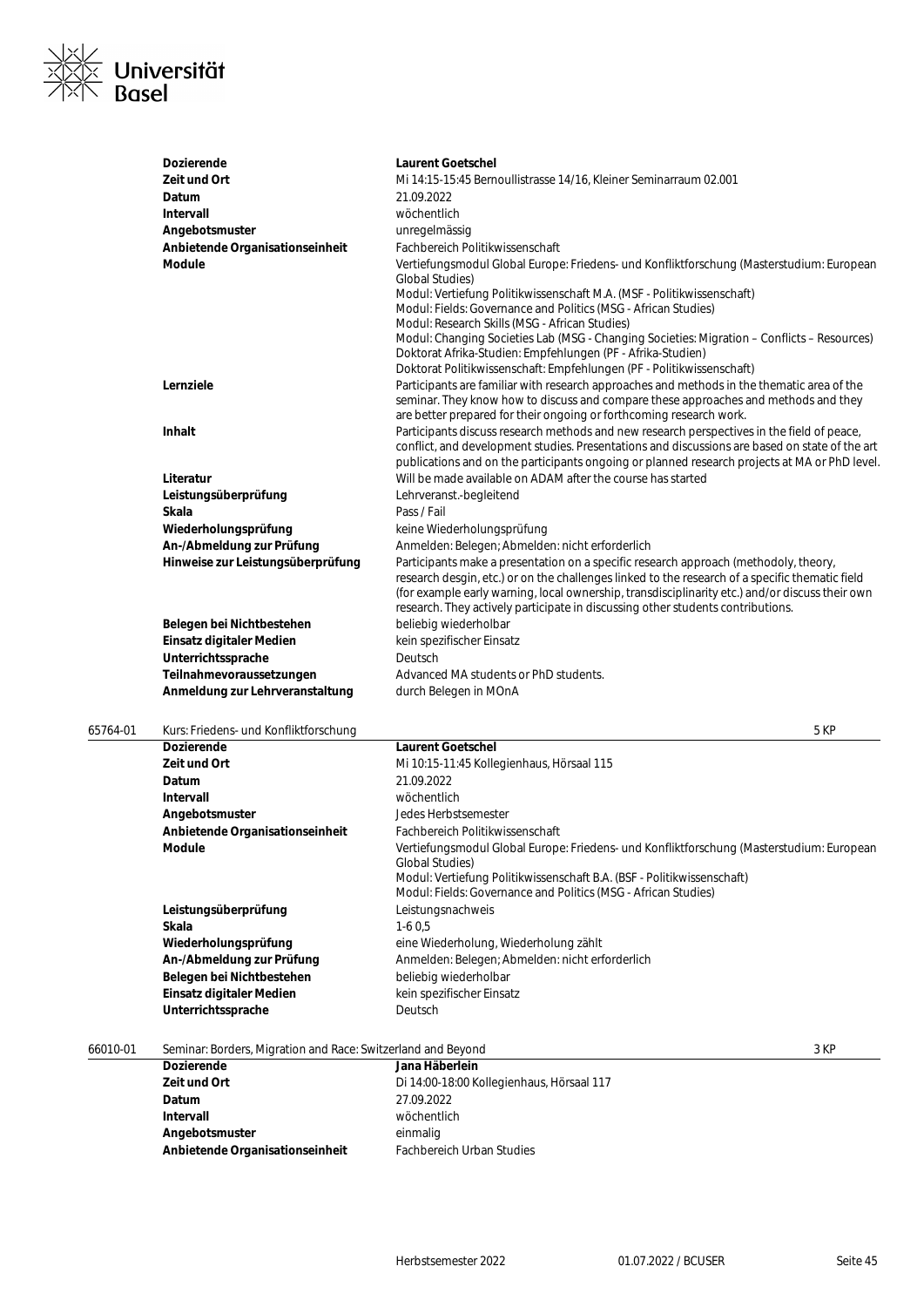

|          | <b>Module</b>                                                                                                                                                     | Vertiefungsmodul Global Europe: Arbeit, Migration und Gesellschaft (Masterstudium:<br>European Global Studies)<br>Modul: Erweiterung Gesellschaftswissenschaften M.A. (MSF - Politikwissenschaft)<br>Modul: Fields: Governance and Politics (MSG - African Studies)<br>Modul: Fields: Knowledge Production and Transfer (MSG - African Studies)<br>Modul: Fields: Media and Imagination (MSG - African Studies)<br>Modul: Migration, Mobility and Transnationalism (MSG - Changing Societies: Migration –<br>Conflicts – Resources)<br>Modul: The Urban across Disciplines (MSG - Critical Urbanisms)                                                                                                                                                                                                                                                                                                                                                                                                                                                                                                                                                                                                                                                                                                                                                                                                                                                                                                                                                                                                                                                                                                                                                                                                |
|----------|-------------------------------------------------------------------------------------------------------------------------------------------------------------------|------------------------------------------------------------------------------------------------------------------------------------------------------------------------------------------------------------------------------------------------------------------------------------------------------------------------------------------------------------------------------------------------------------------------------------------------------------------------------------------------------------------------------------------------------------------------------------------------------------------------------------------------------------------------------------------------------------------------------------------------------------------------------------------------------------------------------------------------------------------------------------------------------------------------------------------------------------------------------------------------------------------------------------------------------------------------------------------------------------------------------------------------------------------------------------------------------------------------------------------------------------------------------------------------------------------------------------------------------------------------------------------------------------------------------------------------------------------------------------------------------------------------------------------------------------------------------------------------------------------------------------------------------------------------------------------------------------------------------------------------------------------------------------------------------|
|          | Inhalt                                                                                                                                                            | Modul: Kulturtechnische Dimensionen (MSG - Kulturtechniken)<br>In a first step, this seminar will critically investigate multiple entanglements between border<br>regimes and the racialisation of immigration and mobility. It will focus on Switzerland's<br>racialised immigration history and ask how Switzerland's racial exceptionalism is imagined<br>through notions of belonging to the nation and how this is manifested in urban spaces. The<br>seminar will link this to other situated, yet transnationally connected border regimes and seek<br>out connections to the racial exceptionalism and peripheralisation of the postcolonial /<br>postsocialist space of former Yugoslavia. How is race manifested in these diverse social spaces<br>and how does it connect to migration and mobility?<br>Being situated in a time of profound neoliberal and social transformation and crisis, we will, in<br>a second step, take a closer look at various forms of contemporary border violence and<br>engage in thinking about alternative futures. While the violations of human rights along<br>Europe's external borders presently occur on a daily basis, attempts to prevent and scandalise<br>them are met with increasing brutality, ignorance and compassion fatigue. Which theoretical<br>approaches in critical border regime literature as well as activist practices offer promising<br>avenues forward in order to advance border justice? More precisely, how do we make sense<br>of such diverse approaches such as the right to stay and move and strategic litigation in<br>transforming the world into a more equal place? How might queer theory and other theories<br>help us think through different options of confronting the persistent human rights violations? |
|          | Leistungsüberprüfung<br>Skala<br>Wiederholungsprüfung<br>An-/Abmeldung zur Prüfung<br>Belegen bei Nichtbestehen<br>Einsatz digitaler Medien<br>Unterrichtssprache | Lehrveranst.-begleitend<br>Pass / Fail<br>keine Wiederholungsprüfung<br>Anmelden: Belegen; Abmelden: nicht erforderlich<br>nicht wiederholbar<br>kein spezifischer Einsatz<br>Englisch                                                                                                                                                                                                                                                                                                                                                                                                                                                                                                                                                                                                                                                                                                                                                                                                                                                                                                                                                                                                                                                                                                                                                                                                                                                                                                                                                                                                                                                                                                                                                                                                               |
| 59010-01 | Seminar: Camps and the City                                                                                                                                       | 3 KP                                                                                                                                                                                                                                                                                                                                                                                                                                                                                                                                                                                                                                                                                                                                                                                                                                                                                                                                                                                                                                                                                                                                                                                                                                                                                                                                                                                                                                                                                                                                                                                                                                                                                                                                                                                                 |
|          | <b>Dozierende</b>                                                                                                                                                 | <b>Maren Larsen</b>                                                                                                                                                                                                                                                                                                                                                                                                                                                                                                                                                                                                                                                                                                                                                                                                                                                                                                                                                                                                                                                                                                                                                                                                                                                                                                                                                                                                                                                                                                                                                                                                                                                                                                                                                                                  |
|          | Zeit und Ort<br>Datum                                                                                                                                             | Mo 10:00-12:00 Rosshofgasse (Schnitz), Seminarraum S 01<br>26.09.2022                                                                                                                                                                                                                                                                                                                                                                                                                                                                                                                                                                                                                                                                                                                                                                                                                                                                                                                                                                                                                                                                                                                                                                                                                                                                                                                                                                                                                                                                                                                                                                                                                                                                                                                                |
|          | Intervall                                                                                                                                                         | wöchentlich                                                                                                                                                                                                                                                                                                                                                                                                                                                                                                                                                                                                                                                                                                                                                                                                                                                                                                                                                                                                                                                                                                                                                                                                                                                                                                                                                                                                                                                                                                                                                                                                                                                                                                                                                                                          |
|          | Angebotsmuster                                                                                                                                                    | unregelmässig                                                                                                                                                                                                                                                                                                                                                                                                                                                                                                                                                                                                                                                                                                                                                                                                                                                                                                                                                                                                                                                                                                                                                                                                                                                                                                                                                                                                                                                                                                                                                                                                                                                                                                                                                                                        |
|          | Anbietende Organisationseinheit                                                                                                                                   | <b>Fachbereich Urban Studies</b>                                                                                                                                                                                                                                                                                                                                                                                                                                                                                                                                                                                                                                                                                                                                                                                                                                                                                                                                                                                                                                                                                                                                                                                                                                                                                                                                                                                                                                                                                                                                                                                                                                                                                                                                                                     |
|          | Module                                                                                                                                                            | Vertiefungsmodul Global Europe: Arbeit, Migration und Gesellschaft (Masterstudium:<br>European Global Studies)<br>Modul: Fields: Environment and Development (MSG - African Studies)<br>Modul: Fields: Governance and Politics (MSG - African Studies)<br>Modul: Fields: Media and Imagination (MSG - African Studies)<br>Modul: Migration, Mobility and Transnationalism (MSG - Changing Societies: Migration -<br>Conflicts - Resources)<br>Modul: The Urban across Disciplines (MSG - Critical Urbanisms)                                                                                                                                                                                                                                                                                                                                                                                                                                                                                                                                                                                                                                                                                                                                                                                                                                                                                                                                                                                                                                                                                                                                                                                                                                                                                         |
|          | Lernziele                                                                                                                                                         | Learning Objectives<br>- an ability to analyze design logics, governance politics, and lived realities of encampment<br>and relate them to debates in urban studies<br>- an ability to read, discuss, and produce texts across disciplinary boundaries (notably across<br>geography, anthropology, and political science).<br>- an understanding of the spatially and socially transformative power of camps, the groups<br>that inhabit them, and the broader urban politics and struggles into which they write<br>themselves.                                                                                                                                                                                                                                                                                                                                                                                                                                                                                                                                                                                                                                                                                                                                                                                                                                                                                                                                                                                                                                                                                                                                                                                                                                                                     |
|          | <b>Inhalt</b>                                                                                                                                                     | Camps are proliferating across the global landscape as spaces that protect, spaces that<br>expose, spaces that control, and spaces that resist. Camps as a settlement typology are<br>recognizable across an increasingly diverse set of geographies and encounter, instantiate, or<br>distance themselves from cities in multiple ways. Furthermore, while camps have taken<br>center stage in popular imaginings of displacement and particular the plight of refugees, the                                                                                                                                                                                                                                                                                                                                                                                                                                                                                                                                                                                                                                                                                                                                                                                                                                                                                                                                                                                                                                                                                                                                                                                                                                                                                                                        |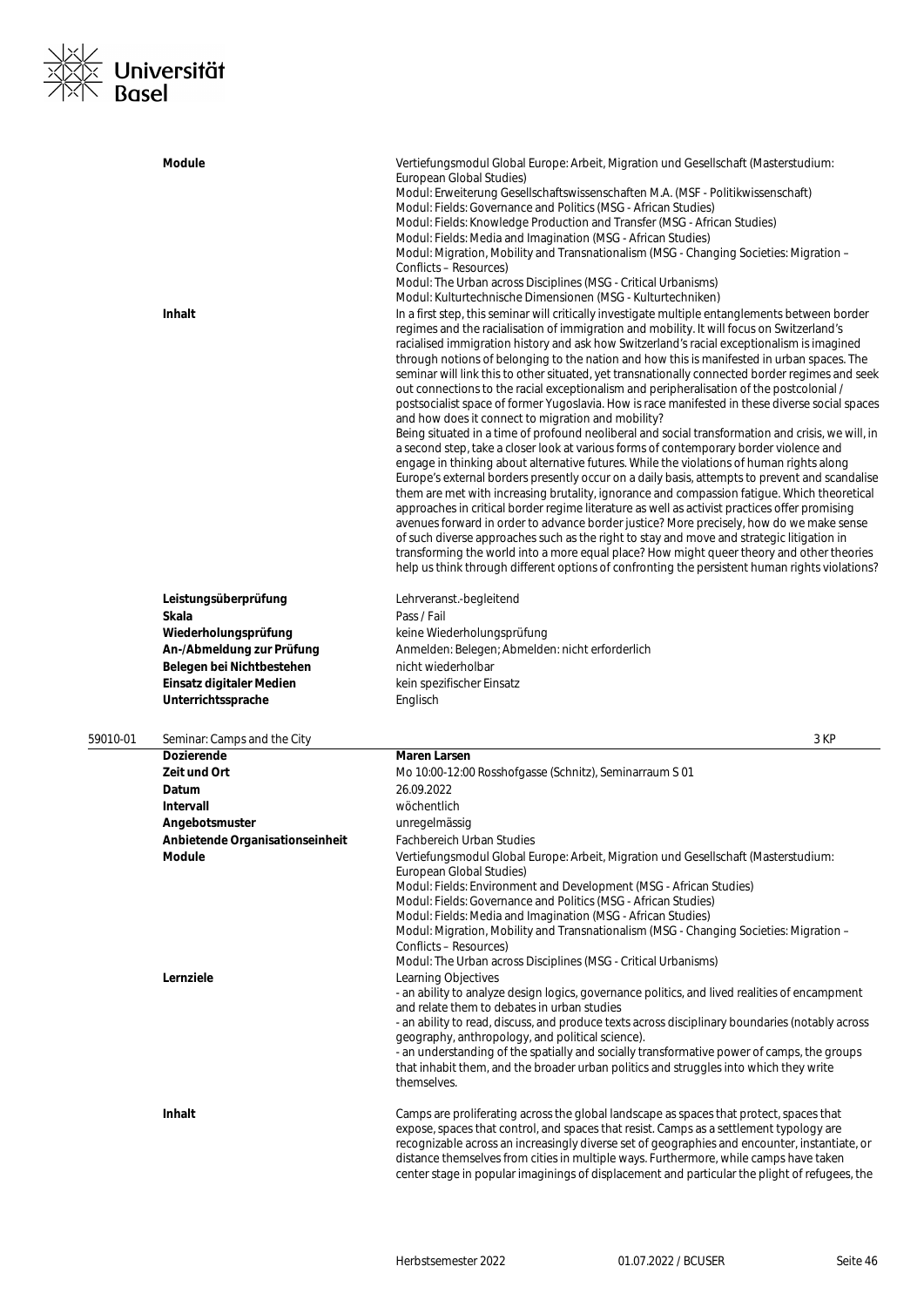majority of refugees today live not in camps, but in cities – forcing us to reconsider the empirical and theoretical correspondence between the camp and the city in such discourses. This seminar situates camps within broader global discourse and urban politics to explore the sometimes intertwined, sometimes antithetical relationship between the camp and city. Rather than approaching camps from the more typical lens of conflict urbanism and refugee studies, students start from the camp – thereby widening the range of phenomena explored. This approach expands the study of the urban by examining camps and camp-like settlements as they instantiate the outcomes of mobility politics and global conflicts. Exploring such iterations as the protest camp, refugee camp, labor camp, and military camp, students will gain a deeper understanding of the architectures, social lives, economies, and politics of the camp as a settlement typology. Classroom discussions of weekly readings will serve to untangle the ways in which both the form and the idea of both "the camp" and "the city" co-narrate each other's histories, realities, and theoretical underpinnings.

| Leistungsüberprüfung      | Lehrveranst.-begleitend                                                                                                             |
|---------------------------|-------------------------------------------------------------------------------------------------------------------------------------|
| Skala                     | Pass / Fail                                                                                                                         |
| Wiederholungsprüfung      | keine Wiederholungsprüfung                                                                                                          |
| An-/Abmeldung zur Prüfung | Anmelden: Belegen; Abmelden: nicht erforderlich                                                                                     |
| Belegen bei Nichtbestehen | beliebig wiederholbar                                                                                                               |
| Einsatz digitaler Medien  | kein spezifischer Einsatz                                                                                                           |
| Unterrichtssprache        | Englisch                                                                                                                            |
| Teilnahmevoraussetzungen  | The course is open to Master students from other programs with a priority for Critical<br>Urbanisms students on timely registration |

| 66009-01 | Seminar: Colonialism, Imperialism, Urbanization                                    |                                                                                                                                                                                                                                                                                                                                                                                                                                                                                                                                                                                                                                                                                                                                                                                                                                                                                                                                                                                                                                                                                                                                                                                                                                                                                                                                                                                                                                                                                                                                                                                                    | 3 KP |
|----------|------------------------------------------------------------------------------------|----------------------------------------------------------------------------------------------------------------------------------------------------------------------------------------------------------------------------------------------------------------------------------------------------------------------------------------------------------------------------------------------------------------------------------------------------------------------------------------------------------------------------------------------------------------------------------------------------------------------------------------------------------------------------------------------------------------------------------------------------------------------------------------------------------------------------------------------------------------------------------------------------------------------------------------------------------------------------------------------------------------------------------------------------------------------------------------------------------------------------------------------------------------------------------------------------------------------------------------------------------------------------------------------------------------------------------------------------------------------------------------------------------------------------------------------------------------------------------------------------------------------------------------------------------------------------------------------------|------|
|          | <b>Dozierende</b>                                                                  | Kanishka Goonewardena                                                                                                                                                                                                                                                                                                                                                                                                                                                                                                                                                                                                                                                                                                                                                                                                                                                                                                                                                                                                                                                                                                                                                                                                                                                                                                                                                                                                                                                                                                                                                                              |      |
|          | Zeit und Ort                                                                       | Mo 09:00-17:00 Biozentrum, Hörsaal U1.141                                                                                                                                                                                                                                                                                                                                                                                                                                                                                                                                                                                                                                                                                                                                                                                                                                                                                                                                                                                                                                                                                                                                                                                                                                                                                                                                                                                                                                                                                                                                                          |      |
|          | Datum                                                                              | 12.09.2022                                                                                                                                                                                                                                                                                                                                                                                                                                                                                                                                                                                                                                                                                                                                                                                                                                                                                                                                                                                                                                                                                                                                                                                                                                                                                                                                                                                                                                                                                                                                                                                         |      |
|          | Intervall                                                                          | <b>Block</b>                                                                                                                                                                                                                                                                                                                                                                                                                                                                                                                                                                                                                                                                                                                                                                                                                                                                                                                                                                                                                                                                                                                                                                                                                                                                                                                                                                                                                                                                                                                                                                                       |      |
|          | Angebotsmuster                                                                     | einmalig                                                                                                                                                                                                                                                                                                                                                                                                                                                                                                                                                                                                                                                                                                                                                                                                                                                                                                                                                                                                                                                                                                                                                                                                                                                                                                                                                                                                                                                                                                                                                                                           |      |
|          | Anbietende Organisationseinheit                                                    | <b>Fachbereich Urban Studies</b>                                                                                                                                                                                                                                                                                                                                                                                                                                                                                                                                                                                                                                                                                                                                                                                                                                                                                                                                                                                                                                                                                                                                                                                                                                                                                                                                                                                                                                                                                                                                                                   |      |
|          | <b>Module</b>                                                                      | Modul: Europäisierung und Globalisierung (Masterstudium: European Global Studies)<br>Vertiefungsmodul Global Europe: Staatlichkeit, Entwicklung und Globalisierung<br>(Masterstudium: European Global Studies)<br>Modul: Sachthemen der Ethnologie (BSF - Ethnologie)<br>Modul: Theory and General Anthropology (MSF - Anthropology)<br>Modul: Ungleichheit, Konflikt, Kultur (MSF - Soziologie)<br>Modul: Fields: Environment and Development (MSG - African Studies)<br>Modul: Fields: Governance and Politics (MSG - African Studies)<br>Modul: Fields: Knowledge Production and Transfer (MSG - African Studies)<br>Modul: Conflicts and Peacebuilding (MSG - Changing Societies: Migration – Conflicts –<br>Resources)<br>Modul: The Urban across Disciplines (MSG - Critical Urbanisms)                                                                                                                                                                                                                                                                                                                                                                                                                                                                                                                                                                                                                                                                                                                                                                                                      |      |
|          | <b>Inhalt</b>                                                                      | Modul: Kulturtechnische Dimensionen (MSG - Kulturtechniken)<br>This course investigates the relations between colonialism, imperialism and urbanization<br>with special reference to the historical geography of capitalism. In doing so, it will focus on<br>the critical intersections of theories of urbanization, colonialism and imperialism, while<br>devoting close attention to the works of Henri Lefebvre and Raymond Williams on the<br>production of space, country and city; to anti-colonial writers such as Frantz Fanon and<br>Edward Said; and to various radical critics of imperialism and colonialism including Samir<br>Amin, Janet Abu-Lughod and Utsa Patnaik and G. V. S. de Silva. These diverse readings will be<br>complemented by several films and short student presentations on selected topics.<br>The purpose of engaging this range of theories and writers will be to develop an<br>emancipatory understanding of urban issues from a specifically Southern or what used to be<br>called a Third World perspective, with due emphases on such contentious issues as<br>development and underdevelopment, Eurocentrism and Orientalism, universalism and<br>particularity, as well as the challenges of worldwide struggles over national liberation and the<br>right to the city. As such, the course is conceived with two primary learning objectives: first,<br>an awareness of how colonialism, imperialism and urbanization are related within the totality<br>of capitalism; second, an appreciation of the implications of these relations for urban and |      |
|          | Leistungsüberprüfung<br>Skala<br>Wiederholungsprüfung<br>An-/Abmeldung zur Prüfung | radical politics.<br>Lehrveranst.-begleitend<br>Pass / Fail<br>keine Wiederholungsprüfung<br>Anmelden: Belegen; Abmelden: nicht erforderlich                                                                                                                                                                                                                                                                                                                                                                                                                                                                                                                                                                                                                                                                                                                                                                                                                                                                                                                                                                                                                                                                                                                                                                                                                                                                                                                                                                                                                                                       |      |
|          |                                                                                    |                                                                                                                                                                                                                                                                                                                                                                                                                                                                                                                                                                                                                                                                                                                                                                                                                                                                                                                                                                                                                                                                                                                                                                                                                                                                                                                                                                                                                                                                                                                                                                                                    |      |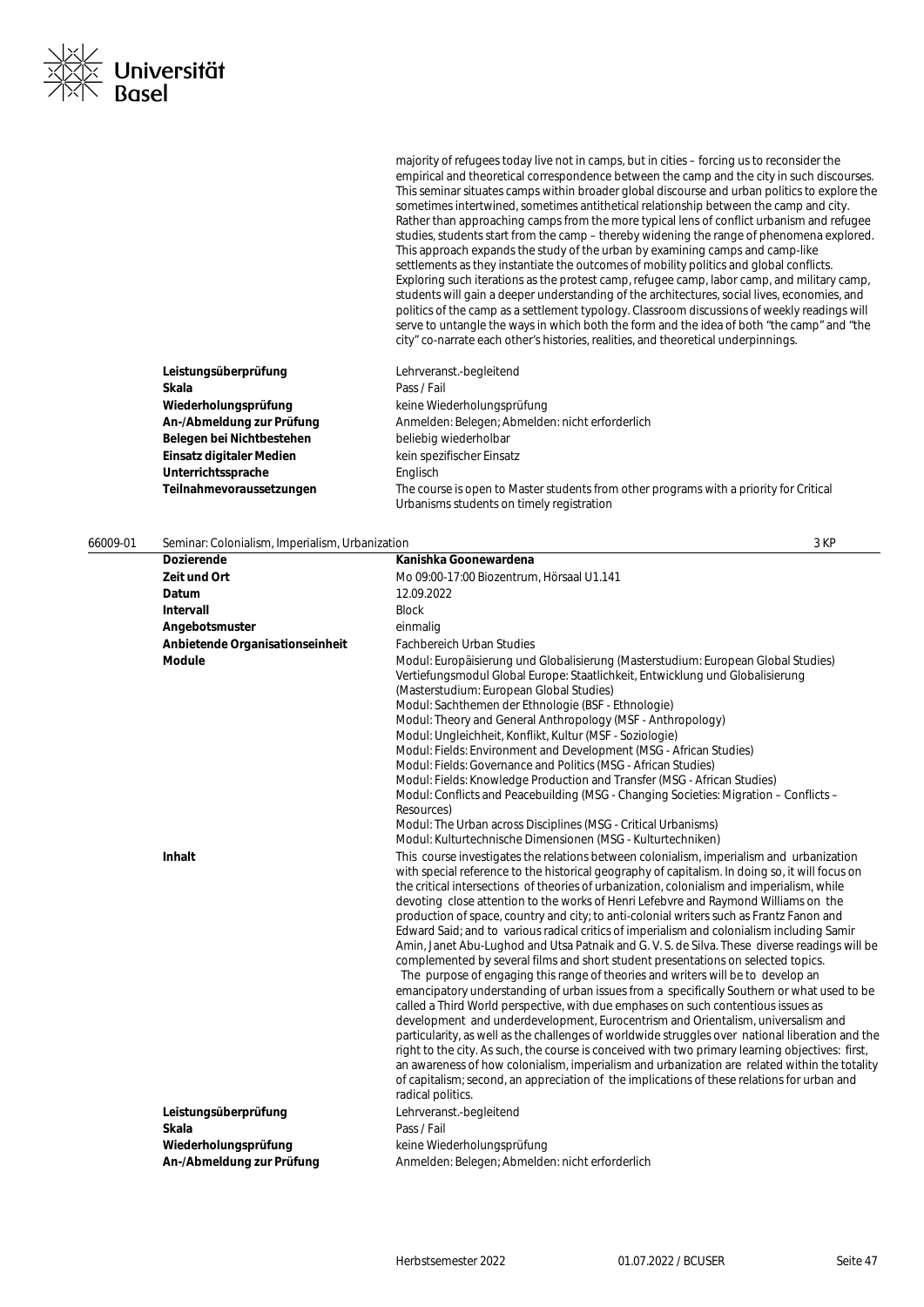

|          | Hinweise zur Leistungsüberprüfung<br>Belegen bei Nichtbestehen<br>Einsatz digitaler Medien  | Pass/Fail<br>nicht wiederholbar<br>kein spezifischer Einsatz                                                                                                                                                                                                                                                                                                                                                                                                                                                                                                                                                                                                                                                                                                                                                                                                                                                                                                                                                                                                                                                                                                                                                                                                                                         |      |
|----------|---------------------------------------------------------------------------------------------|------------------------------------------------------------------------------------------------------------------------------------------------------------------------------------------------------------------------------------------------------------------------------------------------------------------------------------------------------------------------------------------------------------------------------------------------------------------------------------------------------------------------------------------------------------------------------------------------------------------------------------------------------------------------------------------------------------------------------------------------------------------------------------------------------------------------------------------------------------------------------------------------------------------------------------------------------------------------------------------------------------------------------------------------------------------------------------------------------------------------------------------------------------------------------------------------------------------------------------------------------------------------------------------------------|------|
|          | Unterrichtssprache                                                                          | Englisch                                                                                                                                                                                                                                                                                                                                                                                                                                                                                                                                                                                                                                                                                                                                                                                                                                                                                                                                                                                                                                                                                                                                                                                                                                                                                             |      |
| 65607-01 | Seminar: Flight and Migration as Challenges of the European Integration Process             |                                                                                                                                                                                                                                                                                                                                                                                                                                                                                                                                                                                                                                                                                                                                                                                                                                                                                                                                                                                                                                                                                                                                                                                                                                                                                                      | 3 KP |
|          | Dozierende<br>Zeit und Ort                                                                  | Salvador Cayuela Sanchez<br>Fr 16:15-20:00 Alte Universität, Seminarraum 207<br>16–20 Uhr, Rheinsprung 9, Seminarraum 207: 23.9., 4.11., 16.12.2022<br>16-18 Uhr, Zoom: 30.09., 7.10., 21.10., 28.10., 18.11., 2.12., 9.12.2022                                                                                                                                                                                                                                                                                                                                                                                                                                                                                                                                                                                                                                                                                                                                                                                                                                                                                                                                                                                                                                                                      |      |
|          | Datum                                                                                       | 23.09.2022                                                                                                                                                                                                                                                                                                                                                                                                                                                                                                                                                                                                                                                                                                                                                                                                                                                                                                                                                                                                                                                                                                                                                                                                                                                                                           |      |
|          | Intervall                                                                                   | wöchentlich                                                                                                                                                                                                                                                                                                                                                                                                                                                                                                                                                                                                                                                                                                                                                                                                                                                                                                                                                                                                                                                                                                                                                                                                                                                                                          |      |
|          | Angebotsmuster                                                                              | einmalig                                                                                                                                                                                                                                                                                                                                                                                                                                                                                                                                                                                                                                                                                                                                                                                                                                                                                                                                                                                                                                                                                                                                                                                                                                                                                             |      |
|          | Anbietende Organisationseinheit                                                             | Fachbereich Kulturwissenschaft und Europäische Ethnologie                                                                                                                                                                                                                                                                                                                                                                                                                                                                                                                                                                                                                                                                                                                                                                                                                                                                                                                                                                                                                                                                                                                                                                                                                                            |      |
|          | Module                                                                                      | Vertiefungsmodul Global Europe: Arbeit, Migration und Gesellschaft (Masterstudium:<br>European Global Studies)<br>Vertiefungsmodul Global Europe: Regional Integration and Global Flows (Masterstudium:<br>European Global Studies)<br>Modul: Methoden und Felder der Kulturanthropologie (BSF - Kulturanthropologie)<br>Modul: Theorien der Kulturanthropologie (BSF - Kulturanthropologie)<br>Modul: Research Lab Kulturanthropologie (MSF - Kulturanthropologie)<br>Modul: Theorien und Methodologien der Kulturanthropologie (MSF - Kulturanthropologie)                                                                                                                                                                                                                                                                                                                                                                                                                                                                                                                                                                                                                                                                                                                                         |      |
|          |                                                                                             | Modul: Fields: Governance and Politics (MSG - African Studies)                                                                                                                                                                                                                                                                                                                                                                                                                                                                                                                                                                                                                                                                                                                                                                                                                                                                                                                                                                                                                                                                                                                                                                                                                                       |      |
|          | Lernziele                                                                                   | - Ability to reflect on cultural and social processes.<br>- Ability to work in groups.<br>- Reflected connection of theory and empiricism.                                                                                                                                                                                                                                                                                                                                                                                                                                                                                                                                                                                                                                                                                                                                                                                                                                                                                                                                                                                                                                                                                                                                                           |      |
|          | Inhalt                                                                                      | - Acquiring knowledge about migration and displacement in Europe.<br>In the European context, for the EU and the other European countries, flight and migration<br>are currently one of the major challenges. The aim of the seminar is, starting with a historical<br>perspective, to research the migration process in its various variants. The following topics<br>should be dealt with:<br>1. European history of migrations.<br>- Migration – an introduction.<br>- Migration movements in the 19th century.<br>- Flight and emigration in the first half of the 20th century.<br>- Labour migration from southern to northern Europe – the quest worker phenomenon.<br>- Post-colonial migrations.<br>2. Flight and migration in the present<br>- Flight and asylum in the present as a challenge for Europe.<br>- Current labour migrations from third countries to the EU.<br>- Economically motivated internal migrations after the enlargement of the EU.<br>- The mobility of the highly qualified.<br>- Age migration from northern to southern Europe.<br>3. Migration as a challenge for the EU<br>- The Arab Spring and the Legacy of the Colonies.<br>- EU policies.<br>- Migration and displacement as the touchstone of European cohesion.<br>- Frontex and the external borders. |      |
|          | Literatur                                                                                   | Bade, Klaus: Europa in Bewegung. München 2002<br>Bendel, Petra and Ariadna Ripoll Servent. Asylum and Refugee Protection: EU Policies in Crisis.<br>In The Routledge Handbook of Justice and Home Affairs Research, Hrsg. Ariadna Ripoll<br>Servent und Florian Trauner, 59-70. London: 2018.<br>Leimgruber, W. (2011) "Die Herausforderung der neuen Migration in die Schweiz", in Johler,<br>R., Matter, M., and Zinn-Thomas, S. (eds.) Mobilitäten. Europa in Bewegung als<br>Herausforderung kulturanalytischer Forschung. Münster: Waxmann, pp. 282–294.<br>Leimgruber, W., Hercog, M., Sandoz, L. and Sontag, K. (2018) "The Mobility of the 'Highly<br>Skilled' towards Switzerland", Nccr – on the move. Neuchâtel: National Center of Competence<br>in Research - the Migration Mobility Nexus.<br>Oltmer, Jochen: Globale Migration. München 2012.                                                                                                                                                                                                                                                                                                                                                                                                                                         |      |
|          | Leistungsüberprüfung                                                                        | Lehrveranst.-begleitend                                                                                                                                                                                                                                                                                                                                                                                                                                                                                                                                                                                                                                                                                                                                                                                                                                                                                                                                                                                                                                                                                                                                                                                                                                                                              |      |
|          | Skala                                                                                       | Pass / Fail                                                                                                                                                                                                                                                                                                                                                                                                                                                                                                                                                                                                                                                                                                                                                                                                                                                                                                                                                                                                                                                                                                                                                                                                                                                                                          |      |
|          | Wiederholungsprüfung                                                                        | keine Wiederholungsprüfung                                                                                                                                                                                                                                                                                                                                                                                                                                                                                                                                                                                                                                                                                                                                                                                                                                                                                                                                                                                                                                                                                                                                                                                                                                                                           |      |
|          | An-/Abmeldung zur Prüfung<br>Hinweise zur Leistungsüberprüfung<br>Belegen bei Nichtbestehen | Anmelden: Belegen; Abmelden: nicht erforderlich<br>Regular and active participation.<br>nicht wiederholbar                                                                                                                                                                                                                                                                                                                                                                                                                                                                                                                                                                                                                                                                                                                                                                                                                                                                                                                                                                                                                                                                                                                                                                                           |      |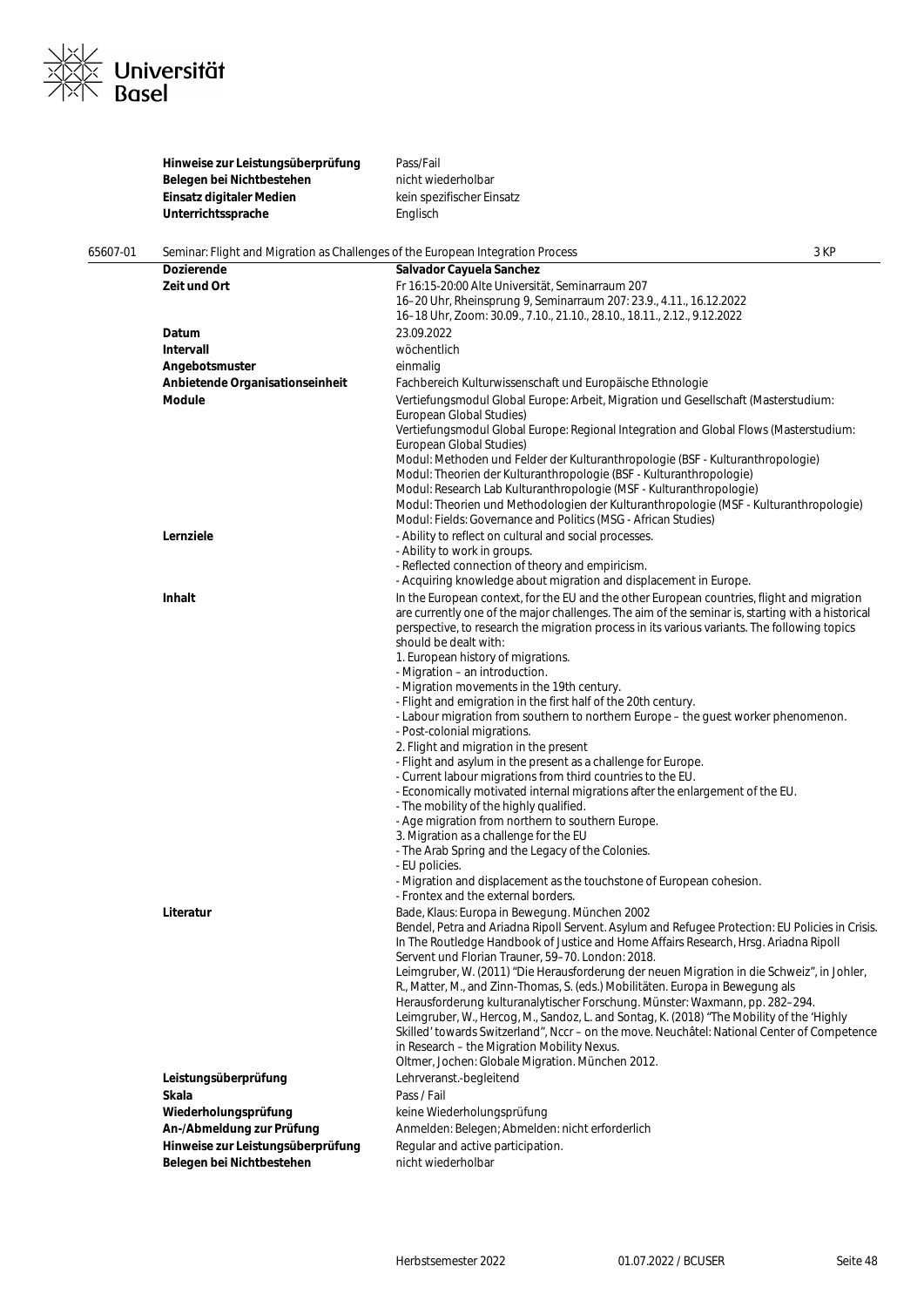

|          | Einsatz digitaler Medien<br>Unterrichtssprache                                   | kein spezifischer Einsatz<br>Englisch                                                                                                                                                                                                                                                                                                                                                                                                                                                                                                                                                                                                                                                                                                                                                                                                                                                                                                                                                                                                                                                                                                                                                                                                                                                                                                                                                                                                                                                                                                                                                                                                                                                                                                                                                                                                                                                                                                                                                                                         |      |
|----------|----------------------------------------------------------------------------------|-------------------------------------------------------------------------------------------------------------------------------------------------------------------------------------------------------------------------------------------------------------------------------------------------------------------------------------------------------------------------------------------------------------------------------------------------------------------------------------------------------------------------------------------------------------------------------------------------------------------------------------------------------------------------------------------------------------------------------------------------------------------------------------------------------------------------------------------------------------------------------------------------------------------------------------------------------------------------------------------------------------------------------------------------------------------------------------------------------------------------------------------------------------------------------------------------------------------------------------------------------------------------------------------------------------------------------------------------------------------------------------------------------------------------------------------------------------------------------------------------------------------------------------------------------------------------------------------------------------------------------------------------------------------------------------------------------------------------------------------------------------------------------------------------------------------------------------------------------------------------------------------------------------------------------------------------------------------------------------------------------------------------------|------|
|          | Teilnahmevoraussetzungen                                                         | Grundstudium abgeschlossen.                                                                                                                                                                                                                                                                                                                                                                                                                                                                                                                                                                                                                                                                                                                                                                                                                                                                                                                                                                                                                                                                                                                                                                                                                                                                                                                                                                                                                                                                                                                                                                                                                                                                                                                                                                                                                                                                                                                                                                                                   |      |
|          | Bemerkungen                                                                      | Die Teilnehmenden werden nach Fachrichtung, Studiengang und in der Reihenfolge ihrer<br>Anmeldung auf die Liste gesetzt. Wer im Rahmen von Auslandaufenthalten und von<br>Austauschprogrammen in Basel studiert wird unabhängig vom Listenplatz immer<br>aufgenommen.<br>The seminar will be held in English.                                                                                                                                                                                                                                                                                                                                                                                                                                                                                                                                                                                                                                                                                                                                                                                                                                                                                                                                                                                                                                                                                                                                                                                                                                                                                                                                                                                                                                                                                                                                                                                                                                                                                                                 |      |
|          |                                                                                  |                                                                                                                                                                                                                                                                                                                                                                                                                                                                                                                                                                                                                                                                                                                                                                                                                                                                                                                                                                                                                                                                                                                                                                                                                                                                                                                                                                                                                                                                                                                                                                                                                                                                                                                                                                                                                                                                                                                                                                                                                               |      |
| 65749-01 | Seminar: Jewish Communities in Modern North Africa: Identity, Religion, Politics |                                                                                                                                                                                                                                                                                                                                                                                                                                                                                                                                                                                                                                                                                                                                                                                                                                                                                                                                                                                                                                                                                                                                                                                                                                                                                                                                                                                                                                                                                                                                                                                                                                                                                                                                                                                                                                                                                                                                                                                                                               | 3 KP |
|          | Dozierende                                                                       | <b>Daniel Zisenwine</b>                                                                                                                                                                                                                                                                                                                                                                                                                                                                                                                                                                                                                                                                                                                                                                                                                                                                                                                                                                                                                                                                                                                                                                                                                                                                                                                                                                                                                                                                                                                                                                                                                                                                                                                                                                                                                                                                                                                                                                                                       |      |
|          | Zeit und Ort                                                                     | Mi 12:15-14:00 Maiengasse, Seminarraum 0105                                                                                                                                                                                                                                                                                                                                                                                                                                                                                                                                                                                                                                                                                                                                                                                                                                                                                                                                                                                                                                                                                                                                                                                                                                                                                                                                                                                                                                                                                                                                                                                                                                                                                                                                                                                                                                                                                                                                                                                   |      |
|          | Datum                                                                            | 21.09.2022                                                                                                                                                                                                                                                                                                                                                                                                                                                                                                                                                                                                                                                                                                                                                                                                                                                                                                                                                                                                                                                                                                                                                                                                                                                                                                                                                                                                                                                                                                                                                                                                                                                                                                                                                                                                                                                                                                                                                                                                                    |      |
|          | Intervall                                                                        | wöchentlich                                                                                                                                                                                                                                                                                                                                                                                                                                                                                                                                                                                                                                                                                                                                                                                                                                                                                                                                                                                                                                                                                                                                                                                                                                                                                                                                                                                                                                                                                                                                                                                                                                                                                                                                                                                                                                                                                                                                                                                                                   |      |
|          | Angebotsmuster                                                                   | einmalig                                                                                                                                                                                                                                                                                                                                                                                                                                                                                                                                                                                                                                                                                                                                                                                                                                                                                                                                                                                                                                                                                                                                                                                                                                                                                                                                                                                                                                                                                                                                                                                                                                                                                                                                                                                                                                                                                                                                                                                                                      |      |
|          | Anbietende Organisationseinheit                                                  | Fachbereich Nahost-Studien                                                                                                                                                                                                                                                                                                                                                                                                                                                                                                                                                                                                                                                                                                                                                                                                                                                                                                                                                                                                                                                                                                                                                                                                                                                                                                                                                                                                                                                                                                                                                                                                                                                                                                                                                                                                                                                                                                                                                                                                    |      |
|          | Module<br><b>Inhalt</b>                                                          | Modul: Europäisierung und Globalisierung (Masterstudium: European Global Studies)<br>Modul: Religion, Gesellschaft, Staat (Masterstudium: Interreligious Studies)<br>Modul: Religiöse Überzeugungen in Geschichte und Gegenwart (Masterstudium:<br>Interreligious Studies)<br>Modul: Vertiefung Geschichte (BSF - Jüdische Studien)<br>Wahlbereich Bachelor Jüdische Studien: Empfehlungen (BSF - Jüdische Studien)<br>Modul: Fortgeschrittene Nahoststudien (BSF - Nahoststudien)<br>Modul: Antike / monotheistische / aussereuropäische Religionen (BSF - Religionswissenschaft)<br>Modul: Geschichte, Literatur, Religion (MSF - Jüdische Studien)<br>Modul: Themen der Near & Middle Eastern Studies (MSF - Near & Middle Eastern Studies)<br>Modul: Fields: Governance and Politics (MSG - African Studies)<br>Modul: Fields: Media and Imagination (MSG - African Studies)<br>Modul: Migration, Mobility and Transnationalism (MSG - Changing Societies: Migration -<br>Conflicts - Resources)<br>Modul: Areas: Afrika (MSG - Europäische Geschichte in globaler Perspektive)<br>This course offers a historical overview of the Jewish communities of Morocco, Algeria, and<br>Tunisia in the modern era. Starting from the early 19th century, these communities<br>experienced periods of rapid change. They, and the societies in which they lived were<br>exposed to European colonialism and its broader impact. This course will highlight the<br>experiences and reactions of North African Jews to these changes, along with the rise of new<br>social, religious, and political currents (particularly nationalism) within them. The course will<br>incorporate new approaches to the study of North African Jewish communities, mainly<br>placing these communities in the broader context of the societies in which they lived. The<br>emerging story of these communities is a highly complex realtionship between them and the<br>Muslim majority, offering a rich portrait that remains unknown to many. |      |
|          | Literatur                                                                        | Reading list and course requirements will follow at the beginning of the semester.                                                                                                                                                                                                                                                                                                                                                                                                                                                                                                                                                                                                                                                                                                                                                                                                                                                                                                                                                                                                                                                                                                                                                                                                                                                                                                                                                                                                                                                                                                                                                                                                                                                                                                                                                                                                                                                                                                                                            |      |
|          | Leistungsüberprüfung                                                             | Lehrveranst.-begleitend                                                                                                                                                                                                                                                                                                                                                                                                                                                                                                                                                                                                                                                                                                                                                                                                                                                                                                                                                                                                                                                                                                                                                                                                                                                                                                                                                                                                                                                                                                                                                                                                                                                                                                                                                                                                                                                                                                                                                                                                       |      |
|          | Skala                                                                            | Pass / Fail                                                                                                                                                                                                                                                                                                                                                                                                                                                                                                                                                                                                                                                                                                                                                                                                                                                                                                                                                                                                                                                                                                                                                                                                                                                                                                                                                                                                                                                                                                                                                                                                                                                                                                                                                                                                                                                                                                                                                                                                                   |      |
|          | Wiederholungsprüfung                                                             | keine Wiederholungsprüfung                                                                                                                                                                                                                                                                                                                                                                                                                                                                                                                                                                                                                                                                                                                                                                                                                                                                                                                                                                                                                                                                                                                                                                                                                                                                                                                                                                                                                                                                                                                                                                                                                                                                                                                                                                                                                                                                                                                                                                                                    |      |
|          | An-/Abmeldung zur Prüfung                                                        | Anmelden: Belegen; Abmelden: nicht erforderlich                                                                                                                                                                                                                                                                                                                                                                                                                                                                                                                                                                                                                                                                                                                                                                                                                                                                                                                                                                                                                                                                                                                                                                                                                                                                                                                                                                                                                                                                                                                                                                                                                                                                                                                                                                                                                                                                                                                                                                               |      |
|          | Belegen bei Nichtbestehen                                                        | nicht wiederholbar                                                                                                                                                                                                                                                                                                                                                                                                                                                                                                                                                                                                                                                                                                                                                                                                                                                                                                                                                                                                                                                                                                                                                                                                                                                                                                                                                                                                                                                                                                                                                                                                                                                                                                                                                                                                                                                                                                                                                                                                            |      |
|          | Einsatz digitaler Medien                                                         | kein spezifischer Einsatz                                                                                                                                                                                                                                                                                                                                                                                                                                                                                                                                                                                                                                                                                                                                                                                                                                                                                                                                                                                                                                                                                                                                                                                                                                                                                                                                                                                                                                                                                                                                                                                                                                                                                                                                                                                                                                                                                                                                                                                                     |      |
|          | Unterrichtssprache                                                               | Englisch                                                                                                                                                                                                                                                                                                                                                                                                                                                                                                                                                                                                                                                                                                                                                                                                                                                                                                                                                                                                                                                                                                                                                                                                                                                                                                                                                                                                                                                                                                                                                                                                                                                                                                                                                                                                                                                                                                                                                                                                                      |      |
| 33069-01 | Seminar: Nachhaltige Organisationsentwicklung im Nonprofit-Sektor                |                                                                                                                                                                                                                                                                                                                                                                                                                                                                                                                                                                                                                                                                                                                                                                                                                                                                                                                                                                                                                                                                                                                                                                                                                                                                                                                                                                                                                                                                                                                                                                                                                                                                                                                                                                                                                                                                                                                                                                                                                               | 3 KP |

| ,,,,,,,,, | <u>Johnnan, nachmannyc Organisationschtwicklung inn nompromt Joktor</u> |                                                                                                                   | ווי ש |
|-----------|-------------------------------------------------------------------------|-------------------------------------------------------------------------------------------------------------------|-------|
|           | <b>Dozierende</b>                                                       | <b>Claus-Heinrich Daub</b>                                                                                        |       |
|           | Zeit und Ort                                                            | Mo 10:15-12:00 Soziologie, Hörsaal 215                                                                            |       |
|           | <b>Datum</b>                                                            | 19.09.2022                                                                                                        |       |
|           | Intervall                                                               | wöchentlich                                                                                                       |       |
|           | Angebotsmuster                                                          | Jedes Frühjahrsem.                                                                                                |       |
|           | Anbietende Organisationseinheit                                         | Fachbereich Soziologie                                                                                            |       |
|           | <b>Module</b>                                                           | Vertiefungsmodul Global Europe: Internationale Organisationen (Masterstudium: European<br><b>Global Studies</b> ) |       |
|           |                                                                         | Wahlbereich Bachelor Soziologie: Empfehlungen (BSF - Soziologie)                                                  |       |
|           |                                                                         | Modul: Fields: Governance and Politics (MSG - African Studies)                                                    |       |
|           |                                                                         | Modul: Resources and Sustainability (MSG - Changing Societies: Migration – Conflicts –<br>Resources)              |       |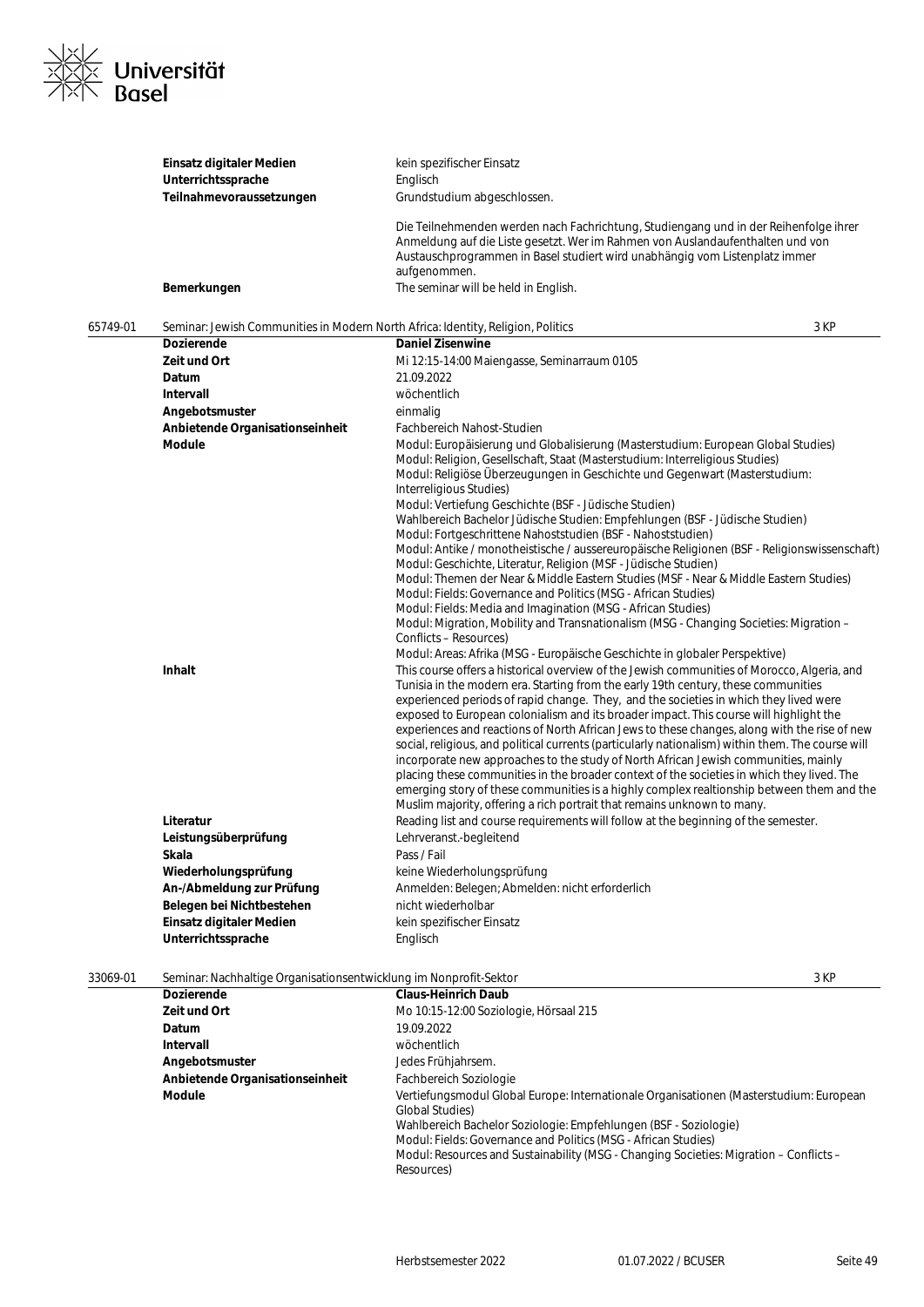

|          | Lernziele                                                                                                               | Die Studierenden<br>- kennen die aktuellen Herausforderungen von NPO im Kontext des Diskurses um nachhaltige<br>Entwicklung, Corporate Sustainability und nachhaltige Organisationsentwicklung;<br>- sind in der Lage, Forschungsansätze zur Klärung der Fragestellungen und Konflikte zu<br>entwickeln, die sich NPO bei ihrer Auseinandersetzung mit der Thematik organisationaler<br>Nachhaltigkeit präsentieren und die sie unterschiedlich lösen;<br>- haben ihr Wissen über methodische Vorgehensweisen bei praxisorientierten<br>Forschungsprojekten vertieft und ihre Fähigkeiten zur Zusammenarbeit in einem<br>Forschungsteam erprobt.                                                                                                                                                                                                                                                                                                                                                                                                                                                                                                                                                                             |      |
|----------|-------------------------------------------------------------------------------------------------------------------------|------------------------------------------------------------------------------------------------------------------------------------------------------------------------------------------------------------------------------------------------------------------------------------------------------------------------------------------------------------------------------------------------------------------------------------------------------------------------------------------------------------------------------------------------------------------------------------------------------------------------------------------------------------------------------------------------------------------------------------------------------------------------------------------------------------------------------------------------------------------------------------------------------------------------------------------------------------------------------------------------------------------------------------------------------------------------------------------------------------------------------------------------------------------------------------------------------------------------------|------|
|          | <b>Inhalt</b>                                                                                                           | Das Konzept der nachhaltigen Organisationsentwicklung gewinnt zunehmend an<br>Bedeutung. Auf Basis normativer Überlegungen zu einer Corporate Sustainability beschreibt<br>es diejenigen Anpassungsprozesse, die Organisationen leisten müssen, um ihre Legitimation<br>in einer sich verändernden institutionellen Umwelt auch künftig sicherstellen zu können.<br>Während sich einige dieser Anpassungen aufgrund organisationskultureller Werte, Normen<br>und Handlungsmuster vergleichsweise friktionsfrei realisieren lassen, kommt es bei anderen<br>zu Konflikten. Im Nonprofit-Bereich birgt insbesondere der Umstand Konfliktpotenzial, dass<br>Organisationen auch bei Aufbau und Umsetzung eines "nachhaltigen" Managementmodells<br>gewisse rationalisierte Strukturelemente und Praktiken des Managements adaptieren<br>müssen, um Legitimität zu erlangen und ihren Ressourcenfluss sicherzustellen. In der<br>Veranstaltung soll mit Hilfe praxisorientierter studentischer Forschungsprojekte der Frage<br>nachgegangen werden, welche Erfahrungen NPO hierbei gemacht haben, wie sie mit den<br>Herausforderungen umgehen und wie sich die Veränderungen in Strukturen, Prozessen und<br>Projekten zeigen. |      |
|          | Literatur                                                                                                               | Daub, C.-H., Scherrer, Y.M. und Verkuil, A. H. (2014), Exploring Reasons for the Reserve against<br>Sustainable Management within Nonprofit Organizations, Sustainability 2014, 6(6),<br>3252-3270.<br>Dunphy, D., Benn, S. (2014), Organizational Change for Corporate Sustainability, 3rd ed.,<br>London/New York: Routledge.<br>Scott, W.R. (2013): Institutions and Organizations: Ideas, Interests, and Identities, 4th ed.,<br>Thousand Oaks: Sage.<br>Walgenbach, P. / Meyer, R. (2008): Neoinstitutionalistische Organisationstheorie, Stuttgart:<br>Kohlhammer.                                                                                                                                                                                                                                                                                                                                                                                                                                                                                                                                                                                                                                                     |      |
|          | Leistungsüberprüfung<br>Skala<br>Wiederholungsprüfung<br>An-/Abmeldung zur Prüfung<br>Hinweise zur Leistungsüberprüfung | Lehrveranst.-begleitend<br>Pass / Fail<br>keine Wiederholungsprüfung<br>Anmelden: Belegen; Abmelden: nicht erforderlich<br>Projektpräsentation und schriftlicher Projektbericht, der zum Ende des Semesters abzugeben                                                                                                                                                                                                                                                                                                                                                                                                                                                                                                                                                                                                                                                                                                                                                                                                                                                                                                                                                                                                        |      |
|          | Belegen bei Nichtbestehen<br>Einsatz digitaler Medien<br>Unterrichtssprache<br>Teilnahmevoraussetzungen                 | ist<br>beliebig wiederholbar<br>kein spezifischer Einsatz<br>Deutsch                                                                                                                                                                                                                                                                                                                                                                                                                                                                                                                                                                                                                                                                                                                                                                                                                                                                                                                                                                                                                                                                                                                                                         |      |
|          | Anmeldung zur Lehrveranstaltung                                                                                         | Die Studierenden werden gebeten, sich zusätzlich zur Einschreibung auch direkt beim<br>Dozenten per E-Mail anzumelden (claus-heinrich.daub@unibas.ch), damit sie auf die<br>Teilnehmendenliste aufgenommen werden können. Die Teilnehmendenzahl ist auf 20<br>begrenzt. Die Aufnahme erfolgt gemäss der Reihenfolge der persönlichen Anmeldungen per<br>E-Mail beim Dozenten.                                                                                                                                                                                                                                                                                                                                                                                                                                                                                                                                                                                                                                                                                                                                                                                                                                                |      |
| 62365-01 |                                                                                                                         | Seminar: No Human Being is Illegal? Processes of Illegalization and Criminalization of Migration                                                                                                                                                                                                                                                                                                                                                                                                                                                                                                                                                                                                                                                                                                                                                                                                                                                                                                                                                                                                                                                                                                                             | 3 KP |
|          | <b>Dozierende</b>                                                                                                       | Claudia Wilopo                                                                                                                                                                                                                                                                                                                                                                                                                                                                                                                                                                                                                                                                                                                                                                                                                                                                                                                                                                                                                                                                                                                                                                                                               |      |
|          | Zeit und Ort                                                                                                            | Mi 16:15-18:00 Alte Universität, Seminarraum 207                                                                                                                                                                                                                                                                                                                                                                                                                                                                                                                                                                                                                                                                                                                                                                                                                                                                                                                                                                                                                                                                                                                                                                             |      |
|          | <b>Datum</b>                                                                                                            | 28.09.2022                                                                                                                                                                                                                                                                                                                                                                                                                                                                                                                                                                                                                                                                                                                                                                                                                                                                                                                                                                                                                                                                                                                                                                                                                   |      |

**Anbietende Organisationseinheit** Fachbereich Kulturwissenschaft und Europäische Ethnologie

European Global Studies)

**Intervall** wöchentlich **Angebotsmuster** unregelmässig

**Module** Vertiefungsmodul Global Europe: Arbeit, Migration und Gesellschaft (Masterstudium:

Modul: Themenfelder der Geschlechterforschung (BSF - Geschlechterforschung) Modul: Methoden und Felder der Kulturanthropologie (BSF - Kulturanthropologie)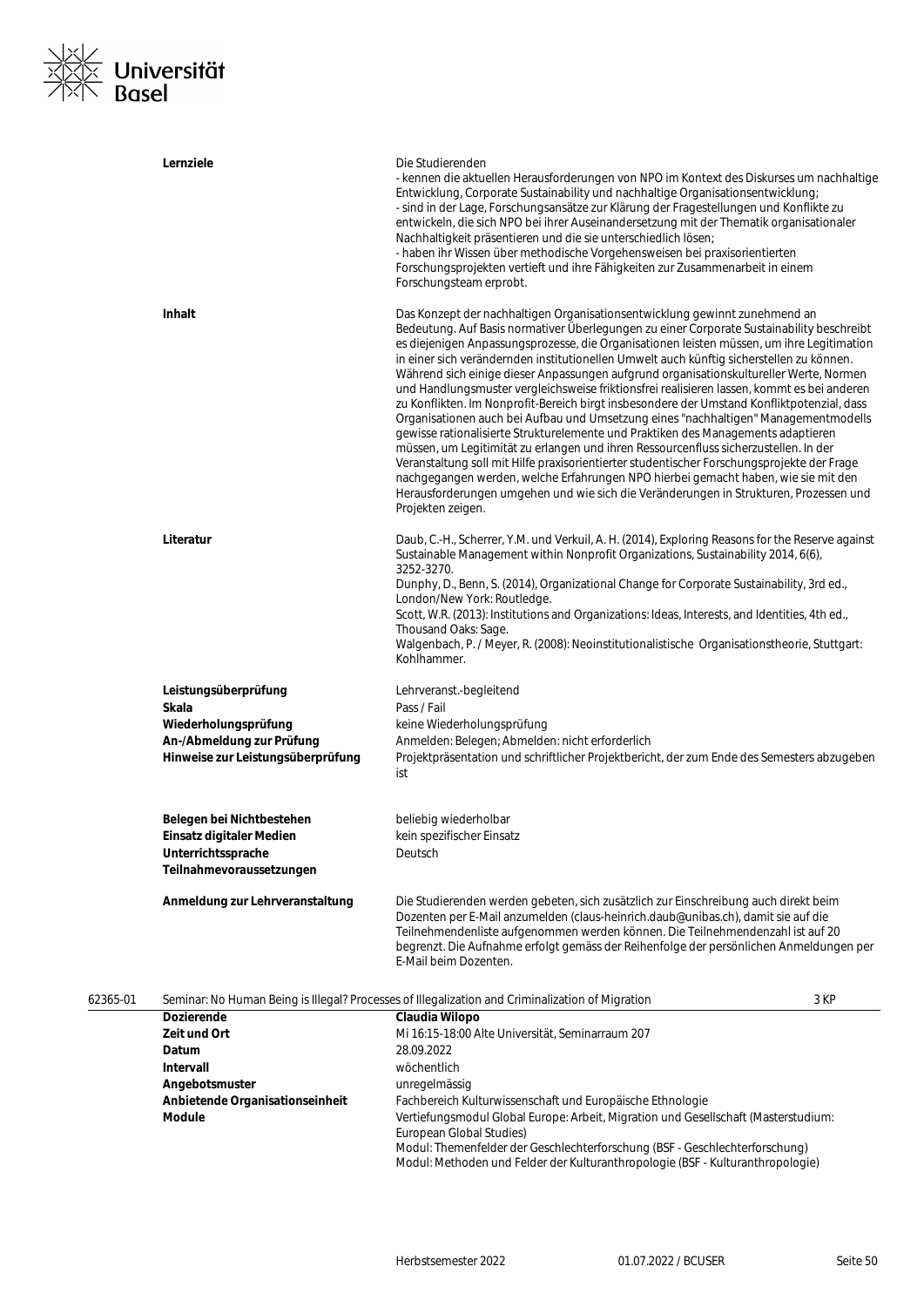

|                                   | Modul: Gesellschaft in Osteuropa (BSF - Osteuropäische Kulturen)<br>Modul: Erweiterung Gesellschaftswissenschaften B.A. (BSF - Politikwissenschaft)<br>Modul: Politik, Entwicklung und soziale Ungleichheit (BSF - Soziologie)<br>Modul: Gesellschaft in Osteuropa (BSG - Osteuropa-Studien)                                                                                                                                                                                      |
|-----------------------------------|-----------------------------------------------------------------------------------------------------------------------------------------------------------------------------------------------------------------------------------------------------------------------------------------------------------------------------------------------------------------------------------------------------------------------------------------------------------------------------------|
|                                   | Modul: Vertiefung Themenfelder der Geschlechterforschung (MSF - Geschlechterforschung)<br>Modul: Research Lab Kulturanthropologie (MSF - Kulturanthropologie)<br>Modul: Erweiterung Gesellschaftswissenschaften M.A. (MSF - Politikwissenschaft)<br>Modul: Ungleichheit, Konflikt, Kultur (MSF - Soziologie)<br>Modul: Fields: Governance and Politics (MSG - African Studies)                                                                                                    |
|                                   | Modul: Migration, Mobility and Transnationalism (MSG - Changing Societies: Migration -<br>Conflicts - Resources)<br>Modul: The Urban across Disciplines (MSG - Critical Urbanisms)                                                                                                                                                                                                                                                                                                |
|                                   | Modul: Kulturtechnische Dimensionen (MSG - Kulturtechniken)                                                                                                                                                                                                                                                                                                                                                                                                                       |
| Lernziele                         | - Understanding the illegalization process in the Swiss asylum model.<br>- Acquiring insights on the effects of a negative asylum decision.<br>- Understanding the complex relationship between illegalization, borders and citizenship.                                                                                                                                                                                                                                          |
| Inhalt                            | Why is a person considered "illegal"? What effects does an illegalized residence status have on<br>people's everyday lives? How do rejected asylum seekers' presence, actions and legal claims<br>shape migration practice and its enforcement? What can the situation of rejected asylum<br>seekers tell us about our understanding of global migration, borders and citizenship? Possible<br>answers to these questions will be explored and discussed in this class.           |
|                                   | This course is an introductory class on illegalized migration in Switzerland. It introduces the<br>legal situation of rejected asylum seekers and draws on practices of rights, exclusion and<br>belonging. It introduces contemporary theories and readings of migration. In class, we will<br>discuss the struggles for economic, social and political inclusion and different nuanced in-<br>between situations of rejected asylum seekers in Switzerland.                     |
| Literatur                         | Affolter, Laura (2020) "Keeping Numbers Low in the Name of Fairness Ethos and Ethics in a<br>Swiss Asylum Administration" in Julia M. Eckert (ed.) The Bureaucratic Production of<br>Difference Ethos and Ethics in Migration Administrations, Bielefeld: Transkript, pp. 28-57.<br>Ataç, Ilker et al. (2016) "Introduction: The Contentious Politics of Refugee and Migrant Protest<br>and Solidarity Movements: Remaking Citizenship from the Margins." Citizenship Studies 20  |
|                                   | $(5): 527 - 544.$<br>Bader, Dina. (2018) "Who Ought to Stay? Asylum Policy and Protest Culture in Switzerland." In<br>Protest Movements in Asylum and Deportation, edited by Sieglinde Rosenberger, Verena<br>Stern, and Nina Merhaut, Cham: Springer International Publishing, 69-86.                                                                                                                                                                                            |
|                                   | Dahinden, Janine, and Bridget Anderson (2021) "Exploring New Avenues for Knowledge<br>Production in Migration Research: A Debate Between Bridget Anderson and Janine Dahinden<br>- Pre and After the Burst of the Pandemic." Swiss Journal of Sociology 47 (1): 27-52.<br>Laubenthal, Barbara. (2007) "The Emergence of Pro-Regularization Movements in Western<br>Europe." International Migration 45 (3): 101-133.                                                              |
|                                   | Lüthi, Barbara (2020) Humans, Not Files: Deportation And Knowledge In Ghi Bulletin<br>Supplement 15.                                                                                                                                                                                                                                                                                                                                                                              |
|                                   | Piñeiro, Esteban et al. (2021) The art of soft power banishment. New insights into the Swiss<br>deportation regime, Ethnic and Racial Studies. 45:16, 28-48. Cultural Studies, 2015 Vol. 29, No.<br>$1, 55 - 87.$                                                                                                                                                                                                                                                                 |
|                                   | Schilliger, Sarah (2020) "Challenging Who Counts as a Citizen. The Infrastructure of Solidarity<br>Contesting Racial Profiling in Switzerland." Journal of Citizenship Studies, April, 1-18.<br>Wilopo, Claudia (in print) "Navigating invisible border spaces: What rejected asylum seekers<br>lives can tell us about everyday bordering practices." In: Invisible Borders in Very Bordered<br>World: Geographies of Power, Mobility, and Belonging, edited by Joshua Hagen and |
|                                   | Alexander Diener, New York: Routledge.<br>Wyss, Anna (2019) "Stuck in Mobility? Interrupted Journeys of Migrants with Precarious Legal<br>Status in Europe," Journal of Immigrant and Refugee Studies 2019, vol. 17, no. 1, 77-93.                                                                                                                                                                                                                                                |
| Leistungsüberprüfung              | Lehrveranst.-begleitend                                                                                                                                                                                                                                                                                                                                                                                                                                                           |
| Skala                             | Pass / Fail                                                                                                                                                                                                                                                                                                                                                                                                                                                                       |
| Wiederholungsprüfung              | keine Wiederholungsprüfung                                                                                                                                                                                                                                                                                                                                                                                                                                                        |
| An-/Abmeldung zur Prüfung         | Anmelden: Belegen; Abmelden: nicht erforderlich                                                                                                                                                                                                                                                                                                                                                                                                                                   |
| Hinweise zur Leistungsüberprüfung | - Active engagement in class discussions<br>- Oral input on topic of your choice (10 min.)<br>- Weekly written reading reflection (100-150 words)                                                                                                                                                                                                                                                                                                                                 |
| Belegen bei Nichtbestehen         | beliebig wiederholbar                                                                                                                                                                                                                                                                                                                                                                                                                                                             |
| Einsatz digitaler Medien          | kein spezifischer Einsatz                                                                                                                                                                                                                                                                                                                                                                                                                                                         |
| Unterrichtssprache                | Englisch                                                                                                                                                                                                                                                                                                                                                                                                                                                                          |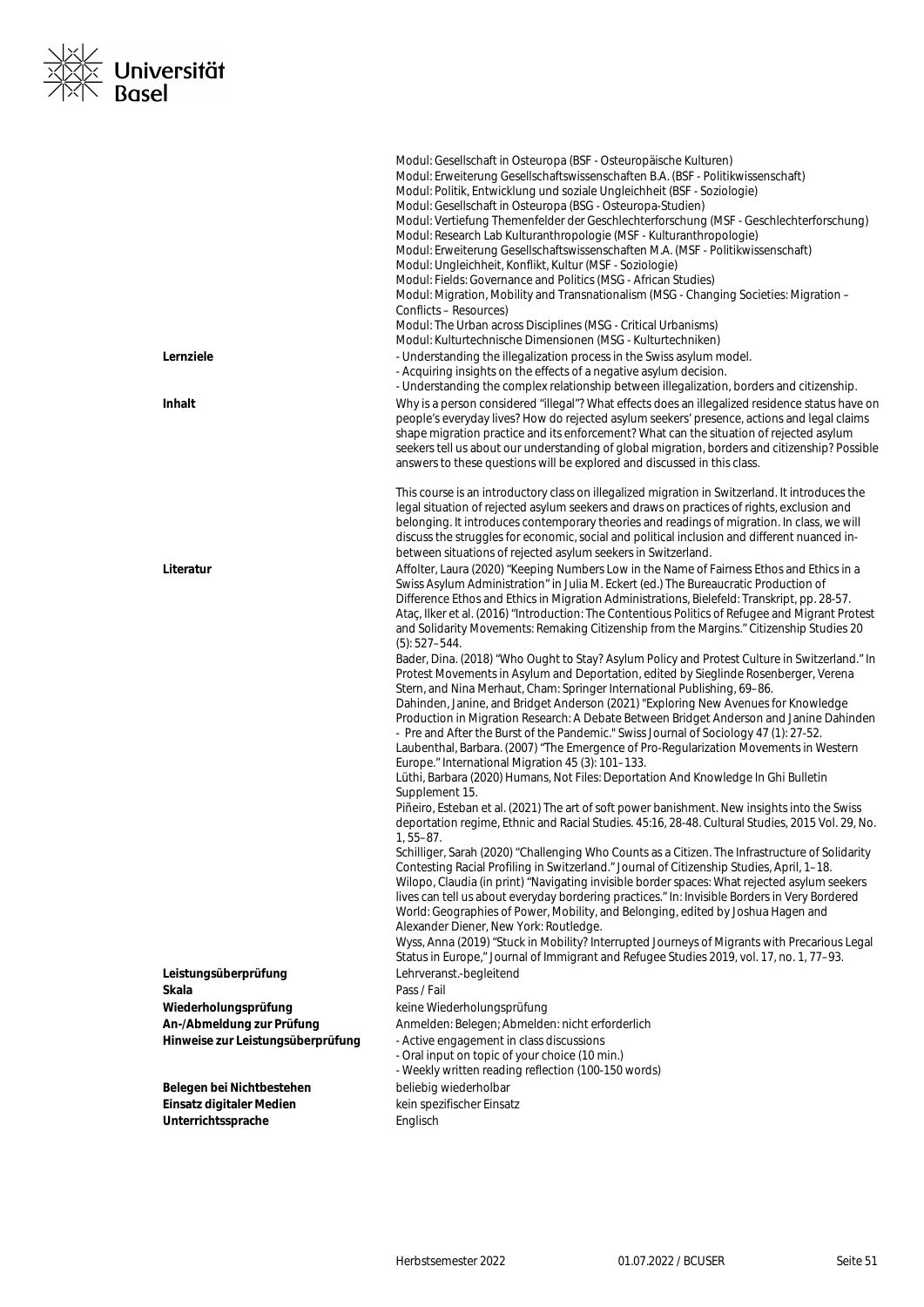

|          | Teilnahmevoraussetzungen                                            | There is a priority list for this class. Places will be distributed in order of enrolment. Priority is<br>given to master students in the MSG 'Changing Societies' programme. This is an advanced<br>class taught in English. Students should be prepared to read around 25-30 pages per week.<br>BA students should be at least in their 5th semester.                                                                      |      |
|----------|---------------------------------------------------------------------|------------------------------------------------------------------------------------------------------------------------------------------------------------------------------------------------------------------------------------------------------------------------------------------------------------------------------------------------------------------------------------------------------------------------------|------|
|          | Anmeldung zur Lehrveranstaltung                                     | Please note that the maximum number of participants are 30.                                                                                                                                                                                                                                                                                                                                                                  |      |
| 62255-01 | Seminar: Politics of Pandemics                                      |                                                                                                                                                                                                                                                                                                                                                                                                                              | 3 KP |
|          | Dozierende                                                          | <b>Laurent Goetschel</b>                                                                                                                                                                                                                                                                                                                                                                                                     |      |
|          |                                                                     | Jürg Utzinger                                                                                                                                                                                                                                                                                                                                                                                                                |      |
|          | Zeit und Ort                                                        | Do 10:15-11:45 Bernoullistrasse 14/16, Seminarraum 02.004                                                                                                                                                                                                                                                                                                                                                                    |      |
|          | Datum                                                               | 22.09.2022                                                                                                                                                                                                                                                                                                                                                                                                                   |      |
|          | Intervall                                                           | wöchentlich                                                                                                                                                                                                                                                                                                                                                                                                                  |      |
|          | Angebotsmuster                                                      | Jedes Herbstsemester                                                                                                                                                                                                                                                                                                                                                                                                         |      |
|          | Anbietende Organisationseinheit                                     | Fachbereich Politikwissenschaft                                                                                                                                                                                                                                                                                                                                                                                              |      |
|          | <b>Module</b>                                                       | Modul: Advances in Epidemiology, Statistics and Global & Public Health (Masterstudium:                                                                                                                                                                                                                                                                                                                                       |      |
|          |                                                                     | Epidemiologie)<br>Modul: Europäisierung und Globalisierung (Masterstudium: European Global Studies)<br>Vertiefungsmodul Global Europe: Global Ageing and Health (Masterstudium: European<br><b>Global Studies)</b>                                                                                                                                                                                                           |      |
|          |                                                                     | Modul: Regionaler Fokus M.A. (MSF - Politikwissenschaft)                                                                                                                                                                                                                                                                                                                                                                     |      |
|          |                                                                     | Modul: Vertiefung Politikwissenschaft M.A. (MSF - Politikwissenschaft)                                                                                                                                                                                                                                                                                                                                                       |      |
|          |                                                                     | Modul: Fields: Governance and Politics (MSG - African Studies)<br>Modul: Fields: Public Health and Social Life (MSG - African Studies)                                                                                                                                                                                                                                                                                       |      |
|          |                                                                     | Modul: Conflicts and Peacebuilding (MSG - Changing Societies: Migration – Conflicts –                                                                                                                                                                                                                                                                                                                                        |      |
|          |                                                                     | Resources)                                                                                                                                                                                                                                                                                                                                                                                                                   |      |
|          |                                                                     | Modul: The Urban across Disciplines (MSG - Critical Urbanisms)                                                                                                                                                                                                                                                                                                                                                               |      |
|          | Lernziele                                                           | Participants know the major interactions between health, politics, and conflicts. They are able<br>discuss a number of selected cases. They are familiar with the relevant disciplinary views of<br>Epidiemologists and of Political Scientists.                                                                                                                                                                             |      |
|          | Inhalt                                                              | Health, Politics, and Conflicts interact. Pandemics may be seen as an extreme case in which<br>the complexities become particularly visible at the local, national and global levels. We look at<br>the implications of pandemics on politics and vice versa at the impact politics has on<br>pandemics and their handling by different actors. Doing so, we focus in particular on fragile<br>contexts in the Global South. |      |
|          | Literatur                                                           | Will be accessible on ADAM before the beginning of the course.                                                                                                                                                                                                                                                                                                                                                               |      |
|          | Leistungsüberprüfung                                                | Lehrveranst.-begleitend                                                                                                                                                                                                                                                                                                                                                                                                      |      |
|          | Skala                                                               | $1-60.5$                                                                                                                                                                                                                                                                                                                                                                                                                     |      |
|          | Wiederholungsprüfung                                                | keine Wiederholungsprüfung                                                                                                                                                                                                                                                                                                                                                                                                   |      |
|          | An-/Abmeldung zur Prüfung                                           | Anmelden: Belegen; Abmelden: nicht erforderlich                                                                                                                                                                                                                                                                                                                                                                              |      |
|          | Hinweise zur Leistungsüberprüfung                                   | Grading is based on tasks assigned during the seminar.                                                                                                                                                                                                                                                                                                                                                                       |      |
|          | Belegen bei Nichtbestehen                                           | beliebig wiederholbar                                                                                                                                                                                                                                                                                                                                                                                                        |      |
|          | Einsatz digitaler Medien                                            | kein spezifischer Einsatz                                                                                                                                                                                                                                                                                                                                                                                                    |      |
|          | Unterrichtssprache                                                  | Deutsch                                                                                                                                                                                                                                                                                                                                                                                                                      |      |
|          | Teilnahmevoraussetzungen                                            | Attention:                                                                                                                                                                                                                                                                                                                                                                                                                   |      |
|          |                                                                     | All Seminars will be graded in the Department of Political Science.                                                                                                                                                                                                                                                                                                                                                          |      |
|          |                                                                     | Grading scale 6.0 to 1.0, whereupon 4.0 is a pass.                                                                                                                                                                                                                                                                                                                                                                           |      |
|          |                                                                     | The number of participants is limited. The places are assigned according to date of<br>enrollment and subject of study. Priority will be given to students of Political Science and                                                                                                                                                                                                                                          |      |
|          |                                                                     | Epidemiology.                                                                                                                                                                                                                                                                                                                                                                                                                |      |
|          |                                                                     | Please take note:                                                                                                                                                                                                                                                                                                                                                                                                            |      |
|          |                                                                     | The first session of the seminar will be held via Zoom. This session will serve as an information<br>session for students. Please take not that you will have to decide at the end of this session                                                                                                                                                                                                                           |      |
|          | Anmeldung zur Lehrveranstaltung                                     | whether you will continue with the seminar for the rest of the term.<br>Registration on MOnA                                                                                                                                                                                                                                                                                                                                 |      |
|          | Bemerkungen                                                         | The number of participants is limited. The places are assigned according to date of                                                                                                                                                                                                                                                                                                                                          |      |
|          |                                                                     | enrollment and subject of study. Priority will be given to students of Political Science and<br>Epidemiology.                                                                                                                                                                                                                                                                                                                |      |
|          |                                                                     | Please take note:<br>The first session of the seminar will be held via Zoom. This session will serve as an information                                                                                                                                                                                                                                                                                                       |      |
|          |                                                                     | session for students. Please take not that you will have to decide at the end of this session<br>whether you will continue with the seminar for the rest of the term.                                                                                                                                                                                                                                                        |      |
| 65877-01 | Seminar: Race and Colonialism in Southern Africa, 18th-20th Century |                                                                                                                                                                                                                                                                                                                                                                                                                              | 3 KP |

**Dozierende Lorena Rizzo**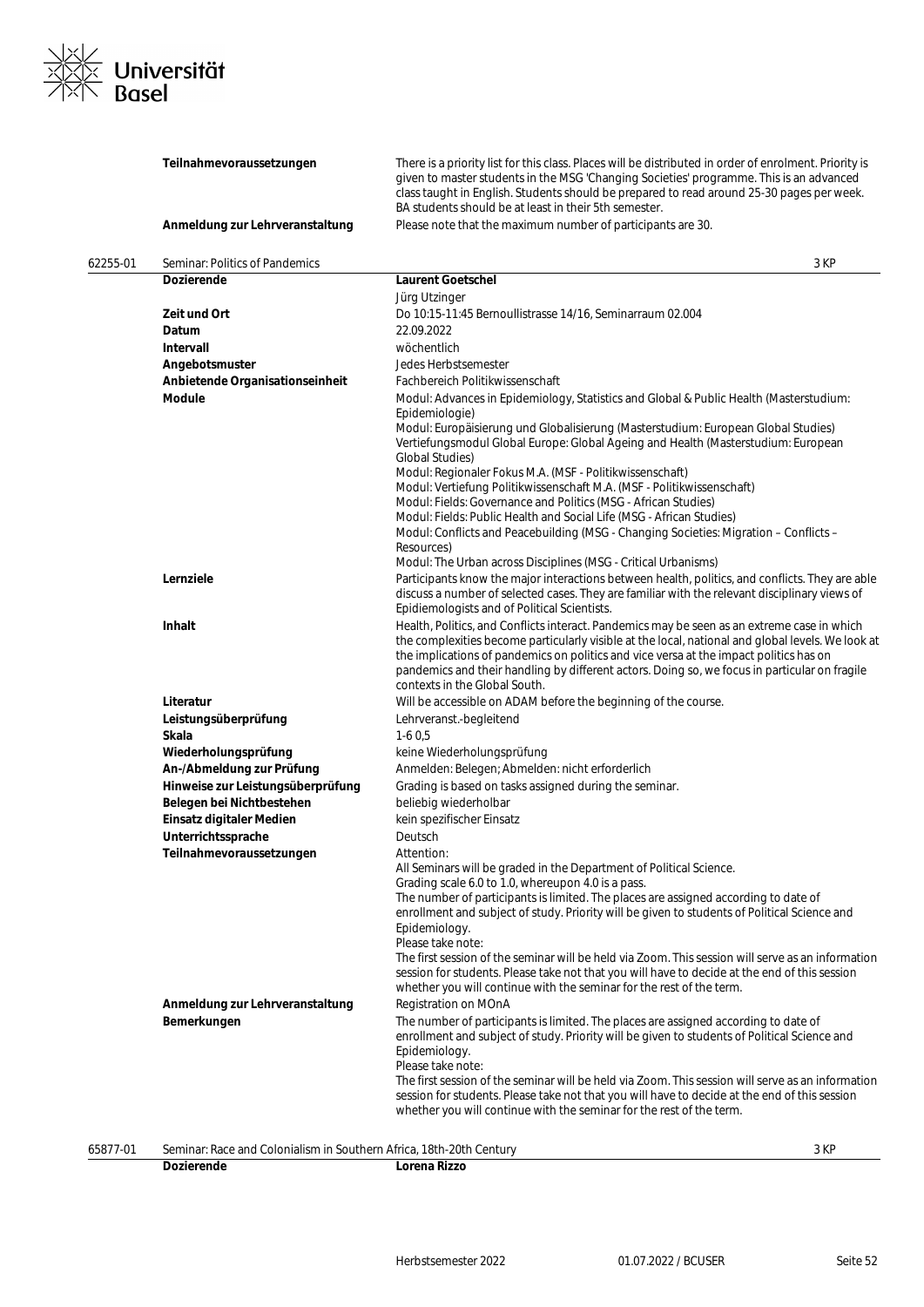

| Zeit und Ort                                   | Mo 10:15-11:45 Kollegienhaus, Seminarraum 104                                                                                                                                                                                                                                                                                                                                                                                                                                                                                                                                                                                                                                                                                                                                                                                                                                                                                                         |
|------------------------------------------------|-------------------------------------------------------------------------------------------------------------------------------------------------------------------------------------------------------------------------------------------------------------------------------------------------------------------------------------------------------------------------------------------------------------------------------------------------------------------------------------------------------------------------------------------------------------------------------------------------------------------------------------------------------------------------------------------------------------------------------------------------------------------------------------------------------------------------------------------------------------------------------------------------------------------------------------------------------|
| Datum                                          | 19.09.2022                                                                                                                                                                                                                                                                                                                                                                                                                                                                                                                                                                                                                                                                                                                                                                                                                                                                                                                                            |
| Intervall                                      | wöchentlich                                                                                                                                                                                                                                                                                                                                                                                                                                                                                                                                                                                                                                                                                                                                                                                                                                                                                                                                           |
| Angebotsmuster                                 | einmalig                                                                                                                                                                                                                                                                                                                                                                                                                                                                                                                                                                                                                                                                                                                                                                                                                                                                                                                                              |
| Anbietende Organisationseinheit                | Departement Geschichte                                                                                                                                                                                                                                                                                                                                                                                                                                                                                                                                                                                                                                                                                                                                                                                                                                                                                                                                |
| Module                                         | Modul: Europäisierung und Globalisierung (Masterstudium: European Global Studies)<br>Modul: Aufbau Neuere / Neueste Geschichte (BSF - Geschichte)<br>Modul: Neuere / Neueste Geschichte (MSF - Geschichte)<br>Modul: Basics: History (MSG - African Studies)<br>Modul: Fields: Governance and Politics (MSG - African Studies)<br>Modul: Fields: Knowledge Production and Transfer (MSG - African Studies)<br>Modul: Areas: Afrika (MSG - Europäische Geschichte in globaler Perspektive)<br>Modul: Epochen der europäischen Geschichte: Neuere / Neueste Geschichte (MSG -<br>Europäische Geschichte in globaler Perspektive)                                                                                                                                                                                                                                                                                                                        |
| <b>Inhalt</b>                                  | This seminar explores colonialism and race in Southern Africa between the 18th and the 20th<br>centuries. It will place a special focus on settler states and their political economies of race,<br>gender, class and ethnicity. The course views both colonialism and race as inherently<br>historical, dynamic and subject to change and, importantly, African contestation and<br>resistance. The seminar considers race and colonialism as political, economic and discursive<br>phenomena with significant social and cultural effects, but likewise attends to their limits,<br>contradictions and failures. We will reflect on how colonial archives engender the ways we<br>understand Southern African history and highlight African intellectual, political and aesthetic<br>contestations of colonial and racial hegemony. Our conversations will be placed against<br>contemporary debates on anti-racism, social justice and reparation. |
| Leistungsüberprüfung                           | Lehrveranst.-begleitend                                                                                                                                                                                                                                                                                                                                                                                                                                                                                                                                                                                                                                                                                                                                                                                                                                                                                                                               |
| <b>Skala</b>                                   | Pass / Fail                                                                                                                                                                                                                                                                                                                                                                                                                                                                                                                                                                                                                                                                                                                                                                                                                                                                                                                                           |
| Wiederholungsprüfung                           | keine Wiederholungsprüfung                                                                                                                                                                                                                                                                                                                                                                                                                                                                                                                                                                                                                                                                                                                                                                                                                                                                                                                            |
| An-/Abmeldung zur Prüfung                      | Anmelden: Belegen; Abmelden: nicht erforderlich                                                                                                                                                                                                                                                                                                                                                                                                                                                                                                                                                                                                                                                                                                                                                                                                                                                                                                       |
| Belegen bei Nichtbestehen                      | nicht wiederholbar                                                                                                                                                                                                                                                                                                                                                                                                                                                                                                                                                                                                                                                                                                                                                                                                                                                                                                                                    |
| Einsatz digitaler Medien                       | kein spezifischer Einsatz                                                                                                                                                                                                                                                                                                                                                                                                                                                                                                                                                                                                                                                                                                                                                                                                                                                                                                                             |
| Unterrichtssprache<br>Teilnahmevoraussetzungen | Englisch<br>Für Masterstudierende sowie fortgeschrittene Bachelorstudierende der Geschichte mit<br>abgeschlossener Grundstufe (Nachweise: drei Proseminare, drei Proseminararbeiten). Bei<br>Überbelegung werden Studierende der Geschichte bevorzugt zugelassen.                                                                                                                                                                                                                                                                                                                                                                                                                                                                                                                                                                                                                                                                                     |

| 65908-01 |  | Seminar: Repair Infrastructure |
|----------|--|--------------------------------|
|          |  |                                |

| 65908-01 | Seminar: Repair Infrastructures | 3 KP                                                                                                                                                                                                                                                                                                                                                                                                                                                                                                                                                                                                                                       |
|----------|---------------------------------|--------------------------------------------------------------------------------------------------------------------------------------------------------------------------------------------------------------------------------------------------------------------------------------------------------------------------------------------------------------------------------------------------------------------------------------------------------------------------------------------------------------------------------------------------------------------------------------------------------------------------------------------|
|          | <b>Dozierende</b>               | <b>James Lawrence Zimmermann Merron</b>                                                                                                                                                                                                                                                                                                                                                                                                                                                                                                                                                                                                    |
|          | Zeit und Ort                    | Di 12:15-13:45 Rheinsprung 21, Seminarraum 00.002                                                                                                                                                                                                                                                                                                                                                                                                                                                                                                                                                                                          |
|          | Datum                           | 20.09.2022                                                                                                                                                                                                                                                                                                                                                                                                                                                                                                                                                                                                                                 |
|          | Intervall                       | wöchentlich                                                                                                                                                                                                                                                                                                                                                                                                                                                                                                                                                                                                                                |
|          | Angebotsmuster                  | einmalig                                                                                                                                                                                                                                                                                                                                                                                                                                                                                                                                                                                                                                   |
|          | Anbietende Organisationseinheit | Zentrum für Afrikastudien                                                                                                                                                                                                                                                                                                                                                                                                                                                                                                                                                                                                                  |
|          | <b>Module</b>                   | Vertiefungsmodul Global Europe: Staatlichkeit, Entwicklung und Globalisierung<br>(Masterstudium: European Global Studies)<br>Modul: Fields: Environment and Development (MSG - African Studies)<br>Modul: Fields: Governance and Politics (MSG - African Studies)<br>Modul: Resources and Sustainability (MSG - Changing Societies: Migration – Conflicts –<br>Resources)<br>Modul: The Urban across Disciplines (MSG - Critical Urbanisms)<br>Modul: Areas: Afrika (MSG - Europäische Geschichte in globaler Perspektive)<br>Modul: Kulturtechnische Dimensionen (MSG - Kulturtechniken)<br>Modul: Materialitäten (MSG - Kulturtechniken) |
|          | Leistungsüberprüfung            | Lehrveranst.-begleitend                                                                                                                                                                                                                                                                                                                                                                                                                                                                                                                                                                                                                    |
|          | Skala                           | Pass / Fail                                                                                                                                                                                                                                                                                                                                                                                                                                                                                                                                                                                                                                |
|          | Wiederholungsprüfung            | keine Wiederholungsprüfung                                                                                                                                                                                                                                                                                                                                                                                                                                                                                                                                                                                                                 |
|          | An-/Abmeldung zur Prüfung       | Anmelden: Belegen; Abmelden: nicht erforderlich                                                                                                                                                                                                                                                                                                                                                                                                                                                                                                                                                                                            |
|          | Belegen bei Nichtbestehen       | nicht wiederholbar                                                                                                                                                                                                                                                                                                                                                                                                                                                                                                                                                                                                                         |
|          | Einsatz digitaler Medien        | kein spezifischer Einsatz                                                                                                                                                                                                                                                                                                                                                                                                                                                                                                                                                                                                                  |
|          | Unterrichtssprache              | Englisch                                                                                                                                                                                                                                                                                                                                                                                                                                                                                                                                                                                                                                   |
| 66008-01 | Seminar: Urban Climate Change   | 3 KP                                                                                                                                                                                                                                                                                                                                                                                                                                                                                                                                                                                                                                       |
|          | <b>Dozierende</b>               | <b>Johannes Schubert</b>                                                                                                                                                                                                                                                                                                                                                                                                                                                                                                                                                                                                                   |

**Zeit und Ort** Mo 14:00-16:00 Rosshofgasse (Schnitz), Seminarraum S 01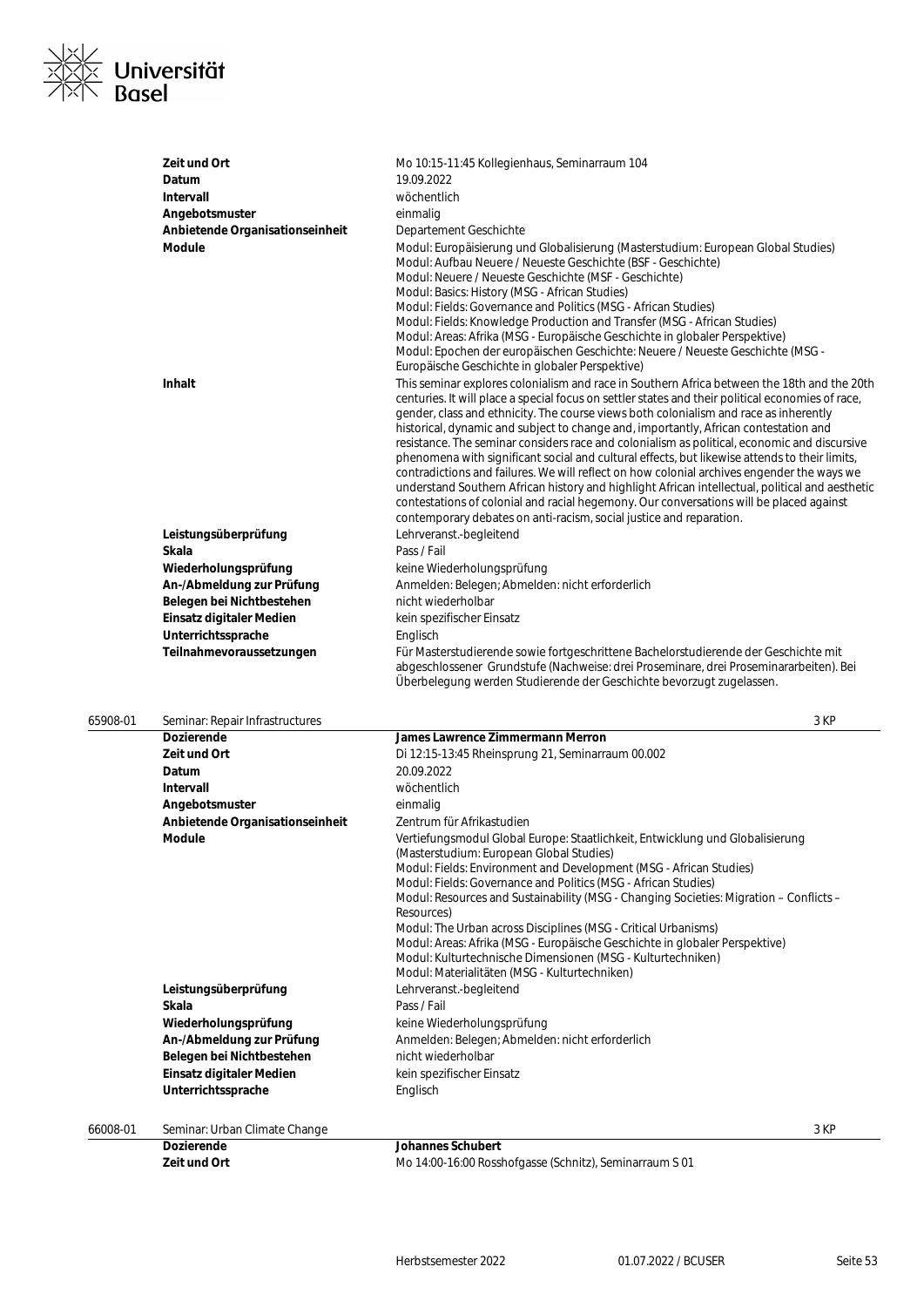

|          | Datum<br><b>Intervall</b><br>Angebotsmuster<br>Anbietende Organisationseinheit<br><b>Module</b><br>Inhalt | 26.09.2022<br>wöchentlich<br>einmalig<br><b>Fachbereich Urban Studies</b><br>Vertiefungsmodul Global Europe: Umwelt und Nachhaltigkeit (Masterstudium: European<br><b>Global Studies)</b><br>Modul: Fields: Environment and Development (MSG - African Studies)<br>Modul: Fields: Governance and Politics (MSG - African Studies)<br>Modul: Resources and Sustainability (MSG - Changing Societies: Migration - Conflicts -<br>Resources)<br>Modul: The Urban across Disciplines (MSG - Critical Urbanisms)<br>This course introduces students to current debates on climate risk and urban adaptation. We<br>investigate the various ways in which climate risk is produced, and manifests unequally in the<br>lived realities of urban dwellers across a broad variety of socio-political contexts. We also<br>examine the ways in which different disciplines have sought to apprehend social and   |      |
|----------|-----------------------------------------------------------------------------------------------------------|--------------------------------------------------------------------------------------------------------------------------------------------------------------------------------------------------------------------------------------------------------------------------------------------------------------------------------------------------------------------------------------------------------------------------------------------------------------------------------------------------------------------------------------------------------------------------------------------------------------------------------------------------------------------------------------------------------------------------------------------------------------------------------------------------------------------------------------------------------------------------------------------------------|------|
|          |                                                                                                           | infrastructural responses to climate change to develop critical perspectives on dominant,<br>oftentimes reductionist discourses about 'climate change and cities in the global South'.<br>Drawing from readings in anthropology, political geography, political ecology, history,<br>political science, and urban studies, this course explores different empirical contexts to<br>introduce students to key ideas and explore the different factors driving experiences of, and<br>adaptation to, urban climate risk. Students will learn to identify, understand, compare and<br>contrast various conceptual approaches, and apply these to different realities. Students<br>should come out with a firm knowledge of the interrelations between urban and global                                                                                                                                    |      |
|          |                                                                                                           | development, capitalism, infrastructure, and climate justice.<br>The course will be run as weekly, two-hour meetings. Each session includes a brief<br>introduction by the instructor, and then extensive group discussions based on readings and<br>reading notes prepared by the students. All but the first session will also include student<br>presentations on selected topics/case studies.                                                                                                                                                                                                                                                                                                                                                                                                                                                                                                     |      |
|          |                                                                                                           | This is a discussion seminar, and your learning success depends on commitment and<br>involvement of all participants. This only works if you arrive well-prepared, and actively<br>participate in the discussions and listen to your peers.                                                                                                                                                                                                                                                                                                                                                                                                                                                                                                                                                                                                                                                            |      |
|          |                                                                                                           | The reading list includes core readings per session that all students are expected to read and<br>prepare for discussion — these are normally two journal articles or book chapters, though in<br>some sessions we will rely on shorter, alternative forms of conveying analytical insights to<br>academic and non-academic audiences (online resources, shorter posts, etc.). In addition,<br>students in teams of two will lead the discussion based on a selection of suggested readings. I<br>will allocate these topics/ sessions prior to our meetings - you may e-mail me a preference<br>by the end of September, though depending on sign-up and interests, I cannot guarantee<br>you will be allocated the topic of your choice. Finally, the syllabus also includes additional<br>readings for those wishing to explore a certain topic in greater depth (for their essay, for<br>example). |      |
|          | Leistungsüberprüfung                                                                                      | Lehrveranst.-begleitend                                                                                                                                                                                                                                                                                                                                                                                                                                                                                                                                                                                                                                                                                                                                                                                                                                                                                |      |
|          | Skala                                                                                                     | Pass / Fail                                                                                                                                                                                                                                                                                                                                                                                                                                                                                                                                                                                                                                                                                                                                                                                                                                                                                            |      |
|          | Wiederholungsprüfung                                                                                      | keine Wiederholungsprüfung                                                                                                                                                                                                                                                                                                                                                                                                                                                                                                                                                                                                                                                                                                                                                                                                                                                                             |      |
|          | An-/Abmeldung zur Prüfung                                                                                 | Anmelden: Belegen; Abmelden: nicht erforderlich                                                                                                                                                                                                                                                                                                                                                                                                                                                                                                                                                                                                                                                                                                                                                                                                                                                        |      |
|          | Hinweise zur Leistungsüberprüfung                                                                         | Pass/fail<br>nicht wiederholbar                                                                                                                                                                                                                                                                                                                                                                                                                                                                                                                                                                                                                                                                                                                                                                                                                                                                        |      |
|          | Belegen bei Nichtbestehen                                                                                 | kein spezifischer Einsatz                                                                                                                                                                                                                                                                                                                                                                                                                                                                                                                                                                                                                                                                                                                                                                                                                                                                              |      |
|          | Einsatz digitaler Medien<br>Unterrichtssprache                                                            | Englisch                                                                                                                                                                                                                                                                                                                                                                                                                                                                                                                                                                                                                                                                                                                                                                                                                                                                                               |      |
|          |                                                                                                           |                                                                                                                                                                                                                                                                                                                                                                                                                                                                                                                                                                                                                                                                                                                                                                                                                                                                                                        |      |
| 62489-01 | Seminar: Wissen, Macht und Krise: Wissenschaft und Politik auf dem Prüfstand                              |                                                                                                                                                                                                                                                                                                                                                                                                                                                                                                                                                                                                                                                                                                                                                                                                                                                                                                        | 3 KP |
|          | <b>Dozierende</b>                                                                                         | Alexandra Hofmänner                                                                                                                                                                                                                                                                                                                                                                                                                                                                                                                                                                                                                                                                                                                                                                                                                                                                                    |      |
|          | Zeit und Ort                                                                                              | Do 16:15-17:45 Rosshofgasse (Schnitz), Seminarraum S 02                                                                                                                                                                                                                                                                                                                                                                                                                                                                                                                                                                                                                                                                                                                                                                                                                                                |      |
|          | Datum                                                                                                     | 22.09.2022                                                                                                                                                                                                                                                                                                                                                                                                                                                                                                                                                                                                                                                                                                                                                                                                                                                                                             |      |
|          | <b>Intervall</b>                                                                                          | wöchentlich                                                                                                                                                                                                                                                                                                                                                                                                                                                                                                                                                                                                                                                                                                                                                                                                                                                                                            |      |
|          | Angebotsmuster                                                                                            | unregelmässig                                                                                                                                                                                                                                                                                                                                                                                                                                                                                                                                                                                                                                                                                                                                                                                                                                                                                          |      |
|          | Anbietende Organisationseinheit                                                                           | Fachbereich Soziologie                                                                                                                                                                                                                                                                                                                                                                                                                                                                                                                                                                                                                                                                                                                                                                                                                                                                                 |      |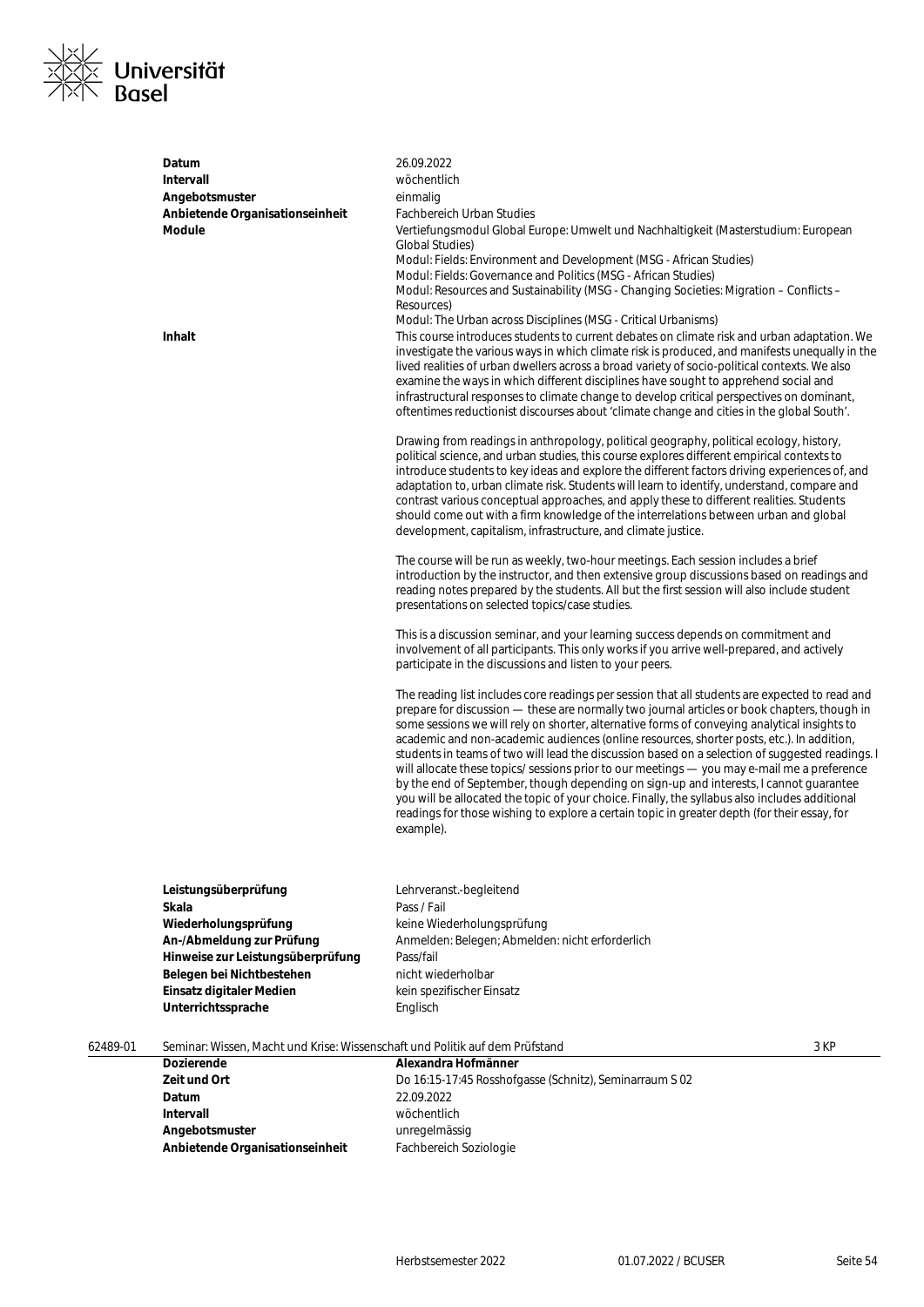

|          | <b>Module</b><br><b>Inhalt</b> | Modul: Advances in Epidemiology, Statistics and Global & Public Health (Masterstudium:<br>Epidemiologie)<br>Modul: Erweiterung Gesellschaftswissenschaften B.A. (BSF - Politikwissenschaft)<br>Modul: Politik, Entwicklung und soziale Ungleichheit (BSF - Soziologie)<br>Modul: Wirtschaft, Wissen und Kultur (BSF - Soziologie)<br>Modul: Erweiterung Gesellschaftswissenschaften M.A. (MSF - Politikwissenschaft)<br>Modul: Basics: Sociology (MSG - African Studies)<br>Modul: Fields: Governance and Politics (MSG - African Studies)<br>Modul: Fields: Knowledge Production and Transfer (MSG - African Studies)<br>Das Verhältnis von Wissenschaft und Politik hat während der Covid-19 Pandemie immer<br>wieder zu reden gegeben. Doch wie hat die wissenschaftliche Politikberatung in der Schweiz<br>während der Krise funktioniert? Auf welchem Wege sind wissenschaftliche Erkenntnisse in<br>politische Entscheidungen eingeflossen? Woher haben Entscheidungsträger und<br>Entscheidungsträgerinnen in Politik, Bundesverwaltung, Medien und Verbänden während der<br>Krise Informationen zum aktuellen Stand des Wissens bezogen?<br>Die Pandemie hat offengelegt, dass sich die Strukturen, Verfahren und Diskurse an der<br>Schnittstelle von Wissenschaft und Politik von Land zu Land unterscheiden. Dennoch lassen<br>sich grundsätzliche Merkmale, Muster und Regeln im Verhältnis von Wissenschaft und Politik<br>erkennen. Diese sind auch für das Verständnis von anderen gesellschaftlichen<br>Herausforderungen an der Schnittstelle von Wissenschaft und Politik nützlich, wie z.B. die<br>Klimakrise, der Verlust von Biodiversität oder die Digitalisierung. |      |
|----------|--------------------------------|-------------------------------------------------------------------------------------------------------------------------------------------------------------------------------------------------------------------------------------------------------------------------------------------------------------------------------------------------------------------------------------------------------------------------------------------------------------------------------------------------------------------------------------------------------------------------------------------------------------------------------------------------------------------------------------------------------------------------------------------------------------------------------------------------------------------------------------------------------------------------------------------------------------------------------------------------------------------------------------------------------------------------------------------------------------------------------------------------------------------------------------------------------------------------------------------------------------------------------------------------------------------------------------------------------------------------------------------------------------------------------------------------------------------------------------------------------------------------------------------------------------------------------------------------------------------------------------------------------------------------------------------------------------------------------------------|------|
|          |                                | Studierende erhalten eine Einführung in konzeptionelle und theoretische Werkzeuge des<br>interdisziplinären Fachbereichs der Wissenschafts- und Technikforschung (Science &<br>Technology Studies, STS), welche für die Betrachtung der Schnittstelle von Wissenschaft und<br>Politik eingesetzt werden können.                                                                                                                                                                                                                                                                                                                                                                                                                                                                                                                                                                                                                                                                                                                                                                                                                                                                                                                                                                                                                                                                                                                                                                                                                                                                                                                                                                           |      |
|          | Weblink                        | Im Rahmen des Seminars werden Gäste aus Politik, Bundesverwaltung und Wissenschaft<br>eingeladen, um mit den Studierenden aktuelle Fragen aus der Praxis diskutieren zu können.<br>https://www.sciencestudies.ch/en-home                                                                                                                                                                                                                                                                                                                                                                                                                                                                                                                                                                                                                                                                                                                                                                                                                                                                                                                                                                                                                                                                                                                                                                                                                                                                                                                                                                                                                                                                  |      |
|          | Leistungsüberprüfung           | Lehrveranst.-begleitend                                                                                                                                                                                                                                                                                                                                                                                                                                                                                                                                                                                                                                                                                                                                                                                                                                                                                                                                                                                                                                                                                                                                                                                                                                                                                                                                                                                                                                                                                                                                                                                                                                                                   |      |
|          | <b>Skala</b>                   | Pass / Fail                                                                                                                                                                                                                                                                                                                                                                                                                                                                                                                                                                                                                                                                                                                                                                                                                                                                                                                                                                                                                                                                                                                                                                                                                                                                                                                                                                                                                                                                                                                                                                                                                                                                               |      |
|          | Wiederholungsprüfung           | keine Wiederholungsprüfung                                                                                                                                                                                                                                                                                                                                                                                                                                                                                                                                                                                                                                                                                                                                                                                                                                                                                                                                                                                                                                                                                                                                                                                                                                                                                                                                                                                                                                                                                                                                                                                                                                                                |      |
|          | An-/Abmeldung zur Prüfung      | Anmelden: Belegen; Abmelden: nicht erforderlich                                                                                                                                                                                                                                                                                                                                                                                                                                                                                                                                                                                                                                                                                                                                                                                                                                                                                                                                                                                                                                                                                                                                                                                                                                                                                                                                                                                                                                                                                                                                                                                                                                           |      |
|          | Belegen bei Nichtbestehen      | beliebig wiederholbar                                                                                                                                                                                                                                                                                                                                                                                                                                                                                                                                                                                                                                                                                                                                                                                                                                                                                                                                                                                                                                                                                                                                                                                                                                                                                                                                                                                                                                                                                                                                                                                                                                                                     |      |
|          | Einsatz digitaler Medien       | kein spezifischer Einsatz                                                                                                                                                                                                                                                                                                                                                                                                                                                                                                                                                                                                                                                                                                                                                                                                                                                                                                                                                                                                                                                                                                                                                                                                                                                                                                                                                                                                                                                                                                                                                                                                                                                                 |      |
|          | Unterrichtssprache             | Deutsch                                                                                                                                                                                                                                                                                                                                                                                                                                                                                                                                                                                                                                                                                                                                                                                                                                                                                                                                                                                                                                                                                                                                                                                                                                                                                                                                                                                                                                                                                                                                                                                                                                                                                   |      |
| 23154-01 |                                | Vorlesung: Grundlagen zum Wechselverhältnis von Religion, Wirtschaft und Politik                                                                                                                                                                                                                                                                                                                                                                                                                                                                                                                                                                                                                                                                                                                                                                                                                                                                                                                                                                                                                                                                                                                                                                                                                                                                                                                                                                                                                                                                                                                                                                                                          | 3 KP |
|          | <b>Dozierende</b>              | Jens Köhrsen                                                                                                                                                                                                                                                                                                                                                                                                                                                                                                                                                                                                                                                                                                                                                                                                                                                                                                                                                                                                                                                                                                                                                                                                                                                                                                                                                                                                                                                                                                                                                                                                                                                                              |      |
|          |                                | Antonius Liedhegener                                                                                                                                                                                                                                                                                                                                                                                                                                                                                                                                                                                                                                                                                                                                                                                                                                                                                                                                                                                                                                                                                                                                                                                                                                                                                                                                                                                                                                                                                                                                                                                                                                                                      |      |

|                                 | Antonius Liedhegener                                                                                                                                                                                                                                                                                                                                                                                                                                                                                                                                                                                                                                                                                                                                                                                                                                                                                                                                                                                                                                                                              |
|---------------------------------|---------------------------------------------------------------------------------------------------------------------------------------------------------------------------------------------------------------------------------------------------------------------------------------------------------------------------------------------------------------------------------------------------------------------------------------------------------------------------------------------------------------------------------------------------------------------------------------------------------------------------------------------------------------------------------------------------------------------------------------------------------------------------------------------------------------------------------------------------------------------------------------------------------------------------------------------------------------------------------------------------------------------------------------------------------------------------------------------------|
| Zeit und Ort                    | Di 14:15-16:00 - Siehe Bemerkung, -- -- --                                                                                                                                                                                                                                                                                                                                                                                                                                                                                                                                                                                                                                                                                                                                                                                                                                                                                                                                                                                                                                                        |
|                                 | Findet in Luzern statt.                                                                                                                                                                                                                                                                                                                                                                                                                                                                                                                                                                                                                                                                                                                                                                                                                                                                                                                                                                                                                                                                           |
| Datum                           | 20.09.2022                                                                                                                                                                                                                                                                                                                                                                                                                                                                                                                                                                                                                                                                                                                                                                                                                                                                                                                                                                                                                                                                                        |
| Intervall                       | wöchentlich                                                                                                                                                                                                                                                                                                                                                                                                                                                                                                                                                                                                                                                                                                                                                                                                                                                                                                                                                                                                                                                                                       |
| Angebotsmuster                  | Jedes Herbstsemester                                                                                                                                                                                                                                                                                                                                                                                                                                                                                                                                                                                                                                                                                                                                                                                                                                                                                                                                                                                                                                                                              |
| Anbietende Organisationseinheit | Zentr. Religion, Wirtschaft und Politik                                                                                                                                                                                                                                                                                                                                                                                                                                                                                                                                                                                                                                                                                                                                                                                                                                                                                                                                                                                                                                                           |
| <b>Module</b>                   | Basismodul (Teil A) (Transfakultäre Querschnittsprogramme im freien Kreditpunkte-Bereich)<br>Modul: Einführung in Religion, Wirtschaft und Politik (Masterstudium: Religion - Wirtschaft -<br>Politik)<br>Modul: Religion, Gesellschaft, Staat (Masterstudium: Interreligious Studies)<br>Modul: Theologie im Kontext des Weltchristentums (Masterstudium: Theologie)<br>Modul: Politik, Entwicklung und soziale Ungleichheit (BSF - Soziologie)<br>Modul: Wirtschaft, Wissen und Kultur (BSF - Soziologie)<br>Modul: Erweiterung Gesellschaftswissenschaften M.A. (MSF - Politikwissenschaft)<br>Modul: Erweiterung Religionswissenschaft MA (MSF - Religionswissenschaft)<br>Modul: Religion, Ökonomie und Recht (MSF - Religionswissenschaft)<br>Modul: Soziologische Theorie MA (MSF - Soziologie)<br>Modul: Basics: Religion (MSG - African Studies)<br>Modul: Fields: Governance and Politics (MSG - African Studies)<br>Modul: Fields: Media and Imagination (MSG - African Studies)<br>Modul: Transfer: Europa interdisziplinär (MSG - Europäische Geschichte in globaler<br>Perspektive) |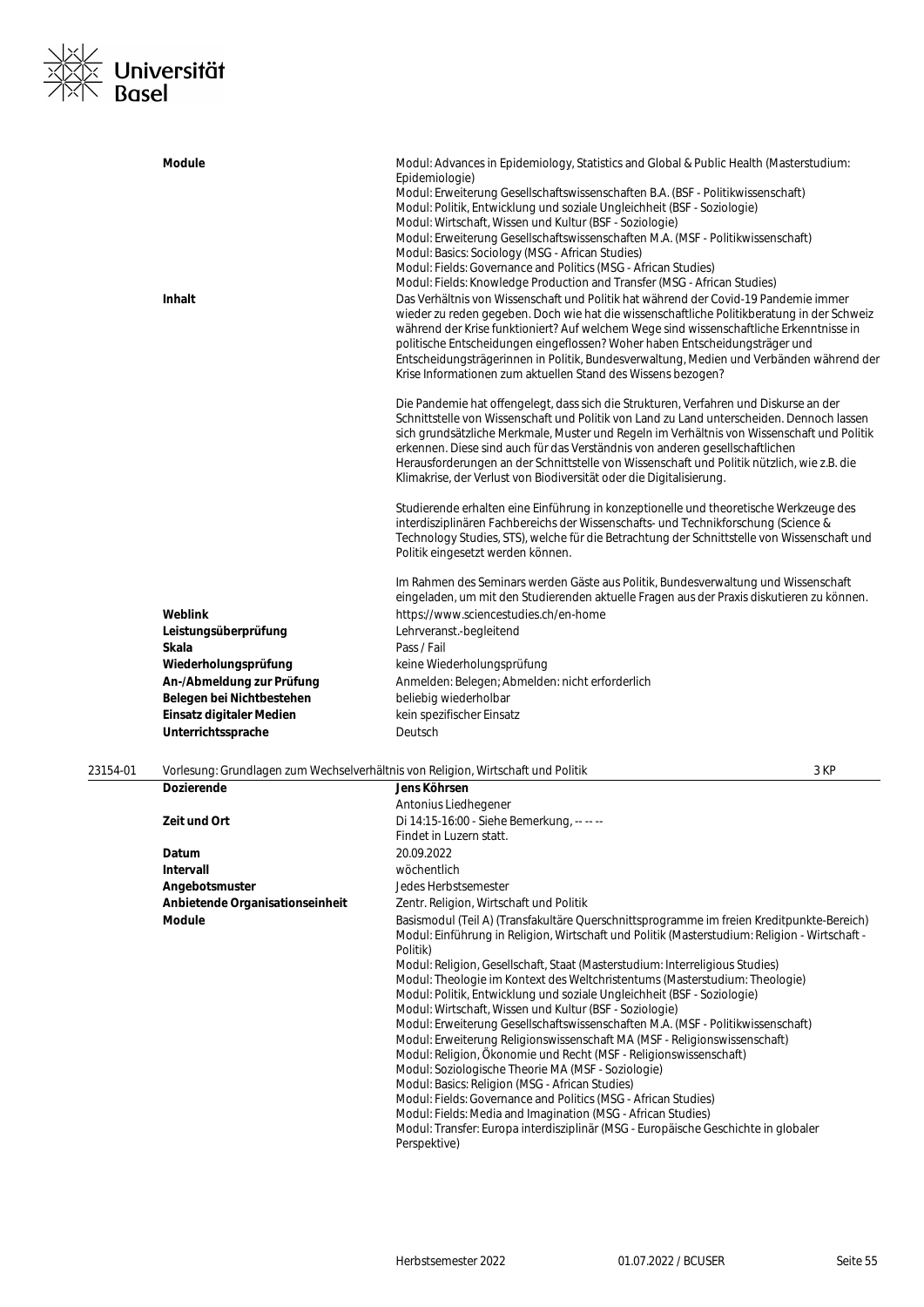

|          | Inhalt<br>Literatur<br>Leistungsüberprüfung<br>Skala<br>Wiederholungsprüfung<br>An-/Abmeldung zur Prüfung<br>Belegen bei Nichtbestehen | Die Vorlesung wendet sich dem Wechselverhältnis von Religion, Wirtschaft und Politik zu. Sie<br>ist als Einführungsvorlesung in den Masterstudiengang Religion, Wirtschaft und Politik<br>konzipiert worden, kann aber auch von allen anderen Studierenden besucht werden. Am<br>Anfang der Vorlesung wird eine Einführung in die Religionswissenschaft und ganz besonders<br>die Frage nach der Definition von Religion vorgenommen. Dabei wird auch das Verhältnis<br>von Religion und Öffentlichkeit thematisiert. Danach folgen Vorlesungen zum<br>Wechselverhältnis von Religion und Politik sowie zum Verhältnis von Religion und Wirtschaft.<br>Hierbei wird etwa geklärt, welchen Einfluss Religion in der Vergangenheit und Gegenwart auf<br>Politik hatte. Weiterhin werden wirtschaftliche Theorien vorgestellt, die religiöses Verhalten<br>erklären und es wird beschrieben, auf welche Weise Religion wirtschaftliches Verhalten<br>beeinflusst. Neben diesen Einführungen nimmt die Vorlesung thematische Vertiefungen vor<br>(z.B. zu Religion und Digitalisierung, Religion und Klimawandel).<br>Literatur wird an der Veranstaltung bekannt gegeben.<br>Leistungsnachweis<br>Pass / Fail<br>eine Wiederholung, bester Versuch zählt<br>Anmelden: Belegen; Abmelden: Dozierende<br>beliebig wiederholbar |
|----------|----------------------------------------------------------------------------------------------------------------------------------------|---------------------------------------------------------------------------------------------------------------------------------------------------------------------------------------------------------------------------------------------------------------------------------------------------------------------------------------------------------------------------------------------------------------------------------------------------------------------------------------------------------------------------------------------------------------------------------------------------------------------------------------------------------------------------------------------------------------------------------------------------------------------------------------------------------------------------------------------------------------------------------------------------------------------------------------------------------------------------------------------------------------------------------------------------------------------------------------------------------------------------------------------------------------------------------------------------------------------------------------------------------------------------------------------------------------------------|
|          | Einsatz digitaler Medien                                                                                                               | kein spezifischer Einsatz                                                                                                                                                                                                                                                                                                                                                                                                                                                                                                                                                                                                                                                                                                                                                                                                                                                                                                                                                                                                                                                                                                                                                                                                                                                                                                 |
|          | Unterrichtssprache                                                                                                                     | Deutsch                                                                                                                                                                                                                                                                                                                                                                                                                                                                                                                                                                                                                                                                                                                                                                                                                                                                                                                                                                                                                                                                                                                                                                                                                                                                                                                   |
|          | Anmeldung zur Lehrveranstaltung                                                                                                        | Anmeldung an der Universität Luzern (Durchführungsort):<br>RWP Studierende melden sich im Uniportal der Uni Luzern für die Lehrveranstaltung an<br>(https://portal.unilu.ch).<br>Für andere Studierende, die nicht schon als Mobilitätsstudierende Zugang zum Uniportal<br>haben, ist eine Anmeldung als «Einzelkursbesucher» via Studiendienste nötig (https://www.<br>unilu.ch/studium/anmeldung-und-zulassung/anmeldung-einzelkursbesucher-und-<br>einzelkursbesucherinnen/).                                                                                                                                                                                                                                                                                                                                                                                                                                                                                                                                                                                                                                                                                                                                                                                                                                          |
|          | Bemerkungen                                                                                                                            | Anmeldung an der Universität Luzern (Durchführungsort):<br>RWP Studierende melden sich im Uniportal der Uni Luzern für die Lehrveranstaltung an<br>(https://portal.unilu.ch).<br>Für andere Studierende, die nicht schon als Mobilitätsstudierende Zugang zum Uniportal<br>haben, ist eine Anmeldung als «Einzelkursbesucher» via Studiendienste nötig (https://www.<br>unilu.ch/studium/anmeldung-und-zulassung/anmeldung-einzelkursbesucher-und-<br>einzelkursbesucherinnen/).                                                                                                                                                                                                                                                                                                                                                                                                                                                                                                                                                                                                                                                                                                                                                                                                                                          |
| 66948-01 | Vorlesung: Sexuality and Political Economy                                                                                             | 2 KP                                                                                                                                                                                                                                                                                                                                                                                                                                                                                                                                                                                                                                                                                                                                                                                                                                                                                                                                                                                                                                                                                                                                                                                                                                                                                                                      |
|          | <b>Dozierende</b>                                                                                                                      | George-Paul Meiu                                                                                                                                                                                                                                                                                                                                                                                                                                                                                                                                                                                                                                                                                                                                                                                                                                                                                                                                                                                                                                                                                                                                                                                                                                                                                                          |
|          | Zeit und Ort                                                                                                                           | Di 16:15-18:00 Nadelberg 6, Grosser Hörsaal                                                                                                                                                                                                                                                                                                                                                                                                                                                                                                                                                                                                                                                                                                                                                                                                                                                                                                                                                                                                                                                                                                                                                                                                                                                                               |
|          | Datum                                                                                                                                  | 20.09.2022                                                                                                                                                                                                                                                                                                                                                                                                                                                                                                                                                                                                                                                                                                                                                                                                                                                                                                                                                                                                                                                                                                                                                                                                                                                                                                                |
|          | Intervall                                                                                                                              | wöchentlich                                                                                                                                                                                                                                                                                                                                                                                                                                                                                                                                                                                                                                                                                                                                                                                                                                                                                                                                                                                                                                                                                                                                                                                                                                                                                                               |
|          | Angebotsmuster                                                                                                                         | einmalig                                                                                                                                                                                                                                                                                                                                                                                                                                                                                                                                                                                                                                                                                                                                                                                                                                                                                                                                                                                                                                                                                                                                                                                                                                                                                                                  |
|          | Anbietende Organisationseinheit                                                                                                        | Fachbereich Ethnologie                                                                                                                                                                                                                                                                                                                                                                                                                                                                                                                                                                                                                                                                                                                                                                                                                                                                                                                                                                                                                                                                                                                                                                                                                                                                                                    |

| Module | Vertiefungsmodul Global Europe: Arbeit, Migration und Gesellschaft (Masterstudium: |
|--------|------------------------------------------------------------------------------------|
|        | European Global Studies)                                                           |
|        | Modul: Sachthemen der Ethnologie (BSF - Ethnologie)                                |
|        | Martin Through Hough and $\alpha$ is the characteristic of $\alpha$                |

Modul: Themenfelder der Geschlechterforschung (BSF - Geschlechterforschung)

Modul: Methoden und Felder der Kulturanthropologie (BSF - Kulturanthropologie)

- Modul: Theorien der Kulturanthropologie (BSF Kulturanthropologie)
- Modul: Erweiterung Gesellschaftswissenschaften B.A. (BSF Politikwissenschaft)
- Modul: Politik, Entwicklung und soziale Ungleichheit (BSF Soziologie)
- Modul: Vertiefung Themenfelder der Geschlechterforschung (MSF Geschlechterforschung) Modul: Research Lab Kulturanthropologie (MSF - Kulturanthropologie)
- Modul: Theorien und Methodologien der Kulturanthropologie (MSF Kulturanthropologie)
	- Modul: Erweiterung Gesellschaftswissenschaften M.A. (MSF Politikwissenschaft)
- Modul: Basics: Social Anthropology (MSG African Studies)
- Modul: Fields: Governance and Politics (MSG African Studies)
- Modul: Fields: Media and Imagination (MSG African Studies)
- Modul: Migration, Mobility and Transnationalism (MSG Changing Societies: Migration Conflicts – Resources)

Modul: The Urban across Disciplines (MSG - Critical Urbanisms)

Modul: Transfer: Europa interdisziplinär (MSG - Europäische Geschichte in globaler Perspektive)

Modul: Kulturtechnische Dimensionen (MSG - Kulturtechniken)

**Inhalt** Mith globalization, sex—everywhere—has become more central to who we are as citizens and consumers, how we gain rights and resources, and how we relate to others as members of a specific race, ethnicity, region, or culture. Worldwide, states invest or disinvest in people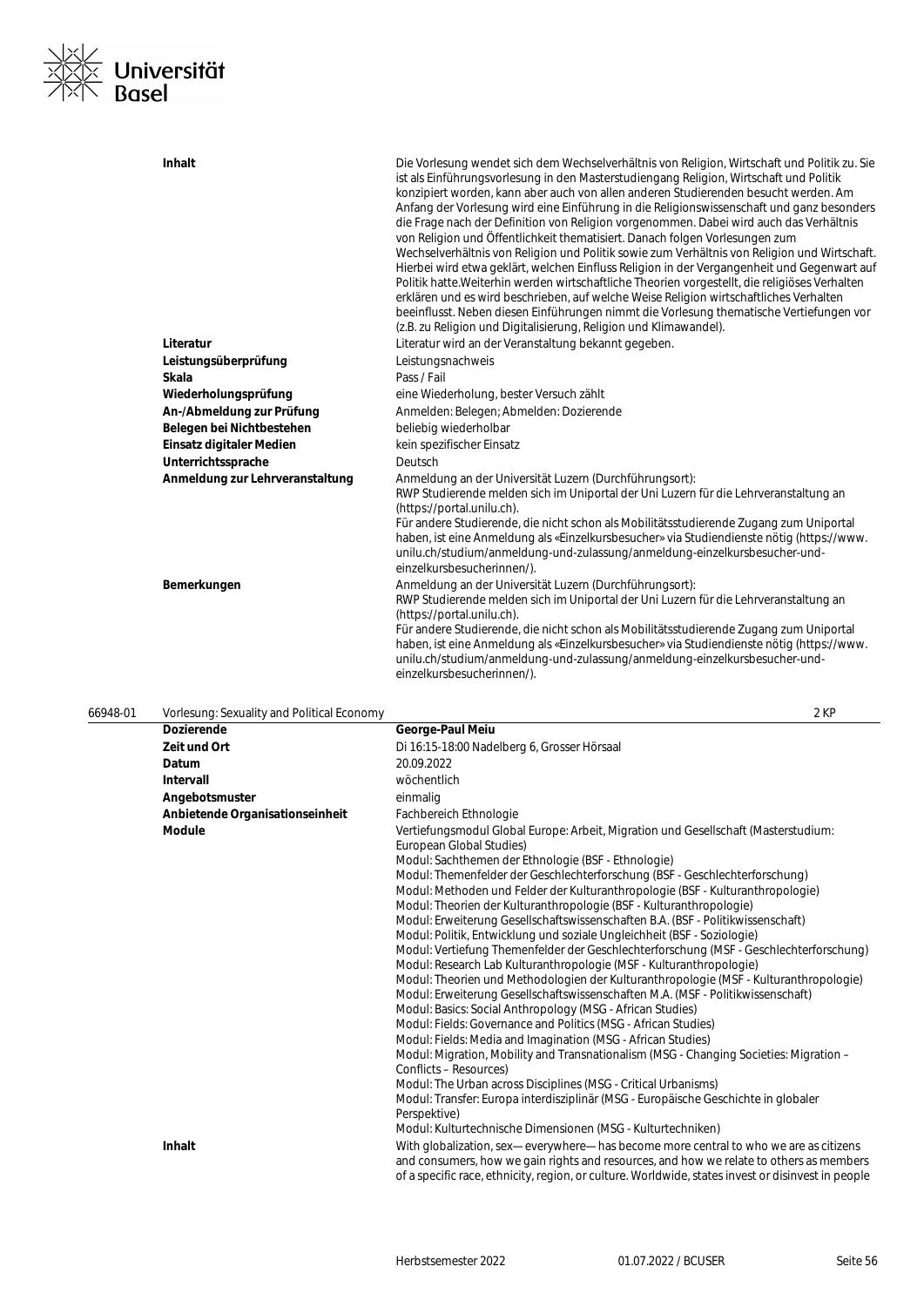|          | Wiederholungsprüfung<br>An-/Abmeldung zur Prüfung | eine Wiederholung, Wiederholung zählt<br>Anmelden: Belegen; Abmelden: nicht erforderlich                                                                                                                                                                                                                                                                                                                                                                                                                                                                                                                                                                                                                                                                                                 |  |
|----------|---------------------------------------------------|------------------------------------------------------------------------------------------------------------------------------------------------------------------------------------------------------------------------------------------------------------------------------------------------------------------------------------------------------------------------------------------------------------------------------------------------------------------------------------------------------------------------------------------------------------------------------------------------------------------------------------------------------------------------------------------------------------------------------------------------------------------------------------------|--|
|          | Belegen bei Nichtbestehen                         | nicht wiederholbar                                                                                                                                                                                                                                                                                                                                                                                                                                                                                                                                                                                                                                                                                                                                                                       |  |
|          | Einsatz digitaler Medien                          | kein spezifischer Einsatz                                                                                                                                                                                                                                                                                                                                                                                                                                                                                                                                                                                                                                                                                                                                                                |  |
|          | Unterrichtssprache                                | Englisch                                                                                                                                                                                                                                                                                                                                                                                                                                                                                                                                                                                                                                                                                                                                                                                 |  |
|          |                                                   |                                                                                                                                                                                                                                                                                                                                                                                                                                                                                                                                                                                                                                                                                                                                                                                          |  |
| 10727-01 | Ubung: Soziale Organisation                       | 3 KP                                                                                                                                                                                                                                                                                                                                                                                                                                                                                                                                                                                                                                                                                                                                                                                     |  |
|          | <b>Dozierende</b>                                 | Michelle Engeler                                                                                                                                                                                                                                                                                                                                                                                                                                                                                                                                                                                                                                                                                                                                                                         |  |
|          | Zeit und Ort                                      | Do 14:15-16:00 Ethnologie, grosser Seminarraum                                                                                                                                                                                                                                                                                                                                                                                                                                                                                                                                                                                                                                                                                                                                           |  |
|          | Datum                                             | 22.09.2022                                                                                                                                                                                                                                                                                                                                                                                                                                                                                                                                                                                                                                                                                                                                                                               |  |
|          | <b>Intervall</b>                                  | wöchentlich                                                                                                                                                                                                                                                                                                                                                                                                                                                                                                                                                                                                                                                                                                                                                                              |  |
|          | Angebotsmuster                                    | Jedes Herbstsemester                                                                                                                                                                                                                                                                                                                                                                                                                                                                                                                                                                                                                                                                                                                                                                     |  |
|          | Anbietende Organisationseinheit                   | Fachbereich Ethnologie                                                                                                                                                                                                                                                                                                                                                                                                                                                                                                                                                                                                                                                                                                                                                                   |  |
|          | <b>Module</b>                                     | Modul: Grundlagen der Ethnologie (BSF - Ethnologie)<br>Modul: Basics: Social Anthropology (MSG - African Studies)<br>Modul: Fields: Governance and Politics (MSG - African Studies)                                                                                                                                                                                                                                                                                                                                                                                                                                                                                                                                                                                                      |  |
|          | Lernziele                                         | Die Veranstaltung dient der systematischen Einführung in einen übergeordneten Bereich der<br>Ethnologie im 1.-4. Semester: den der sozialen Organisation. Sie soll Grundbegriffe klären und<br>eine Übersicht über soziale Institutionen und Organisationsformen bieten.                                                                                                                                                                                                                                                                                                                                                                                                                                                                                                                 |  |
|          | <b>Inhalt</b>                                     | Die Analyse der sozialen Organisation von Gesellschaften ist ein zentrales Anliegen der<br>Ethnologie. Diese Veranstaltung dient der systematischen Einführung in diesen<br>übergeordneten Bereich der Ethnologie. Sie soll Grundbegriffe klären und eine Übersicht<br>über soziale Institutionen und Organisationsformen auf verschiedenen gesellschaftlichen<br>Ebenen von der Familie, über den Nationalstaat bis zu transnationalen Netzwerken bieten.<br>Vermittelt werden Modelle von Verwandtschaftsstrukturen, politischer Organisationsformen<br>und Herrschaft, sozialer Ungleichheit, sozialer Gruppierungen, sowie von Ethnizität.<br>Die Themenbereiche werden in der Diskussion von Schlüsseltexten gemeinsam erarbeitet<br>und anhand von Übungen und Vorträgen vertieft. |  |
|          | Literatur                                         | Einführungstexte:<br>- Alber E. et al. (2010): Verwandtschaft heute: Positionen, Ergebnisse und Perspektiven. Berlin:<br>Reimer.<br>- Carsten, J. (2004): After kinship. Cambridge: Cambridge University Press.<br>- Lewellen, T. C. (2003): Political anthropology. An introduction. London: Praeger.<br>- Pauli, J. & M. Schnegg (2017): Verwandtschaftsethnologie. In: Beer, B et al.: Ethnologie.<br>Einführung in die Erforschung kultureller Vielfalt. Berlin: Reimer: 147-163.<br>- Zhou, Y. R., C. Sinding and D. Goellnicht (2021): Sexualities, Transnationalism, and<br>Globalisation, Routledge.                                                                                                                                                                             |  |
|          | Leistungsüberprüfung                              | Lehrveranst.-begleitend                                                                                                                                                                                                                                                                                                                                                                                                                                                                                                                                                                                                                                                                                                                                                                  |  |
|          | Skala                                             | Pass / Fail                                                                                                                                                                                                                                                                                                                                                                                                                                                                                                                                                                                                                                                                                                                                                                              |  |
|          | Wiederholungsprüfung                              | keine Wiederholungsprüfung                                                                                                                                                                                                                                                                                                                                                                                                                                                                                                                                                                                                                                                                                                                                                               |  |
|          | An-/Abmeldung zur Prüfung                         | Anmelden: Belegen: Abmelden: nicht erforderlich                                                                                                                                                                                                                                                                                                                                                                                                                                                                                                                                                                                                                                                                                                                                          |  |
|          | Hinweise zur Leistungsüberprüfung                 | Leistungsüberprüfung für den Erwerb von 3 KP durch aktive Beteiligung (mündliche Inputs<br>und Kurzvorträge, schriftliche Beiträge) und Übungen. Eine Benotung ist nicht vorgesehen<br>(pass/fail). Es gilt Präsenzpflicht.                                                                                                                                                                                                                                                                                                                                                                                                                                                                                                                                                              |  |
|          | Belegen bei Nichtbestehen                         | beliebig wiederholbar                                                                                                                                                                                                                                                                                                                                                                                                                                                                                                                                                                                                                                                                                                                                                                    |  |
|          | Einsatz digitaler Medien                          | kein spezifischer Einsatz                                                                                                                                                                                                                                                                                                                                                                                                                                                                                                                                                                                                                                                                                                                                                                |  |
|          | Unterrichtssprache                                | Deutsch                                                                                                                                                                                                                                                                                                                                                                                                                                                                                                                                                                                                                                                                                                                                                                                  |  |

**Leistungsüberprüfung** Leistungsnachweis **Skala** 1-6 0,5

according to how they have sex, adopt gender identities, or sustain sexual morality. Terrorist organizations claim to use violence to reestablish bastions of piety and sexual propriety; various populist movements imagine immigrants and refugees to threaten their societies, in part, by failing to uphold the sexual norms of adopting countries; and transnational NGOs and activists seek to "rescue" or "rehabilitate" sex workers, gays, lesbians, transgender, and other people vulnerable for their intimate and social lives. The growing importance of sex to a global consumer culture only heightens the rush to secure societies from the so-called "perversions of globalization." Tourists now travel for sex to various destinations in Africa, Asia, Latin America, and the Caribbean; poor, unemployed men and women, in former colonies, sometimes use sex as a means of enrichment and empowerment; and amidst the rise of religious fundamentalisms, commodity ads incite youths to consume sex along other goods to build authentic selves. In this seminar, we ask: Why does sexuality become so central to how we imagine our world and futures? Why is sex so important in defining us, as subjects and populations? And how do older colonial stereotypes of race, ethnicity, and culture shape sexuality politics in the new global order? To address these questions, we explore about how sex and sexuality relate to politics and the economy.

Universität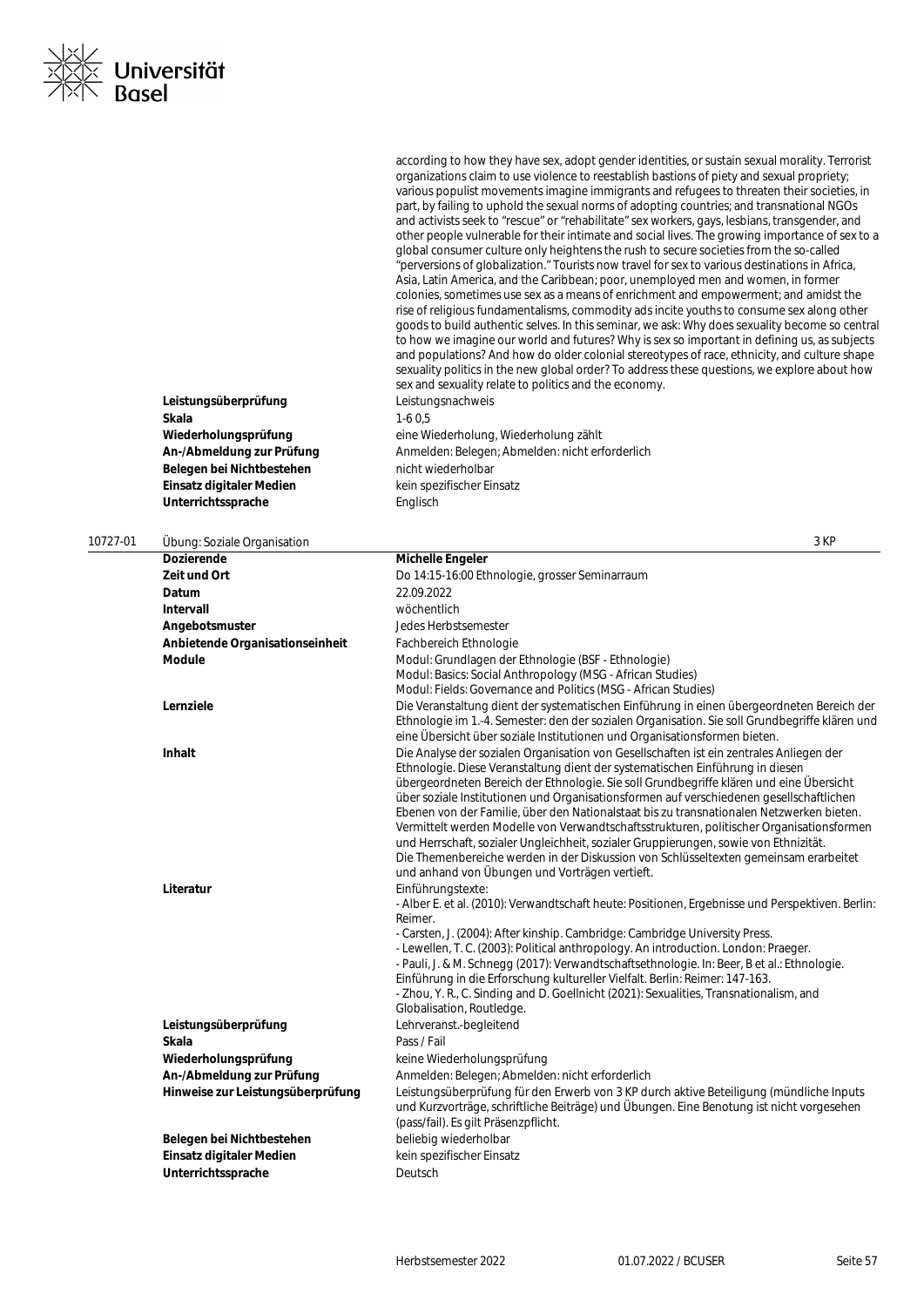

**Teilnahmevoraussetzungen** Die Teilnehmerzahl ist auf 25 Personen beschränkt. Die Plätze werden nach Anmeldedatum und Studienfachzugehörigkeit vergeben. Vorrang haben die Studierenden der unter "Module" aufgelisteten Studienfächer/-gänge.

| 11718-01<br>Seminar: Current Ecological and Health Issues in Africa |                                                                | 2 KP                                                                                                                                                                                                                                                                                                                                                                                                                                                                                                                                                                                                                                                                                                                          |
|---------------------------------------------------------------------|----------------------------------------------------------------|-------------------------------------------------------------------------------------------------------------------------------------------------------------------------------------------------------------------------------------------------------------------------------------------------------------------------------------------------------------------------------------------------------------------------------------------------------------------------------------------------------------------------------------------------------------------------------------------------------------------------------------------------------------------------------------------------------------------------------|
|                                                                     | <b>Dozierende</b>                                              | Günther Fink                                                                                                                                                                                                                                                                                                                                                                                                                                                                                                                                                                                                                                                                                                                  |
|                                                                     |                                                                | Jürg Utzinger                                                                                                                                                                                                                                                                                                                                                                                                                                                                                                                                                                                                                                                                                                                 |
|                                                                     | Zeit und Ort                                                   | Fr 14:15-16:00 Swiss TPH Neubau, Seminarraum 2                                                                                                                                                                                                                                                                                                                                                                                                                                                                                                                                                                                                                                                                                |
|                                                                     | Datum                                                          | 23.09.2022                                                                                                                                                                                                                                                                                                                                                                                                                                                                                                                                                                                                                                                                                                                    |
|                                                                     | Intervall                                                      | wöchentlich                                                                                                                                                                                                                                                                                                                                                                                                                                                                                                                                                                                                                                                                                                                   |
|                                                                     | Angebotsmuster                                                 | Jedes Herbstsemester                                                                                                                                                                                                                                                                                                                                                                                                                                                                                                                                                                                                                                                                                                          |
|                                                                     | Anbietende Organisationseinheit                                | Zentrum für Afrikastudien                                                                                                                                                                                                                                                                                                                                                                                                                                                                                                                                                                                                                                                                                                     |
|                                                                     | <b>Module</b>                                                  | Modul: Advances in Epidemiology, Statistics and Global & Public Health (Masterstudium:<br>Epidemiologie)<br>Vertiefungsmodul Global Europe: Global Ageing and Health (Masterstudium: European<br><b>Global Studies)</b><br>Vertiefungsmodul Global Europe: Umwelt und Nachhaltigkeit (Masterstudium: European<br>Global Studies)<br>Modul: Fields: Environment and Development (MSG - African Studies)<br>Modul: Fields: Public Health and Social Life (MSG - African Studies)<br>Doktorat Epidemiologie: Empfehlungen (PF - Epidemiologie)                                                                                                                                                                                   |
|                                                                     | Lernziele                                                      | Human health is often cross-linked with environmental and social factors. Examples include -<br>Land use practices that influence Malaria transmission rates, the contamination of human<br>breast milk by pesticide residues from disease-vector control or plant protection measures,<br>and hygiene-related problems in urban agriculture. The aim of the seminar is the acquisition<br>of in-depth knowledge on primarly Africa-related specific topics in epidemiology and<br>environmental sciences.                                                                                                                                                                                                                    |
|                                                                     | <b>Inhalt</b>                                                  | Every session consists of a student s report on a selected topic, preferably supported by a<br>power-point presentation, followed by a detailed discussion. The report must be briefly<br>summarized and distributed as a handout. The seminar is designed for arts and science<br>students at MSc level.                                                                                                                                                                                                                                                                                                                                                                                                                     |
|                                                                     |                                                                | Schedule<br>1) Introduction, outline the framework for the course, and nomination of speakers and their<br>topics                                                                                                                                                                                                                                                                                                                                                                                                                                                                                                                                                                                                             |
|                                                                     |                                                                | 2) Selection of topics covered (will be discussed in the first meeting):<br>Dams, irrigation and schistosomiasis; Climate change and vector-borne diseases;<br>Contamination of human breast milk with pesticides; sources and mitigation measures;<br>Integration of neglected tropical disease control programmes; Malaria and malaria control;<br>Urban health; The Okavango insecticide spraying campaign; nothing learnt from former<br>lessons?; Pesticide use in developing countries; environmental and human health risks; Does<br>the improvement of cattle health cause the disruption of key ecological processes?<br>Economic crisis, food crises and health<br>Genetically-modified crops -- to do or not to do |
|                                                                     | Leistungsüberprüfung                                           | Lehrveranst.-begleitend                                                                                                                                                                                                                                                                                                                                                                                                                                                                                                                                                                                                                                                                                                       |
|                                                                     | Skala                                                          | $1-60,5$                                                                                                                                                                                                                                                                                                                                                                                                                                                                                                                                                                                                                                                                                                                      |
|                                                                     | Wiederholungsprüfung                                           |                                                                                                                                                                                                                                                                                                                                                                                                                                                                                                                                                                                                                                                                                                                               |
|                                                                     |                                                                | keine Wiederholungsprüfung                                                                                                                                                                                                                                                                                                                                                                                                                                                                                                                                                                                                                                                                                                    |
|                                                                     | An-/Abmeldung zur Prüfung<br>Hinweise zur Leistungsüberprüfung | An-/Abmelden: Belegen resp. Stornieren der Belegung via MOnA<br>The crediting of the credit points requires (1) active participation during the discussion (2)<br>oral presentation (3) the handout and (4) moderation of session.                                                                                                                                                                                                                                                                                                                                                                                                                                                                                            |
|                                                                     | Belegen bei Nichtbestehen                                      | beliebig wiederholbar                                                                                                                                                                                                                                                                                                                                                                                                                                                                                                                                                                                                                                                                                                         |
|                                                                     | Einsatz digitaler Medien                                       | kein spezifischer Einsatz                                                                                                                                                                                                                                                                                                                                                                                                                                                                                                                                                                                                                                                                                                     |
|                                                                     | Unterrichtssprache                                             | Englisch                                                                                                                                                                                                                                                                                                                                                                                                                                                                                                                                                                                                                                                                                                                      |
|                                                                     | Bemerkungen                                                    | Human health is often cross-linked with environmental and social factors. Examples include -<br>Land use practices that influence Malaria transmission rates, the contamination of human<br>breast milk by pesticide residues from disease-vector control or plant protection measures,<br>and hygiene-related problems in urban agriculture. The aim of the seminar is the acquisition<br>of in-depth knowledge on primarly Africa-related specific topics in epidemiology and<br>environmental sciences.                                                                                                                                                                                                                    |

Contact: juerg.utzinger@unibas.ch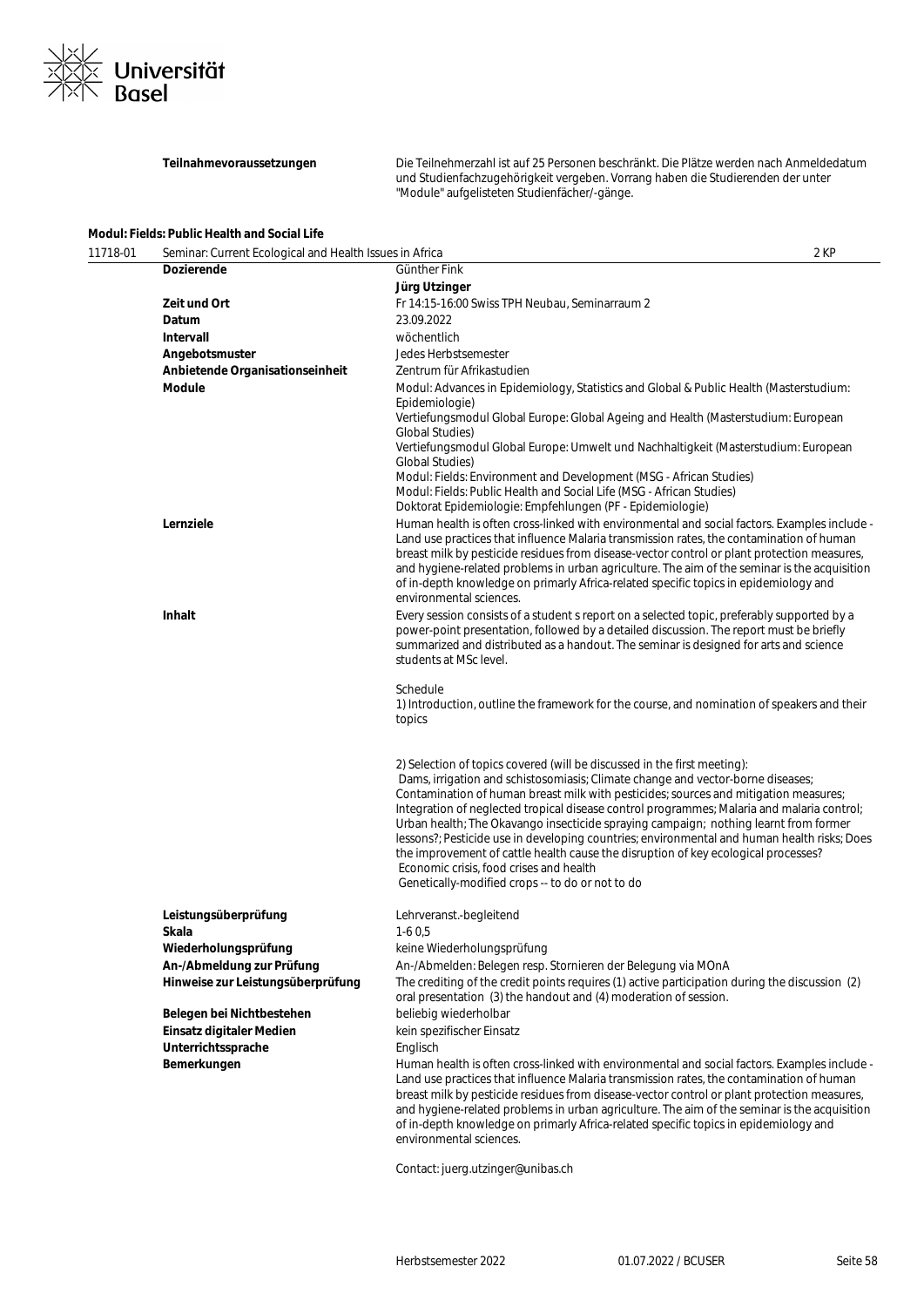

### guenther.fink@swisstph.ch

Methods: Every session consists of a student's report on a selected topic, preferably supported by a powerpoint presentation, followed by a detailed discussion. The report must be briefly summarized and distributed as a handout. The seminar is designed for arts and science students at MSc level.

| 11910-01 | Seminar: Current Topics in Epidemiology and Public Health |                                                                                                                                                                                                                                                                                                                                                                                                                                                                                                                                                                                                                                                                                                                   | 2 KP |
|----------|-----------------------------------------------------------|-------------------------------------------------------------------------------------------------------------------------------------------------------------------------------------------------------------------------------------------------------------------------------------------------------------------------------------------------------------------------------------------------------------------------------------------------------------------------------------------------------------------------------------------------------------------------------------------------------------------------------------------------------------------------------------------------------------------|------|
|          | <b>Dozierende</b>                                         | Stefanie Knopp                                                                                                                                                                                                                                                                                                                                                                                                                                                                                                                                                                                                                                                                                                    |      |
|          |                                                           | Jürg Utzinger                                                                                                                                                                                                                                                                                                                                                                                                                                                                                                                                                                                                                                                                                                     |      |
|          | Datum                                                     | 19.09.2022                                                                                                                                                                                                                                                                                                                                                                                                                                                                                                                                                                                                                                                                                                        |      |
|          | <b>Intervall</b>                                          | unregelmässig                                                                                                                                                                                                                                                                                                                                                                                                                                                                                                                                                                                                                                                                                                     |      |
|          | Angebotsmuster                                            | <b>Jedes Semester</b>                                                                                                                                                                                                                                                                                                                                                                                                                                                                                                                                                                                                                                                                                             |      |
|          | Anbietende Organisationseinheit                           | Schweizerisches Tropen- und Public Health-Institut                                                                                                                                                                                                                                                                                                                                                                                                                                                                                                                                                                                                                                                                |      |
|          | Module                                                    | Lehrveranstaltungen Masterstudium Infektionsbiologie (Masterstudium: Infektionsbiologie)<br>Modul: Advances in Epidemiology, Statistics and Global & Public Health (Masterstudium:<br>Epidemiologie)                                                                                                                                                                                                                                                                                                                                                                                                                                                                                                              |      |
|          |                                                           | Vertiefungsmodul Global Europe: Global Ageing and Health (Masterstudium: European<br>Global Studies)<br>Modul: Fields: Public Health and Social Life (MSG - African Studies)                                                                                                                                                                                                                                                                                                                                                                                                                                                                                                                                      |      |
|          |                                                           | Modul: Research Skills (MSG - African Studies)<br>Doktorat Epidemiologie: Empfehlungen (PF - Epidemiologie)                                                                                                                                                                                                                                                                                                                                                                                                                                                                                                                                                                                                       |      |
|          | Lernziele                                                 | The main objectives of this course are to develop and improve current scientific writing skills                                                                                                                                                                                                                                                                                                                                                                                                                                                                                                                                                                                                                   |      |
|          |                                                           | and to provide students with the possibility to provide and receive constructive feedback to<br>their own and their peer's seminar paper.                                                                                                                                                                                                                                                                                                                                                                                                                                                                                                                                                                         |      |
|          | Inhalt                                                    | The seminar will offer the possibility to write your own seminar paper and receive<br>constructive feedback from one of your peers and lecturers.<br>At the beginning of the term, the lecturers will provide you with a brief guidance on their<br>expectations for the essay topic and structure. Subsequently, you are supposed to write your<br>own seminar paper choosing your own topic related to Public/Global Health. Students will<br>pair-up for a peer-to-peer review process and provide input to their peer's essay, before each<br>essay is submitted to the lecturers. Finally, the lecturers will review and carefully evaluate<br>your seminar paper and provide general and specific feedback. |      |
|          | Leistungsüberprüfung                                      | Lehrveranst.-begleitend                                                                                                                                                                                                                                                                                                                                                                                                                                                                                                                                                                                                                                                                                           |      |
|          | Skala                                                     | Pass / Fail                                                                                                                                                                                                                                                                                                                                                                                                                                                                                                                                                                                                                                                                                                       |      |
|          | Wiederholungsprüfung                                      | keine Wiederholungsprüfung                                                                                                                                                                                                                                                                                                                                                                                                                                                                                                                                                                                                                                                                                        |      |
|          | An-/Abmeldung zur Prüfung                                 | An-/Abmelden: Belegen resp. Stornieren der Belegung via MOnA                                                                                                                                                                                                                                                                                                                                                                                                                                                                                                                                                                                                                                                      |      |
|          | Hinweise zur Leistungsüberprüfung                         | Concluding assignment:<br>Each student will:<br>i) participate at the initial meetings<br>ii) review the essay of their working partner<br>iii) write and submit their own short seminar paper with a topic related to Global/Public<br>Health (5-8 pages (double spaced, font size 12), 15-20 references) by the end of the term.                                                                                                                                                                                                                                                                                                                                                                                |      |
|          | Belegen bei Nichtbestehen                                 | beliebig wiederholbar                                                                                                                                                                                                                                                                                                                                                                                                                                                                                                                                                                                                                                                                                             |      |
|          | Einsatz digitaler Medien                                  | kein spezifischer Einsatz                                                                                                                                                                                                                                                                                                                                                                                                                                                                                                                                                                                                                                                                                         |      |
|          | Unterrichtssprache                                        | Englisch                                                                                                                                                                                                                                                                                                                                                                                                                                                                                                                                                                                                                                                                                                          |      |
|          | Teilnahmevoraussetzungen                                  | Not available for Master students in Infection Biology and Epidemiology in combination in the<br>same semester with "Advances in Infection Biology, Epidemiology and Global Public Health"                                                                                                                                                                                                                                                                                                                                                                                                                                                                                                                        |      |
|          |                                                           | Students who wish to participate in this course will need to subscribe via MOnA and send an<br>additional email expressing their interest for participation to Anja Schreier (anja.<br>schreier@swisstph.ch).<br>Students who do not register with Anja Schreier will not be considered for participation!                                                                                                                                                                                                                                                                                                                                                                                                        |      |
|          |                                                           | The number of students for this course is limited to maximum 20. Selection will be based on<br>the date of registration with Anja Schreier.                                                                                                                                                                                                                                                                                                                                                                                                                                                                                                                                                                       |      |
|          | Anmeldung zur Lehrveranstaltung                           | Students who wish to participate in this course will need to subscribe via MOnA and send an<br>additional email expressing their interest for participation to Anja Schreier (anja.<br>schreier@swisstph.ch).                                                                                                                                                                                                                                                                                                                                                                                                                                                                                                     |      |
|          |                                                           | Students who do not register with Anja Schreier will not be considered for participation!<br>The number of students for this course is limited to maximum 20. Selection will be based on<br>the date of registration with Anja Schreier.                                                                                                                                                                                                                                                                                                                                                                                                                                                                          |      |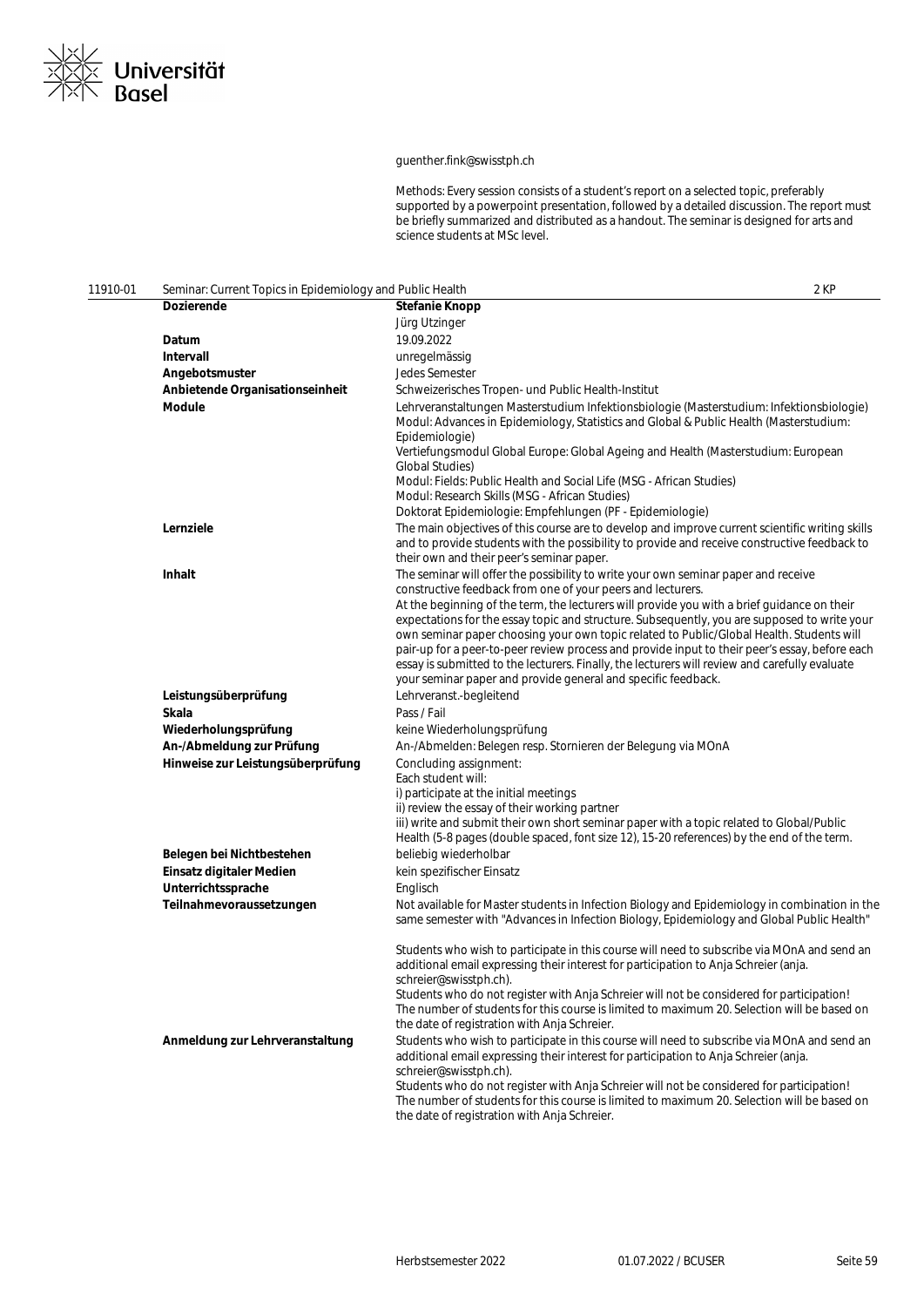

|          | Bemerkungen                                             | details in ADAM folder                                                                                                                                                                  |  |
|----------|---------------------------------------------------------|-----------------------------------------------------------------------------------------------------------------------------------------------------------------------------------------|--|
|          |                                                         | please register with: anja.schreier@swisstph.ch<br>max. 20 participants                                                                                                                 |  |
|          |                                                         | There will be two online appointments with the lecturers at the beginning of the semester.                                                                                              |  |
|          |                                                         | These dates will be communicated once the registration is complete.                                                                                                                     |  |
|          |                                                         | Otherwise the essay writing and reviewing is self-study.                                                                                                                                |  |
| 66083-01 | Seminar: Health, Medicine and Care in Sub-Sahara Africa | 3 KP                                                                                                                                                                                    |  |
|          | <b>Dozierende</b>                                       | Piet Van Eeuwijk                                                                                                                                                                        |  |
|          | Zeit und Ort                                            | Mi 10:15-12:00 Ethnologie, grosser Seminarraum                                                                                                                                          |  |
|          | Datum                                                   | 21.09.2022                                                                                                                                                                              |  |
|          | Intervall                                               | wöchentlich                                                                                                                                                                             |  |
|          |                                                         |                                                                                                                                                                                         |  |
|          | Angebotsmuster<br>Anbietende Organisationseinheit       | einmalig<br>Fachbereich Ethnologie                                                                                                                                                      |  |
|          | <b>Module</b>                                           | Modul: Advances in Epidemiology, Statistics and Global & Public Health (Masterstudium:                                                                                                  |  |
|          |                                                         | Epidemiologie)                                                                                                                                                                          |  |
|          |                                                         | Vertiefungsmodul Global Europe: Global Ageing and Health (Masterstudium: European                                                                                                       |  |
|          |                                                         | <b>Global Studies)</b>                                                                                                                                                                  |  |
|          |                                                         | Modul: Ethnographien (BSF - Ethnologie)                                                                                                                                                 |  |
|          |                                                         | Modul: Wissenschaftliche Vertiefung in der Ethnologie: Ethnographien (BSF - Ethnologie)                                                                                                 |  |
|          |                                                         | Modul: Theory and General Anthropology (MSF - Anthropology)                                                                                                                             |  |
|          |                                                         | Modul: Fields: Public Health and Social Life (MSG - African Studies)                                                                                                                    |  |
|          | Lernziele                                               | Three general objectives are set to tackle the fairly broad scope of this seminar:                                                                                                      |  |
|          |                                                         | 1. We shall be capable to identify and see into the interrelations between 'culture, health and<br>illness' in the light of current African contexts.                                   |  |
|          |                                                         | 2. We shall have understood the manifold dynamics and processes which currently transform                                                                                               |  |
|          |                                                         | and rapidly change both the African societies and their health from an ethnographic                                                                                                     |  |
|          |                                                         | perspective.                                                                                                                                                                            |  |
|          |                                                         | 3. We shall be enabled to look behind the mist of 'Africa as an arena of pathologies' from a                                                                                            |  |
|          |                                                         | critical gaze based on a decentering understanding of health and medicine.                                                                                                              |  |
|          | Inhalt                                                  | This seminar course represents a blend of ethnography and medical anthropology which                                                                                                    |  |
|          |                                                         | enables us to better understand the dialectic between culture and biology against the                                                                                                   |  |
|          |                                                         | backdrop of current African communities. Such 'local African biologies' are grounded on the                                                                                             |  |
|          |                                                         | contextualization of interpretations not only of the body, but also of the landscapes of past                                                                                           |  |
|          |                                                         | and contemporary modes of healthcare and medical systems/medical cultures. This will lead                                                                                               |  |
|          |                                                         | us to rich ethnographic descriptions of culture- and context-related knowledge (production),                                                                                            |  |
|          |                                                         | experiences and practices in reference to different specific African as well as global health<br>phenomena such as newly emerging zoonotic diseases (Covid-19, Ebola), HIV/AIDS, dengue |  |
|          |                                                         | fever or malaria. By this, we do not emphasize the biomedical-somatic appearance of 'old                                                                                                |  |
|          |                                                         | tropical African' infectious diseases, but the interplay - and sometimes the disjunction -                                                                                              |  |
|          |                                                         | between biological-physical and cultural-social processes and conditions in particular on                                                                                               |  |
|          |                                                         | household and community level. Current meaningful fields where this interrelation is well                                                                                               |  |
|          |                                                         | articulated are, for instance, mental illnesses, long-term care and disabilities.                                                                                                       |  |
|          |                                                         | Yet, Africa is moving, not least through significant recent social, economic, ecological and                                                                                            |  |
|          |                                                         | political changes that provoke radical shifts also in the manifold spheres of health in Africa. A                                                                                       |  |
|          |                                                         | globalized world has a massive impact on Africa and thus on health, medicine and finally on                                                                                             |  |
|          |                                                         | healthcare in African societies. New health (and increasingly medicalized) phenomena such as                                                                                            |  |
|          |                                                         | chronic diseases (diabetes, hypertension), obesity and drug addictions come upon existing                                                                                               |  |
|          |                                                         | health disparities and inequalities such as poverty, violence, stress and exclusion – and how                                                                                           |  |
|          |                                                         | do existing social and cultural structures think and speak about and finally act on such                                                                                                |  |
|          |                                                         | entangled health phenomena, for example in a densely populated area in a rapidly growing                                                                                                |  |
|          |                                                         | African secondary city or in a remote pastoralist hamlet? Such immediate exposures produce                                                                                              |  |
|          |                                                         | and generate not only (health) vulnerabilities, but also modes of resilience and agency in                                                                                              |  |
|          |                                                         | health matters which lead to new opportunities, abilities and resources. These dynamics<br>finally transform healthcare services, healing, care provision, health literacy and health   |  |
|          |                                                         | policies – but embedded in the current African context which is not least also influenced and                                                                                           |  |
|          |                                                         | shaped by historical processes and future challenges.                                                                                                                                   |  |
|          | Literatur                                               | Cooper, Andrew Fenton, John J. Kirton, Franklyn Lisk & Hany Besada (Eds.). 2013. Africa's                                                                                               |  |
|          |                                                         | Health Challenges: Sovereignty, Mobility of People and Healthcare Governance. Farnham:                                                                                                  |  |
|          |                                                         | Ashgate.                                                                                                                                                                                |  |
|          |                                                         |                                                                                                                                                                                         |  |
|          |                                                         | Dilger, Hansjörg, Abdoulaye Kane & Stacey A. Langwick (Eds.). 20212. Medicine, Mobility, and                                                                                            |  |
|          |                                                         | Power in Global Africa: Transnational Health and Healing. Bloomington: Indiana University                                                                                               |  |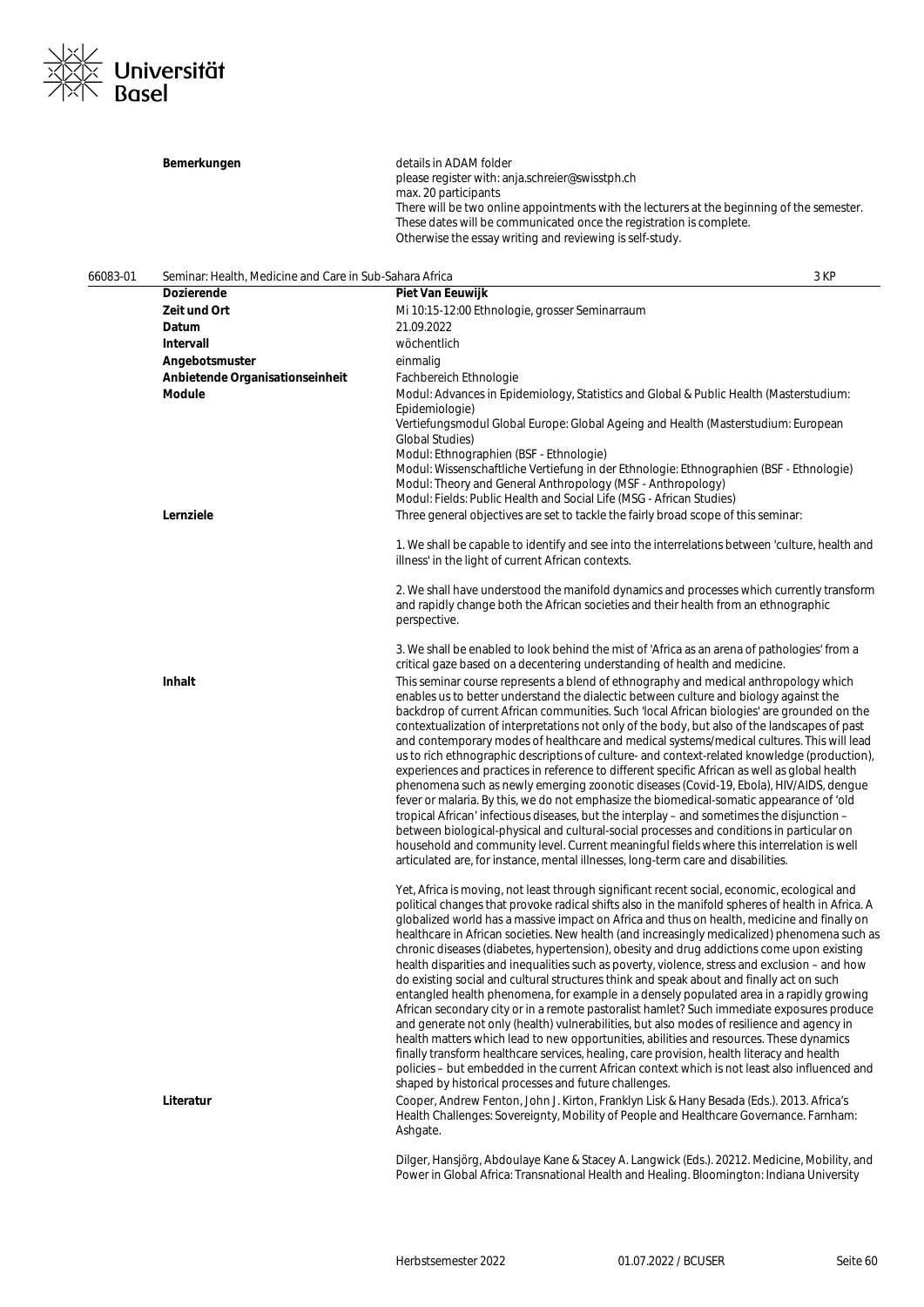

|          |                                   | Press.                                                                                                                                                                                                                                                                                      |
|----------|-----------------------------------|---------------------------------------------------------------------------------------------------------------------------------------------------------------------------------------------------------------------------------------------------------------------------------------------|
|          |                                   | Feierman, Steven & John M. Janzen (Eds.). 1992. The Social Basis of Health and Healing in<br>Africa. Berkeley and Los Angeles: University of California Press.                                                                                                                              |
|          |                                   | Geissler, P. Wenzel (Ed.). 2015. Para-States and Medical Science: Making African Global Health.<br>Durham: Duke University Press.                                                                                                                                                           |
|          |                                   | Hoffman, Jaco & Katrien Pype (Eds.). 2016. Ageing in Sub-Saharan Africa. Spaces and Practices<br>of Care. Bristol: Policy Press.                                                                                                                                                            |
|          |                                   | Mkhwanazi, Nolwazi. 2016. Medical Anthropology in Africa: The Trouble with a Single Story.<br>Medical Anthropology, 35 (2): 193-202.                                                                                                                                                        |
|          |                                   | Obrist, Brigit & Peter van Eeuwijk. 2020. Medical Anthropology in, of, for and with Africa: Three<br>Hotspots. Medical Anthropology, 39 (8): 782-793.                                                                                                                                       |
|          |                                   | Olsen, William C. & Carolyn Sargent (Eds.). 2017. African Medical Pluralism. Bloomington:<br>Indiana University Press.                                                                                                                                                                      |
|          |                                   | Prince, Ruth J. & Rebecca Marsland (Eds.). 2014. Making and Unmaking Public Health in Africa:<br>Ethnographic and Historical Perspectives. Athens: Ohio University Press.                                                                                                                   |
|          |                                   | Viterbo, Paula & Kalala Ngalamulume (Eds.). 2010. Medicine and Health in Africa:<br>Multidisciplinary Perspectives. East Lansing & Münster: Michigan State University Press & LIT<br>Verlag.                                                                                                |
|          | Leistungsüberprüfung              | Lehrveranst.-begleitend                                                                                                                                                                                                                                                                     |
|          | <b>Skala</b>                      | Pass / Fail                                                                                                                                                                                                                                                                                 |
|          | Wiederholungsprüfung              | keine Wiederholungsprüfung                                                                                                                                                                                                                                                                  |
|          | An-/Abmeldung zur Prüfung         | Anmelden: Belegen; Abmelden: nicht erforderlich                                                                                                                                                                                                                                             |
|          | Hinweise zur Leistungsüberprüfung | The participants will read literature documents in each semester week (as mandatory<br>preparatory work), take part in an active way (in discussion and group work) and deliver an<br>oral presentation (individually or in group) by exploring and elaborating one of the given<br>themes. |
|          | Belegen bei Nichtbestehen         | nicht wiederholbar                                                                                                                                                                                                                                                                          |
|          | Einsatz digitaler Medien          | kein spezifischer Einsatz                                                                                                                                                                                                                                                                   |
|          | Unterrichtssprache                | Englisch                                                                                                                                                                                                                                                                                    |
|          | Teilnahmevoraussetzungen          | The number of participants is limited to 25 people. The places are assigned according to date<br>of enrollment and subject of study. Priority will be given to the subjects listed under<br>"modules".                                                                                      |
|          | Bemerkungen                       | Methods: individual reading, discussion, presentation, group work, and (short) lecture as<br>introduction into the seminar's topic                                                                                                                                                          |
| 62255-01 | Seminar: Politics of Pandemics    | 3 KP                                                                                                                                                                                                                                                                                        |
|          | <b>Descriptions</b> of the        | the compact Article of the F                                                                                                                                                                                                                                                                |

| <b>Dozierende</b>               | <b>Laurent Goetschel</b>                                                                                                                                                                                                                         |
|---------------------------------|--------------------------------------------------------------------------------------------------------------------------------------------------------------------------------------------------------------------------------------------------|
|                                 | Jürg Utzinger                                                                                                                                                                                                                                    |
| Zeit und Ort                    | Do 10:15-11:45 Bernoullistrasse 14/16, Seminarraum 02.004                                                                                                                                                                                        |
| Datum                           | 22.09.2022                                                                                                                                                                                                                                       |
| <b>Intervall</b>                | wöchentlich                                                                                                                                                                                                                                      |
| Angebotsmuster                  | Jedes Herbstsemester                                                                                                                                                                                                                             |
| Anbietende Organisationseinheit | Fachbereich Politikwissenschaft                                                                                                                                                                                                                  |
| <b>Module</b>                   | Modul: Advances in Epidemiology, Statistics and Global & Public Health (Masterstudium:<br>Epidemiologie)                                                                                                                                         |
|                                 | Modul: Europäisierung und Globalisierung (Masterstudium: European Global Studies)<br>Vertiefungsmodul Global Europe: Global Ageing and Health (Masterstudium: European<br><b>Global Studies</b> )                                                |
|                                 | Modul: Regionaler Fokus M.A. (MSF - Politikwissenschaft)                                                                                                                                                                                         |
|                                 | Modul: Vertiefung Politikwissenschaft M.A. (MSF - Politikwissenschaft)                                                                                                                                                                           |
|                                 | Modul: Fields: Governance and Politics (MSG - African Studies)                                                                                                                                                                                   |
|                                 | Modul: Fields: Public Health and Social Life (MSG - African Studies)                                                                                                                                                                             |
|                                 | Modul: Conflicts and Peacebuilding (MSG - Changing Societies: Migration – Conflicts –<br>Resources)                                                                                                                                              |
|                                 | Modul: The Urban across Disciplines (MSG - Critical Urbanisms)                                                                                                                                                                                   |
| Lernziele                       | Participants know the major interactions between health, politics, and conflicts. They are able<br>discuss a number of selected cases. They are familiar with the relevant disciplinary views of<br>Epidiemologists and of Political Scientists. |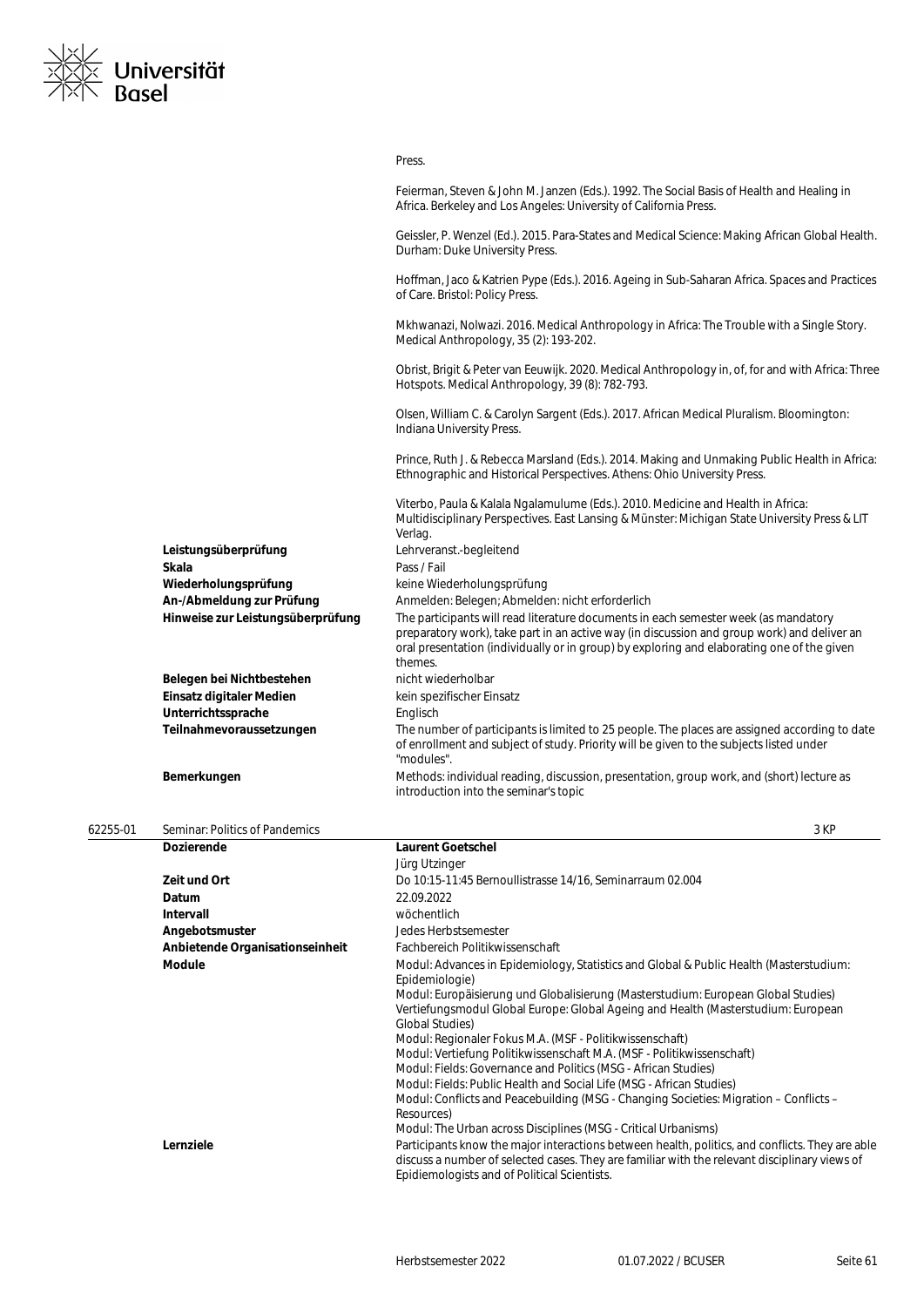

**Inhalt Inhalt Health, Politics, and Conflicts interact. Pandemics may be seen as an extreme case in which** the complexities become particularly visible at the local, national and global levels. We look at the implications of pandemics on politics and vice versa at the impact politics has on pandemics and their handling by different actors. Doing so, we focus in particular on fragile contexts in the Global South. **Literatur Literatur Will be accessible on ADAM before the beginning of the course. Leistungsüberprüfung** Lehrveranst.-begleitend **Skala** 1-6 0,5 Wiederholungsprüfung **Wiederholungsprüfung** keine Wiederholungsprüfung An-/Abmeldung zur Prüfung **Anmelden: Belegen; Abmelden: nicht erforderlich Hinweise zur Leistungsüberprüfung** Grading is based on tasks assigned during the seminar. Belegen bei Nichtbestehen beliebig wiederholbar **Einsatz digitaler Medien** kein spezifischer Einsatz Unterrichtssprache **Deutsch** Teilnahmevoraussetzungen **Attention:** All Seminars will be graded in the Department of Political Science. Grading scale 6.0 to 1.0, whereupon 4.0 is a pass. The number of participants is limited. The places are assigned according to date of enrollment and subject of study. Priority will be given to students of Political Science and Epidemiology. Please take note: The first session of the seminar will be held via Zoom. This session will serve as an information session for students. Please take not that you will have to decide at the end of this session whether you will continue with the seminar for the rest of the term. **Anmeldung zur Lehrveranstaltung Registration on MOnA Bemerkungen** The number of participants is limited. The places are assigned according to date of enrollment and subject of study. Priority will be given to students of Political Science and Epidemiology. Please take note: The first session of the seminar will be held via Zoom. This session will serve as an information session for students. Please take not that you will have to decide at the end of this session whether you will continue with the seminar for the rest of the term.

65453-01 Seminar: Qualitative Research - Journal Club 1 KP **Dozierende Sonja Merten Zeit und Ort** Mo 12:15-13:00 Swiss TPH Neubau, Seminarraum 6 **Datum** 26.09.2022 **Intervall** wöchentlich Angebotsmuster **and a matter of the einmalig Anbietende Organisationseinheit** Schweizerisches Tropen- und Public Health-Institut Module **Modul: Advances in Epidemiology, Statistics and Global & Public Health (Masterstudium: Advances in Epidemiology, Statistics and Global & Public Health (Masterstudium:** Epidemiologie) Modul: Fields: Public Health and Social Life (MSG - African Studies) **Leistungsüberprüfung** Lehrveranst.-begleitend **Skala** Pass / Fail Wiederholungsprüfung **Keine Wiederholungsprüfung An-/Abmeldung zur Prüfung An-/Abmelden: Belegen resp. Stornieren der Belegung via MOnA** Belegen bei Nichtbestehen **nicht wiederholbar Einsatz digitaler Medien** kein spezifischer Einsatz Unterrichtssprache **Englisch** 

### 44722-01 Seminar: Qualitative and Mixed Methods 2 KP

| <b>Dozierende</b>               | Leah Franziska Bohle                                                                     |
|---------------------------------|------------------------------------------------------------------------------------------|
|                                 | Sonja Merten                                                                             |
| Zeit und Ort                    | Fr 09:15-13:00 Swiss TPH Neubau, Seminarraum 5                                           |
| <b>Datum</b>                    | 23.09.2022                                                                               |
| Intervall                       | wöchentlich                                                                              |
| Angebotsmuster                  | Jedes Herbstsemester                                                                     |
| Anbietende Organisationseinheit | Schweizerisches Tropen- und Public Health-Institut                                       |
| <b>Module</b>                   | Lehrveranstaltungen Masterstudium Infektionsbiologie (Masterstudium: Infektionsbiologie) |
|                                 | Modul: Foundations in Epidemiology (Masterstudium: Epidemiologie)                        |
|                                 | Modul: Fields: Public Health and Social Life (MSG - African Studies)                     |
|                                 | Modul: Research Skills (MSG - African Studies)                                           |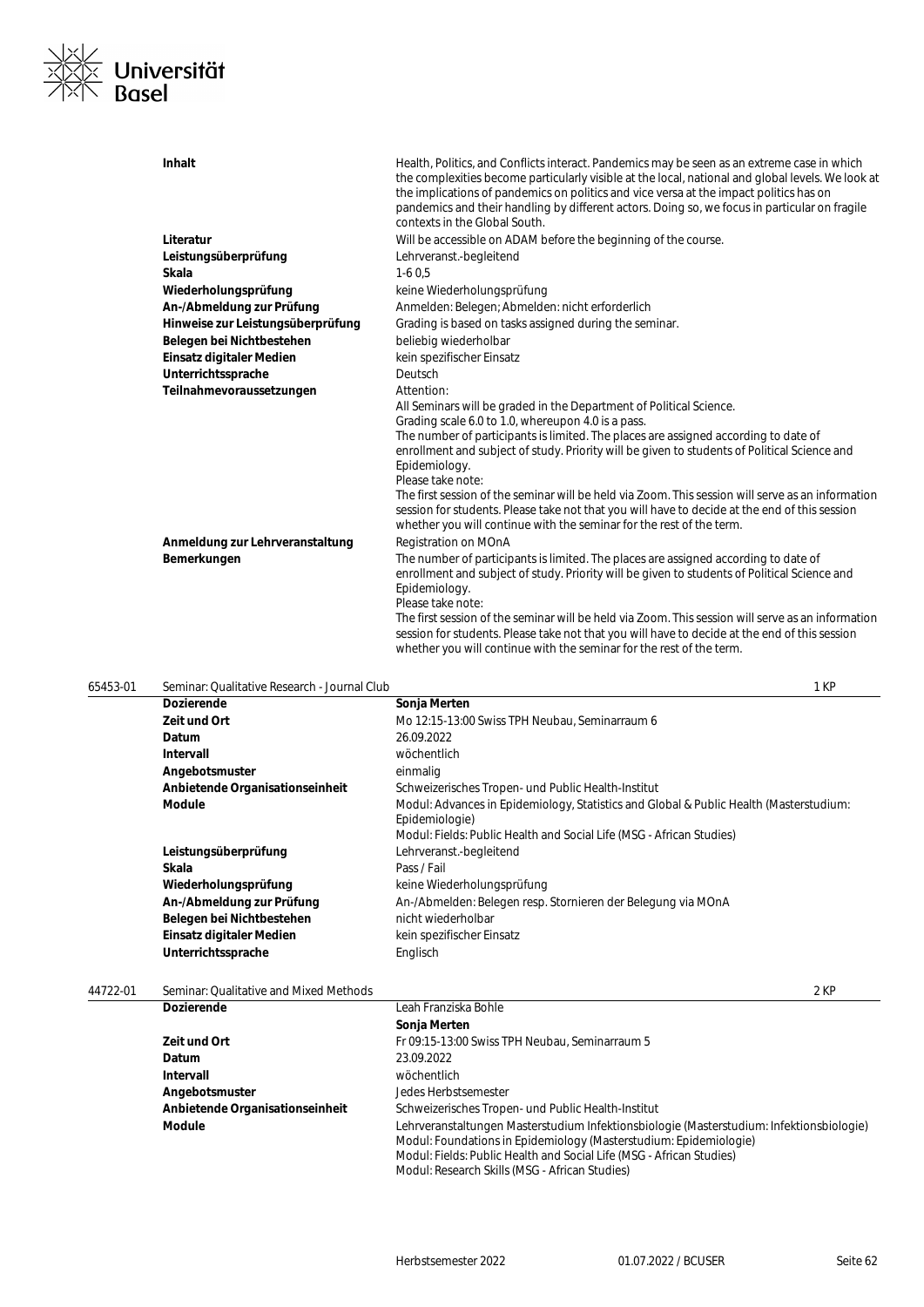

|                                   | Modul: Methods for Analyzing Changing Societies (MSG - Changing Societies: Migration –<br>Conflicts - Resources)                                                                                                                                                                                                                                                                                                                    |
|-----------------------------------|-------------------------------------------------------------------------------------------------------------------------------------------------------------------------------------------------------------------------------------------------------------------------------------------------------------------------------------------------------------------------------------------------------------------------------------|
|                                   | Doktorat Epidemiologie: Empfehlungen (PF - Epidemiologie)                                                                                                                                                                                                                                                                                                                                                                           |
| Lernziele                         | To understand the principles of qualitative and mixed methods and study designs in health<br>and health services research; to be able to apply basic qualitative and mixed methods in<br>practice.                                                                                                                                                                                                                                  |
| Inhalt                            | Description: Qualitative and mixed methods have gained importance in public health. In this<br>lecture students will learn about the basic principles of these methods and study designs. By<br>means of lectures and accompanying practical examples, different steps in using qualitative<br>and mixed methods will be presented, including data collection, data management and<br>analyses as well as presentation of findings. |
|                                   | Content:                                                                                                                                                                                                                                                                                                                                                                                                                            |
|                                   | Introduction to the basics of qualitative and mixed methods                                                                                                                                                                                                                                                                                                                                                                         |
|                                   | Interrelationships and complementarity of qualitative and quantitative methods                                                                                                                                                                                                                                                                                                                                                      |
|                                   | Study design                                                                                                                                                                                                                                                                                                                                                                                                                        |
|                                   | Research methods                                                                                                                                                                                                                                                                                                                                                                                                                    |
|                                   | Data management and analysis                                                                                                                                                                                                                                                                                                                                                                                                        |
|                                   | Use of software for managing qualitative data<br><b>Ethics</b>                                                                                                                                                                                                                                                                                                                                                                      |
| Leistungsüberprüfung              | Lehrveranst.-begleitend                                                                                                                                                                                                                                                                                                                                                                                                             |
| <b>Skala</b>                      | Pass / Fail                                                                                                                                                                                                                                                                                                                                                                                                                         |
| Wiederholungsprüfung              | keine Wiederholungsprüfung                                                                                                                                                                                                                                                                                                                                                                                                          |
| An-/Abmeldung zur Prüfung         | An-/Abmelden: Belegen resp. Stornieren der Belegung via MOnA                                                                                                                                                                                                                                                                                                                                                                        |
| Hinweise zur Leistungsüberprüfung | Assignments, presentation                                                                                                                                                                                                                                                                                                                                                                                                           |
| Belegen bei Nichtbestehen         | beliebig wiederholbar                                                                                                                                                                                                                                                                                                                                                                                                               |
| Einsatz digitaler Medien          | kein spezifischer Einsatz                                                                                                                                                                                                                                                                                                                                                                                                           |
| Unterrichtssprache                | Englisch                                                                                                                                                                                                                                                                                                                                                                                                                            |
| Bemerkungen                       | Methods: Lectures, readings, individual and group exercises<br>weeks 1-7                                                                                                                                                                                                                                                                                                                                                            |
|                                   |                                                                                                                                                                                                                                                                                                                                                                                                                                     |

| 65706-01 | Seminar: Urban Geography and Urban Health |                                                                                                                                                                                                  | 3 KP |
|----------|-------------------------------------------|--------------------------------------------------------------------------------------------------------------------------------------------------------------------------------------------------|------|
|          | <b>Dozierende</b>                         | Nina Goldman                                                                                                                                                                                     |      |
|          | Zeit und Ort                              | Di 16:15-18:00 Geographie, Seminarraum EG 0-09                                                                                                                                                   |      |
|          | Datum                                     | 27.09.2022                                                                                                                                                                                       |      |
|          | Intervall                                 | wöchentlich                                                                                                                                                                                      |      |
|          | Angebotsmuster                            | einmalig                                                                                                                                                                                         |      |
|          | Anbietende Organisationseinheit           | Geowissenschaften                                                                                                                                                                                |      |
|          | <b>Module</b>                             | Modul: Geography and Climatology (Masterstudium: Geowissenschaften (Studienbeginn vor<br>01.08.2021)                                                                                             |      |
|          |                                           | Modul: Landscape Systems (Masterstudium: Geowissenschaften)<br>Modul: Fachkompetenz Globaler Wandel (MSF - Geographie)                                                                           |      |
|          |                                           | Modul: Fields: Environment and Development (MSG - African Studies)                                                                                                                               |      |
|          |                                           | Modul: Fields: Public Health and Social Life (MSG - African Studies)                                                                                                                             |      |
|          | Lernziele                                 | Modul: The Urban across Disciplines (MSG - Critical Urbanisms)<br>Develop an understanding of what urban health is, what it can do and how to study it.                                          |      |
|          |                                           | Know and be able to evaluate different methodological approaches to urban health.                                                                                                                |      |
|          | <b>Inhalt</b>                             | In an urbanised world, the health of people living in cities is a global concern. Urban health is<br>an evolving discipline whose boundaries and main interests are constantly being negotiated. |      |
|          |                                           | In this introductory seminar we will discuss and work on the following general topics:<br>- What is urban health?                                                                                |      |
|          |                                           | - Global urbanisation and health trends                                                                                                                                                          |      |
|          |                                           | - Conceptual models for understanding the links between urban environment and health.<br>- Health inequalities in cities                                                                         |      |
|          |                                           | - How to identify and collect data for urban health research Health Research                                                                                                                     |      |
|          | Literatur                                 | Lovasi G.S., Diez Roux A.V., Kolker J. (eds.) (2021): Urban Public Health. A Research Toolkit for<br>Practice and Impact. New York, NY: Oxford University Press                                  |      |
|          | Weblink                                   | https://duw.unibas.ch/de/forschungsgruppen/landnutzungsaenderungen/                                                                                                                              |      |
|          | Leistungsüberprüfung                      | Lehrveranst.-begleitend                                                                                                                                                                          |      |
|          | Skala                                     | $1-60.5$                                                                                                                                                                                         |      |
|          | Wiederholungsprüfung                      | keine Wiederholungsprüfung                                                                                                                                                                       |      |
|          | An-/Abmeldung zur Prüfung                 | An-/Abmelden: Belegen resp. Stornieren der Belegung via MOnA                                                                                                                                     |      |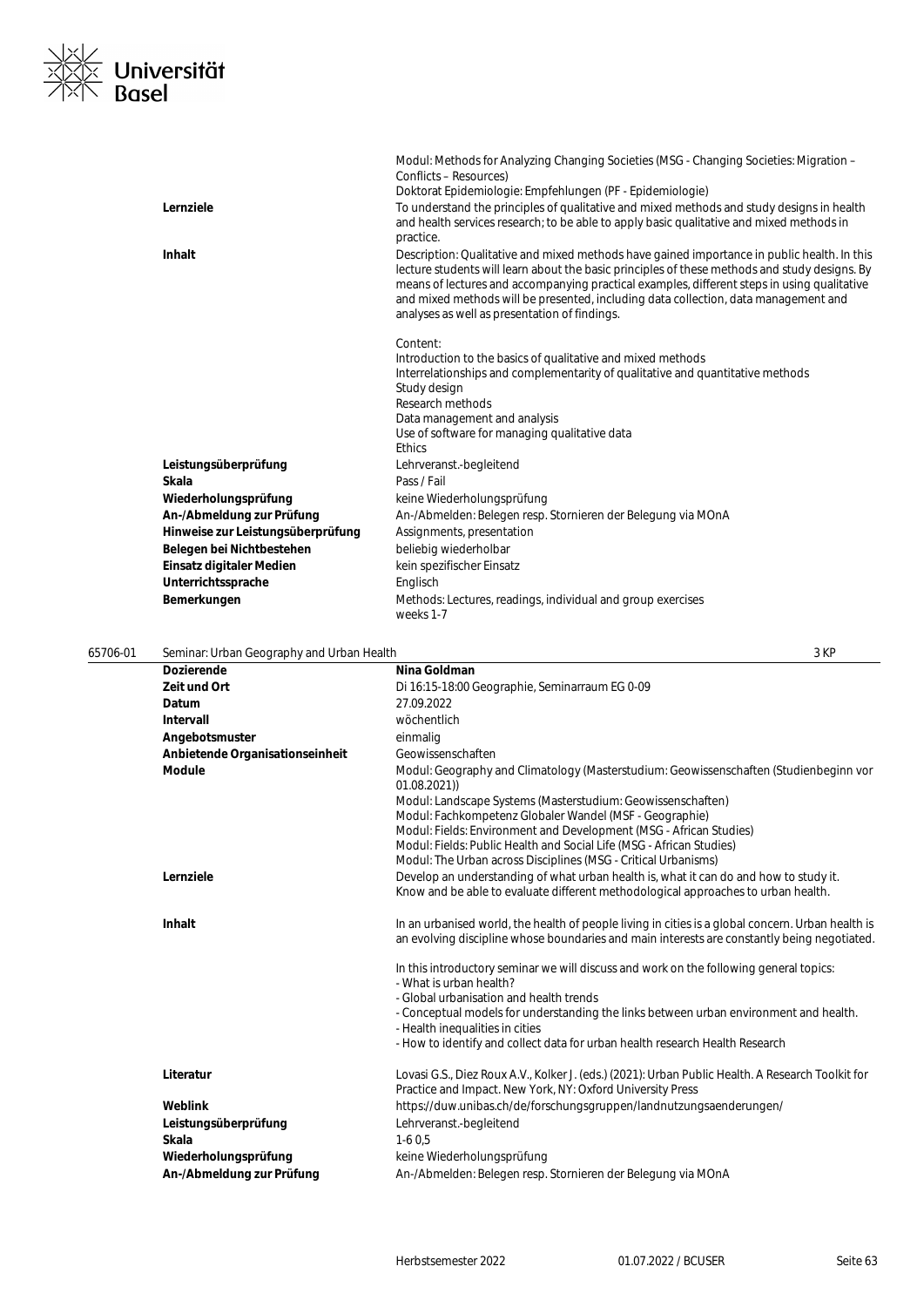

|          | Hinweise zur Leistungsüberprüfung<br>Belegen bei Nichtbestehen<br>Einsatz digitaler Medien<br>Unterrichtssprache<br>Teilnahmevoraussetzungen                                                                                       | Active participation in 80% of all sessions, presentation, essay<br>nicht wiederholbar<br>kein spezifischer Einsatz<br>Englisch<br>Attendance of the lecture "Einführung in die empirische Sozialforschung", VNr. 62288-01, or<br>similar introduction.                                                                                                                                                                                                                                                                                                                                                                                                                                                                                                                                                                                                                                             |      |
|----------|------------------------------------------------------------------------------------------------------------------------------------------------------------------------------------------------------------------------------------|-----------------------------------------------------------------------------------------------------------------------------------------------------------------------------------------------------------------------------------------------------------------------------------------------------------------------------------------------------------------------------------------------------------------------------------------------------------------------------------------------------------------------------------------------------------------------------------------------------------------------------------------------------------------------------------------------------------------------------------------------------------------------------------------------------------------------------------------------------------------------------------------------------|------|
| 11655-01 | + Vorlesung: Epidemiological Concepts                                                                                                                                                                                              |                                                                                                                                                                                                                                                                                                                                                                                                                                                                                                                                                                                                                                                                                                                                                                                                                                                                                                     | 3 KP |
|          | Dozierende                                                                                                                                                                                                                         | <b>Manuel Hetzel</b>                                                                                                                                                                                                                                                                                                                                                                                                                                                                                                                                                                                                                                                                                                                                                                                                                                                                                |      |
|          |                                                                                                                                                                                                                                    | <b>Christian Lengeler</b>                                                                                                                                                                                                                                                                                                                                                                                                                                                                                                                                                                                                                                                                                                                                                                                                                                                                           |      |
|          |                                                                                                                                                                                                                                    | Jürg Utzinger                                                                                                                                                                                                                                                                                                                                                                                                                                                                                                                                                                                                                                                                                                                                                                                                                                                                                       |      |
|          | Zeit und Ort                                                                                                                                                                                                                       | Mi 08:15-11:00 Swiss TPH Neubau, Seminarraum 5                                                                                                                                                                                                                                                                                                                                                                                                                                                                                                                                                                                                                                                                                                                                                                                                                                                      |      |
|          | Datum                                                                                                                                                                                                                              | 21.09.2022                                                                                                                                                                                                                                                                                                                                                                                                                                                                                                                                                                                                                                                                                                                                                                                                                                                                                          |      |
|          | Intervall                                                                                                                                                                                                                          | wöchentlich                                                                                                                                                                                                                                                                                                                                                                                                                                                                                                                                                                                                                                                                                                                                                                                                                                                                                         |      |
|          | Angebotsmuster                                                                                                                                                                                                                     | Jedes Herbstsemester                                                                                                                                                                                                                                                                                                                                                                                                                                                                                                                                                                                                                                                                                                                                                                                                                                                                                |      |
|          | Anbietende Organisationseinheit                                                                                                                                                                                                    | Schweizerisches Tropen- und Public Health-Institut                                                                                                                                                                                                                                                                                                                                                                                                                                                                                                                                                                                                                                                                                                                                                                                                                                                  |      |
|          | <b>Module</b>                                                                                                                                                                                                                      | Lehrveranstaltungen Masterstudium Infektionsbiologie (Masterstudium: Infektionsbiologie)<br>Modul: Foundations in Epidemiology (Masterstudium: Epidemiologie)<br>Vertiefungsmodul Global Europe: Global Ageing and Health (Masterstudium: European<br><b>Global Studies)</b><br>Modul: Basics: Epidemiology (MSG - African Studies)<br>Modul: Fields: Public Health and Social Life (MSG - African Studies)<br>Doktorat Epidemiologie: Empfehlungen (PF - Epidemiologie)                                                                                                                                                                                                                                                                                                                                                                                                                            |      |
|          | Lernziele                                                                                                                                                                                                                          | To understand conceptually the main measures and study designs in epidemiological<br>practice; to be able to apply basic epidemiological concepts in simple exercises.                                                                                                                                                                                                                                                                                                                                                                                                                                                                                                                                                                                                                                                                                                                              |      |
|          | Inhalt                                                                                                                                                                                                                             | Description: This lecture covers the basics of epidemiology including: definitions, general<br>principles, main study designs, measures and measurement errors, diagnostic assessment<br>and the link between epidemiology and public health. Understanding the basic concepts of<br>epidemiology is a prerequisite for being able to follow the more advanced lectures, which will<br>emphasise the application of this knowledge. This lecture is mandatory for all students in the<br>MSc Epidemiology.                                                                                                                                                                                                                                                                                                                                                                                          |      |
|          | Literatur<br>Leistungsüberprüfung<br>Skala<br>Wiederholungsprüfung<br>An-/Abmeldung zur Prüfung<br>Hinweise zur Leistungsüberprüfung<br>Belegen bei Nichtbestehen<br>Einsatz digitaler Medien<br>Unterrichtssprache<br>Bemerkungen | Content:<br>Overview of basic epidemiology<br>Cohort studies<br>Epidemiological measures<br>Introduction to the basics of demography<br>Measurement errors I: Bias and the effects of misclassification<br>Measurement errors II: Confounding and interaction<br>Case-control studies<br>Causality in epidemiology<br>Randomised-controlled trials<br>Descriptive observational studies, including ecological studies<br>Diagnostic performance<br>Efficacy versus effectiveness; monitoring and evaluation<br>Evidence in public health and the Cochrane Collaboration<br><b>Ethics</b><br>Will be given at the first session.<br>Lehrveranst.-begleitend<br>Pass / Fail<br>keine Wiederholungsprüfung<br>An-/Abmelden: Belegen resp. Stornieren der Belegung via MOnA<br>Written final exam<br>beliebig wiederholbar<br>kein spezifischer Einsatz<br>Englisch<br>Methods: Lectures and practicals |      |
| 11911-01 | Vorlesung: Introduction to One Health                                                                                                                                                                                              |                                                                                                                                                                                                                                                                                                                                                                                                                                                                                                                                                                                                                                                                                                                                                                                                                                                                                                     | 3 KP |
|          | Dozierende                                                                                                                                                                                                                         | Jan Hattendorf                                                                                                                                                                                                                                                                                                                                                                                                                                                                                                                                                                                                                                                                                                                                                                                                                                                                                      |      |

| VOLIESURIQ: INTRODUCTION TO OTHE HEARTY |                                                |
|-----------------------------------------|------------------------------------------------|
| <b>Dozierende</b>                       | Jan Hattendorf                                 |
|                                         | Rea Tschopp                                    |
|                                         | Jakob Zinsstag                                 |
| Zeit und Ort                            | Di 08:15-10:00 Swiss TPH Neubau, Seminarraum 2 |
|                                         |                                                |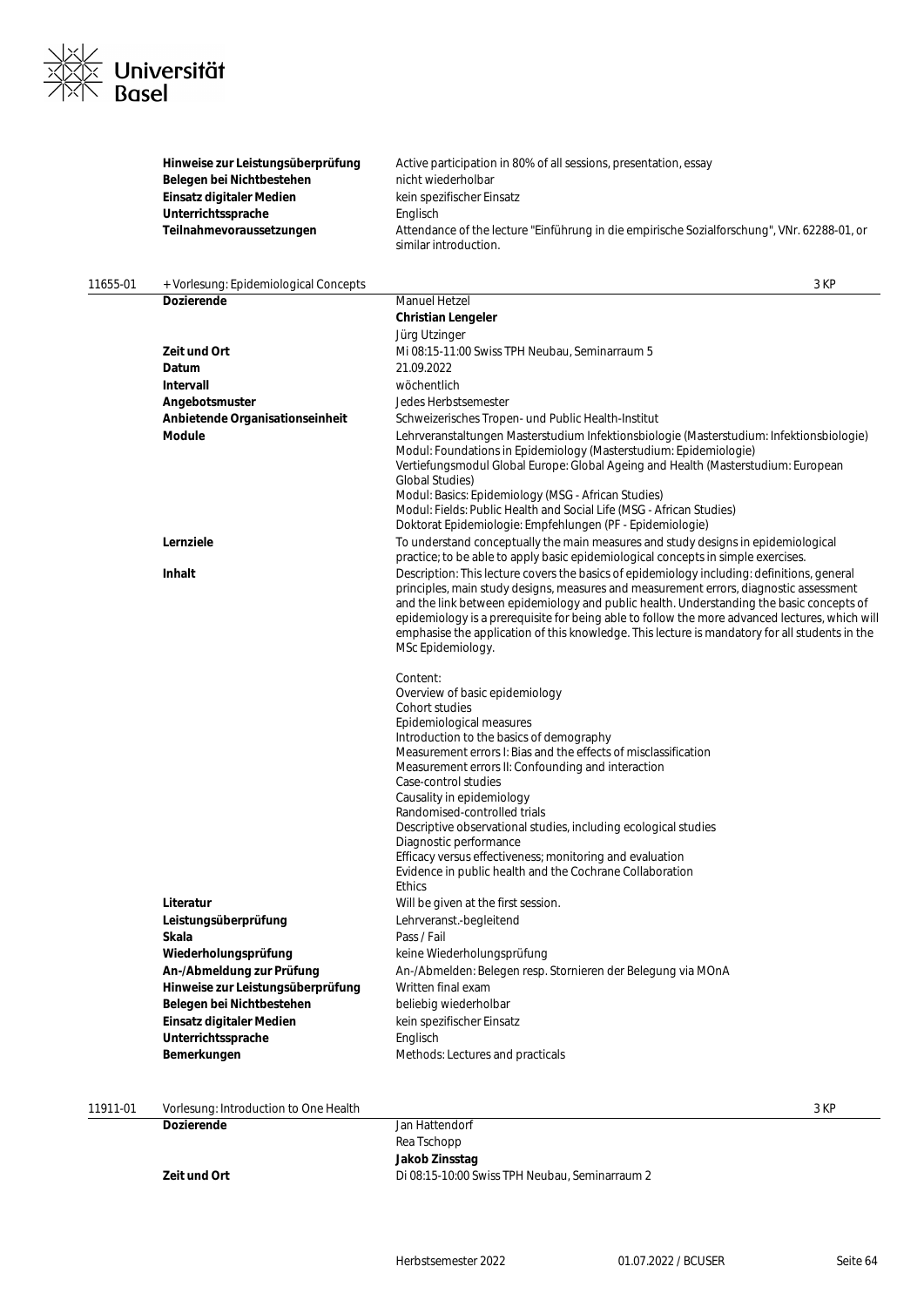

| Datum                             | 20.09.2022                                                                                                                                                                                                                                                                                                                                                                                                                                                                                                                                                                                                                                                                                                                                                                                                                                                                                                                                                                                                                                                                                                  |
|-----------------------------------|-------------------------------------------------------------------------------------------------------------------------------------------------------------------------------------------------------------------------------------------------------------------------------------------------------------------------------------------------------------------------------------------------------------------------------------------------------------------------------------------------------------------------------------------------------------------------------------------------------------------------------------------------------------------------------------------------------------------------------------------------------------------------------------------------------------------------------------------------------------------------------------------------------------------------------------------------------------------------------------------------------------------------------------------------------------------------------------------------------------|
| Intervall                         | wöchentlich                                                                                                                                                                                                                                                                                                                                                                                                                                                                                                                                                                                                                                                                                                                                                                                                                                                                                                                                                                                                                                                                                                 |
| Angebotsmuster                    | Jedes Herbstsemester                                                                                                                                                                                                                                                                                                                                                                                                                                                                                                                                                                                                                                                                                                                                                                                                                                                                                                                                                                                                                                                                                        |
| Anbietende Organisationseinheit   | Schweizerisches Tropen- und Public Health-Institut                                                                                                                                                                                                                                                                                                                                                                                                                                                                                                                                                                                                                                                                                                                                                                                                                                                                                                                                                                                                                                                          |
| <b>Module</b>                     | Modul: Advances in Epidemiology, Statistics and Global & Public Health (Masterstudium:<br>Epidemiologie)<br>Modul: Fields: Environment and Development (MSG - African Studies)<br>Modul: Fields: Public Health and Social Life (MSG - African Studies)<br>Doktorat Epidemiologie: Empfehlungen (PF - Epidemiologie)                                                                                                                                                                                                                                                                                                                                                                                                                                                                                                                                                                                                                                                                                                                                                                                         |
| Lernziele                         | To provide insight into the ecology of infectious diseases in Africa to students of African<br>Studies; to provide insight into the impact of disease on sustainable development to students<br>of Sustainable Development; to provide background on environmental determinants of<br>disease to students in Epidemiology.                                                                                                                                                                                                                                                                                                                                                                                                                                                                                                                                                                                                                                                                                                                                                                                  |
| Inhalt                            | Environmental effects on the risk of infectious diseases are not new. Micro- and macro<br>parasites share many fundamental properties with humans and animals. Hence, an ecological<br>perspective is appropriate for understanding and controlling infectious diseases. Ecological<br>thinking recognises the importance of fundamental physical, chemical and biological<br>processes that affect the survival and reproduction of all living organisms. These include<br>evolutionary, social, economic and political processes. Theoretical concepts move from "One<br>Health", which emphasises close cooperation of human and animal health interventions, to<br>broader considerations of health in social-ecological systems.<br>Theoretical lectures and group work are combined with presentations from ongoing research<br>projects on avian influenza, rabies, bovine tuberculosis, brucellosis and anthrax of the human<br>and animal health research group at Swiss TPH. In this year, individual students are invited to<br>contribute to a Massive Open Online Course (MOOC) on One Health. |
| Leistungsüberprüfung              | Lehrveranst.-begleitend                                                                                                                                                                                                                                                                                                                                                                                                                                                                                                                                                                                                                                                                                                                                                                                                                                                                                                                                                                                                                                                                                     |
| Skala                             | Pass / Fail                                                                                                                                                                                                                                                                                                                                                                                                                                                                                                                                                                                                                                                                                                                                                                                                                                                                                                                                                                                                                                                                                                 |
| Wiederholungsprüfung              | keine Wiederholungsprüfung                                                                                                                                                                                                                                                                                                                                                                                                                                                                                                                                                                                                                                                                                                                                                                                                                                                                                                                                                                                                                                                                                  |
| An-/Abmeldung zur Prüfung         | An-/Abmelden: Belegen resp. Stornieren der Belegung via MOnA                                                                                                                                                                                                                                                                                                                                                                                                                                                                                                                                                                                                                                                                                                                                                                                                                                                                                                                                                                                                                                                |
| Hinweise zur Leistungsüberprüfung | Presentation on a selected lecture topic, assignments                                                                                                                                                                                                                                                                                                                                                                                                                                                                                                                                                                                                                                                                                                                                                                                                                                                                                                                                                                                                                                                       |
| Belegen bei Nichtbestehen         | beliebig wiederholbar                                                                                                                                                                                                                                                                                                                                                                                                                                                                                                                                                                                                                                                                                                                                                                                                                                                                                                                                                                                                                                                                                       |
| Einsatz digitaler Medien          | kein spezifischer Einsatz                                                                                                                                                                                                                                                                                                                                                                                                                                                                                                                                                                                                                                                                                                                                                                                                                                                                                                                                                                                                                                                                                   |
| Unterrichtssprache                | Englisch                                                                                                                                                                                                                                                                                                                                                                                                                                                                                                                                                                                                                                                                                                                                                                                                                                                                                                                                                                                                                                                                                                    |
| Bemerkungen                       | Methods: Lectures, peer group work                                                                                                                                                                                                                                                                                                                                                                                                                                                                                                                                                                                                                                                                                                                                                                                                                                                                                                                                                                                                                                                                          |

62484-01 Vorlesung mit Übungen: Fundamentals of Public Health 1 KP

| <u>VOLICSUNG THIL ODUNGCH. FUNDAMENTION (ADIE FUDIE FICALITI</u> |                                                                                                                                                                                                                                                                                                                                                                                                                                          |  |
|------------------------------------------------------------------|------------------------------------------------------------------------------------------------------------------------------------------------------------------------------------------------------------------------------------------------------------------------------------------------------------------------------------------------------------------------------------------------------------------------------------------|--|
| <b>Dozierende</b>                                                | Julia Friederike Bohlius                                                                                                                                                                                                                                                                                                                                                                                                                 |  |
| <b>Zeit und Ort</b>                                              | Mo 13:15-15:00 Swiss TPH Neubau, Seminarraum 2                                                                                                                                                                                                                                                                                                                                                                                           |  |
| Datum                                                            | 26.09.2022                                                                                                                                                                                                                                                                                                                                                                                                                               |  |
| Intervall                                                        | 14-täglich                                                                                                                                                                                                                                                                                                                                                                                                                               |  |
| Angebotsmuster                                                   | <b>Jedes Herbstsemester</b>                                                                                                                                                                                                                                                                                                                                                                                                              |  |
| Anbietende Organisationseinheit                                  | Schweizerisches Tropen- und Public Health-Institut                                                                                                                                                                                                                                                                                                                                                                                       |  |
| <b>Module</b>                                                    | Modul: Global & Public Health (Masterstudium: Epidemiologie)<br>Vertiefungsmodul Global Europe: Global Ageing and Health (Masterstudium: European<br><b>Global Studies</b> )<br>Modul: Fields: Environment and Development (MSG - African Studies)<br>Modul: Fields: Public Health and Social Life (MSG - African Studies)<br>Doktorat Epidemiologie: Empfehlungen (PF - Epidemiologie)                                                  |  |
| Inhalt                                                           | The course familiarizes students with the concepts and challenges of the interdisciplinary<br>field of public health. The introductory lectures in public health provide theories and<br>examples of effective Public Health interventions in the setting of local, national and global<br>public health issues. The course combines lectures and active involvement of students, who<br>will read and critically evaluate publications. |  |
| Leistungsüberprüfung                                             | Lehrveranst.-begleitend                                                                                                                                                                                                                                                                                                                                                                                                                  |  |
| Skala                                                            | Pass / Fail                                                                                                                                                                                                                                                                                                                                                                                                                              |  |
| Wiederholungsprüfung                                             | keine Wiederholungsprüfung                                                                                                                                                                                                                                                                                                                                                                                                               |  |
| An-/Abmeldung zur Prüfung                                        | An-/Abmelden: Belegen resp. Stornieren der Belegung via MOnA                                                                                                                                                                                                                                                                                                                                                                             |  |
| Hinweise zur Leistungsüberprüfung                                | Written in-class exam (1hr)<br>at least 80% course participation                                                                                                                                                                                                                                                                                                                                                                         |  |
| Belegen bei Nichtbestehen                                        | beliebig wiederholbar                                                                                                                                                                                                                                                                                                                                                                                                                    |  |
| Einsatz digitaler Medien                                         | kein spezifischer Einsatz                                                                                                                                                                                                                                                                                                                                                                                                                |  |
| Unterrichtssprache                                               | Englisch                                                                                                                                                                                                                                                                                                                                                                                                                                 |  |
|                                                                  |                                                                                                                                                                                                                                                                                                                                                                                                                                          |  |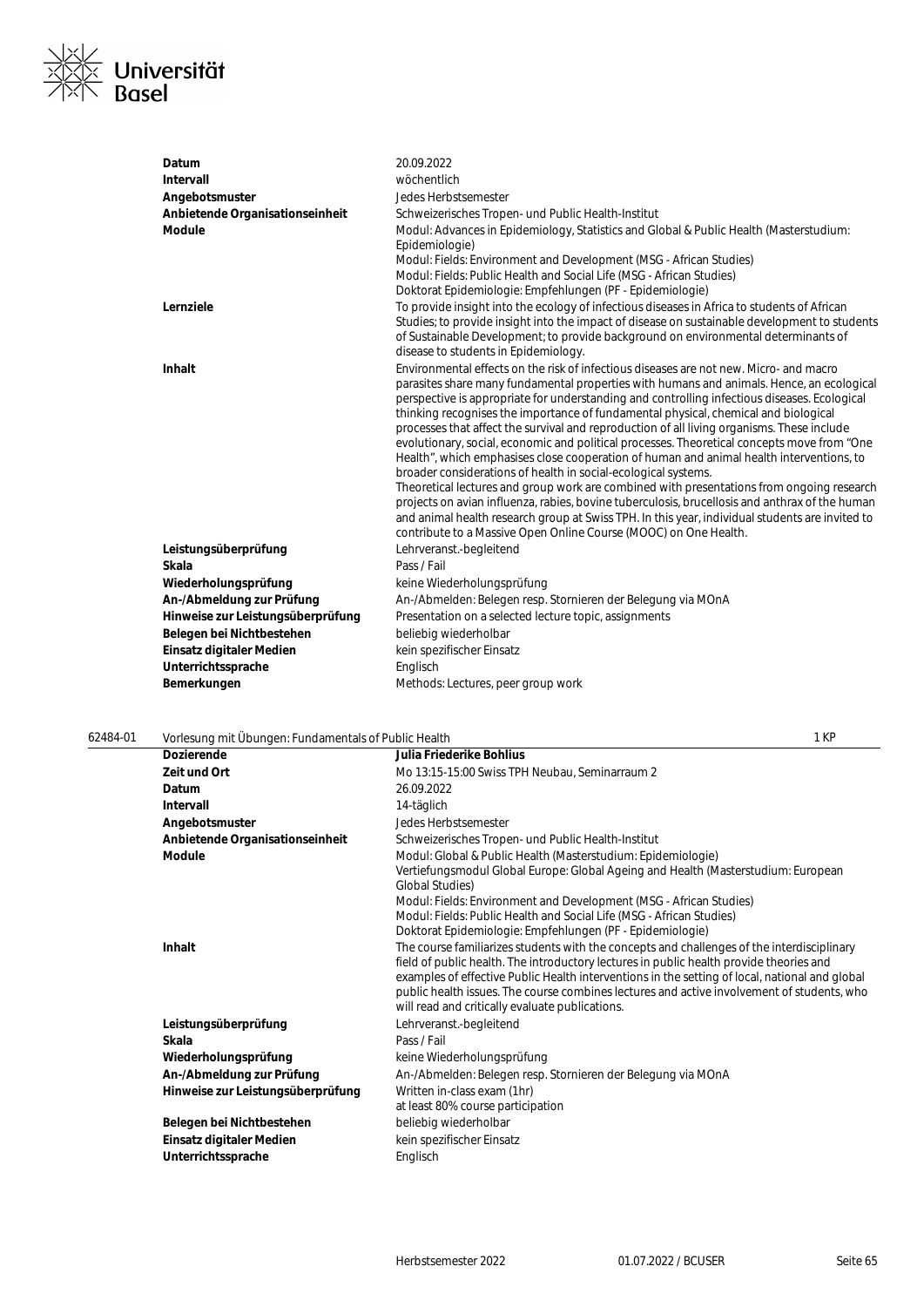

### **Bemerkungen**

| 18423-01 | Vorlesung mit Übungen: Health systems | 2 KP                                                                                                                                                                             |
|----------|---------------------------------------|----------------------------------------------------------------------------------------------------------------------------------------------------------------------------------|
|          | <b>Dozierende</b>                     | <b>Fabrizio Tediosi</b>                                                                                                                                                          |
|          |                                       | <b>Kaspar Wyss</b>                                                                                                                                                               |
|          | Zeit und Ort                          | Mi 14:15-17:00 Swiss TPH Neubau, Seminarraum 1                                                                                                                                   |
|          | Datum                                 | 09.11.2022                                                                                                                                                                       |
|          | Intervall                             | wöchentlich                                                                                                                                                                      |
|          | Angebotsmuster                        | Jedes Herbstsemester                                                                                                                                                             |
|          | Anbietende Organisationseinheit       | Schweizerisches Tropen- und Public Health-Institut                                                                                                                               |
|          | Module                                | Modul: Global & Public Health (Masterstudium: Epidemiologie)                                                                                                                     |
|          |                                       | Vertiefungsmodul Global Europe: Global Ageing and Health (Masterstudium: European                                                                                                |
|          |                                       | Global Studies)                                                                                                                                                                  |
|          |                                       | Modul: Fields: Public Health and Social Life (MSG - African Studies)                                                                                                             |
|          |                                       | Doktorat Epidemiologie: Empfehlungen (PF - Epidemiologie)                                                                                                                        |
|          | Lernziele                             | The participants should at the end of the course:                                                                                                                                |
|          |                                       | - Understand the importance of health systems and health systems research in achieving                                                                                           |
|          |                                       | public health goals and in epidemiology                                                                                                                                          |
|          |                                       | - Have acquainted the performance framework of health systems and main conceptual                                                                                                |
|          |                                       | elements of this framework                                                                                                                                                       |
|          |                                       | - Be able to critically review and apply the performance framework for current health policy                                                                                     |
|          |                                       | issues in low- and high-income countries, such as universal coverage                                                                                                             |
|          |                                       |                                                                                                                                                                                  |
|          | Inhalt                                | The course is divided into two main components:                                                                                                                                  |
|          |                                       | (1) An introduction to the performance framework of health systems and main elements of                                                                                          |
|          |                                       | this framework                                                                                                                                                                   |
|          |                                       | (2) Case studies on the main elements of the performance framework:<br>- Organization and provision of services, resource planning, allocation and decentralization              |
|          |                                       | - Health policy, governance and priority setting                                                                                                                                 |
|          |                                       | - Health information and evidence for decision-making                                                                                                                            |
|          |                                       | - Human resources for health                                                                                                                                                     |
|          |                                       | - Financing and payment of health services                                                                                                                                       |
|          |                                       |                                                                                                                                                                                  |
|          |                                       | We will apply the performance framework of health systems and the main conceptual                                                                                                |
|          |                                       | elements of this framework such as governance, human resources, financing, technologies                                                                                          |
|          |                                       | and health information from a systems thinking perspective. Students will be able to critically                                                                                  |
|          |                                       | review and apply the framework to contemporary health systems and policy issues and will                                                                                         |
|          |                                       | be able to review, analyse and compare experiences in health system strengthening and                                                                                            |
|          |                                       | health system interventions in countries in Africa, Asia and Europe with a systems thinking                                                                                      |
|          |                                       | optic. Critical elements for health systems performance such as governance, information or<br>human resources will be related to the performance and expected outcomes of health |
|          |                                       | systems.                                                                                                                                                                         |
|          | Literatur                             | Reading list being available at start of the courses through Adam                                                                                                                |
|          | Leistungsüberprüfung                  | Lehrveranst.-begleitend                                                                                                                                                          |
|          | Skala                                 | Pass / Fail                                                                                                                                                                      |
|          | Wiederholungsprüfung                  | keine Wiederholungsprüfung                                                                                                                                                       |
|          | An-/Abmeldung zur Prüfung             | An-/Abmelden: Belegen resp. Stornieren der Belegung via MOnA                                                                                                                     |
|          |                                       |                                                                                                                                                                                  |
|          | Hinweise zur Leistungsüberprüfung     | Pass / Fail                                                                                                                                                                      |
|          |                                       | - Assignment respectively a home work over the duration of the course to be handed at the                                                                                        |
|          |                                       | end of the course. The assignment corresponds to around 22 hours of time investments.                                                                                            |
|          |                                       | - Lecture participation (at least 6 of the 7 sessions have to be attended)                                                                                                       |
|          | Belegen bei Nichtbestehen             | beliebig wiederholbar                                                                                                                                                            |
|          | Einsatz digitaler Medien              | kein spezifischer Einsatz                                                                                                                                                        |
|          | Unterrichtssprache                    | Englisch                                                                                                                                                                         |
|          | Anmeldung zur Lehrveranstaltung       | To understand the importance of health systems and health systems research in achieving                                                                                          |
|          |                                       | public health goals and in epidemiology and to get acquainted with the framework of health                                                                                       |
|          |                                       | systems, its main elements, and how these can work together for achieving better                                                                                                 |
|          |                                       | performance. Principles of systems thinking for health systems will be introduced.                                                                                               |
|          | Bemerkungen                           | weeks 8-14                                                                                                                                                                       |
|          |                                       |                                                                                                                                                                                  |
|          |                                       |                                                                                                                                                                                  |

28892-01 Vorlesung mit Übungen: Key Issues in International and Public Health 2 KP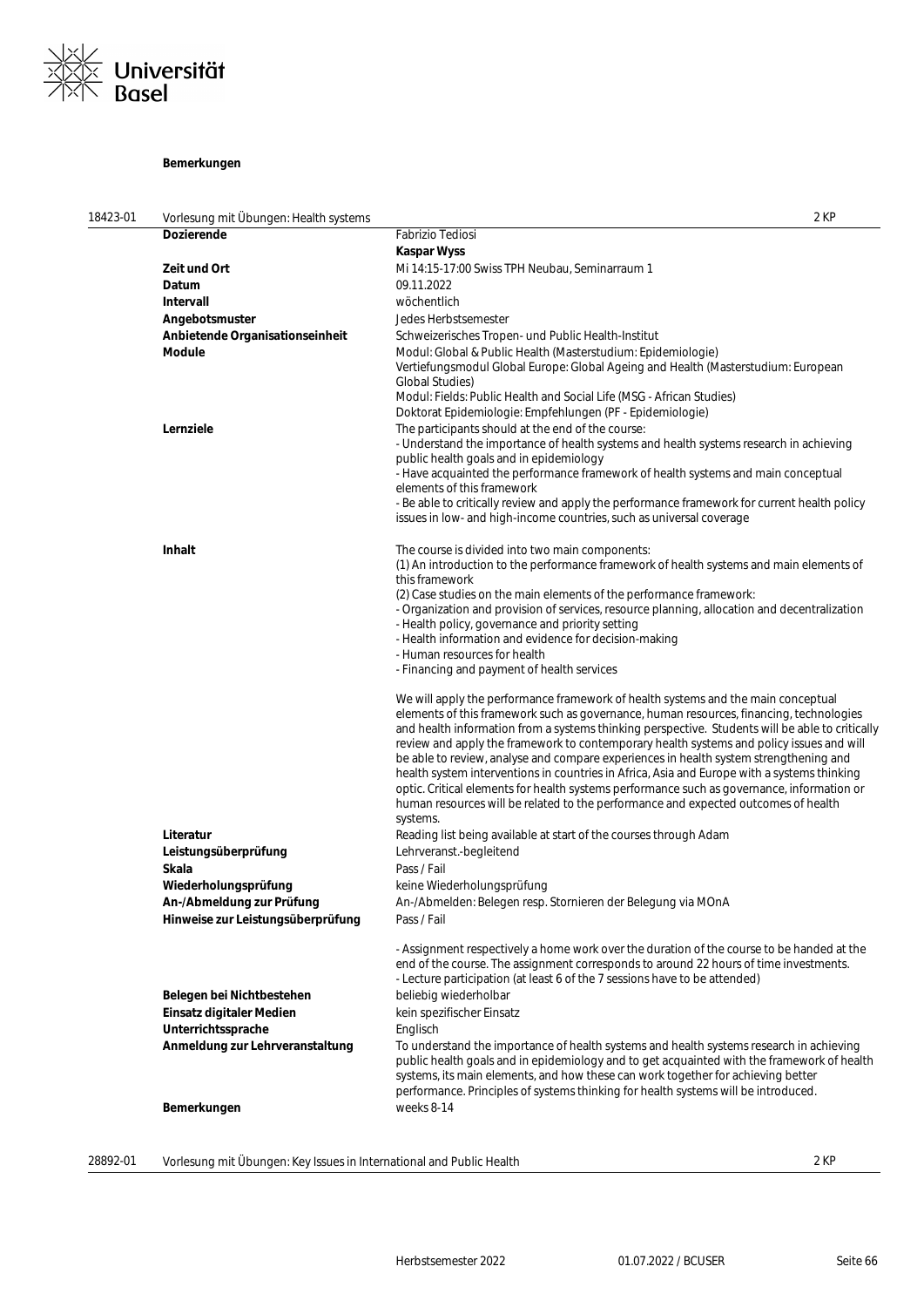

|          | Dozierende                                                  | Peter Steinmann                                                                                                                                                                                                                                                                                                                                                                                                                                                                                                                                                                                                                                                                                                                                                                                                                                                                                                                                                  |  |
|----------|-------------------------------------------------------------|------------------------------------------------------------------------------------------------------------------------------------------------------------------------------------------------------------------------------------------------------------------------------------------------------------------------------------------------------------------------------------------------------------------------------------------------------------------------------------------------------------------------------------------------------------------------------------------------------------------------------------------------------------------------------------------------------------------------------------------------------------------------------------------------------------------------------------------------------------------------------------------------------------------------------------------------------------------|--|
|          | Zeit und Ort                                                | Mo 15:15-17:00 Swiss TPH Neubau, Seminarraum 4                                                                                                                                                                                                                                                                                                                                                                                                                                                                                                                                                                                                                                                                                                                                                                                                                                                                                                                   |  |
|          | Datum                                                       | 19.09.2022                                                                                                                                                                                                                                                                                                                                                                                                                                                                                                                                                                                                                                                                                                                                                                                                                                                                                                                                                       |  |
|          | <b>Intervall</b>                                            | wöchentlich                                                                                                                                                                                                                                                                                                                                                                                                                                                                                                                                                                                                                                                                                                                                                                                                                                                                                                                                                      |  |
|          | Angebotsmuster                                              | Jedes Herbstsemester                                                                                                                                                                                                                                                                                                                                                                                                                                                                                                                                                                                                                                                                                                                                                                                                                                                                                                                                             |  |
|          | Anbietende Organisationseinheit                             | Schweizerisches Tropen- und Public Health-Institut                                                                                                                                                                                                                                                                                                                                                                                                                                                                                                                                                                                                                                                                                                                                                                                                                                                                                                               |  |
|          | Module                                                      | Lehrveranstaltungen Masterstudium Infektionsbiologie (Masterstudium: Infektionsbiologie)<br>Modul: Global & Public Health (Masterstudium: Epidemiologie)<br>Vertiefungsmodul Global Europe: Global Ageing and Health (Masterstudium: European<br>Global Studies)<br>Modul: Basics: Epidemiology (MSG - African Studies)<br>Modul: Fields: Public Health and Social Life (MSG - African Studies)<br>Doktorat Epidemiologie: Empfehlungen (PF - Epidemiologie)                                                                                                                                                                                                                                                                                                                                                                                                                                                                                                     |  |
|          | Lernziele                                                   | To get a general overview of the major public health problems worldwide. To understand the<br>key epidemiological issues for the most important causes of ill-health globally.                                                                                                                                                                                                                                                                                                                                                                                                                                                                                                                                                                                                                                                                                                                                                                                   |  |
|          | Inhalt                                                      | Description: The series of lectures provides an overview over current major global public<br>health problems, their determinants and standard as well as emerging interventions to<br>reduce key risks and improve population health. Each lecture is dedicated to a particular<br>public health problem for which the background, key risk factors, etiology and burden of<br>disease, the basic epidemiology and key interventions to control the risk and reduce harm are<br>explained. Lectures are given by various Swiss TPH staff members and other faculty.<br>To prepare for a lecture, participants read the article associated with the lecture and prepare a<br>list of 2-3 questions to be discussed in a 30-minutes interactive part of the lecture designed to<br>encourage scientific argumentation. Thereby, participants are stimulated to carefully read<br>scientific publications, remember key issues and train epidemiological reasoning. |  |
|          |                                                             | Content:<br>Nutrition<br><b>Diabetes</b><br>Mental health<br>Smoking<br>Air pollution<br>OneHealth<br>Maternal, newborn and child health<br>HIV/AIDS<br>TB<br><b>WASH</b><br><b>NTDs</b><br>Environmental health                                                                                                                                                                                                                                                                                                                                                                                                                                                                                                                                                                                                                                                                                                                                                 |  |
|          |                                                             | Global change                                                                                                                                                                                                                                                                                                                                                                                                                                                                                                                                                                                                                                                                                                                                                                                                                                                                                                                                                    |  |
|          |                                                             | Migration                                                                                                                                                                                                                                                                                                                                                                                                                                                                                                                                                                                                                                                                                                                                                                                                                                                                                                                                                        |  |
|          | Literatur                                                   | See ADAM                                                                                                                                                                                                                                                                                                                                                                                                                                                                                                                                                                                                                                                                                                                                                                                                                                                                                                                                                         |  |
|          | Leistungsüberprüfung                                        | Lehrveranst.-begleitend                                                                                                                                                                                                                                                                                                                                                                                                                                                                                                                                                                                                                                                                                                                                                                                                                                                                                                                                          |  |
|          | Skala                                                       | Pass / Fail                                                                                                                                                                                                                                                                                                                                                                                                                                                                                                                                                                                                                                                                                                                                                                                                                                                                                                                                                      |  |
|          | Wiederholungsprüfung                                        | keine Wiederholungsprüfung                                                                                                                                                                                                                                                                                                                                                                                                                                                                                                                                                                                                                                                                                                                                                                                                                                                                                                                                       |  |
|          | An-/Abmeldung zur Prüfung                                   | An-/Abmelden: Belegen resp. Stornieren der Belegung via MOnA                                                                                                                                                                                                                                                                                                                                                                                                                                                                                                                                                                                                                                                                                                                                                                                                                                                                                                     |  |
|          | Hinweise zur Leistungsüberprüfung                           | Regular attendance (<20% unexcused absence)                                                                                                                                                                                                                                                                                                                                                                                                                                                                                                                                                                                                                                                                                                                                                                                                                                                                                                                      |  |
|          | Belegen bei Nichtbestehen                                   | beliebig wiederholbar                                                                                                                                                                                                                                                                                                                                                                                                                                                                                                                                                                                                                                                                                                                                                                                                                                                                                                                                            |  |
|          | Einsatz digitaler Medien                                    | kein spezifischer Einsatz                                                                                                                                                                                                                                                                                                                                                                                                                                                                                                                                                                                                                                                                                                                                                                                                                                                                                                                                        |  |
|          | Unterrichtssprache                                          | Englisch                                                                                                                                                                                                                                                                                                                                                                                                                                                                                                                                                                                                                                                                                                                                                                                                                                                                                                                                                         |  |
|          | Bemerkungen                                                 | Methods: Lectures with case studies, discussions                                                                                                                                                                                                                                                                                                                                                                                                                                                                                                                                                                                                                                                                                                                                                                                                                                                                                                                 |  |
| 48608-01 | Vorlesung mit Übungen: Public Health across the life course | 2 KP                                                                                                                                                                                                                                                                                                                                                                                                                                                                                                                                                                                                                                                                                                                                                                                                                                                                                                                                                             |  |
|          | Dozierende                                                  | Julia Dratva                                                                                                                                                                                                                                                                                                                                                                                                                                                                                                                                                                                                                                                                                                                                                                                                                                                                                                                                                     |  |

| <b>Dozierende</b>               | Julia Dratva                                                                                                                                                                 |
|---------------------------------|------------------------------------------------------------------------------------------------------------------------------------------------------------------------------|
|                                 | Piet Van Eeuwijk                                                                                                                                                             |
| Zeit und Ort                    | Di 10:15-12:00 Swiss TPH Neubau, Seminarraum 2                                                                                                                               |
| Datum                           | 20.09.2022                                                                                                                                                                   |
| Intervall                       | wöchentlich                                                                                                                                                                  |
| Angebotsmuster                  | Jedes Herbstsemester                                                                                                                                                         |
| Anbietende Organisationseinheit | Schweizerisches Tropen- und Public Health-Institut                                                                                                                           |
| Module                          | Modul: Global & Public Health (Masterstudium: Epidemiologie)<br>Vertiefungsmodul Global Europe: Global Ageing and Health (Masterstudium: European<br><b>Global Studies</b> ) |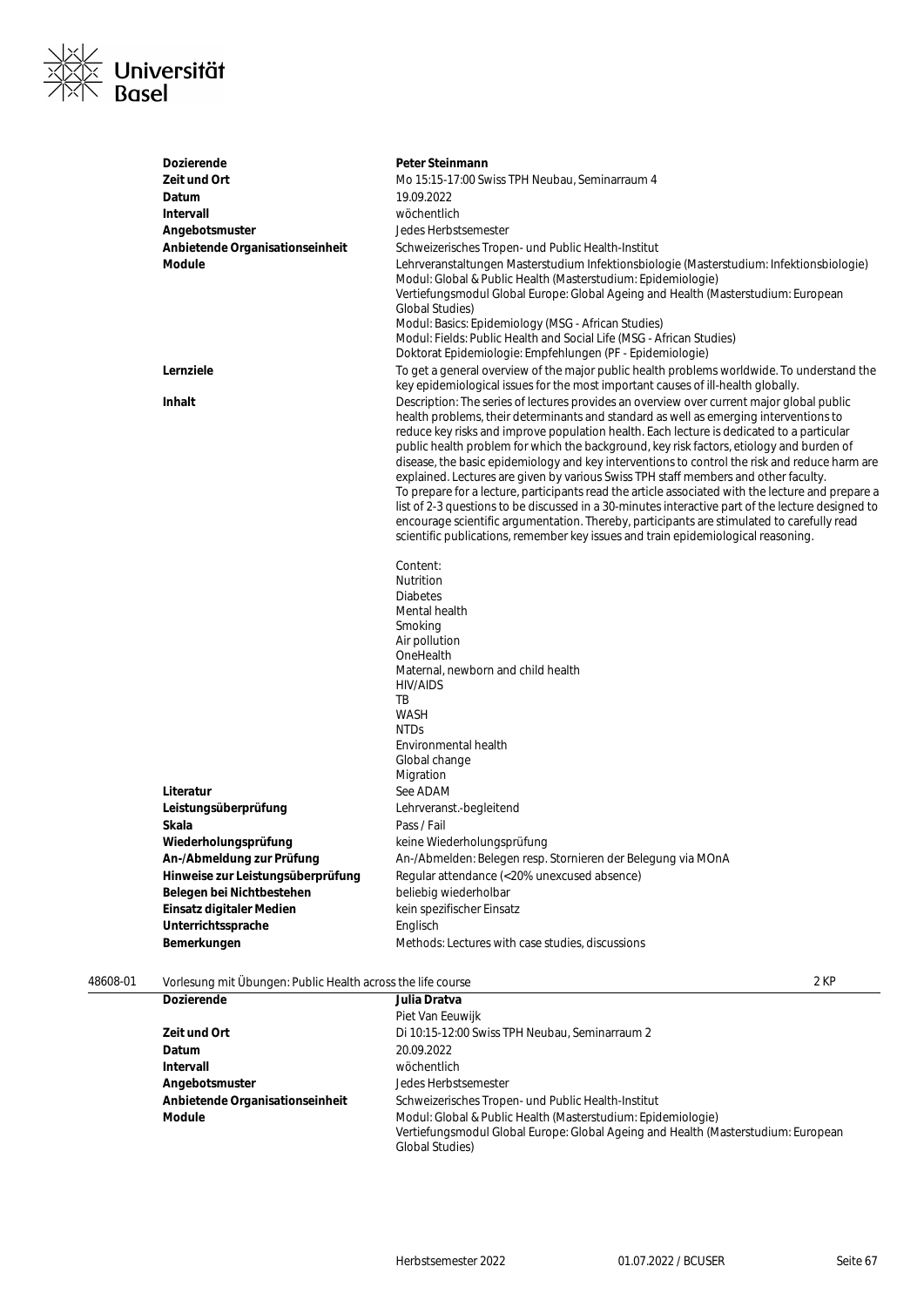

|          | Lernziele                                               | Modul: Fields: Public Health and Social Life (MSG - African Studies)<br>Doctom of pidespiologics of repferous gentle the piderpin logic life course approach to public<br>health and the social and biomedical concepts applied.                                                                                                                                                                                                                                                                                                                                                                                                                                                                                                                                                                                                                                             |
|----------|---------------------------------------------------------|------------------------------------------------------------------------------------------------------------------------------------------------------------------------------------------------------------------------------------------------------------------------------------------------------------------------------------------------------------------------------------------------------------------------------------------------------------------------------------------------------------------------------------------------------------------------------------------------------------------------------------------------------------------------------------------------------------------------------------------------------------------------------------------------------------------------------------------------------------------------------|
|          |                                                         | Students learn about the life-course concept in public health.<br>Biomedical concepts are taught to enable the students to understand how biological,<br>psychological and environmental exposures act in early life and throughout the life-course<br>Theoretical frameworks and concepts used in social science are taught to understand the<br>social and cultural context and factors of public health and health across the life course<br>Students reflect on health indicators across the life course to identify life-phase specific<br>indicators, needs and solutions from a public health and a social science view.<br>Students apply the theories and concepts learned to a public health topic of choice and<br>present their findings to the class, thereby practicing their presentation techniques, scientific<br>argumentation and discussion competences. |
|          | Inhalt                                                  | The course sensitizes students to the life course approach in public health. Concepts &<br>Theories from a biomedical and social science perspective are taught to enable the student to<br>identify links between the social and biomedical life-course specific factors, describe the life<br>course impact of health determinants or disease, and life-phase specific indicators and<br>opportunities for health across the life course. They will learn to apply theories in class, in<br>home-work and in the course assessment to improve understanding of life course public<br>health issues.                                                                                                                                                                                                                                                                        |
|          | Leistungsüberprüfung                                    | Lehrveranst.-begleitend                                                                                                                                                                                                                                                                                                                                                                                                                                                                                                                                                                                                                                                                                                                                                                                                                                                      |
|          | Skala                                                   | Pass / Fail                                                                                                                                                                                                                                                                                                                                                                                                                                                                                                                                                                                                                                                                                                                                                                                                                                                                  |
|          | Wiederholungsprüfung                                    | keine Wiederholungsprüfung                                                                                                                                                                                                                                                                                                                                                                                                                                                                                                                                                                                                                                                                                                                                                                                                                                                   |
|          | An-/Abmeldung zur Prüfung                               | An-/Abmelden: Belegen resp. Stornieren der Belegung via MOnA                                                                                                                                                                                                                                                                                                                                                                                                                                                                                                                                                                                                                                                                                                                                                                                                                 |
|          | Hinweise zur Leistungsüberprüfung                       | Group works written paper (4-5 pages), and presentation & discussion in class                                                                                                                                                                                                                                                                                                                                                                                                                                                                                                                                                                                                                                                                                                                                                                                                |
|          | Belegen bei Nichtbestehen                               | beliebig wiederholbar                                                                                                                                                                                                                                                                                                                                                                                                                                                                                                                                                                                                                                                                                                                                                                                                                                                        |
|          | Einsatz digitaler Medien                                | kein spezifischer Einsatz                                                                                                                                                                                                                                                                                                                                                                                                                                                                                                                                                                                                                                                                                                                                                                                                                                                    |
|          | Unterrichtssprache                                      | Englisch                                                                                                                                                                                                                                                                                                                                                                                                                                                                                                                                                                                                                                                                                                                                                                                                                                                                     |
|          | Bemerkungen                                             | Methods: Lectures with examples, group work, interactive sessions, peer-teaching.                                                                                                                                                                                                                                                                                                                                                                                                                                                                                                                                                                                                                                                                                                                                                                                            |
| 65883-01 | Übung: Examining African Contributions to Global Health | 3 KP                                                                                                                                                                                                                                                                                                                                                                                                                                                                                                                                                                                                                                                                                                                                                                                                                                                                         |
|          | <b>Dozierende</b>                                       | Tanja Hammel-Aschwanden                                                                                                                                                                                                                                                                                                                                                                                                                                                                                                                                                                                                                                                                                                                                                                                                                                                      |
|          | Zeit und Ort                                            | Di 16:15-18:00 Departement Geschichte, Seminarraum 4                                                                                                                                                                                                                                                                                                                                                                                                                                                                                                                                                                                                                                                                                                                                                                                                                         |
|          | Datum                                                   | 20.09.2022                                                                                                                                                                                                                                                                                                                                                                                                                                                                                                                                                                                                                                                                                                                                                                                                                                                                   |
|          | Intervall                                               | wöchentlich                                                                                                                                                                                                                                                                                                                                                                                                                                                                                                                                                                                                                                                                                                                                                                                                                                                                  |
|          | Angebotsmuster                                          | einmalig                                                                                                                                                                                                                                                                                                                                                                                                                                                                                                                                                                                                                                                                                                                                                                                                                                                                     |
|          | Anbietende Organisationseinheit                         | Departement Geschichte                                                                                                                                                                                                                                                                                                                                                                                                                                                                                                                                                                                                                                                                                                                                                                                                                                                       |
|          | <b>Module</b>                                           | Modul: Spezialisierung «Geschichte und Polititsche Bildung» (Masterstudium: Fachdidaktik)<br>Vertiefungsmodul Global Europe: Global Ageing and Health (Masterstudium: European<br><b>Global Studies)</b><br>Modul: Archive / Medien / Theorien (BSF - Geschichte)                                                                                                                                                                                                                                                                                                                                                                                                                                                                                                                                                                                                            |
|          |                                                         | Wahlbereich Master Geschichte: Empfehlungen (MSF - Geschichte)<br>Modul: Forschung und Praxis (MSF - Osteuropäische Geschichte)                                                                                                                                                                                                                                                                                                                                                                                                                                                                                                                                                                                                                                                                                                                                              |
|          |                                                         | Modul: Fields: Knowledge Production and Transfer (MSG - African Studies)                                                                                                                                                                                                                                                                                                                                                                                                                                                                                                                                                                                                                                                                                                                                                                                                     |
|          |                                                         | Modul: Fields: Public Health and Social Life (MSG - African Studies)<br>Modul: Areas: Afrika (MSG - Europäische Geschichte in globaler Perspektive)                                                                                                                                                                                                                                                                                                                                                                                                                                                                                                                                                                                                                                                                                                                          |
|          | Inhalt                                                  | Africa has always been a site of medical innovation but for too long this has not been<br>acknowledged and studied in the Global North. This blended-learning course learns from<br>Africa and shows what the continent has contributed to Global Health. It offers you a unique<br>Africanist perspective and insights into different disciplines such as public health, urban<br>planning, and history. Learners acquaint themselves with various tools, methodologies and<br>theories and benefit from experts at the Swiss TPH, EPFL, and the History Department.<br>Thereby learners familiarise themselves with innovations that benefit public health not only<br>in Africa but in other parts of the world or globally.                                                                                                                                              |
|          | Leistungsüberprüfung<br>Skala                           | We will also delve into the decolonizing global health movement and white saviorism. The<br>five-week Massive Open Online Course (Trailer: https://vimeo.com/609608287) of the project<br>www.qlobalhealthafrica.ch on FutureLearn (https://www.futurelearn.com/) will be part of this<br>interdisciplinary course. Please only register for the course on FutureLearn after the course<br>has started and the lecturer has asked you to, otherwise you cannot access the material when<br>necessary.<br>Lehrveranst.-begleitend<br>Pass / Fail                                                                                                                                                                                                                                                                                                                              |
|          |                                                         |                                                                                                                                                                                                                                                                                                                                                                                                                                                                                                                                                                                                                                                                                                                                                                                                                                                                              |
|          | Wiederholungsprüfung                                    | keine Wiederholungsprüfung                                                                                                                                                                                                                                                                                                                                                                                                                                                                                                                                                                                                                                                                                                                                                                                                                                                   |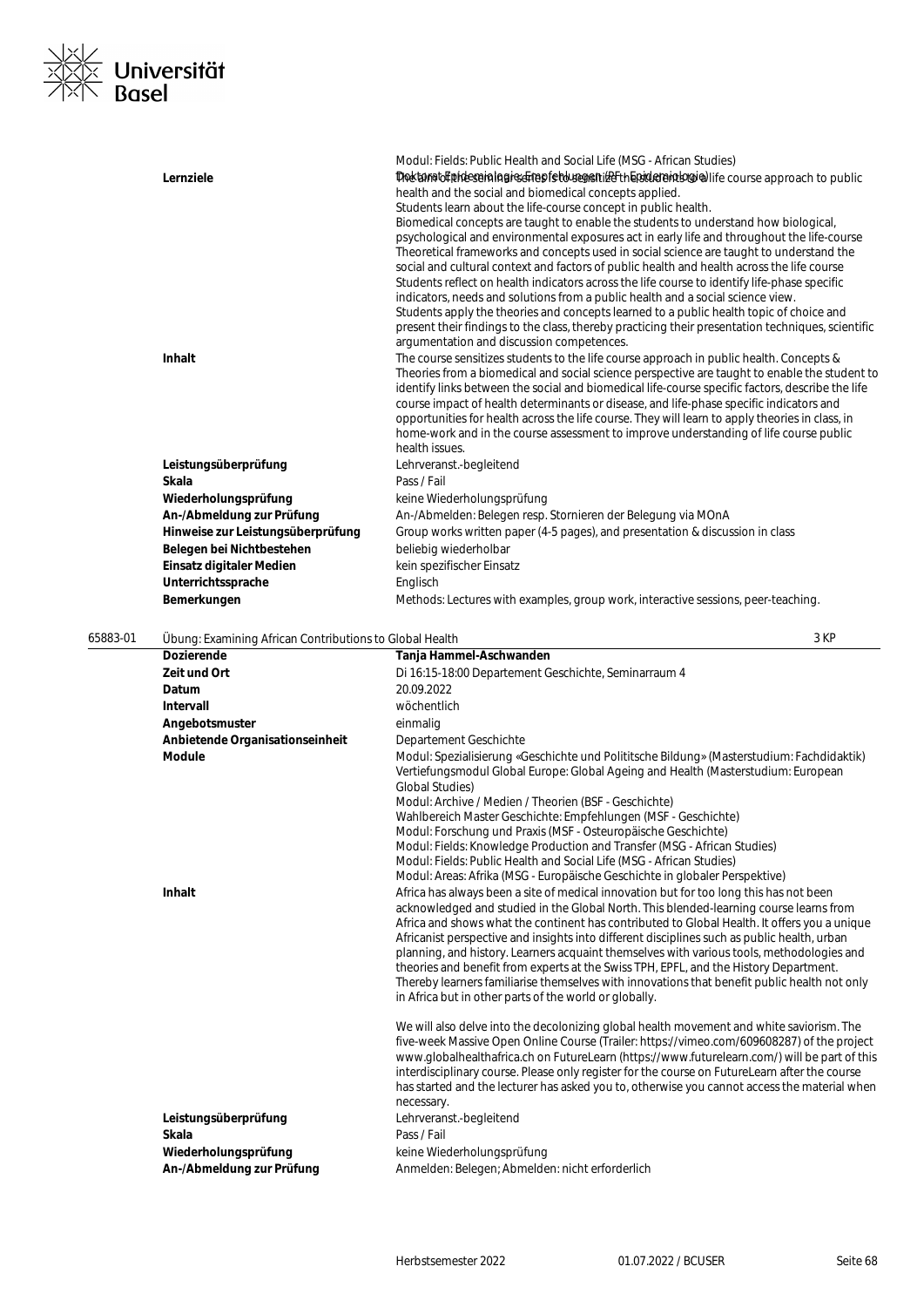

| Belegen bei Nichtbestehen | nicht wiederholbar                                                                                                                                                                                              |
|---------------------------|-----------------------------------------------------------------------------------------------------------------------------------------------------------------------------------------------------------------|
| Einsatz digitaler Medien  | kein spezifischer Einsatz                                                                                                                                                                                       |
| Unterrichtssprache        | Deutsch                                                                                                                                                                                                         |
| Teilnahmevoraussetzungen  | Studierende der Geschichte aller Studienstufen sowie Studierende anderer Studienfächer, in<br>deren Module die Übung verknüpft ist. Bei Überbelegung werden Studierende der<br>Geschichte bevorzugt zugelassen. |

### **Modul: Fields: Environment and Development**

| 66084-01 |                                                                                                                                                                                               | Exkursion: Exploring Urban Environmental Futures in Colombia: Climate Justice, the Promise of Infrastructure and Beyond<br>10 KP                                                                                                                                                                                                                                                                                                                                                                                                                                                                                                                                                                                                                                                                                                                                                                                                                                                                                                                                                                                                                                                                                                                                                       |
|----------|-----------------------------------------------------------------------------------------------------------------------------------------------------------------------------------------------|----------------------------------------------------------------------------------------------------------------------------------------------------------------------------------------------------------------------------------------------------------------------------------------------------------------------------------------------------------------------------------------------------------------------------------------------------------------------------------------------------------------------------------------------------------------------------------------------------------------------------------------------------------------------------------------------------------------------------------------------------------------------------------------------------------------------------------------------------------------------------------------------------------------------------------------------------------------------------------------------------------------------------------------------------------------------------------------------------------------------------------------------------------------------------------------------------------------------------------------------------------------------------------------|
|          | Dozierende                                                                                                                                                                                    | Silke Oldenburg                                                                                                                                                                                                                                                                                                                                                                                                                                                                                                                                                                                                                                                                                                                                                                                                                                                                                                                                                                                                                                                                                                                                                                                                                                                                        |
|          | Zeit und Ort                                                                                                                                                                                  | Fr 08:15-12:00 Ethnologie, grosser Seminarraum                                                                                                                                                                                                                                                                                                                                                                                                                                                                                                                                                                                                                                                                                                                                                                                                                                                                                                                                                                                                                                                                                                                                                                                                                                         |
|          | Datum                                                                                                                                                                                         | 23.09.2022                                                                                                                                                                                                                                                                                                                                                                                                                                                                                                                                                                                                                                                                                                                                                                                                                                                                                                                                                                                                                                                                                                                                                                                                                                                                             |
|          | Intervall                                                                                                                                                                                     | wöchentlich                                                                                                                                                                                                                                                                                                                                                                                                                                                                                                                                                                                                                                                                                                                                                                                                                                                                                                                                                                                                                                                                                                                                                                                                                                                                            |
|          | Angebotsmuster                                                                                                                                                                                | einmalig                                                                                                                                                                                                                                                                                                                                                                                                                                                                                                                                                                                                                                                                                                                                                                                                                                                                                                                                                                                                                                                                                                                                                                                                                                                                               |
|          | Anbietende Organisationseinheit                                                                                                                                                               | Fachbereich Ethnologie                                                                                                                                                                                                                                                                                                                                                                                                                                                                                                                                                                                                                                                                                                                                                                                                                                                                                                                                                                                                                                                                                                                                                                                                                                                                 |
|          | <b>Module</b>                                                                                                                                                                                 | Modul: Europäisierung und Globalisierung (Masterstudium: European Global Studies)<br>Vertiefungsmodul Global Europe: Umwelt und Nachhaltigkeit (Masterstudium: European<br><b>Global Studies</b> )<br>Modul: Ethnographic Research with Field Trip (MSF - Anthropology)<br>Modul: Fields: Environment and Development (MSG - African Studies)<br>Modul: Interdisciplinary and Applied African Studies (MSG - African Studies)<br>Modul: Changing Societies Lab (MSG - Changing Societies: Migration - Conflicts - Resources)<br>Modul: Anthropological Fieldwork (MSG - Critical Urbanisms)                                                                                                                                                                                                                                                                                                                                                                                                                                                                                                                                                                                                                                                                                            |
|          | Lernziele                                                                                                                                                                                     | You will learn how to<br>• formulate your own research questions in line with your interest and job aspirations<br>supervised by an experienced anthropologist;<br>• apply ethnographic methods during a field trip of six weeks to urban Colombia combining<br>theory and practice;<br>· improve your language skills and communication skills across milieus and contexts;<br>. analyse the collected data, present the findings in an academic context and write a final field<br>report;<br>• acquire some necessary skills for a possible PhD project.                                                                                                                                                                                                                                                                                                                                                                                                                                                                                                                                                                                                                                                                                                                            |
|          | Inhalt                                                                                                                                                                                        | The core of the MA Anthropology in Basel is a thorough training in ethnographic<br>methodology through a partly subsidized and guided fieldtrip. During this course (two terms,<br>six weeks of fieldwork abroad in January/ February 2023), MA students formulate their<br>individual research proposal and conduct research under the supervision of Dr. Silke<br>Oldenburg.<br>The general theme of the field course sheds light on Urban Environmental Futures within<br>which the individual research projects are loosely situated. The course focuses on Cartagena<br>de Indias, a Colombian port and world heritage city, where climate change and rising sea<br>level have become a pressing environmental challenge for both, municipal agencies and<br>ordinary citizens, to mitigate flooding risk, preserve urban infrastructure and prepare for the<br>future.<br>Topics about climate narratives, urban infrastructures related to environmental issues or<br>climate justice in general might guide your ways of thinking about coming up with your own<br>research topic during this class.<br>Come and join the first meeting on Wednesday, 25 May 2022, from 12.30 to 1.30pm, in the<br>seminar room at the Institute of Anthropology (Münsterplatz 19, 4051 Basel) |
|          | Literatur<br>Leistungsüberprüfung<br>Skala<br>Wiederholungsprüfung<br>An-/Abmeldung zur Prüfung<br>Hinweise zur Leistungsüberprüfung<br>Belegen bei Nichtbestehen<br>Einsatz digitaler Medien | Will be discussed in class.<br>Lehrveranst.-begleitend<br>Pass / Fail<br>keine Wiederholungsprüfung<br>Anmelden: Belegen; Abmelden: nicht erforderlich<br>In order to take part in the field trip in January/February 2023 (probable start date in<br>Cartagena de Indias: 3 January - 20 February 23) you will need to submit a research proposal.<br>Active participation, research proposal and fieldwork = 10 CP.<br>nicht wiederholbar<br>kein spezifischer Einsatz                                                                                                                                                                                                                                                                                                                                                                                                                                                                                                                                                                                                                                                                                                                                                                                                               |
|          | Unterrichtssprache<br>Teilnahmevoraussetzungen                                                                                                                                                | Englisch<br>The number of participants is limited to 10 students. The places are assigned according to the<br>subject of study and the date of enrollment. Priority will be given to the subjects listed under<br>"modules".                                                                                                                                                                                                                                                                                                                                                                                                                                                                                                                                                                                                                                                                                                                                                                                                                                                                                                                                                                                                                                                           |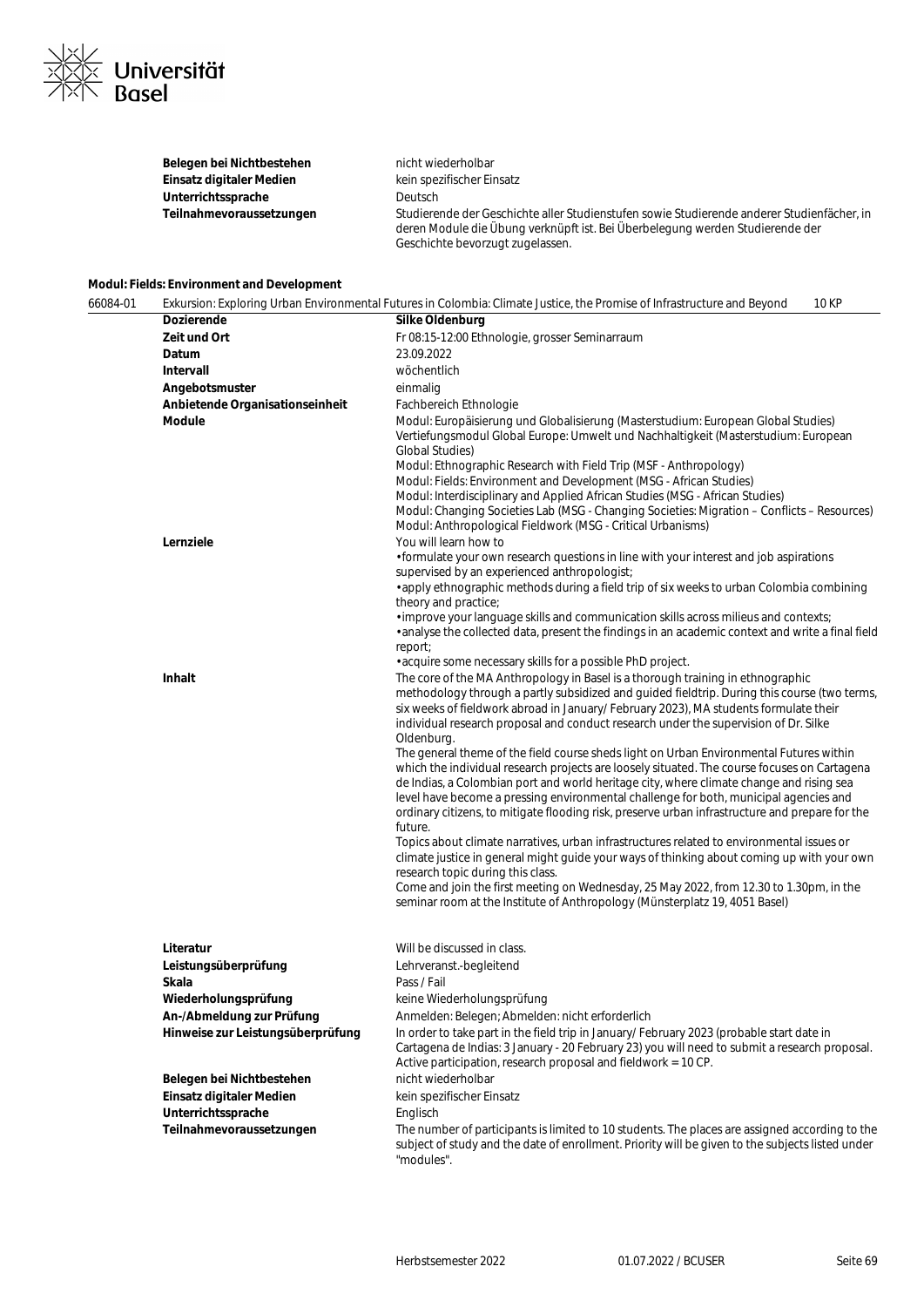## ※∠<br>※≫ Universität<br>×∧ Basel  $\frac{1}{x}$

| 65892-01 | Forschungsseminar: Whose Power? Infrastructures in Eastern Europe and Africa |                                                                                                                                                                                                                                                                                                                                                                                                                                                                                                                                                                                                                                                                                                                                                                                                                                                                                                                                                                                                                                                                                                  | 4 KP |
|----------|------------------------------------------------------------------------------|--------------------------------------------------------------------------------------------------------------------------------------------------------------------------------------------------------------------------------------------------------------------------------------------------------------------------------------------------------------------------------------------------------------------------------------------------------------------------------------------------------------------------------------------------------------------------------------------------------------------------------------------------------------------------------------------------------------------------------------------------------------------------------------------------------------------------------------------------------------------------------------------------------------------------------------------------------------------------------------------------------------------------------------------------------------------------------------------------|------|
|          | <b>Dozierende</b>                                                            | <b>Boris Belge</b>                                                                                                                                                                                                                                                                                                                                                                                                                                                                                                                                                                                                                                                                                                                                                                                                                                                                                                                                                                                                                                                                               |      |
|          |                                                                              | Julia Tischler                                                                                                                                                                                                                                                                                                                                                                                                                                                                                                                                                                                                                                                                                                                                                                                                                                                                                                                                                                                                                                                                                   |      |
|          | Zeit und Ort                                                                 | Di 14:15-16:00 Departement Geschichte, Seminarraum 2                                                                                                                                                                                                                                                                                                                                                                                                                                                                                                                                                                                                                                                                                                                                                                                                                                                                                                                                                                                                                                             |      |
|          | Datum                                                                        | 20.09.2022                                                                                                                                                                                                                                                                                                                                                                                                                                                                                                                                                                                                                                                                                                                                                                                                                                                                                                                                                                                                                                                                                       |      |
|          | <b>Intervall</b>                                                             | wöchentlich                                                                                                                                                                                                                                                                                                                                                                                                                                                                                                                                                                                                                                                                                                                                                                                                                                                                                                                                                                                                                                                                                      |      |
|          | Angebotsmuster                                                               | einmalig                                                                                                                                                                                                                                                                                                                                                                                                                                                                                                                                                                                                                                                                                                                                                                                                                                                                                                                                                                                                                                                                                         |      |
|          |                                                                              |                                                                                                                                                                                                                                                                                                                                                                                                                                                                                                                                                                                                                                                                                                                                                                                                                                                                                                                                                                                                                                                                                                  |      |
|          | Anbietende Organisationseinheit                                              | Departement Geschichte                                                                                                                                                                                                                                                                                                                                                                                                                                                                                                                                                                                                                                                                                                                                                                                                                                                                                                                                                                                                                                                                           |      |
|          | <b>Module</b>                                                                | Modul: Europäisierung und Globalisierung (Masterstudium: European Global Studies)<br>Vertiefungsmodul Global Europe: Staatlichkeit, Entwicklung und Globalisierung<br>(Masterstudium: European Global Studies)<br>Modul: Neuere / Neueste Geschichte (MSF - Geschichte)<br>Modul: Fields: Environment and Development (MSG - African Studies)<br>Modul: Fields: Governance and Politics (MSG - African Studies)<br>Modul: Areas: Afrika (MSG - Europäische Geschichte in globaler Perspektive)<br>Modul: Areas: Osteuropa (MSG - Europäische Geschichte in globaler Perspektive)<br>Modul: Epochen der europäischen Geschichte: Neuere / Neueste Geschichte (MSG -<br>Europäische Geschichte in globaler Perspektive)                                                                                                                                                                                                                                                                                                                                                                            |      |
|          |                                                                              | Modul: Kulturtechnische Dimensionen (MSG - Kulturtechniken)                                                                                                                                                                                                                                                                                                                                                                                                                                                                                                                                                                                                                                                                                                                                                                                                                                                                                                                                                                                                                                      |      |
|          | Inhalt                                                                       | Infrastructure is what keeps societies and economies running. Transportation, power, state<br>education, communication, water supply, etc., are at the core of modern states. This<br>Forschungsseminar examines infrastructure(s) in two different regions of the world from the<br>nineteenth century until the end of the Cold War: In Imperial Russia, the Soviet Union, the<br>countries of Middle Europe (Poland, Czechoslovakia, GDR) and different parts of Africa, the<br>planning and construction of infrastructures was highly contested. Its history sheds light on<br>fundamental political, social, and cultural questions revolving around statehood and<br>modernity in these regions. In the Forschungsseminar, we will comparatively tackle this<br>history and connect both areas. The Forschungsseminar will place a strong emphasis on<br>historical source material: We will read and analyze newspapers, propaganda publications,<br>memoirs, and archival documents. Reading skills in French and Russian or another Slavic<br>language are welcome but not obligatory. |      |
|          | Literatur                                                                    | Tischler, Julia, Light and power for a multiracial nation. The Kariba Dam Scheme in the Central<br>African Federation, Basingstoke 2013; L. Stanek, Architecture in Global Socialism: Eastern<br>Europe, West Africa, and the Middle East in the Cold War (Princeton University Press, 2020);<br>van Laak, Dirk, Alles im Fluss. Die Lebensadern unserer Gesellschaft - Geschichte und Zukunft<br>der Infrastruktur. Frankfurt am Main: S. Fischer, 2018; Scott, James C. Seeing Like a State. How<br>Certain Schemes to Improve the Human Condition Have Failed. The Yale ISPS series. New<br>Haven (Conn.): Yale University Press, 1998.                                                                                                                                                                                                                                                                                                                                                                                                                                                       |      |
|          | Leistungsüberprüfung                                                         | Lehrveranst.-begleitend                                                                                                                                                                                                                                                                                                                                                                                                                                                                                                                                                                                                                                                                                                                                                                                                                                                                                                                                                                                                                                                                          |      |
|          | Skala                                                                        | Pass / Fail                                                                                                                                                                                                                                                                                                                                                                                                                                                                                                                                                                                                                                                                                                                                                                                                                                                                                                                                                                                                                                                                                      |      |
|          | Wiederholungsprüfung                                                         | keine Wiederholungsprüfung                                                                                                                                                                                                                                                                                                                                                                                                                                                                                                                                                                                                                                                                                                                                                                                                                                                                                                                                                                                                                                                                       |      |
|          | An-/Abmeldung zur Prüfung                                                    | Anmelden: Belegen; Abmelden: nicht erforderlich                                                                                                                                                                                                                                                                                                                                                                                                                                                                                                                                                                                                                                                                                                                                                                                                                                                                                                                                                                                                                                                  |      |
|          | Hinweise zur Leistungsüberprüfung                                            | Aktive Teilnahme.                                                                                                                                                                                                                                                                                                                                                                                                                                                                                                                                                                                                                                                                                                                                                                                                                                                                                                                                                                                                                                                                                |      |
|          | Belegen bei Nichtbestehen                                                    | nicht wiederholbar                                                                                                                                                                                                                                                                                                                                                                                                                                                                                                                                                                                                                                                                                                                                                                                                                                                                                                                                                                                                                                                                               |      |
|          |                                                                              |                                                                                                                                                                                                                                                                                                                                                                                                                                                                                                                                                                                                                                                                                                                                                                                                                                                                                                                                                                                                                                                                                                  |      |
|          | Einsatz digitaler Medien                                                     | kein spezifischer Einsatz                                                                                                                                                                                                                                                                                                                                                                                                                                                                                                                                                                                                                                                                                                                                                                                                                                                                                                                                                                                                                                                                        |      |
|          | Unterrichtssprache                                                           | Englisch                                                                                                                                                                                                                                                                                                                                                                                                                                                                                                                                                                                                                                                                                                                                                                                                                                                                                                                                                                                                                                                                                         |      |
|          | Teilnahmevoraussetzungen                                                     | Studierende der Masterstudienfächer Geschichte und Osteuropäische Geschichte und des<br>Masterstudiengangs Europäische Geschichte in globaler Perspektive.<br>Das Seminar findet auf englischer Sprache statt.                                                                                                                                                                                                                                                                                                                                                                                                                                                                                                                                                                                                                                                                                                                                                                                                                                                                                   |      |
|          | Bemerkungen                                                                  | Die Forschungsseminare sind als Lehrformat exklusiv für die Masterstudierenden der<br>Geschichte konzipiert. Im Vergleich zu Seminaren bieten sie mehr Raum und Zeit für<br>forschungsnahes Lernen. Zugleich stellen sie höhere Anforderungen an eigenständige<br>Recherche, Verarbeitung von auch theoretisch anspruchsvoller Forschungsliteratur sowie die<br>Arbeit mit Quellen, die oft auch im Archiv mit Originalbeständen stattfindet.<br>Forschungsseminare können als Grundlage für das Abfassen von Seminararbeiten, oft auch<br>der Vorbereitung einer Masterarbeit dienen.                                                                                                                                                                                                                                                                                                                                                                                                                                                                                                           |      |

| 65907-01 | Kolloquium: Namibian and Southern African Studies |                           | 3 KP |
|----------|---------------------------------------------------|---------------------------|------|
|          | <b>Dozierende</b>                                 | Dag Henrichsen            |      |
|          |                                                   | Luregn Lenggenhager       |      |
|          |                                                   | <b>Giorgio Miescher</b>   |      |
|          |                                                   | Lorena Rizzo              |      |
|          | Zeit und Ort                                      | Mi 18:00-20:00 Geographie |      |
|          | Datum                                             | 21.09.2022                |      |
|          | Intervall                                         | wöchentlich               |      |

J.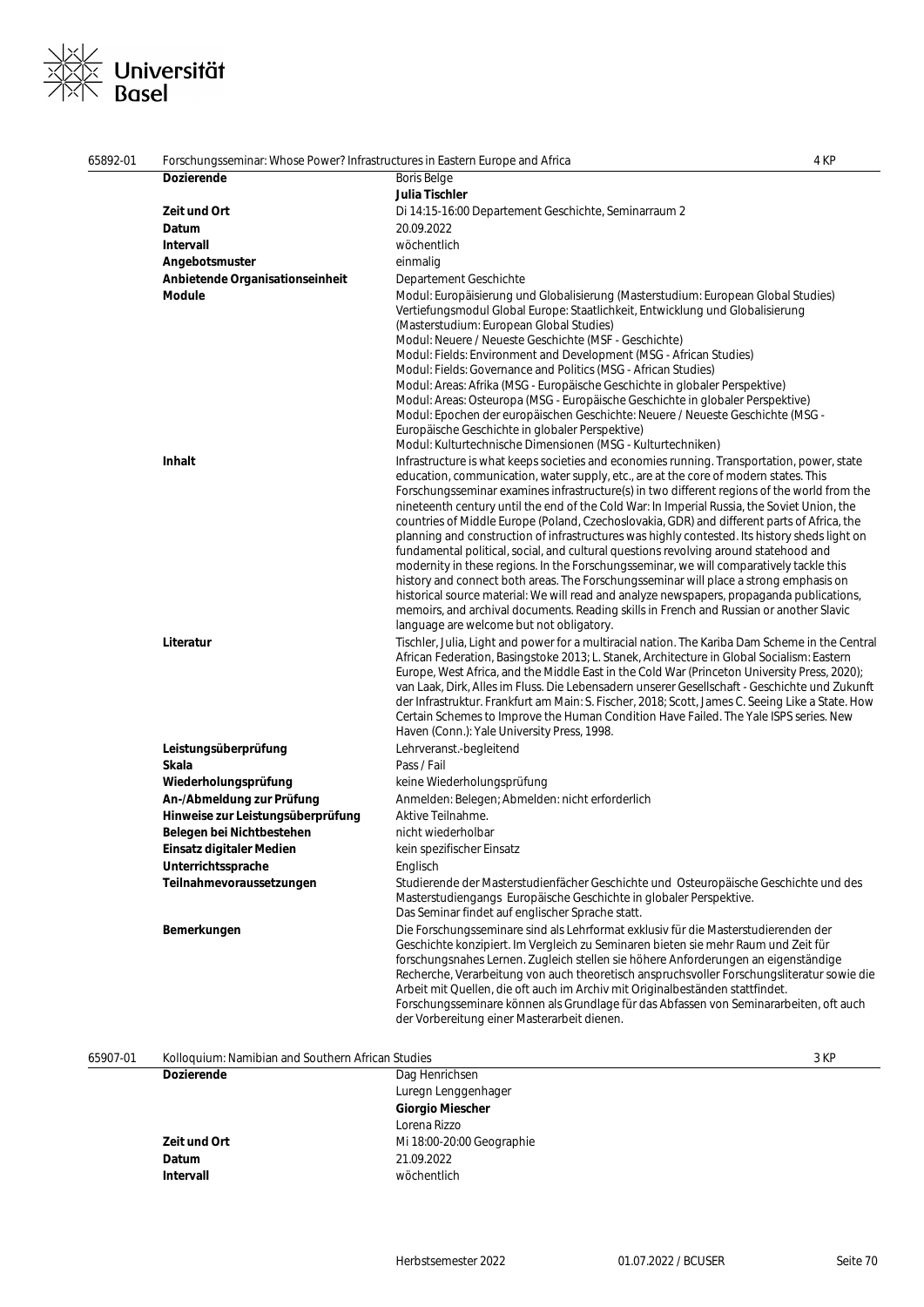

|          | Angebotsmuster<br>Anbietende Organisationseinheit<br>Module<br>Leistungsüberprüfung<br>Skala | einmalig<br>Zentrum für Afrikastudien<br>Modul: Europäisierung und Globalisierung (Masterstudium: European Global Studies)<br>Modul: Ethnographic Research with Field Trip (MSF - Anthropology)<br>Wahlbereich Master Geschichte: Empfehlungen (MSF - Geschichte)<br>Modul: Fields: Environment and Development (MSG - African Studies)<br>Modul: Fields: Knowledge Production and Transfer (MSG - African Studies)<br>Modul: Research Skills (MSG - African Studies)<br>Modul: Areas: Afrika (MSG - Europäische Geschichte in globaler Perspektive)<br>Modul: Transfer: Europa interdisziplinär (MSG - Europäische Geschichte in globaler<br>Perspektive)<br>Doktorat Afrika-Studien: Empfehlungen (PF - Afrika-Studien)<br>Doktorat Geschichte: Empfehlungen (PF - Geschichte)<br>Lehrveranst.-begleitend<br>Pass / Fail                                                                                                                                |
|----------|----------------------------------------------------------------------------------------------|-----------------------------------------------------------------------------------------------------------------------------------------------------------------------------------------------------------------------------------------------------------------------------------------------------------------------------------------------------------------------------------------------------------------------------------------------------------------------------------------------------------------------------------------------------------------------------------------------------------------------------------------------------------------------------------------------------------------------------------------------------------------------------------------------------------------------------------------------------------------------------------------------------------------------------------------------------------|
|          | Wiederholungsprüfung                                                                         | keine Wiederholungsprüfung                                                                                                                                                                                                                                                                                                                                                                                                                                                                                                                                                                                                                                                                                                                                                                                                                                                                                                                                |
|          | An-/Abmeldung zur Prüfung                                                                    | Anmelden: Belegen; Abmelden: nicht erforderlich                                                                                                                                                                                                                                                                                                                                                                                                                                                                                                                                                                                                                                                                                                                                                                                                                                                                                                           |
|          | Belegen bei Nichtbestehen                                                                    | nicht wiederholbar                                                                                                                                                                                                                                                                                                                                                                                                                                                                                                                                                                                                                                                                                                                                                                                                                                                                                                                                        |
|          | Einsatz digitaler Medien                                                                     | kein spezifischer Einsatz                                                                                                                                                                                                                                                                                                                                                                                                                                                                                                                                                                                                                                                                                                                                                                                                                                                                                                                                 |
|          | Unterrichtssprache                                                                           | Englisch                                                                                                                                                                                                                                                                                                                                                                                                                                                                                                                                                                                                                                                                                                                                                                                                                                                                                                                                                  |
| 58595-01 | Kurs: The City as Archive                                                                    | 3 KP                                                                                                                                                                                                                                                                                                                                                                                                                                                                                                                                                                                                                                                                                                                                                                                                                                                                                                                                                      |
|          | <b>Dozierende</b>                                                                            | Kenny R. Cupers                                                                                                                                                                                                                                                                                                                                                                                                                                                                                                                                                                                                                                                                                                                                                                                                                                                                                                                                           |
|          | Zeit und Ort                                                                                 | Do 10:00-14:00 Kollegienhaus, Hörsaal 117                                                                                                                                                                                                                                                                                                                                                                                                                                                                                                                                                                                                                                                                                                                                                                                                                                                                                                                 |
|          | Datum                                                                                        | 29.09.2022                                                                                                                                                                                                                                                                                                                                                                                                                                                                                                                                                                                                                                                                                                                                                                                                                                                                                                                                                |
|          | Intervall                                                                                    | wöchentlich                                                                                                                                                                                                                                                                                                                                                                                                                                                                                                                                                                                                                                                                                                                                                                                                                                                                                                                                               |
|          | Angebotsmuster                                                                               | Jedes Herbstsemester                                                                                                                                                                                                                                                                                                                                                                                                                                                                                                                                                                                                                                                                                                                                                                                                                                                                                                                                      |
|          | Anbietende Organisationseinheit                                                              | <b>Fachbereich Urban Studies</b>                                                                                                                                                                                                                                                                                                                                                                                                                                                                                                                                                                                                                                                                                                                                                                                                                                                                                                                          |
|          | Module                                                                                       | Modul: Vertiefung Themenfelder der Geschlechterforschung (MSF - Geschlechterforschung)<br>Modul: Research Lab Kulturanthropologie (MSF - Kulturanthropologie)<br>Modul: Fields: Environment and Development (MSG - African Studies)<br>Modul: Fields: Knowledge Production and Transfer (MSG - African Studies)<br>Modul: Interdisciplinary and Applied African Studies (MSG - African Studies)<br>Modul: Research Skills (MSG - African Studies)<br>Modul: Ways of Knowing the City (MSG - Critical Urbanisms)                                                                                                                                                                                                                                                                                                                                                                                                                                           |
|          | Lernziele                                                                                    | This course trains students in archival and architectural methods for urban research, while<br>reflecting on the ethical and epistemological questions that come with them. The course<br>begins with the premise that archives are not a collection of neutral records of events, but<br>shape difference and otherness with regard to gender, class, ethnicity, sexuality, and ability.<br>The course encourages students to conceptualize urban research as archival production, in<br>collaboration with community and advocacy organizations. Students will learn to combine<br>creative, and critical approaches to research, and gain practical skills that prepare them for<br>individual research projects in urban studies.                                                                                                                                                                                                                     |
|          | Inhalt                                                                                       | This course explores methods of urban and environmental research through the lens of the<br>archive. As a site of selective public and/or private memory, a physical collection of records,<br>and a metaphor for holding knowledge, the archive is key to the production of urban<br>knowledge. Whereas governmental archives hold power over the narration of history, social<br>movements and civil society organizations have created a range of alternative collections,<br>including oral history and sound records. Historians tend to approach these existing archives<br>as repositories of "primary sources," yet the materiality of the built environment itself can also<br>serve to foster critical perspectives. At the same time, the rise of the internet has exploded the<br>notion of what constitutes an archive. Our digitally mediated lives now constitute an archive<br>with radically new powers that reshape our physical world. |
|          |                                                                                              |                                                                                                                                                                                                                                                                                                                                                                                                                                                                                                                                                                                                                                                                                                                                                                                                                                                                                                                                                           |

This course trains students in archival and architectural methods for urban research, while reflecting on the ethical and epistemological questions that come with them. The course begins with the premise that archives are not a collection of neutral records of events, but shape difference and otherness with regard to gender, class, ethnicity, sexuality, and ability. The course encourages students to conceptualize urban research as archival production, in collaboration with community and advocacy organizations. Students will learn to combine creative, and critical approaches to research, and gain practical skills that prepare them for individual research projects in urban studies.

Research Theme for Fall 2022: Food Ecologies, Corporate Power, and Colonial Urbanization through the Lens of Nestlé. This research theme is jointly developed and shared with the Critical Cartography course taught by Dr. Shourideh Molavi.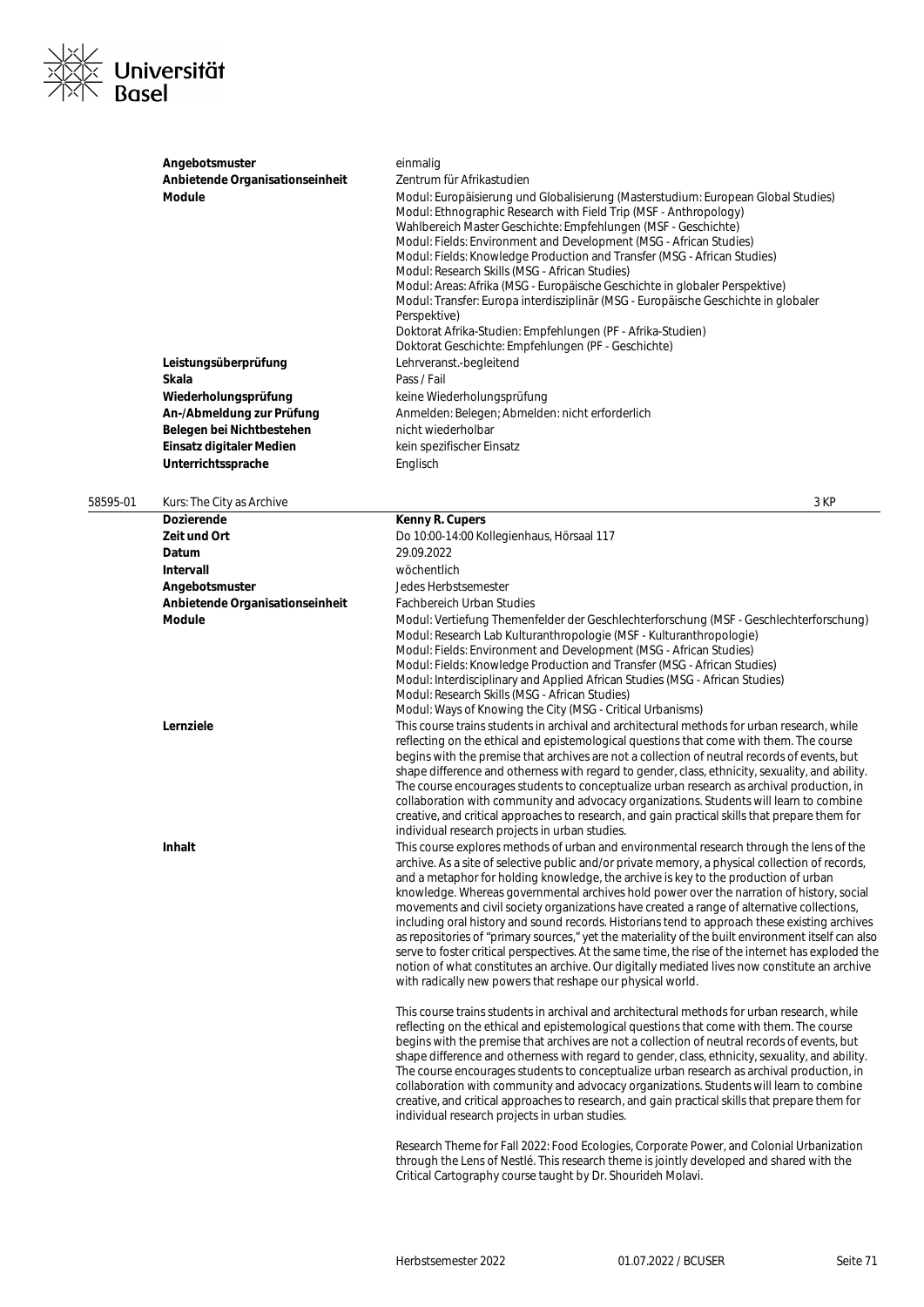

### **Literatur**

| Leistungsüberprüfung              | Lehrveranst.-begleitend                                                                                                             |
|-----------------------------------|-------------------------------------------------------------------------------------------------------------------------------------|
| Skala                             | Pass / Fail                                                                                                                         |
| Wiederholungsprüfung              | keine Wiederholungsprüfung                                                                                                          |
| An-/Abmeldung zur Prüfung         | Anmelden: Belegen; Abmelden: nicht erforderlich                                                                                     |
| Hinweise zur Leistungsüberprüfung | Pass/Fail                                                                                                                           |
| Belegen bei Nichtbestehen         | beliebig wiederholbar                                                                                                               |
| Einsatz digitaler Medien          | kein spezifischer Einsatz                                                                                                           |
| Unterrichtssprache                | Englisch                                                                                                                            |
| Teilnahmevoraussetzungen          | The course is open to Master students from other programs with a priority for Critical<br>Urbanisms students on timely registration |

| 12016-01 | Seminar: Aktuelle Umweltprobleme in den Umweltgeowissenschaften |                                                                                                                                                                                                                                                                                                                                                                                                                                                                                                                                                                                  | 2 KP |
|----------|-----------------------------------------------------------------|----------------------------------------------------------------------------------------------------------------------------------------------------------------------------------------------------------------------------------------------------------------------------------------------------------------------------------------------------------------------------------------------------------------------------------------------------------------------------------------------------------------------------------------------------------------------------------|------|
|          | <b>Dozierende</b>                                               | <b>Christine Alewell</b>                                                                                                                                                                                                                                                                                                                                                                                                                                                                                                                                                         |      |
|          | Zeit und Ort                                                    | Mo 16:30-18:00 Bernoullistrasse 30/32, Hörsaal 223                                                                                                                                                                                                                                                                                                                                                                                                                                                                                                                               |      |
|          | Datum                                                           | 26.09.2022                                                                                                                                                                                                                                                                                                                                                                                                                                                                                                                                                                       |      |
|          | Intervall                                                       | wöchentlich                                                                                                                                                                                                                                                                                                                                                                                                                                                                                                                                                                      |      |
|          | Angebotsmuster                                                  | Jedes 2. Herbstsem.                                                                                                                                                                                                                                                                                                                                                                                                                                                                                                                                                              |      |
|          | Anbietende Organisationseinheit                                 | Geowissenschaften                                                                                                                                                                                                                                                                                                                                                                                                                                                                                                                                                                |      |
|          | Module                                                          | Modul: Fachkompetenz Umweltgeowissenschaften und Biogeochemie (Bachelorstudium:<br>Geowissenschaften (Studienbeginn vor 01.08.2020))<br>Modul: Fachkompetenz Umweltnaturwissenschaften (Bachelorstudium: Geowissenschaften)<br>Modul: Wahlmodul Umweltnaturwissenschaften (Bachelorstudium: Geowissenschaften)<br>Wahlmodul: Umweltgeowissenschaften und Biogeochemie (Bachelorstudium:<br>Geowissenschaften (Studienbeginn vor 01.08.2020))<br>Modul: Vertiefung Landschaft und Umwelt (BSF - Geographie)<br>Modul: Fields: Environment and Development (MSG - African Studies) |      |
|          | Lernziele                                                       | Das Zusammenfassen und Vermitteln wissenschaftlicher Inhalte und Leitideen steht im<br>Mittelpunkt dieses Seminars. Dabei sollen wissenschaftliche Inhalte durchaus kritisch<br>hinterfragt werden. Gleichzeitig soll in diesem Seminar geübt werden, einen Vortrag vor einer<br>Gruppe zu präsentieren und die eigene Meinung zu einem wissenschaftlichen Thema zu<br>vertreten.<br>Neben den didaktischen Aspekten dieses Seminars sollen aktuelle Beispiele heutiger<br>Umweltprobleme vorgestellt, verstanden und kritisch diskutiert werden.                                |      |
|          | <b>Inhalt</b>                                                   | In Gruppenarbeit sind die Teilnehmenden jeweils einmal im Semester für die Gestaltung<br>eines Seminars verantwortlich. An diesem Termin sollen sie für die Mitstudierenden im<br>Rahmen eines Vortrags die wichtigsten Inhalte, sowie Leitideen, Methoden und wichtigsten<br>Ergebnisse, aber auch Kontroversen und Limitierungen der Publikationen für die<br>MitstudentInnen zusammenfassen und kritisch zur Diskussion stellen.                                                                                                                                              |      |
|          | Literatur                                                       | Die jeweils nötige Literatur soll von den Studierenden recherchiert und mit den Dozierenden<br>diskutiert werden.                                                                                                                                                                                                                                                                                                                                                                                                                                                                |      |
|          | Weblink                                                         | <b>ADAM</b>                                                                                                                                                                                                                                                                                                                                                                                                                                                                                                                                                                      |      |
|          | Leistungsüberprüfung                                            | Lehrveranst.-begleitend                                                                                                                                                                                                                                                                                                                                                                                                                                                                                                                                                          |      |
|          | Skala                                                           | $1-60.5$                                                                                                                                                                                                                                                                                                                                                                                                                                                                                                                                                                         |      |
|          | Wiederholungsprüfung                                            | keine Wiederholungsprüfung                                                                                                                                                                                                                                                                                                                                                                                                                                                                                                                                                       |      |
|          | An-/Abmeldung zur Prüfung                                       | An-/Abmelden: Belegen resp. Stornieren der Belegung via MOnA                                                                                                                                                                                                                                                                                                                                                                                                                                                                                                                     |      |
|          | Hinweise zur Leistungsüberprüfung                               | Seminar mit Gruppenarbeit. Für den Erwerb der Kreditpunkte ist die regelmässige Teilnahme<br>am Seminar, die Präsentation eines Vortrages sowie Literaturarbeit Voraussetzung. Die<br>Leistungen im Seminar werden benotet. Eine Wiederholungsprüfung ist nicht möglich.                                                                                                                                                                                                                                                                                                         |      |
|          | Belegen bei Nichtbestehen                                       | beliebig wiederholbar                                                                                                                                                                                                                                                                                                                                                                                                                                                                                                                                                            |      |
|          | Einsatz digitaler Medien                                        | Online-Angebot fakultativ                                                                                                                                                                                                                                                                                                                                                                                                                                                                                                                                                        |      |
|          | Unterrichtssprache                                              | Deutsch                                                                                                                                                                                                                                                                                                                                                                                                                                                                                                                                                                          |      |
|          |                                                                 |                                                                                                                                                                                                                                                                                                                                                                                                                                                                                                                                                                                  | 0.15 |

| 59010-01 | Seminar: Camps and the City |                                                         | 3 KF |
|----------|-----------------------------|---------------------------------------------------------|------|
|          | Dozierende                  | <b>Maren Larsen</b>                                     |      |
|          | Zeit und Ort                | Mo 10:00-12:00 Rosshofgasse (Schnitz), Seminarraum S 01 |      |
|          | <b>Datum</b>                | 26.09.2022                                              |      |
|          | Intervall                   | wöchentlich                                             |      |

**Angebotsmuster** unregelmässig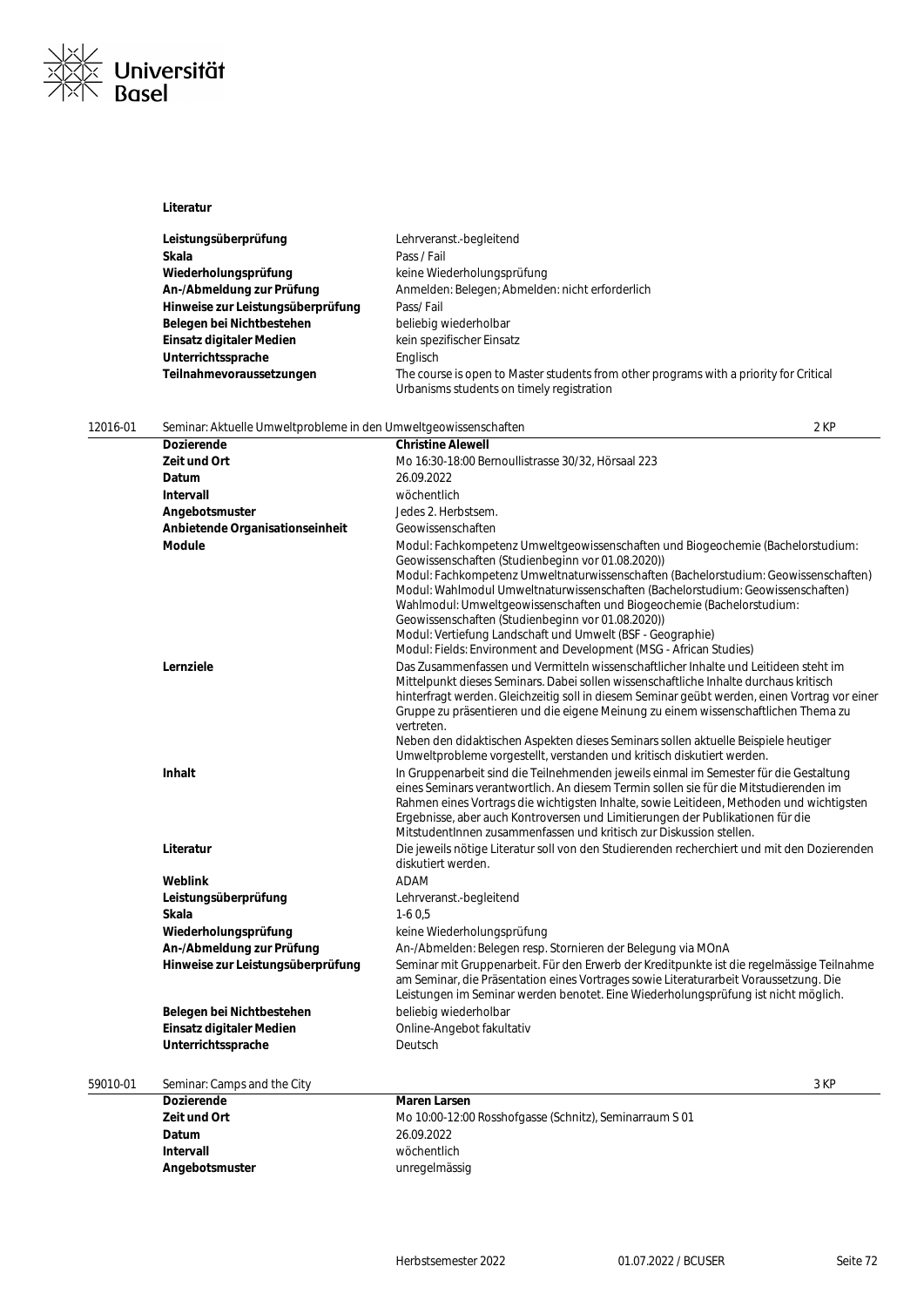## <u>※|∕</u><br>※|≫ Universität<br>×|◇ Basel  $\frac{1}{\times}$

| Anbietende Organisationseinheit | <b>Fachbereich Urban Studies</b>                                                                |
|---------------------------------|-------------------------------------------------------------------------------------------------|
| <b>Module</b>                   | Vertiefungsmodul Global Europe: Arbeit, Migration und Gesellschaft (Masterstudium:              |
|                                 | European Global Studies)                                                                        |
|                                 | Modul: Fields: Environment and Development (MSG - African Studies)                              |
|                                 | Modul: Fields: Governance and Politics (MSG - African Studies)                                  |
|                                 | Modul: Fields: Media and Imagination (MSG - African Studies)                                    |
|                                 | Modul: Migration, Mobility and Transnationalism (MSG - Changing Societies: Migration –          |
|                                 | Conflicts - Resources)                                                                          |
|                                 | Modul: The Urban across Disciplines (MSG - Critical Urbanisms)                                  |
| Lernziele                       | Learning Objectives                                                                             |
|                                 | - an ability to analyze design logics, governance politics, and lived realities of encampment   |
|                                 | and relate them to debates in urban studies                                                     |
|                                 | - an ability to read, discuss, and produce texts across disciplinary boundaries (notably across |
|                                 | geography, anthropology, and political science).                                                |
|                                 | - an understanding of the spatially and socially transformative power of camps, the groups      |
|                                 | that inhabit them, and the broader urban politics and struggles into which they write           |
|                                 | themselves.                                                                                     |
|                                 |                                                                                                 |
| <b>Inhalt</b>                   | Camps are proliferating across the global landscape as spaces that protect, spaces that         |
|                                 | expose, spaces that control, and spaces that resist. Camps as a settlement typology are         |
|                                 | recognizable across an increasingly diverse set of geographies and encounter, instantiate, or   |
|                                 | distance themselves from cities in multiple ways. Furthermore, while camps have taken           |
|                                 | center stage in popular imaginings of displacement and particular the plight of refugees, the   |
|                                 | majority of refugees today live not in camps, but in cities – forcing us to reconsider the      |
|                                 | empirical and theoretical correspondence between the camp and the city in such discourses.      |
|                                 | This seminar situates camps within broader global discourse and urban politics to explore the   |
|                                 | sometimes intertwined, sometimes antithetical relationship between the camp and city.           |
|                                 | Rather than approaching camps from the more typical lens of conflict urbanism and refugee       |
|                                 | studies, students start from the camp – thereby widening the range of phenomena explored.       |
|                                 | This approach expands the study of the urban by examining camps and camp-like                   |
|                                 | settlements as they instantiate the outcomes of mobility politics and global conflicts.         |
|                                 | Exploring such iterations as the protest camp, refugee camp, labor camp, and military camp,     |
|                                 | students will gain a deeper understanding of the architectures, social lives, economies, and    |
|                                 | politics of the camp as a settlement typology. Classroom discussions of weekly readings will    |
|                                 | serve to untangle the ways in which both the form and the idea of both "the camp" and "the      |
|                                 | city" co-narrate each other's histories, realities, and theoretical underpinnings.              |
| Leistungsüberprüfung            | Lehrveranst.-begleitend                                                                         |
| Skala                           | Pass / Fail                                                                                     |
|                                 |                                                                                                 |
| Wiederholungsprüfung            | keine Wiederholungsprüfung                                                                      |
| An-/Abmeldung zur Prüfung       | Anmelden: Belegen; Abmelden: nicht erforderlich                                                 |
| Belegen bei Nichtbestehen       | beliebig wiederholbar                                                                           |
| Einsatz digitaler Medien        | kein spezifischer Einsatz                                                                       |
| Unterrichtssprache              | Englisch                                                                                        |
| Teilnahmevoraussetzungen        | The course is open to Master students from other programs with a priority for Critical          |
|                                 | Urbanisms students on timely registration                                                       |
|                                 |                                                                                                 |

| 66009-01 | Seminar: Colonialism, Imperialism, Urbanization | 3 KF |
|----------|-------------------------------------------------|------|
|----------|-------------------------------------------------|------|

| <b>Dozierende</b>               | Kanishka Goonewardena                                                                                                                                                                                                                                                                                                                                                                                                                                                                                                                                                                                                                                                                                                       |
|---------------------------------|-----------------------------------------------------------------------------------------------------------------------------------------------------------------------------------------------------------------------------------------------------------------------------------------------------------------------------------------------------------------------------------------------------------------------------------------------------------------------------------------------------------------------------------------------------------------------------------------------------------------------------------------------------------------------------------------------------------------------------|
| Zeit und Ort                    | Mo 09:00-17:00 Biozentrum, Hörsaal U1.141                                                                                                                                                                                                                                                                                                                                                                                                                                                                                                                                                                                                                                                                                   |
| Datum                           | 12.09.2022                                                                                                                                                                                                                                                                                                                                                                                                                                                                                                                                                                                                                                                                                                                  |
| Intervall                       | <b>Block</b>                                                                                                                                                                                                                                                                                                                                                                                                                                                                                                                                                                                                                                                                                                                |
| Angebotsmuster                  | einmalig                                                                                                                                                                                                                                                                                                                                                                                                                                                                                                                                                                                                                                                                                                                    |
| Anbietende Organisationseinheit | <b>Fachbereich Urban Studies</b>                                                                                                                                                                                                                                                                                                                                                                                                                                                                                                                                                                                                                                                                                            |
| <b>Module</b>                   | Modul: Europäisierung und Globalisierung (Masterstudium: European Global Studies)<br>Vertiefungsmodul Global Europe: Staatlichkeit, Entwicklung und Globalisierung<br>(Masterstudium: European Global Studies)<br>Modul: Sachthemen der Ethnologie (BSF - Ethnologie)<br>Modul: Theory and General Anthropology (MSF - Anthropology)<br>Modul: Ungleichheit, Konflikt, Kultur (MSF - Soziologie)<br>Modul: Fields: Environment and Development (MSG - African Studies)<br>Modul: Fields: Governance and Politics (MSG - African Studies)<br>Modul: Fields: Knowledge Production and Transfer (MSG - African Studies)<br>Modul: Conflicts and Peacebuilding (MSG - Changing Societies: Migration – Conflicts –<br>Resources) |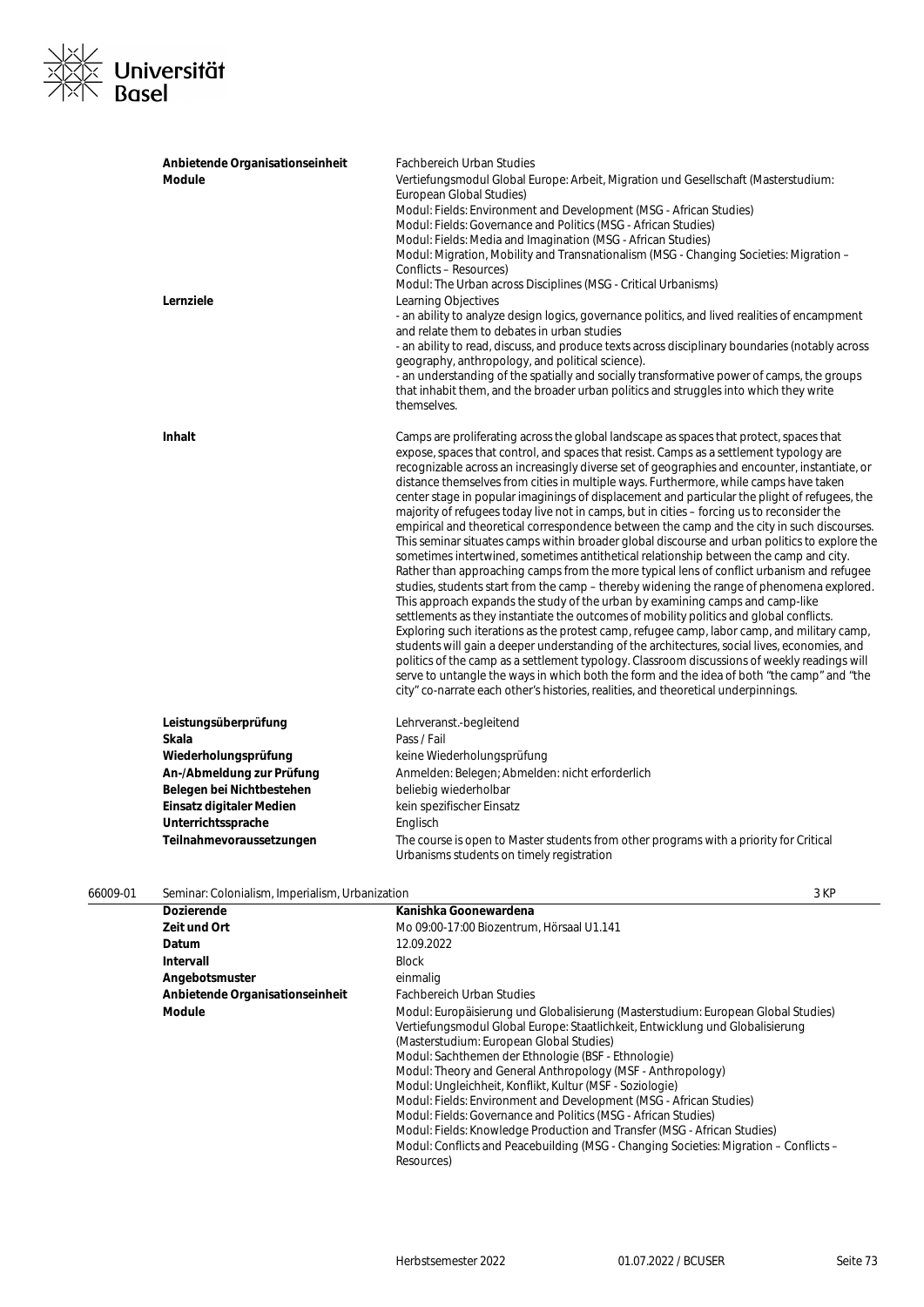

|          | Inhalt<br>Leistungsüberprüfung<br>Skala<br>Wiederholungsprüfung<br>An-/Abmeldung zur Prüfung<br>Hinweise zur Leistungsüberprüfung | Modul: The Urban across Disciplines (MSG - Critical Urbanisms)<br>Modul: Kulturtechnische Dimensionen (MSG - Kulturtechniken)<br>This course investigates the relations between colonialism, imperialism and urbanization<br>with special reference to the historical geography of capitalism. In doing so, it will focus on<br>the critical intersections of theories of urbanization, colonialism and imperialism, while<br>devoting close attention to the works of Henri Lefebvre and Raymond Williams on the<br>production of space, country and city; to anti-colonial writers such as Frantz Fanon and<br>Edward Said; and to various radical critics of imperialism and colonialism including Samir<br>Amin, Janet Abu-Lughod and Utsa Patnaik and G. V. S. de Silva. These diverse readings will be<br>complemented by several films and short student presentations on selected topics.<br>The purpose of engaging this range of theories and writers will be to develop an<br>emancipatory understanding of urban issues from a specifically Southern or what used to be<br>called a Third World perspective, with due emphases on such contentious issues as<br>development and underdevelopment, Eurocentrism and Orientalism, universalism and<br>particularity, as well as the challenges of worldwide struggles over national liberation and the<br>right to the city. As such, the course is conceived with two primary learning objectives: first,<br>an awareness of how colonialism, imperialism and urbanization are related within the totality<br>of capitalism; second, an appreciation of the implications of these relations for urban and<br>radical politics.<br>Lehrveranst.-begleitend<br>Pass / Fail<br>keine Wiederholungsprüfung<br>Anmelden: Belegen; Abmelden: nicht erforderlich<br>Pass/Fail |
|----------|-----------------------------------------------------------------------------------------------------------------------------------|-----------------------------------------------------------------------------------------------------------------------------------------------------------------------------------------------------------------------------------------------------------------------------------------------------------------------------------------------------------------------------------------------------------------------------------------------------------------------------------------------------------------------------------------------------------------------------------------------------------------------------------------------------------------------------------------------------------------------------------------------------------------------------------------------------------------------------------------------------------------------------------------------------------------------------------------------------------------------------------------------------------------------------------------------------------------------------------------------------------------------------------------------------------------------------------------------------------------------------------------------------------------------------------------------------------------------------------------------------------------------------------------------------------------------------------------------------------------------------------------------------------------------------------------------------------------------------------------------------------------------------------------------------------------------------------------------------------------------------------------------------------------------------------------------------------------------------------|
|          | Belegen bei Nichtbestehen                                                                                                         | nicht wiederholbar                                                                                                                                                                                                                                                                                                                                                                                                                                                                                                                                                                                                                                                                                                                                                                                                                                                                                                                                                                                                                                                                                                                                                                                                                                                                                                                                                                                                                                                                                                                                                                                                                                                                                                                                                                                                                |
|          | Einsatz digitaler Medien                                                                                                          | kein spezifischer Einsatz                                                                                                                                                                                                                                                                                                                                                                                                                                                                                                                                                                                                                                                                                                                                                                                                                                                                                                                                                                                                                                                                                                                                                                                                                                                                                                                                                                                                                                                                                                                                                                                                                                                                                                                                                                                                         |
|          | Unterrichtssprache                                                                                                                | Englisch                                                                                                                                                                                                                                                                                                                                                                                                                                                                                                                                                                                                                                                                                                                                                                                                                                                                                                                                                                                                                                                                                                                                                                                                                                                                                                                                                                                                                                                                                                                                                                                                                                                                                                                                                                                                                          |
|          |                                                                                                                                   |                                                                                                                                                                                                                                                                                                                                                                                                                                                                                                                                                                                                                                                                                                                                                                                                                                                                                                                                                                                                                                                                                                                                                                                                                                                                                                                                                                                                                                                                                                                                                                                                                                                                                                                                                                                                                                   |
| 11718-01 | Seminar: Current Ecological and Health Issues in Africa                                                                           | 2 KP                                                                                                                                                                                                                                                                                                                                                                                                                                                                                                                                                                                                                                                                                                                                                                                                                                                                                                                                                                                                                                                                                                                                                                                                                                                                                                                                                                                                                                                                                                                                                                                                                                                                                                                                                                                                                              |
|          | <b>Dozierende</b>                                                                                                                 | Günther Fink                                                                                                                                                                                                                                                                                                                                                                                                                                                                                                                                                                                                                                                                                                                                                                                                                                                                                                                                                                                                                                                                                                                                                                                                                                                                                                                                                                                                                                                                                                                                                                                                                                                                                                                                                                                                                      |
|          |                                                                                                                                   | Jürg Utzinger                                                                                                                                                                                                                                                                                                                                                                                                                                                                                                                                                                                                                                                                                                                                                                                                                                                                                                                                                                                                                                                                                                                                                                                                                                                                                                                                                                                                                                                                                                                                                                                                                                                                                                                                                                                                                     |
|          | Zeit und Ort                                                                                                                      | Fr 14:15-16:00 Swiss TPH Neubau, Seminarraum 2                                                                                                                                                                                                                                                                                                                                                                                                                                                                                                                                                                                                                                                                                                                                                                                                                                                                                                                                                                                                                                                                                                                                                                                                                                                                                                                                                                                                                                                                                                                                                                                                                                                                                                                                                                                    |
|          | Datum                                                                                                                             | 23.09.2022                                                                                                                                                                                                                                                                                                                                                                                                                                                                                                                                                                                                                                                                                                                                                                                                                                                                                                                                                                                                                                                                                                                                                                                                                                                                                                                                                                                                                                                                                                                                                                                                                                                                                                                                                                                                                        |
|          | <b>Intervall</b>                                                                                                                  | wöchentlich                                                                                                                                                                                                                                                                                                                                                                                                                                                                                                                                                                                                                                                                                                                                                                                                                                                                                                                                                                                                                                                                                                                                                                                                                                                                                                                                                                                                                                                                                                                                                                                                                                                                                                                                                                                                                       |
|          | Angebotsmuster                                                                                                                    | Jedes Herbstsemester                                                                                                                                                                                                                                                                                                                                                                                                                                                                                                                                                                                                                                                                                                                                                                                                                                                                                                                                                                                                                                                                                                                                                                                                                                                                                                                                                                                                                                                                                                                                                                                                                                                                                                                                                                                                              |
|          | Anbietende Organisationseinheit                                                                                                   | Zentrum für Afrikastudien                                                                                                                                                                                                                                                                                                                                                                                                                                                                                                                                                                                                                                                                                                                                                                                                                                                                                                                                                                                                                                                                                                                                                                                                                                                                                                                                                                                                                                                                                                                                                                                                                                                                                                                                                                                                         |
|          | <b>Module</b>                                                                                                                     | Modul: Advances in Epidemiology, Statistics and Global & Public Health (Masterstudium:<br>Epidemiologie)<br>Vertiefungsmodul Global Europe: Global Ageing and Health (Masterstudium: European                                                                                                                                                                                                                                                                                                                                                                                                                                                                                                                                                                                                                                                                                                                                                                                                                                                                                                                                                                                                                                                                                                                                                                                                                                                                                                                                                                                                                                                                                                                                                                                                                                     |
|          |                                                                                                                                   | <b>Global Studies)</b>                                                                                                                                                                                                                                                                                                                                                                                                                                                                                                                                                                                                                                                                                                                                                                                                                                                                                                                                                                                                                                                                                                                                                                                                                                                                                                                                                                                                                                                                                                                                                                                                                                                                                                                                                                                                            |
|          |                                                                                                                                   | Vertiefungsmodul Global Europe: Umwelt und Nachhaltigkeit (Masterstudium: European<br><b>Global Studies)</b>                                                                                                                                                                                                                                                                                                                                                                                                                                                                                                                                                                                                                                                                                                                                                                                                                                                                                                                                                                                                                                                                                                                                                                                                                                                                                                                                                                                                                                                                                                                                                                                                                                                                                                                      |
|          |                                                                                                                                   | Modul: Fields: Environment and Development (MSG - African Studies)                                                                                                                                                                                                                                                                                                                                                                                                                                                                                                                                                                                                                                                                                                                                                                                                                                                                                                                                                                                                                                                                                                                                                                                                                                                                                                                                                                                                                                                                                                                                                                                                                                                                                                                                                                |
|          |                                                                                                                                   | Modul: Fields: Public Health and Social Life (MSG - African Studies)                                                                                                                                                                                                                                                                                                                                                                                                                                                                                                                                                                                                                                                                                                                                                                                                                                                                                                                                                                                                                                                                                                                                                                                                                                                                                                                                                                                                                                                                                                                                                                                                                                                                                                                                                              |
|          | Lernziele                                                                                                                         | Doktorat Epidemiologie: Empfehlungen (PF - Epidemiologie)<br>Human health is often cross-linked with environmental and social factors. Examples include -                                                                                                                                                                                                                                                                                                                                                                                                                                                                                                                                                                                                                                                                                                                                                                                                                                                                                                                                                                                                                                                                                                                                                                                                                                                                                                                                                                                                                                                                                                                                                                                                                                                                         |
|          |                                                                                                                                   | Land use practices that influence Malaria transmission rates, the contamination of human<br>breast milk by pesticide residues from disease-vector control or plant protection measures,<br>and hygiene-related problems in urban agriculture. The aim of the seminar is the acquisition<br>of in-depth knowledge on primarly Africa-related specific topics in epidemiology and                                                                                                                                                                                                                                                                                                                                                                                                                                                                                                                                                                                                                                                                                                                                                                                                                                                                                                                                                                                                                                                                                                                                                                                                                                                                                                                                                                                                                                                   |
|          |                                                                                                                                   | environmental sciences.                                                                                                                                                                                                                                                                                                                                                                                                                                                                                                                                                                                                                                                                                                                                                                                                                                                                                                                                                                                                                                                                                                                                                                                                                                                                                                                                                                                                                                                                                                                                                                                                                                                                                                                                                                                                           |
|          | Inhalt                                                                                                                            | Every session consists of a student s report on a selected topic, preferably supported by a<br>power-point presentation, followed by a detailed discussion. The report must be briefly<br>summarized and distributed as a handout. The seminar is designed for arts and science                                                                                                                                                                                                                                                                                                                                                                                                                                                                                                                                                                                                                                                                                                                                                                                                                                                                                                                                                                                                                                                                                                                                                                                                                                                                                                                                                                                                                                                                                                                                                   |

Schedule

students at MSc level.

1) Introduction, outline the framework for the course, and nomination of speakers and their topics

2) Selection of topics covered (will be discussed in the first meeting): Dams, irrigation and schistosomiasis; Climate change and vector-borne diseases; Contamination of human breast milk with pesticides; sources and mitigation measures; Integration of neglected tropical disease control programmes; Malaria and malaria control; Urban health; The Okavango insecticide spraying campaign; nothing learnt from former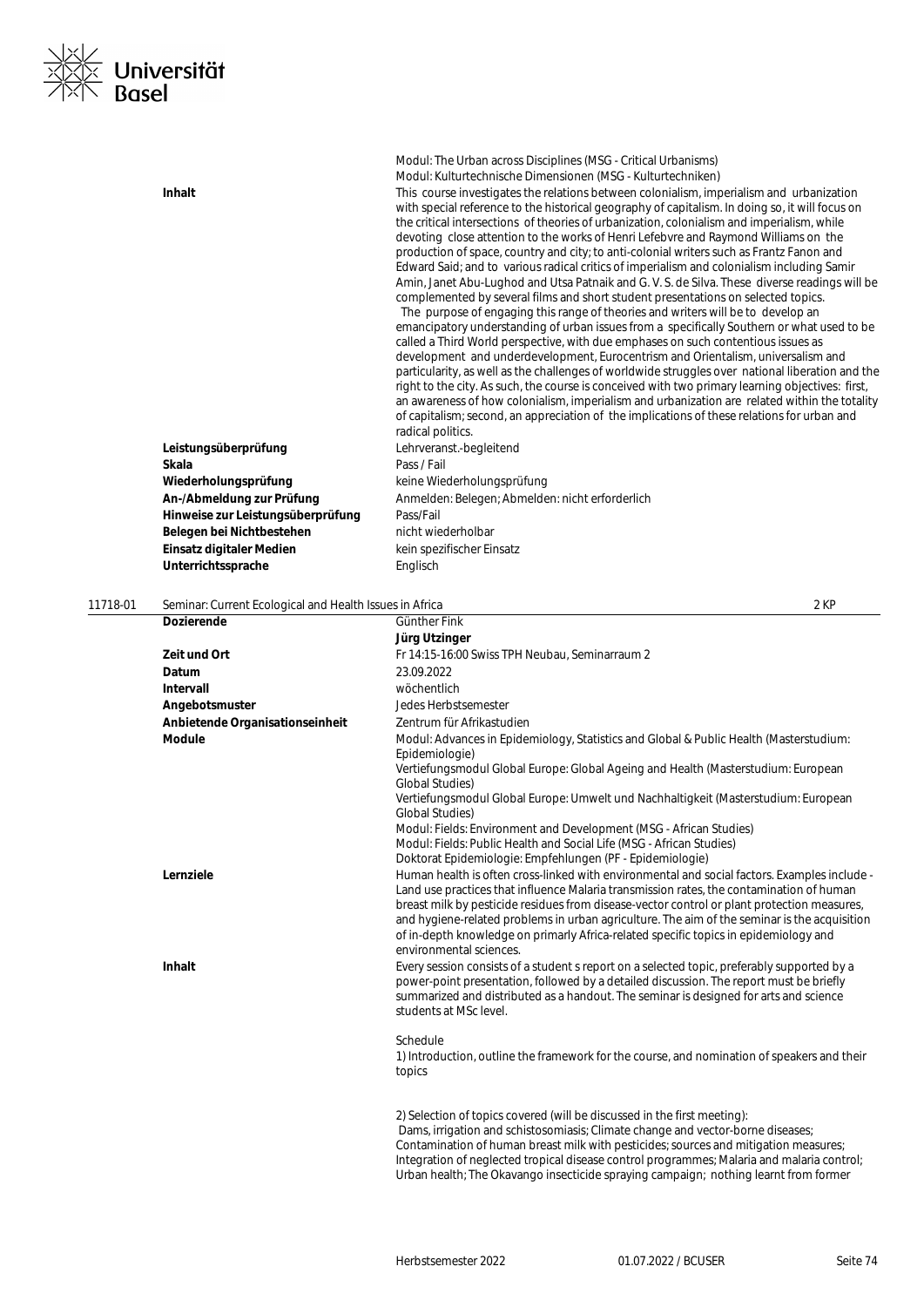

lessons?; Pesticide use in developing countries; environmental and human health risks; Does the improvement of cattle health cause the disruption of key ecological processes? Economic crisis, food crises and health Genetically-modified crops -- to do or not to do

**Leistungsüberprüfung** Lehrveranst.-begleitend **Skala** 1-6 0,5 Wiederholungsprüfung **Wiederholungsprüfung** keine Wiederholungsprüfung

Belegen bei Nichtbestehen bei beliebig wiederholbar **Einsatz digitaler Medien** kein spezifischer Einsatz Unterrichtssprache **Englisch** 

**An-/Abmeldung zur Prüfung** An-/Abmelden: Belegen resp. Stornieren der Belegung via MOnA **Hinweise zur Leistungsüberprüfung** The crediting of the credit points requires (1) active participation during the discussion (2) oral presentation (3) the handout and (4) moderation of session. **Bemerkungen** Human health is often cross-linked with environmental and social factors. Examples include - Land use practices that influence Malaria transmission rates, the contamination of human breast milk by pesticide residues from disease-vector control or plant protection measures, and hygiene-related problems in urban agriculture. The aim of the seminar is the acquisition of in-depth knowledge on primarly Africa-related specific topics in epidemiology and environmental sciences.

> Contact: juerg.utzinger@unibas.ch guenther.fink@swisstph.ch

Methods: Every session consists of a student's report on a selected topic, preferably supported by a powerpoint presentation, followed by a detailed discussion. The report must be briefly summarized and distributed as a handout. The seminar is designed for arts and science students at MSc level.

| 14253-01 | Seminar: Environmental Ethics and Intergenerational Justice |                                                                                                                                                                                                                                                                                                                                                                                                                                                                                                                                                                                                                                                                                                                                                                                                                                                                                                                                                                                                                                                                                                                                                                                                                                                                              | 3 KP |
|----------|-------------------------------------------------------------|------------------------------------------------------------------------------------------------------------------------------------------------------------------------------------------------------------------------------------------------------------------------------------------------------------------------------------------------------------------------------------------------------------------------------------------------------------------------------------------------------------------------------------------------------------------------------------------------------------------------------------------------------------------------------------------------------------------------------------------------------------------------------------------------------------------------------------------------------------------------------------------------------------------------------------------------------------------------------------------------------------------------------------------------------------------------------------------------------------------------------------------------------------------------------------------------------------------------------------------------------------------------------|------|
|          | <b>Dozierende</b>                                           | <b>Barbara Schmitz</b>                                                                                                                                                                                                                                                                                                                                                                                                                                                                                                                                                                                                                                                                                                                                                                                                                                                                                                                                                                                                                                                                                                                                                                                                                                                       |      |
|          | Zeit und Ort                                                | Do 12:15-14:00 Rosshofgasse (Schnitz), Seminarraum S 02                                                                                                                                                                                                                                                                                                                                                                                                                                                                                                                                                                                                                                                                                                                                                                                                                                                                                                                                                                                                                                                                                                                                                                                                                      |      |
|          | Datum                                                       | 22.09.2022                                                                                                                                                                                                                                                                                                                                                                                                                                                                                                                                                                                                                                                                                                                                                                                                                                                                                                                                                                                                                                                                                                                                                                                                                                                                   |      |
|          | Intervall                                                   | wöchentlich                                                                                                                                                                                                                                                                                                                                                                                                                                                                                                                                                                                                                                                                                                                                                                                                                                                                                                                                                                                                                                                                                                                                                                                                                                                                  |      |
|          | Angebotsmuster                                              | <b>Jedes Herbstsemester</b>                                                                                                                                                                                                                                                                                                                                                                                                                                                                                                                                                                                                                                                                                                                                                                                                                                                                                                                                                                                                                                                                                                                                                                                                                                                  |      |
|          | Anbietende Organisationseinheit                             | Fachbereich Nachhaltigkeitsforschung                                                                                                                                                                                                                                                                                                                                                                                                                                                                                                                                                                                                                                                                                                                                                                                                                                                                                                                                                                                                                                                                                                                                                                                                                                         |      |
|          | <b>Module</b>                                               | Modul: Kernbereich Gesellschaftswissenschaften (Masterstudium: Sustainable Development)<br>Modul: Komplementärer Basisbereich Gesellschaftswissenschaften (Masterstudium:<br>Sustainable Development)<br>Vertiefungsmodul Global Europe: Umwelt und Nachhaltigkeit (Masterstudium: European<br><b>Global Studies)</b><br>Modul: Praktische Philosophie (MSF - Philosophie)<br>Modul: Fields: Environment and Development (MSG - African Studies)                                                                                                                                                                                                                                                                                                                                                                                                                                                                                                                                                                                                                                                                                                                                                                                                                             |      |
|          | Lernziele                                                   | The participants know<br>- different approaches in environmental ethics;<br>- the specific problems of intergenerational justice.                                                                                                                                                                                                                                                                                                                                                                                                                                                                                                                                                                                                                                                                                                                                                                                                                                                                                                                                                                                                                                                                                                                                            |      |
|          | Inhalt                                                      | The central questions of environmental ethics concern the moral obligations we have<br>towards protecting our natural environment. How can these obligations be rationally<br>justified? What do they include? Physiocentric approaches suppose that the value of<br>protecting our environment is not just based on human interests. In contrast, anthropocentric<br>approaches completely explain the obligation to conserve the nonhuman nature by<br>reference to the interests of human beings who for example have a need for an undestroyed<br>environment as an economical ressource or as an area for their relaxation. These different<br>approaches will be discussed in the first part of the course.<br>Sustainable development is aiming at the protection of the economical and ecological<br>conditions of the good life of future generations. By serving this goal environmental ethics<br>becomes part of an ethics concerning our responsibility for the future. In the second part of<br>the course different readings of this responsibility will be discussed. In this context, it will also<br>be examined in which way our obligation to protect our environment can be justified by the<br>idea of justice between present and future generations. |      |
|          | Literatur                                                   | The literature is presented in class.                                                                                                                                                                                                                                                                                                                                                                                                                                                                                                                                                                                                                                                                                                                                                                                                                                                                                                                                                                                                                                                                                                                                                                                                                                        |      |
|          | Leistungsüberprüfung                                        | Lehrveranst.-begleitend                                                                                                                                                                                                                                                                                                                                                                                                                                                                                                                                                                                                                                                                                                                                                                                                                                                                                                                                                                                                                                                                                                                                                                                                                                                      |      |
|          | Skala                                                       | $1-60.1$                                                                                                                                                                                                                                                                                                                                                                                                                                                                                                                                                                                                                                                                                                                                                                                                                                                                                                                                                                                                                                                                                                                                                                                                                                                                     |      |
|          | Wiederholungsprüfung                                        | keine Wiederholungsprüfung                                                                                                                                                                                                                                                                                                                                                                                                                                                                                                                                                                                                                                                                                                                                                                                                                                                                                                                                                                                                                                                                                                                                                                                                                                                   |      |
|          |                                                             |                                                                                                                                                                                                                                                                                                                                                                                                                                                                                                                                                                                                                                                                                                                                                                                                                                                                                                                                                                                                                                                                                                                                                                                                                                                                              |      |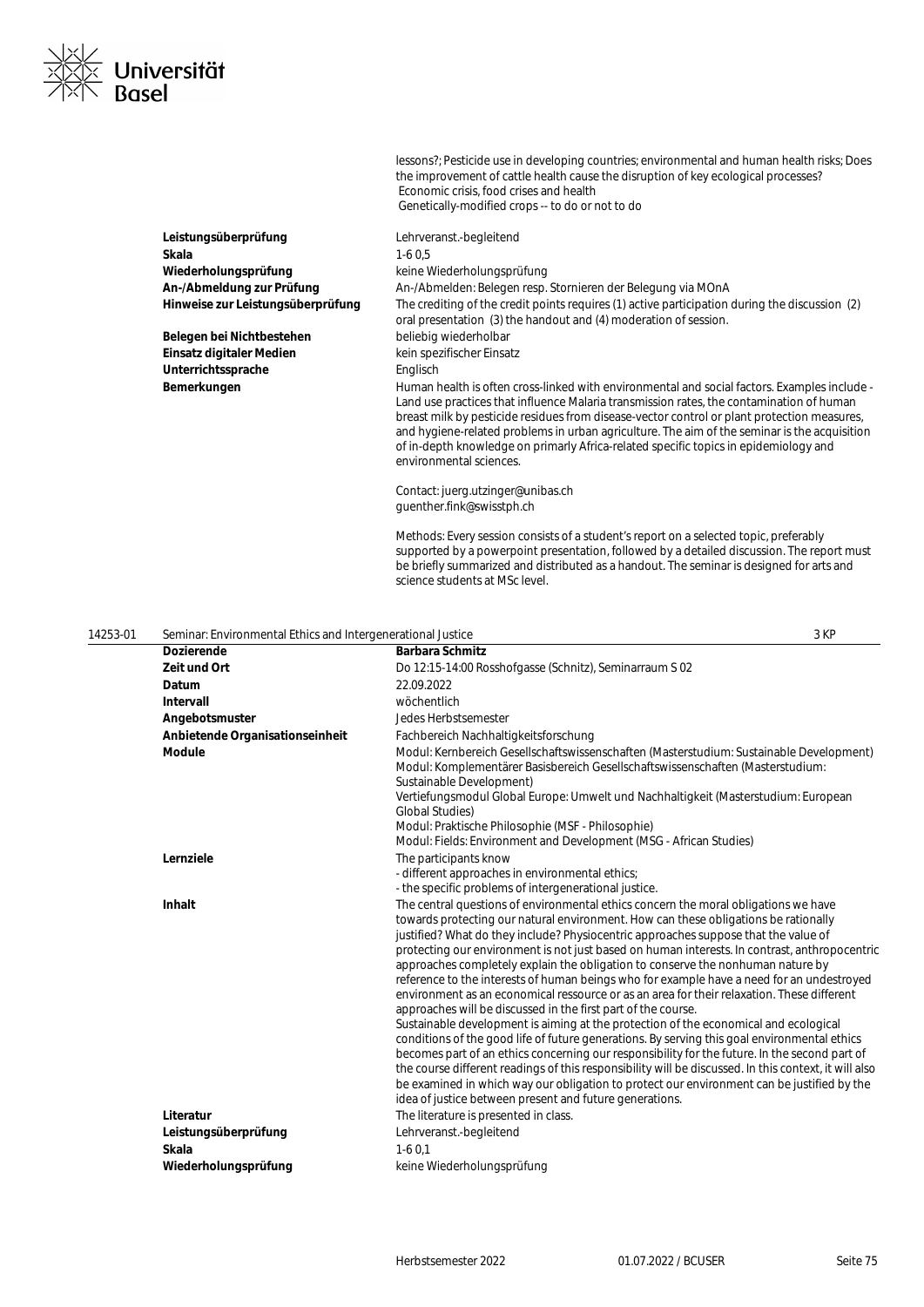

| An-/Abmeldung zur Prüfung<br>Hinweise zur Leistungsüberprüfung                                          | An-/Abmelden: Belegen resp. Stornieren der Belegung via MOnA<br>Regular attendance mandatory, required readings, oral presentation, essay. Details according<br>to information of B. Schmitz.                                                                                                                                                                                                                                                                                                                       |
|---------------------------------------------------------------------------------------------------------|---------------------------------------------------------------------------------------------------------------------------------------------------------------------------------------------------------------------------------------------------------------------------------------------------------------------------------------------------------------------------------------------------------------------------------------------------------------------------------------------------------------------|
| Belegen bei Nichtbestehen<br>Einsatz digitaler Medien<br>Unterrichtssprache<br>Teilnahmevoraussetzungen | beliebig wiederholbar<br>kein spezifischer Einsatz<br>Englisch<br>Special course application required for ALL (for details see section 'course application' or<br>'Anmeldung').                                                                                                                                                                                                                                                                                                                                     |
|                                                                                                         | Limited number of participants (30). Students of the MSD (incl. preparation semester and<br>IJDSD) have a first priority.<br>Students of the listed programs (see list of modules) have a second priority.<br>If you study something different you must do at least a master's degree within the<br>Department of Social Sciences (Faculty of Humanities and Social Sciences) and may attend<br>the seminar in case of vacancies (these applications have the priority level three). No other<br>students admitted. |
|                                                                                                         | Content related participation REQUIREMENTS for NON-MSD/IJDSD-students: They must have<br>passed succesfully one of the following lectures (= credit points already acquired) during a<br>former semester:<br>- 11513: Sustainability: A new Societal Paradigm?<br>-41829: Perspectives of Social Sciences on Sustainability.                                                                                                                                                                                        |
| Anmeldung zur Lehrveranstaltung                                                                         | Mandatory application for ALL! Link open from 18.08.22/noon-04.09.22/midnight: https://<br>adam.unibas.ch/goto_adam_fold_744967.html                                                                                                                                                                                                                                                                                                                                                                                |
|                                                                                                         | https://adam.unibas.ch/goto_adam_fold_744967.html<br>Login and application only possible when link open. Login button on top row right hand side<br>of ADAM website. First emails with confirmation of participation will be sent out at the end of<br>the first deadline.                                                                                                                                                                                                                                          |
|                                                                                                         | In case of vacancies the online application link remains open until 29.09.22/noon.                                                                                                                                                                                                                                                                                                                                                                                                                                  |
| Bemerkungen                                                                                             | Course enrollment on MOnA should be completed by the beginning of the teaching period<br>(withdrawal possible until Monday of teaching week five).<br>Note: Special course application and entry requirements!                                                                                                                                                                                                                                                                                                      |
|                                                                                                         | Mandatory for all students of the MSD unless the following situation applies to you:<br>Those who have already attended a similar class are supposed to contact Prof. Dr. P. Burger<br>and determine with him a substitute and inform C. Chebbi by email. A learning agreement is<br>to be filled in if the substitute concerns the 'Complementary Knowledge in Social Science'<br>module (template on website/downloads MSD 2017).                                                                                 |
|                                                                                                         | This seminar is offered by the MSD, Dr. B. Schmitz holds a teaching assignment.                                                                                                                                                                                                                                                                                                                                                                                                                                     |

| 65908-01 | Seminar: Repair Infrastructures |                                                                                                                                                                                                                                                                                                                                                                                                                                                                                                                                                                                                                                            | 3 KP |
|----------|---------------------------------|--------------------------------------------------------------------------------------------------------------------------------------------------------------------------------------------------------------------------------------------------------------------------------------------------------------------------------------------------------------------------------------------------------------------------------------------------------------------------------------------------------------------------------------------------------------------------------------------------------------------------------------------|------|
|          | <b>Dozierende</b>               | James Lawrence Zimmermann Merron                                                                                                                                                                                                                                                                                                                                                                                                                                                                                                                                                                                                           |      |
|          | Zeit und Ort                    | Di 12:15-13:45 Rheinsprung 21, Seminarraum 00.002                                                                                                                                                                                                                                                                                                                                                                                                                                                                                                                                                                                          |      |
|          | Datum                           | 20.09.2022                                                                                                                                                                                                                                                                                                                                                                                                                                                                                                                                                                                                                                 |      |
|          | Intervall                       | wöchentlich                                                                                                                                                                                                                                                                                                                                                                                                                                                                                                                                                                                                                                |      |
|          | Angebotsmuster                  | einmalig                                                                                                                                                                                                                                                                                                                                                                                                                                                                                                                                                                                                                                   |      |
|          | Anbietende Organisationseinheit | Zentrum für Afrikastudien                                                                                                                                                                                                                                                                                                                                                                                                                                                                                                                                                                                                                  |      |
|          | Module                          | Vertiefungsmodul Global Europe: Staatlichkeit, Entwicklung und Globalisierung<br>(Masterstudium: European Global Studies)<br>Modul: Fields: Environment and Development (MSG - African Studies)<br>Modul: Fields: Governance and Politics (MSG - African Studies)<br>Modul: Resources and Sustainability (MSG - Changing Societies: Migration – Conflicts –<br>Resources)<br>Modul: The Urban across Disciplines (MSG - Critical Urbanisms)<br>Modul: Areas: Afrika (MSG - Europäische Geschichte in globaler Perspektive)<br>Modul: Kulturtechnische Dimensionen (MSG - Kulturtechniken)<br>Modul: Materialitäten (MSG - Kulturtechniken) |      |
|          | Leistungsüberprüfung            | Lehrveranst.-begleitend                                                                                                                                                                                                                                                                                                                                                                                                                                                                                                                                                                                                                    |      |
|          | Skala                           | Pass / Fail                                                                                                                                                                                                                                                                                                                                                                                                                                                                                                                                                                                                                                |      |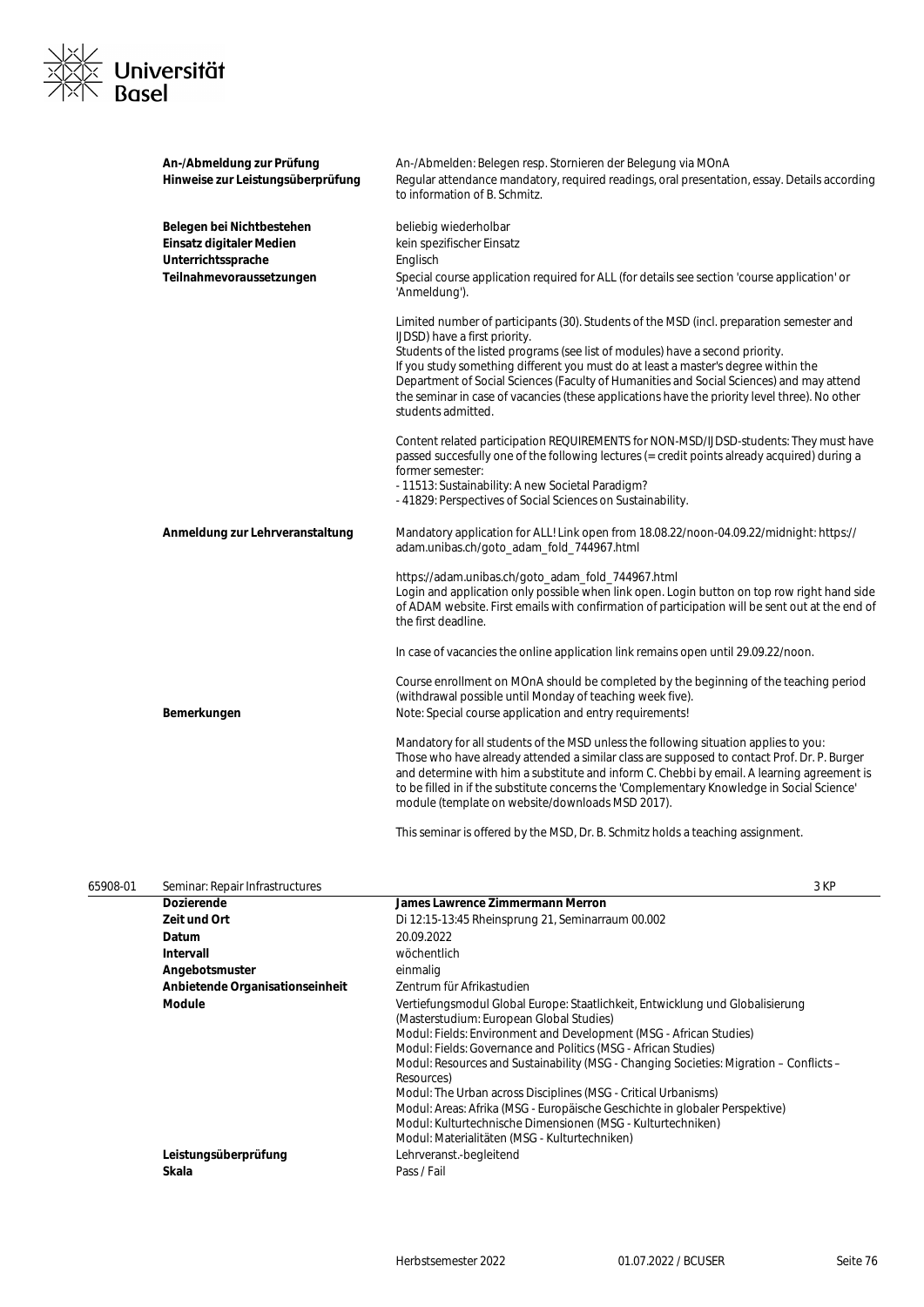

|          | Wiederholungsprüfung<br>An-/Abmeldung zur Prüfung<br>Belegen bei Nichtbestehen<br>Einsatz digitaler Medien<br>Unterrichtssprache | keine Wiederholungsprüfung<br>Anmelden: Belegen; Abmelden: nicht erforderlich<br>nicht wiederholbar<br>kein spezifischer Einsatz<br>Englisch                                                                                                                                                                                                                                                                                                                                                                                                                                                                                                                                                                                                                                                                                                                                                           |
|----------|----------------------------------------------------------------------------------------------------------------------------------|--------------------------------------------------------------------------------------------------------------------------------------------------------------------------------------------------------------------------------------------------------------------------------------------------------------------------------------------------------------------------------------------------------------------------------------------------------------------------------------------------------------------------------------------------------------------------------------------------------------------------------------------------------------------------------------------------------------------------------------------------------------------------------------------------------------------------------------------------------------------------------------------------------|
| 66008-01 | Seminar: Urban Climate Change                                                                                                    | 3 KP                                                                                                                                                                                                                                                                                                                                                                                                                                                                                                                                                                                                                                                                                                                                                                                                                                                                                                   |
|          | Dozierende                                                                                                                       | Johannes Schubert                                                                                                                                                                                                                                                                                                                                                                                                                                                                                                                                                                                                                                                                                                                                                                                                                                                                                      |
|          | Zeit und Ort                                                                                                                     | Mo 14:00-16:00 Rosshofgasse (Schnitz), Seminarraum S 01                                                                                                                                                                                                                                                                                                                                                                                                                                                                                                                                                                                                                                                                                                                                                                                                                                                |
|          | Datum                                                                                                                            | 26.09.2022                                                                                                                                                                                                                                                                                                                                                                                                                                                                                                                                                                                                                                                                                                                                                                                                                                                                                             |
|          | Intervall                                                                                                                        | wöchentlich                                                                                                                                                                                                                                                                                                                                                                                                                                                                                                                                                                                                                                                                                                                                                                                                                                                                                            |
|          | Angebotsmuster                                                                                                                   | einmalig                                                                                                                                                                                                                                                                                                                                                                                                                                                                                                                                                                                                                                                                                                                                                                                                                                                                                               |
|          | Anbietende Organisationseinheit                                                                                                  | <b>Fachbereich Urban Studies</b>                                                                                                                                                                                                                                                                                                                                                                                                                                                                                                                                                                                                                                                                                                                                                                                                                                                                       |
|          | Module                                                                                                                           | Vertiefungsmodul Global Europe: Umwelt und Nachhaltigkeit (Masterstudium: European<br><b>Global Studies)</b>                                                                                                                                                                                                                                                                                                                                                                                                                                                                                                                                                                                                                                                                                                                                                                                           |
|          |                                                                                                                                  | Modul: Fields: Environment and Development (MSG - African Studies)<br>Modul: Fields: Governance and Politics (MSG - African Studies)                                                                                                                                                                                                                                                                                                                                                                                                                                                                                                                                                                                                                                                                                                                                                                   |
|          |                                                                                                                                  | Modul: Resources and Sustainability (MSG - Changing Societies: Migration - Conflicts -                                                                                                                                                                                                                                                                                                                                                                                                                                                                                                                                                                                                                                                                                                                                                                                                                 |
|          |                                                                                                                                  | Resources)<br>Modul: The Urban across Disciplines (MSG - Critical Urbanisms)                                                                                                                                                                                                                                                                                                                                                                                                                                                                                                                                                                                                                                                                                                                                                                                                                           |
|          | Inhalt                                                                                                                           | This course introduces students to current debates on climate risk and urban adaptation. We                                                                                                                                                                                                                                                                                                                                                                                                                                                                                                                                                                                                                                                                                                                                                                                                            |
|          |                                                                                                                                  | investigate the various ways in which climate risk is produced, and manifests unequally in the                                                                                                                                                                                                                                                                                                                                                                                                                                                                                                                                                                                                                                                                                                                                                                                                         |
|          |                                                                                                                                  | lived realities of urban dwellers across a broad variety of socio-political contexts. We also<br>examine the ways in which different disciplines have sought to apprehend social and<br>infrastructural responses to climate change to develop critical perspectives on dominant,<br>oftentimes reductionist discourses about 'climate change and cities in the global South'.                                                                                                                                                                                                                                                                                                                                                                                                                                                                                                                         |
|          |                                                                                                                                  | Drawing from readings in anthropology, political geography, political ecology, history,<br>political science, and urban studies, this course explores different empirical contexts to<br>introduce students to key ideas and explore the different factors driving experiences of, and<br>adaptation to, urban climate risk. Students will learn to identify, understand, compare and<br>contrast various conceptual approaches, and apply these to different realities. Students<br>should come out with a firm knowledge of the interrelations between urban and global<br>development, capitalism, infrastructure, and climate justice.                                                                                                                                                                                                                                                             |
|          |                                                                                                                                  | The course will be run as weekly, two-hour meetings. Each session includes a brief<br>introduction by the instructor, and then extensive group discussions based on readings and<br>reading notes prepared by the students. All but the first session will also include student<br>presentations on selected topics/case studies.                                                                                                                                                                                                                                                                                                                                                                                                                                                                                                                                                                      |
|          |                                                                                                                                  | This is a discussion seminar, and your learning success depends on commitment and<br>involvement of all participants. This only works if you arrive well-prepared, and actively<br>participate in the discussions and listen to your peers.                                                                                                                                                                                                                                                                                                                                                                                                                                                                                                                                                                                                                                                            |
|          |                                                                                                                                  | The reading list includes core readings per session that all students are expected to read and<br>prepare for discussion — these are normally two journal articles or book chapters, though in<br>some sessions we will rely on shorter, alternative forms of conveying analytical insights to<br>academic and non-academic audiences (online resources, shorter posts, etc.). In addition,<br>students in teams of two will lead the discussion based on a selection of suggested readings. I<br>will allocate these topics/ sessions prior to our meetings - you may e-mail me a preference<br>by the end of September, though depending on sign-up and interests, I cannot quarantee<br>you will be allocated the topic of your choice. Finally, the syllabus also includes additional<br>readings for those wishing to explore a certain topic in greater depth (for their essay, for<br>example). |
|          | Leistungsüberprüfung                                                                                                             | Lehrveranst.-begleitend                                                                                                                                                                                                                                                                                                                                                                                                                                                                                                                                                                                                                                                                                                                                                                                                                                                                                |
|          | Skala                                                                                                                            | Pass / Fail                                                                                                                                                                                                                                                                                                                                                                                                                                                                                                                                                                                                                                                                                                                                                                                                                                                                                            |
|          | Wiederholungsprüfung                                                                                                             | keine Wiederholungsprüfung                                                                                                                                                                                                                                                                                                                                                                                                                                                                                                                                                                                                                                                                                                                                                                                                                                                                             |
|          | An-/Abmeldung zur Prüfung                                                                                                        | Anmelden: Belegen; Abmelden: nicht erforderlich                                                                                                                                                                                                                                                                                                                                                                                                                                                                                                                                                                                                                                                                                                                                                                                                                                                        |
|          | Hinweise zur Leistungsüberprüfung                                                                                                | Pass/fail                                                                                                                                                                                                                                                                                                                                                                                                                                                                                                                                                                                                                                                                                                                                                                                                                                                                                              |
|          | Belegen bei Nichtbestehen                                                                                                        | nicht wiederholbar                                                                                                                                                                                                                                                                                                                                                                                                                                                                                                                                                                                                                                                                                                                                                                                                                                                                                     |
|          | Einsatz digitaler Medien                                                                                                         | kein spezifischer Einsatz                                                                                                                                                                                                                                                                                                                                                                                                                                                                                                                                                                                                                                                                                                                                                                                                                                                                              |
|          | Unterrichtssprache                                                                                                               | Englisch                                                                                                                                                                                                                                                                                                                                                                                                                                                                                                                                                                                                                                                                                                                                                                                                                                                                                               |
|          |                                                                                                                                  |                                                                                                                                                                                                                                                                                                                                                                                                                                                                                                                                                                                                                                                                                                                                                                                                                                                                                                        |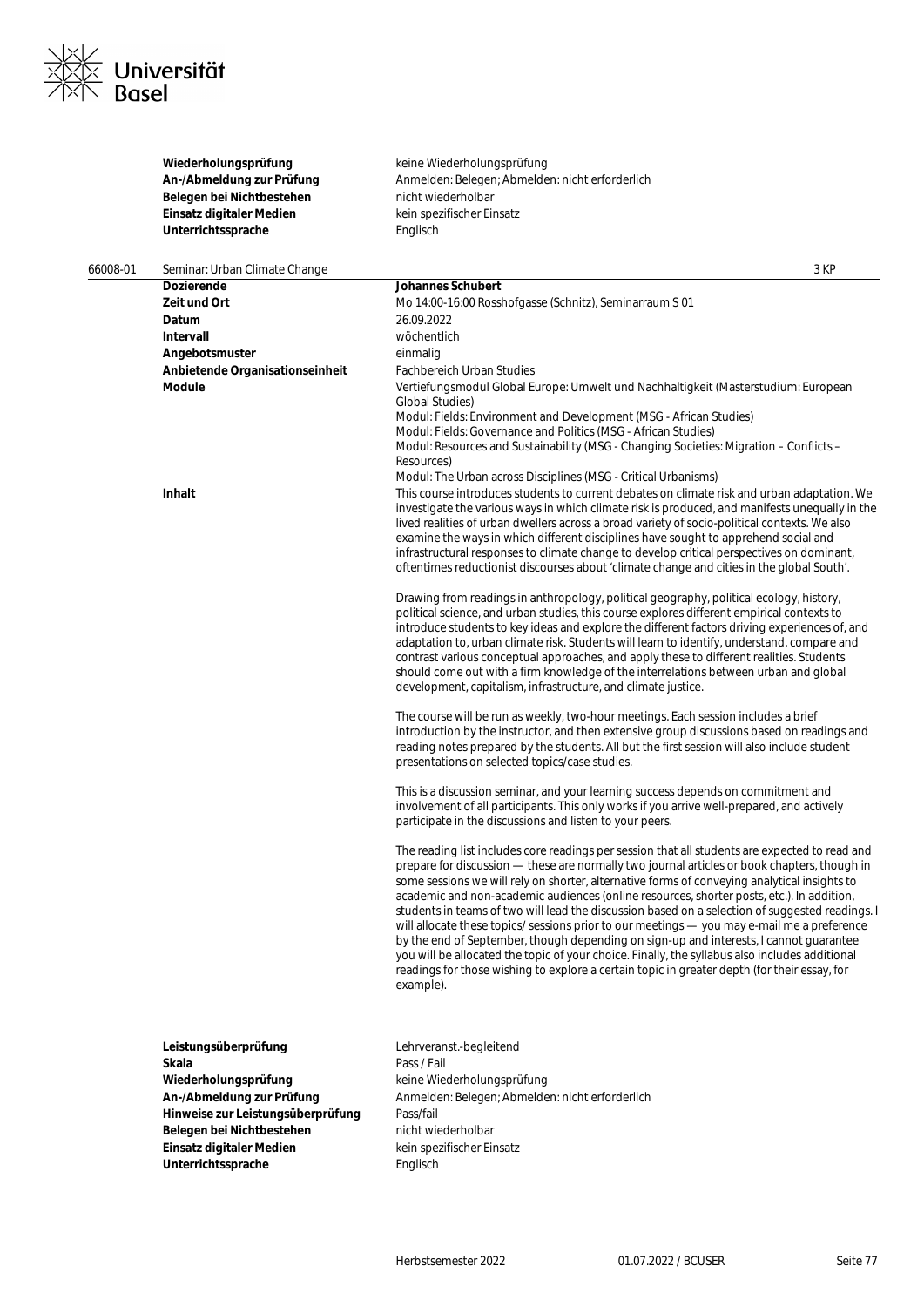## Universität **Base**

| 65706-01 | Seminar: Urban Geography and Urban Health  | 3 KP                                                                                                                                                                                                                                                                                                                                                                                                                                           |  |
|----------|--------------------------------------------|------------------------------------------------------------------------------------------------------------------------------------------------------------------------------------------------------------------------------------------------------------------------------------------------------------------------------------------------------------------------------------------------------------------------------------------------|--|
|          | <b>Dozierende</b>                          | Nina Goldman                                                                                                                                                                                                                                                                                                                                                                                                                                   |  |
|          | Zeit und Ort                               | Di 16:15-18:00 Geographie, Seminarraum EG 0-09                                                                                                                                                                                                                                                                                                                                                                                                 |  |
|          | Datum                                      | 27.09.2022                                                                                                                                                                                                                                                                                                                                                                                                                                     |  |
|          | Intervall                                  | wöchentlich                                                                                                                                                                                                                                                                                                                                                                                                                                    |  |
|          | Angebotsmuster                             | einmalig                                                                                                                                                                                                                                                                                                                                                                                                                                       |  |
|          | Anbietende Organisationseinheit            | Geowissenschaften                                                                                                                                                                                                                                                                                                                                                                                                                              |  |
|          | <b>Module</b>                              | Modul: Geography and Climatology (Masterstudium: Geowissenschaften (Studienbeginn vor<br>01.08.2021)<br>Modul: Landscape Systems (Masterstudium: Geowissenschaften)<br>Modul: Fachkompetenz Globaler Wandel (MSF - Geographie)<br>Modul: Fields: Environment and Development (MSG - African Studies)<br>Modul: Fields: Public Health and Social Life (MSG - African Studies)<br>Modul: The Urban across Disciplines (MSG - Critical Urbanisms) |  |
|          | Lernziele                                  | Develop an understanding of what urban health is, what it can do and how to study it.<br>Know and be able to evaluate different methodological approaches to urban health.                                                                                                                                                                                                                                                                     |  |
|          | Inhalt                                     | In an urbanised world, the health of people living in cities is a global concern. Urban health is<br>an evolving discipline whose boundaries and main interests are constantly being negotiated.                                                                                                                                                                                                                                               |  |
|          |                                            | In this introductory seminar we will discuss and work on the following general topics:<br>- What is urban health?<br>- Global urbanisation and health trends<br>- Conceptual models for understanding the links between urban environment and health.<br>- Health inequalities in cities<br>- How to identify and collect data for urban health research Health Research                                                                       |  |
|          | Literatur                                  | Lovasi G.S., Diez Roux A.V., Kolker J. (eds.) (2021): Urban Public Health. A Research Toolkit for<br>Practice and Impact. New York, NY: Oxford University Press                                                                                                                                                                                                                                                                                |  |
|          | Weblink                                    | https://duw.unibas.ch/de/forschungsgruppen/landnutzungsaenderungen/                                                                                                                                                                                                                                                                                                                                                                            |  |
|          | Leistungsüberprüfung                       | Lehrveranst.-begleitend                                                                                                                                                                                                                                                                                                                                                                                                                        |  |
|          | Skala                                      | $1-60,5$                                                                                                                                                                                                                                                                                                                                                                                                                                       |  |
|          | Wiederholungsprüfung                       | keine Wiederholungsprüfung                                                                                                                                                                                                                                                                                                                                                                                                                     |  |
|          | An-/Abmeldung zur Prüfung                  | An-/Abmelden: Belegen resp. Stornieren der Belegung via MOnA                                                                                                                                                                                                                                                                                                                                                                                   |  |
|          | Hinweise zur Leistungsüberprüfung          | Active participation in 80% of all sessions, presentation, essay                                                                                                                                                                                                                                                                                                                                                                               |  |
|          | Belegen bei Nichtbestehen                  | nicht wiederholbar                                                                                                                                                                                                                                                                                                                                                                                                                             |  |
|          | Einsatz digitaler Medien                   | kein spezifischer Einsatz                                                                                                                                                                                                                                                                                                                                                                                                                      |  |
|          | Unterrichtssprache                         | Englisch                                                                                                                                                                                                                                                                                                                                                                                                                                       |  |
|          | Teilnahmevoraussetzungen                   | Attendance of the lecture "Einführung in die empirische Sozialforschung", VNr. 62288-01, or<br>similar introduction.                                                                                                                                                                                                                                                                                                                           |  |
| 24210-01 | + Vorlesung: Current Topics in Geosciences | 1 KP                                                                                                                                                                                                                                                                                                                                                                                                                                           |  |
|          | <b>Dozierende</b>                          | <b>Christine Alewell</b>                                                                                                                                                                                                                                                                                                                                                                                                                       |  |
|          |                                            | <b>Ruth Delzeit</b>                                                                                                                                                                                                                                                                                                                                                                                                                            |  |
|          |                                            | Dominik Fleitmann                                                                                                                                                                                                                                                                                                                                                                                                                              |  |
|          |                                            | Oliver Heiri                                                                                                                                                                                                                                                                                                                                                                                                                                   |  |
|          |                                            | Markus Kalberer                                                                                                                                                                                                                                                                                                                                                                                                                                |  |

**Nikolaus J. Kuhn** Moritz Lehmann Oliver Schilling **Zeit und Ort** Mi 16:15-18:00 Bernoullistrasse 30/32, Hörsaal 223 Termine folgen - s. Aushang unter "https://geo.unibas.ch/de/laufendes-semester/" **Datum** 21.09.2022 **Intervall** unregelmässig **Angebotsmuster** Jedes Semester **Anbietende Organisationseinheit** Geowissenschaften **Module** Modul: Applied Atmospheric Sciences (Masterstudium: Geowissenschaften) Modul: Aquatic and Isotope Biogeochemistry (Masterstudium: Geowissenschaften) Modul: Environmental Geosciences and Biogeochemistry (Masterstudium: Geowissenschaften (Studienbeginn vor 01.08.2021)) Modul: Geography and Climatology (Masterstudium: Geowissenschaften (Studienbeginn vor 01.08.2021)) Modul: Geology and Mineralogy (Masterstudium: Geowissenschaften (Studienbeginn vor 01.08.2021))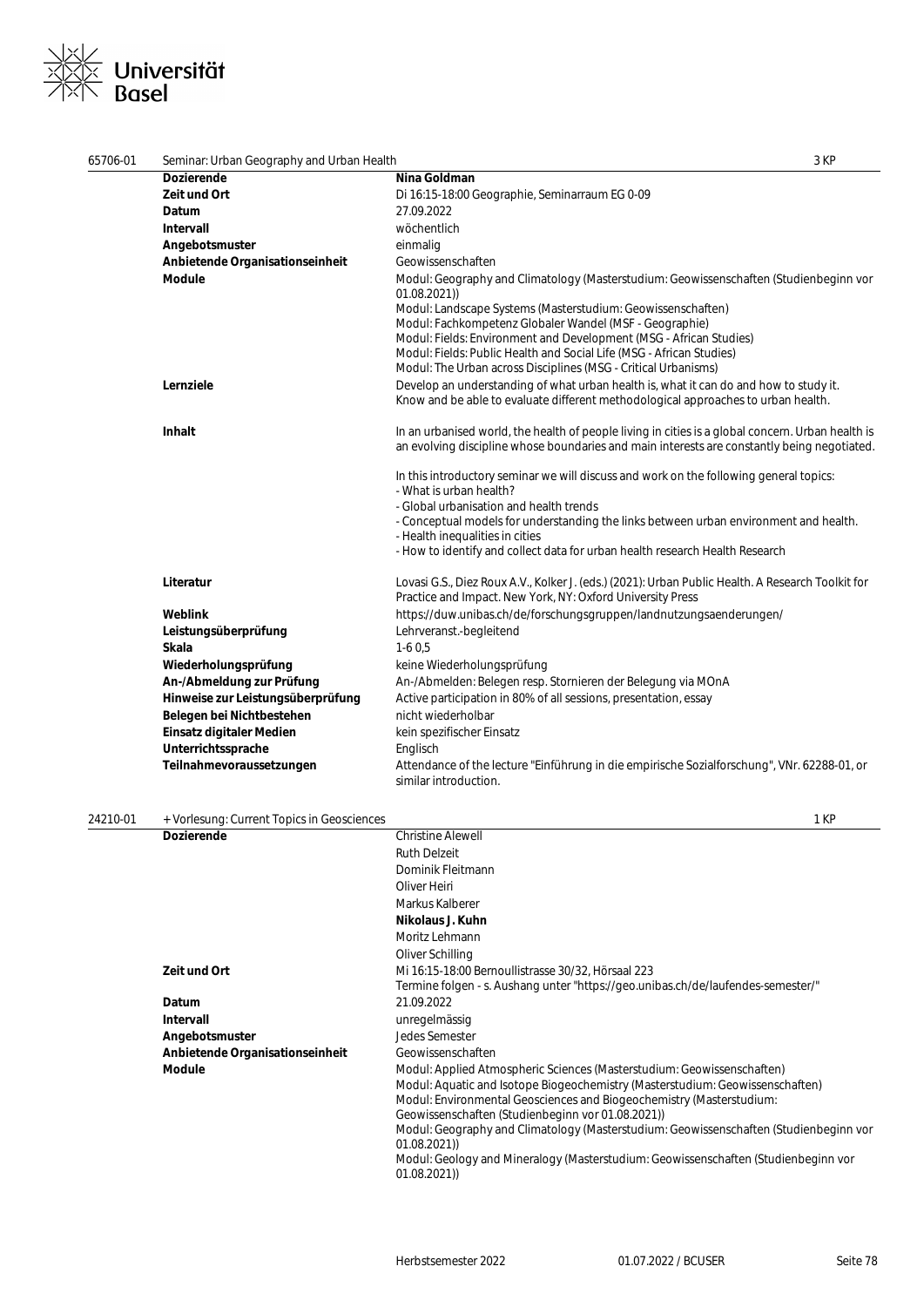

|          | Inhalt                                                                 | Modul: Landscape Systems (Masterstudium: Geowissenschaften)<br>Modul: Palaeoclimatology and Quarternary Geology (Masterstudium: Geowissenschaften)<br>Modul: Palaeoecology and Freshwater Ecology (Masterstudium: Geowissenschaften)<br>Modul: Sustainable Resource and Soil Management (Masterstudium: Geowissenschaften)<br>Modul: Geographische Methoden- und Forschungskompetenz (MSF - Geographie)<br>Modul: Fields: Environment and Development (MSG - African Studies)<br>Modul: Research Skills (MSG - African Studies)<br>Doktorat Afrika-Studien: Empfehlungen (PF - Afrika-Studien)<br>Jeweils ein Gast oder Dozent der Fachbereiche der Geowissenschaften referiert wichtige<br>Themen der jeweiligen Disziplin oder es werden aktuelle Forschungarbeiten eines<br>Fachbereiches vorgestellt. |
|----------|------------------------------------------------------------------------|-----------------------------------------------------------------------------------------------------------------------------------------------------------------------------------------------------------------------------------------------------------------------------------------------------------------------------------------------------------------------------------------------------------------------------------------------------------------------------------------------------------------------------------------------------------------------------------------------------------------------------------------------------------------------------------------------------------------------------------------------------------------------------------------------------------|
|          | Weblink                                                                | https://www.geo.unibas.ch/de/laufendes-semester/                                                                                                                                                                                                                                                                                                                                                                                                                                                                                                                                                                                                                                                                                                                                                          |
|          | Leistungsüberprüfung                                                   | Lehrveranst.-begleitend                                                                                                                                                                                                                                                                                                                                                                                                                                                                                                                                                                                                                                                                                                                                                                                   |
|          | Skala                                                                  | Pass / Fail                                                                                                                                                                                                                                                                                                                                                                                                                                                                                                                                                                                                                                                                                                                                                                                               |
|          | Wiederholungsprüfung                                                   | keine Wiederholungsprüfung                                                                                                                                                                                                                                                                                                                                                                                                                                                                                                                                                                                                                                                                                                                                                                                |
|          | An-/Abmeldung zur Prüfung                                              | An-/Abmelden: Belegen resp. Stornieren der Belegung via MOnA                                                                                                                                                                                                                                                                                                                                                                                                                                                                                                                                                                                                                                                                                                                                              |
|          | Hinweise zur Leistungsüberprüfung                                      | Besuch von zehn (10) Vorträgen (ohne Berichtabgabe). Testierung der einzelnen Vorträge auf<br>dem dazu vorgesehenen Pass (Bezug und Abgabe beim Studiengangsekretariat<br>Geowissenschaften, Klingelbergstr. 27, 1. St., Zi. 1-04) - im Anschluss an den Vortrag.                                                                                                                                                                                                                                                                                                                                                                                                                                                                                                                                         |
|          | Belegen bei Nichtbestehen                                              | beliebig wiederholbar                                                                                                                                                                                                                                                                                                                                                                                                                                                                                                                                                                                                                                                                                                                                                                                     |
|          | Einsatz digitaler Medien                                               | kein spezifischer Einsatz                                                                                                                                                                                                                                                                                                                                                                                                                                                                                                                                                                                                                                                                                                                                                                                 |
|          | Unterrichtssprache                                                     | Deutsch                                                                                                                                                                                                                                                                                                                                                                                                                                                                                                                                                                                                                                                                                                                                                                                                   |
|          | Anmeldung zur Lehrveranstaltung                                        | einmalige Belegung genügt, auch wenn über mehrere Semester abgearbeitet. Es wird<br>allerdings empfohlen, die LV jedes Semester zu belegen, so dass alle per ADAM-Workspace<br>erreichbar sind.                                                                                                                                                                                                                                                                                                                                                                                                                                                                                                                                                                                                           |
|          | Bemerkungen                                                            | Liste der Vorträge unter https://geo.unibas.ch/de/laufendes-semester/                                                                                                                                                                                                                                                                                                                                                                                                                                                                                                                                                                                                                                                                                                                                     |
| 10317-01 | + Vorlesung: Grundlagen der biologischen Vielfalt<br><b>Dozierende</b> | 1 KP                                                                                                                                                                                                                                                                                                                                                                                                                                                                                                                                                                                                                                                                                                                                                                                                      |
|          | Zeit und Ort                                                           | <b>Brigitte Braschler</b><br>Di 08:15-09:00 Biozentrum, Hörsaal U1.101                                                                                                                                                                                                                                                                                                                                                                                                                                                                                                                                                                                                                                                                                                                                    |
|          | Datum                                                                  | 20.09.2022                                                                                                                                                                                                                                                                                                                                                                                                                                                                                                                                                                                                                                                                                                                                                                                                |
|          | Intervall                                                              | wöchentlich                                                                                                                                                                                                                                                                                                                                                                                                                                                                                                                                                                                                                                                                                                                                                                                               |
|          | Angebotsmuster                                                         | Jedes Herbstsemester                                                                                                                                                                                                                                                                                                                                                                                                                                                                                                                                                                                                                                                                                                                                                                                      |
|          | Anbietende Organisationseinheit                                        | Integrative Biologie                                                                                                                                                                                                                                                                                                                                                                                                                                                                                                                                                                                                                                                                                                                                                                                      |
|          | <b>Module</b><br>Inhalt                                                | Lehrveranstaltungen Masterstudium Ökologie (Masterstudium: Ökologie)<br>Modul: Biologie 5 (Bachelorstudium: Biologie (Studienbeginn vor 01.08.2022))<br>Modul: Naturwissenschaftliche Grundlagen (Bachelorstudium: Prähistorische und<br>Naturwissenschaftliche Archäologie)<br>Modul: Organismische Biologie (Bachelorstudium: Biologie)<br>Modul: Naturwissenschaftliche Grundlagen für die Archäologie (BSF -<br>Altertumswissenschaften)<br>Modul: Naturwissenschaftliche Grundlagen für die Archäologie (BSG -<br>Altertumswissenschaften)<br>Modul: Fields: Environment and Development (MSG - African Studies)<br>In dieser Vorlesung wird thematisiert, wie biologische Vielfalt entsteht, wie sie erfasst und wie                                                                                |
|          |                                                                        | sie erhalten werden kann. Im einzelnen werden Artenvielfalt, genetische Vielfalt, räumliche<br>und zeitliche Muster der Biodiversität, Artbildungs- und Aussterbeprozesse diskutiert.<br>Methoden zur Erfassung der Biodiversität werden vorgestellt und verschiedene Wertungen<br>der Biodiversität sowie aktuelle Probleme ihrer Erhaltung besprochen.                                                                                                                                                                                                                                                                                                                                                                                                                                                  |
|          | Weblink                                                                | https://adam.unibas.ch                                                                                                                                                                                                                                                                                                                                                                                                                                                                                                                                                                                                                                                                                                                                                                                    |
|          | Leistungsüberprüfung                                                   | Lehrveranst.-begleitend                                                                                                                                                                                                                                                                                                                                                                                                                                                                                                                                                                                                                                                                                                                                                                                   |
|          | Skala                                                                  | $1-60,5$                                                                                                                                                                                                                                                                                                                                                                                                                                                                                                                                                                                                                                                                                                                                                                                                  |
|          | Wiederholungsprüfung                                                   | keine Wiederholungsprüfung                                                                                                                                                                                                                                                                                                                                                                                                                                                                                                                                                                                                                                                                                                                                                                                |
|          | An-/Abmeldung zur Prüfung<br>Hinweise zur Leistungsüberprüfung         | An-/Abmelden: Belegen resp. Stornieren der Belegung via MOnA<br>Semesterendprüfung, schriftlich, 45 Min.                                                                                                                                                                                                                                                                                                                                                                                                                                                                                                                                                                                                                                                                                                  |
|          |                                                                        | 13.12.2022, 8:15 Uhr, Ort folgt                                                                                                                                                                                                                                                                                                                                                                                                                                                                                                                                                                                                                                                                                                                                                                           |
|          | Belegen bei Nichtbestehen                                              | beliebig wiederholbar                                                                                                                                                                                                                                                                                                                                                                                                                                                                                                                                                                                                                                                                                                                                                                                     |
|          | Einsatz digitaler Medien                                               | kein spezifischer Einsatz                                                                                                                                                                                                                                                                                                                                                                                                                                                                                                                                                                                                                                                                                                                                                                                 |
|          |                                                                        |                                                                                                                                                                                                                                                                                                                                                                                                                                                                                                                                                                                                                                                                                                                                                                                                           |
|          | Unterrichtssprache                                                     | Deutsch                                                                                                                                                                                                                                                                                                                                                                                                                                                                                                                                                                                                                                                                                                                                                                                                   |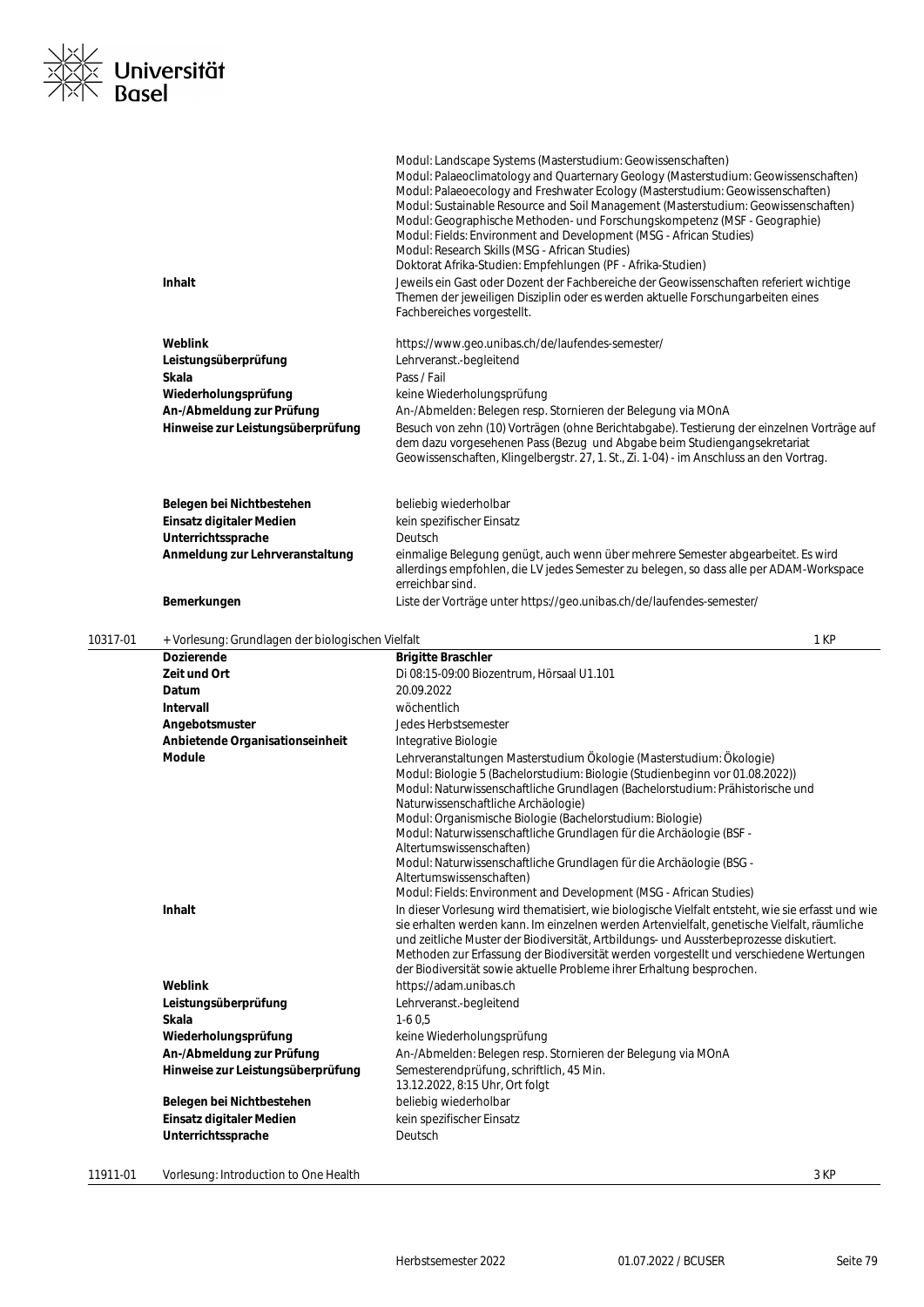

| <b>Dozierende</b>                 | Jan Hattendorf                                                                                                                                                                                                                                                                                                                                                                                                                                                                                                                                                                                                                                                                                                                                                                                                                                                                                                                                                                                                                                                                                              |
|-----------------------------------|-------------------------------------------------------------------------------------------------------------------------------------------------------------------------------------------------------------------------------------------------------------------------------------------------------------------------------------------------------------------------------------------------------------------------------------------------------------------------------------------------------------------------------------------------------------------------------------------------------------------------------------------------------------------------------------------------------------------------------------------------------------------------------------------------------------------------------------------------------------------------------------------------------------------------------------------------------------------------------------------------------------------------------------------------------------------------------------------------------------|
|                                   | Rea Tschopp                                                                                                                                                                                                                                                                                                                                                                                                                                                                                                                                                                                                                                                                                                                                                                                                                                                                                                                                                                                                                                                                                                 |
|                                   | Jakob Zinsstag                                                                                                                                                                                                                                                                                                                                                                                                                                                                                                                                                                                                                                                                                                                                                                                                                                                                                                                                                                                                                                                                                              |
| Zeit und Ort                      | Di 08:15-10:00 Swiss TPH Neubau, Seminarraum 2                                                                                                                                                                                                                                                                                                                                                                                                                                                                                                                                                                                                                                                                                                                                                                                                                                                                                                                                                                                                                                                              |
| Datum                             | 20.09.2022                                                                                                                                                                                                                                                                                                                                                                                                                                                                                                                                                                                                                                                                                                                                                                                                                                                                                                                                                                                                                                                                                                  |
| Intervall                         | wöchentlich                                                                                                                                                                                                                                                                                                                                                                                                                                                                                                                                                                                                                                                                                                                                                                                                                                                                                                                                                                                                                                                                                                 |
| Angebotsmuster                    | <b>Jedes Herbstsemester</b>                                                                                                                                                                                                                                                                                                                                                                                                                                                                                                                                                                                                                                                                                                                                                                                                                                                                                                                                                                                                                                                                                 |
| Anbietende Organisationseinheit   | Schweizerisches Tropen- und Public Health-Institut                                                                                                                                                                                                                                                                                                                                                                                                                                                                                                                                                                                                                                                                                                                                                                                                                                                                                                                                                                                                                                                          |
| <b>Module</b>                     | Modul: Advances in Epidemiology, Statistics and Global & Public Health (Masterstudium:<br>Epidemiologie)                                                                                                                                                                                                                                                                                                                                                                                                                                                                                                                                                                                                                                                                                                                                                                                                                                                                                                                                                                                                    |
|                                   | Modul: Fields: Environment and Development (MSG - African Studies)<br>Modul: Fields: Public Health and Social Life (MSG - African Studies)                                                                                                                                                                                                                                                                                                                                                                                                                                                                                                                                                                                                                                                                                                                                                                                                                                                                                                                                                                  |
|                                   | Doktorat Epidemiologie: Empfehlungen (PF - Epidemiologie)                                                                                                                                                                                                                                                                                                                                                                                                                                                                                                                                                                                                                                                                                                                                                                                                                                                                                                                                                                                                                                                   |
| Lernziele                         | To provide insight into the ecology of infectious diseases in Africa to students of African<br>Studies; to provide insight into the impact of disease on sustainable development to students<br>of Sustainable Development; to provide background on environmental determinants of<br>disease to students in Epidemiology.                                                                                                                                                                                                                                                                                                                                                                                                                                                                                                                                                                                                                                                                                                                                                                                  |
| <b>Inhalt</b>                     | Environmental effects on the risk of infectious diseases are not new. Micro- and macro<br>parasites share many fundamental properties with humans and animals. Hence, an ecological<br>perspective is appropriate for understanding and controlling infectious diseases. Ecological<br>thinking recognises the importance of fundamental physical, chemical and biological<br>processes that affect the survival and reproduction of all living organisms. These include<br>evolutionary, social, economic and political processes. Theoretical concepts move from "One<br>Health", which emphasises close cooperation of human and animal health interventions, to<br>broader considerations of health in social-ecological systems.<br>Theoretical lectures and group work are combined with presentations from ongoing research<br>projects on avian influenza, rabies, bovine tuberculosis, brucellosis and anthrax of the human<br>and animal health research group at Swiss TPH. In this year, individual students are invited to<br>contribute to a Massive Open Online Course (MOOC) on One Health. |
| Leistungsüberprüfung              | Lehrveranst.-begleitend                                                                                                                                                                                                                                                                                                                                                                                                                                                                                                                                                                                                                                                                                                                                                                                                                                                                                                                                                                                                                                                                                     |
| <b>Skala</b>                      | Pass / Fail                                                                                                                                                                                                                                                                                                                                                                                                                                                                                                                                                                                                                                                                                                                                                                                                                                                                                                                                                                                                                                                                                                 |
| Wiederholungsprüfung              | keine Wiederholungsprüfung                                                                                                                                                                                                                                                                                                                                                                                                                                                                                                                                                                                                                                                                                                                                                                                                                                                                                                                                                                                                                                                                                  |
| An-/Abmeldung zur Prüfung         | An-/Abmelden: Belegen resp. Stornieren der Belegung via MOnA                                                                                                                                                                                                                                                                                                                                                                                                                                                                                                                                                                                                                                                                                                                                                                                                                                                                                                                                                                                                                                                |
| Hinweise zur Leistungsüberprüfung | Presentation on a selected lecture topic, assignments                                                                                                                                                                                                                                                                                                                                                                                                                                                                                                                                                                                                                                                                                                                                                                                                                                                                                                                                                                                                                                                       |
| Belegen bei Nichtbestehen         | beliebig wiederholbar                                                                                                                                                                                                                                                                                                                                                                                                                                                                                                                                                                                                                                                                                                                                                                                                                                                                                                                                                                                                                                                                                       |
| Einsatz digitaler Medien          | kein spezifischer Einsatz                                                                                                                                                                                                                                                                                                                                                                                                                                                                                                                                                                                                                                                                                                                                                                                                                                                                                                                                                                                                                                                                                   |
| Unterrichtssprache                | Englisch                                                                                                                                                                                                                                                                                                                                                                                                                                                                                                                                                                                                                                                                                                                                                                                                                                                                                                                                                                                                                                                                                                    |
| Bemerkungen                       | Methods: Lectures, peer group work                                                                                                                                                                                                                                                                                                                                                                                                                                                                                                                                                                                                                                                                                                                                                                                                                                                                                                                                                                                                                                                                          |

| 22696-01 |                                 | + Vorlesung: Measurements and Policy Interactions in Climate Change and Air Pollution                                                                                                                                                                                                                                                                                                                                                                                                                                                                          | 3 KP |
|----------|---------------------------------|----------------------------------------------------------------------------------------------------------------------------------------------------------------------------------------------------------------------------------------------------------------------------------------------------------------------------------------------------------------------------------------------------------------------------------------------------------------------------------------------------------------------------------------------------------------|------|
|          | <b>Dozierende</b>               | Gian-Kasper Plattner                                                                                                                                                                                                                                                                                                                                                                                                                                                                                                                                           |      |
|          |                                 | Stefan Reimann                                                                                                                                                                                                                                                                                                                                                                                                                                                                                                                                                 |      |
|          | Zeit und Ort                    | Mo 10:15-12:00 Geographie, Hörsaal 5-01                                                                                                                                                                                                                                                                                                                                                                                                                                                                                                                        |      |
|          | Datum                           | 19.09.2022                                                                                                                                                                                                                                                                                                                                                                                                                                                                                                                                                     |      |
|          | <b>Intervall</b>                | wöchentlich                                                                                                                                                                                                                                                                                                                                                                                                                                                                                                                                                    |      |
|          | Angebotsmuster                  | Jedes Herbstsemester                                                                                                                                                                                                                                                                                                                                                                                                                                                                                                                                           |      |
|          | Anbietende Organisationseinheit | Geowissenschaften                                                                                                                                                                                                                                                                                                                                                                                                                                                                                                                                              |      |
|          | <b>Module</b>                   | Modul: Applied Atmospheric Sciences (Masterstudium: Geowissenschaften)<br>Modul: Environmental Geosciences and Biogeochemistry (Masterstudium:<br>Geowissenschaften (Studienbeginn vor 01.08.2021))<br>Modul: Geography and Climatology (Masterstudium: Geowissenschaften (Studienbeginn vor<br>01.08.2021)<br>Modul: Sustainable Resource and Soil Management (Masterstudium: Geowissenschaften)<br>Modul: Fields: Environment and Development (MSG - African Studies)                                                                                        |      |
|          | Lernziele                       | Das Hauptziel ist die Vermittlung von Inhalten zu den Themen Luftverschmutzung und<br>Klimaveränderung. Die Studierenden kennen die Flüsse und Wirkungen von Spurengasen in<br>Bezug auf Luftverschmutzung und Klima. Sie kennen die wichtigsten Messmethoden zur<br>Bestimmung von Spurensubstanzen in der Atmosphäre. Sie können mögliche zukünftige<br>Entwicklungen des globalen Klimas erläutern und einschätzen. In einem Kurzvortrag soll die<br>selbständige Bearbeitung eines Themas im Bereich Luftverschmutzung/Klimaveränderung<br>eingeübt werden |      |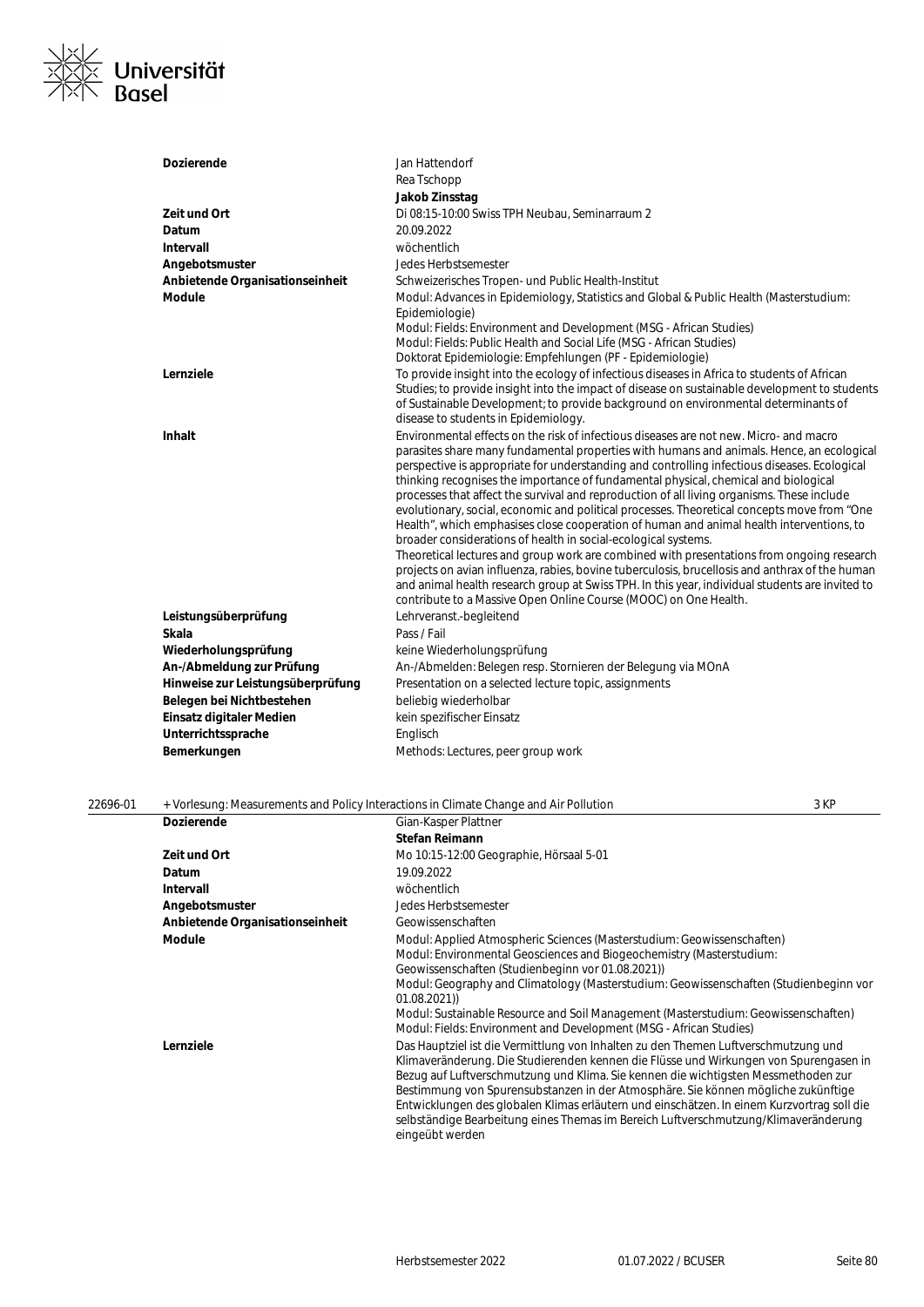

|          | Inhalt                                                   | Anthropogene Luftverschmutzung und globale Klimaänderungen sind eine<br>Begleiterscheinung unserer industrialisierten Welt. In der Vorlesung werden die<br>verschiedenen atmosphärischen Spurensubstanzen behandelt und deren Verbindung mit<br>Luftverschmutzung (z.B. Sommersmog/Partikel) und globalen Veränderungen<br>(Klimaeffekt/"Ozonloch") besprochen. Die Methoden zur Bestimmung der Spurensubstanzen<br>in der Atmosphäre werden erklärt und praktisch vorgeführt. Im Bereich Luftverschmutzung<br>wird zudem der Einfluss auf die Gesundheit näher beleuchtet. IM Bereich Klimaveränderung<br>liegt nach einer kurzen Einführung in die Problematik der Fokus auf dem Zusammenspiel von<br>Wissenschaft, Gesellschaft und Politik, sowie auf Lösungsvorschlägen für nachhaltige<br>Energiequellen. Die Themenvergabe der von den Studierenden gehaltenen Vorträge erfolgt<br>nach Anfang der Vorlesung in Absprache mit dem Dozenten. |
|----------|----------------------------------------------------------|----------------------------------------------------------------------------------------------------------------------------------------------------------------------------------------------------------------------------------------------------------------------------------------------------------------------------------------------------------------------------------------------------------------------------------------------------------------------------------------------------------------------------------------------------------------------------------------------------------------------------------------------------------------------------------------------------------------------------------------------------------------------------------------------------------------------------------------------------------------------------------------------------------------------------------------------------|
|          | Literatur                                                | wird im Seminar bekannt gegeben                                                                                                                                                                                                                                                                                                                                                                                                                                                                                                                                                                                                                                                                                                                                                                                                                                                                                                                    |
|          | Weblink                                                  | https://duw.unibas.ch/de/atmosphaerenwissenschaften/                                                                                                                                                                                                                                                                                                                                                                                                                                                                                                                                                                                                                                                                                                                                                                                                                                                                                               |
|          | Leistungsüberprüfung                                     | Lehrveranst.-begleitend                                                                                                                                                                                                                                                                                                                                                                                                                                                                                                                                                                                                                                                                                                                                                                                                                                                                                                                            |
|          | Skala                                                    | $1-60,5$                                                                                                                                                                                                                                                                                                                                                                                                                                                                                                                                                                                                                                                                                                                                                                                                                                                                                                                                           |
|          | Wiederholungsprüfung                                     | keine Wiederholungsprüfung                                                                                                                                                                                                                                                                                                                                                                                                                                                                                                                                                                                                                                                                                                                                                                                                                                                                                                                         |
|          | An-/Abmeldung zur Prüfung                                | An-/Abmelden: Belegen resp. Stornieren der Belegung via MOnA                                                                                                                                                                                                                                                                                                                                                                                                                                                                                                                                                                                                                                                                                                                                                                                                                                                                                       |
|          | Hinweise zur Leistungsüberprüfung                        | Zum Erwerb der Kreditpunkte gelten als Leistungskontrolle eine Übung während des<br>Semesters und ein Kurz-Vortrag am Ende des Semesters sowie ein angemessener Besuch der                                                                                                                                                                                                                                                                                                                                                                                                                                                                                                                                                                                                                                                                                                                                                                         |
|          |                                                          | Vorlesung. Eine Wiederholungsprüfung in schriftlicher Form ist möglich.                                                                                                                                                                                                                                                                                                                                                                                                                                                                                                                                                                                                                                                                                                                                                                                                                                                                            |
|          | Belegen bei Nichtbestehen                                | beliebig wiederholbar                                                                                                                                                                                                                                                                                                                                                                                                                                                                                                                                                                                                                                                                                                                                                                                                                                                                                                                              |
|          | Einsatz digitaler Medien                                 | Online-Angebot fakultativ                                                                                                                                                                                                                                                                                                                                                                                                                                                                                                                                                                                                                                                                                                                                                                                                                                                                                                                          |
|          | Unterrichtssprache                                       | Deutsch                                                                                                                                                                                                                                                                                                                                                                                                                                                                                                                                                                                                                                                                                                                                                                                                                                                                                                                                            |
|          |                                                          |                                                                                                                                                                                                                                                                                                                                                                                                                                                                                                                                                                                                                                                                                                                                                                                                                                                                                                                                                    |
|          | Teilnahmevoraussetzungen                                 | Das Seminar richtet sich an Master-Studierende der Geowissenschaften, insbesondere mit<br>Interesse an den Umweltgeowissenschaften und Atmosphärenwissenschaften. Studierende<br>anderer Fachrichtungen sind willkommen.                                                                                                                                                                                                                                                                                                                                                                                                                                                                                                                                                                                                                                                                                                                           |
|          | Bemerkungen                                              | Unterrichtssprache: Deutsch/Englisch; früherer Titel: Environmental Systems: Atmosphere                                                                                                                                                                                                                                                                                                                                                                                                                                                                                                                                                                                                                                                                                                                                                                                                                                                            |
|          |                                                          |                                                                                                                                                                                                                                                                                                                                                                                                                                                                                                                                                                                                                                                                                                                                                                                                                                                                                                                                                    |
| 65460-01 | + Vorlesung: Spannungsfeld Land-Stadt im 21. Jahrhundert | 1 KP                                                                                                                                                                                                                                                                                                                                                                                                                                                                                                                                                                                                                                                                                                                                                                                                                                                                                                                                               |
|          | <b>Dozierende</b>                                        | Nikolaus J. Kuhn                                                                                                                                                                                                                                                                                                                                                                                                                                                                                                                                                                                                                                                                                                                                                                                                                                                                                                                                   |
|          | Zeit und Ort                                             | Do 18:15-19:30 Geographie, Hörsaal 5-01                                                                                                                                                                                                                                                                                                                                                                                                                                                                                                                                                                                                                                                                                                                                                                                                                                                                                                            |
|          | Datum                                                    | 22.09.2022                                                                                                                                                                                                                                                                                                                                                                                                                                                                                                                                                                                                                                                                                                                                                                                                                                                                                                                                         |
|          | <b>Intervall</b>                                         | unregelmässig                                                                                                                                                                                                                                                                                                                                                                                                                                                                                                                                                                                                                                                                                                                                                                                                                                                                                                                                      |
|          | Angebotsmuster                                           | einmalig                                                                                                                                                                                                                                                                                                                                                                                                                                                                                                                                                                                                                                                                                                                                                                                                                                                                                                                                           |
|          | Anbietende Organisationseinheit                          | Geowissenschaften                                                                                                                                                                                                                                                                                                                                                                                                                                                                                                                                                                                                                                                                                                                                                                                                                                                                                                                                  |
|          | <b>Module</b>                                            | Modul: Fachkompetenz Geographie und Geologie (Bachelorstudium: Geowissenschaften)<br>Modul: Fachkompetenz Geographie und Klimatologie (Bachelorstudium: Geowissenschaften<br>(Studienbeginn vor 01.08.2020))<br>Modul: Wahlmodul Geographie und Geologie (Bachelorstudium: Geowissenschaften)<br>Wahlmodul: Geographie und Klimatologie (Bachelorstudium: Geowissenschaften<br>(Studienbeginn vor 01.08.2020))<br>Modul: Vertiefung Landschaft und Umwelt (BSF - Geographie)<br>Modul: Basics: Environment (MSG - African Studies)<br>Modul: Fields: Environment and Development (MSG - African Studies)                                                                                                                                                                                                                                                                                                                                           |
|          | Inhalt                                                   | 22.09.2022: Manuela von Arx, Stiftung Kora: Wölfe in der Schweiz                                                                                                                                                                                                                                                                                                                                                                                                                                                                                                                                                                                                                                                                                                                                                                                                                                                                                   |
|          |                                                          | 20.10.2022: Christian Feigenwinter, Atmospheric Sciences Universität Basel: Stadtklima<br>17.11.2022: Thomas Waltert, Amt für Raumplanung Basel-Land und Martin Sandtner,<br>Kantonsplaner Basel-Stadt: Raumplanung BS-BL<br>15.12.2022: Ulrich Schmid, Universität St. Gallen: Regionalismus in der Ukraine<br>26.01.2023: Museumsbesuch<br>23.02.2023: Maria Lezzi, ARE: Raumentwicklung in der Schweiz<br>23.03.2023: Tim Freytag, Universität Freiburg im Breisgau: Die Grenzen der Green City. Die<br>Stadt Freiburg und ihr Umland auf dem Weg zu einer nachhaltigen Entwicklung?                                                                                                                                                                                                                                                                                                                                                            |
|          | Weblink                                                  | https://duw.unibas.ch/de/physiogeo/                                                                                                                                                                                                                                                                                                                                                                                                                                                                                                                                                                                                                                                                                                                                                                                                                                                                                                                |
|          | Leistungsüberprüfung                                     | Lehrveranst.-begleitend                                                                                                                                                                                                                                                                                                                                                                                                                                                                                                                                                                                                                                                                                                                                                                                                                                                                                                                            |
|          | Skala                                                    | Pass / Fail                                                                                                                                                                                                                                                                                                                                                                                                                                                                                                                                                                                                                                                                                                                                                                                                                                                                                                                                        |
|          | Wiederholungsprüfung                                     | keine Wiederholungsprüfung                                                                                                                                                                                                                                                                                                                                                                                                                                                                                                                                                                                                                                                                                                                                                                                                                                                                                                                         |
|          | An-/Abmeldung zur Prüfung                                | An-/Abmelden: Belegen resp. Stornieren der Belegung via MOnA                                                                                                                                                                                                                                                                                                                                                                                                                                                                                                                                                                                                                                                                                                                                                                                                                                                                                       |
|          | Hinweise zur Leistungsüberprüfung                        | Besuch von 5 Vorträgen (alternativ 4 Vorträge und Museumsbesuch) und das Verfassen von                                                                                                                                                                                                                                                                                                                                                                                                                                                                                                                                                                                                                                                                                                                                                                                                                                                             |
|          |                                                          | einem 4-seitigem Bericht (0.5 Seiten Einleitung, je 0.5 Seiten pro Vortrag und 1 Seite eigene<br>Gedanken, Ideen). Der Bericht muss beim Studiengangssekretariat Geowissenschaften bis<br>spätestens Ende Mai 2023 eingereicht werden.                                                                                                                                                                                                                                                                                                                                                                                                                                                                                                                                                                                                                                                                                                             |
|          | Belegen bei Nichtbestehen                                | nicht wiederholbar                                                                                                                                                                                                                                                                                                                                                                                                                                                                                                                                                                                                                                                                                                                                                                                                                                                                                                                                 |
|          | Einsatz digitaler Medien                                 | kein spezifischer Einsatz                                                                                                                                                                                                                                                                                                                                                                                                                                                                                                                                                                                                                                                                                                                                                                                                                                                                                                                          |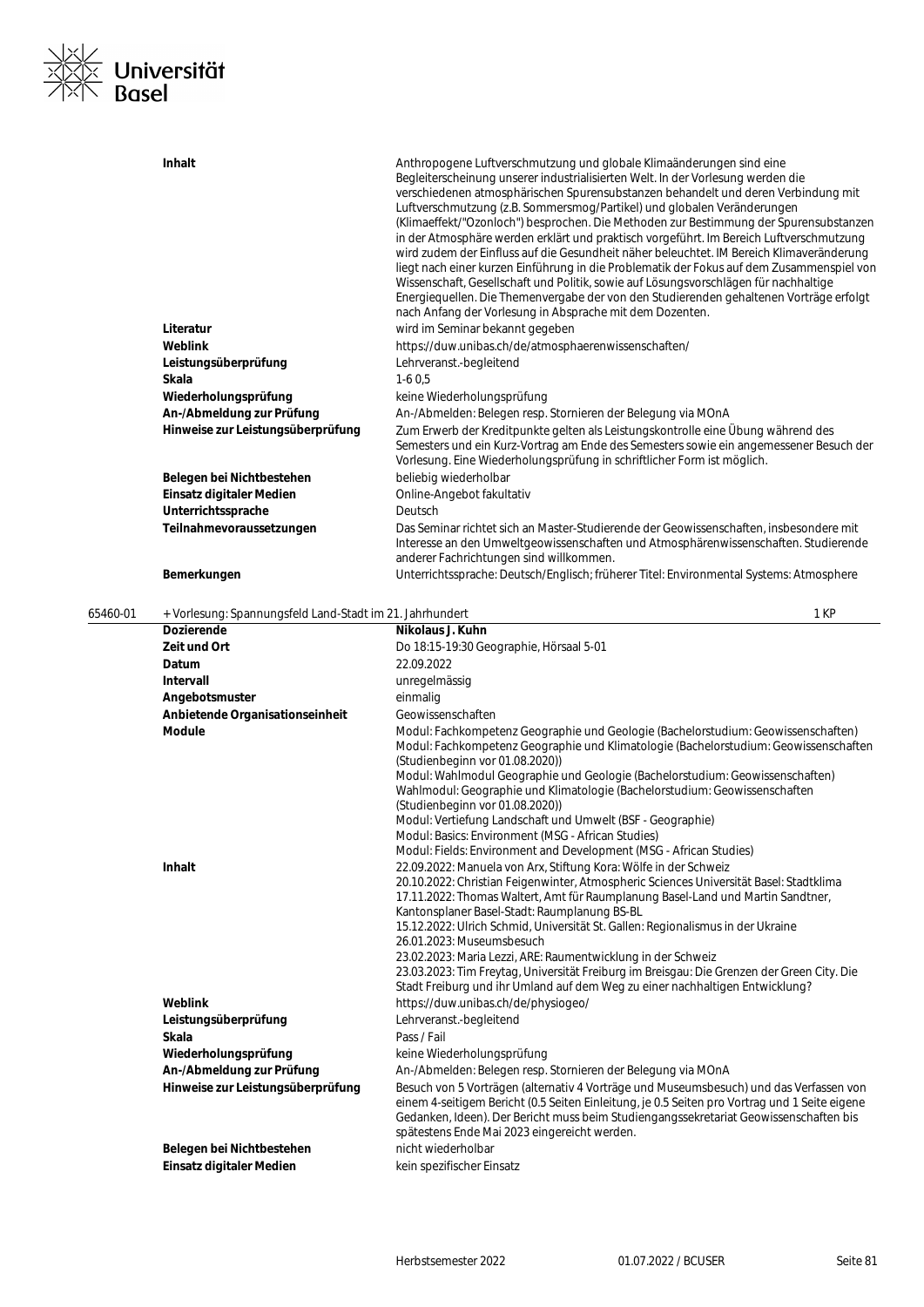

|          | Unterrichtssprache                                                         | Deutsch                                                                                                                                                                                                                                                                                                                                                                                                                                                       |      |
|----------|----------------------------------------------------------------------------|---------------------------------------------------------------------------------------------------------------------------------------------------------------------------------------------------------------------------------------------------------------------------------------------------------------------------------------------------------------------------------------------------------------------------------------------------------------|------|
|          | Teilnahmevoraussetzungen                                                   | Belegung in MONA im HS2022 (Bewertung erfolgt aber erst im FS2023)                                                                                                                                                                                                                                                                                                                                                                                            |      |
|          | Bemerkungen                                                                | Vortragsreihe der Geographisch-Ethnologischen Gesellschaft Basel - nähere Angaben zu den<br>Inhalten sind zu finden unter http://www.gegbasel.ch/                                                                                                                                                                                                                                                                                                             |      |
| 63591-01 | Vorlesung: The Interplay of Agriculture, Environmental and Energy Policies |                                                                                                                                                                                                                                                                                                                                                                                                                                                               | 3 KP |
|          | <b>Dozierende</b>                                                          | <b>Robin Arqueyrolles</b>                                                                                                                                                                                                                                                                                                                                                                                                                                     |      |
|          |                                                                            | <b>Ruth Delzeit</b>                                                                                                                                                                                                                                                                                                                                                                                                                                           |      |
|          | Zeit und Ort                                                               | Do 14:15-16:00 Geographie, Seminarraum EG 0-09                                                                                                                                                                                                                                                                                                                                                                                                                |      |
|          | Datum                                                                      | 22.09.2022                                                                                                                                                                                                                                                                                                                                                                                                                                                    |      |
|          | <b>Intervall</b>                                                           | wöchentlich                                                                                                                                                                                                                                                                                                                                                                                                                                                   |      |
|          | Angebotsmuster                                                             | Jedes Herbstsemester                                                                                                                                                                                                                                                                                                                                                                                                                                          |      |
|          | Anbietende Organisationseinheit                                            | Geowissenschaften                                                                                                                                                                                                                                                                                                                                                                                                                                             |      |
|          | <b>Module</b>                                                              | Modul: Landscape Systems (Masterstudium: Geowissenschaften)<br>Modul: Sustainable Resource and Soil Management (Masterstudium: Geowissenschaften)<br>Modul: Fachkompetenz Globaler Wandel (MSF - Geographie)<br>Modul: Basics: Environment (MSG - African Studies)<br>Modul: Fields: Environment and Development (MSG - African Studies)                                                                                                                      |      |
|          | Lernziele                                                                  | Understand and critically discuss the scientific literature, understand mechanisms of<br>repercussions between different sectors and how land use is related.                                                                                                                                                                                                                                                                                                 |      |
|          | Inhalt                                                                     | Via land use, agricultural, environmental and energy policies are linked. For example, biofuels<br>are promoted to save greenhouse gas emissions in the transport sector. Yet, if feed and food<br>crops are used, biofuels policies have an impact on food prices or increase agricultural<br>production and therefore interfere with environmental protection. In the lecture, different<br>policies and mechanisms behind the interlinkages are discussed. |      |
|          | Literatur                                                                  | Will be provided in the first lecture.                                                                                                                                                                                                                                                                                                                                                                                                                        |      |
|          | Weblink                                                                    | https://duw.unibas.ch/de/forschungsgruppen/landnutzungsaenderungen/                                                                                                                                                                                                                                                                                                                                                                                           |      |
|          | Leistungsüberprüfung                                                       | Lehrveranst.-begleitend                                                                                                                                                                                                                                                                                                                                                                                                                                       |      |
|          | Skala                                                                      | $1-60,5$                                                                                                                                                                                                                                                                                                                                                                                                                                                      |      |
|          | Wiederholungsprüfung                                                       | keine Wiederholungsprüfung                                                                                                                                                                                                                                                                                                                                                                                                                                    |      |
|          | An-/Abmeldung zur Prüfung                                                  | An-/Abmelden: Belegen resp. Stornieren der Belegung via MOnA                                                                                                                                                                                                                                                                                                                                                                                                  |      |
|          | Hinweise zur Leistungsüberprüfung                                          | Combination of written exam, group work and homework assignment                                                                                                                                                                                                                                                                                                                                                                                               |      |
|          | Belegen bei Nichtbestehen                                                  | beliebig wiederholbar                                                                                                                                                                                                                                                                                                                                                                                                                                         |      |
|          | Einsatz digitaler Medien                                                   | kein spezifischer Einsatz                                                                                                                                                                                                                                                                                                                                                                                                                                     |      |
|          | Unterrichtssprache                                                         | Englisch                                                                                                                                                                                                                                                                                                                                                                                                                                                      |      |
|          | Teilnahmevoraussetzungen                                                   | BA/BSc students: "Agrargeographie und Landnutzung"                                                                                                                                                                                                                                                                                                                                                                                                            |      |
|          | Bemerkungen                                                                | Participation required                                                                                                                                                                                                                                                                                                                                                                                                                                        |      |
| 19606-01 | Vorlesung mit Übungen: Einführung in die Bodenkunde                        |                                                                                                                                                                                                                                                                                                                                                                                                                                                               | 1 KP |
|          | <b>Dozierende</b>                                                          | <b>Christine Alewell</b>                                                                                                                                                                                                                                                                                                                                                                                                                                      |      |
|          | Zeit und Ort                                                               | Mo 14:15-16:00 Geographie<br>s. auch VNr. 14525-01: Klingelbergstr. 27., Hörsaal 5. OG                                                                                                                                                                                                                                                                                                                                                                        |      |
|          | Datum                                                                      | 10.10.2022                                                                                                                                                                                                                                                                                                                                                                                                                                                    |      |
|          | <b>Intervall</b>                                                           | unregelmässig                                                                                                                                                                                                                                                                                                                                                                                                                                                 |      |
|          | Angebotsmuster                                                             | Jedes Herbstsemester                                                                                                                                                                                                                                                                                                                                                                                                                                          |      |
|          | Anbietende Organisationseinheit                                            | Geowissenschaften                                                                                                                                                                                                                                                                                                                                                                                                                                             |      |
|          | <b>Module</b>                                                              | Modul: Naturwissenschaftliche Grundlagen (Bachelorstudium: Prähistorische und<br>Naturwissenschaftliche Archäologie)<br>Wahlbereich Bachelor Geowissenschaften: Empfehlungen (Bachelorstudium:<br>Geowissenschaften (Studienbeginn vor 01.08.2020))<br>Modul: Naturwissenschaftliche Grundlagen für die Archäologie (BSF -                                                                                                                                    |      |
|          | Lernziele                                                                  | Altertumswissenschaften)<br>Modul: Naturwissenschaftliche Grundlagen für die Archäologie (BSG -<br>Altertumswissenschaften)<br>Modul: Fields: Environment and Development (MSG - African Studies)<br>Die Veranstaltung ist für Studierende ausserhalb der Geowissenschaften gedacht, die einen                                                                                                                                                                |      |
|          |                                                                            | Einblick in die Bodenkunde bekommen wollen. Gleichzeitig schafft sie die Voraussetzungen<br>für bodenkundliche Exkursionen und Praktikas.                                                                                                                                                                                                                                                                                                                     |      |
|          | Inhalt                                                                     | In der dreiwöchigen Lehrveranstaltung (3 Std. Vorlesung + 3 Std. Übung pro Woche) werden<br>einführende Grundlagen der Bodenchemie und Bodenphysik sowie die häufigsten                                                                                                                                                                                                                                                                                       |      |

- Bodentypen vorgestellt. **Weblink https://duw.unibas.ch/de/umweltgeowissenschaften/**
- **Leistungsüberprüfung** Lehrveranst.-begleitend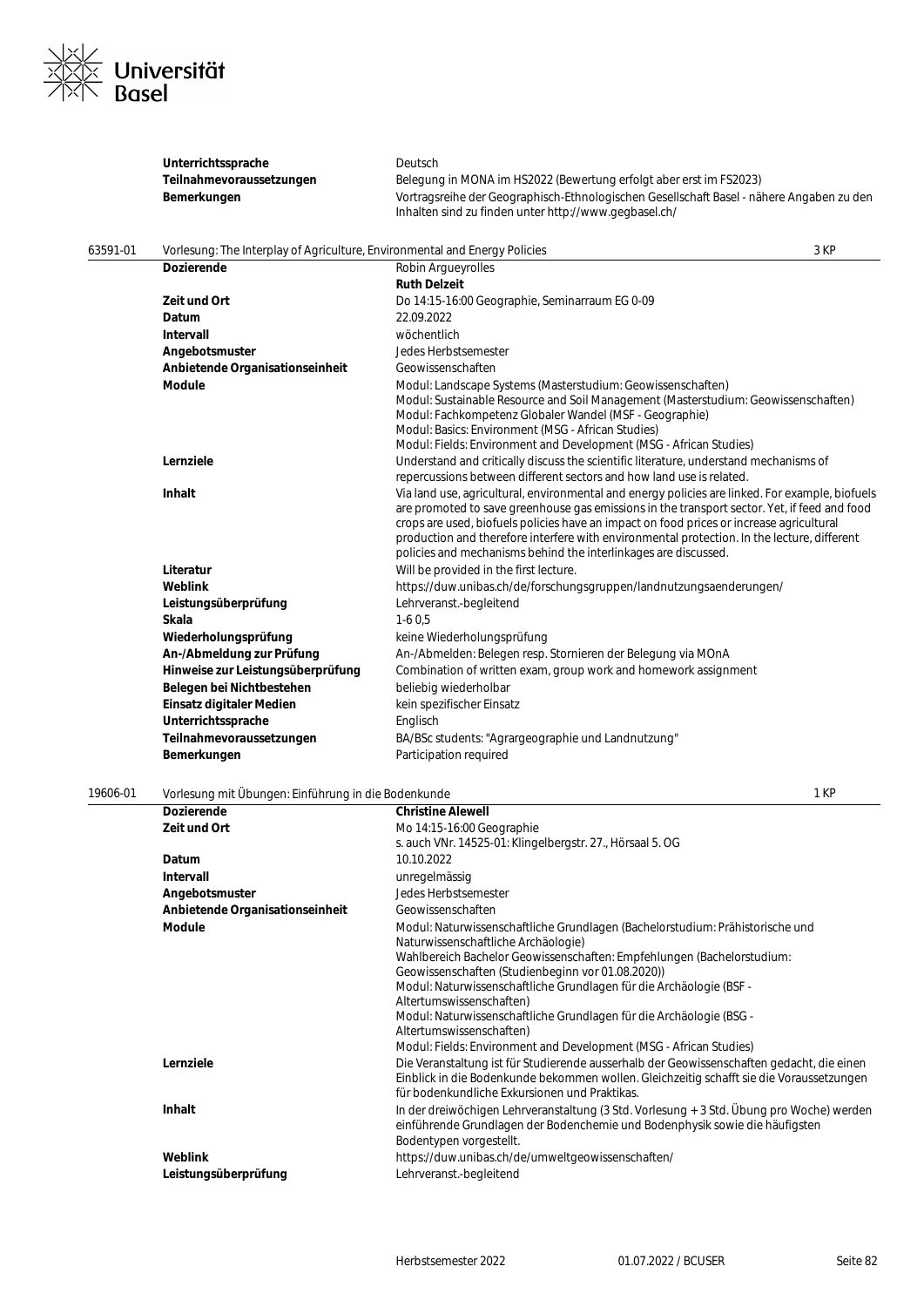

| Skala                             | Pass / Fail                                                                                                                                                                        |
|-----------------------------------|------------------------------------------------------------------------------------------------------------------------------------------------------------------------------------|
| Wiederholungsprüfung              | keine Wiederholungsprüfung                                                                                                                                                         |
| An-/Abmeldung zur Prüfung         | An-/Abmelden: Belegen resp. Stornieren der Belegung via MOnA                                                                                                                       |
| Hinweise zur Leistungsüberprüfung | Anwesenheit und Benotung der Übungsblätter.                                                                                                                                        |
| Belegen bei Nichtbestehen         | beliebig wiederholbar                                                                                                                                                              |
| Einsatz digitaler Medien          | Online-Angebot fakultativ                                                                                                                                                          |
| Unterrichtssprache                | <b>Deutsch</b>                                                                                                                                                                     |
| Teilnahmevoraussetzungen          | Angebot für Studierende, die nicht System Erde: Mensch und Umwelt belegen.                                                                                                         |
| Bemerkungen                       | Die Veranstaltung beginnt am 10.10. und endet am 26.10 jeweils Montags von 14:15 bis 16:00<br>und Dienstags 14:15 bis 15:00 Uhr Vorlesung, Mittwochs von 14:15 bis 17:00 Uhr Übung |

#### 62484-01 Vorlesung mit Übungen: Fundamentals of Public Health 1 KP **Dozierende Julia Friederike Bohlius Zeit und Ort** Mo 13:15-15:00 Swiss TPH Neubau, Seminarraum 2 **Datum** 26.09.2022<br> **Intervall** 24-täglich **Intervall** 14-täglich **Angebotsmuster** Jedes Herbstsemester **Anbietende Organisationseinheit** Schweizerisches Tropen- und Public Health-Institut **Module** Modul: Global & Public Health (Masterstudium: Epidemiologie) Vertiefungsmodul Global Europe: Global Ageing and Health (Masterstudium: European Global Studies) Modul: Fields: Environment and Development (MSG - African Studies) Modul: Fields: Public Health and Social Life (MSG - African Studies) Doktorat Epidemiologie: Empfehlungen (PF - Epidemiologie) **Inhalt Inhalt** The course familiarizes students with the concepts and challenges of the interdisciplinary field of public health. The introductory lectures in public health provide theories and examples of effective Public Health interventions in the setting of local, national and global public health issues. The course combines lectures and active involvement of students, who will read and critically evaluate publications. **Leistungsüberprüfung** Lehrveranst.-begleitend **Skala** Pass / Fail Wiederholungsprüfung **Keine Wiederholungsprüfung** An-/Abmeldung zur Prüfung **An-/Abmelden: Belegen resp. Stornieren der Belegung via MOnA Hinweise zur Leistungsüberprüfung** Written in-class exam (1hr) at least 80% course participation Belegen bei Nichtbestehen beliebig wiederholbar **Einsatz digitaler Medien** kein spezifischer Einsatz Unterrichtssprache **Englisch Bemerkungen**

| 41829-01 | 3 KP<br>Vorlesung mit Übungen: Perspectives of Social Sciences on Sustainability |                                                                                                                                                                                                                                                                                                                                                                                                                                                                                                                                                                                                                                                                                                         |  |
|----------|----------------------------------------------------------------------------------|---------------------------------------------------------------------------------------------------------------------------------------------------------------------------------------------------------------------------------------------------------------------------------------------------------------------------------------------------------------------------------------------------------------------------------------------------------------------------------------------------------------------------------------------------------------------------------------------------------------------------------------------------------------------------------------------------------|--|
|          | <b>Dozierende</b>                                                                | <b>Rony Emmenegger</b>                                                                                                                                                                                                                                                                                                                                                                                                                                                                                                                                                                                                                                                                                  |  |
|          | Zeit und Ort                                                                     | Di 16:15-18:00 Kollegienhaus, Hörsaal 116                                                                                                                                                                                                                                                                                                                                                                                                                                                                                                                                                                                                                                                               |  |
|          |                                                                                  | Kick-off event: Tuesday, 20.09.22: 14.15 to 18h (together with lecture 41828). Regular teaching<br>on Tuesdays, 16.15-18h.                                                                                                                                                                                                                                                                                                                                                                                                                                                                                                                                                                              |  |
|          | Datum                                                                            | 20.09.2022                                                                                                                                                                                                                                                                                                                                                                                                                                                                                                                                                                                                                                                                                              |  |
|          | <b>Intervall</b>                                                                 | wöchentlich                                                                                                                                                                                                                                                                                                                                                                                                                                                                                                                                                                                                                                                                                             |  |
|          | Angebotsmuster                                                                   | Jedes Herbstsemester                                                                                                                                                                                                                                                                                                                                                                                                                                                                                                                                                                                                                                                                                    |  |
|          | Anbietende Organisationseinheit                                                  | Departement Umweltwissenschaften                                                                                                                                                                                                                                                                                                                                                                                                                                                                                                                                                                                                                                                                        |  |
|          | <b>Module</b>                                                                    | Grundkurse (Transfakultäre Querschnittsprogramme im freien Kreditpunkte-Bereich)<br>Modul: Electives in Data Science (Masterstudium: Data Science)<br>Modul: Komplementärer Basisbereich Gesellschaftswissenschaften (Masterstudium:<br>Sustainable Development)<br>Vertiefungsmodul Global Europe: Umwelt und Nachhaltigkeit (Masterstudium: European<br><b>Global Studies</b> )<br>Modul: Vertiefung Landschaft und Umwelt (BSF - Geographie)<br>Modul: Vertiefung Politikwissenschaft M.A. (MSF - Politikwissenschaft)<br>Modul: Fields: Environment and Development (MSG - African Studies)<br>Modul: Resources and Sustainability (MSG - Changing Societies: Migration – Conflicts –<br>Resources) |  |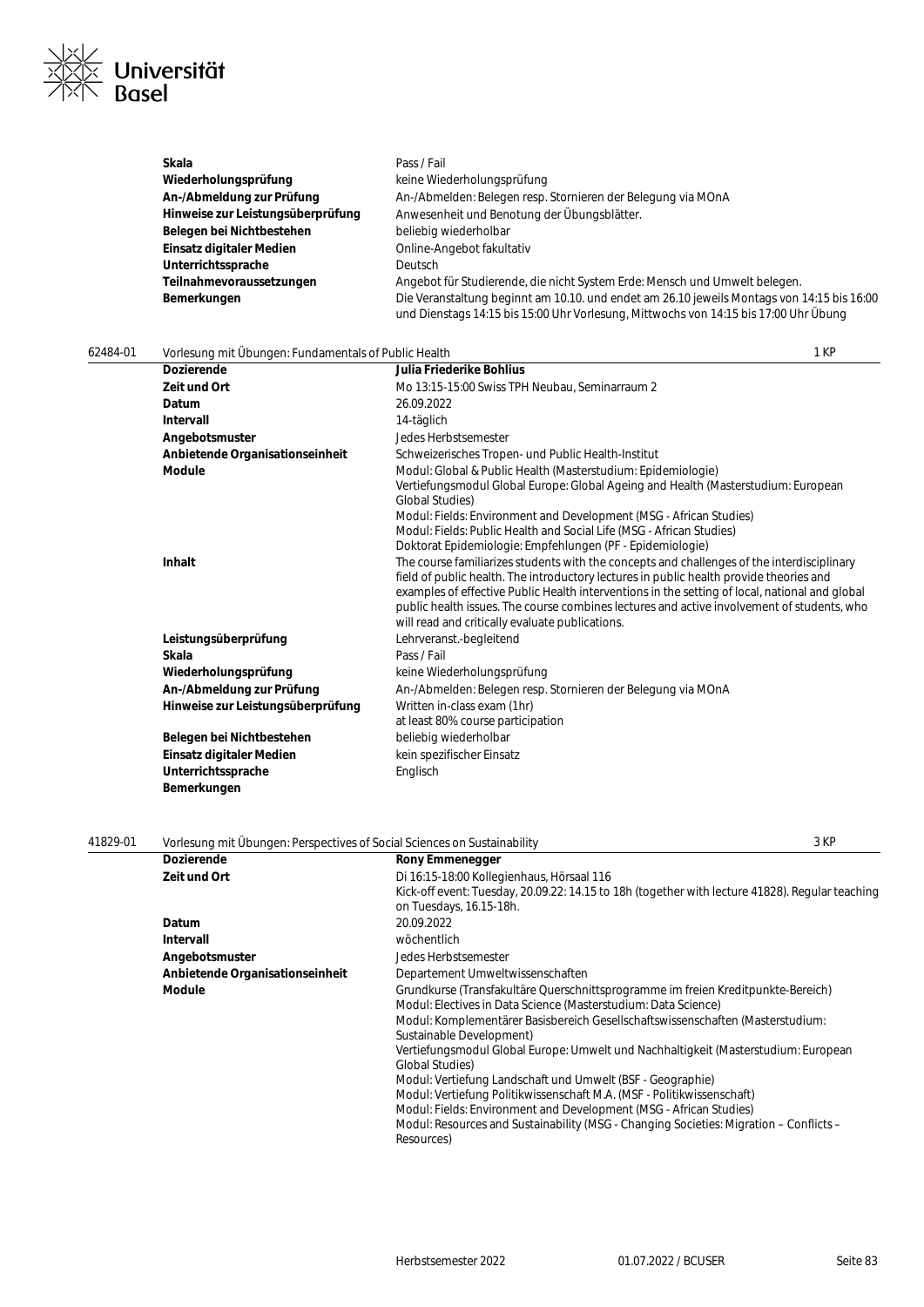

| Lernziele                                                      | The lecture aims at the acquisition of the following competences:<br>- Professional competences: Students are familiar with selected social science perspectives<br>(concepts, approaches and theories) relevant to the analysis of the link between sustainability<br>and food. In addition, they have exemplary empirical knowledge on selected sustainability<br>problems in the subject area of food and sustainability.<br>- Methodological competences: Students are able to develop and apply strategies and<br>techniques for the research and structuring of information. They are also able to apply<br>specific social science perspectives to the analysis of a sustainability problem and to reflect<br>the knowledge gained thereby.<br>- Social and self-competences: Students can organize group work and organize and carry out<br>results-oriented activities. They can argue their own positions in a small group and in front of<br>a larger audience, defend against objections and reflect on the basis of critical objections by<br>others. |
|----------------------------------------------------------------|--------------------------------------------------------------------------------------------------------------------------------------------------------------------------------------------------------------------------------------------------------------------------------------------------------------------------------------------------------------------------------------------------------------------------------------------------------------------------------------------------------------------------------------------------------------------------------------------------------------------------------------------------------------------------------------------------------------------------------------------------------------------------------------------------------------------------------------------------------------------------------------------------------------------------------------------------------------------------------------------------------------------------------------------------------------------|
| <b>Inhalt</b>                                                  | The lecture is offered within the scope of the "Transfaculty cross section program Sustainable<br>Development" (Transfakultäres Querschnittsprogramm TQ NE). The program consists of 3<br>introductory lectures with practical courses (lecture $A + B$ , respectively, offered in fall<br>semesters, C offered in spring semesters) dedicated to conveying the foundations of<br>sustainable development. An additional integration seminar (D, offered in spring semesters)<br>engages with interdisciplinary work. The assignment and completion of D requires the<br>successful completion of two lectures from A, B, C.                                                                                                                                                                                                                                                                                                                                                                                                                                       |
|                                                                | This lecture with practical courses (lecture B) deals with the analysis of sustainability problems<br>and problem solving from different social science perspectives. It seeks to clarify the<br>prerequisites and conditions, as well as the possibilities and limits of dealing with<br>sustainability problems and fostering societal transformations toward sustainability.<br>Food as an integration focus for the entire TQ NE is analyzed as a social, cultural and political<br>phenomenon in relation to sustainable development: What can social sciences contribute to<br>a differentiated understanding of food-related sustainability problems and their solutions? (e.<br>g., land use and conflicts, common property resources; food production, food consumption<br>and waste; food distribution and security; food governance and governing a sustainable food<br>system etc.).                                                                                                                                                                   |
|                                                                | The class includes a weekly lecture and topic-specific practical courses: The lecture deals with<br>systematic overview knowledge and a set of specific social science concepts, approaches and<br>theories. The practical courses focus on empirical case studies and involves active student<br>participation.                                                                                                                                                                                                                                                                                                                                                                                                                                                                                                                                                                                                                                                                                                                                                   |
| Literatur                                                      | Made available on the ADAM.                                                                                                                                                                                                                                                                                                                                                                                                                                                                                                                                                                                                                                                                                                                                                                                                                                                                                                                                                                                                                                        |
| Leistungsüberprüfung                                           | Leistungsnachweis                                                                                                                                                                                                                                                                                                                                                                                                                                                                                                                                                                                                                                                                                                                                                                                                                                                                                                                                                                                                                                                  |
| Skala                                                          | $1-60.1$                                                                                                                                                                                                                                                                                                                                                                                                                                                                                                                                                                                                                                                                                                                                                                                                                                                                                                                                                                                                                                                           |
| Wiederholungsprüfung                                           | eine Wiederholung, bester Versuch zählt                                                                                                                                                                                                                                                                                                                                                                                                                                                                                                                                                                                                                                                                                                                                                                                                                                                                                                                                                                                                                            |
| An-/Abmeldung zur Prüfung<br>Hinweise zur Leistungsüberprüfung | An-/Abmelden: Belegen resp. Stornieren der Belegung via MOnA<br>Regular attendance of lecture and practical course is mandatory, oral presentation (practical<br>course).                                                                                                                                                                                                                                                                                                                                                                                                                                                                                                                                                                                                                                                                                                                                                                                                                                                                                          |
|                                                                | Final written examination (details acccording to information of R. Emmenegger): on 20.<br>December 2022, during usual lecture time, room as usual. Exam lasts 60 minutes.<br>Repeat examination: on 24. January 2023, during usual lecture time (exam lasts 60 minutes);<br>room: tba.                                                                                                                                                                                                                                                                                                                                                                                                                                                                                                                                                                                                                                                                                                                                                                             |
| Belegen bei Nichtbestehen                                      | beliebig wiederholbar                                                                                                                                                                                                                                                                                                                                                                                                                                                                                                                                                                                                                                                                                                                                                                                                                                                                                                                                                                                                                                              |
| Einsatz digitaler Medien                                       | kein spezifischer Einsatz                                                                                                                                                                                                                                                                                                                                                                                                                                                                                                                                                                                                                                                                                                                                                                                                                                                                                                                                                                                                                                          |
| Unterrichtssprache<br>Teilnahmevoraussetzungen                 | Englisch<br>This class is open to students from the University of Basel who at least are studying in their<br>third semester!                                                                                                                                                                                                                                                                                                                                                                                                                                                                                                                                                                                                                                                                                                                                                                                                                                                                                                                                      |
| Anmeldung zur Lehrveranstaltung                                | Course enrollment on MOnA should be completed by the beginning of the teaching period                                                                                                                                                                                                                                                                                                                                                                                                                                                                                                                                                                                                                                                                                                                                                                                                                                                                                                                                                                              |
| Bemerkungen                                                    | (withdrawal possible until Monday of teaching week five).<br>The kick-off event is organized together with lecture A (41828) on Thuesday, 20.09.22 from<br>14.15 to 18.00h: room according information in online course directory (see section "dates &<br>rooms).                                                                                                                                                                                                                                                                                                                                                                                                                                                                                                                                                                                                                                                                                                                                                                                                 |
|                                                                | Practical course:<br>Each student has to attend 3 sessions of practical course (each 90 minutes) and 1 lesson with<br>presentation in the course of the lecture taking place on pre-determined dates according to<br>the announcement in the lecture itself.<br>The groups are organized together with the enrolled students at the beginning of the<br>teaching period.                                                                                                                                                                                                                                                                                                                                                                                                                                                                                                                                                                                                                                                                                           |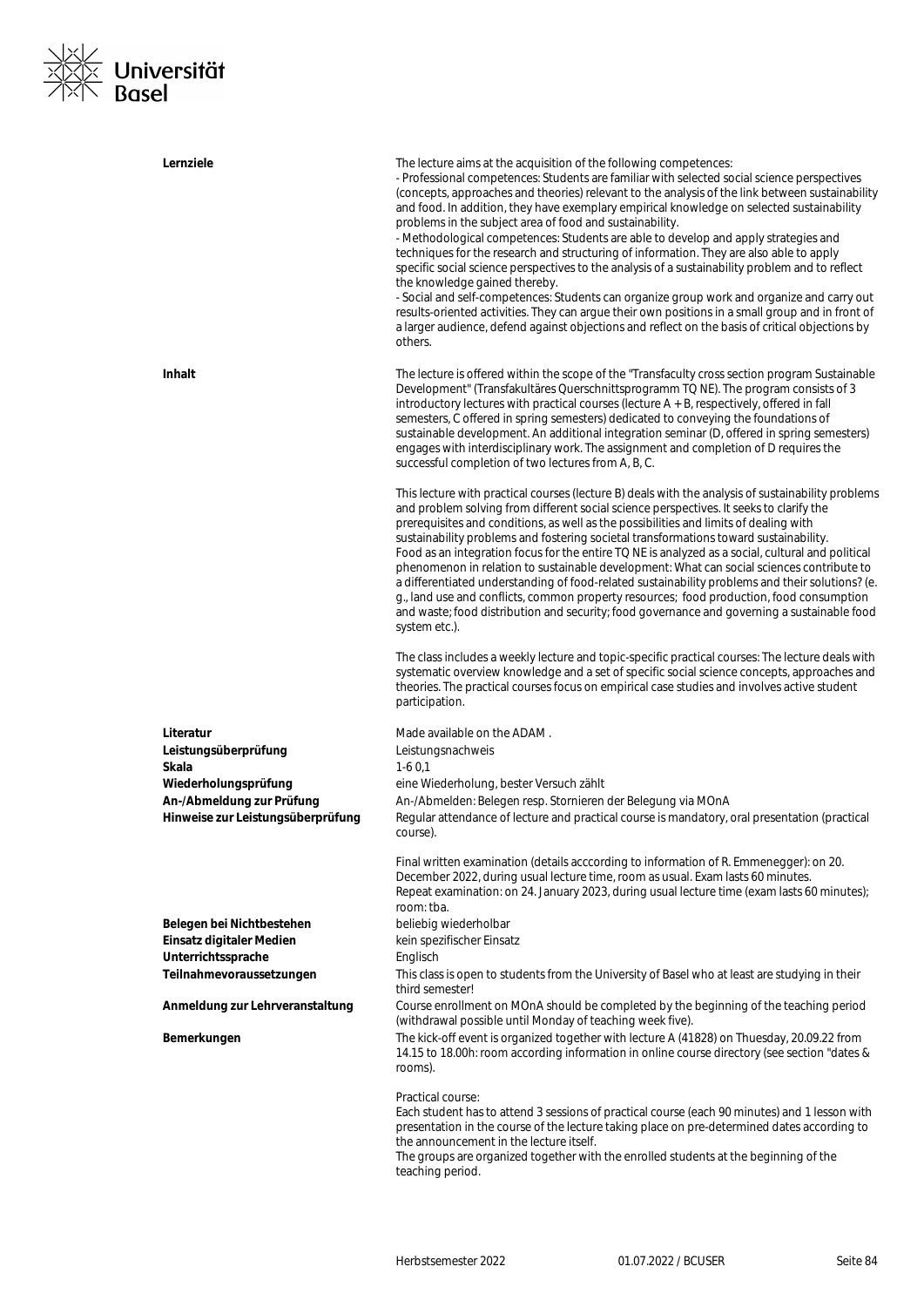

Venue: Vesalianum, Vesalgasse 1, 2nd floor, meeting room 02.03a (subject to modifications).

#### Extra certificate

Upon completion of the entire program (Transfaculty Cross Section Program Sustainable Development) and the enrolled degree program at the University of Basel students may order an additional certificate. For this purpose students send an email to coordinationmsd@unibas.ch, attach their official final degree transcript (= graduation transcript = Zeugnis) and provide the postal address.

#### MSD 2017

Students who have already attended a similar class are supposed to contact Prof. Dr. P. Burger and determine with him a substitute; they also have to fix a learning agreement (see template on the website MSD/downloads MSD 2017).

Students with a focus area that differs from the first degree in social sciences are not allowed to accredit this lecture for the MSD (no module allocation possible).

This lecture is offered by the "Transfaculty cross section program Sustainable Development" (TQ NE) and MSD. Dr. Rony Emmenegger is staff member of the Sustainability Research Group, Department of Social Sciences.

#### **Modul: Interdisciplinary and Applied African Studies**

| 66084-01 | <b>10 KP</b><br>Exkursion: Exploring Urban Environmental Futures in Colombia: Climate Justice, the Promise of Infrastructure and Beyond |                                                                                                                                                                                                                                                                                                                                                                                                                                                                                                                                                                                            |  |
|----------|-----------------------------------------------------------------------------------------------------------------------------------------|--------------------------------------------------------------------------------------------------------------------------------------------------------------------------------------------------------------------------------------------------------------------------------------------------------------------------------------------------------------------------------------------------------------------------------------------------------------------------------------------------------------------------------------------------------------------------------------------|--|
|          | <b>Dozierende</b>                                                                                                                       | Silke Oldenburg                                                                                                                                                                                                                                                                                                                                                                                                                                                                                                                                                                            |  |
|          | Zeit und Ort                                                                                                                            | Fr 08:15-12:00 Ethnologie, grosser Seminarraum                                                                                                                                                                                                                                                                                                                                                                                                                                                                                                                                             |  |
|          | Datum                                                                                                                                   | 23.09.2022                                                                                                                                                                                                                                                                                                                                                                                                                                                                                                                                                                                 |  |
|          | Intervall                                                                                                                               | wöchentlich                                                                                                                                                                                                                                                                                                                                                                                                                                                                                                                                                                                |  |
|          | Angebotsmuster                                                                                                                          | einmalig                                                                                                                                                                                                                                                                                                                                                                                                                                                                                                                                                                                   |  |
|          | Anbietende Organisationseinheit                                                                                                         | Fachbereich Ethnologie                                                                                                                                                                                                                                                                                                                                                                                                                                                                                                                                                                     |  |
|          | <b>Module</b>                                                                                                                           | Modul: Europäisierung und Globalisierung (Masterstudium: European Global Studies)<br>Vertiefungsmodul Global Europe: Umwelt und Nachhaltigkeit (Masterstudium: European<br><b>Global Studies)</b><br>Modul: Ethnographic Research with Field Trip (MSF - Anthropology)<br>Modul: Fields: Environment and Development (MSG - African Studies)<br>Modul: Interdisciplinary and Applied African Studies (MSG - African Studies)<br>Modul: Changing Societies Lab (MSG - Changing Societies: Migration – Conflicts – Resources)<br>Modul: Anthropological Fieldwork (MSG - Critical Urbanisms) |  |
|          | Lernziele                                                                                                                               | You will learn how to                                                                                                                                                                                                                                                                                                                                                                                                                                                                                                                                                                      |  |
|          |                                                                                                                                         | • formulate your own research questions in line with your interest and job aspirations<br>supervised by an experienced anthropologist;<br>· apply ethnographic methods during a field trip of six weeks to urban Colombia combining                                                                                                                                                                                                                                                                                                                                                        |  |
|          |                                                                                                                                         | theory and practice;                                                                                                                                                                                                                                                                                                                                                                                                                                                                                                                                                                       |  |
|          |                                                                                                                                         | · improve your language skills and communication skills across milieus and contexts;<br>. analyse the collected data, present the findings in an academic context and write a final field<br>report;                                                                                                                                                                                                                                                                                                                                                                                       |  |
|          |                                                                                                                                         | • acquire some necessary skills for a possible PhD project.                                                                                                                                                                                                                                                                                                                                                                                                                                                                                                                                |  |
|          | Inhalt                                                                                                                                  | The core of the MA Anthropology in Basel is a thorough training in ethnographic<br>methodology through a partly subsidized and quided fieldtrip. During this course (two terms,<br>six weeks of fieldwork abroad in January/ February 2023), MA students formulate their<br>individual research proposal and conduct research under the supervision of Dr. Silke<br>Oldenburg.                                                                                                                                                                                                             |  |
|          |                                                                                                                                         | The general theme of the field course sheds light on Urban Environmental Futures within<br>which the individual research projects are loosely situated. The course focuses on Cartagena<br>de Indias, a Colombian port and world heritage city, where climate change and rising sea<br>level have become a pressing environmental challenge for both, municipal agencies and<br>ordinary citizens, to mitigate flooding risk, preserve urban infrastructure and prepare for the<br>future.                                                                                                 |  |
|          |                                                                                                                                         | Topics about climate narratives, urban infrastructures related to environmental issues or<br>climate justice in general might guide your ways of thinking about coming up with your own                                                                                                                                                                                                                                                                                                                                                                                                    |  |
|          |                                                                                                                                         |                                                                                                                                                                                                                                                                                                                                                                                                                                                                                                                                                                                            |  |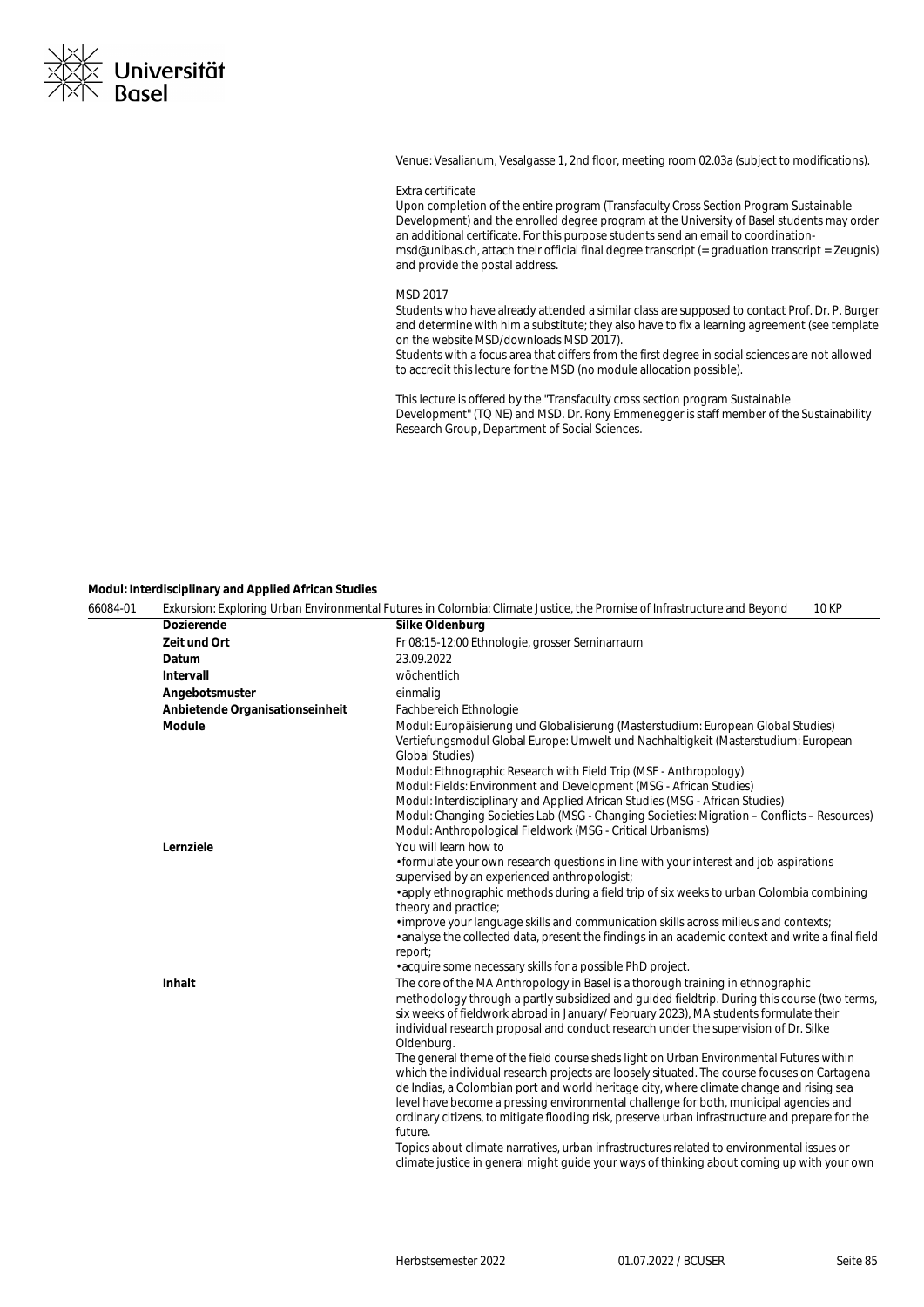| Literatur                         | Will be discussed in class.                                                                                                                                                                                                                                   |
|-----------------------------------|---------------------------------------------------------------------------------------------------------------------------------------------------------------------------------------------------------------------------------------------------------------|
| Leistungsüberprüfung              | Lehrveranst.-begleitend                                                                                                                                                                                                                                       |
| Skala                             | Pass / Fail                                                                                                                                                                                                                                                   |
| Wiederholungsprüfung              | keine Wiederholungsprüfung                                                                                                                                                                                                                                    |
| An-/Abmeldung zur Prüfung         | Anmelden: Belegen: Abmelden: nicht erforderlich                                                                                                                                                                                                               |
| Hinweise zur Leistungsüberprüfung | In order to take part in the field trip in January/February 2023 (probable start date in<br>Cartagena de Indias: 3 January - 20 February 23) you will need to submit a research proposal.<br>Active participation, research proposal and fieldwork = $10$ CP. |
| Belegen bei Nichtbestehen         | nicht wiederholbar                                                                                                                                                                                                                                            |
| Einsatz digitaler Medien          | kein spezifischer Einsatz                                                                                                                                                                                                                                     |
| Unterrichtssprache                | Englisch                                                                                                                                                                                                                                                      |
| Teilnahmevoraussetzungen          | The number of participants is limited to 10 students. The places are assigned according to the<br>subject of study and the date of enrollment. Priority will be given to the subjects listed under<br>"modules".                                              |

| 65910-01 | Exkursion: History and Legacy of Contract Labour in Namibia and Switzerland |                                                                                                                                                                                                                                                                                                                                                                                                                                                                                                                                | 5 KP |
|----------|-----------------------------------------------------------------------------|--------------------------------------------------------------------------------------------------------------------------------------------------------------------------------------------------------------------------------------------------------------------------------------------------------------------------------------------------------------------------------------------------------------------------------------------------------------------------------------------------------------------------------|------|
|          | <b>Dozierende</b>                                                           | Luregn Lenggenhager                                                                                                                                                                                                                                                                                                                                                                                                                                                                                                            |      |
|          |                                                                             | <b>Giorgio Miescher</b>                                                                                                                                                                                                                                                                                                                                                                                                                                                                                                        |      |
|          | Datum                                                                       | 19.09.2022                                                                                                                                                                                                                                                                                                                                                                                                                                                                                                                     |      |
|          | Angebotsmuster                                                              | einmalig                                                                                                                                                                                                                                                                                                                                                                                                                                                                                                                       |      |
|          | Anbietende Organisationseinheit                                             | Zentrum für Afrikastudien                                                                                                                                                                                                                                                                                                                                                                                                                                                                                                      |      |
|          | <b>Module</b>                                                               | Vertiefungsmodul Global Europe: Arbeit, Migration und Gesellschaft (Masterstudium:<br>European Global Studies)<br>Wahlbereich Bachelor Geschichte: Empfehlungen (BSF - Geschichte)<br>Modul: Exkursionen (MSF - Geographie)<br>Wahlbereich Master Geschichte: Empfehlungen (MSF - Geschichte)<br>Modul: Fields: Governance and Politics (MSG - African Studies)<br>Modul: Interdisciplinary and Applied African Studies (MSG - African Studies)<br>Modul: Areas: Afrika (MSG - Europäische Geschichte in globaler Perspektive) |      |
|          | Leistungsüberprüfung                                                        | Lehrveranst.-begleitend                                                                                                                                                                                                                                                                                                                                                                                                                                                                                                        |      |
|          | Skala                                                                       | Pass / Fail                                                                                                                                                                                                                                                                                                                                                                                                                                                                                                                    |      |
|          | Wiederholungsprüfung                                                        | keine Wiederholungsprüfung                                                                                                                                                                                                                                                                                                                                                                                                                                                                                                     |      |
|          | An-/Abmeldung zur Prüfung                                                   | Anmelden: Belegen; Abmelden: nicht erforderlich                                                                                                                                                                                                                                                                                                                                                                                                                                                                                |      |
|          | Belegen bei Nichtbestehen                                                   | nicht wiederholbar                                                                                                                                                                                                                                                                                                                                                                                                                                                                                                             |      |
|          | Einsatz digitaler Medien                                                    | kein spezifischer Einsatz                                                                                                                                                                                                                                                                                                                                                                                                                                                                                                      |      |
|          | Unterrichtssprache                                                          | Englisch                                                                                                                                                                                                                                                                                                                                                                                                                                                                                                                       |      |
|          |                                                                             |                                                                                                                                                                                                                                                                                                                                                                                                                                                                                                                                |      |

55720-01 Forschungsseminar: Key Issues in African Studies 3 KP

Universität<br>Basel

| ו ש־ | TUISCHUNGSSCHIMIGE. KCY ISSUCS IN MITCUIT STUUICS | ורו ש                                                                                                                                                                                                                                                                                                                                                                                                                                                                                                                                                                                        |
|------|---------------------------------------------------|----------------------------------------------------------------------------------------------------------------------------------------------------------------------------------------------------------------------------------------------------------------------------------------------------------------------------------------------------------------------------------------------------------------------------------------------------------------------------------------------------------------------------------------------------------------------------------------------|
|      | <b>Dozierende</b>                                 | <b>Elisio Macamo</b>                                                                                                                                                                                                                                                                                                                                                                                                                                                                                                                                                                         |
|      | Zeit und Ort                                      | Fr 10:15-11:45 Rheinsprung 21, Sitzungszimmer U4.002                                                                                                                                                                                                                                                                                                                                                                                                                                                                                                                                         |
|      | Datum                                             | 23.09.2022                                                                                                                                                                                                                                                                                                                                                                                                                                                                                                                                                                                   |
|      | <b>Intervall</b>                                  | wöchentlich                                                                                                                                                                                                                                                                                                                                                                                                                                                                                                                                                                                  |
|      | Angebotsmuster                                    | Jedes Herbstsemester                                                                                                                                                                                                                                                                                                                                                                                                                                                                                                                                                                         |
|      | Anbietende Organisationseinheit                   | Fachbereich Soziologie                                                                                                                                                                                                                                                                                                                                                                                                                                                                                                                                                                       |
|      | Module                                            | Modul: Europäisierung und Globalisierung (Masterstudium: European Global Studies)<br>Modul: Ungleichheit, Konflikt, Kultur (MSF - Soziologie)<br>Modul: Fields: Knowledge Production and Transfer (MSG - African Studies)<br>Modul: Interdisciplinary and Applied African Studies (MSG - African Studies)<br>Modul: Areas: Afrika (MSG - Europäische Geschichte in globaler Perspektive)<br>Doktorat Afrika-Studien: Empfehlungen (PF - Afrika-Studien)                                                                                                                                      |
|      | Lernziele                                         | Participants will acquaint themselves with key debates in the constitution of the field of<br>African Studies. They will, in addition, acquaint themselves with key authors and their ideas.                                                                                                                                                                                                                                                                                                                                                                                                 |
|      | <b>Inhalt</b>                                     | This lecture is meant to be an introduction into the methodology of African Studies. The idea<br>behind the course is to invite students to appreciate how scholars construct their object in<br>this field. This will be achieved by, first, acquainting students with the major theoretical<br>debates concerning the status of African Studies as a legitimate field of scientific inquiry,<br>second, by discussing major issues pertaining to the authority to speak about Africa and,<br>finally, third by equipping students with key critical skills to engage with knowledge claims |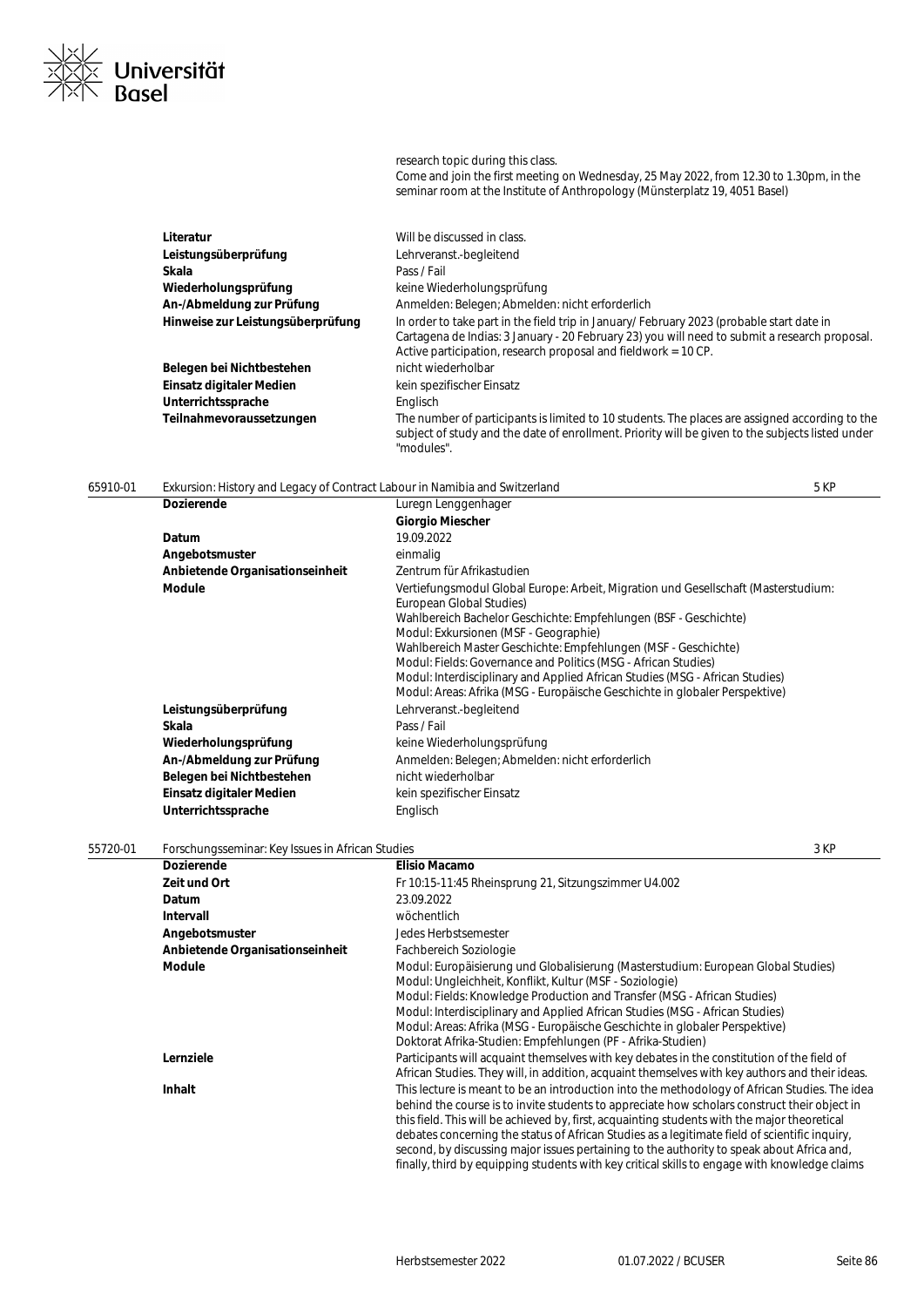

about Africa. A forthcoming book (Macamo 2019) spells out the major issues and will be made available to students as soon as it has been published (June 2019).

| Literatur                                         | Literature<br>Macamo, Elísio 2019: Sovereign Reason – Essays in the methodology of African Studies. Cape<br>Town, African Minds.<br>Mudimbe, Valentin Y. 1988: The Invention of Africa – Gnosis, Philosophy and the Order of<br>Knowledge. London: James Currey.                                                                                                                                                                                                                                                                                                                                                                                                                                                                                                                                                             |
|---------------------------------------------------|------------------------------------------------------------------------------------------------------------------------------------------------------------------------------------------------------------------------------------------------------------------------------------------------------------------------------------------------------------------------------------------------------------------------------------------------------------------------------------------------------------------------------------------------------------------------------------------------------------------------------------------------------------------------------------------------------------------------------------------------------------------------------------------------------------------------------|
| Leistungsüberprüfung<br>Skala                     | Lehrveranst.-begleitend<br>Pass / Fail                                                                                                                                                                                                                                                                                                                                                                                                                                                                                                                                                                                                                                                                                                                                                                                       |
|                                                   |                                                                                                                                                                                                                                                                                                                                                                                                                                                                                                                                                                                                                                                                                                                                                                                                                              |
| Wiederholungsprüfung<br>An-/Abmeldung zur Prüfung | keine Wiederholungsprüfung<br>Anmelden: Belegen; Abmelden: nicht erforderlich                                                                                                                                                                                                                                                                                                                                                                                                                                                                                                                                                                                                                                                                                                                                                |
| Hinweise zur Leistungsüberprüfung                 | Participants are expected to produce three written reading responses in the course of the<br>semester.                                                                                                                                                                                                                                                                                                                                                                                                                                                                                                                                                                                                                                                                                                                       |
| Belegen bei Nichtbestehen                         | beliebig wiederholbar                                                                                                                                                                                                                                                                                                                                                                                                                                                                                                                                                                                                                                                                                                                                                                                                        |
| Einsatz digitaler Medien                          | kein spezifischer Einsatz                                                                                                                                                                                                                                                                                                                                                                                                                                                                                                                                                                                                                                                                                                                                                                                                    |
| Unterrichtssprache                                | Deutsch                                                                                                                                                                                                                                                                                                                                                                                                                                                                                                                                                                                                                                                                                                                                                                                                                      |
| Teilnahmevoraussetzungen                          | Participants are required to submit three (3) reading reactions; these can be chosen from the<br>suggested reading and should be submitted before the session in which the respective<br>reading material is expected to be discussed. They should be 1-2 pages long and can either<br>be a summary of the main argument or a discussion of any aspect (of theoretical, conceptual<br>and methodological interest) raised in the respective text. These should be sent to me by<br>email as word or pdf documents. The file name should be your name plus the respective<br>number of the reading response.<br>Any participant who misses more than two sessions (whether justified or not) will not be<br>awarded credits for attendance.<br>•Additional credits can be acquired through the submission of a seminar paper. |

| 58595-01 | Kurs: The City as Archive       | 3 KP                                                                                                                                                                                                                                                                                                                                                                                                                                                                                                                                                                                                                                                                                                                                                                                                                                                                                                                                                      |
|----------|---------------------------------|-----------------------------------------------------------------------------------------------------------------------------------------------------------------------------------------------------------------------------------------------------------------------------------------------------------------------------------------------------------------------------------------------------------------------------------------------------------------------------------------------------------------------------------------------------------------------------------------------------------------------------------------------------------------------------------------------------------------------------------------------------------------------------------------------------------------------------------------------------------------------------------------------------------------------------------------------------------|
|          | <b>Dozierende</b>               | Kenny R. Cupers                                                                                                                                                                                                                                                                                                                                                                                                                                                                                                                                                                                                                                                                                                                                                                                                                                                                                                                                           |
|          | Zeit und Ort                    | Do 10:00-14:00 Kollegienhaus, Hörsaal 117                                                                                                                                                                                                                                                                                                                                                                                                                                                                                                                                                                                                                                                                                                                                                                                                                                                                                                                 |
|          | Datum                           | 29.09.2022                                                                                                                                                                                                                                                                                                                                                                                                                                                                                                                                                                                                                                                                                                                                                                                                                                                                                                                                                |
|          | Intervall                       | wöchentlich                                                                                                                                                                                                                                                                                                                                                                                                                                                                                                                                                                                                                                                                                                                                                                                                                                                                                                                                               |
|          | Angebotsmuster                  | Jedes Herbstsemester                                                                                                                                                                                                                                                                                                                                                                                                                                                                                                                                                                                                                                                                                                                                                                                                                                                                                                                                      |
|          | Anbietende Organisationseinheit | <b>Fachbereich Urban Studies</b>                                                                                                                                                                                                                                                                                                                                                                                                                                                                                                                                                                                                                                                                                                                                                                                                                                                                                                                          |
|          | <b>Module</b>                   | Modul: Vertiefung Themenfelder der Geschlechterforschung (MSF - Geschlechterforschung)<br>Modul: Research Lab Kulturanthropologie (MSF - Kulturanthropologie)<br>Modul: Fields: Environment and Development (MSG - African Studies)<br>Modul: Fields: Knowledge Production and Transfer (MSG - African Studies)<br>Modul: Interdisciplinary and Applied African Studies (MSG - African Studies)<br>Modul: Research Skills (MSG - African Studies)<br>Modul: Ways of Knowing the City (MSG - Critical Urbanisms)                                                                                                                                                                                                                                                                                                                                                                                                                                           |
|          | Lernziele                       | This course trains students in archival and architectural methods for urban research, while<br>reflecting on the ethical and epistemological questions that come with them. The course<br>begins with the premise that archives are not a collection of neutral records of events, but<br>shape difference and otherness with regard to gender, class, ethnicity, sexuality, and ability.<br>The course encourages students to conceptualize urban research as archival production, in<br>collaboration with community and advocacy organizations. Students will learn to combine<br>creative, and critical approaches to research, and gain practical skills that prepare them for<br>individual research projects in urban studies.                                                                                                                                                                                                                     |
|          | <b>Inhalt</b>                   | This course explores methods of urban and environmental research through the lens of the<br>archive. As a site of selective public and/or private memory, a physical collection of records,<br>and a metaphor for holding knowledge, the archive is key to the production of urban<br>knowledge. Whereas governmental archives hold power over the narration of history, social<br>movements and civil society organizations have created a range of alternative collections,<br>including oral history and sound records. Historians tend to approach these existing archives<br>as repositories of "primary sources," yet the materiality of the built environment itself can also<br>serve to foster critical perspectives. At the same time, the rise of the internet has exploded the<br>notion of what constitutes an archive. Our digitally mediated lives now constitute an archive<br>with radically new powers that reshape our physical world. |

This course trains students in archival and architectural methods for urban research, while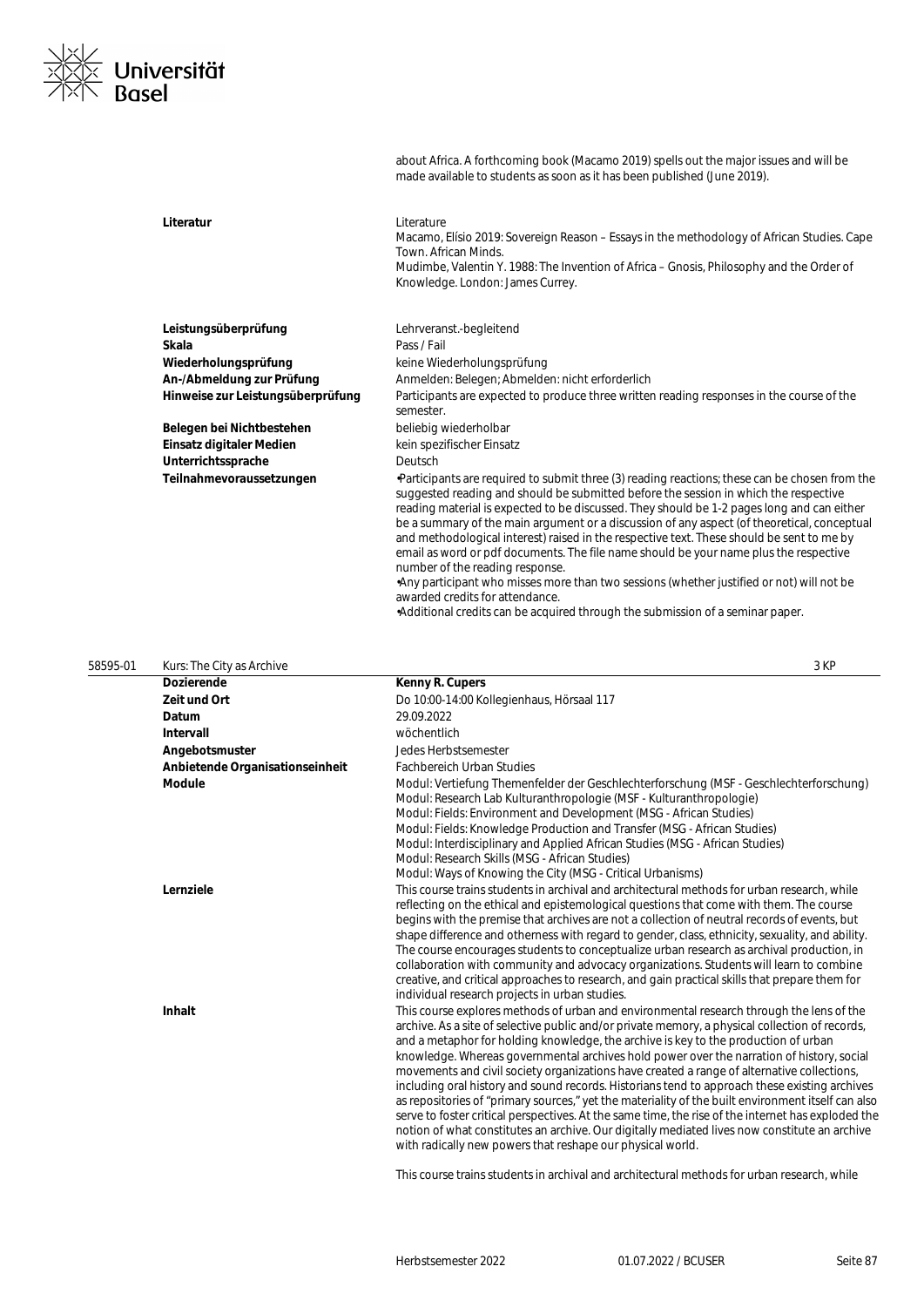

reflecting on the ethical and epistemological questions that come with them. The course begins with the premise that archives are not a collection of neutral records of events, but shape difference and otherness with regard to gender, class, ethnicity, sexuality, and ability. The course encourages students to conceptualize urban research as archival production, in collaboration with community and advocacy organizations. Students will learn to combine creative, and critical approaches to research, and gain practical skills that prepare them for individual research projects in urban studies.

Research Theme for Fall 2022: Food Ecologies, Corporate Power, and Colonial Urbanization through the Lens of Nestlé. This research theme is jointly developed and shared with the Critical Cartography course taught by Dr. Shourideh Molavi.

#### **Literatur**

| Leistungsüberprüfung              | Lehrveranst.-begleitend                                                                                                             |
|-----------------------------------|-------------------------------------------------------------------------------------------------------------------------------------|
| Skala                             | Pass / Fail                                                                                                                         |
| Wiederholungsprüfung              | keine Wiederholungsprüfung                                                                                                          |
| An-/Abmeldung zur Prüfung         | Anmelden: Belegen; Abmelden: nicht erforderlich                                                                                     |
| Hinweise zur Leistungsüberprüfung | Pass/Fail                                                                                                                           |
| Belegen bei Nichtbestehen         | beliebig wiederholbar                                                                                                               |
| Einsatz digitaler Medien          | kein spezifischer Einsatz                                                                                                           |
| Unterrichtssprache                | Englisch                                                                                                                            |
| Teilnahmevoraussetzungen          | The course is open to Master students from other programs with a priority for Critical<br>Urbanisms students on timely registration |

| 59013-01 | Seminar: Theory in Urban Studies |                                                                                                                                                                                                                                                                                                                                                                                                                                                                                                                                                                                                                                                                                                                                                                                        |
|----------|----------------------------------|----------------------------------------------------------------------------------------------------------------------------------------------------------------------------------------------------------------------------------------------------------------------------------------------------------------------------------------------------------------------------------------------------------------------------------------------------------------------------------------------------------------------------------------------------------------------------------------------------------------------------------------------------------------------------------------------------------------------------------------------------------------------------------------|
|          | <b>Dozierende</b>                | <b>Maren Larsen</b>                                                                                                                                                                                                                                                                                                                                                                                                                                                                                                                                                                                                                                                                                                                                                                    |
|          | Zeit und Ort                     | Do 14:00-16:00 Rosshofgasse (Schnitz), Seminarraum S 02                                                                                                                                                                                                                                                                                                                                                                                                                                                                                                                                                                                                                                                                                                                                |
|          | Datum                            | 29.09.2022                                                                                                                                                                                                                                                                                                                                                                                                                                                                                                                                                                                                                                                                                                                                                                             |
|          | Intervall                        | wöchentlich                                                                                                                                                                                                                                                                                                                                                                                                                                                                                                                                                                                                                                                                                                                                                                            |
|          | Angebotsmuster                   | unregelmässig                                                                                                                                                                                                                                                                                                                                                                                                                                                                                                                                                                                                                                                                                                                                                                          |
|          | Anbietende Organisationseinheit  | <b>Fachbereich Urban Studies</b>                                                                                                                                                                                                                                                                                                                                                                                                                                                                                                                                                                                                                                                                                                                                                       |
|          | <b>Module</b>                    | Modul: Fields: Knowledge Production and Transfer (MSG - African Studies)<br>Modul: Interdisciplinary and Applied African Studies (MSG - African Studies)<br>Modul: The Urban across Disciplines (MSG - Critical Urbanisms)<br>Modul: Transfer: Europa interdisziplinär (MSG - Europäische Geschichte in globaler<br>Perspektive)                                                                                                                                                                                                                                                                                                                                                                                                                                                       |
|          | Lernziele                        | <b>Learning Outcomes</b><br>- An understanding of current theoretical debates in and for urban studies<br>- An ability to contextualize theoretical arguments and situate their claims within the<br>interdiscipline of urban studies                                                                                                                                                                                                                                                                                                                                                                                                                                                                                                                                                  |
|          |                                  | - An ability comment upon, revise, and re-purpose theory for the argument of an urban<br>research project                                                                                                                                                                                                                                                                                                                                                                                                                                                                                                                                                                                                                                                                              |
|          | Inhalt                           | This seminar explores current theories at debates at the heart of the discipline we call urban<br>studies. Through quided and fine-grained reading, students in the course will explore<br>crosscutting themes and debates in urban theory related (but not limited) to the southern<br>critique, the postcolonial critique, the feminist critique, and critiques of capitalism. Our central<br>goal is to gain an overview of debates in urban theory and to selectively explore the broader<br>theoretical traditions being brought to bear on urban research. Rather than conceiving of<br>theory as somehow hovering above reality or disciplinary purviews and therefore universally<br>applicable to urban analysis, this course situates theoretical production in the specific |
|          |                                  | intellectual, material, and geographical contexts from which it emerges.<br>Central to this course are debates the constitute and contest the emergence of "global"<br>urbanism." The first half of the course is dedicated to tackling current debates that position<br>efforts to theorize urbanity, urbanism, and urbanization against calls for new directions that                                                                                                                                                                                                                                                                                                                                                                                                                |

broaden, provincialize, re-territorialize, and globalize research in and of the urban. The second half of the course explores urban theory as it has emerged from different thematic and disciplinary entry points. Students will also be given the space to explore a theme/set of debates and learn to distinguish the theoretical discussions and traditions influencing and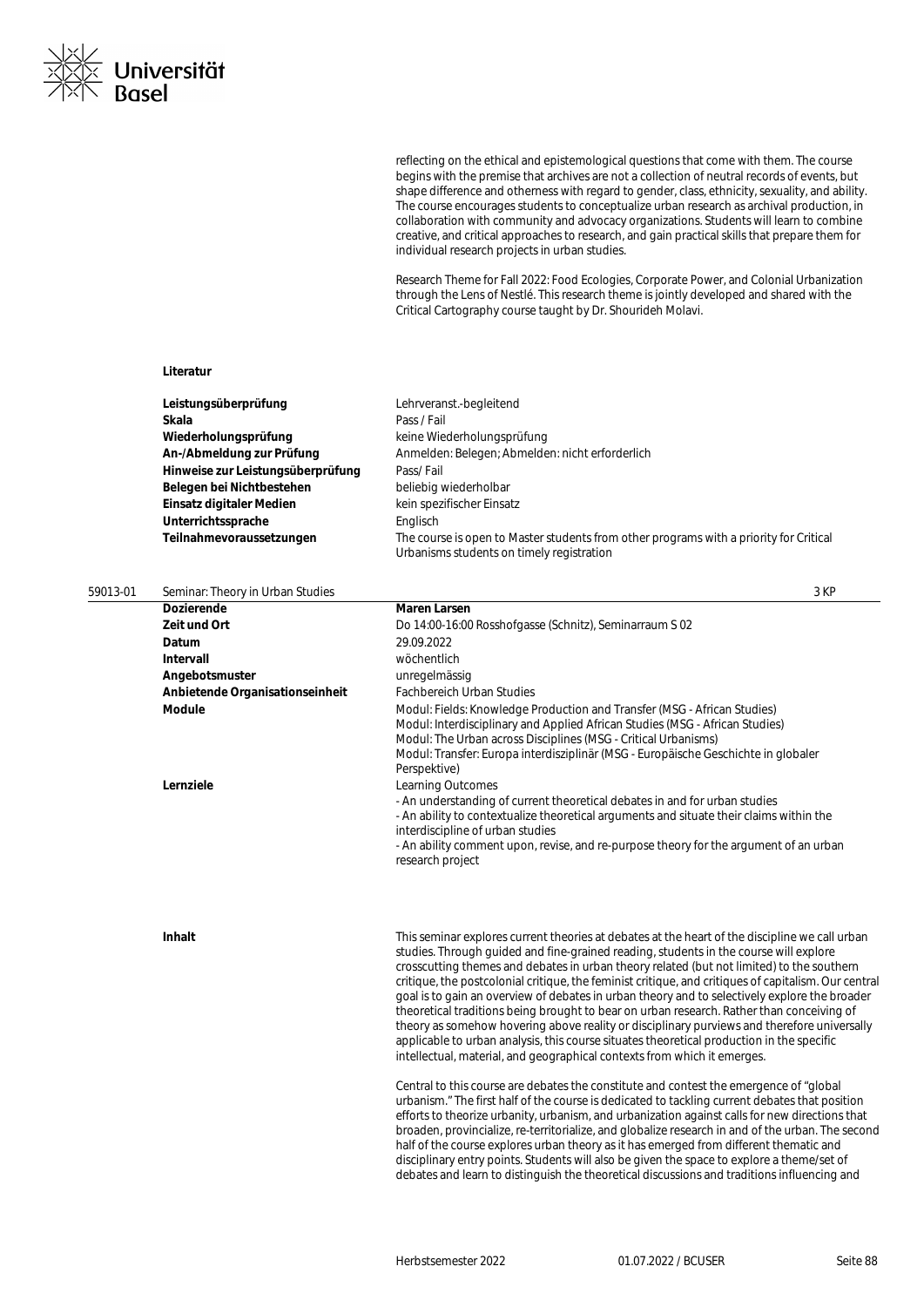#### emanating from urban research around their topic.

| Leistungsüberprüfung      | Lehrveranst.-begleitend                                                                                                                                                                                         |
|---------------------------|-----------------------------------------------------------------------------------------------------------------------------------------------------------------------------------------------------------------|
| Skala                     | Pass / Fail                                                                                                                                                                                                     |
| Wiederholungsprüfung      | keine Wiederholungsprüfung                                                                                                                                                                                      |
| An-/Abmeldung zur Prüfung | Anmelden: Belegen; Abmelden: nicht erforderlich                                                                                                                                                                 |
| Belegen bei Nichtbestehen | beliebig wiederholbar                                                                                                                                                                                           |
| Einsatz digitaler Medien  | kein spezifischer Einsatz                                                                                                                                                                                       |
| Unterrichtssprache        | Englisch                                                                                                                                                                                                        |
| Teilnahmevoraussetzungen  | Recommended for second year MA in Critical Urbanisms and Ph.D. in Urban Studies students                                                                                                                        |
| Bemerkungen               | This course is mainly for Second Year Master Students in Critical Urbanisms and on timely<br>registration students from the Critical Urbanisms will be prioritised before students from<br>other subject areas. |

#### 65882-01 Übung: Magnetband, Schallplatte, Farbdias, TIFFs oder Comics? – Mediale und materielle Vielfalt als Fundament im Alltag einer Bibliothek und eines Archivs. 3 KP

Universität<br>Basel

| Dozierende                      | Heidi Brunner                                                                                                                                                                                                                                                                                                                                                                                                                                                                                                                                                                                                                                                            |
|---------------------------------|--------------------------------------------------------------------------------------------------------------------------------------------------------------------------------------------------------------------------------------------------------------------------------------------------------------------------------------------------------------------------------------------------------------------------------------------------------------------------------------------------------------------------------------------------------------------------------------------------------------------------------------------------------------------------|
|                                 | Corinne Lüthy                                                                                                                                                                                                                                                                                                                                                                                                                                                                                                                                                                                                                                                            |
|                                 | <b>Lisa Roulet</b>                                                                                                                                                                                                                                                                                                                                                                                                                                                                                                                                                                                                                                                       |
| Zeit und Ort                    | Do 10:15-12:00 - Siehe Bemerkung                                                                                                                                                                                                                                                                                                                                                                                                                                                                                                                                                                                                                                         |
| Datum                           | 22.09.2022                                                                                                                                                                                                                                                                                                                                                                                                                                                                                                                                                                                                                                                               |
| <b>Intervall</b>                | wöchentlich                                                                                                                                                                                                                                                                                                                                                                                                                                                                                                                                                                                                                                                              |
| Angebotsmuster                  | einmalig                                                                                                                                                                                                                                                                                                                                                                                                                                                                                                                                                                                                                                                                 |
| Anbietende Organisationseinheit | Departement Geschichte                                                                                                                                                                                                                                                                                                                                                                                                                                                                                                                                                                                                                                                   |
| <b>Module</b>                   | Modul: Spezialisierung «Geschichte und Polititsche Bildung» (Masterstudium: Fachdidaktik)<br>Modul: Archive / Medien / Theorien (BSF - Geschichte)<br>Modul: Praxis (MSF - Geschichte)<br>Modul: Forschung und Praxis (MSF - Osteuropäische Geschichte)<br>Modul: Fields: Knowledge Production and Transfer (MSG - African Studies)<br>Modul: Fields: Media and Imagination (MSG - African Studies)<br>Modul: Interdisciplinary and Applied African Studies (MSG - African Studies)<br>Modul: Reflexion, Methodik, Praxis (MSG - Europäische Geschichte in globaler Perspektive)<br>Modul: Transfer: Archivpraxis (MSG - Europäische Geschichte in globaler Perspektive) |
| Inhalt                          | Modul: Kulturtechnische Dimensionen (MSG - Kulturtechniken)<br>Lange bildeten Bücher und Schriftdokumente die hauptsächlichen Quellen und<br>Arbeitsgrundlagen für Historiker:innen. Mit dem visual turn rückte eine zunehmende Vielfalt<br>von visuellen und auch auditiven Medien und Materialien ins Blickfeld der<br>Geschichtswissenschaften und Sammlungsinstitutionen (Archive, Bibliotheken,<br>Dokumentationsstellen). Neben analogen Medien werden digitale Formate zunehmend<br>wichtig. Welche unterschiedlichen Medien und Materialien begegnen uns heute in Archiv<br>und Bibliothek und wie können wir diese für unsere Forschung nutzen?                 |
|                                 | Anhand der Archiv- und Bibliotheksbestände der Basler Afrika Bibliographien (BAB) werden<br>unterschiedliche Medien- und Quellengattungen thematisiert. Welche Anforderungen stellen<br>die unterschiedlichen Medien und Materialien an die Sammlungsinstitution hinsichtlich<br>Erschliessung, Konservierung, Zugänglichkeit und Vermittlung? Welche Eigenheiten der<br>Medien gilt es bei ihrer Verwendung als historische Quellen zu beachten?                                                                                                                                                                                                                        |
|                                 | Der erste Teil der Lehrveranstaltung bietet eine Einführung in die Sammlungen der BAB und<br>theoretische Grundlagen zu ausgewählten Medientypen aus den Bereichen Schrift, Bild, Film<br>und Ton. Im zweiten Teil arbeiten die Teilnehmenden selbständig zu einem ausgewählten<br>Medium oder Objekt und präsentieren die Ergebnisse anhand eines Kurzreferats und eines<br>wissenschaftlichen Posters. Zur Auswahl steht eine Vielzahl an Medien von Schallplatten, CDs<br>und Audiobriefen über Comics, Zeitschriften, Poster und Postkarten bis zu Manuskripten,<br>Briefmarken, Fotoalben, Negativstreifen und Glasplatten.                                         |
|                                 | Zudem bietet die Übung einen Einblick in das Berufsfeld der Bibliotheks- und<br>Archivwissenschaften. Aktuelle Herausforderungen und Veränderungen in der Arbeit von<br>Gedächtnisinstitutionen werden thematisiert. Dazu gehören Fragen der Relevanz und<br>Legitimation des Sammelns, des digitalen Wandels sowie (post) kolonialer<br>Sammlungskontexte.                                                                                                                                                                                                                                                                                                              |
|                                 | Entsprechend der Sammlungsstrategie der BAB liegt der inhaltliche Fokus auf Medien und<br>Sammlungsbeständen mit Bezug zu Namibia und dem südlichen Afrika.                                                                                                                                                                                                                                                                                                                                                                                                                                                                                                              |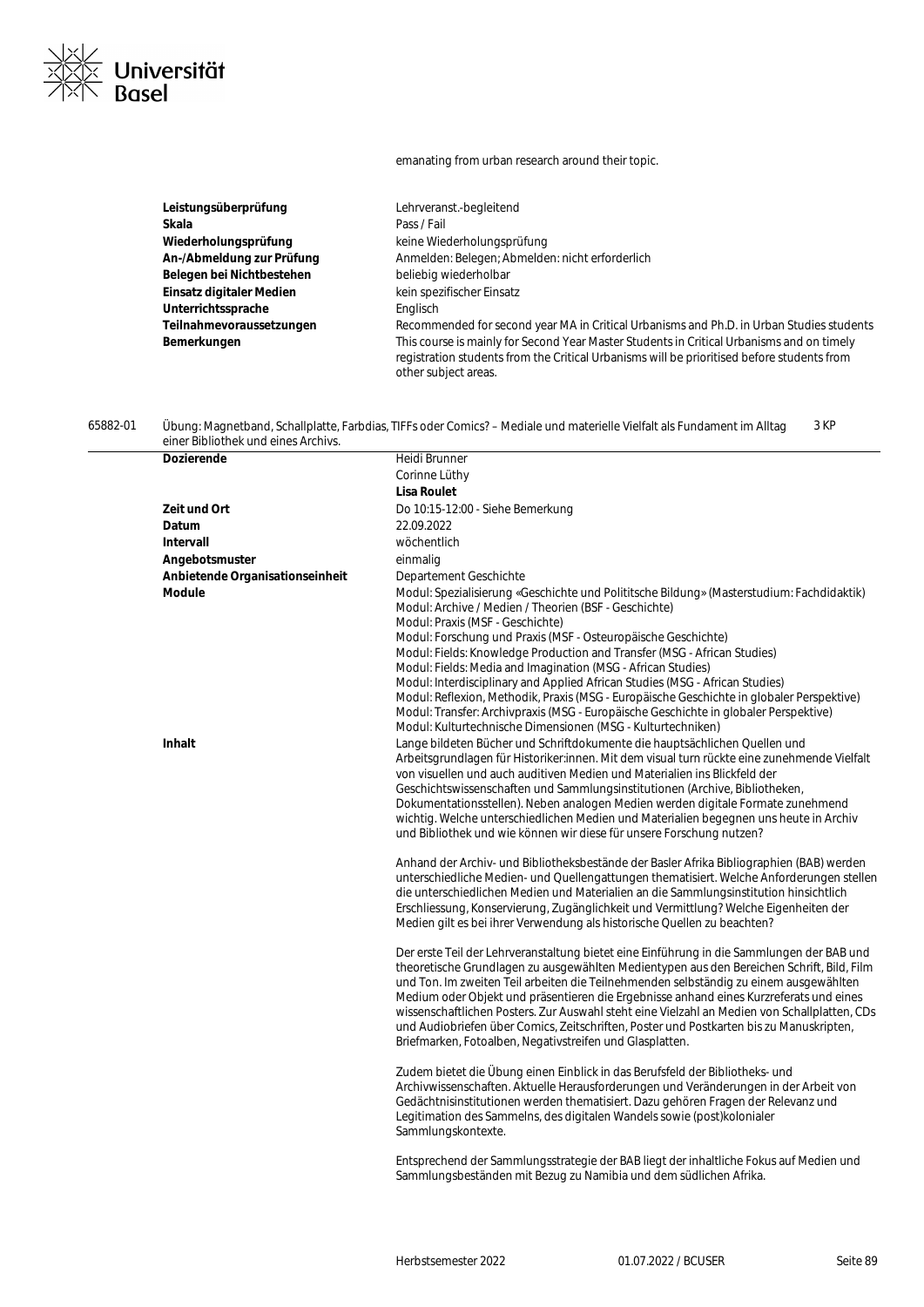

|                                                | Die Übung wird auf Deutsch und Englisch angeboten, die Literatur besteht aus deutschen<br>und englischen Texten. Je nach Zusammenstellung der Teilnehmenden wird die<br>Veranstaltung auf Deutsch oder Englisch durchgeführt.                                                                                                                                                                                                                                                                                                                                                  |
|------------------------------------------------|--------------------------------------------------------------------------------------------------------------------------------------------------------------------------------------------------------------------------------------------------------------------------------------------------------------------------------------------------------------------------------------------------------------------------------------------------------------------------------------------------------------------------------------------------------------------------------|
|                                                | Until recently, books and written documents were the main sources and research materials<br>for historians. Since the visual turn, an increasing variety of visual as well as auditory media<br>and materials have come into the focus of historical studies and heritage institutions<br>(archives, libraries, documentation centers). In addition to analog media, digital formats are<br>becoming increasingly important. What different media and materials do we encounter in<br>archives and libraries today and how can we use them for our research?                   |
|                                                | Based on the archive and library holdings of the Basler Afrika Bibliographien (BAB), different<br>media and source genres will be addressed. What challenges do the different media and<br>materials pose to the collection institution in terms of cataloguing, conservation, accessibility<br>and mediation? Which peculiarities of the media must be taken into account when using<br>them as historical sources?                                                                                                                                                           |
|                                                | The first part of the course offers an introduction to the collections of the BAB and theoretical<br>basics on selected media types from the fields of writing, image, film and sound. In the<br>second part, participants work independently on a selected medium or object and present<br>the results by means of a short presentation and a scientific poster. A variety of media from<br>records, CDs and audio letters to comics, magazines, posters and postcards to manuscripts,<br>stamps, photo albums, negative strips and glass plates are available for selection. |
|                                                | In addition, the exercise offers a glimpse into the professional field of library and archival<br>science. Current challenges and changes in the work of memory institutions will be<br>addressed. These include questions of relevance and legitimacy of collecting, digital<br>transformation, and (post)colonial contexts of collecting.                                                                                                                                                                                                                                    |
|                                                | In line with the BAB's collection strategy, the content focus is on media and collection<br>holdings related to Namibia and Southern Africa.                                                                                                                                                                                                                                                                                                                                                                                                                                   |
|                                                | The exercise is offered in German and English, the literature consists of German and English<br>texts. Depending on the composition of the participants, the course will be held in German or<br>English.                                                                                                                                                                                                                                                                                                                                                                      |
| Literatur                                      | Eine Liste mit weiterführender Literatur wird zu Beginn des Semesters bereitgestellt.                                                                                                                                                                                                                                                                                                                                                                                                                                                                                          |
|                                                | A list of further reading will be provided at the beginning of the semester.                                                                                                                                                                                                                                                                                                                                                                                                                                                                                                   |
| Leistungsüberprüfung                           | Lehrveranst.-begleitend                                                                                                                                                                                                                                                                                                                                                                                                                                                                                                                                                        |
| Skala                                          | Pass / Fail                                                                                                                                                                                                                                                                                                                                                                                                                                                                                                                                                                    |
| Wiederholungsprüfung                           | keine Wiederholungsprüfung                                                                                                                                                                                                                                                                                                                                                                                                                                                                                                                                                     |
| An-/Abmeldung zur Prüfung                      | Anmelden: Belegen; Abmelden: nicht erforderlich                                                                                                                                                                                                                                                                                                                                                                                                                                                                                                                                |
| Belegen bei Nichtbestehen                      | nicht wiederholbar                                                                                                                                                                                                                                                                                                                                                                                                                                                                                                                                                             |
| Einsatz digitaler Medien<br>Unterrichtssprache | kein spezifischer Einsatz<br>Deutsch                                                                                                                                                                                                                                                                                                                                                                                                                                                                                                                                           |
| Teilnahmevoraussetzungen                       | Studierende der Geschichte aller Studienstufen sowie Studierende anderer Studienfächer, in<br>deren Module die Übung verknüpft ist. Bei Überbelegung werden Studierende der<br>Geschichte bevorzugt zugelassen.                                                                                                                                                                                                                                                                                                                                                                |
| Bemerkungen                                    | Findet in den Basler Afrika Bibliographien (BAB) statt.                                                                                                                                                                                                                                                                                                                                                                                                                                                                                                                        |
|                                                |                                                                                                                                                                                                                                                                                                                                                                                                                                                                                                                                                                                |

| 65879-01 | Übung: «Visual History Lab»: Migrant Labour in Switzerland and Southern Africa |                                                                                                                | 3 KP |
|----------|--------------------------------------------------------------------------------|----------------------------------------------------------------------------------------------------------------|------|
|          | <b>Dozierende</b>                                                              | Lorena Rizzo                                                                                                   |      |
|          | Zeit und Ort                                                                   | Mo 10:00-17:00 - Siehe Bemerkung                                                                               |      |
|          | Datum                                                                          | 12.09.2022                                                                                                     |      |
|          | Intervall                                                                      | <b>Block</b>                                                                                                   |      |
|          | Angebotsmuster                                                                 | einmalig                                                                                                       |      |
|          | Anbietende Organisationseinheit                                                | Departement Geschichte                                                                                         |      |
|          | Module                                                                         | Vertiefungsmodul Global Europe: Arbeit, Migration und Gesellschaft (Masterstudium:<br>European Global Studies) |      |
|          |                                                                                | Modul: Archive / Medien / Theorien (BSF - Geschichte)                                                          |      |
|          |                                                                                | Modul: Praxis (MSF - Geschichte)                                                                               |      |
|          |                                                                                | Modul: Forschung und Praxis (MSF - Osteuropäische Geschichte)                                                  |      |
|          |                                                                                | Modul: Fields: Knowledge Production and Transfer (MSG - African Studies)                                       |      |
|          |                                                                                | Modul: Fields: Media and Imagination (MSG - African Studies)                                                   |      |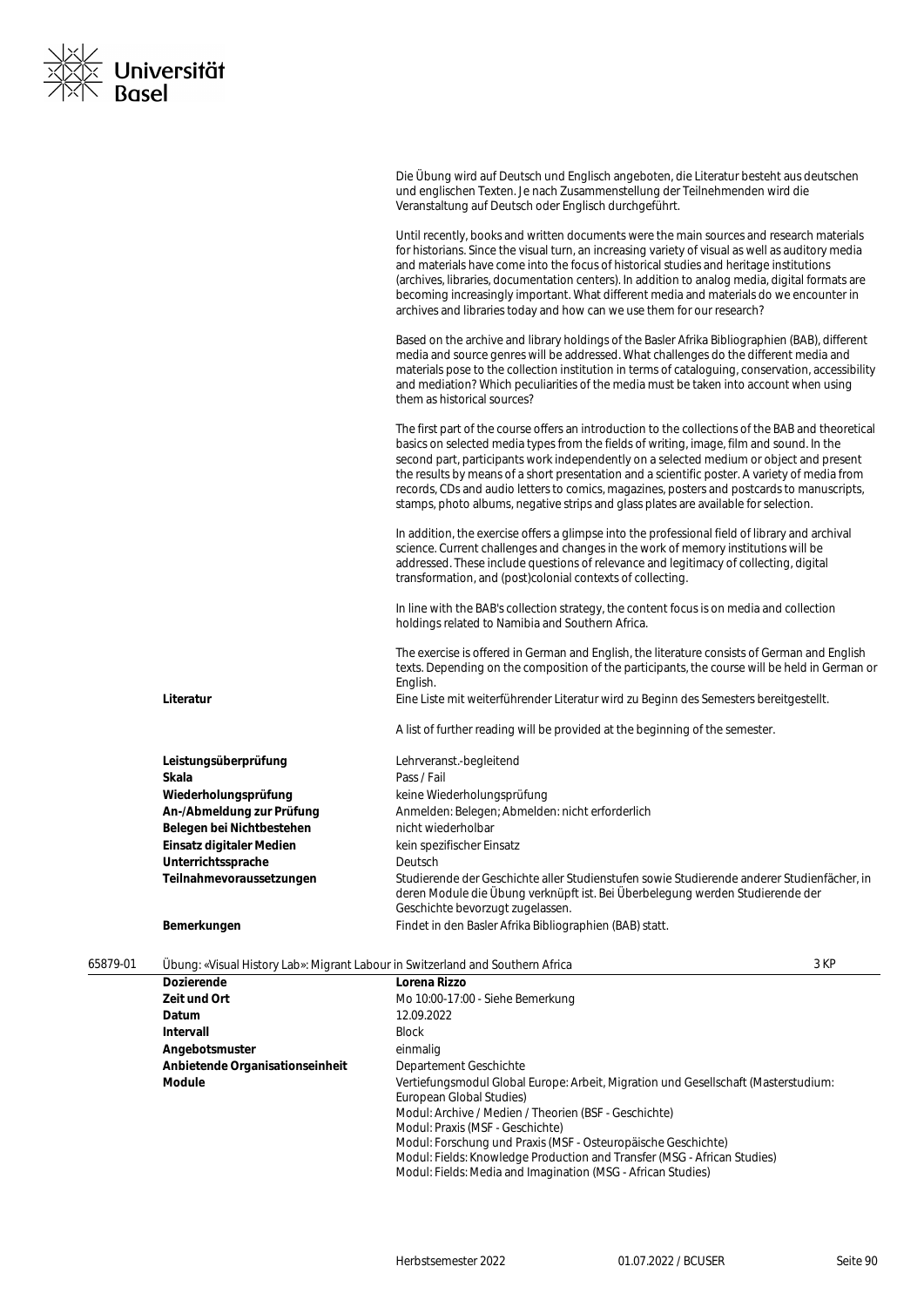

|                           | Modul: Interdisciplinary and Applied African Studies (MSG - African Studies)<br>Modul: Migration, Mobility and Transnationalism (MSG - Changing Societies: Migration -<br>Conflicts – Resources)<br>Modul: The Urban across Disciplines (MSG - Critical Urbanisms)<br>Modul: Reflexion, Methodik, Praxis (MSG - Europäische Geschichte in globaler Perspektive)                                                                                                                                                                                                                                                                                                                                                                                                                                                                                                                              |
|---------------------------|----------------------------------------------------------------------------------------------------------------------------------------------------------------------------------------------------------------------------------------------------------------------------------------------------------------------------------------------------------------------------------------------------------------------------------------------------------------------------------------------------------------------------------------------------------------------------------------------------------------------------------------------------------------------------------------------------------------------------------------------------------------------------------------------------------------------------------------------------------------------------------------------|
| <b>Inhalt</b>             | The Visual History Lab at the Centre for African Studies takes place yearly. It is a learning<br>format, which allows students to spend one week working intensively on a particular topic.<br>The lab ends with a public event, which students organise themselves.<br>The Visual History Lab 2022 is concerned with the striking parallels between the migrant<br>labour system in Switzerland and the one in apartheid South Africa. It explores how<br>filmmakers of the time (1960s-1980s) engaged with these dehumanizing systems. Thereby we<br>raise questions about the memory and historical resonance of these systems both in present-<br>day Europe and Africa. Ideas for the concluding public event include the screening of<br>historical films, talks with filmmakers, and the re-staging of historical exhibitions that focused<br>on exploitative migrant labour systems. |
| Leistungsüberprüfung      | Lehrveranst.-begleitend                                                                                                                                                                                                                                                                                                                                                                                                                                                                                                                                                                                                                                                                                                                                                                                                                                                                      |
| Skala                     | Pass / Fail                                                                                                                                                                                                                                                                                                                                                                                                                                                                                                                                                                                                                                                                                                                                                                                                                                                                                  |
| Wiederholungsprüfung      | keine Wiederholungsprüfung                                                                                                                                                                                                                                                                                                                                                                                                                                                                                                                                                                                                                                                                                                                                                                                                                                                                   |
| An-/Abmeldung zur Prüfung | Anmelden: Belegen; Abmelden: nicht erforderlich                                                                                                                                                                                                                                                                                                                                                                                                                                                                                                                                                                                                                                                                                                                                                                                                                                              |
| Belegen bei Nichtbestehen | nicht wiederholbar                                                                                                                                                                                                                                                                                                                                                                                                                                                                                                                                                                                                                                                                                                                                                                                                                                                                           |
| Einsatz digitaler Medien  | kein spezifischer Einsatz                                                                                                                                                                                                                                                                                                                                                                                                                                                                                                                                                                                                                                                                                                                                                                                                                                                                    |
| Unterrichtssprache        | Englisch                                                                                                                                                                                                                                                                                                                                                                                                                                                                                                                                                                                                                                                                                                                                                                                                                                                                                     |
| Bemerkungen               | Time: Monday 12th - Saturday 17th September<br>Place: Basler Afrika Bibliographien, Klosterberg 23<br>Remarks: Due to organisational reasons there might be a preparatory meeting, which will be<br>announced to those registered in time.                                                                                                                                                                                                                                                                                                                                                                                                                                                                                                                                                                                                                                                   |

#### **Modul: Research Skills**

| 25772-01 | Forschungsseminar: Current Studies in Geography and Atmospheric Sciences |                                                                                                                                                                                                                                                                                                                                                                                                                                                                                                                                                                                                                                                                                                          | 1 KP |
|----------|--------------------------------------------------------------------------|----------------------------------------------------------------------------------------------------------------------------------------------------------------------------------------------------------------------------------------------------------------------------------------------------------------------------------------------------------------------------------------------------------------------------------------------------------------------------------------------------------------------------------------------------------------------------------------------------------------------------------------------------------------------------------------------------------|------|
|          | <b>Dozierende</b>                                                        | <b>Ruth Delzeit</b>                                                                                                                                                                                                                                                                                                                                                                                                                                                                                                                                                                                                                                                                                      |      |
|          |                                                                          | Markus Kalberer                                                                                                                                                                                                                                                                                                                                                                                                                                                                                                                                                                                                                                                                                          |      |
|          |                                                                          | Nikolaus J. Kuhn                                                                                                                                                                                                                                                                                                                                                                                                                                                                                                                                                                                                                                                                                         |      |
|          | Datum                                                                    | 20.09.2022                                                                                                                                                                                                                                                                                                                                                                                                                                                                                                                                                                                                                                                                                               |      |
|          | Intervall                                                                | unregelmässig                                                                                                                                                                                                                                                                                                                                                                                                                                                                                                                                                                                                                                                                                            |      |
|          | Angebotsmuster                                                           | Jedes Semester                                                                                                                                                                                                                                                                                                                                                                                                                                                                                                                                                                                                                                                                                           |      |
|          | Anbietende Organisationseinheit                                          | Geowissenschaften                                                                                                                                                                                                                                                                                                                                                                                                                                                                                                                                                                                                                                                                                        |      |
|          | <b>Module</b>                                                            | Modul: Applied Atmospheric Sciences (Masterstudium: Geowissenschaften)<br>Modul: Geography and Climatology (Masterstudium: Geowissenschaften (Studienbeginn vor<br>01.08.2021)<br>Modul: Landscape Systems (Masterstudium: Geowissenschaften)<br>Modul: Geographische Methoden- und Forschungskompetenz (MSF - Geographie)<br>Modul: Research Skills (MSG - African Studies)                                                                                                                                                                                                                                                                                                                             |      |
|          | Inhalt                                                                   | Die Veranstaltung richtet sich insbesondere an Studierende im MSc Geowissenschaften und<br>MA Geographie, die ihre Masterarbeiten zu einem geographischen oder klimatologischen<br>Thema anfertigen, und Doktorierende. Die Veranstaltung wird während dem Semester<br>individuell und parallel in den drei involvierten Forschungsgruppen geführt. Für die<br>jeweiligen Termine kontaktieren die Studierende bitte direkt die Forschungsgruppe in<br>welcher sie ihre MSc Arbeit schreiben. Voraussichtlich Ende Semester findet ein gemeinsames<br>Mini-Symposium mit allen drei Forschungsgruppen statt bei der alle MSc Studierende und<br>Doktorierende ihre Arbeiten mit einem Poster vorstellen. |      |
|          | Weblink                                                                  | https://duw.unibas.ch/forschungsgruppen/                                                                                                                                                                                                                                                                                                                                                                                                                                                                                                                                                                                                                                                                 |      |
|          | Leistungsüberprüfung                                                     | Lehrveranst.-begleitend                                                                                                                                                                                                                                                                                                                                                                                                                                                                                                                                                                                                                                                                                  |      |
|          | Skala                                                                    | Pass / Fail                                                                                                                                                                                                                                                                                                                                                                                                                                                                                                                                                                                                                                                                                              |      |
|          | Wiederholungsprüfung                                                     | keine Wiederholungsprüfung                                                                                                                                                                                                                                                                                                                                                                                                                                                                                                                                                                                                                                                                               |      |
|          | An-/Abmeldung zur Prüfung                                                | An-/Abmelden: Belegen resp. Stornieren der Belegung via MOnA                                                                                                                                                                                                                                                                                                                                                                                                                                                                                                                                                                                                                                             |      |
|          | Hinweise zur Leistungsüberprüfung                                        | Teilnahme von Abschluss des Masterarbeitsvertrages bis zur Abgabe der Masterarbeit,<br>einschliesslich Präsentation der eigenen Masterarbeit und deren Evaluierung, verpflichtend.                                                                                                                                                                                                                                                                                                                                                                                                                                                                                                                       |      |
|          | Belegen bei Nichtbestehen                                                | beliebig wiederholbar                                                                                                                                                                                                                                                                                                                                                                                                                                                                                                                                                                                                                                                                                    |      |
|          | Einsatz digitaler Medien                                                 | kein spezifischer Einsatz                                                                                                                                                                                                                                                                                                                                                                                                                                                                                                                                                                                                                                                                                |      |
|          | Unterrichtssprache                                                       | Deutsch                                                                                                                                                                                                                                                                                                                                                                                                                                                                                                                                                                                                                                                                                                  |      |
|          | Teilnahmevoraussetzungen                                                 | Masterarbeit in Atmosphärenwissenschaften, Physiogeographie oder<br>Landnutzungsänderungen                                                                                                                                                                                                                                                                                                                                                                                                                                                                                                                                                                                                               |      |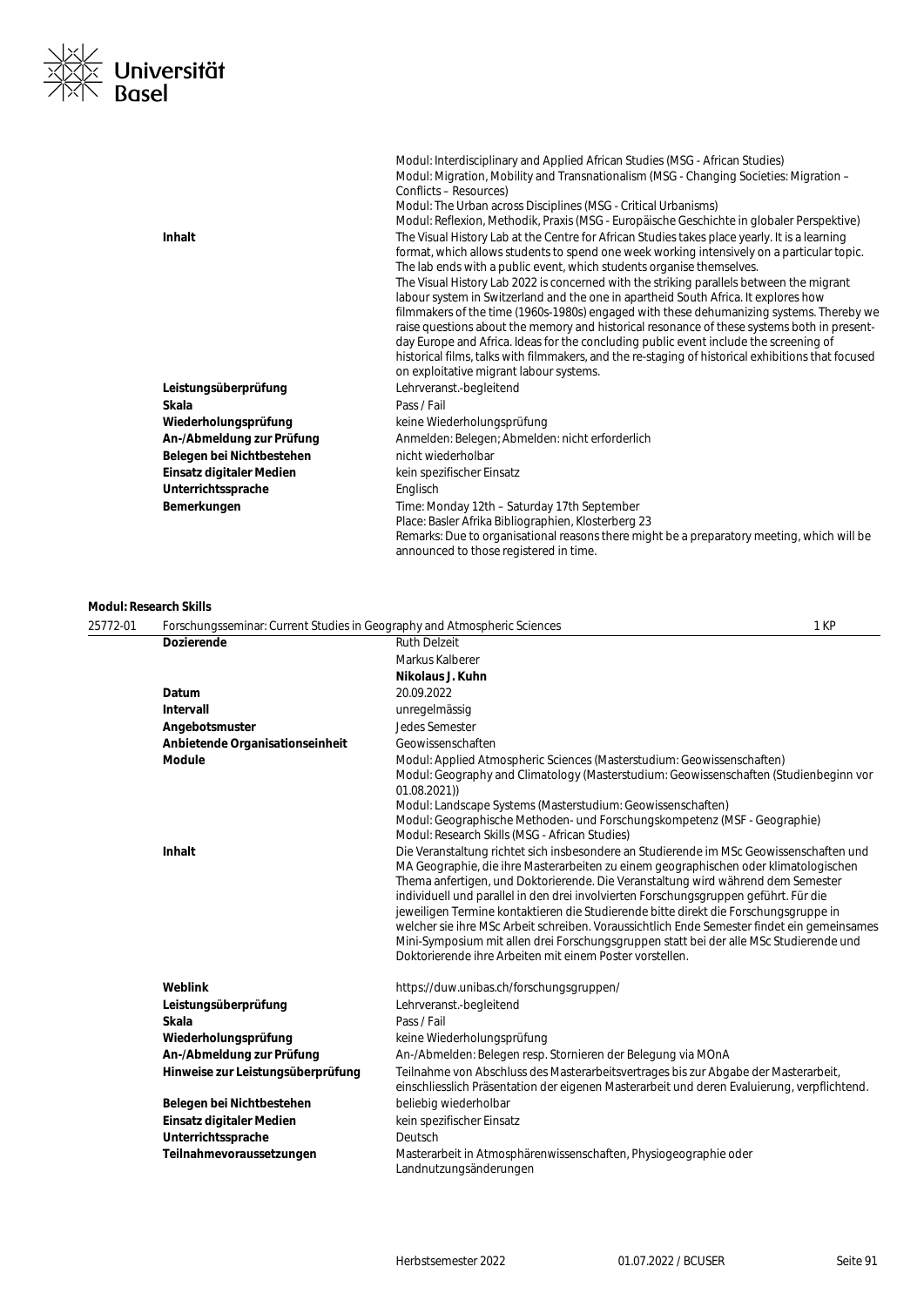

### **Anmeldung zur Lehrveranstaltung** Einmalige Belegung in MOnA

| 65548-01 | Kolloquium: African Studies                             | 3 KP                                                                                                                                                                                                         |  |
|----------|---------------------------------------------------------|--------------------------------------------------------------------------------------------------------------------------------------------------------------------------------------------------------------|--|
|          | <b>Dozierende</b>                                       | <b>Elisio Macamo</b>                                                                                                                                                                                         |  |
|          | Zeit und Ort                                            | Di 16:15-18:00 Rheinsprung 21, Seminarraum 00.004                                                                                                                                                            |  |
|          | Datum                                                   | 20.09.2022                                                                                                                                                                                                   |  |
|          | Intervall                                               | wöchentlich                                                                                                                                                                                                  |  |
|          | Angebotsmuster                                          | einmalig                                                                                                                                                                                                     |  |
|          | Anbietende Organisationseinheit                         | Fachbereich Soziologie                                                                                                                                                                                       |  |
|          | <b>Module</b>                                           | Modul: Europäisierung und Globalisierung (Masterstudium: European Global Studies)<br>Modul: Ungleichheit, Konflikt, Kultur (MSF - Soziologie)                                                                |  |
|          |                                                         | Modul: Research Skills (MSG - African Studies)<br>Modul: Changing Societies Lab (MSG - Changing Societies: Migration - Conflicts - Resources)<br>Doktorat Afrika-Studien: Empfehlungen (PF - Afrika-Studien) |  |
|          | Leistungsüberprüfung                                    | Lehrveranst.-begleitend                                                                                                                                                                                      |  |
|          | Skala                                                   | Pass / Fail                                                                                                                                                                                                  |  |
|          | Wiederholungsprüfung                                    | keine Wiederholungsprüfung                                                                                                                                                                                   |  |
|          | An-/Abmeldung zur Prüfung                               | Anmelden: Belegen; Abmelden: nicht erforderlich                                                                                                                                                              |  |
|          | Belegen bei Nichtbestehen                               | nicht wiederholbar                                                                                                                                                                                           |  |
|          | Einsatz digitaler Medien                                | kein spezifischer Einsatz                                                                                                                                                                                    |  |
|          | Unterrichtssprache                                      | Deutsch                                                                                                                                                                                                      |  |
| 65934-01 | Kolloquium: Aktuelle Forschungen zur Geschichte Afrikas | 2 KP                                                                                                                                                                                                         |  |
|          | <b>Dozierende</b>                                       | Max Hufschmidt                                                                                                                                                                                               |  |
|          |                                                         | <b>Ettore Morelli</b>                                                                                                                                                                                        |  |
|          |                                                         | <b>Julia Tischler</b>                                                                                                                                                                                        |  |
|          | Zeit und Ort                                            | Mo 12:15-14:00 Departement Geschichte                                                                                                                                                                        |  |
|          | Datum                                                   | 19.09.2022                                                                                                                                                                                                   |  |
|          | Intervall                                               | unregelmässig                                                                                                                                                                                                |  |
|          | Angebotsmuster                                          | einmalig                                                                                                                                                                                                     |  |
|          | Anbietende Organisationseinheit                         | Departement Geschichte                                                                                                                                                                                       |  |
|          | <b>Module</b>                                           | Modul: Europäisierung und Globalisierung (Masterstudium: European Global Studies)                                                                                                                            |  |
|          |                                                         | Modul: Forschung (MSF - Geschichte)                                                                                                                                                                          |  |
|          |                                                         | Modul: Fields: Knowledge Production and Transfer (MSG - African Studies)                                                                                                                                     |  |
|          |                                                         | Modul: Research Skills (MSG - African Studies)                                                                                                                                                               |  |
|          |                                                         | Modul: Forschung (MSG - Europäische Geschichte in globaler Perspektive)<br>Doktorat Afrika-Studien: Empfehlungen (PF - Afrika-Studien)                                                                       |  |
|          |                                                         | Doktorat Geschichte: Empfehlungen (PF - Geschichte)                                                                                                                                                          |  |
|          |                                                         | Doktorat Osteuropäische Geschichte: Empfehlungen (PF - Osteuropäische Geschichte)                                                                                                                            |  |
|          | Inhalt                                                  | The research seminar African History is a forum for MA and doctoral students as well as                                                                                                                      |  |
|          |                                                         | postdocs from Basel to discuss their ongoing projects. In addition, we invite international                                                                                                                  |  |
|          |                                                         | scholars to present their research in the field of African History. The research seminar is open                                                                                                             |  |
|          |                                                         | to all students, staff members, and guests with an interest in the history of Africa.                                                                                                                        |  |
|          | Leistungsüberprüfung                                    | Lehrveranst.-begleitend                                                                                                                                                                                      |  |
|          | Skala                                                   | Pass / Fail                                                                                                                                                                                                  |  |
|          | Wiederholungsprüfung                                    | keine Wiederholungsprüfung                                                                                                                                                                                   |  |
|          | An-/Abmeldung zur Prüfung                               | Anmelden: Belegen; Abmelden: nicht erforderlich                                                                                                                                                              |  |
|          | Hinweise zur Leistungsüberprüfung                       | Regular and active attendance; one session may be missed.                                                                                                                                                    |  |
|          | Belegen bei Nichtbestehen                               | nicht wiederholbar                                                                                                                                                                                           |  |
|          | Einsatz digitaler Medien                                | kein spezifischer Einsatz                                                                                                                                                                                    |  |
|          | Unterrichtssprache                                      | Deutsch                                                                                                                                                                                                      |  |
|          |                                                         |                                                                                                                                                                                                              |  |
| 66949-01 | Kolloquium: Anthropological Crossroads                  | 2 KP                                                                                                                                                                                                         |  |

| <b>Dozierende</b>               | George-Paul Meiu                               |
|---------------------------------|------------------------------------------------|
| Zeit und Ort                    | Mi 16:15-18:00 Ethnologie, grosser Seminarraum |
| Datum                           | 21.09.2022                                     |
| Intervall                       | wöchentlich                                    |
| Angebotsmuster                  | einmalig                                       |
| Anbietende Organisationseinheit | Fachbereich Ethnologie                         |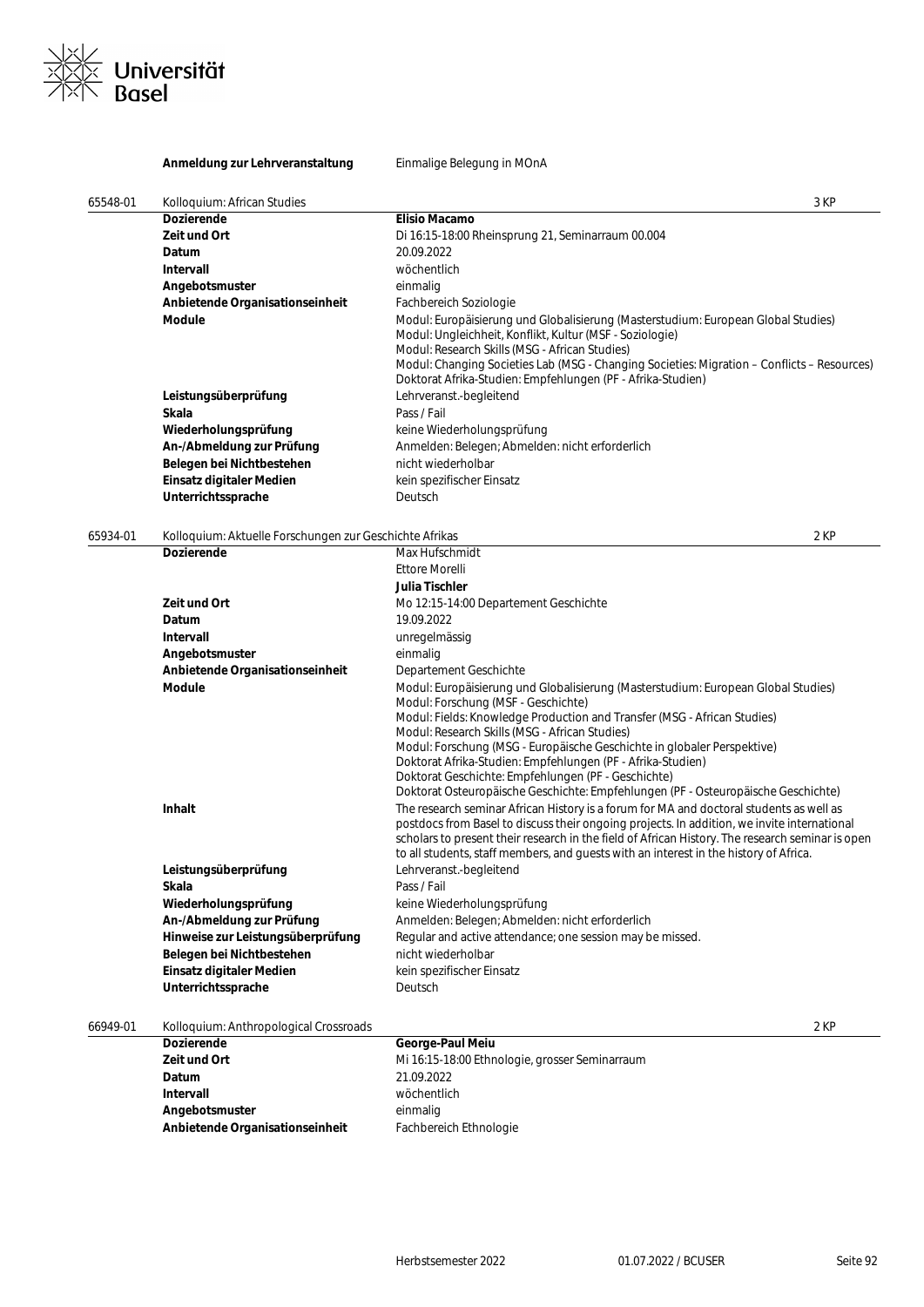

|          | <b>Module</b>                                     | Modul: Ethnographic Research with Field Trip (MSF - Anthropology)<br>Modul: Research Skills (MSG - African Studies)<br>Modul: Changing Societies Lab (MSG - Changing Societies: Migration – Conflicts – Resources)<br>Doktorat Afrika-Studien: Empfehlungen (PF - Afrika-Studien)                                                                                                                                                                                                                                                                                                                                                                                                                                                                                                                                                                                                                                                                                                        |
|----------|---------------------------------------------------|------------------------------------------------------------------------------------------------------------------------------------------------------------------------------------------------------------------------------------------------------------------------------------------------------------------------------------------------------------------------------------------------------------------------------------------------------------------------------------------------------------------------------------------------------------------------------------------------------------------------------------------------------------------------------------------------------------------------------------------------------------------------------------------------------------------------------------------------------------------------------------------------------------------------------------------------------------------------------------------|
|          | <b>Inhalt</b>                                     | The weekly colloquium in social anthropology explores ways of using the ethnographic<br>imagination to better understand the contemporary world order and its shifting cultural,<br>political, and economic trends. Recent ethnographies of late capitalism depict the<br>intersection of main road arteries in urban landscapes as key sites for the imagination,<br>contestation, and actualization of various kinds of new worlds. Our colloquium borrows this<br>idea of the "crossroad" as a locus of myriad actual and virtual possibilities to build a space<br>dedicated to emerging forms of ethnographic imagination. Located on a tri-state boarder,<br>where Anglophone, Francophone, German and other anthropological communities of debate<br>intersect, the colloquium of the Basel Institute of Social Anthropology sets in dialogue<br>scholarship from the global North and the global South, scholarly and public settings, the<br>discipline's core and its margins. |
|          | Leistungsüberprüfung                              | Lehrveranst.-begleitend                                                                                                                                                                                                                                                                                                                                                                                                                                                                                                                                                                                                                                                                                                                                                                                                                                                                                                                                                                  |
|          | Skala                                             | Pass / Fail                                                                                                                                                                                                                                                                                                                                                                                                                                                                                                                                                                                                                                                                                                                                                                                                                                                                                                                                                                              |
|          | Wiederholungsprüfung                              | keine Wiederholungsprüfung                                                                                                                                                                                                                                                                                                                                                                                                                                                                                                                                                                                                                                                                                                                                                                                                                                                                                                                                                               |
|          | An-/Abmeldung zur Prüfung                         | Anmelden: Belegen; Abmelden: nicht erforderlich                                                                                                                                                                                                                                                                                                                                                                                                                                                                                                                                                                                                                                                                                                                                                                                                                                                                                                                                          |
|          | Belegen bei Nichtbestehen                         | nicht wiederholbar                                                                                                                                                                                                                                                                                                                                                                                                                                                                                                                                                                                                                                                                                                                                                                                                                                                                                                                                                                       |
|          | Einsatz digitaler Medien                          | kein spezifischer Einsatz                                                                                                                                                                                                                                                                                                                                                                                                                                                                                                                                                                                                                                                                                                                                                                                                                                                                                                                                                                |
|          | Unterrichtssprache                                | Englisch                                                                                                                                                                                                                                                                                                                                                                                                                                                                                                                                                                                                                                                                                                                                                                                                                                                                                                                                                                                 |
|          | Teilnahmevoraussetzungen                          | It is possible to join individual talks without having registered for the colloquium.                                                                                                                                                                                                                                                                                                                                                                                                                                                                                                                                                                                                                                                                                                                                                                                                                                                                                                    |
| 65785-01 | Kolloquium: Geschlechterforschung                 | 3 KP                                                                                                                                                                                                                                                                                                                                                                                                                                                                                                                                                                                                                                                                                                                                                                                                                                                                                                                                                                                     |
|          | <b>Dozierende</b>                                 | Laura Eigenmann                                                                                                                                                                                                                                                                                                                                                                                                                                                                                                                                                                                                                                                                                                                                                                                                                                                                                                                                                                          |
|          |                                                   | <b>Andrea Maihofer</b>                                                                                                                                                                                                                                                                                                                                                                                                                                                                                                                                                                                                                                                                                                                                                                                                                                                                                                                                                                   |
|          | Datum                                             | 19.09.2022                                                                                                                                                                                                                                                                                                                                                                                                                                                                                                                                                                                                                                                                                                                                                                                                                                                                                                                                                                               |
|          | Intervall                                         | wöchentlich                                                                                                                                                                                                                                                                                                                                                                                                                                                                                                                                                                                                                                                                                                                                                                                                                                                                                                                                                                              |
|          | Angebotsmuster                                    | einmalig                                                                                                                                                                                                                                                                                                                                                                                                                                                                                                                                                                                                                                                                                                                                                                                                                                                                                                                                                                                 |
|          | Anbietende Organisationseinheit                   | <b>Fachbereich Gender Studies</b>                                                                                                                                                                                                                                                                                                                                                                                                                                                                                                                                                                                                                                                                                                                                                                                                                                                                                                                                                        |
|          | <b>Module</b>                                     | Modul: Theorien der Geschlechterforschung (MSF - Geschlechterforschung)<br>Modul: Fields: Media and Imagination (MSG - African Studies)<br>Modul: Research Skills (MSG - African Studies)<br>Modul: Changing Societies Lab (MSG - Changing Societies: Migration – Conflicts – Resources)<br>Doktorat Afrika-Studien: Empfehlungen (PF - Afrika-Studien)<br>Doktorat Geschlechterforschung: Empfehlungen (PF - Geschlechterforschung)                                                                                                                                                                                                                                                                                                                                                                                                                                                                                                                                                     |
|          | Leistungsüberprüfung                              | Lehrveranst.-begleitend                                                                                                                                                                                                                                                                                                                                                                                                                                                                                                                                                                                                                                                                                                                                                                                                                                                                                                                                                                  |
|          | Skala                                             | Pass / Fail                                                                                                                                                                                                                                                                                                                                                                                                                                                                                                                                                                                                                                                                                                                                                                                                                                                                                                                                                                              |
|          | Wiederholungsprüfung                              | keine Wiederholungsprüfung                                                                                                                                                                                                                                                                                                                                                                                                                                                                                                                                                                                                                                                                                                                                                                                                                                                                                                                                                               |
|          | An-/Abmeldung zur Prüfung                         | Anmelden: Belegen; Abmelden: nicht erforderlich                                                                                                                                                                                                                                                                                                                                                                                                                                                                                                                                                                                                                                                                                                                                                                                                                                                                                                                                          |
|          | Belegen bei Nichtbestehen                         | nicht wiederholbar                                                                                                                                                                                                                                                                                                                                                                                                                                                                                                                                                                                                                                                                                                                                                                                                                                                                                                                                                                       |
|          | Einsatz digitaler Medien                          | kein spezifischer Einsatz                                                                                                                                                                                                                                                                                                                                                                                                                                                                                                                                                                                                                                                                                                                                                                                                                                                                                                                                                                |
|          | Unterrichtssprache                                | Deutsch                                                                                                                                                                                                                                                                                                                                                                                                                                                                                                                                                                                                                                                                                                                                                                                                                                                                                                                                                                                  |
| 65907-01 | Kolloquium: Namibian and Southern African Studies | 3 KP                                                                                                                                                                                                                                                                                                                                                                                                                                                                                                                                                                                                                                                                                                                                                                                                                                                                                                                                                                                     |
|          | <b>Dozierende</b>                                 | Dag Henrichsen                                                                                                                                                                                                                                                                                                                                                                                                                                                                                                                                                                                                                                                                                                                                                                                                                                                                                                                                                                           |
|          |                                                   | Luregn Lenggenhager                                                                                                                                                                                                                                                                                                                                                                                                                                                                                                                                                                                                                                                                                                                                                                                                                                                                                                                                                                      |
|          |                                                   | <b>Giorgio Miescher</b>                                                                                                                                                                                                                                                                                                                                                                                                                                                                                                                                                                                                                                                                                                                                                                                                                                                                                                                                                                  |
|          |                                                   | Lorena Rizzo                                                                                                                                                                                                                                                                                                                                                                                                                                                                                                                                                                                                                                                                                                                                                                                                                                                                                                                                                                             |
|          | Zeit und Ort                                      | Mi 18:00-20:00 Geographie                                                                                                                                                                                                                                                                                                                                                                                                                                                                                                                                                                                                                                                                                                                                                                                                                                                                                                                                                                |
|          | Datum                                             | 21.09.2022                                                                                                                                                                                                                                                                                                                                                                                                                                                                                                                                                                                                                                                                                                                                                                                                                                                                                                                                                                               |
|          | Intervall                                         | wöchentlich                                                                                                                                                                                                                                                                                                                                                                                                                                                                                                                                                                                                                                                                                                                                                                                                                                                                                                                                                                              |
|          | Angebotsmuster                                    | einmalig                                                                                                                                                                                                                                                                                                                                                                                                                                                                                                                                                                                                                                                                                                                                                                                                                                                                                                                                                                                 |
|          | Anbietende Organisationseinheit                   | Zentrum für Afrikastudien                                                                                                                                                                                                                                                                                                                                                                                                                                                                                                                                                                                                                                                                                                                                                                                                                                                                                                                                                                |
|          | Module                                            | Modul: Europäisierung und Globalisierung (Masterstudium: European Global Studies)<br>Modul: Ethnographic Research with Field Trip (MSF - Anthropology)<br>Wahlbereich Master Geschichte: Empfehlungen (MSF - Geschichte)<br>Modul: Fields: Environment and Development (MSG - African Studies)                                                                                                                                                                                                                                                                                                                                                                                                                                                                                                                                                                                                                                                                                           |
|          |                                                   | Modul: Fields: Knowledge Production and Transfer (MSG - African Studies)                                                                                                                                                                                                                                                                                                                                                                                                                                                                                                                                                                                                                                                                                                                                                                                                                                                                                                                 |
|          |                                                   | Modul: Research Skills (MSG - African Studies)<br>Modul: Areas: Afrika (MSG - Europäische Geschichte in globaler Perspektive)<br>Modul: Transfer: Europa interdisziplinär (MSG - Europäische Geschichte in globaler                                                                                                                                                                                                                                                                                                                                                                                                                                                                                                                                                                                                                                                                                                                                                                      |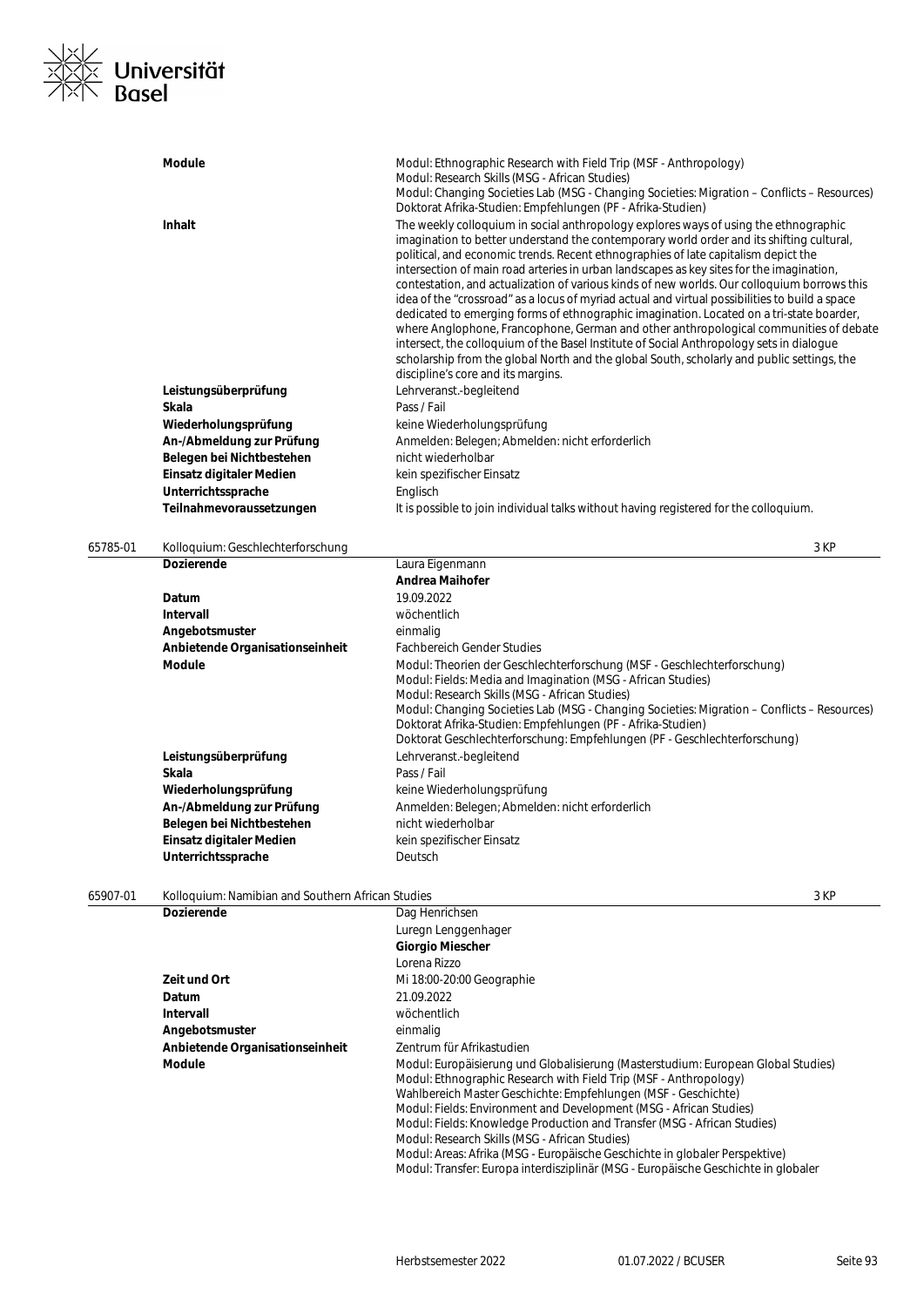

|          |                                                                     | Doktorat Afrika-Studien: Empfehlungen (PF - Afrika-Studien)<br>Doktorat Geschichte: Empfehlungen (PF - Geschichte)                                                                                                                                                                                                                                                            |      |
|----------|---------------------------------------------------------------------|-------------------------------------------------------------------------------------------------------------------------------------------------------------------------------------------------------------------------------------------------------------------------------------------------------------------------------------------------------------------------------|------|
|          |                                                                     | Lehrveranst.-begleitend                                                                                                                                                                                                                                                                                                                                                       |      |
|          | Leistungsüberprüfung<br>Skala                                       | Pass / Fail                                                                                                                                                                                                                                                                                                                                                                   |      |
|          | Wiederholungsprüfung                                                | keine Wiederholungsprüfung                                                                                                                                                                                                                                                                                                                                                    |      |
|          | An-/Abmeldung zur Prüfung                                           | Anmelden: Belegen; Abmelden: nicht erforderlich                                                                                                                                                                                                                                                                                                                               |      |
|          | Belegen bei Nichtbestehen                                           | nicht wiederholbar                                                                                                                                                                                                                                                                                                                                                            |      |
|          | Einsatz digitaler Medien                                            | kein spezifischer Einsatz                                                                                                                                                                                                                                                                                                                                                     |      |
|          | Unterrichtssprache                                                  | Englisch                                                                                                                                                                                                                                                                                                                                                                      |      |
|          |                                                                     |                                                                                                                                                                                                                                                                                                                                                                               |      |
| 52077-01 | Kolloquium: New Research in Peace, Conflict and Development Studies |                                                                                                                                                                                                                                                                                                                                                                               | 3 KP |
|          | <b>Dozierende</b>                                                   | <b>Laurent Goetschel</b>                                                                                                                                                                                                                                                                                                                                                      |      |
|          | Zeit und Ort                                                        | Mi 14:15-15:45 Bernoullistrasse 14/16, Kleiner Seminarraum 02.001                                                                                                                                                                                                                                                                                                             |      |
|          | Datum                                                               | 21.09.2022                                                                                                                                                                                                                                                                                                                                                                    |      |
|          | <b>Intervall</b>                                                    | wöchentlich                                                                                                                                                                                                                                                                                                                                                                   |      |
|          | Angebotsmuster                                                      | unregelmässig                                                                                                                                                                                                                                                                                                                                                                 |      |
|          | Anbietende Organisationseinheit                                     | Fachbereich Politikwissenschaft                                                                                                                                                                                                                                                                                                                                               |      |
|          | <b>Module</b>                                                       | Vertiefungsmodul Global Europe: Friedens- und Konfliktforschung (Masterstudium: European<br><b>Global Studies)</b><br>Modul: Vertiefung Politikwissenschaft M.A. (MSF - Politikwissenschaft)                                                                                                                                                                                  |      |
|          |                                                                     | Modul: Fields: Governance and Politics (MSG - African Studies)<br>Modul: Research Skills (MSG - African Studies)                                                                                                                                                                                                                                                              |      |
|          |                                                                     | Modul: Changing Societies Lab (MSG - Changing Societies: Migration – Conflicts – Resources)<br>Doktorat Afrika-Studien: Empfehlungen (PF - Afrika-Studien)<br>Doktorat Politikwissenschaft: Empfehlungen (PF - Politikwissenschaft)                                                                                                                                           |      |
|          | Lernziele                                                           | Participants are familiar with research approaches and methods in the thematic area of the<br>seminar. They know how to discuss and compare these approaches and methods and they<br>are better prepared for their ongoing or forthcoming research work.                                                                                                                      |      |
|          | Inhalt                                                              | Participants discuss research methods and new research perspectives in the field of peace,<br>conflict, and development studies. Presentations and discussions are based on state of the art<br>publications and on the participants ongoing or planned research projects at MA or PhD level.                                                                                 |      |
|          | Literatur                                                           | Will be made available on ADAM after the course has started                                                                                                                                                                                                                                                                                                                   |      |
|          | Leistungsüberprüfung                                                | Lehrveranst.-begleitend                                                                                                                                                                                                                                                                                                                                                       |      |
|          | Skala                                                               | Pass / Fail                                                                                                                                                                                                                                                                                                                                                                   |      |
|          | Wiederholungsprüfung                                                | keine Wiederholungsprüfung                                                                                                                                                                                                                                                                                                                                                    |      |
|          | An-/Abmeldung zur Prüfung                                           | Anmelden: Belegen; Abmelden: nicht erforderlich                                                                                                                                                                                                                                                                                                                               |      |
|          | Hinweise zur Leistungsüberprüfung                                   | Participants make a presentation on a specific research approach (methodoly, theory,<br>research desgin, etc.) or on the challenges linked to the research of a specific thematic field<br>(for example early warning, local ownership, transdisciplinarity etc.) and/or discuss their own<br>research. They actively participate in discussing other students contributions. |      |
|          | Belegen bei Nichtbestehen                                           | beliebig wiederholbar                                                                                                                                                                                                                                                                                                                                                         |      |
|          | Einsatz digitaler Medien                                            | kein spezifischer Einsatz                                                                                                                                                                                                                                                                                                                                                     |      |
|          | Unterrichtssprache                                                  | Deutsch                                                                                                                                                                                                                                                                                                                                                                       |      |
|          | Teilnahmevoraussetzungen                                            | Advanced MA students or PhD students.                                                                                                                                                                                                                                                                                                                                         |      |
|          | Anmeldung zur Lehrveranstaltung                                     | durch Belegen in MOnA                                                                                                                                                                                                                                                                                                                                                         |      |
| 65456-01 | Kolloquium: Research Projects in Cultural Anthropology              |                                                                                                                                                                                                                                                                                                                                                                               | 2 KP |

Perspektive)

| <b>Dozierende</b>               | Sebastian Dümling                                                                           |
|---------------------------------|---------------------------------------------------------------------------------------------|
|                                 | Daniel Kunzelmann                                                                           |
|                                 | Sibylle Künzler                                                                             |
| Zeit und Ort                    | Wird zu Semesterbeginn bekannt gegeben.                                                     |
| Datum                           | 19.09.2022                                                                                  |
| Intervall                       | <b>Block</b>                                                                                |
| Angebotsmuster                  | einmalig                                                                                    |
| Anbietende Organisationseinheit | Fachbereich Kulturwissenschaft und Europäische Ethnologie                                   |
| Module                          | Modul: Research Lab Kulturanthropologie (MSF - Kulturanthropologie)                         |
|                                 | Modul: Research Skills (MSG - African Studies)                                              |
|                                 | Modul: Changing Societies Lab (MSG - Changing Societies: Migration – Conflicts – Resources) |
|                                 | Doktorat Kulturanthropologie: Empfehlungen (PF - Kulturanthropologie)                       |
| Lernziele                       | Research Projects bietet die Möglichkeit, Master- und Dissertationsvorhaben zu diskutieren  |
|                                 | und in Workshops Theorien und Methoden zu reflektieren.                                     |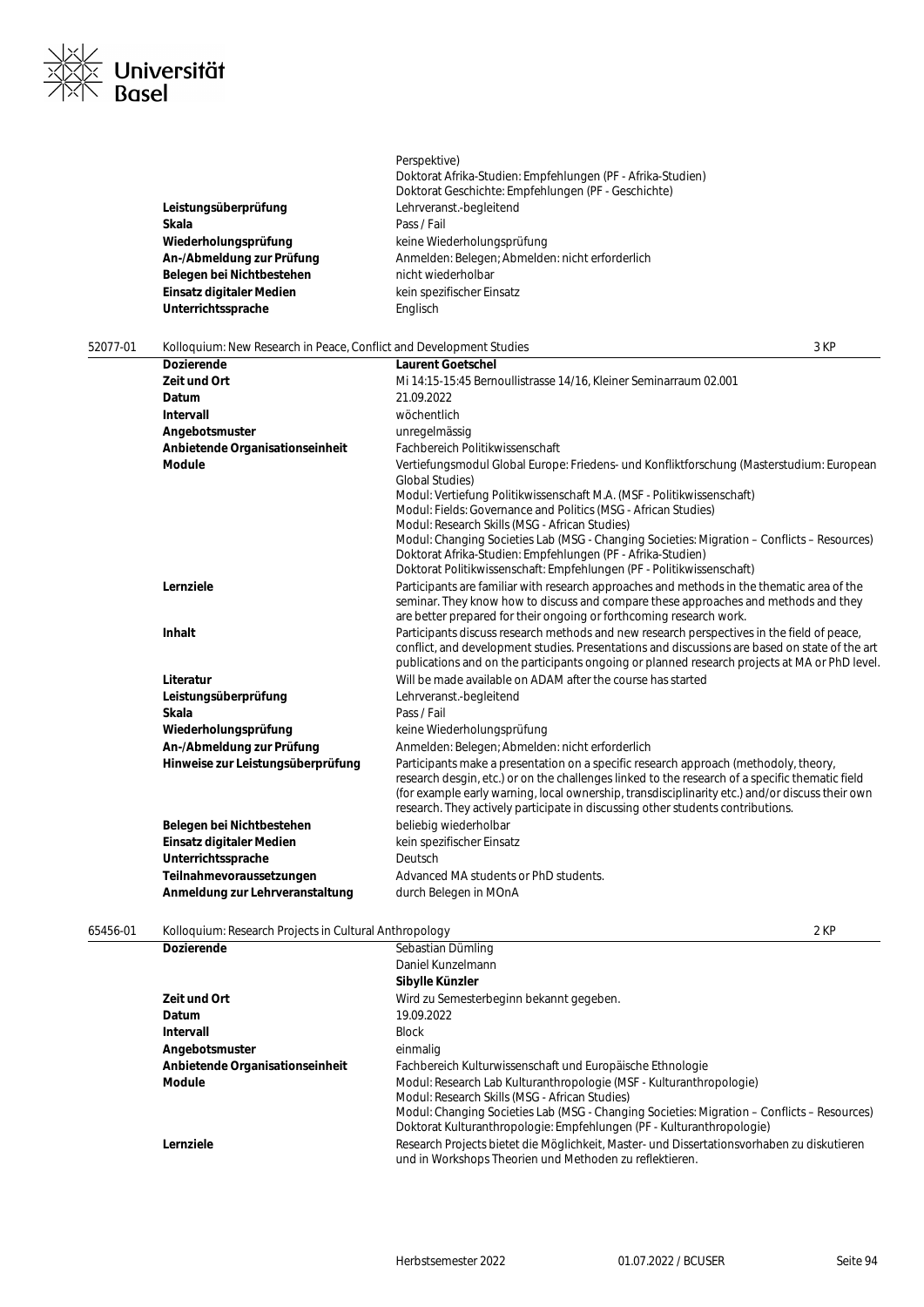

|          | Inhalt                                            | Im Kolloquium "Research Projects in Cultural Anthropology" treffen sich die Doktorierenden<br>und fortgeschrittenen Masterstudierenden des Basler Seminars für Kulturwissenschaft und<br>Europäische Ethnologie. Zugelassen sind auch alle Teilnehmenden im Internationalen<br>Doktoratsprogramm "Transformations in European Societies". Doktorand/innen aus einer<br>anderen Universität oder einer fachverwandten Disziplin, die als Gast teilnehmen möchten,                                                                                                                                                                                                                                                                                                                                                                                                                                                                                          |
|----------|---------------------------------------------------|-----------------------------------------------------------------------------------------------------------------------------------------------------------------------------------------------------------------------------------------------------------------------------------------------------------------------------------------------------------------------------------------------------------------------------------------------------------------------------------------------------------------------------------------------------------------------------------------------------------------------------------------------------------------------------------------------------------------------------------------------------------------------------------------------------------------------------------------------------------------------------------------------------------------------------------------------------------|
|          |                                                   | stellen vorgängig ihre Anfrage an die Dozierenden.                                                                                                                                                                                                                                                                                                                                                                                                                                                                                                                                                                                                                                                                                                                                                                                                                                                                                                        |
|          | Leistungsüberprüfung                              | Lehrveranst.-begleitend                                                                                                                                                                                                                                                                                                                                                                                                                                                                                                                                                                                                                                                                                                                                                                                                                                                                                                                                   |
|          | Skala                                             | Pass / Fail                                                                                                                                                                                                                                                                                                                                                                                                                                                                                                                                                                                                                                                                                                                                                                                                                                                                                                                                               |
|          | Wiederholungsprüfung<br>An-/Abmeldung zur Prüfung | keine Wiederholungsprüfung<br>Anmelden: Belegen; Abmelden: nicht erforderlich                                                                                                                                                                                                                                                                                                                                                                                                                                                                                                                                                                                                                                                                                                                                                                                                                                                                             |
|          | Hinweise zur Leistungsüberprüfung                 | Aktiver Beitrag.                                                                                                                                                                                                                                                                                                                                                                                                                                                                                                                                                                                                                                                                                                                                                                                                                                                                                                                                          |
|          | Belegen bei Nichtbestehen                         | nicht wiederholbar                                                                                                                                                                                                                                                                                                                                                                                                                                                                                                                                                                                                                                                                                                                                                                                                                                                                                                                                        |
|          | Einsatz digitaler Medien                          | kein spezifischer Einsatz                                                                                                                                                                                                                                                                                                                                                                                                                                                                                                                                                                                                                                                                                                                                                                                                                                                                                                                                 |
|          | Unterrichtssprache                                | Deutsch                                                                                                                                                                                                                                                                                                                                                                                                                                                                                                                                                                                                                                                                                                                                                                                                                                                                                                                                                   |
|          | Teilnahmevoraussetzungen                          | Nur MA und Doktorat.                                                                                                                                                                                                                                                                                                                                                                                                                                                                                                                                                                                                                                                                                                                                                                                                                                                                                                                                      |
|          | Bemerkungen                                       | Muss von allen MA-Studierenden einmal belegt werden.                                                                                                                                                                                                                                                                                                                                                                                                                                                                                                                                                                                                                                                                                                                                                                                                                                                                                                      |
|          |                                                   |                                                                                                                                                                                                                                                                                                                                                                                                                                                                                                                                                                                                                                                                                                                                                                                                                                                                                                                                                           |
| 58595-01 | Kurs: The City as Archive<br><b>Dozierende</b>    | 3 KP<br>Kenny R. Cupers                                                                                                                                                                                                                                                                                                                                                                                                                                                                                                                                                                                                                                                                                                                                                                                                                                                                                                                                   |
|          | Zeit und Ort                                      | Do 10:00-14:00 Kollegienhaus, Hörsaal 117                                                                                                                                                                                                                                                                                                                                                                                                                                                                                                                                                                                                                                                                                                                                                                                                                                                                                                                 |
|          | Datum                                             | 29.09.2022                                                                                                                                                                                                                                                                                                                                                                                                                                                                                                                                                                                                                                                                                                                                                                                                                                                                                                                                                |
|          | Intervall                                         | wöchentlich                                                                                                                                                                                                                                                                                                                                                                                                                                                                                                                                                                                                                                                                                                                                                                                                                                                                                                                                               |
|          | Angebotsmuster                                    | Jedes Herbstsemester                                                                                                                                                                                                                                                                                                                                                                                                                                                                                                                                                                                                                                                                                                                                                                                                                                                                                                                                      |
|          | Anbietende Organisationseinheit                   | <b>Fachbereich Urban Studies</b>                                                                                                                                                                                                                                                                                                                                                                                                                                                                                                                                                                                                                                                                                                                                                                                                                                                                                                                          |
|          | <b>Module</b>                                     | Modul: Vertiefung Themenfelder der Geschlechterforschung (MSF - Geschlechterforschung)<br>Modul: Research Lab Kulturanthropologie (MSF - Kulturanthropologie)<br>Modul: Fields: Environment and Development (MSG - African Studies)<br>Modul: Fields: Knowledge Production and Transfer (MSG - African Studies)<br>Modul: Interdisciplinary and Applied African Studies (MSG - African Studies)<br>Modul: Research Skills (MSG - African Studies)<br>Modul: Ways of Knowing the City (MSG - Critical Urbanisms)                                                                                                                                                                                                                                                                                                                                                                                                                                           |
|          | Lernziele                                         | This course trains students in archival and architectural methods for urban research, while<br>reflecting on the ethical and epistemological questions that come with them. The course<br>begins with the premise that archives are not a collection of neutral records of events, but<br>shape difference and otherness with regard to gender, class, ethnicity, sexuality, and ability.<br>The course encourages students to conceptualize urban research as archival production, in<br>collaboration with community and advocacy organizations. Students will learn to combine<br>creative, and critical approaches to research, and gain practical skills that prepare them for<br>individual research projects in urban studies.                                                                                                                                                                                                                     |
|          | <b>Inhalt</b>                                     | This course explores methods of urban and environmental research through the lens of the<br>archive. As a site of selective public and/or private memory, a physical collection of records,<br>and a metaphor for holding knowledge, the archive is key to the production of urban<br>knowledge. Whereas governmental archives hold power over the narration of history, social<br>movements and civil society organizations have created a range of alternative collections,<br>including oral history and sound records. Historians tend to approach these existing archives<br>as repositories of "primary sources," yet the materiality of the built environment itself can also<br>serve to foster critical perspectives. At the same time, the rise of the internet has exploded the<br>notion of what constitutes an archive. Our digitally mediated lives now constitute an archive<br>with radically new powers that reshape our physical world. |
|          |                                                   | This course trains students in archival and architectural methods for urban research, while<br>reflecting on the ethical and epistemological questions that come with them. The course<br>begins with the premise that archives are not a collection of neutral records of events, but<br>shape difference and otherness with regard to gender, class, ethnicity, sexuality, and ability.<br>The course encourages students to conceptualize urban research as archival production, in<br>collaboration with community and advocacy organizations. Students will learn to combine<br>creative, and critical approaches to research, and gain practical skills that prepare them for<br>individual research projects in urban studies.                                                                                                                                                                                                                     |
|          |                                                   | Research Theme for Fall 2022: Food Ecologies, Corporate Power, and Colonial Urbanization<br>through the Lens of Nestlé. This research theme is jointly developed and shared with the<br>Critical Cartography course taught by Dr. Shourideh Molavi.                                                                                                                                                                                                                                                                                                                                                                                                                                                                                                                                                                                                                                                                                                       |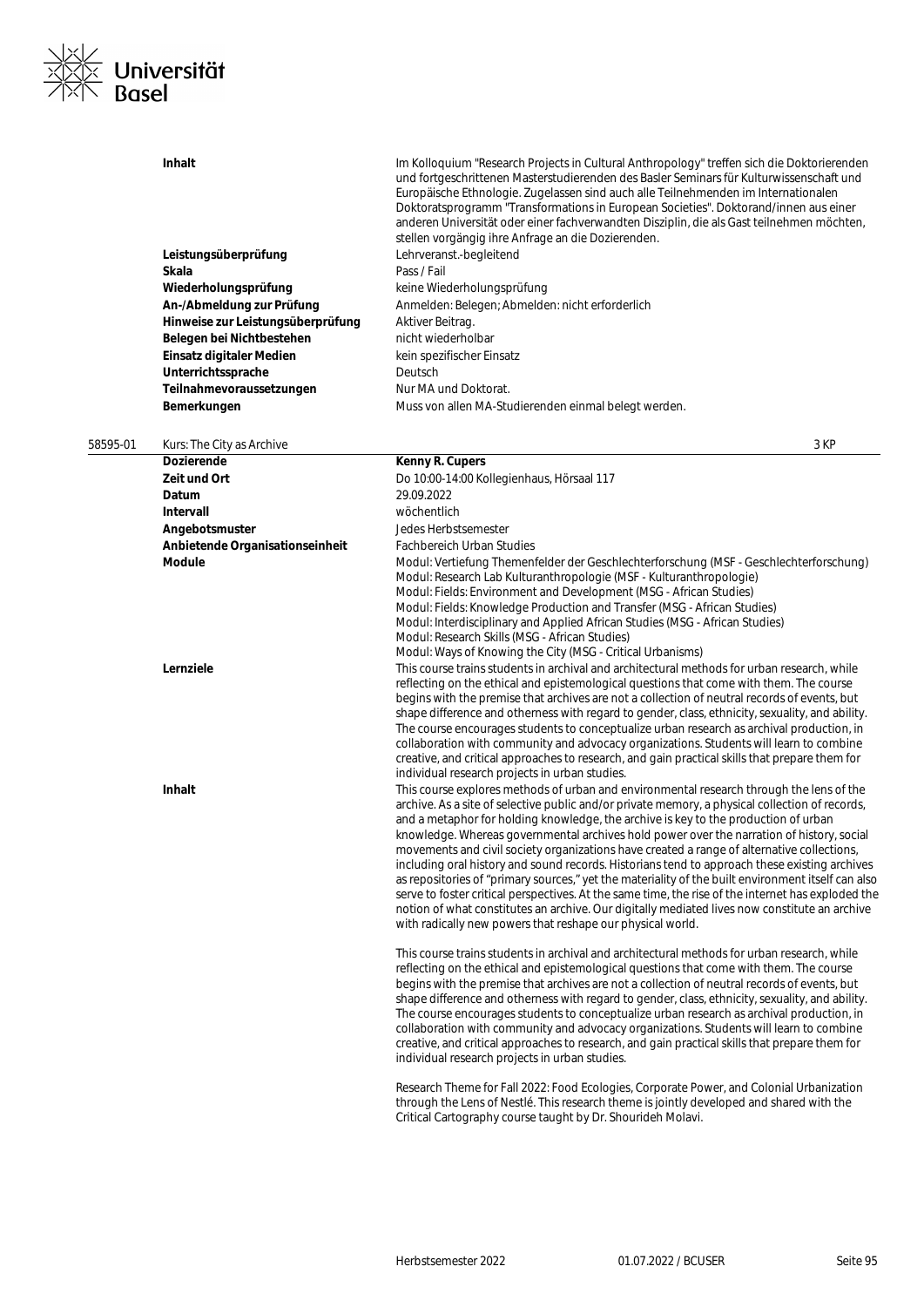

|                                                                       | Lehrveranst.-begleitend                                                                                                                                                                                                                      |
|-----------------------------------------------------------------------|----------------------------------------------------------------------------------------------------------------------------------------------------------------------------------------------------------------------------------------------|
| Leistungsüberprüfung                                                  |                                                                                                                                                                                                                                              |
| Skala                                                                 | Pass / Fail                                                                                                                                                                                                                                  |
| Wiederholungsprüfung                                                  | keine Wiederholungsprüfung                                                                                                                                                                                                                   |
| An-/Abmeldung zur Prüfung                                             | Anmelden: Belegen; Abmelden: nicht erforderlich                                                                                                                                                                                              |
| Hinweise zur Leistungsüberprüfung                                     | Pass/Fail                                                                                                                                                                                                                                    |
| Belegen bei Nichtbestehen                                             | beliebig wiederholbar                                                                                                                                                                                                                        |
| Einsatz digitaler Medien                                              | kein spezifischer Einsatz                                                                                                                                                                                                                    |
| Unterrichtssprache                                                    | Englisch                                                                                                                                                                                                                                     |
| Teilnahmevoraussetzungen                                              | The course is open to Master students from other programs with a priority for Critical                                                                                                                                                       |
|                                                                       | Urbanisms students on timely registration                                                                                                                                                                                                    |
|                                                                       |                                                                                                                                                                                                                                              |
| 11910-01<br>Seminar: Current Topics in Epidemiology and Public Health | 2 KP                                                                                                                                                                                                                                         |
| <b>Dozierende</b>                                                     | Stefanie Knopp                                                                                                                                                                                                                               |
|                                                                       | Jürg Utzinger                                                                                                                                                                                                                                |
| Datum                                                                 | 19.09.2022                                                                                                                                                                                                                                   |
| Intervall                                                             | unregelmässig                                                                                                                                                                                                                                |
| Angebotsmuster                                                        | Jedes Semester                                                                                                                                                                                                                               |
| Anbietende Organisationseinheit                                       | Schweizerisches Tropen- und Public Health-Institut                                                                                                                                                                                           |
| <b>Module</b>                                                         | Lehrveranstaltungen Masterstudium Infektionsbiologie (Masterstudium: Infektionsbiologie)<br>Modul: Advances in Epidemiology, Statistics and Global & Public Health (Masterstudium:<br>Epidemiologie)                                         |
|                                                                       | Vertiefungsmodul Global Europe: Global Ageing and Health (Masterstudium: European<br>Global Studies)<br>Modul: Fields: Public Health and Social Life (MSG - African Studies)                                                                 |
|                                                                       | Modul: Research Skills (MSG - African Studies)                                                                                                                                                                                               |
|                                                                       | Doktorat Epidemiologie: Empfehlungen (PF - Epidemiologie)                                                                                                                                                                                    |
| Lernziele                                                             | The main objectives of this course are to develop and improve current scientific writing skills<br>and to provide students with the possibility to provide and receive constructive feedback to<br>their own and their peer's seminar paper. |
| Inhalt                                                                | The seminar will offer the possibility to write your own seminar paper and receive                                                                                                                                                           |
|                                                                       | constructive feedback from one of your peers and lecturers.                                                                                                                                                                                  |
|                                                                       | At the beginning of the term, the lecturers will provide you with a brief guidance on their                                                                                                                                                  |
|                                                                       | expectations for the essay topic and structure. Subsequently, you are supposed to write your                                                                                                                                                 |
|                                                                       | own seminar paper choosing your own topic related to Public/Global Health. Students will                                                                                                                                                     |
|                                                                       | pair-up for a peer-to-peer review process and provide input to their peer's essay, before each                                                                                                                                               |
|                                                                       | essay is submitted to the lecturers. Finally, the lecturers will review and carefully evaluate                                                                                                                                               |
|                                                                       | your seminar paper and provide general and specific feedback.                                                                                                                                                                                |
| Leistungsüberprüfung                                                  | Lehrveranst.-begleitend                                                                                                                                                                                                                      |
| Skala                                                                 | Pass / Fail                                                                                                                                                                                                                                  |
| Wiederholungsprüfung                                                  | keine Wiederholungsprüfung                                                                                                                                                                                                                   |
| An-/Abmeldung zur Prüfung                                             | An-/Abmelden: Belegen resp. Stornieren der Belegung via MOnA                                                                                                                                                                                 |
| Hinweise zur Leistungsüberprüfung                                     | Concluding assignment:                                                                                                                                                                                                                       |
|                                                                       | Each student will:                                                                                                                                                                                                                           |
|                                                                       | i) participate at the initial meetings<br>ii) review the essay of their working partner                                                                                                                                                      |
|                                                                       | iii) write and submit their own short seminar paper with a topic related to Global/Public                                                                                                                                                    |
|                                                                       | Health (5-8 pages (double spaced, font size 12), 15-20 references) by the end of the term.                                                                                                                                                   |
| Belegen bei Nichtbestehen                                             | beliebig wiederholbar                                                                                                                                                                                                                        |
| Einsatz digitaler Medien                                              | kein spezifischer Einsatz                                                                                                                                                                                                                    |
| Unterrichtssprache                                                    | Englisch                                                                                                                                                                                                                                     |
| Teilnahmevoraussetzungen                                              | Not available for Master students in Infection Biology and Epidemiology in combination in the                                                                                                                                                |
|                                                                       | same semester with "Advances in Infection Biology, Epidemiology and Global Public Health"                                                                                                                                                    |
|                                                                       | Students who wish to participate in this course will need to subscribe via MOnA and send an                                                                                                                                                  |
|                                                                       | additional email expressing their interest for participation to Anja Schreier (anja.                                                                                                                                                         |
|                                                                       | schreier@swisstph.ch).                                                                                                                                                                                                                       |
|                                                                       | Students who do not register with Anja Schreier will not be considered for participation!                                                                                                                                                    |
|                                                                       | The number of students for this course is limited to maximum 20. Selection will be based on                                                                                                                                                  |
|                                                                       | the date of registration with Anja Schreier.                                                                                                                                                                                                 |
| Anmeldung zur Lehrveranstaltung                                       | Students who wish to participate in this course will need to subscribe via MOnA and send an<br>additional email expressing their interest for participation to Anja Schreier (anja.<br>schreier@swisstph.ch).                                |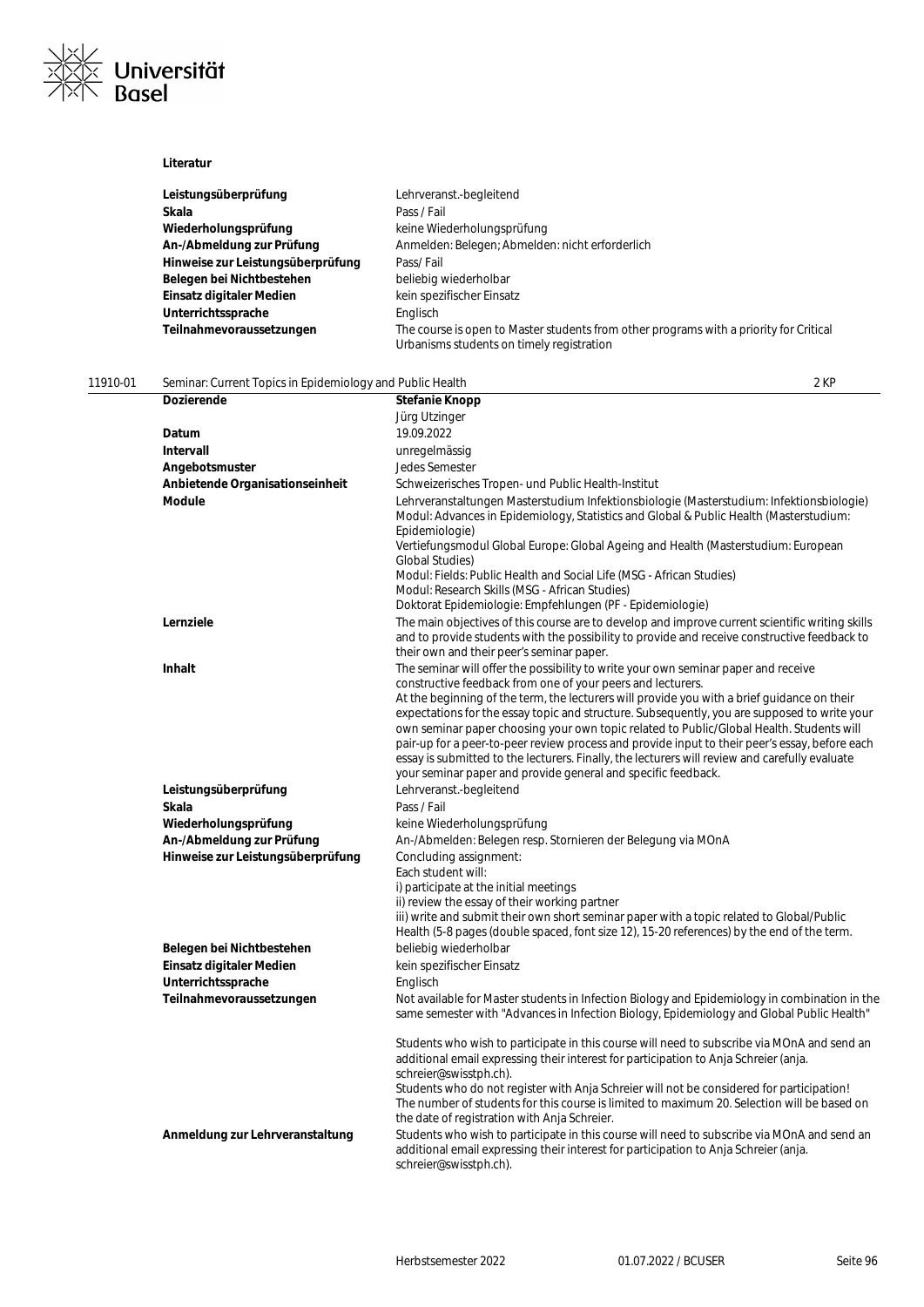

Students who do not register with Anja Schreier will not be considered for participation! The number of students for this course is limited to maximum 20. Selection will be based on the date of registration with Anja Schreier.

| Bemerkungen | details in ADAM folder                                                                     |
|-------------|--------------------------------------------------------------------------------------------|
|             | please register with: anja.schreier@swisstph.ch                                            |
|             | max. 20 participants                                                                       |
|             | There will be two online appointments with the lecturers at the beginning of the semester. |
|             | These dates will be communicated once the registration is complete.                        |
|             | Otherwise the essay writing and reviewing is self-study.                                   |

| 31938-01 | Seminar: Qualitative Data Analysis in African Studies |                                                                                                                                                                                                                                                                                                                                                                                                                                                                                                                                                                                                                                                                                                                                                  | 3 KP |
|----------|-------------------------------------------------------|--------------------------------------------------------------------------------------------------------------------------------------------------------------------------------------------------------------------------------------------------------------------------------------------------------------------------------------------------------------------------------------------------------------------------------------------------------------------------------------------------------------------------------------------------------------------------------------------------------------------------------------------------------------------------------------------------------------------------------------------------|------|
|          | Dozierende                                            | Elisio Macamo                                                                                                                                                                                                                                                                                                                                                                                                                                                                                                                                                                                                                                                                                                                                    |      |
|          | Zeit und Ort                                          | Mi 10:15-11:45 Rheinsprung 21, Seminarraum 00.004                                                                                                                                                                                                                                                                                                                                                                                                                                                                                                                                                                                                                                                                                                |      |
|          | Datum                                                 | 21.09.2022                                                                                                                                                                                                                                                                                                                                                                                                                                                                                                                                                                                                                                                                                                                                       |      |
|          | Intervall                                             | wöchentlich                                                                                                                                                                                                                                                                                                                                                                                                                                                                                                                                                                                                                                                                                                                                      |      |
|          | Angebotsmuster                                        | Jedes Herbstsemester                                                                                                                                                                                                                                                                                                                                                                                                                                                                                                                                                                                                                                                                                                                             |      |
|          | Anbietende Organisationseinheit                       | Fachbereich Soziologie                                                                                                                                                                                                                                                                                                                                                                                                                                                                                                                                                                                                                                                                                                                           |      |
|          | <b>Module</b>                                         | Modul: Advances in Epidemiology, Statistics and Global & Public Health (Masterstudium:<br>Epidemiologie)<br>Modul: Methoden der Gesellschaftswissenschaften (Masterstudium: European Global Studies)<br>Modul: Vorbereitung Masterarbeit Gesellschaftswissenschaften (Masterstudium: Sustainable<br>Development)<br>Modul: Methoden der Near & Middle Eastern Studies und der Gesellschaftswissenschaften<br>(MSF - Near & Middle Eastern Studies)                                                                                                                                                                                                                                                                                               |      |
|          |                                                       | Modul: Methoden der Soziologie und der Gesellschaftswissenschaften: qualitativ (MSF -<br>Soziologie)<br>Modul: Fields: Knowledge Production and Transfer (MSG - African Studies)                                                                                                                                                                                                                                                                                                                                                                                                                                                                                                                                                                 |      |
|          |                                                       | Modul: Research Skills (MSG - African Studies)<br>Modul: Methods for Analyzing Changing Societies (MSG - Changing Societies: Migration -<br>Conflicts - Resources)<br>Modul: Areas: Afrika (MSG - Europäische Geschichte in globaler Perspektive)                                                                                                                                                                                                                                                                                                                                                                                                                                                                                                |      |
|          | Lernziele                                             | Students learn the methods of qualitative data analysis by apprehending the following skills:<br>- Differentiate qualitative analysis procedures from quantitative analysis<br>- Preparing empirical data for qualitative analysis<br>- Identifying correct approaches in accordance to your empirical data and research question                                                                                                                                                                                                                                                                                                                                                                                                                |      |
|          | <b>Inhalt</b>                                         | - Analyzing qualitative data<br>Studierende werden mit den Methoden der qualitativen Analyse vertraut gemacht. Sie sollen<br>die Fähigkeit erwerben:<br>- Qualitative Analyseverfahren in ihrer Eigenart von quantitativen Analyseverfahren zu<br>unterscheiden;<br>- Empirische Daten für die qualitative Analyse vorzubereiten;<br>- Passende Ansätze der qualitativen Datenanalyse für Datenmaterial und Fragestellung zu<br>identifizieren;<br>- Daten qualitativ auszuwerten.<br>The course introduces students to the tools and methodologies of qualitative research and its                                                                                                                                                              |      |
|          |                                                       | epistemological foundations. Participants will collect data, that is going to be used during the<br>course to illustrate the different steps of analyzing qualitative data: compiling, disassembling<br>and reassembling data; recombining data segments and finally the construction of<br>typologies. A special emphasis is put on the techniques of transcribing, coding and<br>categorizing, that are going to be applied for the purpose of practicing.                                                                                                                                                                                                                                                                                     |      |
|          |                                                       | Das Seminar wird in englischer Sprache durchgeführt. Es führt die Studierenden in die<br>Erkenntnistheorie, Techniken und Verfahren der qualitativen Datenanalyse ein. Grundlage für<br>das Seminar werden Daten bilden, die im Rahmen der Lehrveranstaltung erzeugt werden und<br>dazu eingesetzt werden sollen, wichtige Schritte der qualitativen Auswertung zu<br>veranschaulichen: die Aufbereitung von Daten; das Auseinandernehmen von Daten; die<br>Zusammenführung von Datensegmenten und, schliesslich, die Typenbildung. Besonders<br>betont werden Techniken des Transkribierens, Kodierens und der Kategorienbildung, die mit<br>den im Rahmen der Veranstaltung erzeugten Daten Gegenstand von praktischen Übungen<br>sein werden. |      |
|          | Literatur                                             | Creswell, John W. 2007: Qualitative Inquiry and Research Design – Choosing among Five<br>Approaches. Sage. London.<br>Dey, Ian 1993: Qualitative Data Analysis - A User-Friendly Guide for Social Scientists.<br>Routledge. London.<br>Miles, Matthew, B. Huberman, Michael A. An Expanded Sourcebook - Qualitative Data                                                                                                                                                                                                                                                                                                                                                                                                                         |      |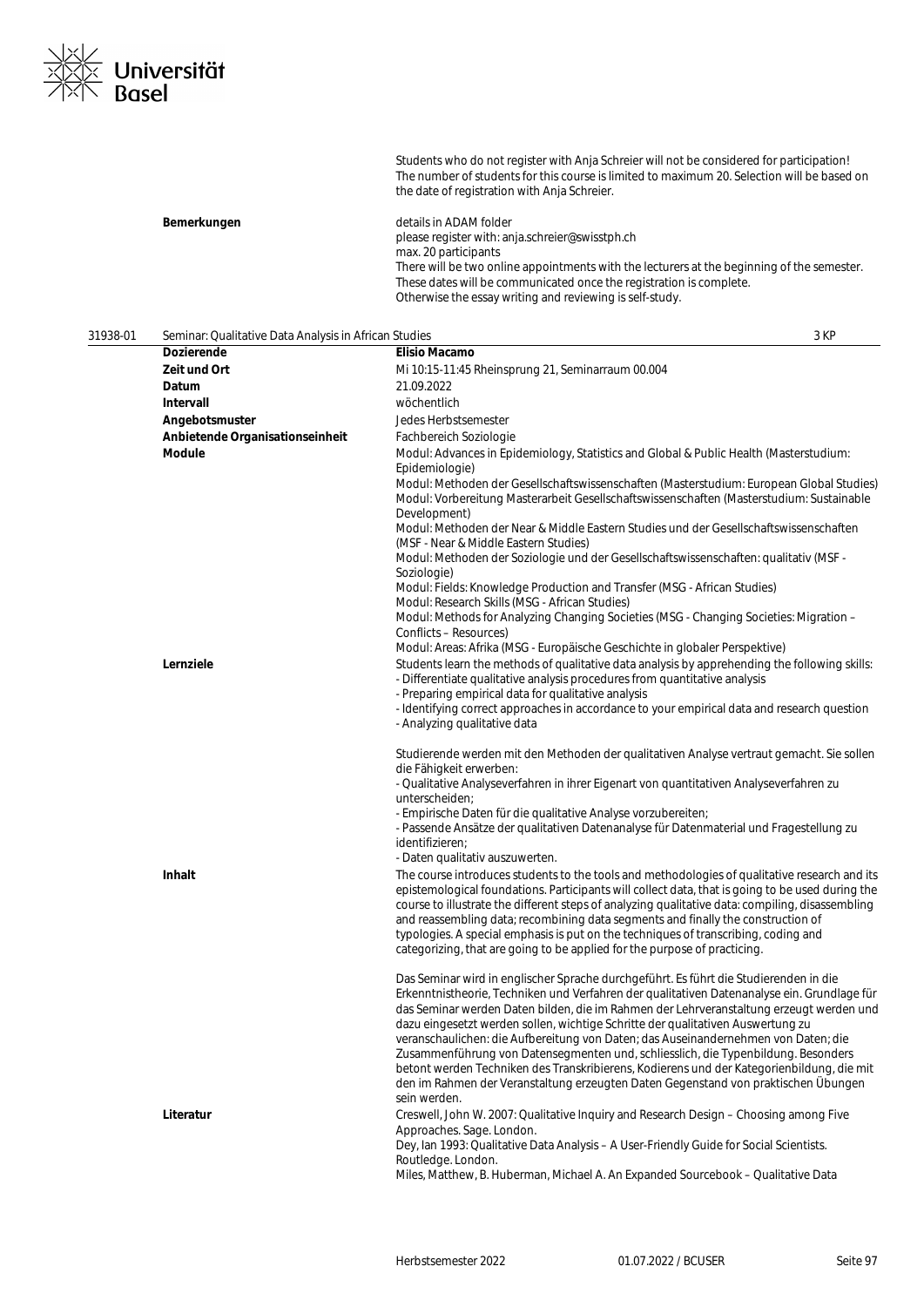

|                                   | Analysis. Sage. London.                                                                                   |
|-----------------------------------|-----------------------------------------------------------------------------------------------------------|
|                                   | Saldana, Johnny 2009: The Coding Manual for Qualitative Researchers. Sage. London.                        |
|                                   | Yin, Robert K. 2011: Qualitative Research from Start to Finish. The Guildford Press. New York             |
| Leistungsüberprüfung              | Lehrveranst.-begleitend                                                                                   |
| Skala                             | Pass / Fail                                                                                               |
| Wiederholungsprüfung              | keine Wiederholungsprüfung                                                                                |
| An-/Abmeldung zur Prüfung         | Anmelden: Belegen: Abmelden: nicht erforderlich                                                           |
| Hinweise zur Leistungsüberprüfung | Presentation; participants are required to submit three written reading responses during the<br>semester. |
| Belegen bei Nichtbestehen         | beliebig wiederholbar                                                                                     |
| Einsatz digitaler Medien          | kein spezifischer Einsatz                                                                                 |
| Unterrichtssprache                | Deutsch                                                                                                   |

| 44722-01 | Seminar: Qualitative and Mixed Methods |                                                                                                                                                                                                                                                                                                                                                                                                                                     | 2 KP |
|----------|----------------------------------------|-------------------------------------------------------------------------------------------------------------------------------------------------------------------------------------------------------------------------------------------------------------------------------------------------------------------------------------------------------------------------------------------------------------------------------------|------|
|          | Dozierende                             | Leah Franziska Bohle                                                                                                                                                                                                                                                                                                                                                                                                                |      |
|          |                                        | Sonja Merten                                                                                                                                                                                                                                                                                                                                                                                                                        |      |
|          | Zeit und Ort                           | Fr 09:15-13:00 Swiss TPH Neubau, Seminarraum 5                                                                                                                                                                                                                                                                                                                                                                                      |      |
|          | Datum                                  | 23.09.2022                                                                                                                                                                                                                                                                                                                                                                                                                          |      |
|          | Intervall                              | wöchentlich                                                                                                                                                                                                                                                                                                                                                                                                                         |      |
|          | Angebotsmuster                         | Jedes Herbstsemester                                                                                                                                                                                                                                                                                                                                                                                                                |      |
|          | Anbietende Organisationseinheit        | Schweizerisches Tropen- und Public Health-Institut                                                                                                                                                                                                                                                                                                                                                                                  |      |
|          | Module                                 | Lehrveranstaltungen Masterstudium Infektionsbiologie (Masterstudium: Infektionsbiologie)<br>Modul: Foundations in Epidemiology (Masterstudium: Epidemiologie)<br>Modul: Fields: Public Health and Social Life (MSG - African Studies)<br>Modul: Research Skills (MSG - African Studies)<br>Modul: Methods for Analyzing Changing Societies (MSG - Changing Societies: Migration -<br>Conflicts - Resources)                         |      |
|          |                                        | Doktorat Epidemiologie: Empfehlungen (PF - Epidemiologie)                                                                                                                                                                                                                                                                                                                                                                           |      |
|          | Lernziele                              | To understand the principles of qualitative and mixed methods and study designs in health<br>and health services research; to be able to apply basic qualitative and mixed methods in<br>practice.                                                                                                                                                                                                                                  |      |
|          | Inhalt                                 | Description: Qualitative and mixed methods have gained importance in public health. In this<br>lecture students will learn about the basic principles of these methods and study designs. By<br>means of lectures and accompanying practical examples, different steps in using qualitative<br>and mixed methods will be presented, including data collection, data management and<br>analyses as well as presentation of findings. |      |
|          |                                        | Content:<br>Introduction to the basics of qualitative and mixed methods<br>Interrelationships and complementarity of qualitative and quantitative methods<br>Study design<br>Research methods<br>Data management and analysis<br>Use of software for managing qualitative data<br><b>Ethics</b>                                                                                                                                     |      |
|          | Leistungsüberprüfung                   | Lehrveranst.-begleitend                                                                                                                                                                                                                                                                                                                                                                                                             |      |
|          | Skala                                  | Pass / Fail                                                                                                                                                                                                                                                                                                                                                                                                                         |      |
|          | Wiederholungsprüfung                   | keine Wiederholungsprüfung                                                                                                                                                                                                                                                                                                                                                                                                          |      |
|          | An-/Abmeldung zur Prüfung              | An-/Abmelden: Belegen resp. Stornieren der Belegung via MOnA                                                                                                                                                                                                                                                                                                                                                                        |      |
|          | Hinweise zur Leistungsüberprüfung      | Assignments, presentation                                                                                                                                                                                                                                                                                                                                                                                                           |      |
|          | Belegen bei Nichtbestehen              | beliebig wiederholbar                                                                                                                                                                                                                                                                                                                                                                                                               |      |
|          | Einsatz digitaler Medien               | kein spezifischer Einsatz                                                                                                                                                                                                                                                                                                                                                                                                           |      |
|          | Unterrichtssprache                     | Englisch                                                                                                                                                                                                                                                                                                                                                                                                                            |      |
|          | Bemerkungen                            | Methods: Lectures, readings, individual and group exercises<br>weeks 1-7                                                                                                                                                                                                                                                                                                                                                            |      |

18555-01 Seminar: Research Methods in Social and Political Science<br> **Daniel Höhmann Dozierende Daniel Höhmann Daniel Höhmann Zeit und Ort** Do 14:15-15:45 Bernoullistrasse 14/16, Seminarraum 02.004 **Datum** 22.09.2022 **Intervall** wöchentlich **Angebotsmuster** Jedes Herbstsemester

**Anbietende Organisationseinheit** Fachbereich Politikwissenschaft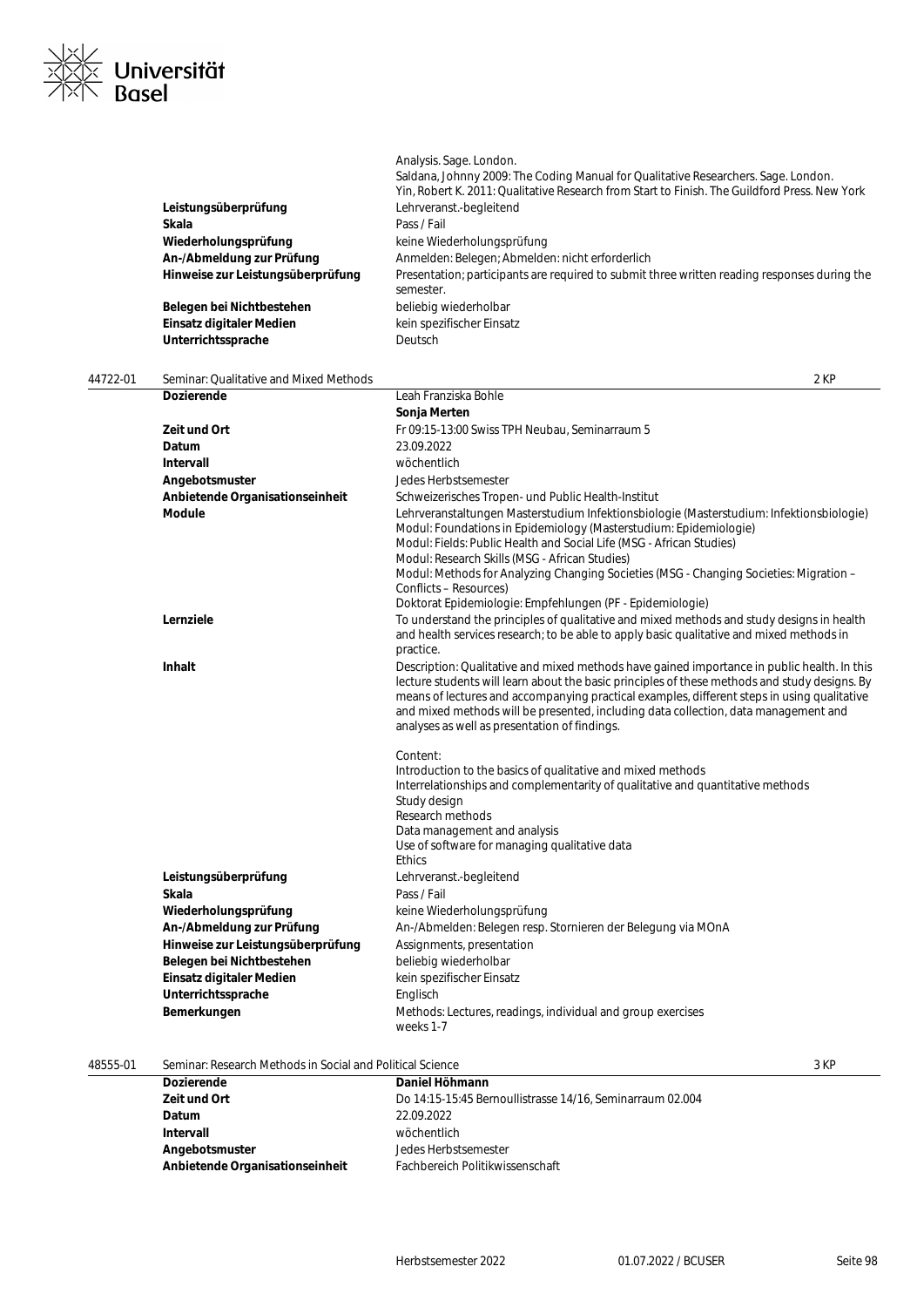## |<u>X|∕</u><br>|X|X **Universität**<br>|X|\ Basel  $\frac{1}{x}$

| Module                                                         | Modul: Methoden der Gesellschaftswissenschaften (Masterstudium: European Global Studies)<br>Modul: Vorbereitung Masterarbeit Gesellschaftswissenschaften (Masterstudium: Sustainable<br>Development)                                                                                                                                                                                                                                                                                                                                                                                                                                                                                                                                                                      |
|----------------------------------------------------------------|---------------------------------------------------------------------------------------------------------------------------------------------------------------------------------------------------------------------------------------------------------------------------------------------------------------------------------------------------------------------------------------------------------------------------------------------------------------------------------------------------------------------------------------------------------------------------------------------------------------------------------------------------------------------------------------------------------------------------------------------------------------------------|
|                                                                | Modul: Theorien und Methodologien der Kulturanthropologie (MSF - Kulturanthropologie)<br>Modul: Methoden der Near & Middle Eastern Studies und der Gesellschaftswissenschaften<br>(MSF - Near & Middle Eastern Studies)                                                                                                                                                                                                                                                                                                                                                                                                                                                                                                                                                   |
|                                                                | Modul: Empirische Forschungsmethoden der Politikwissenschaft und der<br>Gesellschaftswissenschaften (MSF - Politikwissenschaft)                                                                                                                                                                                                                                                                                                                                                                                                                                                                                                                                                                                                                                           |
|                                                                | Modul: Methoden der Soziologie und der Gesellschaftswissenschaften: quantitativ (MSF -<br>Soziologie)                                                                                                                                                                                                                                                                                                                                                                                                                                                                                                                                                                                                                                                                     |
|                                                                | Modul: Fields: Knowledge Production and Transfer (MSG - African Studies)<br>Modul: Research Skills (MSG - African Studies)                                                                                                                                                                                                                                                                                                                                                                                                                                                                                                                                                                                                                                                |
|                                                                | Modul: Methods for Analyzing Changing Societies (MSG - Changing Societies: Migration -<br>Conflicts – Resources)                                                                                                                                                                                                                                                                                                                                                                                                                                                                                                                                                                                                                                                          |
| Lernziele                                                      | - Learn the most important statistical estimation techniques for political scientists.<br>- Learn how to use model diagnostics to improve the model.<br>- Learn how to graphically represent the model to better convey the results to the audience                                                                                                                                                                                                                                                                                                                                                                                                                                                                                                                       |
| <b>Inhalt</b>                                                  | during presentations or to readers in papers.<br>This course is designed for students interested in quantitative research methods and                                                                                                                                                                                                                                                                                                                                                                                                                                                                                                                                                                                                                                     |
|                                                                | statistical analysis who already possess some basic knowledge about statistics and, if possible,<br>regression analysis. In the first three weeks of the course, we revisit some of the fundamentals<br>of statistical inference (such as the Central Limit Theorem, hypotheses tests, etc.) to offer<br>students with limited statistical background the possibility the catch up with the required                                                                                                                                                                                                                                                                                                                                                                      |
|                                                                | knowledge. Next, we cover the classical linear regression model, the assumptions we make<br>when running such a model, and how violations of these assumptions can be detected and<br>fixed. In the next section of the course we will discuss maximum likelihood estimation and<br>then apply this technique to binary and categorical dependent variables (logit, probit, count<br>models, etc.). The focus of the course is not in mathematics, but to give students an intuition<br>of how the different modelling techniques actually work. At the end of the course participants<br>should be able to apply the covered material to their own research. In addition, students<br>should learn how to graphically present the results of the models for professional |
| Literatur                                                      | publications.<br>- Kellstedt, Paul & Guy Whitten (2013). The Fundamentals of Political Science Research.<br>Cambridge: Cambridge University Press.<br>- Weelan, Charles (2013). Naked Statistics. Stripping the Dread from the Data. New York: W.W.                                                                                                                                                                                                                                                                                                                                                                                                                                                                                                                       |
|                                                                | Norton.<br>- Lewis-Beck, Colin and Michael Lewis-Beck (2016). Applied Regression: An Introduction.<br>London: Sage.<br>- Best, Henning & Christof Wolf (2015). The SAGE Handbook of Regression Analysis and Causal<br>Inference. Sage: London.                                                                                                                                                                                                                                                                                                                                                                                                                                                                                                                            |
| Leistungsüberprüfung                                           | Lehrveranst.-begleitend                                                                                                                                                                                                                                                                                                                                                                                                                                                                                                                                                                                                                                                                                                                                                   |
| Skala<br>Wiederholungsprüfung                                  | $1-60.5$<br>keine Wiederholungsprüfung                                                                                                                                                                                                                                                                                                                                                                                                                                                                                                                                                                                                                                                                                                                                    |
| An-/Abmeldung zur Prüfung<br>Hinweise zur Leistungsüberprüfung | Anmelden: Belegen; Abmelden: nicht erforderlich<br>To pass the seminar, students have to write a term paper that uses any publicly available data<br>set to demonstrate their ability to conduct a data analysis.                                                                                                                                                                                                                                                                                                                                                                                                                                                                                                                                                         |
| Belegen bei Nichtbestehen                                      | All Seminars will be graded in the Department of Political Science.<br>Grading scale 6.0 to 1.0, whereupon 4.0 is a pass.<br>beliebig wiederholbar                                                                                                                                                                                                                                                                                                                                                                                                                                                                                                                                                                                                                        |
| Einsatz digitaler Medien                                       | kein spezifischer Einsatz                                                                                                                                                                                                                                                                                                                                                                                                                                                                                                                                                                                                                                                                                                                                                 |
| Unterrichtssprache<br>Teilnahmevoraussetzungen                 | Englisch<br>- Knowledge of introductory statistics. In the first three weeks of the course, we revisit some of                                                                                                                                                                                                                                                                                                                                                                                                                                                                                                                                                                                                                                                            |
|                                                                | the fundamentals of statistical inference (such as the Central Limit Theorem, hypotheses tests,<br>etc.) to offer students with limited statistical background the possibility the catch up with the<br>required knowledge.)                                                                                                                                                                                                                                                                                                                                                                                                                                                                                                                                              |
|                                                                | Priority will be given to students of Political Science and Sociology. If there are more students<br>than places in this first session, we will distribute the places according the date of registration<br>to the course in Mona.                                                                                                                                                                                                                                                                                                                                                                                                                                                                                                                                        |
| Anmeldung zur Lehrveranstaltung<br>Bemerkungen                 | durch Belegen in MOnA<br>Attention:                                                                                                                                                                                                                                                                                                                                                                                                                                                                                                                                                                                                                                                                                                                                       |
|                                                                | Priority will be given to students of Political Science and Sociology. If there are more students<br>than places in this first session, we will distribute the places according the date of registration<br>to the course in Mona.<br>All Seminars will be graded in the Department of Political Science.                                                                                                                                                                                                                                                                                                                                                                                                                                                                 |
|                                                                | Grading scale 6.0 to 1.0, whereupon 4.0 is a pass.                                                                                                                                                                                                                                                                                                                                                                                                                                                                                                                                                                                                                                                                                                                        |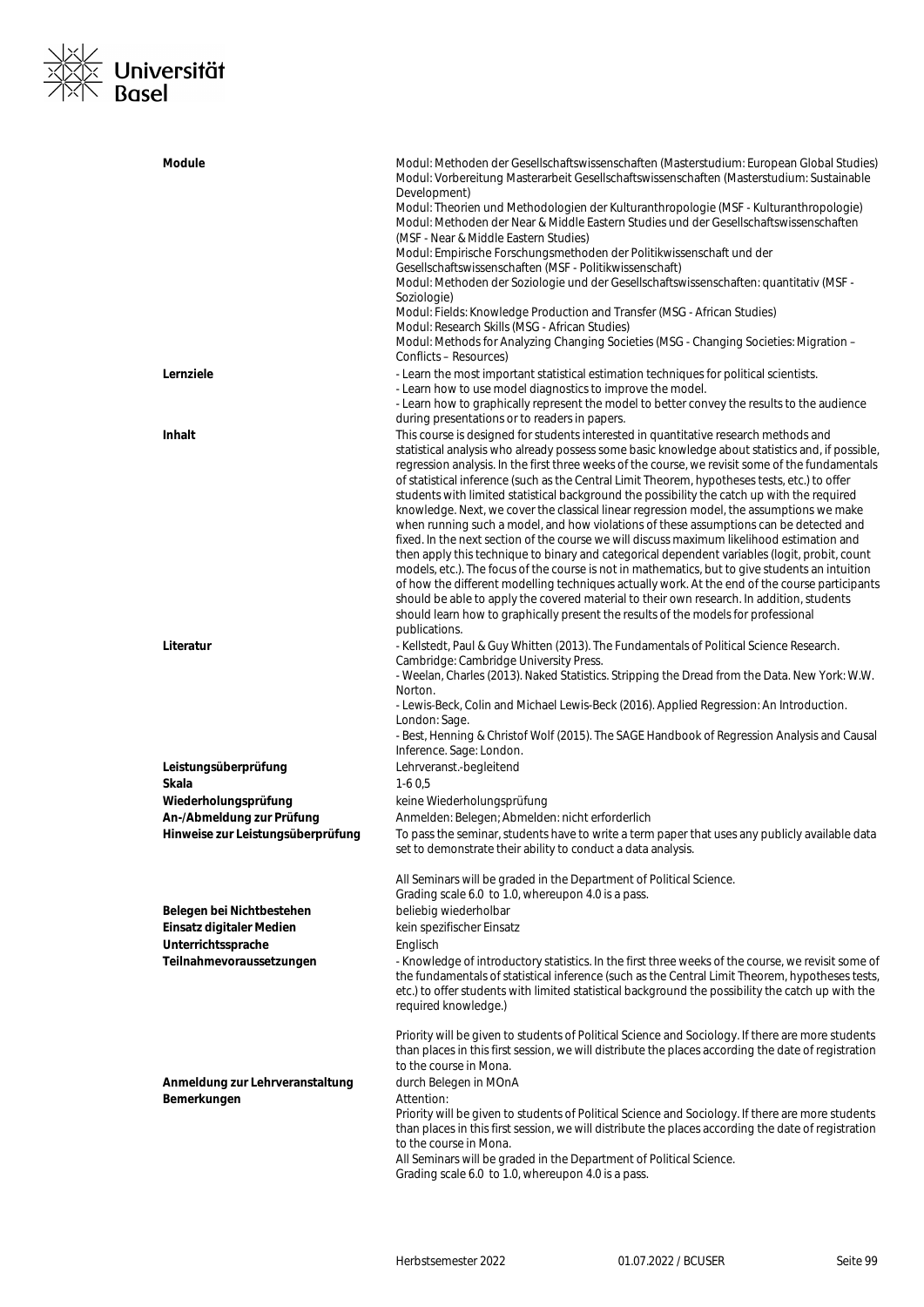# **Universität**<br>Basel

| 24210-01 | + Vorlesung: Current Topics in Geosciences      |                                                                                                                                                                                                            | 1 KP |
|----------|-------------------------------------------------|------------------------------------------------------------------------------------------------------------------------------------------------------------------------------------------------------------|------|
|          | <b>Dozierende</b>                               | <b>Christine Alewell</b>                                                                                                                                                                                   |      |
|          |                                                 | <b>Ruth Delzeit</b>                                                                                                                                                                                        |      |
|          |                                                 | Dominik Fleitmann                                                                                                                                                                                          |      |
|          |                                                 | Oliver Heiri                                                                                                                                                                                               |      |
|          |                                                 | Markus Kalberer                                                                                                                                                                                            |      |
|          |                                                 | Nikolaus J. Kuhn                                                                                                                                                                                           |      |
|          |                                                 | Moritz Lehmann                                                                                                                                                                                             |      |
|          |                                                 | Oliver Schilling                                                                                                                                                                                           |      |
|          | Zeit und Ort                                    | Mi 16:15-18:00 Bernoullistrasse 30/32, Hörsaal 223                                                                                                                                                         |      |
|          |                                                 | Termine folgen - s. Aushang unter "https://geo.unibas.ch/de/laufendes-semester/"                                                                                                                           |      |
|          | Datum                                           | 21.09.2022                                                                                                                                                                                                 |      |
|          | Intervall                                       | unregelmässig                                                                                                                                                                                              |      |
|          | Angebotsmuster                                  | <b>Jedes Semester</b>                                                                                                                                                                                      |      |
|          | Anbietende Organisationseinheit                 | Geowissenschaften                                                                                                                                                                                          |      |
|          | <b>Module</b>                                   | Modul: Applied Atmospheric Sciences (Masterstudium: Geowissenschaften)                                                                                                                                     |      |
|          |                                                 | Modul: Aquatic and Isotope Biogeochemistry (Masterstudium: Geowissenschaften)<br>Modul: Environmental Geosciences and Biogeochemistry (Masterstudium:<br>Geowissenschaften (Studienbeginn vor 01.08.2021)) |      |
|          |                                                 | Modul: Geography and Climatology (Masterstudium: Geowissenschaften (Studienbeginn vor<br>01.08.2021)                                                                                                       |      |
|          |                                                 | Modul: Geology and Mineralogy (Masterstudium: Geowissenschaften (Studienbeginn vor<br>01.08.2021)                                                                                                          |      |
|          |                                                 | Modul: Landscape Systems (Masterstudium: Geowissenschaften)                                                                                                                                                |      |
|          |                                                 | Modul: Palaeoclimatology and Quarternary Geology (Masterstudium: Geowissenschaften)                                                                                                                        |      |
|          |                                                 | Modul: Palaeoecology and Freshwater Ecology (Masterstudium: Geowissenschaften)                                                                                                                             |      |
|          |                                                 | Modul: Sustainable Resource and Soil Management (Masterstudium: Geowissenschaften)                                                                                                                         |      |
|          | Inhalt                                          | Modul: Geographische Methoden- und Forschungskompetenz (MSF - Geographie)                                                                                                                                  |      |
|          |                                                 | Modul: Fields: Environment and Development (MSG - African Studies)                                                                                                                                         |      |
|          |                                                 | Modul: Research Skills (MSG - African Studies)                                                                                                                                                             |      |
|          |                                                 | Doktorat Afrika-Studien: Empfehlungen (PF - Afrika-Studien)                                                                                                                                                |      |
|          |                                                 | Jeweils ein Gast oder Dozent der Fachbereiche der Geowissenschaften referiert wichtige<br>Themen der jeweiligen Disziplin oder es werden aktuelle Forschungarbeiten eines<br>Fachbereiches vorgestellt.    |      |
|          |                                                 |                                                                                                                                                                                                            |      |
|          | Weblink                                         | https://www.geo.unibas.ch/de/laufendes-semester/                                                                                                                                                           |      |
|          | Leistungsüberprüfung                            | Lehrveranst.-begleitend                                                                                                                                                                                    |      |
|          | Skala                                           | Pass / Fail                                                                                                                                                                                                |      |
|          | Wiederholungsprüfung                            | keine Wiederholungsprüfung                                                                                                                                                                                 |      |
|          | An-/Abmeldung zur Prüfung                       | An-/Abmelden: Belegen resp. Stornieren der Belegung via MOnA                                                                                                                                               |      |
|          | Hinweise zur Leistungsüberprüfung               | Besuch von zehn (10) Vorträgen (ohne Berichtabgabe). Testierung der einzelnen Vorträge auf                                                                                                                 |      |
|          |                                                 | dem dazu vorgesehenen Pass (Bezug und Abgabe beim Studiengangsekretariat<br>Geowissenschaften, Klingelbergstr. 27, 1. St., Zi. 1-04) - im Anschluss an den Vortrag.                                        |      |
|          | Belegen bei Nichtbestehen                       | beliebig wiederholbar                                                                                                                                                                                      |      |
|          | Einsatz digitaler Medien                        | kein spezifischer Einsatz                                                                                                                                                                                  |      |
|          | Unterrichtssprache                              | Deutsch                                                                                                                                                                                                    |      |
|          | Anmeldung zur Lehrveranstaltung                 | einmalige Belegung genügt, auch wenn über mehrere Semester abgearbeitet. Es wird<br>allerdings empfohlen, die LV jedes Semester zu belegen, so dass alle per ADAM-Workspace                                |      |
|          |                                                 | erreichbar sind.                                                                                                                                                                                           |      |
|          | Bemerkungen                                     | Liste der Vorträge unter https://geo.unibas.ch/de/laufendes-semester/                                                                                                                                      |      |
| 44854-01 | Übung: What is African History? An Introduction |                                                                                                                                                                                                            | 3 KP |
|          | <b>Dozierende</b>                               | <b>Julia Tischler</b>                                                                                                                                                                                      |      |
|          | Zeit und Ort                                    | Mo 14:15-16:00 Departement Geschichte, Seminarraum 2                                                                                                                                                       |      |
|          | Datum                                           | 19.09.2022                                                                                                                                                                                                 |      |
|          | <b>Intervall</b>                                | wöchentlich                                                                                                                                                                                                |      |
|          | Angebotsmuster                                  | Jedes Herbstsemester                                                                                                                                                                                       |      |
|          | Anbietende Organisationseinheit                 | Departement Geschichte                                                                                                                                                                                     |      |